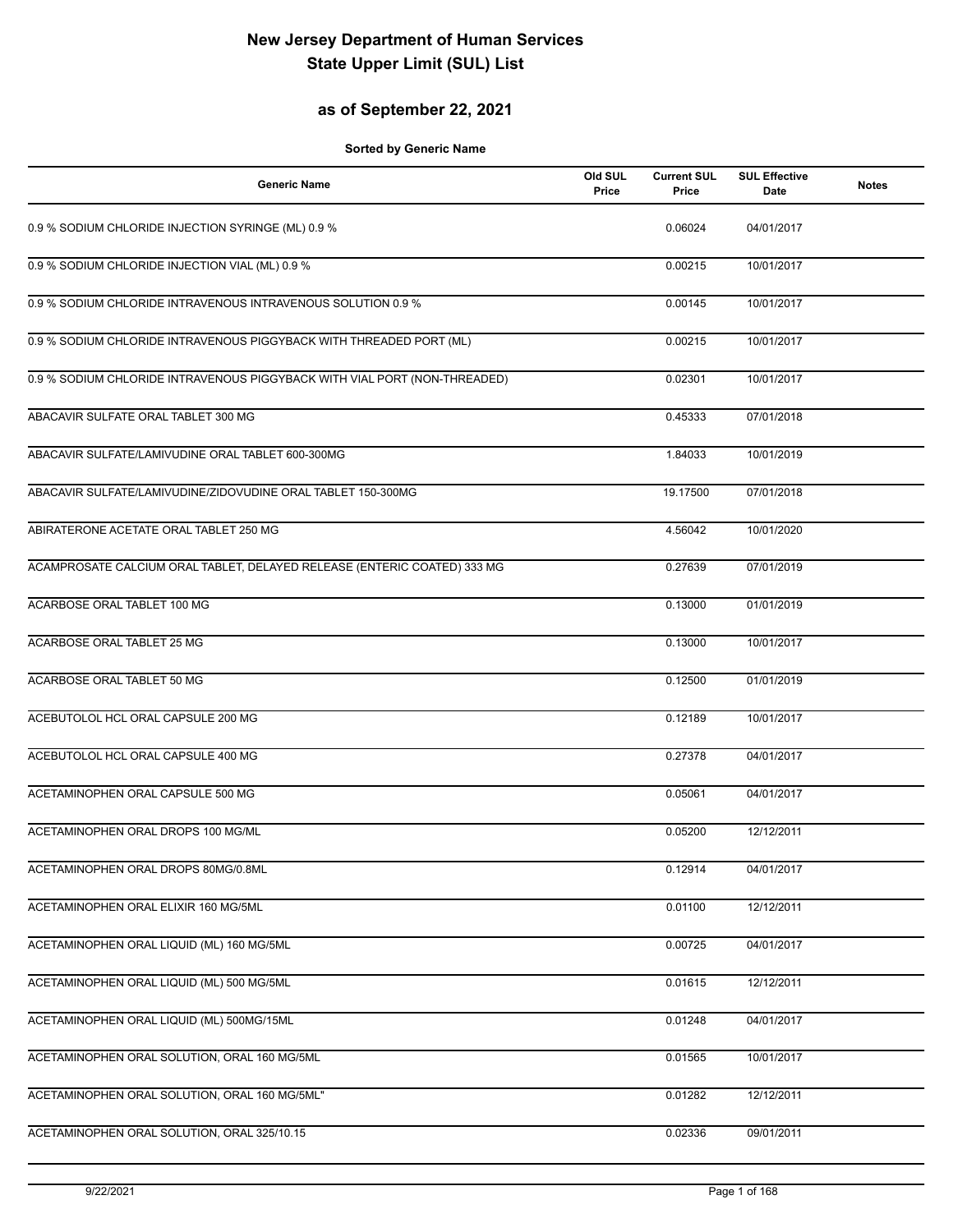### **as of September 22, 2021**

| <b>Generic Name</b>                                                    | Old SUL<br>Price | <b>Current SUL</b><br>Price | <b>SUL Effective</b><br><b>Date</b> | <b>Notes</b> |
|------------------------------------------------------------------------|------------------|-----------------------------|-------------------------------------|--------------|
| ACETAMINOPHEN ORAL SOLUTION, ORAL 650MG/20.3                           |                  | 0.02336                     | 12/12/2011                          |              |
| ACETAMINOPHEN ORAL SUSPENSION, DROPS(FINAL DOSAGE FORM)(ML) 100 MG/ML  |                  | 0.05200                     | 12/12/2011                          |              |
| ACETAMINOPHEN ORAL SUSPENSION, DROPS(FINAL DOSAGE FORM)(ML) 80MG/0.8ML |                  | 0.03484                     | 10/01/2017                          |              |
| ACETAMINOPHEN ORAL SUSPENSION, ORAL (FINAL DOSE FORM) 160 MG/5ML       |                  | 0.01814                     | 10/01/2017                          |              |
| ACETAMINOPHEN ORAL SUSPENSION, ORAL (FINAL DOSE FORM) 160 MG/5ML       |                  | 0.01166                     | 10/01/2017                          |              |
| ACETAMINOPHEN ORAL SUSPENSION, ORAL (FINAL DOSE FORM) 325/10.15        |                  | 0.01166                     | 10/01/2017                          |              |
| ACETAMINOPHEN ORAL SUSPENSION, ORAL (FINAL DOSE FORM) 650MG/20.3       |                  | 0.01741                     | 12/12/2011                          |              |
| ACETAMINOPHEN ORAL SYRINGE (ML) 160 MG/5ML                             |                  | 0.01509                     | 04/01/2017                          |              |
| ACETAMINOPHEN ORAL SYRINGE (ML) 80MG/2.5ML                             |                  | 0.01509                     | 04/01/2017                          |              |
| ACETAMINOPHEN ORAL TABLET 325 MG                                       |                  | 0.00533                     | 10/01/2017                          |              |
| ACETAMINOPHEN ORAL TABLET 500 MG                                       |                  | 0.00844                     | 10/01/2017                          |              |
| ACETAMINOPHEN ORAL TABLET, CHEWABLE 160 MG                             |                  | 0.11550                     | 12/12/2011                          |              |
| ACETAMINOPHEN ORAL TABLET, CHEWABLE 80 MG                              |                  | 0.04133                     | 04/01/2017                          |              |
| ACETAMINOPHEN ORAL TABLET, EXTENDED RELEASE 650 MG                     |                  | 0.06143                     | 04/01/2017                          |              |
| ACETAMINOPHEN ORAL TABLET, DISINTEGRATING 160 MG                       |                  | 0.08723                     | 04/01/2017                          |              |
| ACETAMINOPHEN ORAL TABLET, DISINTEGRATING 80 MG                        |                  | 0.05211                     | 04/01/2017                          |              |
| ACETAMINOPHEN RECTAL SUPPOSITORY, RECTAL 120 MG                        |                  | 0.18917                     | 04/01/2017                          |              |
| ACETAMINOPHEN RECTAL SUPPOSITORY, RECTAL 325 MG                        |                  | 0.27591                     | 10/01/2017                          |              |
| ACETAMINOPHEN RECTAL SUPPOSITORY, RECTAL 650 MG                        |                  | 0.20552                     | 10/01/2017                          |              |
| ACETAMINOPHEN WITH CODEINE PHOSPHATE ORAL ELIXIR 120-12MG/5            |                  | 0.01348                     | 09/01/2011                          |              |
| ACETAMINOPHEN WITH CODEINE PHOSPHATE ORAL SOLUTION, ORAL 120-12MG/5    |                  | 0.01189                     | 04/01/2017                          |              |
| ACETAMINOPHEN WITH CODEINE PHOSPHATE ORAL SOLUTION, ORAL 120-12MG/5    |                  | 0.01600                     | 04/01/2017                          |              |
| ACETAMINOPHEN WITH CODEINE PHOSPHATE ORAL SOLUTION, ORAL 300MG/12.5    |                  | 0.01600                     | 04/01/2017                          |              |
| ACETAMINOPHEN WITH CODEINE PHOSPHATE ORAL TABLET 300MG-15MG            |                  | 0.15346                     | 04/01/2017                          |              |
| ACETAMINOPHEN WITH CODEINE PHOSPHATE ORAL TABLET 300MG-30MG            |                  | 0.07720                     | 10/01/2020                          |              |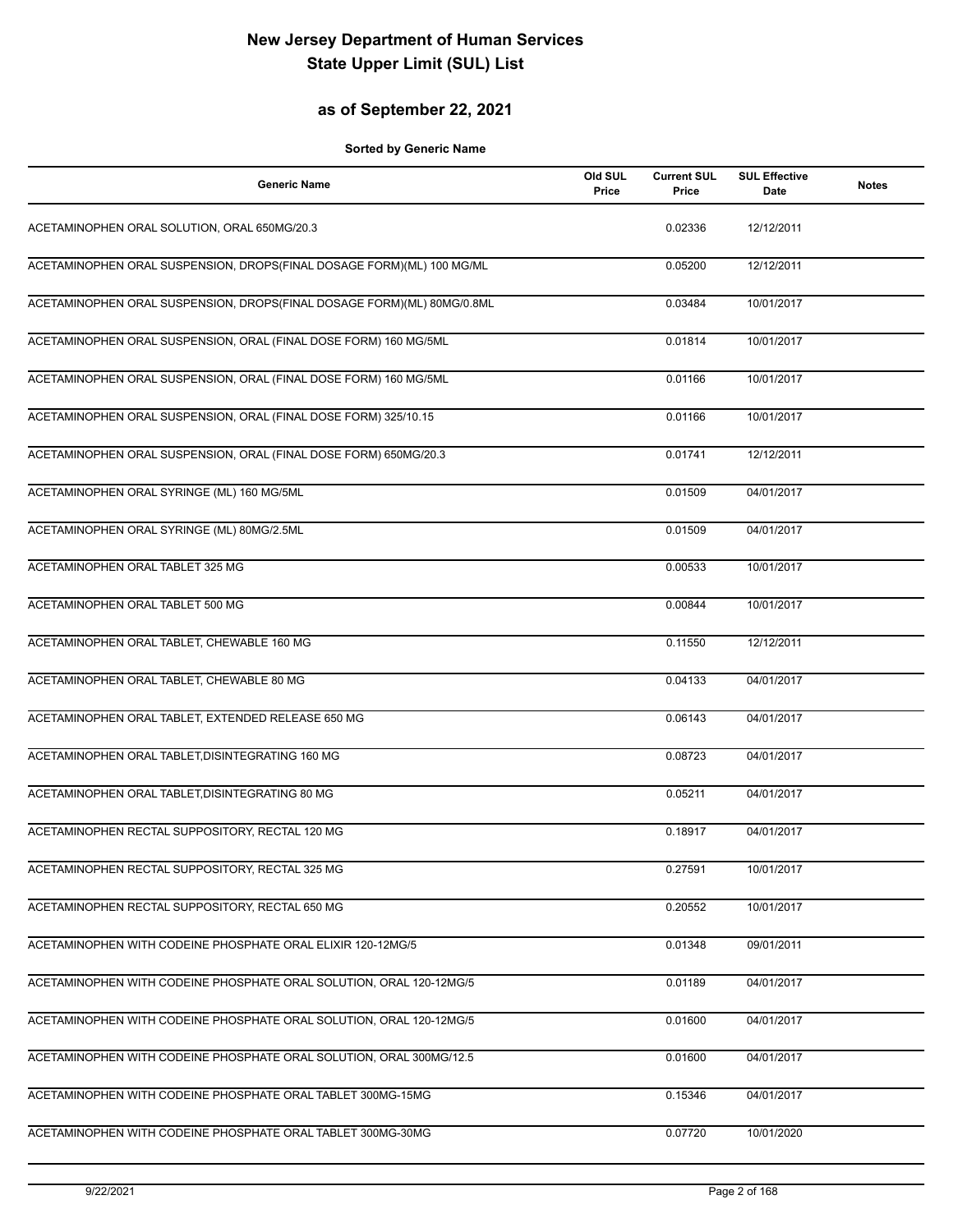### **as of September 22, 2021**

| <b>Generic Name</b>                                                                      | Old SUL<br>Price | <b>Current SUL</b><br>Price | <b>SUL Effective</b><br>Date | <b>Notes</b> |
|------------------------------------------------------------------------------------------|------------------|-----------------------------|------------------------------|--------------|
| ACETAMINOPHEN WITH CODEINE PHOSPHATE ORAL TABLET 300MG-60MG                              |                  | 0.14271                     | 10/01/2017                   |              |
| ACETAMINOPHEN/CAFFEINE/DIHYDROCODEINE BITARTRATE ORAL CAPSULE 320.5-30MG                 |                  | 2.74353                     | 04/01/2017                   |              |
| ACETAMINOPHEN/DEXTROMETHORPHAN HBR ORAL LIQUID (ML) 1000-30/30                           |                  | 0.01898                     | 04/01/2017                   |              |
| ACETAMINOPHEN/DEXTROMETHORPHAN HBR ORAL SUSPENSION, ORAL (FINAL DOSE<br>FORM) 160-5MG/5  |                  | 0.04194                     | 04/01/2017                   |              |
| ACETAMINOPHEN/DIPHENHYDRAMINE HCL ORAL TABLET 325-12.5MG                                 |                  | 0.01982                     | 04/01/2017                   |              |
| ACETAMINOPHEN/DIPHENHYDRAMINE HCL ORAL TABLET 500MG-25MG                                 |                  | 0.04246                     | 04/01/2017                   |              |
| ACETAZOLAMIDE ORAL CAPSULE, EXTENDED RELEASE 500 MG                                      |                  | 0.33990                     | 01/01/2019                   |              |
| ACETAZOLAMIDE ORAL TABLET 125 MG                                                         |                  | 1.03013                     | 10/01/2017                   |              |
| ACETAZOLAMIDE ORAL TABLET 250 MG                                                         |                  | 0.56303                     | 04/01/2021                   |              |
| ACETAZOLAMIDE SODIUM INJECTION VIAL (EA) 500 MG                                          |                  | 40.00000                    | 04/01/2017                   |              |
| ACETIC ACID IRRIGATION SOLUTION, IRRIGATION 0.25 %                                       |                  | 0.00116                     | 10/01/2017                   |              |
| ACETIC ACID OTIC SOLUTION, NON-ORAL 2 %                                                  |                  | 1.05467                     | 07/01/2019                   |              |
| ACETIC ACID/ALUMINUM ACETATE OTIC DROPS 2 %                                              |                  | 0.92487                     | 04/01/2017                   |              |
| ACETIC ACID/ANTIPYRINE/BENZOCAINE/POLICOSANOL NO.1/AL ACETAT OTIC DROPS 5.4<br>$% -1.4%$ |                  | 11.92038                    | 12/12/2011                   |              |
| ACETYLCYSTEINE INTRAVENOUS VIAL (ML) 200 MG/ML                                           |                  | 6.25000                     | 04/01/2017                   |              |
| ACETYLCYSTEINE MISCELLANEOUS VIAL (ML) 100 MG/ML                                         |                  | 0.31485                     | 04/01/2017                   |              |
| ACETYLCYSTEINE MISCELLANEOUS VIAL (ML) 200 MG/ML                                         |                  | 0.19900                     | 04/01/2020                   |              |
| ACETYLCYSTEINE/MECOBALAMIN/LEVOMEFOLATE CALCIUM ORAL TABLET 600-2-6 MG                   |                  | 1.79867                     | 07/01/2016                   |              |
| ACITRETIN ORAL CAPSULE 10 MG                                                             |                  | 6.66667                     | 01/01/2018                   |              |
| ACITRETIN ORAL CAPSULE 17.5 MG                                                           |                  | 30.76733                    | 04/01/2017                   |              |
| ACITRETIN ORAL CAPSULE 25 MG                                                             |                  | 9.33333                     | 07/01/2019                   |              |
| ACYCLOVIR ORAL CAPSULE 200 MG                                                            |                  | 0.05759                     | 10/01/2017                   |              |
| ACYCLOVIR ORAL SUSPENSION, ORAL (FINAL DOSE FORM) 200 MG/5ML                             |                  | 0.37206                     | 01/01/2019                   |              |
| ACYCLOVIR ORAL TABLET 400 MG                                                             |                  | 0.03700                     | 01/01/2019                   |              |
| ACYCLOVIR ORAL TABLET 800 MG                                                             |                  | 0.10462                     | 10/01/2017                   |              |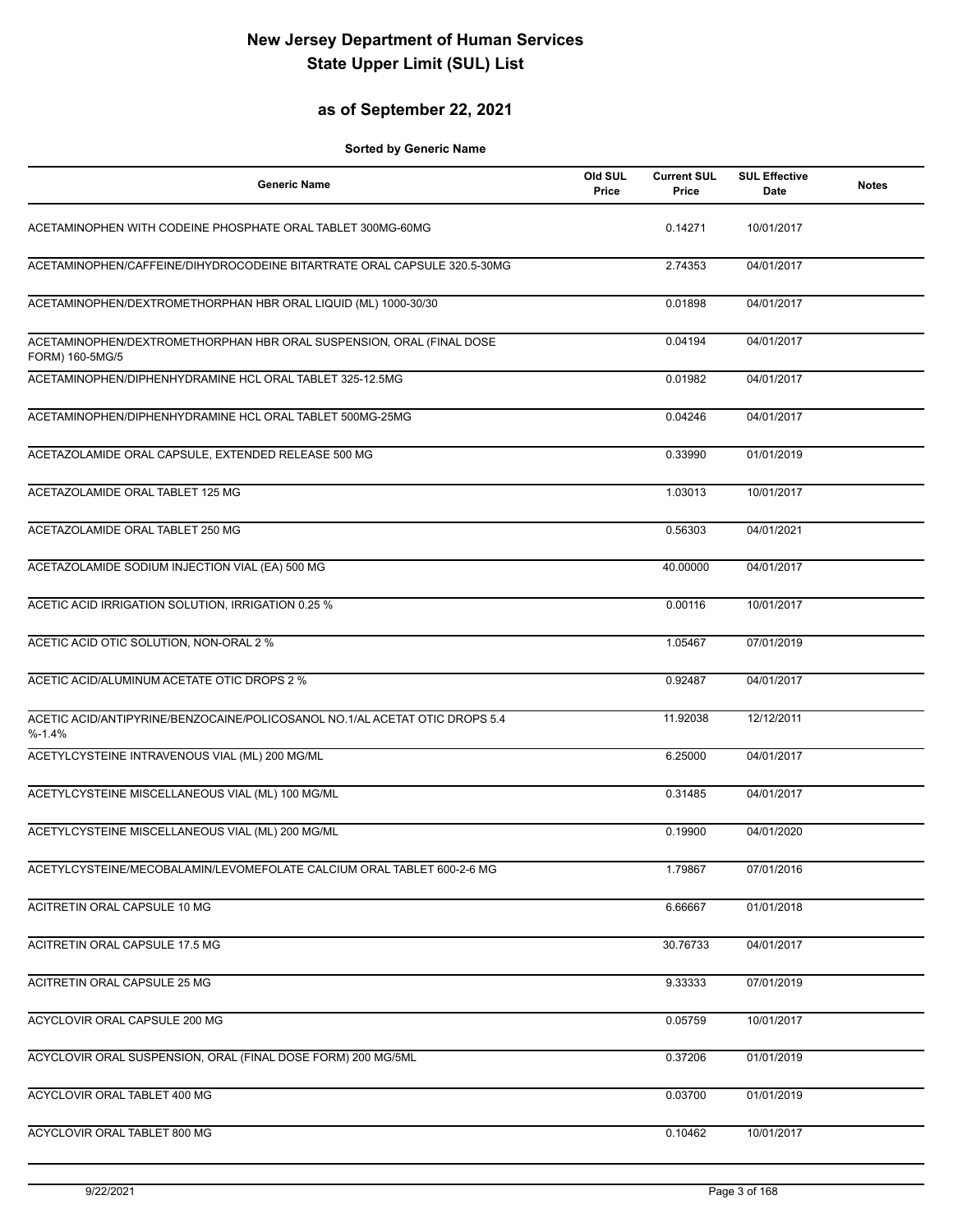### **as of September 22, 2021**

| <b>Generic Name</b>                                                 | Old SUL<br>Price | <b>Current SUL</b><br>Price | <b>SUL Effective</b><br><b>Date</b> | <b>Notes</b> |
|---------------------------------------------------------------------|------------------|-----------------------------|-------------------------------------|--------------|
| ACYCLOVIR SODIUM INTRAVENOUS VIAL (ML) 50 MG/ML                     |                  | 0.43000                     | 04/01/2017                          |              |
| ACYCLOVIR TOPICAL CREAM (GRAM) 5 %                                  |                  | 111.35800                   | 10/01/2020                          |              |
| <b>ACYCLOVIR TOPICAL OINTMENT (GRAM) 5 %</b>                        |                  | 1.19400                     | 07/01/2021                          |              |
| ADAPALENE TOPICAL CREAM (GRAM) 0.1 %                                |                  | 2.88667                     | 01/01/2020                          |              |
| ADAPALENE TOPICAL GEL (GRAM) 0.1 %                                  |                  | 1.52333                     | 07/01/2018                          |              |
| ADAPALENE TOPICAL GEL (GRAM) 0.3 %                                  | 1.71828          | 1.32664                     | 10/01/2021                          |              |
| ADAPALENE TOPICAL GEL WITH PUMP (GRAM) 0.3 %                        |                  | 4.81072                     | 04/01/2017                          |              |
| ADAPALENE/BENZOYL PEROXIDE TOPICAL GEL WITH PUMP (GRAM) 0.1 %-2.5%  |                  | 1.24000                     | 07/01/2019                          |              |
| ADEFOVIR DIPIVOXIL ORAL TABLET 10 MG                                |                  | 22.80000                    | 07/01/2019                          |              |
| ADENOSINE INTRAVENOUS SYRINGE (ML) 3 MG/ML                          |                  | 6.50000                     | 04/01/2017                          |              |
| ADENOSINE INTRAVENOUS VIAL (ML) 3 MG/ML                             |                  | 2.75000                     | 04/01/2017                          |              |
| ADENOSINE INTRAVENOUS VIAL (ML) 3 MG/ML                             |                  | 3.09640                     | 04/01/2017                          |              |
| ALBENDAZOLE ORAL TABLET 200 MG                                      | 46.93584         | 30.76444                    | 10/01/2021                          |              |
| ALBUMIN HUMAN INTRAVENOUS INTRAVENOUS SOLUTION 25 %                 |                  | 1.14800                     | 04/01/2017                          |              |
| ALBUMIN HUMAN INTRAVENOUS INTRAVENOUS SOLUTION 5 %                  |                  | 0.25700                     | 04/01/2017                          |              |
| ALBUTEROL SULFATE INHALATION HFA AEROSOL WITH ADAPTER (GRAM) 90 MCG |                  | 2.01110                     | 10/01/2020                          |              |
| ALBUTEROL SULFATE INHALATION SOLUTION, NON-ORAL 5 MG/ML             |                  | 0.37880                     | 10/01/2017                          |              |
| ALBUTEROL SULFATE INHALATION VIAL, NEBULIZER (EA) 2.5 MG/0.5        |                  | 0.23782                     | 10/01/2017                          |              |
| ALBUTEROL SULFATE INHALATION VIAL, NEBULIZER (ML) 0.63MG/3ML        |                  | 0.11333                     | 01/01/2020                          |              |
| ALBUTEROL SULFATE INHALATION VIAL, NEBULIZER (ML) 1.25MG/3ML        |                  | 0.13760                     | 01/01/2019                          |              |
| ALBUTEROL SULFATE INHALATION VIAL, NEBULIZER (ML) 2.5 MG/3ML        |                  | 0.02600                     | 04/01/2017                          |              |
| ALBUTEROL SULFATE ORAL SYRUP 2 MG/5 ML                              |                  | 0.00661                     | 10/01/2017                          |              |
| ALBUTEROL SULFATE ORAL TABLET 2 MG                                  |                  | 3.01000                     | 07/01/2019                          |              |
| ALBUTEROL SULFATE ORAL TABLET 4 MG                                  |                  | 3.55114                     | 04/01/2017                          |              |
| ALBUTEROL SULFATE ORAL TABLET, EXTENDED RELEASE 12 HR 4 MG          |                  | 0.67335                     | 10/01/2017                          |              |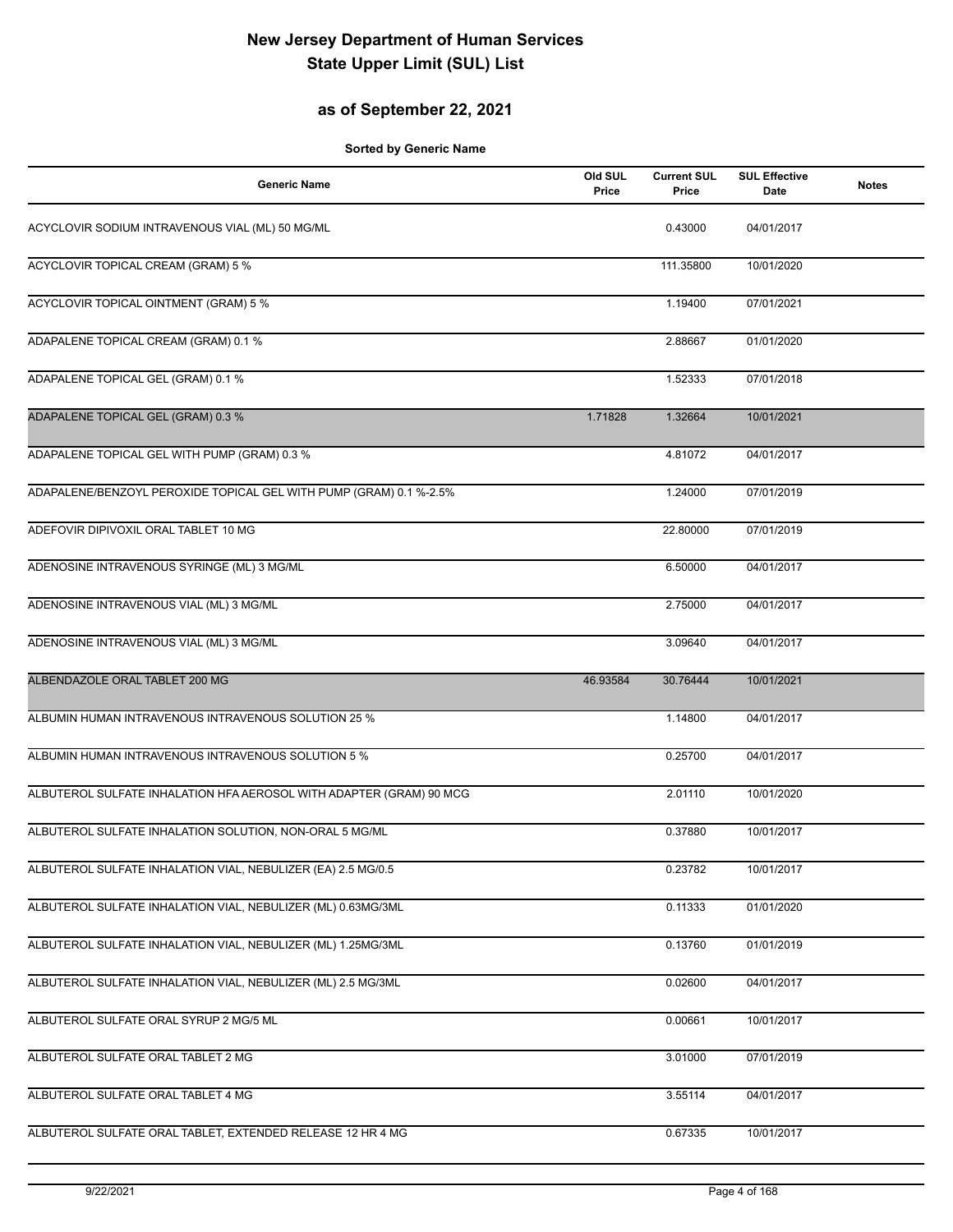### **as of September 22, 2021**

| <b>Generic Name</b>                                         | Old SUL<br>Price | <b>Current SUL</b><br>Price | <b>SUL Effective</b><br>Date | <b>Notes</b> |
|-------------------------------------------------------------|------------------|-----------------------------|------------------------------|--------------|
| ALBUTEROL SULFATE ORAL TABLET, EXTENDED RELEASE 12 HR 8 MG  |                  | 1.23692                     | 10/01/2017                   |              |
| ALCLOMETASONE DIPROPIONATE TOPICAL CREAM (GRAM) 0.05 %      |                  | 0.24933                     | 04/01/2017                   |              |
| ALCLOMETASONE DIPROPIONATE TOPICAL OINTMENT (GRAM) 0.05 %   |                  | 0.89933                     | 01/01/2018                   |              |
| ALCOHOL ANTISEPTIC PADS TOPICAL PADS, MEDICATED (EA)        |                  | 0.01260                     | 04/01/2017                   |              |
| ALENDRONATE SODIUM ORAL SOLUTION, ORAL 70 MG/75ML           |                  | 0.32844                     | 04/01/2017                   |              |
| ALENDRONATE SODIUM ORAL TABLET 10 MG                        |                  | 0.13833                     | 07/01/2019                   |              |
| ALENDRONATE SODIUM ORAL TABLET 35 MG                        |                  | 0.21250                     | 01/01/2019                   |              |
| ALENDRONATE SODIUM ORAL TABLET 40 MG                        |                  | 5.27900                     | 04/01/2017                   |              |
| ALENDRONATE SODIUM ORAL TABLET 5 MG                         |                  | 0.13472                     | 04/01/2017                   |              |
| ALENDRONATE SODIUM ORAL TABLET 70 MG                        |                  | 0.13750                     | 01/01/2019                   |              |
| ALFENTANIL HCL INJECTION AMPUL (ML) 500 MCG/ML              |                  | 1.27000                     | 04/01/2017                   |              |
| ALFUZOSIN HCL ORAL TABLET, EXTENDED RELEASE 24 HR 10 MG     |                  | 0.06000                     | 01/01/2019                   |              |
| ALISKIREN HEMIFUMARATE ORAL TABLET 150 MG                   |                  | 5.26000                     | 10/01/2020                   |              |
| ALLOPURINOL ORAL TABLET 100 MG                              |                  | 0.01600                     | 01/01/2019                   |              |
| ALLOPURINOL ORAL TABLET 300 MG                              |                  | 0.03690                     | 01/01/2019                   |              |
| ALLOPURINOL SODIUM INTRAVENOUS VIAL (EA) 500 MG             |                  | 328.48038                   | 10/01/2017                   |              |
| ALMOTRIPTAN MALATE ORAL TABLET 12.5 MG                      |                  | 19.23583                    | 04/01/2019                   |              |
| ALMOTRIPTAN MALATE ORAL TABLET 6.25 MG                      |                  | 31.15933                    | 04/01/2017                   |              |
| ALOE VERA/PETROLATUM, HYDROPHILIC TOPICAL OINTMENT (GRAM)   |                  | 0.03508                     | 12/12/2011                   |              |
| ALOGLIPTIN BENZOATE ORAL TABLET 12.5 MG                     |                  | 5.28900                     | 06/27/2018                   |              |
| ALOGLIPTIN BENZOATE ORAL TABLET 25 MG                       |                  | 4.96513                     | 07/01/2021                   |              |
| ALOGLIPTIN BENZOATE ORAL TABLET 6.25 MG                     |                  | 5.81767                     | 04/01/2019                   |              |
| ALOGLIPTIN BENZOATE/METFORMIN HCL ORAL TABLET 12.5-1000     |                  | 1.75000                     | 01/01/2019                   |              |
| ALOGLIPTIN BENZOATE/METFORMIN HCL ORAL TABLET 12.5-500MG    |                  | 2.08333                     | 07/01/2018                   |              |
| ALOGLIPTIN BENZOATE/PIOGLITAZONE HCL ORAL TABLET 12.5-15 MG |                  | 6.50000                     | 04/01/2017                   |              |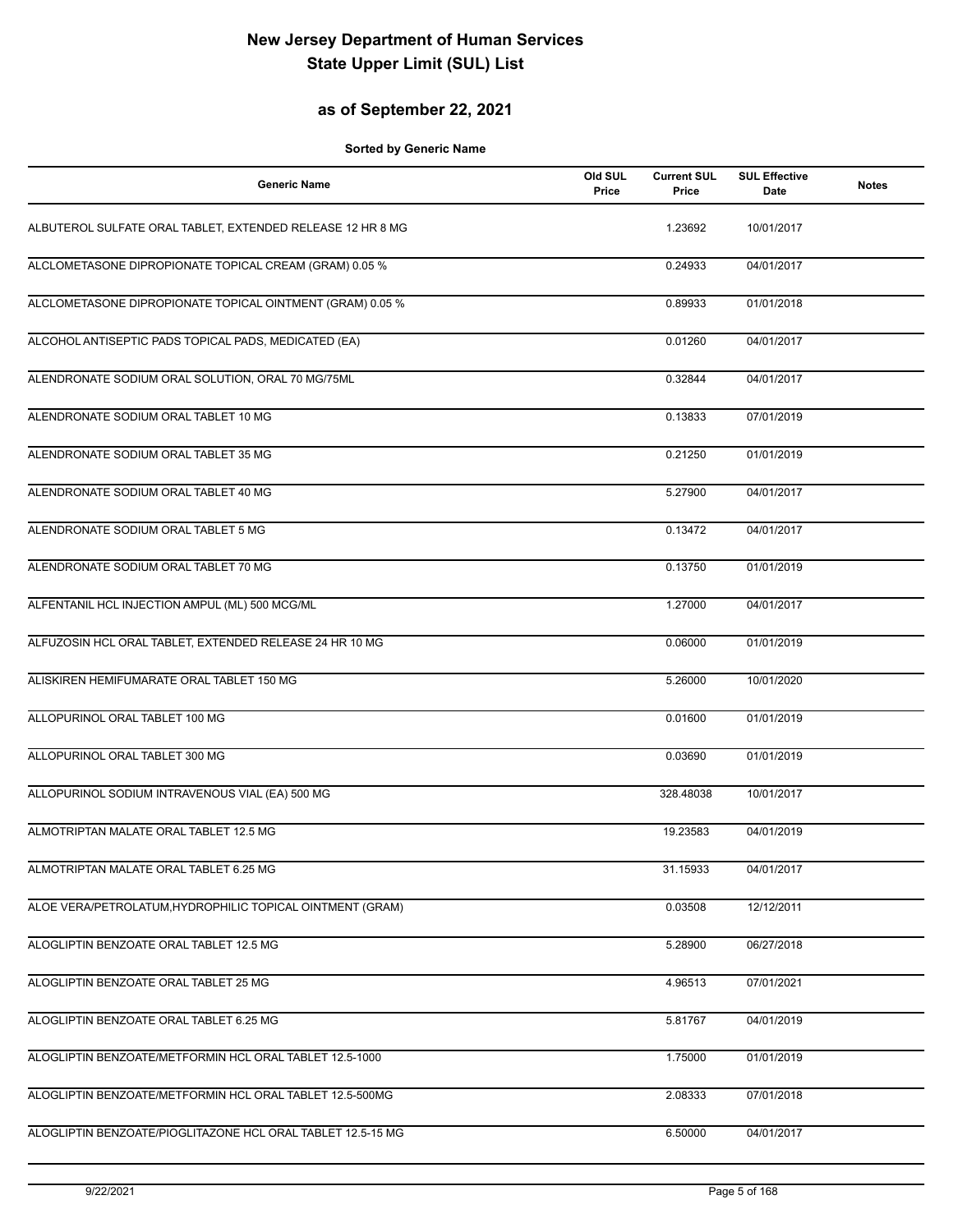### **as of September 22, 2021**

| <b>Generic Name</b>                                                   | Old SUL<br>Price | <b>Current SUL</b><br>Price | <b>SUL Effective</b><br>Date | <b>Notes</b> |
|-----------------------------------------------------------------------|------------------|-----------------------------|------------------------------|--------------|
| ALOGLIPTIN BENZOATE/PIOGLITAZONE HCL ORAL TABLET 12.5-30 MG           |                  | 6.50000                     | 04/01/2017                   |              |
| ALOGLIPTIN BENZOATE/PIOGLITAZONE HCL ORAL TABLET 12.5-45 MG           |                  | 6.50000                     | 04/01/2017                   |              |
| ALOGLIPTIN BENZOATE/PIOGLITAZONE HCL ORAL TABLET 25 MG-15MG           |                  | 6.43761                     | 04/01/2017                   |              |
| ALOGLIPTIN BENZOATE/PIOGLITAZONE HCL ORAL TABLET 25 MG-30MG           |                  | 5.50767                     | 04/01/2017                   |              |
| ALOGLIPTIN BENZOATE/PIOGLITAZONE HCL ORAL TABLET 25 MG-45MG           |                  | 6.50000                     | 04/01/2017                   |              |
| ALOSETRON HCL ORAL TABLET 0.5 MG                                      |                  | 11.33200                    | 10/01/2020                   |              |
| ALOSETRON HCL ORAL TABLET 1 MG                                        |                  | 11.35072                    | 01/01/2021                   |              |
| ALPRAZOLAM ORAL TABLET 0.25 MG                                        |                  | 0.01235                     | 07/01/2017                   |              |
| ALPRAZOLAM ORAL TABLET 0.5 MG                                         |                  | 0.01310                     | 04/01/2017                   |              |
| ALPRAZOLAM ORAL TABLET 1 MG                                           |                  | 0.01759                     | 04/01/2017                   |              |
| ALPRAZOLAM ORAL TABLET 2 MG                                           |                  | 0.02370                     | 01/01/2019                   |              |
| ALPRAZOLAM ORAL TABLET, EXTENDED RELEASE 24 HR 0.5 MG                 |                  | 0.21530                     | 04/01/2017                   |              |
| ALPRAZOLAM ORAL TABLET, EXTENDED RELEASE 24 HR 1 MG                   |                  | 0.23533                     | 04/01/2018                   |              |
| ALPRAZOLAM ORAL TABLET, EXTENDED RELEASE 24 HR 2 MG                   |                  | 0.30378                     | 04/01/2017                   |              |
| ALPRAZOLAM ORAL TABLET, EXTENDED RELEASE 24 HR 3 MG                   |                  | 0.35572                     | 04/01/2017                   |              |
| ALPRAZOLAM ORAL TABLET, DISINTEGRATING 0.25 MG                        |                  | 1.07900                     | 04/01/2017                   |              |
| ALPRAZOLAM ORAL TABLET, DISINTEGRATING 0.5 MG                         |                  | 1.29110                     | 04/01/2017                   |              |
| ALPRAZOLAM ORAL TABLET, DISINTEGRATING 1 MG                           |                  | 1.75483                     | 04/01/2017                   |              |
| ALPRAZOLAM ORAL TABLET, DISINTEGRATING 2 MG                           |                  | 3.04980                     | 04/01/2017                   |              |
| ALPROSTADIL INJECTION VIAL (ML) 500 MCG/ML                            |                  | 40.58800                    | 04/01/2017                   |              |
| ALUMINUM CHLORIDE TOPICAL SOLUTION, NON-ORAL 20 %                     |                  | 0.19526                     | 12/12/2011                   |              |
| ALUMINUM HYDROXIDE ORAL SUSPENSION, ORAL (FINAL DOSE FORM) 320 MG/5ML |                  | 0.00715                     | 04/01/2017                   |              |
| ALUMINUM HYDROXIDE ORAL SUSPENSION, ORAL (FINAL DOSE FORM) 600MG/5ML  |                  | 0.01558                     | 12/12/2011                   |              |
| AMANTADINE HCL ORAL CAPSULE 100 MG                                    |                  | 0.19742                     | 04/01/2020                   |              |
| AMANTADINE HCL ORAL SOLUTION, ORAL 50 MG/5 ML                         |                  | 0.01500                     | 04/01/2021                   |              |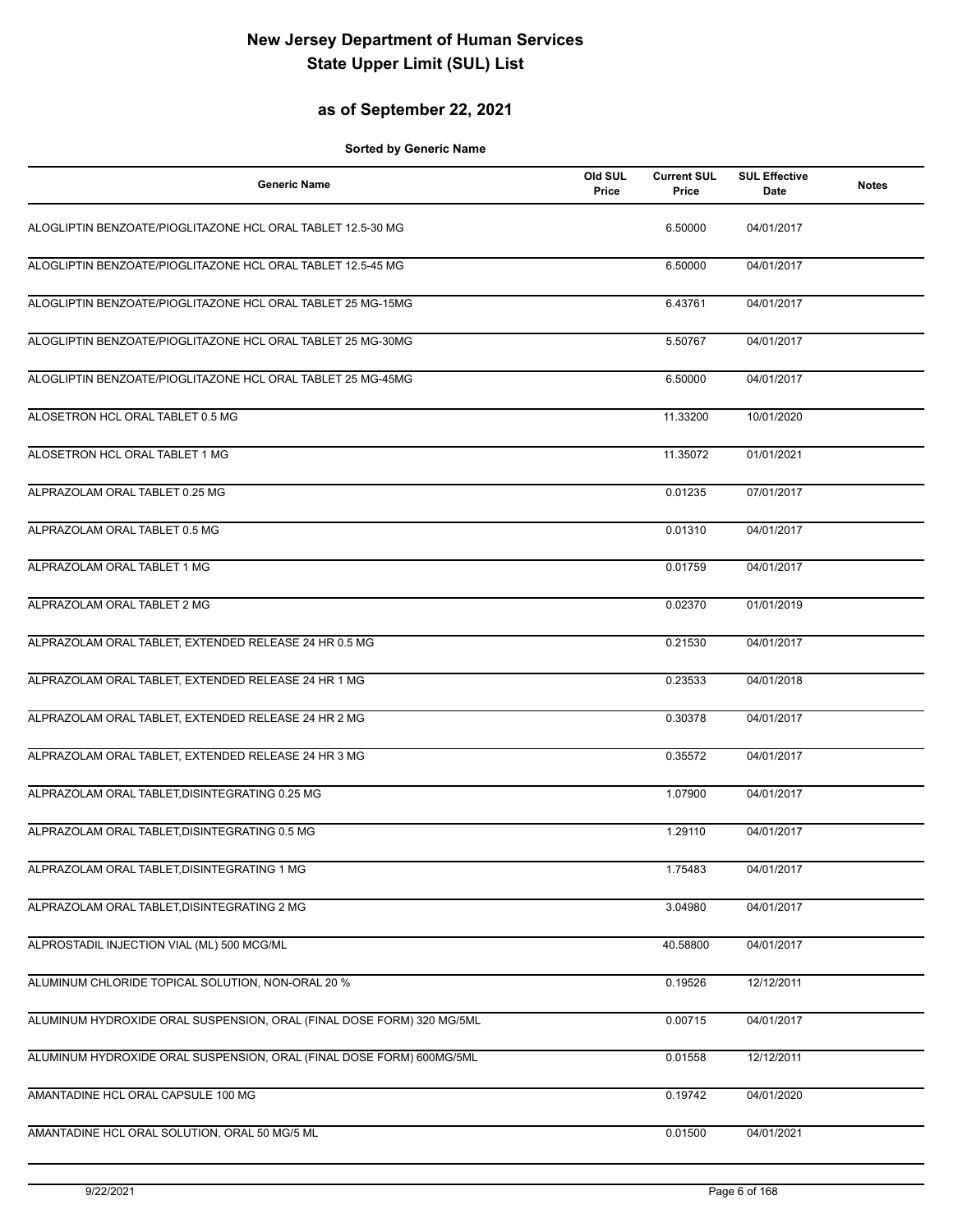### **as of September 22, 2021**

| <b>Generic Name</b>                                      | Old SUL<br>Price | <b>Current SUL</b><br>Price | <b>SUL Effective</b><br><b>Date</b> | <b>Notes</b> |
|----------------------------------------------------------|------------------|-----------------------------|-------------------------------------|--------------|
| AMANTADINE HCL ORAL TABLET 100 MG                        |                  | 0.13100                     | 10/01/2019                          |              |
| AMCINONIDE TOPICAL CREAM (GRAM) 0.1 %                    |                  | 0.90433                     | 10/01/2017                          |              |
| AMCINONIDE TOPICAL LOTION (ML) 0.1 %                     |                  | 4.52400                     | 04/01/2017                          |              |
| AMCINONIDE TOPICAL OINTMENT (GRAM) 0.1 %                 |                  | 5.40000                     | 04/01/2017                          |              |
| AMIFOSTINE CRYSTALLINE INTRAVENOUS VIAL (EA) 500 MG      |                  | 451.93333                   | 04/01/2017                          |              |
| AMIKACIN SULFATE INJECTION VIAL (ML) 1000MG/4ML          |                  | 1.82500                     | 04/01/2017                          |              |
| AMIKACIN SULFATE INJECTION VIAL (ML) 500 MG/2ML          |                  | 1.85000                     | 04/01/2017                          |              |
| AMILORIDE HCL ORAL TABLET 5 MG                           |                  | 0.14880                     | 01/01/2020                          |              |
| AMILORIDE HCL/HYDROCHLOROTHIAZIDE ORAL TABLET 5 MG-50 MG |                  | 0.02663                     | 10/01/2017                          |              |
| AMINOCAPROIC ACID INTRAVENOUS VIAL (ML) 250 MG/ML        |                  | 0.05624                     | 10/01/2017                          |              |
| AMINOCAPROIC ACID ORAL SOLUTION, ORAL 250 MG/ML          |                  | 1.11854                     | 12/12/2011                          |              |
| AMINOCAPROIC ACID ORAL TABLET 500 MG                     |                  | 1.56704                     | 12/12/2011                          |              |
| AMINOPHYLLINE INTRAVENOUS VIAL (ML) 250MG/10ML           |                  | 1.12000                     | 04/01/2017                          |              |
| AMINOPHYLLINE INTRAVENOUS VIAL (ML) 500MG/20ML           |                  | 0.32000                     | 04/01/2017                          |              |
| AMINOPHYLLINE ORAL TABLET 100 MG                         |                  | 0.03208                     | 12/12/2011                          |              |
| AMIODARONE HCL INTRAVENOUS SYRINGE (ML) 150 MG/3ML       |                  | 4.33333                     | 04/01/2017                          |              |
| AMIODARONE HCL INTRAVENOUS VIAL (ML) 50 MG/ML            |                  | 0.63518                     | 04/01/2017                          |              |
| AMIODARONE HCL ORAL TABLET 100 MG                        |                  | 1.69500                     | 10/01/2020                          |              |
| AMIODARONE HCL ORAL TABLET 200 MG                        |                  | 0.07850                     | 01/01/2019                          |              |
| AMIODARONE HCL ORAL TABLET 400 MG                        |                  | 2.63667                     | 04/01/2017                          |              |
| AMITRIPTYLINE HCL ORAL TABLET 10 MG                      |                  | 0.01779                     | 10/01/2017                          |              |
| AMITRIPTYLINE HCL ORAL TABLET 100 MG                     |                  | 0.28650                     | 07/01/2019                          |              |
| AMITRIPTYLINE HCL ORAL TABLET 150 MG                     |                  | 0.29900                     | 01/01/2020                          |              |
| AMITRIPTYLINE HCL ORAL TABLET 25 MG                      |                  | 0.04490                     | 01/01/2019                          |              |
| AMITRIPTYLINE HCL ORAL TABLET 50 MG                      |                  | 0.08705                     | 07/01/2019                          |              |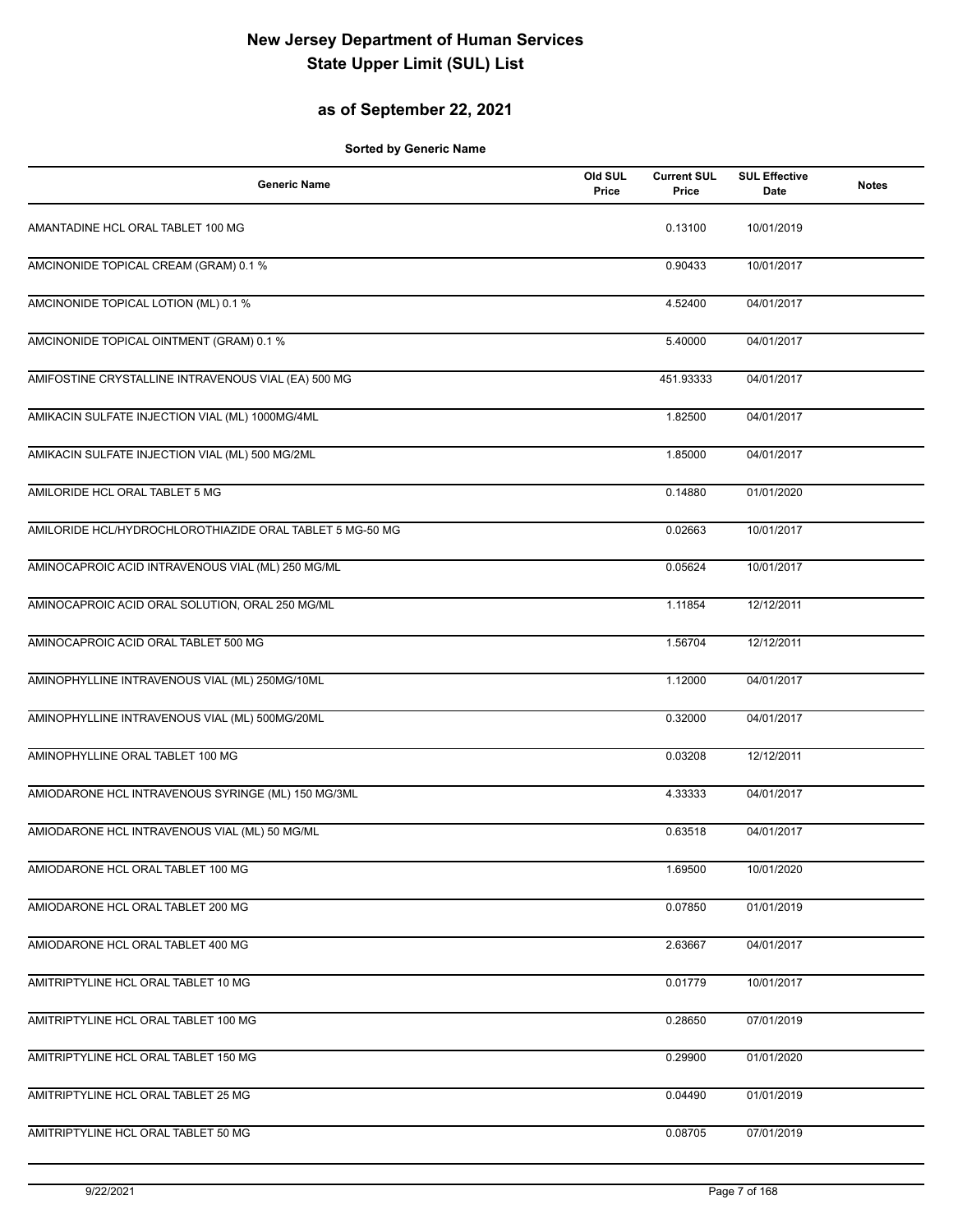### **as of September 22, 2021**

| <b>Generic Name</b>                                             | Old SUL<br>Price | <b>Current SUL</b><br>Price | <b>SUL Effective</b><br>Date | <b>Notes</b> |
|-----------------------------------------------------------------|------------------|-----------------------------|------------------------------|--------------|
| AMITRIPTYLINE HCL ORAL TABLET 75 MG                             |                  | 0.20000                     | 10/01/2020                   |              |
| AMITRIPTYLINE HCL/CHLORDIAZEPOXIDE ORAL TABLET 12.5MG-5MG       |                  | 0.50211                     | 10/01/2017                   |              |
| AMITRIPTYLINE HCL/CHLORDIAZEPOXIDE ORAL TABLET 25 MG-10MG       |                  | 1.58180                     | 10/01/2017                   |              |
| AMLODIPINE BESYLATE ORAL TABLET 10 MG                           |                  | 0.01200                     | 04/01/2017                   |              |
| AMLODIPINE BESYLATE ORAL TABLET 2.5 MG                          |                  | 0.01252                     | 04/01/2017                   |              |
| AMLODIPINE BESYLATE ORAL TABLET 5 MG                            |                  | 0.01000                     | 04/01/2017                   |              |
| AMLODIPINE BESYLATE/ATORVASTATIN CALCIUM ORAL TABLET 10 MG-10MG |                  | 1.46667                     | 01/01/2020                   |              |
| AMLODIPINE BESYLATE/ATORVASTATIN CALCIUM ORAL TABLET 10 MG-20MG |                  | 1.99467                     | 01/01/2019                   |              |
| AMLODIPINE BESYLATE/ATORVASTATIN CALCIUM ORAL TABLET 10 MG-40MG |                  | 2.88600                     | 04/01/2020                   |              |
| AMLODIPINE BESYLATE/ATORVASTATIN CALCIUM ORAL TABLET 10 MG-80MG |                  | 5.53825                     | 04/01/2017                   |              |
| AMLODIPINE BESYLATE/ATORVASTATIN CALCIUM ORAL TABLET 2.5MG-10MG |                  | 4.34266                     | 04/01/2017                   |              |
| AMLODIPINE BESYLATE/ATORVASTATIN CALCIUM ORAL TABLET 2.5MG-20MG |                  | 4.82300                     | 04/01/2020                   |              |
| AMLODIPINE BESYLATE/ATORVASTATIN CALCIUM ORAL TABLET 2.5MG-40MG |                  | 6.03400                     | 04/01/2017                   |              |
| AMLODIPINE BESYLATE/ATORVASTATIN CALCIUM ORAL TABLET 5 MG-10 MG |                  | 2.91367                     | 04/01/2017                   |              |
| AMLODIPINE BESYLATE/ATORVASTATIN CALCIUM ORAL TABLET 5 MG-20 MG |                  | 2.74000                     | 07/01/2018                   |              |
| AMLODIPINE BESYLATE/ATORVASTATIN CALCIUM ORAL TABLET 5 MG-40 MG |                  | 3.09133                     | 04/01/2020                   |              |
| AMLODIPINE BESYLATE/ATORVASTATIN CALCIUM ORAL TABLET 5 MG-80 MG |                  | 3.28900                     | 07/01/2019                   |              |
| AMLODIPINE BESYLATE/BENAZEPRIL HCL ORAL CAPSULE 10 MG-20MG      |                  | 0.07250                     | 10/01/2017                   |              |
| AMLODIPINE BESYLATE/BENAZEPRIL HCL ORAL CAPSULE 10 MG-40MG      |                  | 0.13100                     | 01/01/2020                   |              |
| AMLODIPINE BESYLATE/BENAZEPRIL HCL ORAL CAPSULE 2.5MG-10MG      |                  | 0.05000                     | 07/01/2018                   |              |
| AMLODIPINE BESYLATE/BENAZEPRIL HCL ORAL CAPSULE 5 MG-10 MG      |                  | 0.07450                     | 10/01/2018                   |              |
| AMLODIPINE BESYLATE/BENAZEPRIL HCL ORAL CAPSULE 5 MG-20 MG      |                  | 0.07850                     | 01/01/2019                   |              |
| AMLODIPINE BESYLATE/BENAZEPRIL HCL ORAL CAPSULE 5 MG-40 MG      |                  | 0.11005                     | 10/01/2017                   |              |
| AMLODIPINE BESYLATE/OLMESARTAN MEDOXOMIL ORAL TABLET 10 MG-20MG |                  | 0.31333                     | 01/01/2020                   |              |
| AMLODIPINE BESYLATE/OLMESARTAN MEDOXOMIL ORAL TABLET 10 MG-40MG |                  | 0.49867                     | 07/01/2019                   |              |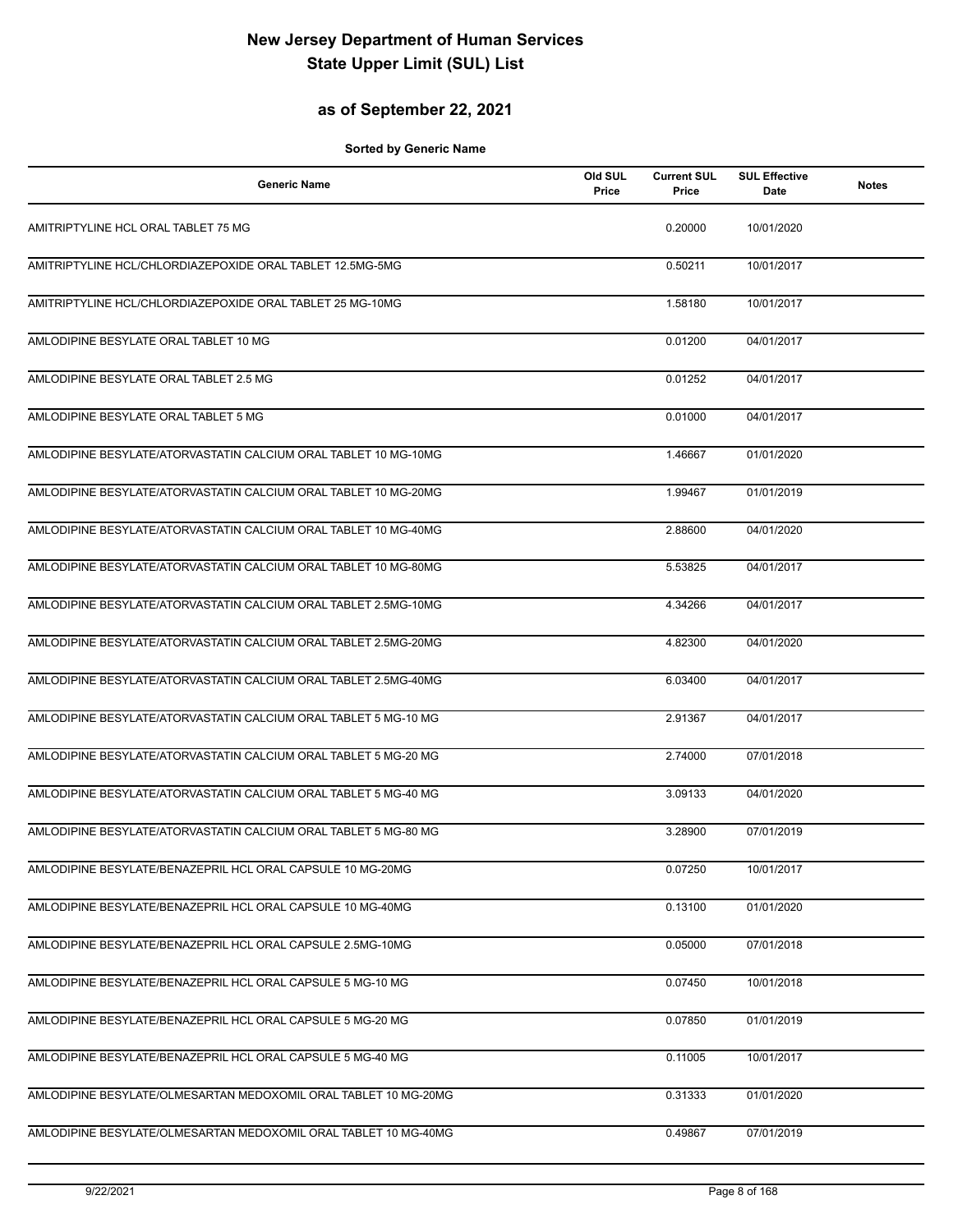### **as of September 22, 2021**

| <b>Generic Name</b>                                                      | Old SUL<br>Price | <b>Current SUL</b><br>Price | <b>SUL Effective</b><br>Date | <b>Notes</b> |
|--------------------------------------------------------------------------|------------------|-----------------------------|------------------------------|--------------|
| AMLODIPINE BESYLATE/OLMESARTAN MEDOXOMIL ORAL TABLET 5 MG-20 MG          |                  | 0.36000                     | 04/01/2019                   |              |
| AMLODIPINE BESYLATE/OLMESARTAN MEDOXOMIL ORAL TABLET 5 MG-40 MG          |                  | 0.68867                     | 07/01/2018                   |              |
| AMLODIPINE BESYLATE/VALSARTAN ORAL TABLET 10MG-160MG                     |                  | 0.34522                     | 01/01/2020                   |              |
| AMLODIPINE BESYLATE/VALSARTAN ORAL TABLET 10MG-320MG                     |                  | 0.43333                     | 01/01/2018                   |              |
| AMLODIPINE BESYLATE/VALSARTAN ORAL TABLET 5 MG-160MG                     |                  | 0.25000                     | 01/01/2019                   |              |
| AMLODIPINE BESYLATE/VALSARTAN ORAL TABLET 5 MG-320MG                     |                  | 0.38367                     | 04/01/2017                   |              |
| AMLODIPINE BESYLATE/VALSARTAN/HYDROCHLOROTHIAZIDE ORAL TABLET 10-160-25  |                  | 0.91533                     | 07/01/2018                   |              |
| AMLODIPINE BESYLATE/VALSARTAN/HYDROCHLOROTHIAZIDE ORAL TABLET 10-320-25  |                  | 0.94467                     | 07/01/2019                   |              |
| AMLODIPINE BESYLATE/VALSARTAN/HYDROCHLOROTHIAZIDE ORAL TABLET 10MG-160MG |                  | 1.15000                     | 10/01/2020                   |              |
| AMLODIPINE BESYLATE/VALSARTAN/HYDROCHLOROTHIAZIDE ORAL TABLET 5-160-12.5 |                  | 1.73200                     | 10/01/2017                   |              |
| AMLODIPINE BESYLATE/VALSARTAN/HYDROCHLOROTHIAZIDE ORAL TABLET 5-160-25MG |                  | 3.41652                     | 04/01/2017                   |              |
| AMMONIA INHALATION AMPUL (EA) 15 % (W/V)                                 |                  | 0.36033                     | 04/01/2017                   |              |
| AMMONIUM IODIDE/POTASSIUM IODIDE TOPICAL TINCTURE                        |                  | 0.06339                     | 04/01/2017                   |              |
| AMMONIUM LACTATE TOPICAL CREAM (GRAM) 12 %                               |                  | 0.03572                     | 10/01/2017                   |              |
| AMMONIUM LACTATE TOPICAL LOTION (GRAM) 12 %                              |                  | 0.01927                     | 10/01/2017                   |              |
| AMOXAPINE ORAL TABLET 100 MG                                             |                  | 0.78908                     | 10/01/2017                   |              |
| AMOXAPINE ORAL TABLET 150 MG                                             |                  | 0.86368                     | 10/01/2017                   |              |
| AMOXAPINE ORAL TABLET 25 MG                                              |                  | 0.46980                     | 04/01/2017                   |              |
| AMOXAPINE ORAL TABLET 50 MG                                              |                  | 0.30823                     | 10/01/2017                   |              |
| AMOXICILLIN ORAL CAPSULE 250 MG                                          |                  | 0.04196                     | 10/01/2018                   |              |
| AMOXICILLIN ORAL CAPSULE 500 MG                                          |                  | 0.04400                     | 04/01/2017                   |              |
| AMOXICILLIN ORAL SUSPENSION, RECONSTITUTED, ORAL (ML) 125 MG/5ML         |                  | 0.01562                     | 04/01/2017                   |              |
| AMOXICILLIN ORAL SUSPENSION, RECONSTITUTED, ORAL (ML) 200 MG/5ML         |                  | 0.01730                     | 01/01/2019                   |              |
| AMOXICILLIN ORAL SUSPENSION, RECONSTITUTED, ORAL (ML) 250 MG/5ML         |                  | 0.01073                     | 10/01/2017                   |              |
| AMOXICILLIN ORAL SUSPENSION, RECONSTITUTED, ORAL (ML) 400 MG/5ML         |                  | 0.01500                     | 04/01/2017                   |              |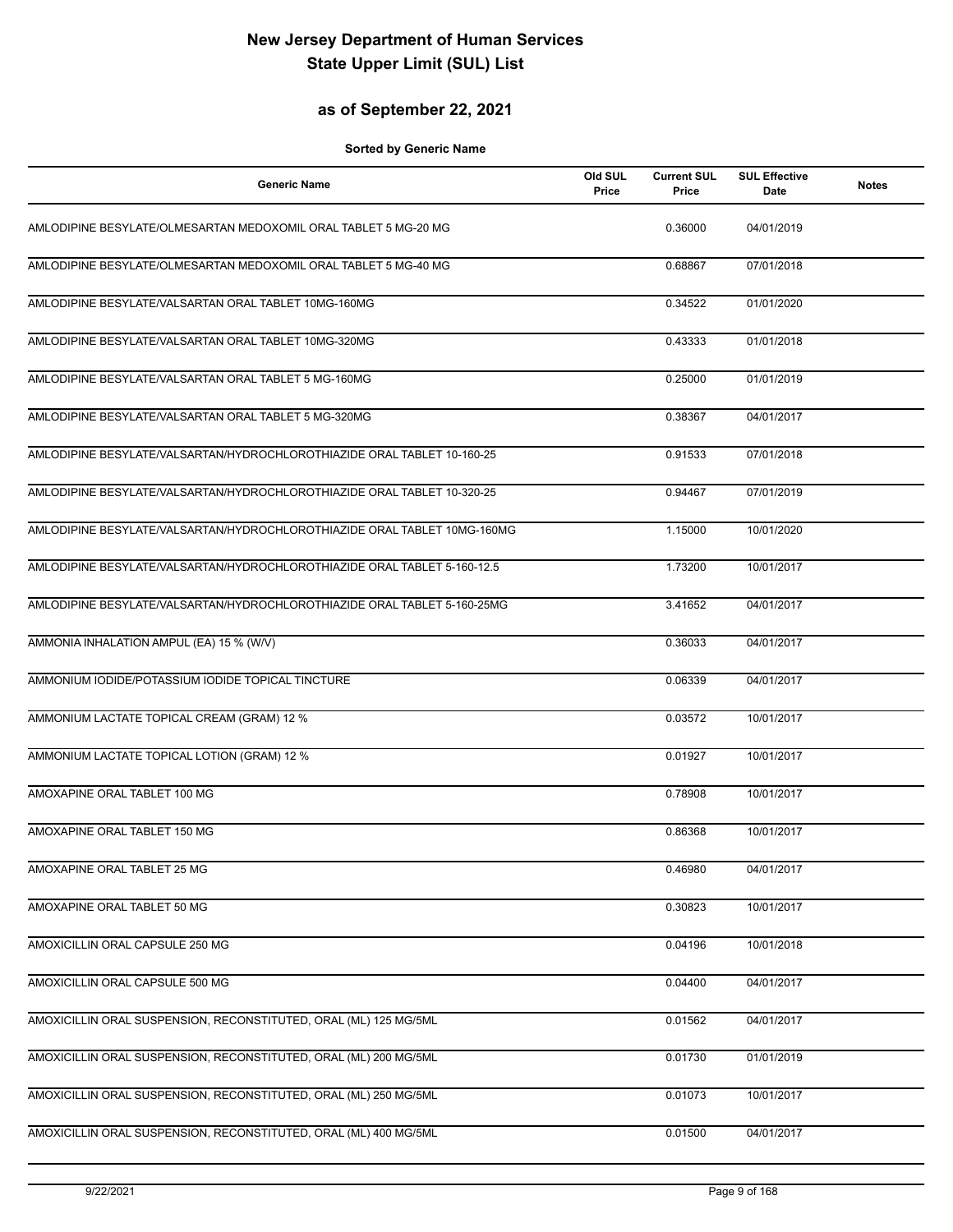### **as of September 22, 2021**

| <b>Generic Name</b>                                                                       | Old SUL<br>Price | <b>Current SUL</b><br>Price | <b>SUL Effective</b><br>Date | <b>Notes</b> |
|-------------------------------------------------------------------------------------------|------------------|-----------------------------|------------------------------|--------------|
| AMOXICILLIN ORAL TABLET 500 MG                                                            |                  | 0.13970                     | 10/01/2017                   |              |
| AMOXICILLIN ORAL TABLET 875 MG                                                            |                  | 0.08090                     | 01/01/2019                   |              |
| AMOXICILLIN ORAL TABLET, CHEWABLE 125 MG                                                  |                  | 0.06958                     | 10/01/2017                   |              |
| AMOXICILLIN ORAL TABLET, CHEWABLE 200 MG                                                  |                  | 0.21346                     | 12/12/2011                   |              |
| AMOXICILLIN ORAL TABLET, CHEWABLE 250 MG                                                  |                  | 0.23706                     | 04/01/2017                   |              |
| AMOXICILLIN ORAL TABLET, CHEWABLE 400 MG                                                  |                  | 0.53654                     | 12/12/2011                   |              |
| AMOXICILLIN/POTASSIUM CLAVULANATE ORAL SUSPENSION, RECONSTITUTED, ORAL (ML)<br>200-28.5/5 |                  | 0.03290                     | 01/01/2018                   |              |
| AMOXICILLIN/POTASSIUM CLAVULANATE ORAL SUSPENSION, RECONSTITUTED, ORAL (ML)<br>250-62.5/5 | 0.37993          | 0.33200                     | 10/01/2021                   |              |
| AMOXICILLIN/POTASSIUM CLAVULANATE ORAL SUSPENSION, RECONSTITUTED, ORAL (ML)<br>400-57MG/5 |                  | 0.03480                     | 01/01/2019                   |              |
| AMOXICILLIN/POTASSIUM CLAVULANATE ORAL SUSPENSION, RECONSTITUTED, ORAL (ML)<br>600-42.9/5 |                  | 0.04888                     | 01/01/2019                   |              |
| AMOXICILLIN/POTASSIUM CLAVULANATE ORAL TABLET 250-125 MG                                  |                  | 2.88800                     | 10/01/2020                   |              |
| AMOXICILLIN/POTASSIUM CLAVULANATE ORAL TABLET 500-125 MG                                  |                  | 0.17600                     | 01/01/2019                   |              |
| AMOXICILLIN/POTASSIUM CLAVULANATE ORAL TABLET 875-125 MG                                  |                  | 0.10250                     | 01/01/2019                   |              |
| AMOXICILLIN/POTASSIUM CLAVULANATE ORAL TABLET, CHEWABLE 200-28.5MG                        |                  | 0.17162                     | 10/01/2017                   |              |
| AMOXICILLIN/POTASSIUM CLAVULANATE ORAL TABLET, CHEWABLE 400-57MG                          |                  | 0.93867                     | 10/01/2017                   |              |
| AMOXICILLIN/POTASSIUM CLAVULANATE ORAL TABLET, EXTENDED RELEASE 12 HR<br>1000-62.5        |                  | 2.48970                     | 04/01/2017                   |              |
| AMPHETAMINE SULFATE ORAL TABLET 10 MG                                                     |                  | 5.25000                     | 04/01/2020                   |              |
| AMPHOTERICIN B INJECTION VIAL (EA) 50 MG                                                  |                  | 38.00000                    | 04/01/2017                   |              |
| AMPICILLIN SODIUM INJECTION VIAL (EA) 1 G                                                 |                  | 4.84500                     | 04/01/2017                   |              |
| AMPICILLIN SODIUM INJECTION VIAL (EA) 10 G                                                |                  | 11.37970                    | 10/01/2017                   |              |
| AMPICILLIN SODIUM INJECTION VIAL (EA) 125 MG                                              |                  | 4.17600                     | 04/01/2017                   |              |
| AMPICILLIN SODIUM INJECTION VIAL (EA) 2 G                                                 |                  | 2.55100                     | 04/01/2019                   |              |
| AMPICILLIN SODIUM INJECTION VIAL (EA) 250 MG                                              |                  | 1.84500                     | 04/01/2017                   |              |
| AMPICILLIN SODIUM INJECTION VIAL (EA) 500 MG                                              |                  | 2.37000                     | 04/01/2017                   |              |
| AMPICILLIN SODIUM INTRAVENOUS VIAL WITH THREADED PORT (EA) 1 G                            |                  | 13.10000                    | 04/01/2017                   |              |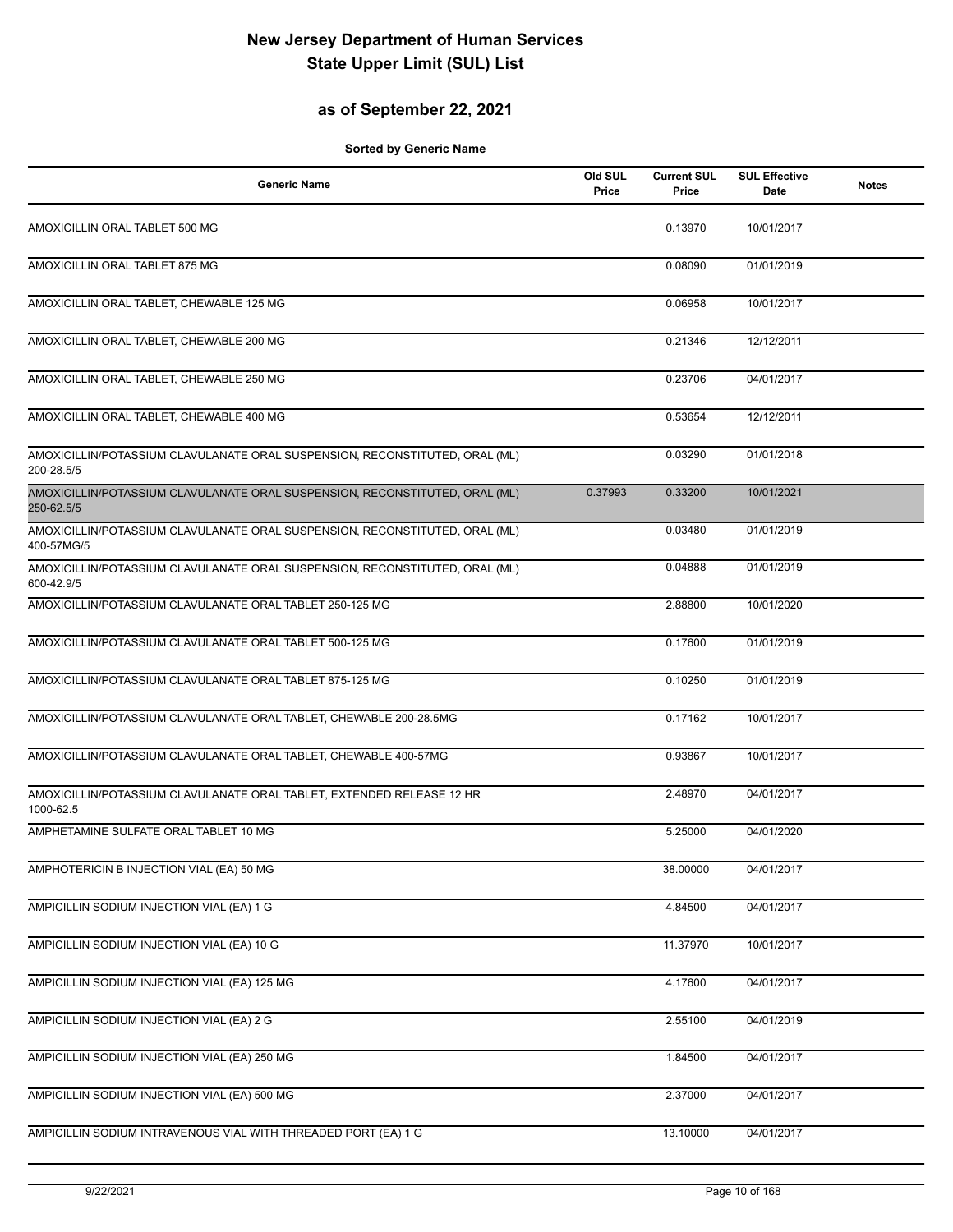### **as of September 22, 2021**

| <b>Generic Name</b>                                                                             | Old SUL<br>Price | <b>Current SUL</b><br>Price | <b>SUL Effective</b><br>Date | <b>Notes</b> |
|-------------------------------------------------------------------------------------------------|------------------|-----------------------------|------------------------------|--------------|
| AMPICILLIN SODIUM INTRAVENOUS VIAL WITH THREADED PORT (EA) 2 G                                  |                  | 25.41000                    | 04/01/2017                   |              |
| AMPICILLIN SODIUM/SULBACTAM SODIUM INJECTION VIAL (EA) 1.5 G                                    |                  | 3.74865                     | 10/01/2017                   |              |
| AMPICILLIN SODIUM/SULBACTAM SODIUM INJECTION VIAL (EA) 15 G                                     |                  | 21.86000                    | 04/01/2017                   |              |
| AMPICILLIN SODIUM/SULBACTAM SODIUM INJECTION VIAL (EA) 3 G                                      |                  | 2.50000                     | 01/01/2018                   |              |
| AMPICILLIN SODIUM/SULBACTAM SODIUM INTRAVENOUS VIAL WITH THREADED PORT (EA)<br>1.5 <sub>G</sub> |                  | 5.59500                     | 12/12/2011                   |              |
| AMPICILLIN SODIUM/SULBACTAM SODIUM INTRAVENOUS VIAL WITH THREADED PORT (EA)<br>3 G              |                  | 9.24000                     | 12/12/2011                   |              |
| AMPICILLIN TRIHYDRATE ORAL CAPSULE 250 MG                                                       |                  | 0.06979                     | 04/01/2017                   |              |
| AMPICILLIN TRIHYDRATE ORAL CAPSULE 500 MG                                                       |                  | 0.12460                     | 04/01/2017                   |              |
| AMPICILLIN TRIHYDRATE ORAL SUSPENSION, RECONSTITUTED, ORAL (ML) 125 MG/5ML                      |                  | 0.05412                     | 10/01/2017                   |              |
| AMPICILLIN TRIHYDRATE ORAL SUSPENSION, RECONSTITUTED, ORAL (ML) 250 MG/5ML                      |                  | 0.10800                     | 04/01/2017                   |              |
| ANAGRELIDE HCL ORAL CAPSULE 0.5 MG                                                              |                  | 0.22598                     | 10/01/2017                   |              |
| ANAGRELIDE HCL ORAL CAPSULE 1 MG                                                                |                  | 0.25164                     | 10/01/2017                   |              |
| ANASTROZOLE ORAL TABLET 1 MG                                                                    |                  | 0.04000                     | 01/01/2019                   |              |
| ANTIPYRINE/BENZOCAINE/GLYCERIN OTIC DROPS 5.4 %-1.4%                                            |                  | 0.72000                     | 12/12/2011                   |              |
| ANTIVENIN, LATRODECTUS MACTANS INJECTION VIAL (EA) 6000 UNIT                                    |                  | 27.71000                    | 04/01/2017                   |              |
| ANTIVENIN, MICRURUS FULVIUS INJECTION VIAL (EA)                                                 |                  | 4950.00000                  | 04/01/2017                   |              |
| APRACLONIDINE HCL OPHTHALMIC DROPS 0.5 %                                                        |                  | 10.09000                    | 07/01/2021                   |              |
| APREPITANT ORAL CAPSULE 125 MG                                                                  |                  | 254.70833                   | 04/01/2017                   |              |
| APREPITANT ORAL CAPSULE 40 MG                                                                   |                  | 87.94800                    | 04/01/2017                   |              |
| APREPITANT ORAL CAPSULE 80 MG                                                                   |                  | 163.00833                   | 04/01/2017                   |              |
| APREPITANT ORAL CAPSULE, DOSE PACK 125MG-80MG                                                   |                  | 192.33000                   | 04/01/2017                   |              |
| ARGATROBAN IN 0.9 % SODIUM CHLORIDE INTRAVENOUS INTRAVENOUS SOLUTION<br>250MG/250               |                  | 3.17800                     | 04/01/2017                   |              |
| ARGATROBAN IN 0.9 % SODIUM CHLORIDE INTRAVENOUS VIAL (ML) 125 MG/125                            |                  | 4.53944                     | 04/01/2017                   |              |
| ARGATROBAN IN 0.9 % SODIUM CHLORIDE INTRAVENOUS VIAL (ML) 50 MG/50ML                            |                  | 3.96000                     | 04/01/2017                   |              |
| ARGATROBAN IN SODIUM CHLORIDE, ISO-OSMOTIC INTRAVENOUS VIAL (ML) 50 MG/50ML                     |                  | 4.40000                     | 04/01/2017                   |              |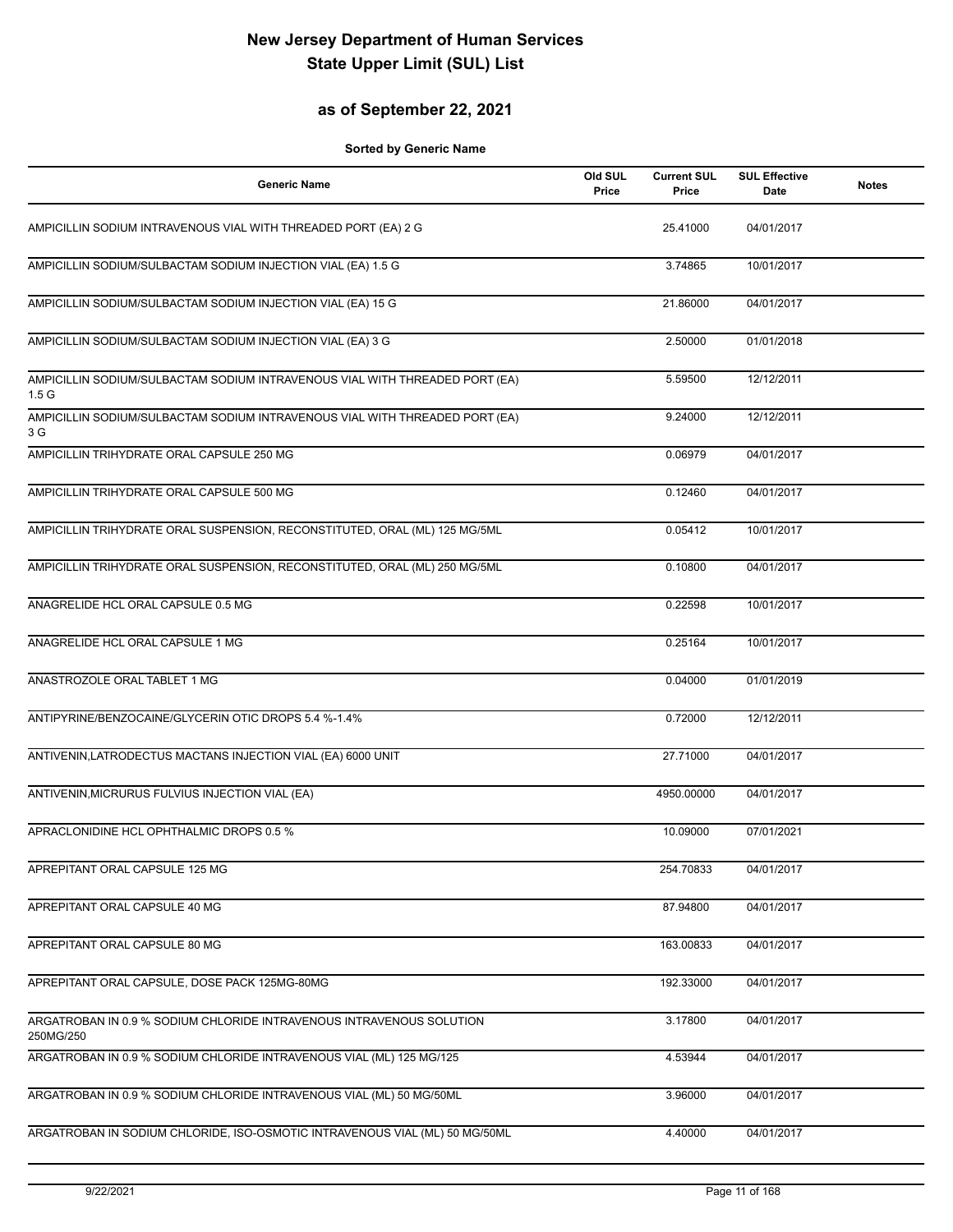### **as of September 22, 2021**

| <b>Generic Name</b>                                          | Old SUL<br>Price | <b>Current SUL</b><br>Price | <b>SUL Effective</b><br>Date | <b>Notes</b> |
|--------------------------------------------------------------|------------------|-----------------------------|------------------------------|--------------|
| ARGATROBAN INTRAVENOUS VIAL (ML) 100 MG/ML                   |                  | 204.00000                   | 04/01/2017                   |              |
| ARIPIPRAZOLE ORAL SOLUTION, ORAL 1 MG/ML                     |                  | 1.45920                     | 10/01/2019                   |              |
| ARIPIPRAZOLE ORAL TABLET 10 MG                               |                  | 0.07267                     | 01/01/2019                   |              |
| ARIPIPRAZOLE ORAL TABLET 15 MG                               |                  | 0.09600                     | 01/01/2019                   |              |
| ARIPIPRAZOLE ORAL TABLET 2 MG                                | 0.08967          | 0.06467                     | 10/01/2021                   |              |
| ARIPIPRAZOLE ORAL TABLET 20 MG                               |                  | 0.11000                     | 01/01/2019                   |              |
| ARIPIPRAZOLE ORAL TABLET 30 MG                               |                  | 0.13300                     | 01/01/2019                   |              |
| ARIPIPRAZOLE ORAL TABLET 5 MG                                |                  | 0.06633                     | 01/01/2019                   |              |
| ARIPIPRAZOLE ORAL TABLET, DISINTEGRATING 10 MG               |                  | 30.63466                    | 04/01/2017                   |              |
| ARIPIPRAZOLE ORAL TABLET, DISINTEGRATING 15 MG               |                  | 30.63466                    | 04/01/2017                   |              |
| ARMODAFINIL ORAL TABLET 150 MG                               |                  | 1.23167                     | 01/01/2019                   |              |
| ARMODAFINIL ORAL TABLET 200 MG                               |                  | 1.27067                     | 04/01/2020                   |              |
| ARMODAFINIL ORAL TABLET 250 MG                               |                  | 1.01900                     | 07/01/2018                   |              |
| ARMODAFINIL ORAL TABLET 50 MG                                |                  | 0.43671                     | 04/01/2021                   |              |
| ASCORBIC ACID INJECTION VIAL (ML) 500 MG/ML                  |                  | 1.80960                     | 04/01/2017                   |              |
| ASCORBIC ACID ORAL SYRUP 500 MG/5ML                          |                  | 0.04152                     | 12/12/2011                   |              |
| ASCORBIC ACID ORAL TABLET 1000 MG                            |                  | 0.05712                     | 12/12/2011                   |              |
| ASCORBIC ACID ORAL TABLET 250 MG                             |                  | 0.01904                     | 12/12/2011                   |              |
| ASCORBIC ACID ORAL TABLET 500 MG                             |                  | 0.03127                     | 12/12/2011                   |              |
| ASCORBIC ACID ORAL TABLET, CHEWABLE 500 MG                   |                  | 0.04863                     | 12/12/2011                   |              |
| ASPIRIN ORAL TABLET 325 MG                                   |                  | 0.01050                     | 04/01/2017                   |              |
| ASPIRIN ORAL TABLET, CHEWABLE 81 MG                          |                  | 0.01500                     | 10/01/2017                   |              |
| ASPIRIN ORAL TABLET, DELAYED RELEASE (ENTERIC COATED) 325 MG |                  | 0.01330                     | 04/01/2017                   |              |
| ASPIRIN ORAL TABLET, DELAYED RELEASE (ENTERIC COATED) 81 MG  |                  | 0.00539                     | 10/01/2017                   |              |
| ASPIRIN RECTAL SUPPOSITORY, RECTAL 300 MG                    |                  | 1.16666                     | 04/01/2017                   |              |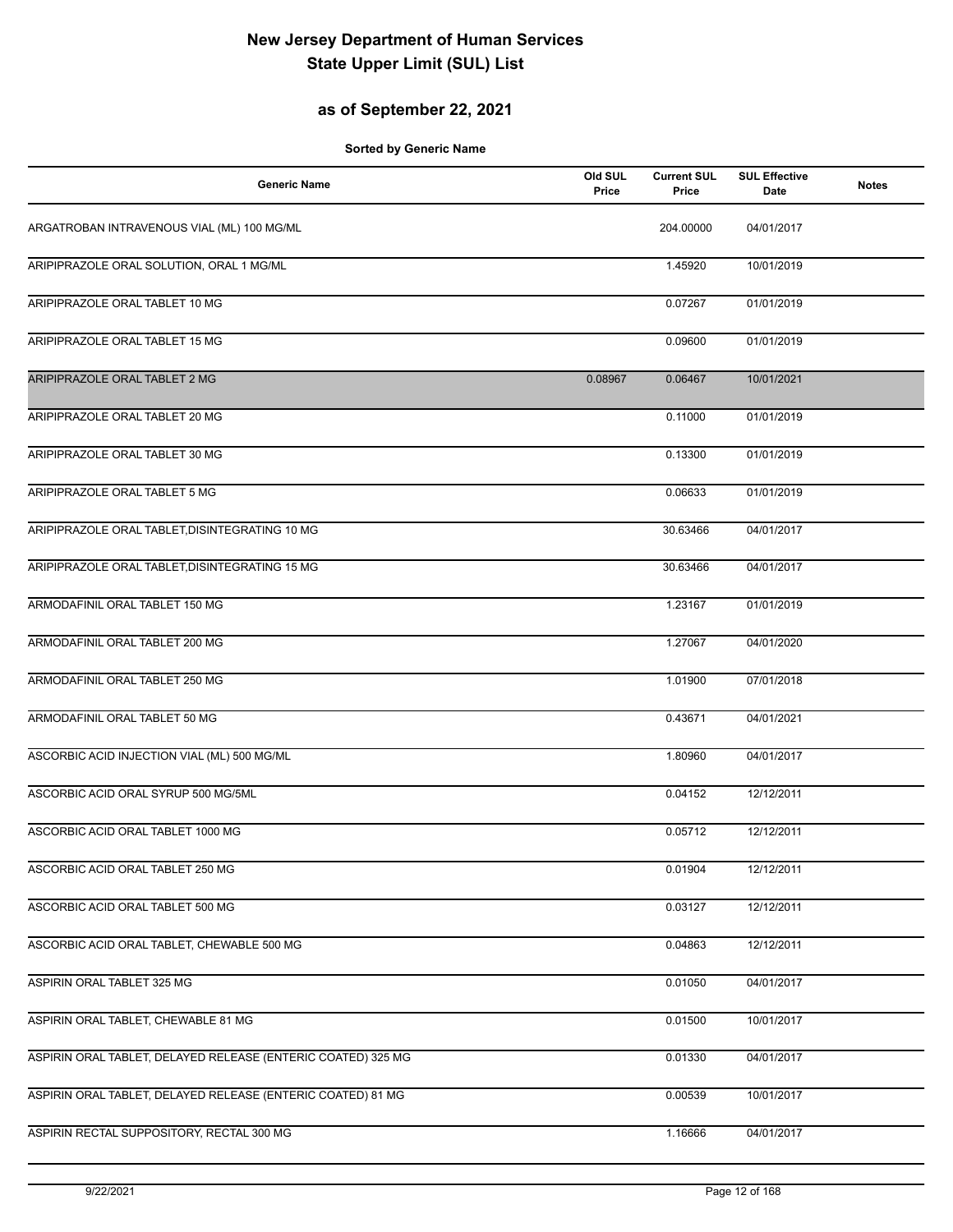### **as of September 22, 2021**

| <b>Generic Name</b>                                                               | Old SUL<br>Price | <b>Current SUL</b><br>Price | <b>SUL Effective</b><br>Date | <b>Notes</b> |
|-----------------------------------------------------------------------------------|------------------|-----------------------------|------------------------------|--------------|
| ASPIRIN RECTAL SUPPOSITORY, RECTAL 600 MG                                         |                  | 1.20666                     | 04/01/2017                   |              |
| ASPIRIN/ACETAMINOPHEN/CAFFEINE ORAL TABLET 250-250-65                             |                  | 0.05575                     | 04/01/2017                   |              |
| ASPIRIN/CAFFEINE/DIHYDROCODEINE BITARTRATE ORAL CAPSULE 356-30-16                 |                  | 1.53950                     | 04/01/2017                   |              |
| ASPIRIN/CALCIUM CARBONATE/MAGNESIUM ORAL TABLET 325 MG                            |                  | 0.01771                     | 04/01/2017                   |              |
| ASPIRIN/DIPYRIDAMOLE ORAL CAPSULE, EXTENDED RELEASE MULTIPHASE 12HR<br>25MG-200MG |                  | 1.39453                     | 01/01/2021                   |              |
| ATAZANAVIR SULFATE ORAL CAPSULE 200 MG                                            |                  | 4.48417                     | 07/01/2019                   |              |
| ATAZANAVIR SULFATE ORAL CAPSULE 300 MG                                            |                  | 7.50000                     | 10/01/2019                   |              |
| ATENOLOL ORAL TABLET 100 MG                                                       |                  | 0.02480                     | 04/01/2017                   |              |
| ATENOLOL ORAL TABLET 25 MG                                                        |                  | 0.01208                     | 04/01/2017                   |              |
| ATENOLOL ORAL TABLET 50 MG                                                        |                  | 0.00960                     | 07/01/2017                   |              |
| ATENOLOL/CHLORTHALIDONE ORAL TABLET 100MG-25MG                                    |                  | 0.07688                     | 10/01/2017                   |              |
| ATENOLOL/CHLORTHALIDONE ORAL TABLET 50 MG-25MG                                    |                  | 0.04553                     | 10/01/2017                   |              |
| ATOMOXETINE HCL ORAL CAPSULE 10 MG                                                |                  | 1.83300                     | 10/01/2020                   |              |
| ATOMOXETINE HCL ORAL CAPSULE 100 MG                                               |                  | 1.66900                     | 01/01/2020                   |              |
| ATOMOXETINE HCL ORAL CAPSULE 18 MG                                                |                  | 1.30000                     | 07/01/2019                   |              |
| ATOMOXETINE HCL ORAL CAPSULE 25 MG                                                |                  | 1.66667                     | 01/01/2019                   |              |
| ATOMOXETINE HCL ORAL CAPSULE 40 MG                                                |                  | 1.23845                     | 04/01/2021                   |              |
| ATOMOXETINE HCL ORAL CAPSULE 60 MG                                                |                  | 1.92717                     | 10/01/2020                   |              |
| ATOMOXETINE HCL ORAL CAPSULE 80 MG                                                |                  | 1.66667                     | 01/01/2020                   |              |
| ATORVASTATIN CALCIUM ORAL TABLET 10 MG                                            | 0.03267          | 0.02891                     | 10/01/2021                   |              |
| ATORVASTATIN CALCIUM ORAL TABLET 20 MG                                            |                  | 0.04500                     | 07/01/2018                   |              |
| ATORVASTATIN CALCIUM ORAL TABLET 40 MG                                            |                  | 0.05290                     | 10/01/2017                   |              |
| ATORVASTATIN CALCIUM ORAL TABLET 80 MG                                            |                  | 0.07000                     | 07/01/2018                   |              |
| ATOVAQUONE ORAL SUSPENSION, ORAL (FINAL DOSE FORM) 750 MG/5ML                     |                  | 1.42857                     | 01/01/2020                   |              |
| ATOVAQUONE/PROGUANIL HCL ORAL TABLET 250-100 MG                                   |                  | 2.19550                     | 01/01/2020                   |              |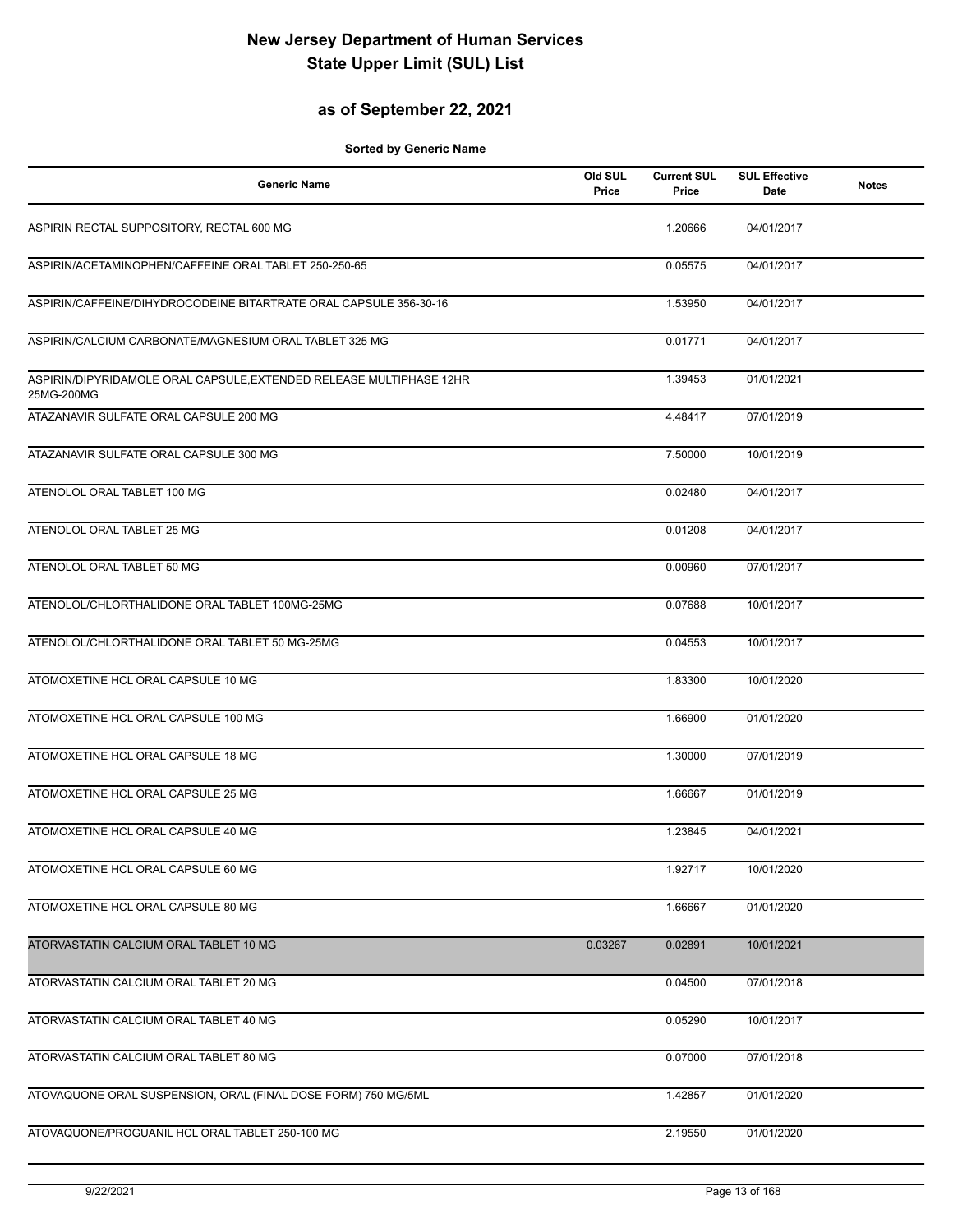### **as of September 22, 2021**

| <b>Generic Name</b>                                                                       | Old SUL<br>Price | <b>Current SUL</b><br>Price | <b>SUL Effective</b><br>Date | <b>Notes</b> |
|-------------------------------------------------------------------------------------------|------------------|-----------------------------|------------------------------|--------------|
| ATOVAQUONE/PROGUANIL HCL ORAL TABLET 62.5-25 MG                                           |                  | 0.78180                     | 04/01/2017                   |              |
| ATRACURIUM BESYLATE INTRAVENOUS VIAL (ML) 10 MG/ML                                        |                  | 1.30000                     | 04/01/2017                   |              |
| ATROPINE SULFATE INJECTION SYRINGE (ML) 0.05 MG/ML                                        |                  | 2.31600                     | 04/01/2017                   |              |
| ATROPINE SULFATE INJECTION SYRINGE (ML) 0.1 MG/ML                                         |                  | 0.46100                     | 04/01/2017                   |              |
| ATROPINE SULFATE INJECTION VIAL (ML) 0.4 MG/ML                                            |                  | 1.75500                     | 04/01/2017                   |              |
| ATROPINE SULFATE INJECTION VIAL (ML) 1 MG/ML                                              |                  | 5.50000                     | 04/01/2017                   |              |
| ATROPINE SULFATE OPHTHALMIC DROPS 1 %                                                     | 9.00400          | 8.34533                     | 10/01/2021                   |              |
| ATROPINE SULFATE OPHTHALMIC OINTMENT (GRAM) 1 %                                           |                  | 0.50250                     | 10/01/2017                   |              |
| ATROPINE SULFATE/PF OPHTHALMIC DROPS 1 %                                                  |                  | 3.22750                     | 12/12/2011                   |              |
| AZACITIDINE INJECTION VIAL (EA) 100 MG                                                    |                  | 311.28000                   | 04/01/2017                   |              |
| AZATHIOPRINE ORAL TABLET 50 MG                                                            |                  | 0.17000                     | 01/01/2020                   |              |
| AZATHIOPRINE SODIUM INJECTION VIAL (EA) 100 MG                                            |                  | 250.00000                   | 04/01/2017                   |              |
| AZELAIC ACID TOPICAL GEL (GRAM) 15 %                                                      |                  | 1.97380                     | 04/01/2020                   |              |
| AZELASTINE HCL NASAL AEROSOL, SPRAY WITH PUMP (ML) 137 MCG                                |                  | 0.17700                     | 01/01/2019                   |              |
| AZELASTINE HCL NASAL AEROSOL, SPRAY WITH PUMP (ML) 205.5 MCG                              |                  | 0.66917                     | 01/01/2021                   |              |
| AZELASTINE HCL OPHTHALMIC DROPS 0.05 %                                                    |                  | 1.31833                     | 01/01/2021                   |              |
| AZELASTINE HCL/FLUTICASONE PROPIONATE NASAL AEROSOL, SPRAY WITH PUMP<br>(GRAM) 137-50 MCG |                  | 4.48317                     | 04/01/2021                   |              |
| AZITHROMYCIN INTRAVENOUS VIAL (EA) 500 MG                                                 |                  | 7.32645                     | 10/01/2017                   |              |
| AZITHROMYCIN INTRAVENOUS VIAL WITH THREADED PORT (EA) 500 MG                              |                  | 7.32645                     | 10/01/2017                   |              |
| AZITHROMYCIN ORAL PACKET (EA) 1 G                                                         |                  | 7.50735                     | 10/01/2017                   |              |
| AZITHROMYCIN ORAL SUSPENSION, RECONSTITUTED, ORAL (ML) 100 MG/5ML                         |                  | 0.43550                     | 10/01/2017                   |              |
| AZITHROMYCIN ORAL SUSPENSION, RECONSTITUTED, ORAL (ML) 200 MG/5ML                         |                  | 0.22833                     | 04/01/2017                   |              |
| AZITHROMYCIN ORAL TABLET 250 MG                                                           |                  | 0.16333                     | 04/01/2017                   |              |
| AZITHROMYCIN ORAL TABLET 500 MG                                                           |                  | 0.41111                     | 04/01/2017                   |              |
| AZITHROMYCIN ORAL TABLET 600 MG                                                           |                  | 1.04400                     | 01/01/2019                   |              |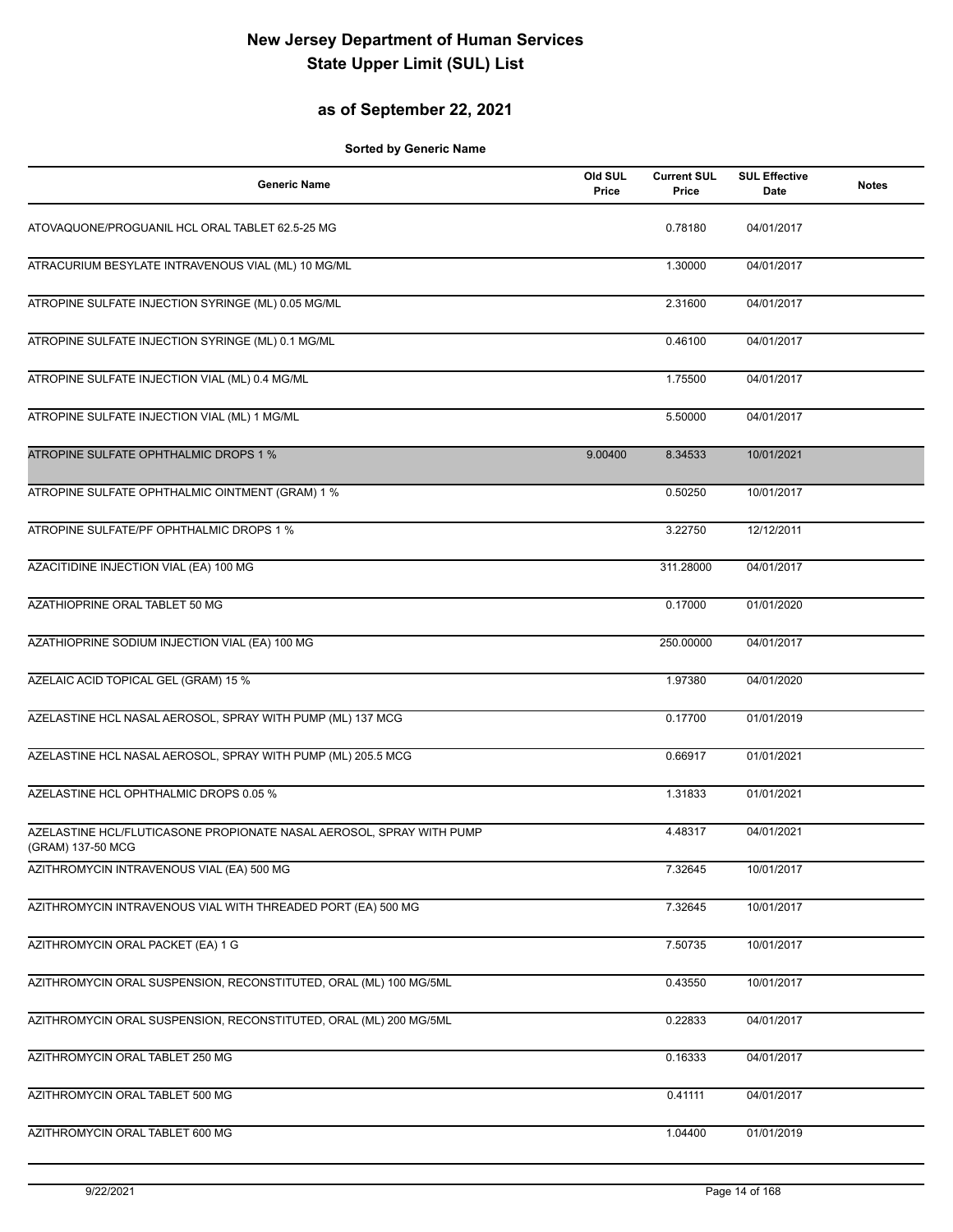### **as of September 22, 2021**

| <b>Generic Name</b>                                                   | Old SUL<br>Price | <b>Current SUL</b><br>Price | <b>SUL Effective</b><br>Date | <b>Notes</b> |
|-----------------------------------------------------------------------|------------------|-----------------------------|------------------------------|--------------|
| AZTREONAM INJECTION VIAL (EA) 1 G                                     |                  | 27.31000                    | 04/01/2017                   |              |
| AZTREONAM INJECTION VIAL (EA) 2 G                                     |                  | 54.29100                    | 01/01/2018                   |              |
| B COMPLEX WITH VITAMIN C ORAL TABLET                                  |                  | 0.08573                     | 12/12/2011                   |              |
| BACITRACIN INTRAMUSCULAR VIAL (EA) 50000 UNIT                         |                  | 5.00000                     | 04/01/2017                   |              |
| BACITRACIN OPHTHALMIC OINTMENT (GRAM) 500 UNIT/G                      |                  | 24.27142                    | 05/24/2019                   |              |
| BACITRACIN TOPICAL OINTMENT (GRAM) 500 UNIT/G                         |                  | 0.05810                     | 04/01/2019                   |              |
| BACITRACIN TOPICAL PACKET (EA) 500 UNIT/G                             |                  | 0.07141                     | 04/01/2017                   |              |
| BACITRACIN ZINC TOPICAL OINTMENT (GRAM) 500 UNIT/G                    |                  | 0.07958                     | 04/01/2017                   |              |
| BACITRACIN ZINC TOPICAL PACKET (EA) 500 UNIT/G                        |                  | 0.20000                     | 04/01/2017                   |              |
| BACITRACIN ZINC/POLYMYXIN B SULFATE TOPICAL OINTMENT (GRAM) 500-10K/G |                  | 0.08063                     | 04/01/2017                   |              |
| BACITRACIN/POLYMYXIN B SULFATE OPHTHALMIC OINTMENT (GRAM) 500-10K/G   |                  | 2.05714                     | 10/01/2019                   |              |
| BACITRACIN/POLYMYXIN B SULFATE TOPICAL OINTMENT (GRAM) 500-10K/G      |                  | 0.11650                     | 10/01/2017                   |              |
| BACITRACIN/POLYMYXIN B SULFATE TOPICAL PACKET (EA)                    |                  | 0.19000                     | 04/01/2017                   |              |
| BACLOFEN MISCELLANEOUS POWDER (GRAM) 100 %                            |                  | 2.73600                     | 12/12/2011                   |              |
| BACLOFEN ORAL TABLET 10 MG                                            |                  | 0.05757                     | 04/01/2021                   |              |
| BACLOFEN ORAL TABLET 20 MG                                            |                  | 0.11123                     | 10/01/2020                   |              |
| <b>BACLOFEN ORAL TABLET 5 MG</b>                                      |                  | 0.86076                     | 04/01/2021                   |              |
| BACTERIOSTATIC SODIUM CHLORIDE INJECTION VIAL (ML) 0.9 %              |                  | 0.02245                     | 10/01/2017                   |              |
| BALANCED SALT IRRIG SOLN NO.2 INTRAOCULAR SOLUTION, IRRIGATION        |                  | 0.02050                     | 04/01/2017                   |              |
| BALSALAZIDE DISODIUM ORAL CAPSULE 750 MG                              |                  | 0.22496                     | 04/01/2018                   |              |
| BCG LIVE INTRAVESICAL VIAL (EA) 50 MG                                 |                  | 145.15000                   | 04/01/2017                   |              |
| BENAZEPRIL HCL ORAL TABLET 10 MG                                      |                  | 0.01900                     | 01/01/2019                   |              |
| BENAZEPRIL HCL ORAL TABLET 20 MG                                      |                  | 0.03200                     | 04/01/2017                   |              |
| BENAZEPRIL HCL ORAL TABLET 40 MG                                      |                  | 0.05240                     | 04/01/2017                   |              |
| BENAZEPRIL HCL ORAL TABLET 5 MG                                       |                  | 0.02402                     | 10/01/2017                   |              |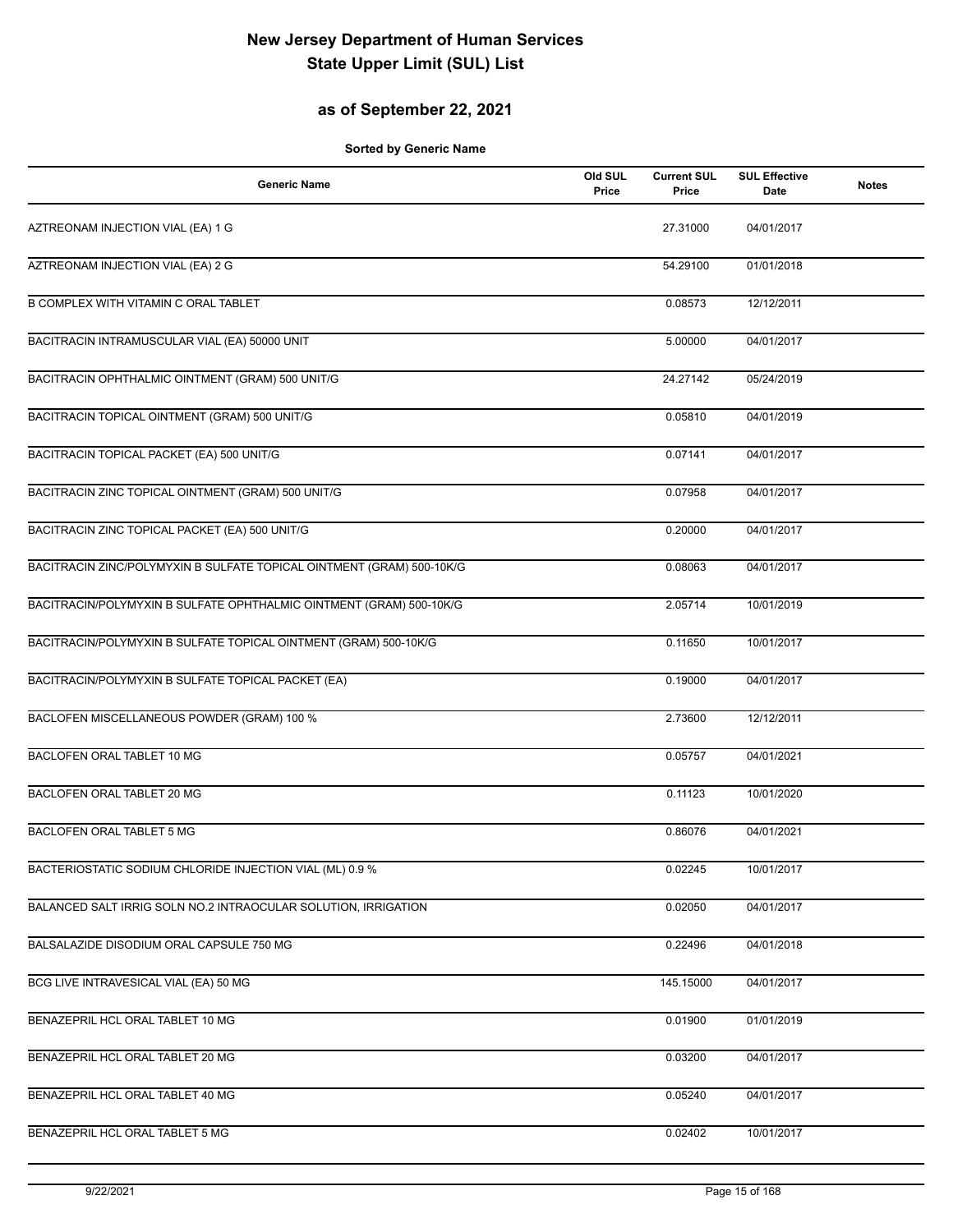### **as of September 22, 2021**

| <b>Generic Name</b>                                                               | Old SUL<br>Price | <b>Current SUL</b><br>Price | <b>SUL Effective</b><br>Date | <b>Notes</b> |
|-----------------------------------------------------------------------------------|------------------|-----------------------------|------------------------------|--------------|
| BENAZEPRIL HCL/HYDROCHLOROTHIAZIDE ORAL TABLET 10-12.5MG                          |                  | 0.56041                     | 10/01/2020                   |              |
| BENAZEPRIL HCL/HYDROCHLOROTHIAZIDE ORAL TABLET 20 MG-25MG                         |                  | 0.13970                     | 10/01/2017                   |              |
| BENAZEPRIL HCL/HYDROCHLOROTHIAZIDE ORAL TABLET 20-12.5 MG                         |                  | 0.12010                     | 10/01/2017                   |              |
| BENAZEPRIL HCL/HYDROCHLOROTHIAZIDE ORAL TABLET 5-6.25MG                           |                  | 0.89470                     | 04/01/2017                   |              |
| BENOXINATE HCL/FLUORESCEIN SODIUM OPHTHALMIC DROPS 0.4%-0.25%                     |                  | 8.57200                     | 04/01/2017                   |              |
| BENZALKONIUM CHLORIDE TOPICAL LIQUID (ML)                                         |                  | 0.01966                     | 04/01/2017                   |              |
| BENZETHONIUM CHLORIDE TOPICAL CLEANSER (ML) 0.13 %                                |                  | 0.01064                     | 04/01/2017                   |              |
| BENZETHONIUM CHLORIDE TOPICAL FOAM (ML) 0.13 %                                    |                  | 0.04776                     | 04/01/2017                   |              |
| BENZETHONIUM CHLORIDE/PETROLATUM, WHITE TOPICAL COMBINATION PACKAGE (EA)<br>0.13% |                  | 11.60000                    | 04/01/2017                   |              |
| BENZOCAINE/MENTHOL MUCOUS MEMBRANE LOZENGE 15MG-3.6MG                             |                  | 0.08945                     | 04/01/2017                   |              |
| BENZOCAINE/TRICLOSAN TOPICAL AEROSOL, SPRAY (GRAM) 20 %-0.13%                     |                  | 0.04611                     | 04/01/2017                   |              |
| BENZOIN/ALOE VERA/STORAX/TOLU BALSAM TOPICAL TINCTURE 10-2-8-4%                   |                  | 0.07457                     | 04/01/2017                   |              |
| BENZONATATE ORAL CAPSULE 100 MG                                                   |                  | 0.06472                     | 10/01/2017                   |              |
| BENZONATATE ORAL CAPSULE 150 MG                                                   |                  | 2.20400                     | 04/01/2017                   |              |
| BENZONATATE ORAL CAPSULE 200 MG                                                   |                  | 0.10040                     | 10/01/2017                   |              |
| BENZOYL PEROXIDE MICROSPHERES TOPICAL CLEANSER (GRAM) 7 %                         |                  | 0.16455                     | 10/01/2017                   |              |
| BENZOYL PEROXIDE TOPICAL CLEANSER (GRAM) 10 %                                     |                  | 0.04441                     | 04/01/2017                   |              |
| BENZOYL PEROXIDE TOPICAL CLEANSER (GRAM) 3 %                                      |                  | 0.10091                     | 04/01/2017                   |              |
| BENZOYL PEROXIDE TOPICAL CLEANSER (GRAM) 4 %                                      |                  | 0.03780                     | 04/01/2017                   |              |
| BENZOYL PEROXIDE TOPICAL CLEANSER (GRAM) 5 %                                      |                  | 0.03825                     | 04/01/2017                   |              |
| BENZOYL PEROXIDE TOPICAL CLEANSER (GRAM) 6 %                                      |                  | 0.06723                     | 04/01/2017                   |              |
| BENZOYL PEROXIDE TOPICAL CLEANSER (GRAM) 7 %                                      |                  | 0.24560                     | 12/12/2011                   |              |
| BENZOYL PEROXIDE TOPICAL CLEANSER (GRAM) 9%                                       |                  | 0.10050                     | 10/01/2017                   |              |
| BENZOYL PEROXIDE TOPICAL CLEANSER (ML) 7 %                                        |                  | 0.16455                     | 10/01/2017                   |              |
| BENZOYL PEROXIDE TOPICAL FOAM (GRAM) 5.3%                                         |                  | 1.75250                     | 04/01/2017                   |              |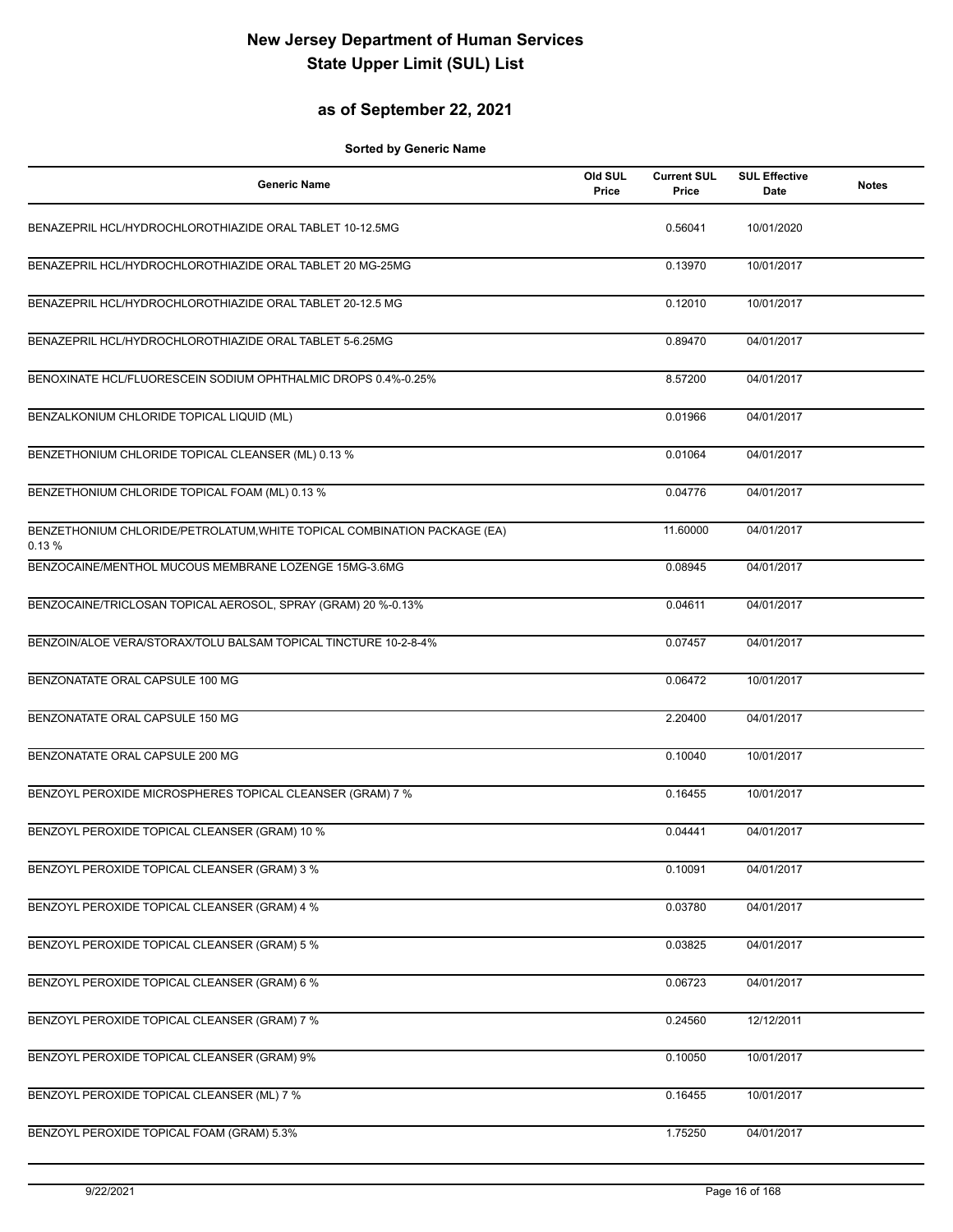### **as of September 22, 2021**

| <b>Generic Name</b>                                                                 | Old SUL<br>Price | <b>Current SUL</b><br>Price | <b>SUL Effective</b><br>Date | <b>Notes</b> |
|-------------------------------------------------------------------------------------|------------------|-----------------------------|------------------------------|--------------|
| BENZOYL PEROXIDE TOPICAL FOAM (GRAM) 9.8 %                                          |                  | 1.76290                     | 04/01/2017                   |              |
| BENZOYL PEROXIDE TOPICAL GEL (GRAM) 10 %                                            |                  | 0.05755                     | 10/01/2017                   |              |
| BENZOYL PEROXIDE TOPICAL GEL (GRAM) 2.5 %                                           |                  | 0.22872                     | 04/01/2017                   |              |
| BENZOYL PEROXIDE TOPICAL GEL (GRAM) 5 %                                             |                  | 0.04458                     | 10/01/2017                   |              |
| BENZOYL PEROXIDE TOPICAL GEL (GRAM) 8 %                                             |                  | 1.89692                     | 12/12/2011                   |              |
| BENZOYL PEROXIDE TOPICAL GEL, ALCOHOL BASED 5 %                                     |                  | 0.11904                     | 09/01/2011                   |              |
| BENZOYL PEROXIDE TOPICAL KIT 4%-5%                                                  |                  | 79.60385                    | 12/12/2011                   |              |
| BENZOYL PEROXIDE TOPICAL KIT 8%-5%                                                  |                  | 82.56923                    | 12/12/2011                   |              |
| BENZOYL PEROXIDE TOPICAL LOTION (ML) 10 %                                           |                  | 0.10843                     | 12/12/2011                   |              |
| BENZOYL PEROXIDE TOPICAL LOTION (ML) 5 %                                            |                  | 0.09493                     | 12/12/2011                   |              |
| BENZOYL PEROXIDE TOPICAL PADS, MEDICATED (EA) 3 %                                   |                  | 4.20950                     | 12/12/2011                   |              |
| BENZOYL PEROXIDE TOPICAL PADS, MEDICATED (EA) 6 %                                   |                  | 2.99050                     | 12/12/2011                   |              |
| BENZOYL PEROXIDE TOPICAL TOWELETTE (EA) 6 %                                         |                  | 5.41260                     | 10/01/2017                   |              |
| BENZOYL PEROXIDE/UREA TOPICAL CLEANSER (ML) 8.5%-10%                                |                  | 0.11538                     | 12/12/2011                   |              |
| BENZPHETAMINE HCL ORAL TABLET 25 MG                                                 |                  | 1.24950                     | 04/01/2017                   |              |
| BENZPHETAMINE HCL ORAL TABLET 50 MG                                                 |                  | 0.35330                     | 01/01/2020                   |              |
| BENZTROPINE MESYLATE INJECTION AMPUL (ML) 2 MG/2 ML                                 |                  | 16.50200                    | 04/01/2018                   |              |
| BENZTROPINE MESYLATE INJECTION VIAL (ML) 2 MG/2 ML                                  |                  | 22.50000                    | 04/01/2018                   |              |
| BENZTROPINE MESYLATE ORAL TABLET 0.5 MG                                             |                  | 0.04230                     | 01/01/2019                   |              |
| BENZTROPINE MESYLATE ORAL TABLET 1 MG                                               |                  | 0.06175                     | 04/01/2021                   |              |
| BENZTROPINE MESYLATE ORAL TABLET 2 MG                                               |                  | 0.06000                     | 01/01/2019                   |              |
| BETAMETHASONE ACETATE/BETAMETHASONE SODIUM PHOSPHATE INJECTION VIAL (ML)<br>6 MG/ML |                  | 6.12900                     | 04/01/2017                   |              |
| BETAMETHASONE DIPROPIONATE TOPICAL CREAM (GRAM) 0.05 %                              |                  | 0.14044                     | 04/01/2017                   |              |
| BETAMETHASONE DIPROPIONATE TOPICAL GEL (GRAM) 0.05 %                                |                  | 0.09470                     | 10/01/2017                   |              |
| BETAMETHASONE DIPROPIONATE TOPICAL LOTION (ML) 0.05 %                               |                  | 0.43250                     | 01/01/2020                   |              |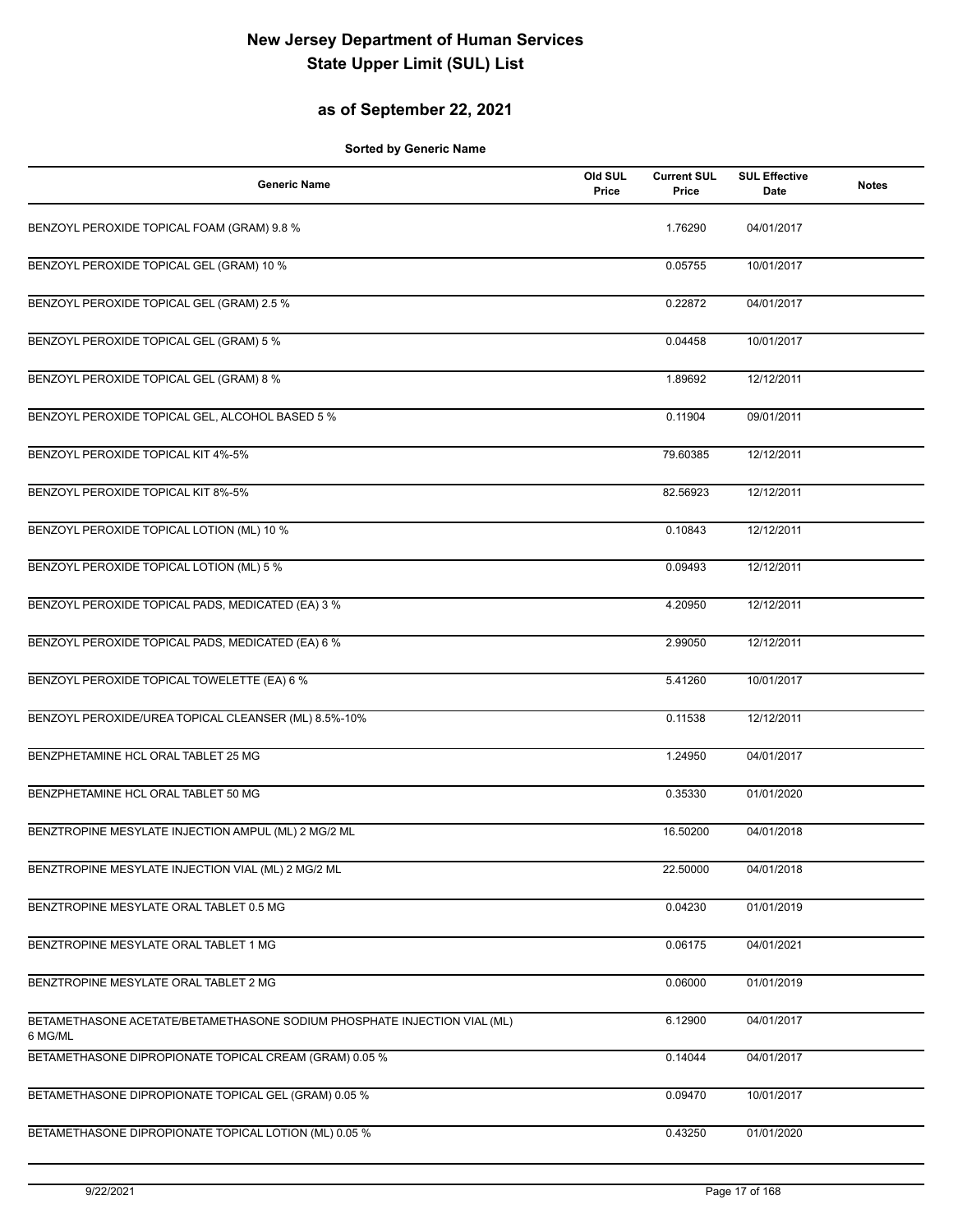### **as of September 22, 2021**

| <b>Generic Name</b>                                                                | Old SUL<br>Price | <b>Current SUL</b><br>Price | <b>SUL Effective</b><br><b>Date</b> | <b>Notes</b> |
|------------------------------------------------------------------------------------|------------------|-----------------------------|-------------------------------------|--------------|
| BETAMETHASONE DIPROPIONATE TOPICAL OINTMENT (GRAM) 0.05 %                          |                  | 0.88239                     | 10/01/2017                          |              |
| BETAMETHASONE DIPROPIONATE/PROPYLENE GLYCOL TOPICAL CREAM (GRAM) 0.05 %            |                  | 0.14740                     | 04/01/2017                          |              |
| BETAMETHASONE DIPROPIONATE/PROPYLENE GLYCOL TOPICAL LOTION (ML) 0.05 %             |                  | 1.83783                     | 07/01/2018                          |              |
| BETAMETHASONE DIPROPIONATE/PROPYLENE GLYCOL TOPICAL OINTMENT (GRAM) 0.05<br>%      |                  | 1.08849                     | 04/01/2020                          |              |
| BETAMETHASONE VALERATE TOPICAL CREAM (GRAM) 0.1 %                                  |                  | 0.16667                     | 04/01/2020                          |              |
| BETAMETHASONE VALERATE TOPICAL FOAM (GRAM) 0.12 %                                  |                  | 2.10000                     | 07/01/2019                          |              |
| BETAMETHASONE VALERATE TOPICAL LOTION (ML) 0.1 %                                   |                  | 0.26967                     | 04/01/2020                          |              |
| BETAMETHASONE VALERATE TOPICAL OINTMENT (GRAM) 0.1 %                               |                  | 0.56667                     | 04/01/2020                          |              |
| BETAXOLOL HCL OPHTHALMIC DROPS 0.5 %                                               |                  | 7.35825                     | 04/01/2017                          |              |
| BETAXOLOL HCL ORAL TABLET 10 MG                                                    |                  | 0.51160                     | 10/01/2019                          |              |
| BETAXOLOL HCL ORAL TABLET 20 MG                                                    |                  | 0.67258                     | 10/01/2017                          |              |
| BETHANECHOL CHLORIDE ORAL TABLET 10 MG                                             |                  | 0.12834                     | 10/01/2017                          |              |
| BETHANECHOL CHLORIDE ORAL TABLET 25 MG                                             |                  | 0.17580                     | 10/01/2019                          |              |
| BETHANECHOL CHLORIDE ORAL TABLET 5 MG                                              |                  | 0.12190                     | 01/01/2020                          |              |
| BETHANECHOL CHLORIDE ORAL TABLET 50 MG                                             |                  | 0.22678                     | 04/01/2017                          |              |
| BEXAROTENE ORAL CAPSULE 75 MG                                                      |                  | 29.80580                    | 07/01/2019                          |              |
| BICALUTAMIDE ORAL TABLET 50 MG                                                     |                  | 0.10180                     | 10/01/2018                          |              |
| BIMATOPROST OPHTHALMIC DROPS 0.03 %                                                |                  | 31.09940                    | 04/01/2017                          |              |
| BIMATOPROST TOPICAL DROPS, WITH APPLICATOR (ML) 0.03 %                             |                  | 29.56600                    | 04/01/2017                          |              |
| BISACODYL ORAL TABLET 5 MG                                                         |                  | 0.04472                     | 04/01/2017                          |              |
| BISACODYL ORAL TABLET, DELAYED RELEASE (ENTERIC COATED) 5 MG                       |                  | 0.00715                     | 01/01/2019                          |              |
| BISACODYL RECTAL SUPPOSITORY, RECTAL 10 MG                                         |                  | 0.09958                     | 04/01/2017                          |              |
| BISACODYL/SODIUM CHLOR/SODIUM BICARB/POTASSIUM CHL/PEG 3350 ORAL KIT 5<br>MG-210 G |                  | 67.05000                    | 04/01/2017                          |              |
| BISMUTH SUBSALICYLATE ORAL SUSPENSION, ORAL (FINAL DOSE FORM) 262MG/15ML           |                  | 0.01037                     | 04/01/2017                          |              |
| BISMUTH SUBSALICYLATE ORAL SUSPENSION, ORAL (FINAL DOSE FORM) 525MG/15ML           |                  | 0.01039                     | 04/01/2017                          |              |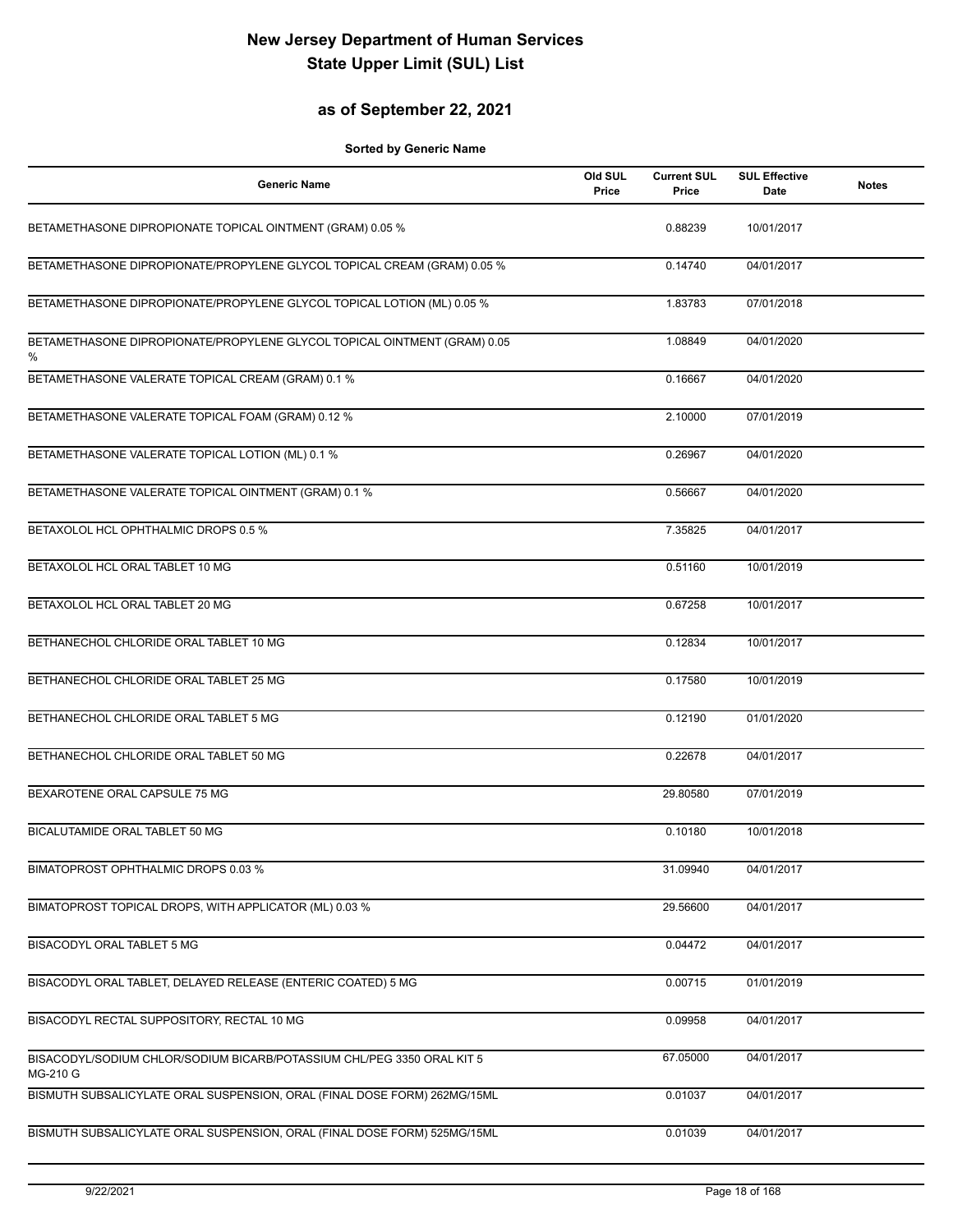### **as of September 22, 2021**

| <b>Generic Name</b>                                                                         | Old SUL<br>Price | <b>Current SUL</b><br>Price | <b>SUL Effective</b><br>Date | <b>Notes</b> |
|---------------------------------------------------------------------------------------------|------------------|-----------------------------|------------------------------|--------------|
| BISMUTH SUBSALICYLATE ORAL TABLET 262 MG                                                    |                  | 0.06690                     | 04/01/2017                   |              |
| BISMUTH SUBSALICYLATE ORAL TABLET, CHEWABLE 262 MG                                          |                  | 0.06753                     | 04/01/2017                   |              |
| BISOPROLOL FUMARATE ORAL TABLET 10 MG                                                       |                  | 0.09470                     | 10/01/2017                   |              |
| BISOPROLOL FUMARATE ORAL TABLET 5 MG                                                        |                  | 0.14070                     | 10/01/2017                   |              |
| BISOPROLOL FUMARATE/HYDROCHLOROTHIAZIDE ORAL TABLET 10-6.25MG                               |                  | 0.04171                     | 10/01/2017                   |              |
| BISOPROLOL FUMARATE/HYDROCHLOROTHIAZIDE ORAL TABLET 2.5-6.25MG                              |                  | 0.03462                     | 04/01/2018                   |              |
| BISOPROLOL FUMARATE/HYDROCHLOROTHIAZIDE ORAL TABLET 5-6.25MG                                |                  | 0.03900                     | 04/01/2017                   |              |
| BIVALIRUDIN INTRAVENOUS VIAL (EA) 250 MG                                                    |                  | 508.00000                   | 04/01/2017                   |              |
| BIVALIRUDIN INTRAVENOUS VIAL WITH THREADED PORT (EA) 250 MG                                 |                  | 530.25000                   | 04/01/2017                   |              |
| BLEOMYCIN SULFATE INJECTION VIAL (EA) 15 UNIT                                               |                  | 33.12000                    | 04/01/2017                   |              |
| BLEOMYCIN SULFATE INJECTION VIAL (EA) 30 UNIT                                               |                  | 73.23000                    | 04/01/2017                   |              |
| BRIMONIDINE TARTRATE OPHTHALMIC DROPS 0.15 %                                                |                  | 22.61500                    | 10/01/2017                   |              |
| BRIMONIDINE TARTRATE OPHTHALMIC DROPS 0.2 %                                                 |                  | 0.49400                     | 04/01/2017                   |              |
| BROMFENAC SODIUM OPHTHALMIC DROPS 0.09%                                                     |                  | 0.00000                     | 04/30/2013                   |              |
| BROMOCRIPTINE MESYLATE ORAL CAPSULE 5 MG                                                    |                  | 4.91178                     | 10/01/2020                   |              |
| BROMOCRIPTINE MESYLATE ORAL TABLET 2.5 MG                                                   |                  | 1.06633                     | 01/01/2020                   |              |
| BROMPHENIRAMINE MALEATE/PHENYLEPHRINE HCL ORAL SOLUTION, ORAL 1-2.5 MG/5                    |                  | 0.01839                     | 07/01/2019                   |              |
| BROMPHENIRAMINE MALEATE/PHENYLEPHRINE HCL ORAL TABLET 4MG-10MG                              |                  | 0.72427                     | 04/01/2017                   |              |
| BROMPHENIRAMINE MALEATE/PHENYLEPHRINE HCL/DEXTROMETHORPHAN ORAL LIQUID<br>(ML) 2-5-10MG/5   |                  | 0.06805                     | 04/01/2017                   |              |
| BROMPHENIRAMINE MALEATE/PHENYLEPHRINE HCL/DEXTROMETHORPHAN ORAL LIQUID<br>(ML) 4-7.5-15/5   |                  | 0.15421                     | 04/01/2017                   |              |
| BROMPHENIRAMINE MALEATE/PHENYLEPHRINE HCL/DEXTROMETHORPHAN ORAL<br>SOLUTION, ORAL 1-2.5-5/5 |                  | 0.01466                     | 07/01/2018                   |              |
| BROMPHENIRAMINE MALEATE/PSEUDOEPHEDRINE HCL ORAL LIQUID (ML) 1-15MG/5ML                     |                  | 0.01212                     | 04/01/2017                   |              |
| BROMPHENIRAMINE MALEATE/PSEUDOEPHEDRINE HCL/CHLOPHEDIANOL ORAL LIQUID<br>(ML) 2-30-12.5     |                  | 0.11205                     | 04/01/2017                   |              |
| BROMPHENIRAMINE MALEATE/PSEUDOEPHEDRINE HCL/CODEINE PHOSPHAT ORAL<br>LIQUID (ML) 1.3-10-6.3 |                  | 0.09989                     | 04/01/2017                   |              |
| BROMPHENIRAMINE MALEATE/PSEUDOEPHEDRINE HCL/DEXTROMETHORPHAN ORAL<br>SYRUP 2-30-10/5        |                  | 0.03543                     | 01/01/2019                   |              |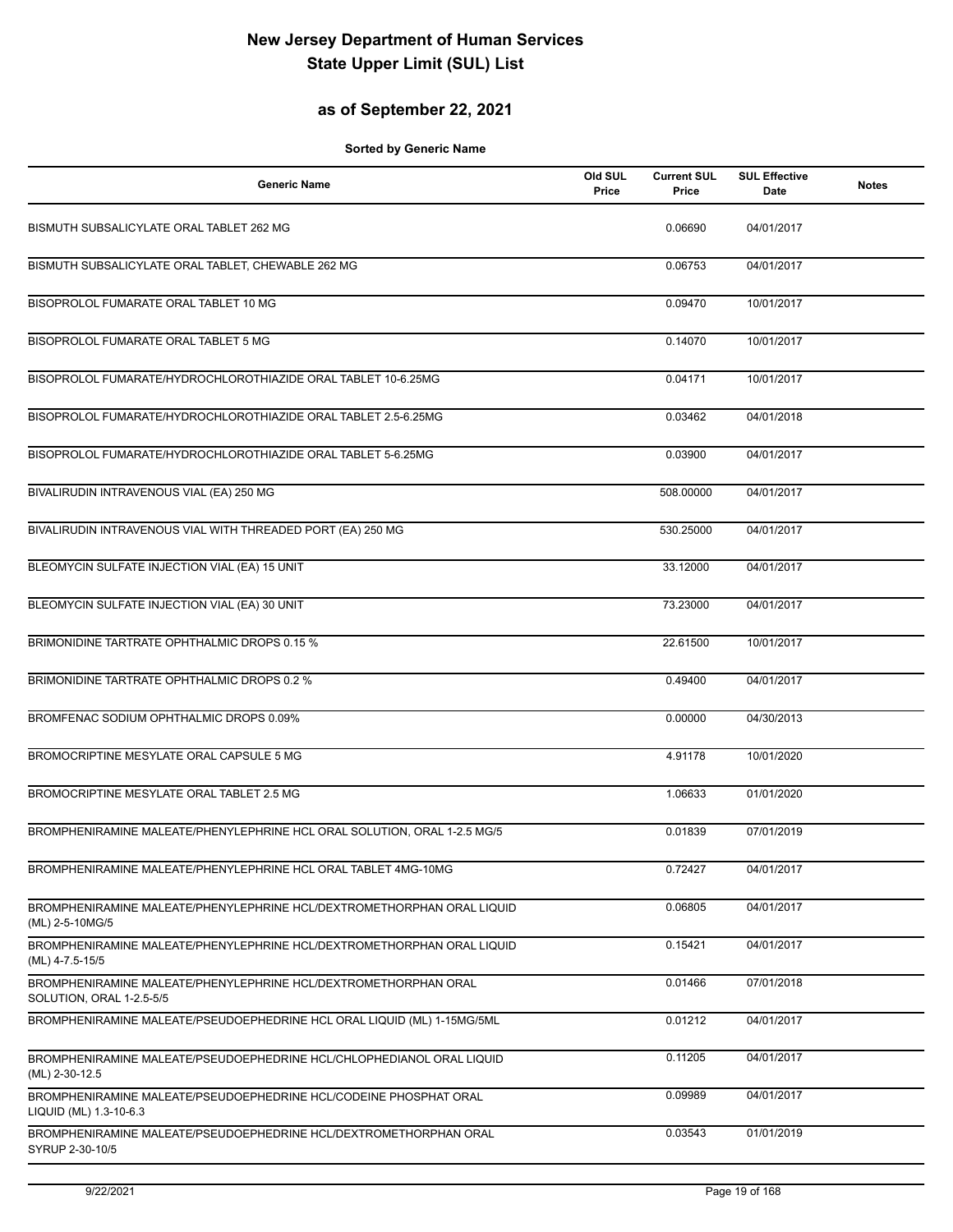### **as of September 22, 2021**

| <b>Generic Name</b>                                                                     | Old SUL<br>Price | <b>Current SUL</b><br>Price | <b>SUL Effective</b><br><b>Date</b> | <b>Notes</b> |
|-----------------------------------------------------------------------------------------|------------------|-----------------------------|-------------------------------------|--------------|
| BUDESONIDE INHALATION AMPUL FOR NEBULIZATION (ML) 0.25MG/2ML                            |                  | 0.24583                     | 01/01/2019                          |              |
| BUDESONIDE INHALATION AMPUL FOR NEBULIZATION (ML) 0.5 MG/2ML                            |                  | 0.46667                     | 01/01/2019                          |              |
| BUDESONIDE INHALATION AMPUL FOR NEBULIZATION (ML) 1 MG/2 ML                             |                  | 4.11367                     | 10/01/2020                          |              |
| BUDESONIDE NASAL AEROSOL, SPRAY WITH PUMP (GRAM) 32MCG                                  |                  | 11.98243                    | 04/01/2017                          |              |
| BUDESONIDE NASAL AEROSOL, SPRAY WITH PUMP (ML) 32MCG                                    |                  | 1.23140                     | 01/01/2019                          |              |
| BUDESONIDE ORAL CAPSULE, DELAYED, AND EXTENDED RELEASE 3 MG                             |                  | 0.67439                     | 04/01/2021                          |              |
| BUDESONIDE ORAL TABLET, DELAYED AND EXTENDED RELEASE 9 MG                               |                  | 33.79683                    | 10/01/2021                          |              |
| BUDESONIDE/FORMOTEROL FUMARATE INHALATION HFA AEROSOL WITH ADAPTER<br>(GRAM) 160-4.5MCG |                  | 23.24832                    | 07/01/2021                          |              |
| BUDESONIDE/FORMOTEROL FUMARATE INHALATION HFA AEROSOL WITH ADAPTER<br>(GRAM) 80-4.5 MCG |                  | 19.55534                    | 10/01/2020                          |              |
| BUMETANIDE INJECTION VIAL (ML) 0.25 MG/ML                                               |                  | 0.24700                     | 04/01/2017                          |              |
| <b>BUMETANIDE ORAL TABLET 0.5 MG</b>                                                    |                  | 0.08372                     | 10/01/2017                          |              |
| <b>BUMETANIDE ORAL TABLET 1 MG</b>                                                      |                  | 0.24294                     | 07/01/2021                          |              |
| <b>BUMETANIDE ORAL TABLET 2 MG</b>                                                      | 0.60180          | 0.42313                     | 10/01/2021                          |              |
| BUPIVACAINE HCL INJECTION VIAL (ML) 2.5 MG/ML                                           |                  | 0.04221                     | 10/01/2017                          |              |
| BUPIVACAINE HCL INJECTION VIAL (ML) 5 MG/ML                                             |                  | 0.04760                     | 04/01/2017                          |              |
| BUPIVACAINE HCL/DEXTROSE-WATER/PF INJECTION AMPUL (ML) 0.75 %                           |                  | 1.14000                     | 04/01/2017                          |              |
| BUPIVACAINE HCL/EPINEPHRINE INJECTION VIAL (ML) 0.25-.0005                              |                  | 0.10480                     | 04/01/2017                          |              |
| BUPIVACAINE HCL/EPINEPHRINE INJECTION VIAL (ML) 0.5-1:200K                              |                  | 0.11340                     | 04/01/2017                          |              |
| BUPIVACAINE HCL/EPINEPHRINE/PF INJECTION VIAL (ML) 0.25-.0005                           |                  | 0.08133                     | 04/01/2017                          |              |
| BUPIVACAINE HCL/EPINEPHRINE/PF INJECTION VIAL (ML) 0.5-1:200K                           |                  | 0.07000                     | 04/01/2017                          |              |
| BUPIVACAINE HCL/EPINEPHRINE/PF INJECTION VIAL (ML) 0.75-.0005                           |                  | 0.31033                     | 04/01/2017                          |              |
| BUPIVACAINE HCL/PF INJECTION AMPUL (ML) 2.5 MG/ML                                       |                  | 0.04221                     | 10/01/2017                          |              |
| BUPIVACAINE HCL/PF INJECTION AMPUL (ML) 5 MG/ML                                         |                  | 0.04925                     | 10/01/2017                          |              |
| BUPIVACAINE HCL/PF INJECTION AMPUL (ML) 7.5 MG/ML                                       |                  | 0.21966                     | 04/01/2017                          |              |
| BUPIVACAINE HCL/PF INJECTION VIAL (ML) 2.5 MG/ML                                        |                  | 0.04221                     | 10/01/2017                          |              |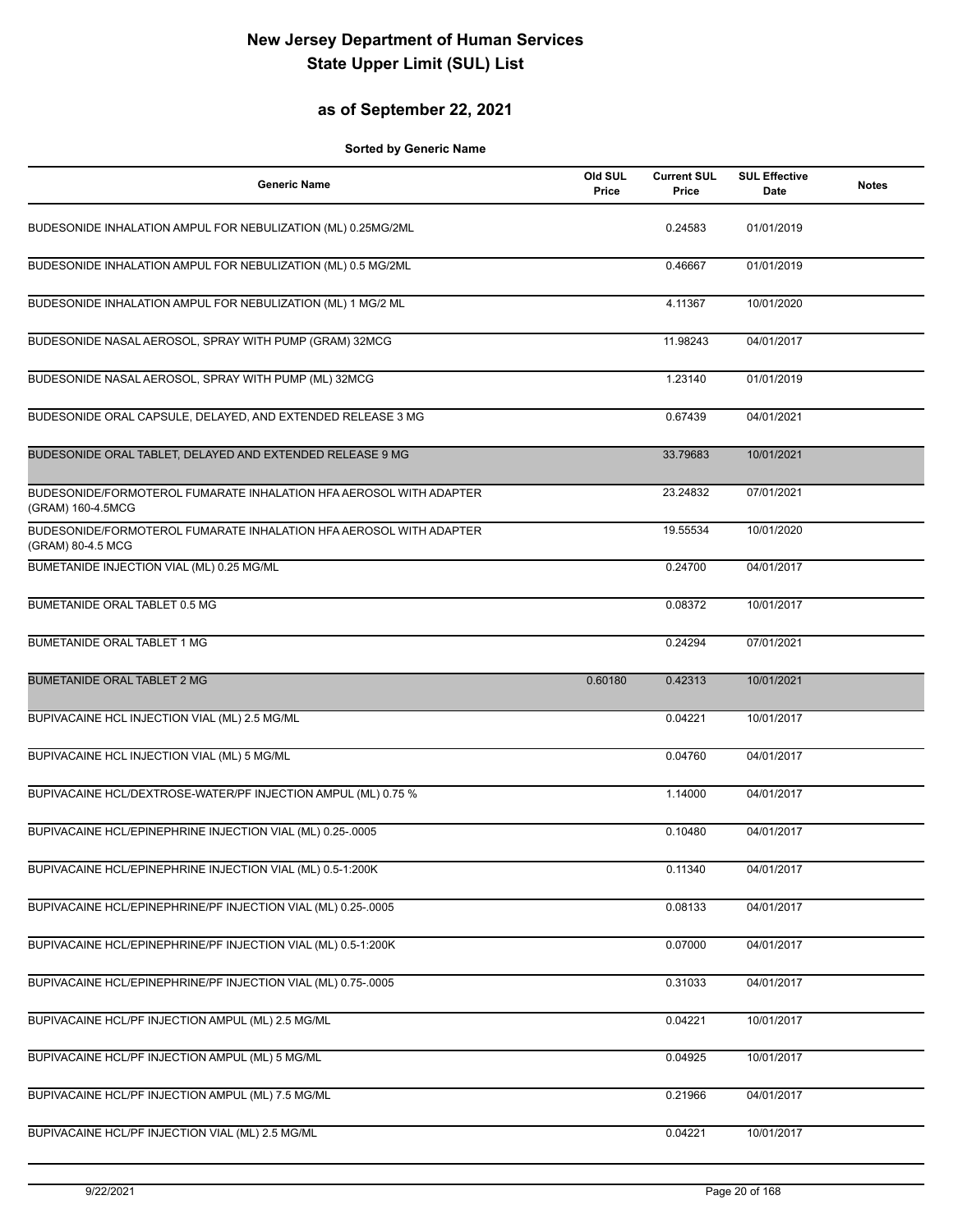### **as of September 22, 2021**

| <b>Generic Name</b>                                                       | Old SUL<br>Price | <b>Current SUL</b><br>Price | <b>SUL Effective</b><br>Date | <b>Notes</b> |
|---------------------------------------------------------------------------|------------------|-----------------------------|------------------------------|--------------|
| BUPIVACAINE HCL/PF INJECTION VIAL (ML) 5 MG/ML                            |                  | 0.04925                     | 10/01/2017                   |              |
| BUPIVACAINE HCL/PF INJECTION VIAL (ML) 7.5 MG/ML                          |                  | 0.10900                     | 04/01/2017                   |              |
| BUPRENORPHINE HCL INJECTION SYRINGE (ML) 0.3 MG/ML                        |                  | 2.48235                     | 10/01/2017                   |              |
| BUPRENORPHINE HCL INJECTION VIAL (ML) 0.3 MG/ML                           |                  | 2.48235                     | 10/01/2017                   |              |
| BUPRENORPHINE HCL SUBLINGUAL TABLET, SUBLINGUAL 2 MG                      |                  | 0.51150                     | 01/01/2021                   |              |
| BUPRENORPHINE HCL SUBLINGUAL TABLET, SUBLINGUAL 8 MG                      |                  | 0.57867                     | 04/01/2021                   |              |
| BUPRENORPHINE HCL/NALOXONE HCL SUBLINGUAL FILM, MEDICATED (EA) 12 MG-3 MG |                  | 8.18600                     | 01/01/2021                   |              |
| BUPRENORPHINE HCL/NALOXONE HCL SUBLINGUAL FILM, MEDICATED (EA) 2 MG-0.5MG |                  | 2.43517                     | 07/01/2021                   |              |
| BUPRENORPHINE HCL/NALOXONE HCL SUBLINGUAL FILM, MEDICATED (EA) 4MG-1MG    |                  | 4.37570                     | 04/01/2021                   |              |
| BUPRENORPHINE HCL/NALOXONE HCL SUBLINGUAL FILM, MEDICATED (EA) 8 MG-2 MG  | 3.25633          | 3.20017                     | 10/01/2021                   |              |
| BUPRENORPHINE HCL/NALOXONE HCL SUBLINGUAL TABLET, SUBLINGUAL 2 MG-0.5MG   |                  | 1.13000                     | 07/01/2019                   |              |
| BUPRENORPHINE HCL/NALOXONE HCL SUBLINGUAL TABLET, SUBLINGUAL 8 MG-2 MG    |                  | 1.19867                     | 07/01/2021                   |              |
| BUPRENORPHINE TRANSDERMAL PATCH, TRANSDERMAL WEEKLY 10 MCG/HR             |                  | 55.26143                    | 10/01/2020                   |              |
| BUPRENORPHINE TRANSDERMAL PATCH, TRANSDERMAL WEEKLY 15 MCG/HR             |                  | 75.07750                    | 10/01/2021                   |              |
| BUPRENORPHINE TRANSDERMAL PATCH, TRANSDERMAL WEEKLY 5 MCG/HR              |                  | 42.50000                    | 10/01/2021                   |              |
| BUPROPION HCL ORAL TABLET 100 MG                                          |                  | 0.12840                     | 07/01/2021                   |              |
| BUPROPION HCL ORAL TABLET 75 MG                                           |                  | 0.05590                     | 10/01/2019                   |              |
| BUPROPION HCL ORAL TABLET, EXTENDED RELEASE 12 HR 100 MG                  |                  | 0.07644                     | 04/01/2018                   |              |
| BUPROPION HCL ORAL TABLET, EXTENDED RELEASE 150 MG                        |                  | 0.29964                     | 04/01/2017                   |              |
| BUPROPION HCL ORAL TABLET, EXTENDED RELEASE 24 HR 150 MG                  |                  | 0.09467                     | 01/01/2019                   |              |
| BUPROPION HCL ORAL TABLET, EXTENDED RELEASE 24 HR 300 MG                  |                  | 0.15567                     | 01/01/2019                   |              |
| BUPROPION HCL ORAL TABLET, EXTENDED RELEASE 24 HR 450 MG                  |                  | 8.54683                     | 10/01/2021                   |              |
| BUPROPION HCL ORAL TABLET, SUSTAINED-RELEASE 12 HR 150 MG                 |                  | 0.07530                     | 01/01/2019                   |              |
| BUPROPION HCL ORAL TABLET, SUSTAINED-RELEASE 12 HR 200 MG                 |                  | 0.08069                     | 01/01/2021                   |              |
| BUSPIRONE HCL ORAL TABLET 10 MG                                           | 0.03860          | 0.03497                     | 10/01/2021                   |              |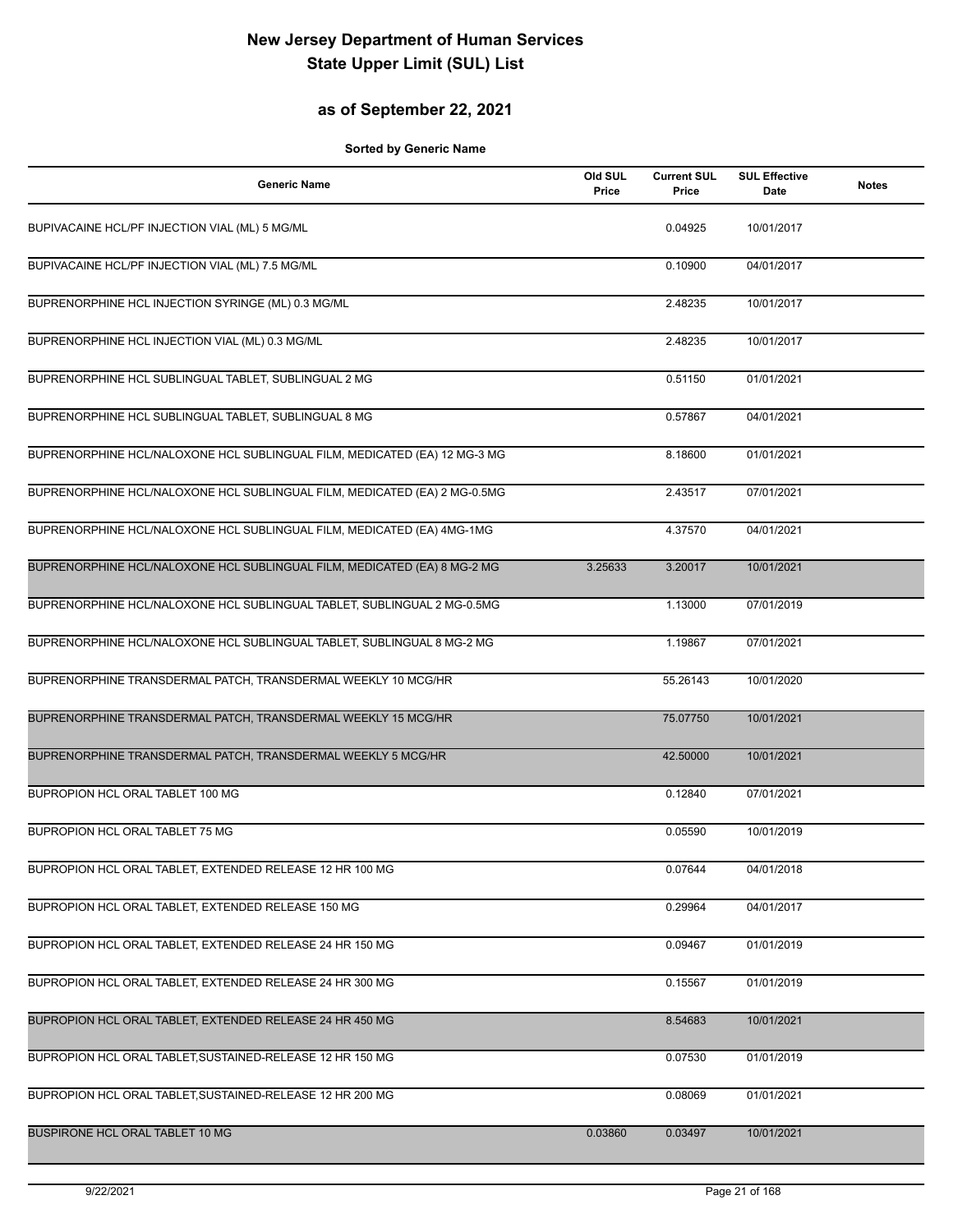### **as of September 22, 2021**

| <b>Generic Name</b>                                                            | Old SUL<br>Price | <b>Current SUL</b><br>Price | <b>SUL Effective</b><br>Date | <b>Notes</b> |
|--------------------------------------------------------------------------------|------------------|-----------------------------|------------------------------|--------------|
| BUSPIRONE HCL ORAL TABLET 15 MG                                                |                  | 0.04652                     | 01/01/2021                   |              |
| BUSPIRONE HCL ORAL TABLET 30 MG                                                |                  | 0.11717                     | 01/01/2021                   |              |
| BUSPIRONE HCL ORAL TABLET 5 MG                                                 |                  | 0.01317                     | 10/01/2017                   |              |
| BUSPIRONE HCL ORAL TABLET 7.5 MG                                               |                  | 0.25751                     | 04/01/2021                   |              |
| BUTALBITAL/ACETAMINOPHEN ORAL TABLET 50MG-300MG                                |                  | 2.10690                     | 01/01/2020                   |              |
| BUTALBITAL/ACETAMINOPHEN ORAL TABLET 50MG-325MG                                |                  | 1.00490                     | 07/01/2017                   |              |
| BUTALBITAL/ACETAMINOPHEN/CAFFEINE ORAL CAPSULE (HARD, SOFT, ETC.) 50-500-40    |                  | 0.11539                     | 09/01/2011                   |              |
| BUTALBITAL/ACETAMINOPHEN/CAFFEINE ORAL CAPSULE 50-300-40                       | 1.75450          | 0.68433                     | 10/01/2021                   |              |
| BUTALBITAL/ACETAMINOPHEN/CAFFEINE ORAL CAPSULE 50-325-40                       |                  | 0.20795                     | 10/01/2017                   |              |
| BUTALBITAL/ACETAMINOPHEN/CAFFEINE ORAL SOLUTION, ORAL 50-325/15                |                  | 2.36786                     | 04/01/2017                   |              |
| BUTALBITAL/ACETAMINOPHEN/CAFFEINE ORAL TABLET 50-325-40                        |                  | 0.15773                     | 04/01/2021                   |              |
| BUTALBITAL/ACETAMINOPHEN/CAFFEINE ORAL TABLET 50-500-40                        |                  | 0.10575                     | 09/01/2011                   |              |
| BUTALBITAL/ACETAMINOPHEN/CAFFEINE/CODEINE PHOSPHATE ORAL CAPSULE 50-300-30     |                  | 4.73878                     | 04/01/2017                   |              |
| BUTALBITAL/ACETAMINOPHEN/CAFFEINE/CODEINE PHOSPHATE ORAL CAPSULE 50-325-30     |                  | 0.25879                     | 10/01/2017                   |              |
| BUTALBITAL/ASPIRIN/CAFFEINE ORAL CAPSULE 50-325-40                             |                  | 0.89900                     | 01/01/2020                   |              |
| BUTALBITAL/ASPIRIN/CAFFEINE ORAL TABLET 50-325-40                              |                  | 0.14175                     | 12/12/2011                   |              |
| BUTOCONAZOLE NITRATE VAGINAL CREAM WITH PREFILLED APPLICATOR 2 %               |                  | 18.88600                    | 04/01/2017                   |              |
| BUTORPHANOL TARTRATE INJECTION VIAL (ML) 1 MG/ML                               |                  | 3.99000                     | 04/01/2017                   |              |
| BUTORPHANOL TARTRATE INJECTION VIAL (ML) 2 MG/ML                               |                  | 3.43500                     | 04/01/2017                   |              |
| BUTORPHANOL TARTRATE NASAL AEROSOL, SPRAY (ML) 10 MG/ML                        |                  | 5.43860                     | 10/01/2017                   |              |
| CA CARBONATE/MAG OXIDE/VITAMIN D3/VIT B12/FA/VIT B6/BORON ORAL WAFER 500-300-1 |                  | 0.80625                     | 12/12/2011                   |              |
| CABERGOLINE ORAL TABLET 0.5 MG                                                 |                  | 2.12000                     | 10/01/2020                   |              |
| CAFFEINE CITRATE INTRAVENOUS VIAL (ML) 60 MG/3 ML                              |                  | 3.87333                     | 04/01/2017                   |              |
| CAFFEINE CITRATE ORAL SOLUTION, ORAL 60 MG/3 ML                                |                  | 8.46133                     | 04/01/2017                   |              |
| CAFFEINE ORAL TABLET 200 MG                                                    |                  | 0.07990                     | 04/01/2017                   |              |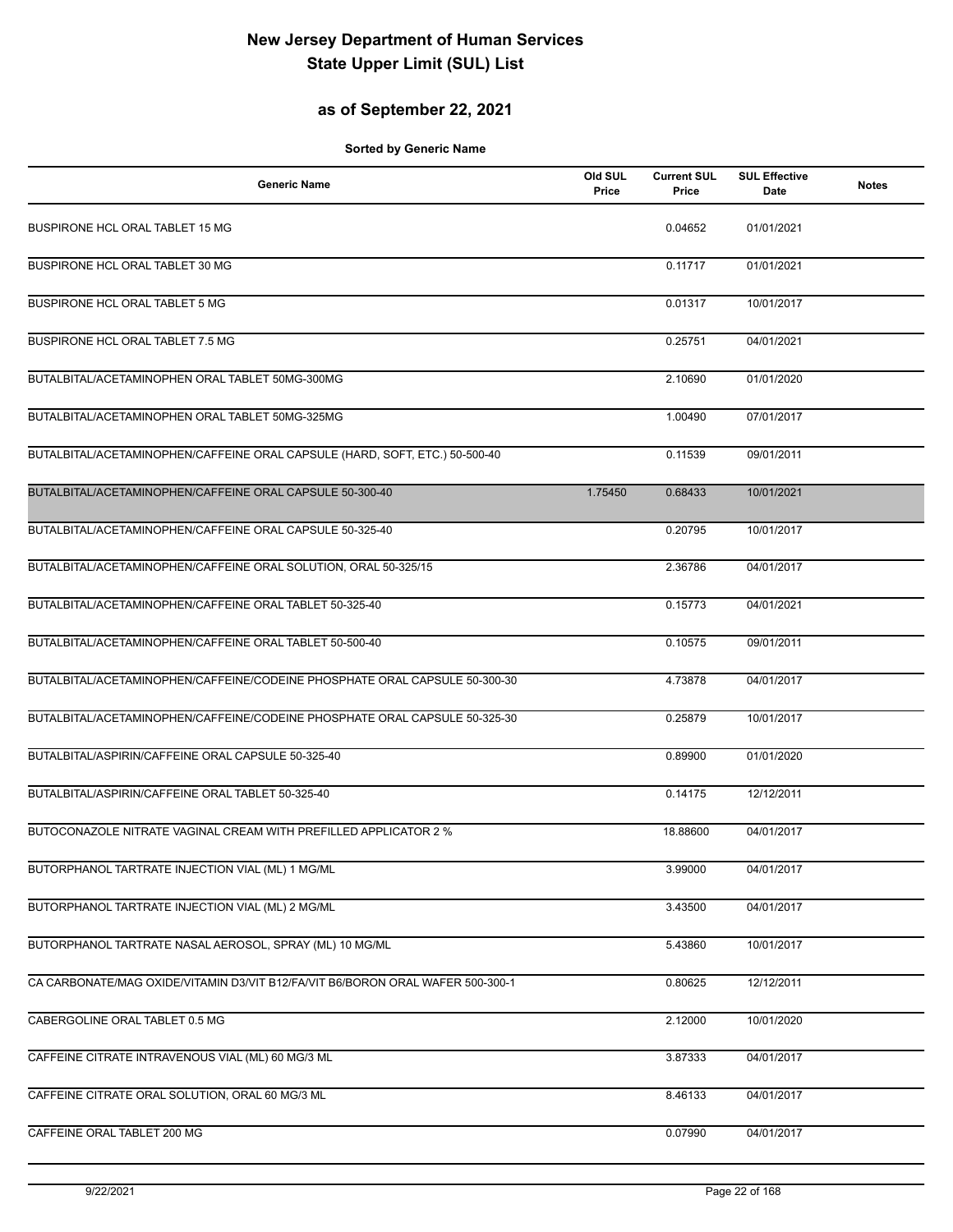### **as of September 22, 2021**

| <b>Generic Name</b>                                                             | Old SUL<br>Price | <b>Current SUL</b><br>Price | <b>SUL Effective</b><br>Date | <b>Notes</b> |
|---------------------------------------------------------------------------------|------------------|-----------------------------|------------------------------|--------------|
| CAFFEINE/SODIUM BENZOATE INJECTION VIAL (ML) 250 MG/ML                          |                  | 8.75000                     | 04/01/2017                   |              |
| CALAMINE TOPICAL LOTION (ML)                                                    |                  | 0.00485                     | 12/12/2011                   |              |
| CALAMINE/ZINC OXIDE TOPICAL LOTION (ML) 8 %-8 %                                 |                  | 0.00853                     | 04/01/2017                   |              |
| CALAMINE/ZINC OXIDE/PHENOL LIQUID TOPICAL SUSPENSION, TOPICAL (ML) 8%-8%-1%     |                  | 0.01451                     | 04/01/2017                   |              |
| CALCIPOTRIENE TOPICAL CREAM (GRAM) 0.005 %                                      |                  | 1.15940                     | 07/01/2021                   |              |
| CALCIPOTRIENE TOPICAL OINTMENT (GRAM) 0.005 %                                   |                  | 1.94917                     | 07/01/2019                   |              |
| CALCIPOTRIENE TOPICAL SOLUTION, NON-ORAL 0.005 %                                |                  | 0.94983                     | 10/01/2020                   |              |
| CALCIPOTRIENE/BETAMETHASONE DIPROPIONATE TOPICAL OINTMENT (GRAM) 0.005-.064     |                  | 7.03200                     | 07/01/2019                   |              |
| CALCITONIN, SALMON, SYNTHETIC NASAL AEROSOL, SPRAY WITH PUMP (ML) 200/SPRAY     |                  | 7.91081                     | 10/01/2019                   |              |
| CALCITRIOL INTRAVENOUS AMPUL (ML) 1 MCG/ML                                      |                  | 5.99000                     | 04/01/2017                   |              |
| CALCITRIOL ORAL CAPSULE 0.25 MCG                                                |                  | 0.07700                     | 01/01/2019                   |              |
| CALCITRIOL ORAL CAPSULE 0.5 MCG                                                 |                  | 0.20400                     | 01/01/2019                   |              |
| CALCITRIOL ORAL SOLUTION, ORAL 1 MCG/ML                                         |                  | 4.59200                     | 10/01/2019                   |              |
| CALCITRIOL TOPICAL OINTMENT (GRAM) 3 MCG/G                                      |                  | 5.53838                     | 04/01/2017                   |              |
| CALCIUM ACETATE ORAL CAPSULE 667 MG                                             |                  | 0.07415                     | 01/01/2019                   |              |
| CALCIUM ACETATE ORAL TABLET 667 MG                                              |                  | 0.30825                     | 01/01/2019                   |              |
| CALCIUM ACETATE/ALUMINUM SULFATE TOPICAL POWDER IN PACKET (EA) 952-1347MG       |                  | 0.61269                     | 04/01/2017                   |              |
| CALCIUM CARB/MAG OXIDE/VITAMIN D3/VIT B12/FA/VIT B6/BORON ORAL TABLET 500-1.1MG |                  | 0.21483                     | 04/01/2017                   |              |
| CALCIUM CARBONATE ORAL SUSPENSION, ORAL (FINAL DOSE FORM) 500 MG/5ML            |                  | 0.01584                     | 04/01/2017                   |              |
| CALCIUM CARBONATE ORAL TABLET 260MG(648)                                        |                  | 0.00763                     | 04/01/2017                   |              |
| CALCIUM CARBONATE ORAL TABLET 500(1250)                                         |                  | 0.04610                     | 04/01/2017                   |              |
| CALCIUM CARBONATE ORAL TABLET, CHEWABLE 1177 MG                                 |                  | 0.12250                     | 04/01/2017                   |              |
| CALCIUM CARBONATE ORAL TABLET, CHEWABLE 200(500)MG                              |                  | 0.01390                     | 04/01/2017                   |              |
| CALCIUM CARBONATE ORAL TABLET, CHEWABLE 215(500)MG                              |                  | 0.01558                     | 04/01/2017                   |              |
| CALCIUM CARBONATE ORAL TABLET, CHEWABLE 300MG(750)                              |                  | 0.02533                     | 04/01/2017                   |              |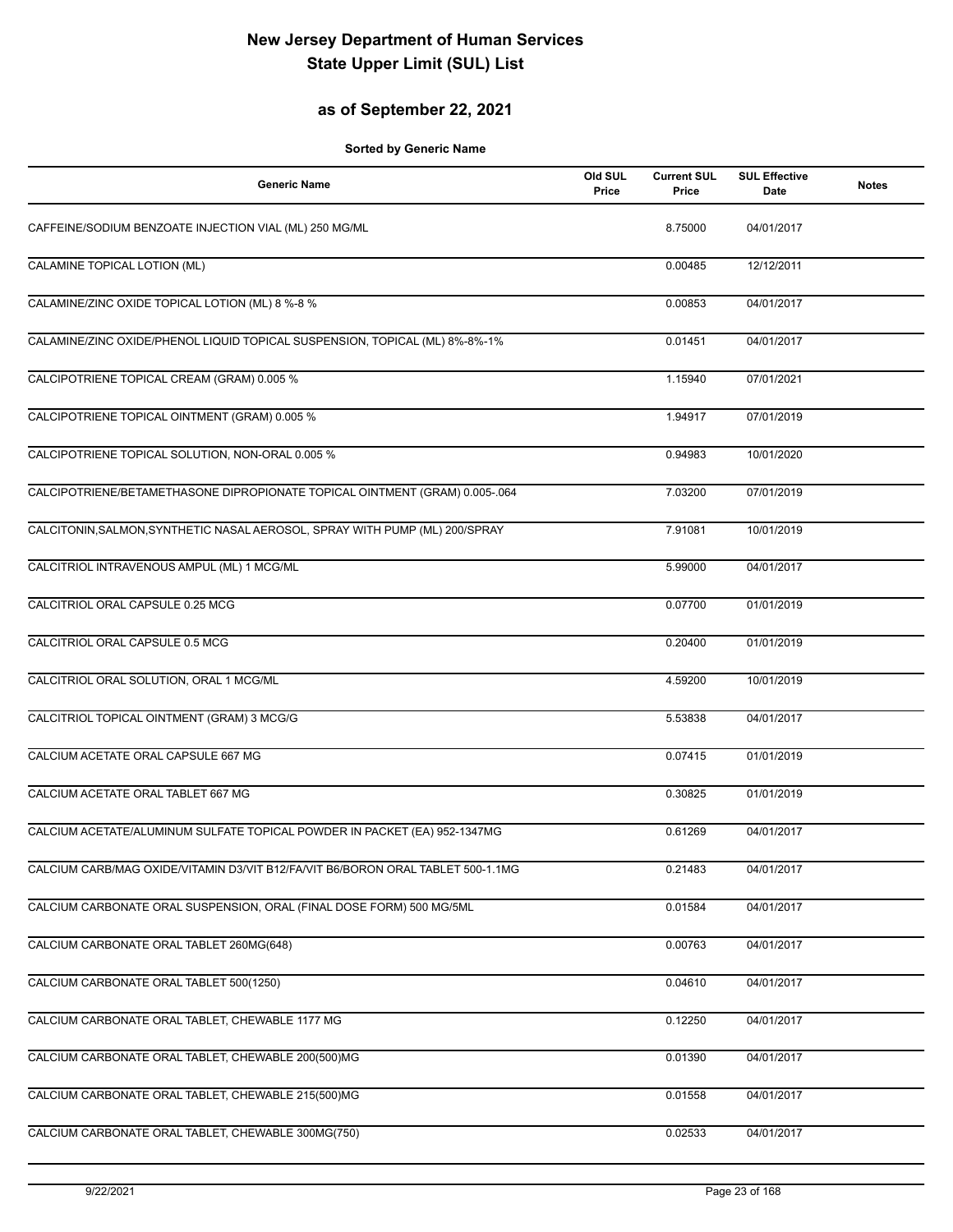### **as of September 22, 2021**

| <b>Generic Name</b>                                                                | Old SUL<br>Price | <b>Current SUL</b><br>Price | <b>SUL Effective</b><br><b>Date</b> | <b>Notes</b> |
|------------------------------------------------------------------------------------|------------------|-----------------------------|-------------------------------------|--------------|
| CALCIUM CARBONATE ORAL TABLET, CHEWABLE 320MG(750)                                 |                  | 0.03116                     | 10/01/2017                          |              |
| CALCIUM CARBONATE ORAL TABLET, CHEWABLE 400(1000)                                  |                  | 0.03075                     | 04/01/2017                          |              |
| CALCIUM CARBONATE ORAL TABLET, CHEWABLE 500(1250)                                  |                  | 0.10993                     | 12/12/2011                          |              |
| CALCIUM CARBONATE/CHOLECALCIFEROL (VIT D3)/MINERALS ORAL TABLET 600 MG-400         |                  | 0.10627                     | 12/12/2011                          |              |
| CALCIUM CARBONATE/CHOLECALCIFEROL (VITAMIN D3) ORAL TABLET 600 MG-400              |                  | 0.03684                     | 04/01/2013                          |              |
| CALCIUM CARBONATE/CHOLECALCIFEROL (VITAMIN D3) ORAL TABLET, CHEWABLE 500<br>MG-100 |                  | 0.02196                     | 09/01/2011                          |              |
| CALCIUM CARBONATE/MAGNESIUM HYDROXIDE ORAL TABLET, CHEWABLE 550-110 MG             |                  | 0.01606                     | 04/01/2017                          |              |
| CALCIUM CARBONATE/MAGNESIUM HYDROXIDE ORAL TABLET, CHEWABLE 700-300MG              |                  | 0.04428                     | 04/01/2017                          |              |
| CALCIUM CARBONATE/SIMETHICONE ORAL TABLET, CHEWABLE 1000-60 MG                     |                  | 0.02644                     | 04/01/2017                          |              |
| CALCIUM CHLORIDE INTRAVENOUS SYRINGE (ML) 100 MG/ML                                |                  | 0.62000                     | 04/01/2017                          |              |
| CALCIUM CHLORIDE INTRAVENOUS VIAL (ML) 100 MG/ML                                   |                  | 0.32500                     | 04/01/2017                          |              |
| CALCIUM CITRATE ORAL TABLET 200(950)MG                                             |                  | 0.03981                     | 12/12/2011                          |              |
| CALCIUM CITRATE/CHOLECALCIFEROL (VITAMIN D3) ORAL TABLET 315MG-250                 |                  | 0.08766                     | 12/12/2011                          |              |
| CALCIUM GLUCONATE INTRAVENOUS VIAL (ML) 100 MG/ML                                  |                  | 0.02320                     | 10/01/2017                          |              |
| CALCIUM GLUCONATE ORAL TABLET 45(500) MG                                           |                  | 0.14866                     | 04/01/2017                          |              |
| CALCIUM ORAL TABLET 500 MG                                                         |                  | 0.09219                     | 12/12/2011                          |              |
| CALCIUM POLYCARBOPHIL ORAL TABLET 625 MG                                           |                  | 0.05361                     | 04/01/2017                          |              |
| CAMPHOR/PHENOL TOPICAL SOLUTION, NON-ORAL 10.8-4.7%                                |                  | 0.05533                     | 04/01/2017                          |              |
| CANDESARTAN CILEXETIL ORAL TABLET 16 MG                                            |                  | 0.82000                     | 07/01/2019                          |              |
| CANDESARTAN CILEXETIL ORAL TABLET 32 MG                                            |                  | 1.22271                     | 01/01/2021                          |              |
| CANDESARTAN CILEXETIL ORAL TABLET 4 MG                                             |                  | 1.45322                     | 01/01/2020                          |              |
| CANDESARTAN CILEXETIL ORAL TABLET 8 MG                                             |                  | 1.25400                     | 10/01/2019                          |              |
| CANDESARTAN CILEXETIL/HYDROCHLOROTHIAZIDE ORAL TABLET 16-12.5MG                    |                  | 1.35534                     | 10/01/2017                          |              |
| CANDESARTAN CILEXETIL/HYDROCHLOROTHIAZIDE ORAL TABLET 32-12.5MG                    |                  | 1.35534                     | 10/01/2017                          |              |
| CANDESARTAN CILEXETIL/HYDROCHLOROTHIAZIDE ORAL TABLET 32MG-25MG                    |                  | 2.03670                     | 10/01/2017                          |              |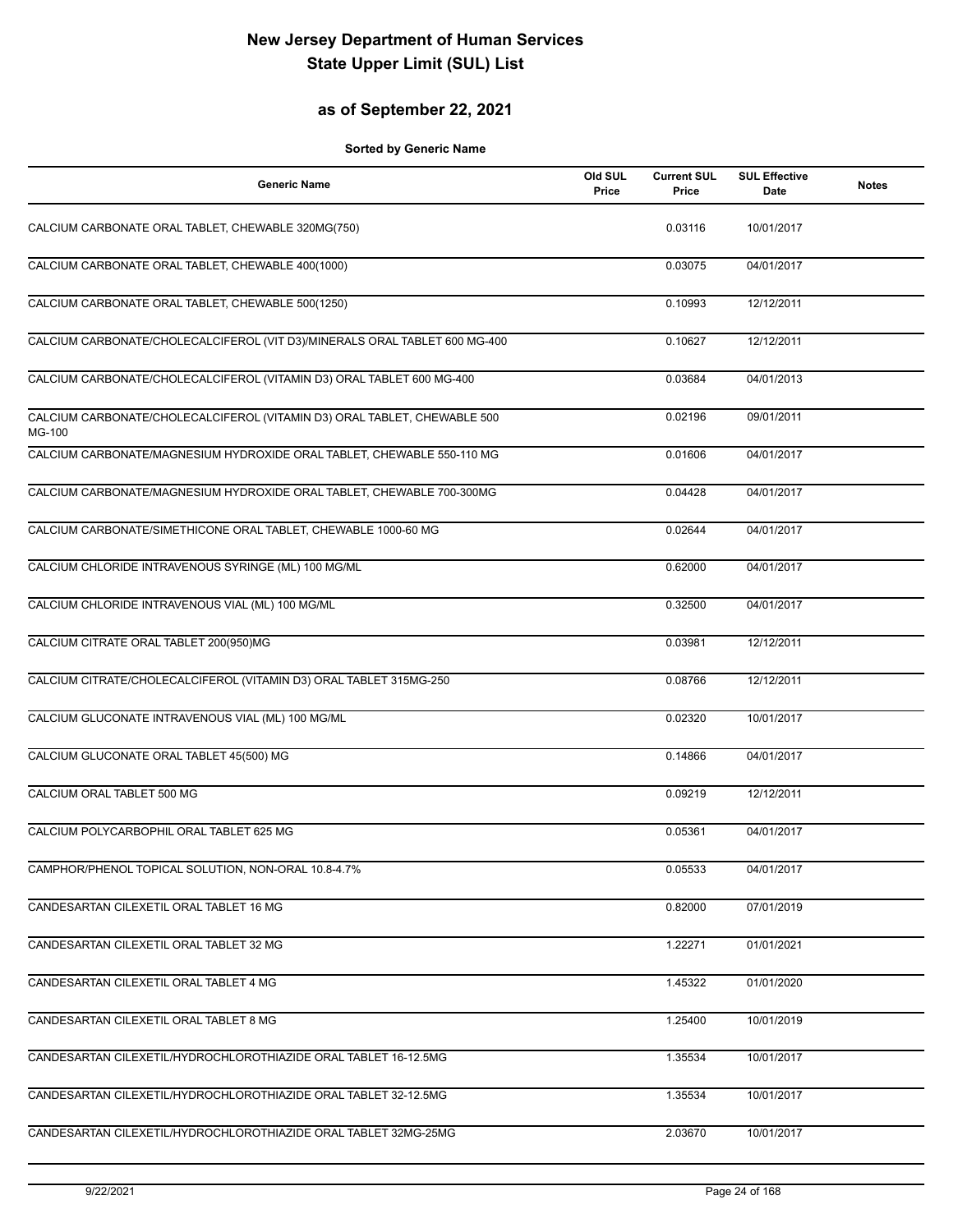### **as of September 22, 2021**

| <b>Generic Name</b>                                                 | Old SUL<br>Price | <b>Current SUL</b><br>Price | <b>SUL Effective</b><br><b>Date</b> | <b>Notes</b> |
|---------------------------------------------------------------------|------------------|-----------------------------|-------------------------------------|--------------|
| CAPECITABINE ORAL TABLET 150 MG                                     |                  | 1.58333                     | 10/01/2019                          |              |
| CAPECITABINE ORAL TABLET 500 MG                                     |                  | 0.49958                     | 07/01/2021                          |              |
| CAPSAICIN TOPICAL CREAM (GRAM) 0.025 %                              |                  | 0.07664                     | 04/01/2017                          |              |
| CAPSAICIN TOPICAL CREAM (GRAM) 0.075 %                              |                  | 0.10794                     | 12/12/2011                          |              |
| CAPSAICIN TOPICAL LIQUID (ML) 0.15 %                                |                  | 0.10500                     | 04/01/2017                          |              |
| CAPTOPRIL ORAL TABLET 100 MG                                        |                  | 1.85176                     | 04/01/2017                          |              |
| CAPTOPRIL ORAL TABLET 12.5 MG                                       |                  | 0.40733                     | 10/01/2017                          |              |
| CAPTOPRIL ORAL TABLET 25 MG                                         |                  | 0.34070                     | 01/01/2019                          |              |
| CAPTOPRIL ORAL TABLET 50 MG                                         |                  | 0.77990                     | 01/01/2020                          |              |
| CAPTOPRIL/HYDROCHLOROTHIAZIDE ORAL TABLET 25 MG-15MG                |                  | 0.81140                     | 04/01/2017                          |              |
| CAPTOPRIL/HYDROCHLOROTHIAZIDE ORAL TABLET 25 MG-25MG                |                  | 0.97380                     | 04/01/2017                          |              |
| CAPTOPRIL/HYDROCHLOROTHIAZIDE ORAL TABLET 50 MG-15MG                |                  | 1.59263                     | 04/01/2017                          |              |
| CAPTOPRIL/HYDROCHLOROTHIAZIDE ORAL TABLET 50 MG-25MG                |                  | 1.55824                     | 04/01/2017                          |              |
| CARBAMAZEPINE ORAL CAPSULE, EXTENDED RELEASE MULTIPHASE 12HR 100 MG |                  | 0.23867                     | 01/01/2018                          |              |
| CARBAMAZEPINE ORAL CAPSULE, EXTENDED RELEASE MULTIPHASE 12HR 200 MG |                  | 0.31180                     | 10/01/2017                          |              |
| CARBAMAZEPINE ORAL CAPSULE, EXTENDED RELEASE MULTIPHASE 12HR 300 MG |                  | 0.31229                     | 01/01/2018                          |              |
| CARBAMAZEPINE ORAL SUSPENSION, ORAL (FINAL DOSE FORM) 100 MG/5ML    |                  | 0.04480                     | 10/01/2017                          |              |
| CARBAMAZEPINE ORAL SUSPENSION, ORAL (FINAL DOSE FORM) 100 MG/5ML    |                  | 0.10414                     | 04/01/2021                          |              |
| CARBAMAZEPINE ORAL SUSPENSION, ORAL (FINAL DOSE FORM) 200MG/10ML    |                  | 0.37890                     | 04/01/2017                          |              |
| CARBAMAZEPINE ORAL TABLET 200 MG                                    |                  | 0.17954                     | 07/01/2021                          |              |
| CARBAMAZEPINE ORAL TABLET, EXTENDED RELEASE 12 HR 100 MG            |                  | 0.39510                     | 04/01/2020                          |              |
| CARBAMAZEPINE ORAL TABLET, EXTENDED RELEASE 12 HR 200 MG            |                  | 1.02720                     | 08/12/2020                          |              |
| CARBAMAZEPINE ORAL TABLET, EXTENDED RELEASE 12 HR 400 MG            |                  | 1.50000                     | 07/01/2019                          |              |
| CARBAMAZEPINE ORAL TABLET, CHEWABLE 100 MG                          |                  | 0.21800                     | 01/01/2019                          |              |
| CARBAMIDE PEROXIDE OTIC DROPS 6.5 %                                 |                  | 0.06800                     | 10/01/2017                          |              |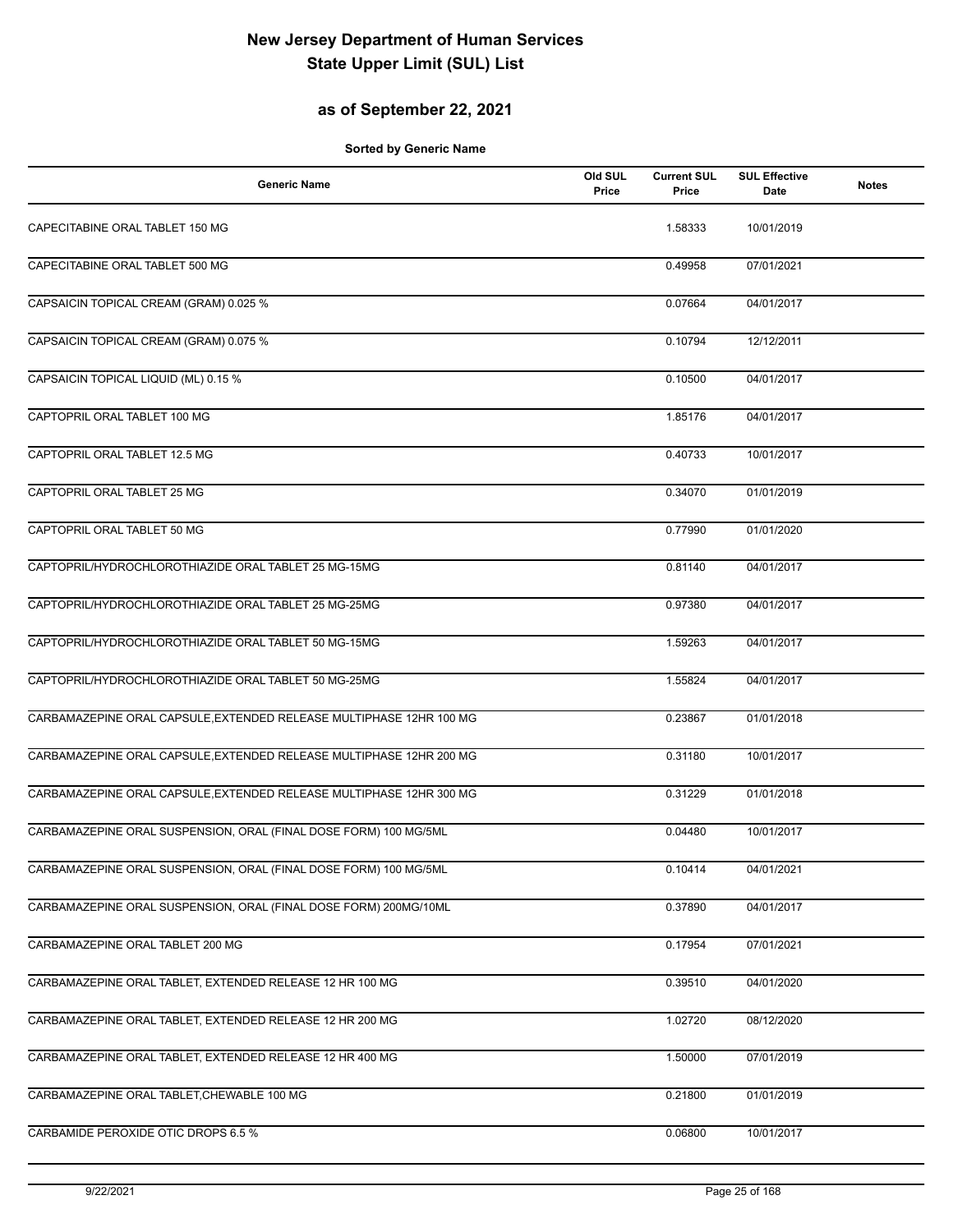### **as of September 22, 2021**

| <b>Generic Name</b>                                                                      | Old SUL<br>Price | <b>Current SUL</b><br>Price | <b>SUL Effective</b><br>Date | <b>Notes</b> |
|------------------------------------------------------------------------------------------|------------------|-----------------------------|------------------------------|--------------|
| CARBIDOPA ORAL TABLET 25 MG                                                              |                  | 0.93340                     | 04/01/2020                   |              |
| CARBIDOPA/LEVODOPA ORAL TABLET 10MG-100MG                                                |                  | 0.10165                     | 07/01/2019                   |              |
| CARBIDOPA/LEVODOPA ORAL TABLET 25MG-100MG                                                |                  | 0.07437                     | 04/01/2021                   |              |
| CARBIDOPA/LEVODOPA ORAL TABLET 25MG-250MG                                                |                  | 0.12846                     | 04/01/2021                   |              |
| CARBIDOPA/LEVODOPA ORAL TABLET, EXTENDED RELEASE 25MG-100MG                              |                  | 0.18045                     | 04/01/2019                   |              |
| CARBIDOPA/LEVODOPA ORAL TABLET, EXTENDED RELEASE 50MG-200MG                              |                  | 0.18000                     | 01/01/2019                   |              |
| CARBIDOPA/LEVODOPA ORAL TABLET, DISINTEGRATING 10MG-100MG                                |                  | 0.51270                     | 04/01/2020                   |              |
| CARBIDOPA/LEVODOPA ORAL TABLET, DISINTEGRATING 25MG-100MG                                |                  | 0.72343                     | 04/01/2017                   |              |
| CARBIDOPA/LEVODOPA ORAL TABLET, DISINTEGRATING 25MG-250MG                                |                  | 0.85410                     | 04/01/2018                   |              |
| CARBIDOPA/LEVODOPA/ENTACAPONE ORAL TABLET 12.5-50 MG                                     |                  | 0.90720                     | 04/01/2018                   |              |
| CARBIDOPA/LEVODOPA/ENTACAPONE ORAL TABLET 18.75-75MG                                     |                  | 3.00060                     | 04/01/2017                   |              |
| CARBIDOPA/LEVODOPA/ENTACAPONE ORAL TABLET 25-100-200                                     |                  | 1.31240                     | 04/01/2017                   |              |
| CARBIDOPA/LEVODOPA/ENTACAPONE ORAL TABLET 31.25-125                                      |                  | 1.13280                     | 04/01/2019                   |              |
| CARBIDOPA/LEVODOPA/ENTACAPONE ORAL TABLET 37.5-150MG                                     |                  | 0.62336                     | 04/01/2020                   |              |
| CARBIDOPA/LEVODOPA/ENTACAPONE ORAL TABLET 50-200-200                                     |                  | 0.54950                     | 07/01/2019                   |              |
| CARBINOXAMINE MALEATE ORAL LIQUID (ML) 4 MG/5 ML                                         |                  | 0.09219                     | 04/01/2017                   |              |
| CARBINOXAMINE MALEATE ORAL TABLET 4 MG                                                   |                  | 0.36702                     | 04/01/2017                   |              |
| CARBOPLATIN INTRAVENOUS VIAL (ML) 10 MG/ML                                               |                  | 0.49016                     | 04/01/2017                   |              |
| CARBOPLATIN INTRAVENOUS VIAL (SDV, MDV OR ADDITIVE) (EA) 150 MG                          |                  | 45.00015                    | 09/01/2011                   |              |
| CARBOXYMETHYLCELLULOSE SODIUM OPHTHALMIC DROPPERETTE, SINGLE-USE DROP<br>DISPENSER 0.5 % |                  | 0.16327                     | 04/01/2017                   |              |
| CARDIOPLEGIC SOLUTION NO.1 PERFUSION PLASTIC BAG, PERFUSION (ML) K+=16MEQ/L              |                  | 0.04429                     | 04/01/2017                   |              |
| CARISOPRODOL ORAL TABLET 250 MG                                                          |                  | 1.87370                     | 07/01/2018                   |              |
| CARISOPRODOL ORAL TABLET 350 MG                                                          |                  | 0.03439                     | 10/01/2017                   |              |
| CARISOPRODOL/ASPIRIN ORAL TABLET 200-325 MG                                              |                  | 0.23965                     | 10/01/2017                   |              |
| CARISOPRODOL/ASPIRIN/CODEINE PHOSPHATE ORAL TABLET 200-325-16                            |                  | 1.93760                     | 04/01/2017                   |              |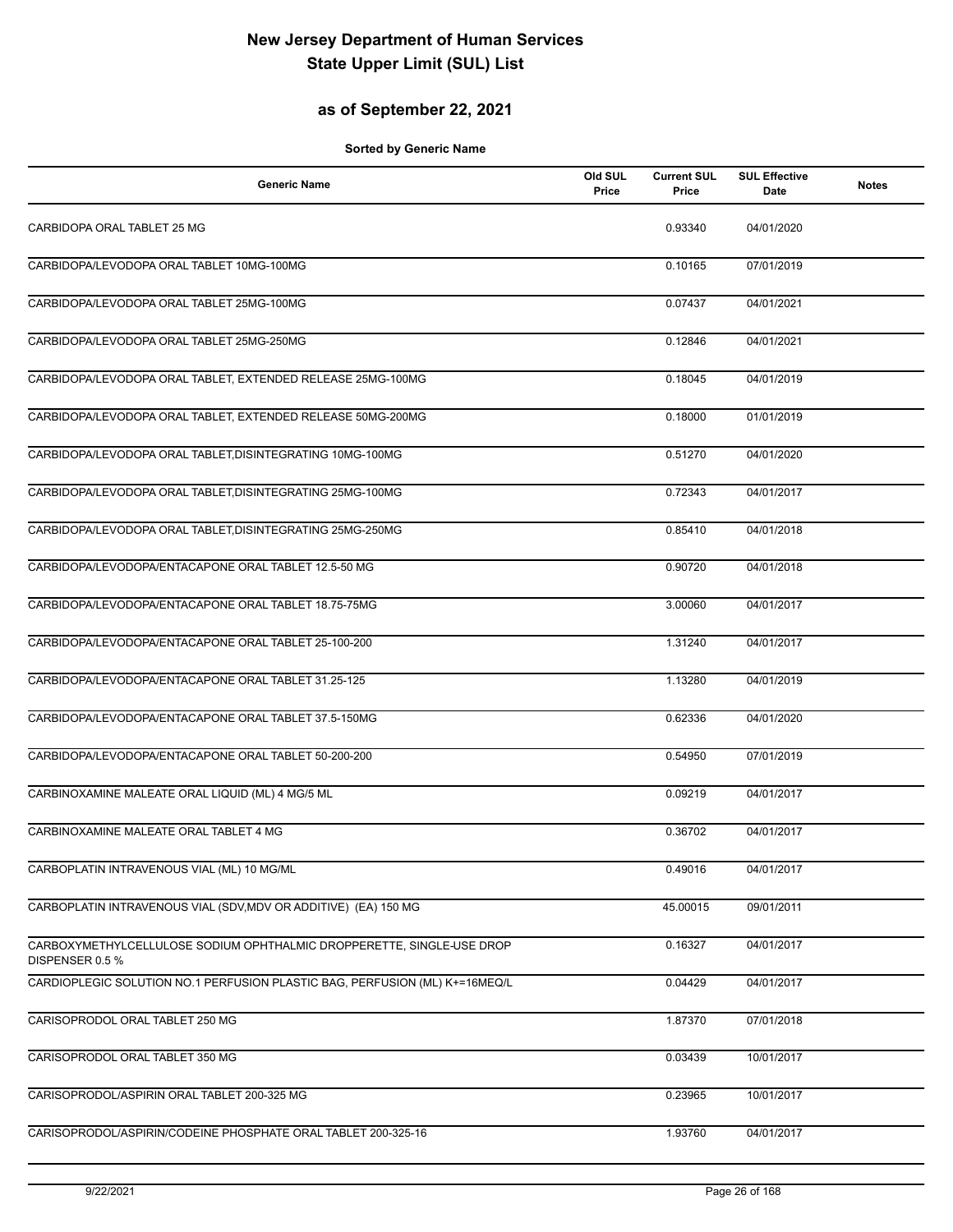### **as of September 22, 2021**

| <b>Generic Name</b>                                                       | Old SUL<br>Price | <b>Current SUL</b><br>Price | <b>SUL Effective</b><br>Date | <b>Notes</b> |
|---------------------------------------------------------------------------|------------------|-----------------------------|------------------------------|--------------|
| CARTEOLOL HCL OPHTHALMIC DROPS 1 %                                        |                  | 1.26108                     | 04/01/2017                   |              |
| CARVEDILOL ORAL TABLET 12.5 MG                                            |                  | 0.01862                     | 04/01/2017                   |              |
| CARVEDILOL ORAL TABLET 25 MG                                              |                  | 0.02210                     | 04/01/2017                   |              |
| CARVEDILOL ORAL TABLET 3.125 MG                                           |                  | 0.01744                     | 04/01/2017                   |              |
| CARVEDILOL ORAL TABLET 6.25 MG                                            |                  | 0.01686                     | 04/01/2017                   |              |
| CARVEDILOL PHOSPHATE ORAL CAPSULE, EXTENDED RELEASE MULTIPHASE 24HR 10 MG |                  | 5.42073                     | 04/01/2021                   |              |
| CARVEDILOL PHOSPHATE ORAL CAPSULE, EXTENDED RELEASE MULTIPHASE 24HR 20 MG |                  | 5.63500                     | 10/01/2020                   |              |
| CARVEDILOL PHOSPHATE ORAL CAPSULE, EXTENDED RELEASE MULTIPHASE 24HR 40 MG |                  | 4.72533                     | 10/01/2020                   |              |
| CARVEDILOL PHOSPHATE ORAL CAPSULE, EXTENDED RELEASE MULTIPHASE 24HR 80 MG |                  | 5.99833                     | 01/01/2019                   |              |
| CASTOR OIL ORAL OIL (ML)                                                  |                  | 0.02079                     | 04/01/2017                   |              |
| CEFACLOR ORAL CAPSULE 250 MG                                              |                  | 1.37133                     | 04/01/2018                   |              |
| CEFACLOR ORAL CAPSULE 500 MG                                              |                  | 1.57649                     | 04/01/2017                   |              |
| CEFACLOR ORAL SUSPENSION, RECONSTITUTED, ORAL (ML) 125 MG/5ML             |                  | 0.06958                     | 10/01/2017                   |              |
| CEFACLOR ORAL SUSPENSION, RECONSTITUTED, ORAL (ML) 250 MG/5ML             |                  | 0.08504                     | 10/01/2017                   |              |
| CEFACLOR ORAL SUSPENSION, RECONSTITUTED, ORAL (ML) 375 MG/5ML             |                  | 0.13915                     | 10/01/2017                   |              |
| CEFACLOR ORAL TABLET, EXTENDED RELEASE 12 HR 500 MG                       |                  | 12.83910                    | 04/01/2017                   |              |
| CEFADROXIL ORAL CAPSULE 500 MG                                            |                  | 0.11000                     | 07/01/2018                   |              |
| CEFADROXIL ORAL SUSPENSION, RECONSTITUTED, ORAL (ML) 250 MG/5ML           |                  | 0.20630                     | 01/01/2020                   |              |
| CEFADROXIL ORAL SUSPENSION, RECONSTITUTED, ORAL (ML) 500 MG/5ML           |                  | 0.24250                     | 01/01/2019                   |              |
| CEFADROXIL ORAL TABLET 1 G                                                |                  | 1.66247                     | 10/01/2017                   |              |
| CEFAZOLIN SODIUM INJECTION VIAL (EA) 1 G                                  |                  | 0.65003                     | 10/01/2017                   |              |
| CEFAZOLIN SODIUM INJECTION VIAL (EA) 10 G                                 |                  | 7.51767                     | 10/01/2020                   |              |
| CEFAZOLIN SODIUM INJECTION VIAL (EA) 20 G                                 |                  | 31.53000                    | 04/01/2017                   |              |
| CEFAZOLIN SODIUM INJECTION VIAL (EA) 500 MG                               |                  | 1.40000                     | 04/01/2017                   |              |
| CEFAZOLIN SODIUM INTRAVENOUS VIAL WITH THREADED PORT (EA) 1 G             |                  | 1.05525                     | 10/01/2017                   |              |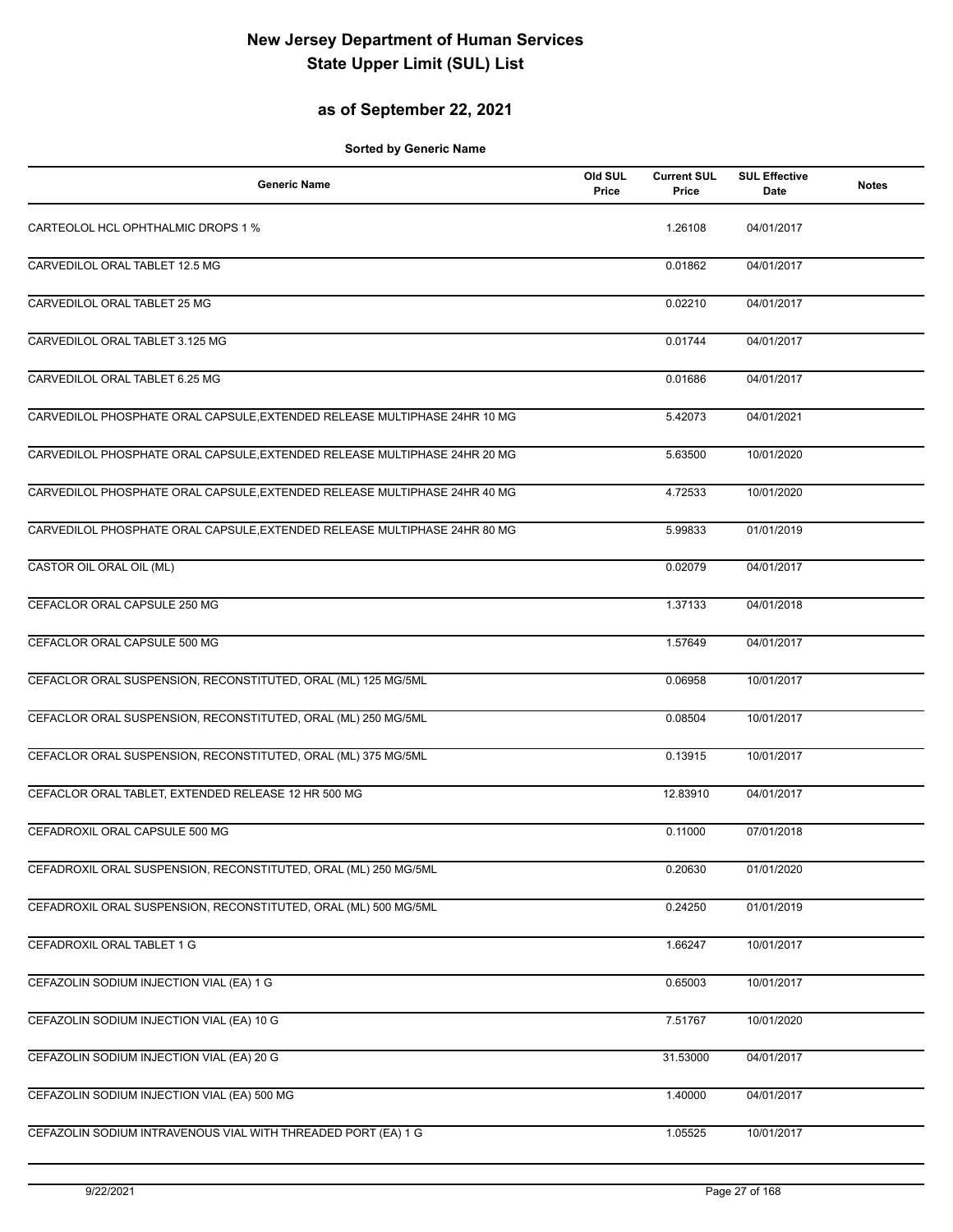### **as of September 22, 2021**

| <b>Generic Name</b>                                                                                       | Old SUL<br>Price | <b>Current SUL</b><br>Price | <b>SUL Effective</b><br>Date | <b>Notes</b> |
|-----------------------------------------------------------------------------------------------------------|------------------|-----------------------------|------------------------------|--------------|
| CEFAZOLIN SODIUM/DEXTROSE, ISO-OSMOTIC INTRAVENOUS INTRAVENOUS SOLUTION,<br>PIGGYBACK (EA) 1 G/50 ML      |                  | 4.20000                     | 04/01/2017                   |              |
| CEFAZOLIN SODIUM/DEXTROSE, ISO-OSMOTIC INTRAVENOUS INTRAVENOUS SOLUTION,<br>PIGGYBACK (EA) 2 G/50 ML      |                  | 7.30000                     | 04/01/2017                   |              |
| CEFAZOLIN SODIUM/DEXTROSE, ISO-OSMOTIC INTRAVENOUS IV SOLUTION, PIGGYBACK<br>PREMIX FROZEN(ML) 1 G/50 ML  |                  | 0.08960                     | 04/01/2017                   |              |
| CEFAZOLIN SODIUM/DEXTROSE, ISO-OSMOTIC INTRAVENOUS IV SOLUTION, PIGGYBACK<br>PREMIX FROZEN(ML) 2 G/100 ML |                  | 0.09250                     | 04/01/2017                   |              |
| CEFDINIR ORAL CAPSULE 300 MG                                                                              |                  | 0.23250                     | 04/01/2017                   |              |
| CEFDINIR ORAL SUSPENSION, RECONSTITUTED, ORAL (ML) 125 MG/5ML                                             |                  | 0.04490                     | 07/01/2018                   |              |
| CEFDINIR ORAL SUSPENSION, RECONSTITUTED, ORAL (ML) 250 MG/5ML                                             |                  | 0.08317                     | 07/01/2018                   |              |
| CEFEPIME HCL IN DEXTROSE 5 % IN WATER INTRAVENOUS INTRAVENOUS SOLUTION,<br>PIGGYBACK (EA) 1 G/50 ML       |                  | 11.33000                    | 04/01/2017                   |              |
| CEFEPIME HCL IN DEXTROSE 5 % IN WATER INTRAVENOUS INTRAVENOUS SOLUTION.<br>PIGGYBACK (EA) 2 G/50 ML       |                  | 17.09000                    | 04/01/2017                   |              |
| CEFEPIME HCL IN ISO-OSMOTIC DEXTROSE INTRAVENOUS IV SOLUTION, PIGGYBACK<br>PREMIX FROZEN(ML) 1 G/50 ML    |                  | 0.53120                     | 04/01/2017                   |              |
| CEFEPIME HCL IN ISO-OSMOTIC DEXTROSE INTRAVENOUS IV SOLUTION, PIGGYBACK<br>PREMIX FROZEN(ML) 2 G/100 ML   |                  | 0.42580                     | 04/01/2017                   |              |
| CEFEPIME HCL INJECTION VIAL (EA) 1 G                                                                      |                  | 4.04600                     | 10/01/2019                   |              |
| CEFEPIME HCL INJECTION VIAL (EA) 2 G                                                                      |                  | 3.93300                     | 04/01/2018                   |              |
| CEFIXIME ORAL CAPSULE 400 MG                                                                              |                  | 9.94480                     | 07/01/2021                   |              |
| CEFIXIME ORAL SUSPENSION, RECONSTITUTED, ORAL (ML) 100 MG/5ML                                             |                  | 2.90880                     | 04/01/2017                   |              |
| CEFIXIME ORAL SUSPENSION, RECONSTITUTED, ORAL (ML) 200 MG/5ML                                             |                  | 6.12396                     | 04/01/2017                   |              |
| CEFOTAXIME SODIUM INJECTION VIAL (EA) 1 G                                                                 |                  | 2.20000                     | 04/01/2017                   |              |
| CEFOTAXIME SODIUM INJECTION VIAL (EA) 10 G                                                                |                  | 27.00000                    | 04/01/2017                   |              |
| CEFOTAXIME SODIUM INJECTION VIAL (EA) 2 G                                                                 |                  | 5.00000                     | 04/01/2017                   |              |
| CEFOTAXIME SODIUM INJECTION VIAL (EA) 500 MG                                                              |                  | 1.50000                     | 04/01/2017                   |              |
| CEFOTETAN DISODIUM IN ISO-OSMOTIC DEXTROSE INTRAVENOUS INTRAVENOUS<br>SOLUTION, PIGGYBACK (EA) 1 G/50 ML  |                  | 15.08958                    | 04/01/2017                   |              |
| CEFOTETAN DISODIUM IN ISO-OSMOTIC DEXTROSE INTRAVENOUS INTRAVENOUS<br>SOLUTION, PIGGYBACK (EA) 2 G/50 ML  |                  | 20.90000                    | 04/01/2017                   |              |
| CEFOTETAN DISODIUM INJECTION VIAL (EA) 1 G                                                                |                  | 19.23000                    | 04/01/2017                   |              |
| CEFOTETAN DISODIUM INJECTION VIAL (EA) 2 G                                                                |                  | 38.47000                    | 04/01/2017                   |              |
| CEFOTETAN DISODIUM INTRAVENOUS VIAL (EA) 10 G                                                             |                  | 190.45000                   | 04/01/2017                   |              |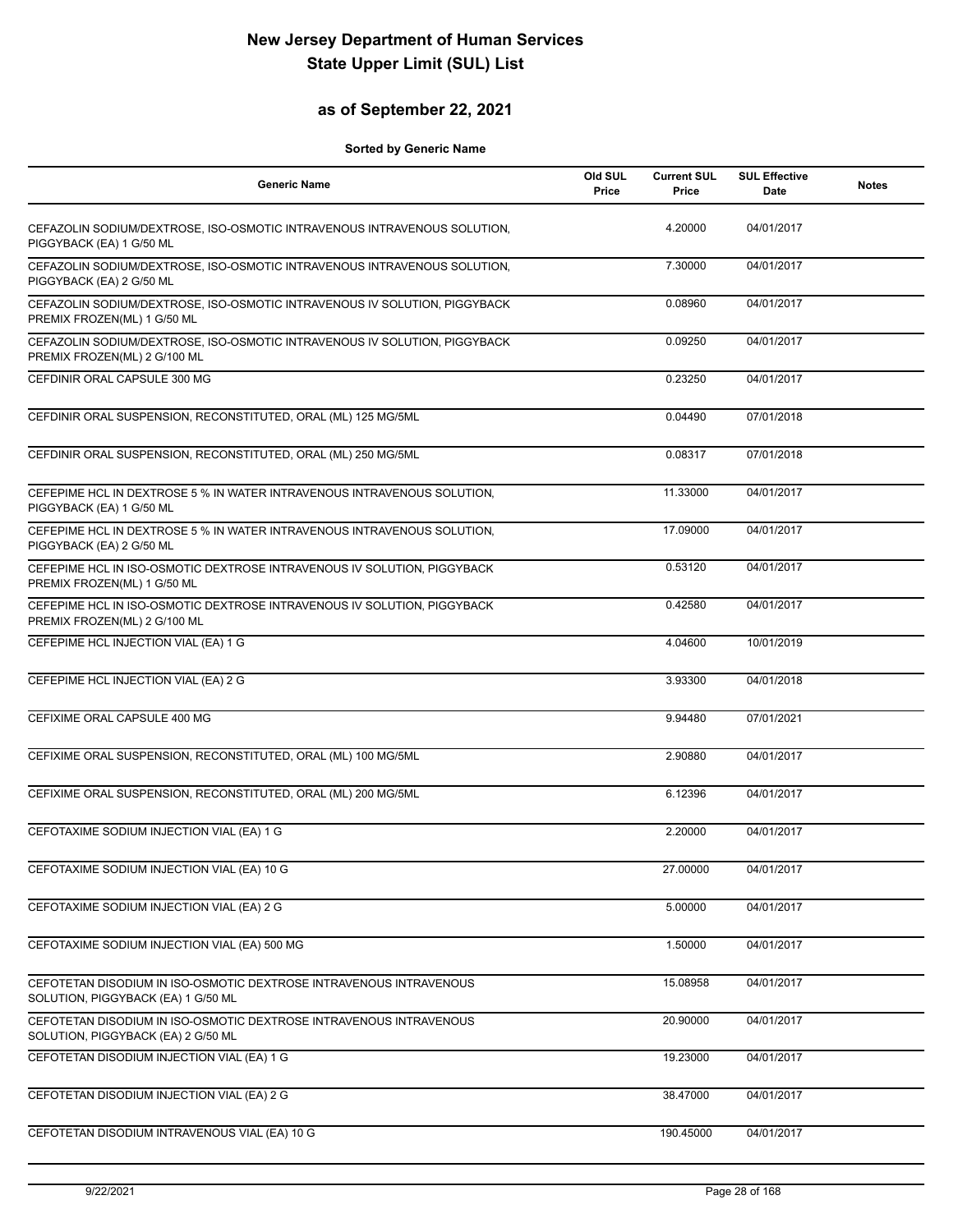### **as of September 22, 2021**

| <b>Generic Name</b>                                                                                          | Old SUL<br>Price | <b>Current SUL</b><br>Price | <b>SUL Effective</b><br><b>Date</b> | <b>Notes</b> |
|--------------------------------------------------------------------------------------------------------------|------------------|-----------------------------|-------------------------------------|--------------|
| CEFOXITIN SODIUM INTRAVENOUS VIAL (EA) 1 G                                                                   |                  | 3.21000                     | 04/01/2017                          |              |
| CEFOXITIN SODIUM INTRAVENOUS VIAL (EA) 10 G                                                                  |                  | 50.00000                    | 04/01/2017                          |              |
| CEFOXITIN SODIUM INTRAVENOUS VIAL (EA) 2 G                                                                   |                  | 6.41000                     | 04/01/2017                          |              |
| CEFOXITIN SODIUM/DEXTROSE, ISO-OSMOTIC INTRAVENOUS INTRAVENOUS SOLUTION,<br>PIGGYBACK (EA) 1 G/50 ML         |                  | 11.16000                    | 04/01/2017                          |              |
| CEFOXITIN SODIUM/DEXTROSE, ISO-OSMOTIC INTRAVENOUS INTRAVENOUS SOLUTION,<br>PIGGYBACK (EA) 2 G/50 ML         |                  | 20.50000                    | 04/01/2017                          |              |
| CEFPODOXIME PROXETIL ORAL SUSPENSION, RECONSTITUTED, ORAL (ML) 100 MG/5ML                                    |                  | 1.16000                     | 10/01/2020                          |              |
| CEFPODOXIME PROXETIL ORAL SUSPENSION, RECONSTITUTED, ORAL (ML) 50 MG/5 ML                                    |                  | 0.37104                     | 10/01/2017                          |              |
| CEFPODOXIME PROXETIL ORAL TABLET 100 MG                                                                      |                  | 0.85950                     | 10/01/2019                          |              |
| CEFPODOXIME PROXETIL ORAL TABLET 200 MG                                                                      |                  | 3.06428                     | 10/01/2017                          |              |
| CEFPROZIL ORAL SUSPENSION, RECONSTITUTED, ORAL (ML) 125 MG/5ML                                               |                  | 0.14400                     | 04/01/2019                          |              |
| CEFPROZIL ORAL SUSPENSION, RECONSTITUTED, ORAL (ML) 250 MG/5ML                                               |                  | 0.11250                     | 01/01/2019                          |              |
| CEFPROZIL ORAL TABLET 250 MG                                                                                 |                  | 0.71478                     | 04/01/2017                          |              |
| CEFPROZIL ORAL TABLET 500 MG                                                                                 |                  | 1.07200                     | 04/01/2020                          |              |
| CEFTAZIDIME IN DEXTROSE 5% AND WATER INTRAVENOUS INTRAVENOUS SOLUTION,<br>PIGGYBACK (EA) 1 G/50 ML           |                  | 10.44000                    | 04/01/2017                          |              |
| CEFTAZIDIME IN DEXTROSE 5% AND WATER INTRAVENOUS INTRAVENOUS SOLUTION,<br>PIGGYBACK (EA) 2 G/50 ML           |                  | 14.59000                    | 04/01/2017                          |              |
| CEFTAZIDIME INJECTION VIAL (EA) 1 G                                                                          |                  | 3.42947                     | 04/01/2017                          |              |
| CEFTAZIDIME INJECTION VIAL (EA) 2 G                                                                          |                  | 8.92440                     | 10/01/2017                          |              |
| CEFTAZIDIME INJECTION VIAL (EA) 6 G                                                                          |                  | 22.05000                    | 04/01/2017                          |              |
| CEFTAZIDIME INTRAVENOUS VIAL WITH THREADED PORT (EA) 1 G                                                     |                  | 4.05015                     | 10/01/2017                          |              |
| CEFTAZIDIME INTRAVENOUS VIAL WITH THREADED PORT (EA) 2 G                                                     |                  | 10.89000                    | 04/01/2017                          |              |
| CEFTIBUTEN ORAL CAPSULE 400 MG                                                                               |                  | 27.34000                    | 04/01/2017                          |              |
| CEFTIBUTEN ORAL SUSPENSION, RECONSTITUTED, ORAL (ML) 180 MG/5ML                                              |                  | 7.68883                     | 04/01/2017                          |              |
| CEFTRIAXONE SODIUM IN ISO-OSMOTIC DEXTROSE INTRAVENOUS INTRAVENOUS<br>SOLUTION, PIGGYBACK (EA) 1 G/50 ML     |                  | 11.60000                    | 04/01/2017                          |              |
| CEFTRIAXONE SODIUM IN ISO-OSMOTIC DEXTROSE INTRAVENOUS INTRAVENOUS<br>SOLUTION, PIGGYBACK (EA) 2 G/50 ML     |                  | 18.54000                    | 04/01/2017                          |              |
| CEFTRIAXONE SODIUM IN ISO-OSMOTIC DEXTROSE INTRAVENOUS IV SOLUTION,<br>PIGGYBACK PREMIX FROZEN(ML) 1 G/50 ML |                  | 0.28380                     | 04/01/2017                          |              |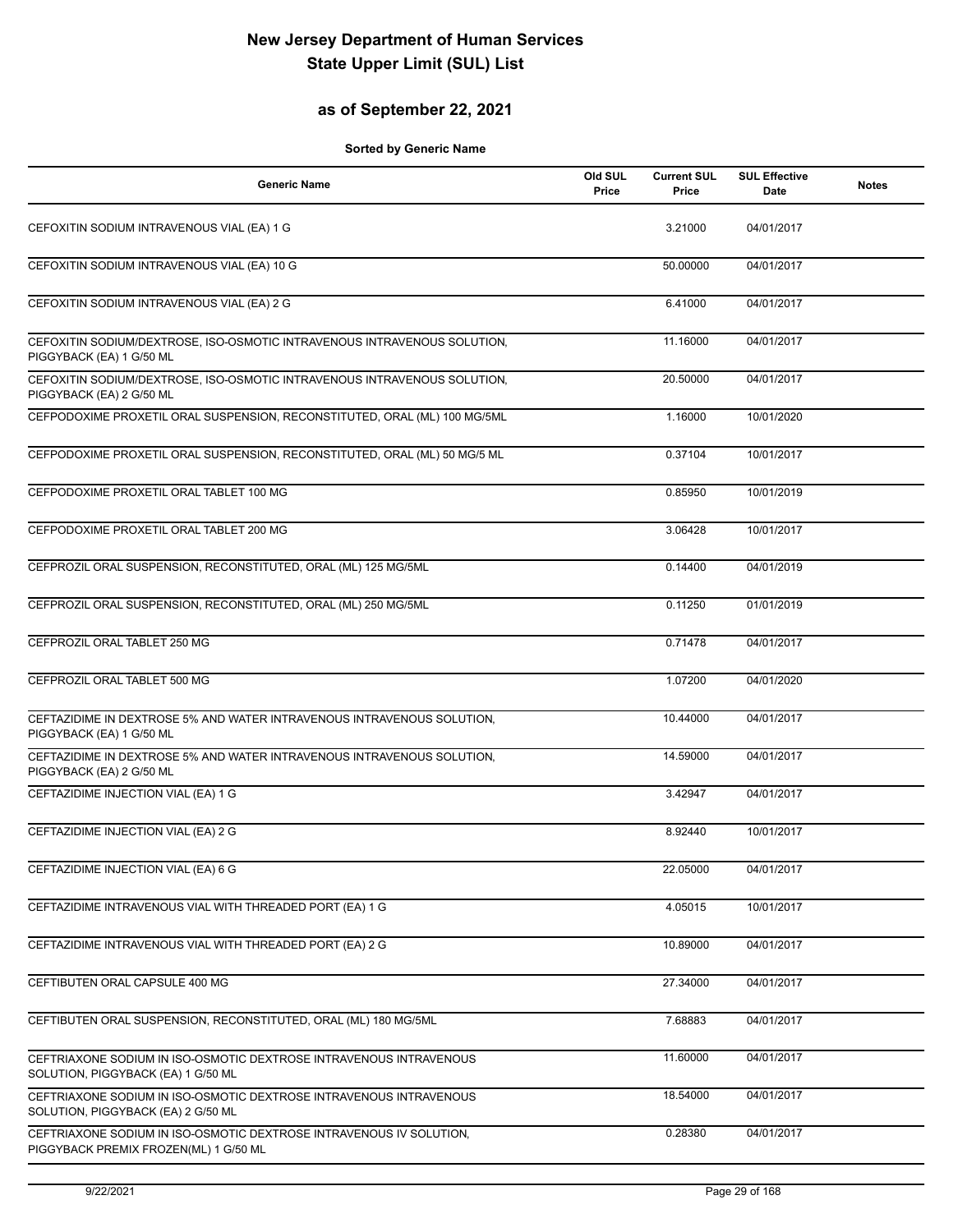### **as of September 22, 2021**

| <b>Generic Name</b>                                                                                          | Old SUL<br>Price | <b>Current SUL</b><br>Price | <b>SUL Effective</b><br>Date | <b>Notes</b> |
|--------------------------------------------------------------------------------------------------------------|------------------|-----------------------------|------------------------------|--------------|
| CEFTRIAXONE SODIUM IN ISO-OSMOTIC DEXTROSE INTRAVENOUS IV SOLUTION,<br>PIGGYBACK PREMIX FROZEN(ML) 2 G/50 ML |                  | 0.67220                     | 04/01/2017                   |              |
| CEFTRIAXONE SODIUM INJECTION VIAL (EA) 1 G                                                                   |                  | 0.92998                     | 10/01/2019                   |              |
| CEFTRIAXONE SODIUM INJECTION VIAL (EA) 10 G                                                                  |                  | 14.68750                    | 04/01/2017                   |              |
| CEFTRIAXONE SODIUM INJECTION VIAL (EA) 2 G                                                                   |                  | 0.21605                     | 07/01/2019                   |              |
| CEFTRIAXONE SODIUM INJECTION VIAL (EA) 250 MG                                                                |                  | 0.08900                     | 07/01/2018                   |              |
| CEFTRIAXONE SODIUM INJECTION VIAL (EA) 500 MG                                                                |                  | 0.85100                     | 10/01/2017                   |              |
| CEFTRIAXONE SODIUM INTRAVENOUS IV SOLUTION, PIGGYBACK, BOTTLE (EA) 1 G                                       |                  | 4.78269                     | 12/12/2011                   |              |
| CEFTRIAXONE SODIUM INTRAVENOUS IV SOLUTION, PIGGYBACK, BOTTLE (EA) 2 G                                       |                  | 5.64000                     | 12/12/2011                   |              |
| CEFTRIAXONE SODIUM INTRAVENOUS VIAL WITH THREADED PORT (EA) 1 G                                              |                  | 3.20440                     | 10/01/2017                   |              |
| CEFTRIAXONE SODIUM INTRAVENOUS VIAL WITH THREADED PORT (EA) 2 G                                              |                  | 10.12940                    | 10/01/2017                   |              |
| CEFUROXIME AXETIL ORAL TABLET 250 MG                                                                         |                  | 0.24572                     | 10/01/2017                   |              |
| CEFUROXIME AXETIL ORAL TABLET 500 MG                                                                         |                  | 0.25850                     | 01/01/2019                   |              |
| CEFUROXIME SODIUM INJECTION VIAL (EA) 750 MG                                                                 |                  | 2.20000                     | 04/01/2017                   |              |
| CEFUROXIME SODIUM INTRAVENOUS VIAL (EA) 1.5 G                                                                |                  | 4.50000                     | 04/01/2017                   |              |
| CEFUROXIME SODIUM INTRAVENOUS VIAL (EA) 7.5 G                                                                |                  | 2.70577                     | 10/01/2017                   |              |
| CELECOXIB ORAL CAPSULE 100 MG                                                                                |                  | 0.11230                     | 01/01/2021                   |              |
| CELECOXIB ORAL CAPSULE 200 MG                                                                                |                  | 0.07190                     | 07/01/2018                   |              |
| CELECOXIB ORAL CAPSULE 400 MG                                                                                |                  | 1.10389                     | 04/01/2017                   |              |
| CELECOXIB ORAL CAPSULE 50 MG                                                                                 |                  | 0.17967                     | 10/01/2019                   |              |
| CEPHALEXIN ORAL CAPSULE 250 MG                                                                               |                  | 0.02950                     | 07/01/2018                   |              |
| CEPHALEXIN ORAL CAPSULE 500 MG                                                                               |                  | 0.05500                     | 07/01/2018                   |              |
| CEPHALEXIN ORAL CAPSULE 750 MG                                                                               |                  | 5.35800                     | 04/01/2017                   |              |
| CEPHALEXIN ORAL SUSPENSION, RECONSTITUTED, ORAL (ML) 125 MG/5ML                                              |                  | 0.02335                     | 10/01/2017                   |              |
| CEPHALEXIN ORAL SUSPENSION, RECONSTITUTED, ORAL (ML) 250 MG/5ML                                              |                  | 0.06115                     | 01/01/2019                   |              |
| CEPHALEXIN ORAL TABLET 250 MG                                                                                |                  | 1.24230                     | 04/01/2017                   |              |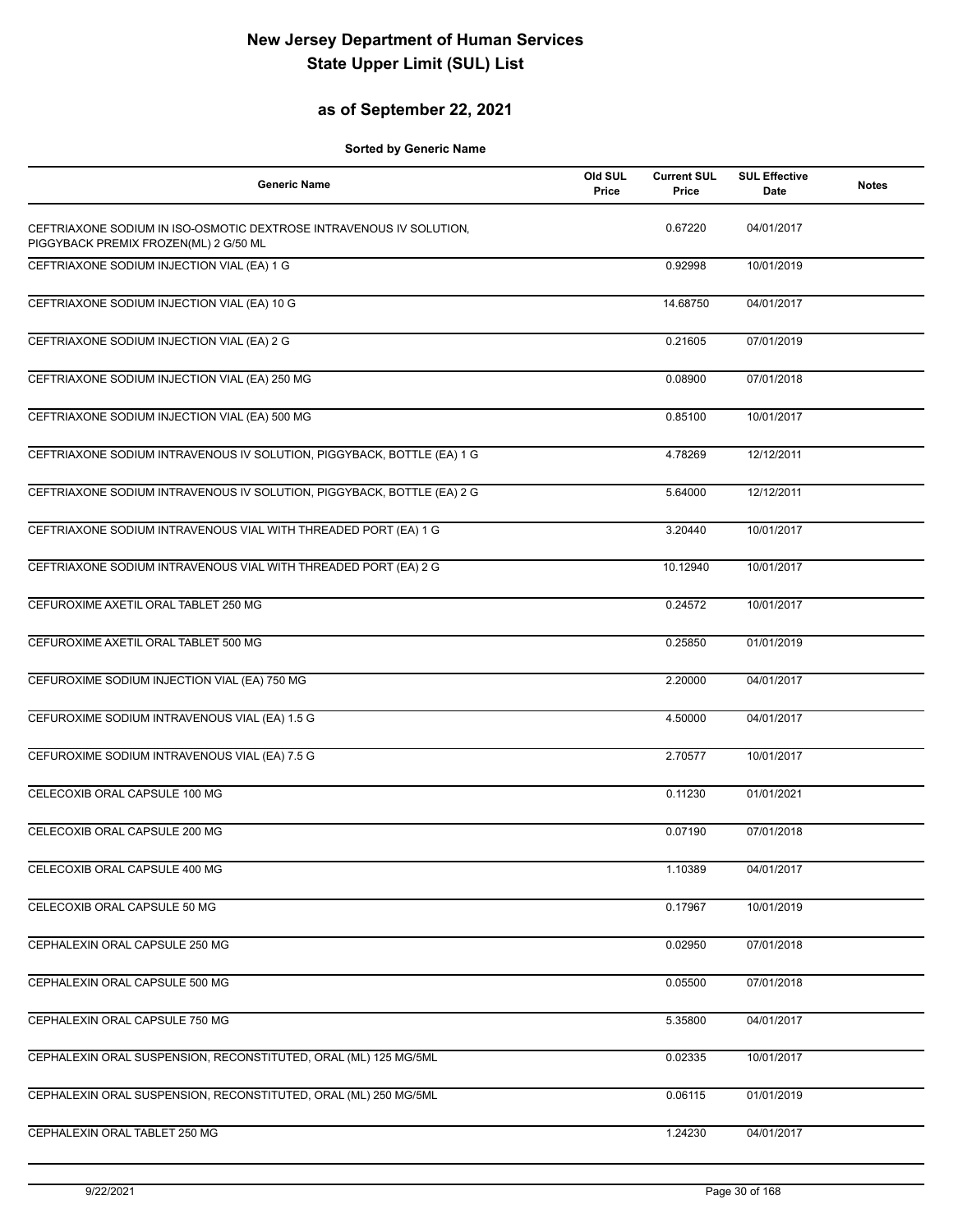### **as of September 22, 2021**

| Generic Name                                                                                | Old SUL<br>Price | <b>Current SUL</b><br>Price | <b>SUL Effective</b><br>Date | <b>Notes</b> |
|---------------------------------------------------------------------------------------------|------------------|-----------------------------|------------------------------|--------------|
| CEPHALEXIN ORAL TABLET 500 MG                                                               |                  | 0.56893                     | 10/01/2017                   |              |
| CETIRIZINE HCL ORAL SOLUTION, ORAL 1 MG/ML                                                  |                  | 0.02083                     | 04/01/2017                   |              |
| CETIRIZINE HCL ORAL SOLUTION, ORAL 5 MG/5 ML                                                |                  | 0.02354                     | 04/01/2017                   |              |
| CETIRIZINE HCL ORAL TABLET 10 MG                                                            |                  | 0.03296                     | 10/01/2020                   |              |
| CETIRIZINE HCL ORAL TABLET 5 MG                                                             |                  | 0.02870                     | 01/01/2020                   |              |
| CETIRIZINE HCL ORAL TABLET, CHEWABLE 10 MG                                                  |                  | 0.44304                     | 10/01/2017                   |              |
| CETIRIZINE HCL ORAL TABLET, CHEWABLE 5 MG                                                   |                  | 0.44304                     | 10/01/2017                   |              |
| CETIRIZINE HCL/PSEUDOEPHEDRINE HCL ORAL TABLET, EXTENDED RELEASE 12 HR 5<br><b>MG-120MG</b> |                  | 0.63292                     | 01/01/2018                   |              |
| CEVIMELINE HCL ORAL CAPSULE 30 MG                                                           |                  | 0.63105                     | 07/01/2021                   |              |
| CHLORAMPHENICOL SOD SUCCINATE INTRAVENOUS VIAL (EA) 1 G                                     |                  | 38.92000                    | 04/01/2017                   |              |
| CHLORDIAZEPOXIDE HCL ORAL CAPSULE 10 MG                                                     |                  | 0.06897                     | 04/01/2017                   |              |
| CHLORDIAZEPOXIDE HCL ORAL CAPSULE 25 MG                                                     |                  | 0.06512                     | 04/01/2017                   |              |
| CHLORDIAZEPOXIDE HCL ORAL CAPSULE 5 MG                                                      |                  | 0.08933                     | 04/01/2017                   |              |
| CHLORDIAZEPOXIDE/CLIDINIUM BROMIDE ORAL CAPSULE 5 MG-2.5MG                                  |                  | 0.11665                     | 10/01/2017                   |              |
| CHLORHEXIDINE GLUCONATE MUCOUS MEMBRANE MOUTHWASH 0.12 %                                    |                  | 0.00269                     | 10/01/2017                   |              |
| CHLORHEXIDINE GLUCONATE TOPICAL LIQUID (ML) 4 %                                             |                  | 0.01390                     | 10/01/2017                   |              |
| CHLORHEXIDINE GLUCONATE/GLYCERIN/HYDROXYETHYLCELLULOSE TOPICAL JELLY<br>(GRAM)              |                  | 0.02054                     | 12/12/2011                   |              |
| CHLOROQUINE PHOSPHATE ORAL TABLET 250 MG                                                    |                  | 3.03610                     | 04/01/2017                   |              |
| CHLOROQUINE PHOSPHATE ORAL TABLET 500 MG                                                    |                  | 1.81329                     | 10/01/2017                   |              |
| CHLOROTHIAZIDE ORAL TABLET 250 MG                                                           |                  | 0.08241                     | 10/01/2017                   |              |
| CHLOROTHIAZIDE ORAL TABLET 500 MG                                                           |                  | 0.10084                     | 10/01/2017                   |              |
| CHLOROTHIAZIDE SODIUM INTRAVENOUS VIAL (EA) 500 MG                                          |                  | 99.80000                    | 04/01/2017                   |              |
| CHLORPHENIRAMINE MALEATE ORAL SYRUP 2 MG/5 ML                                               |                  | 0.03171                     | 04/01/2017                   |              |
| CHLORPHENIRAMINE MALEATE ORAL TABLET 4 MG                                                   |                  | 0.01457                     | 10/01/2017                   |              |
| CHLORPHENIRAMINE MALEATE ORAL TABLET, EXTENDED RELEASE 12 MG                                |                  | 0.34468                     | 04/01/2017                   |              |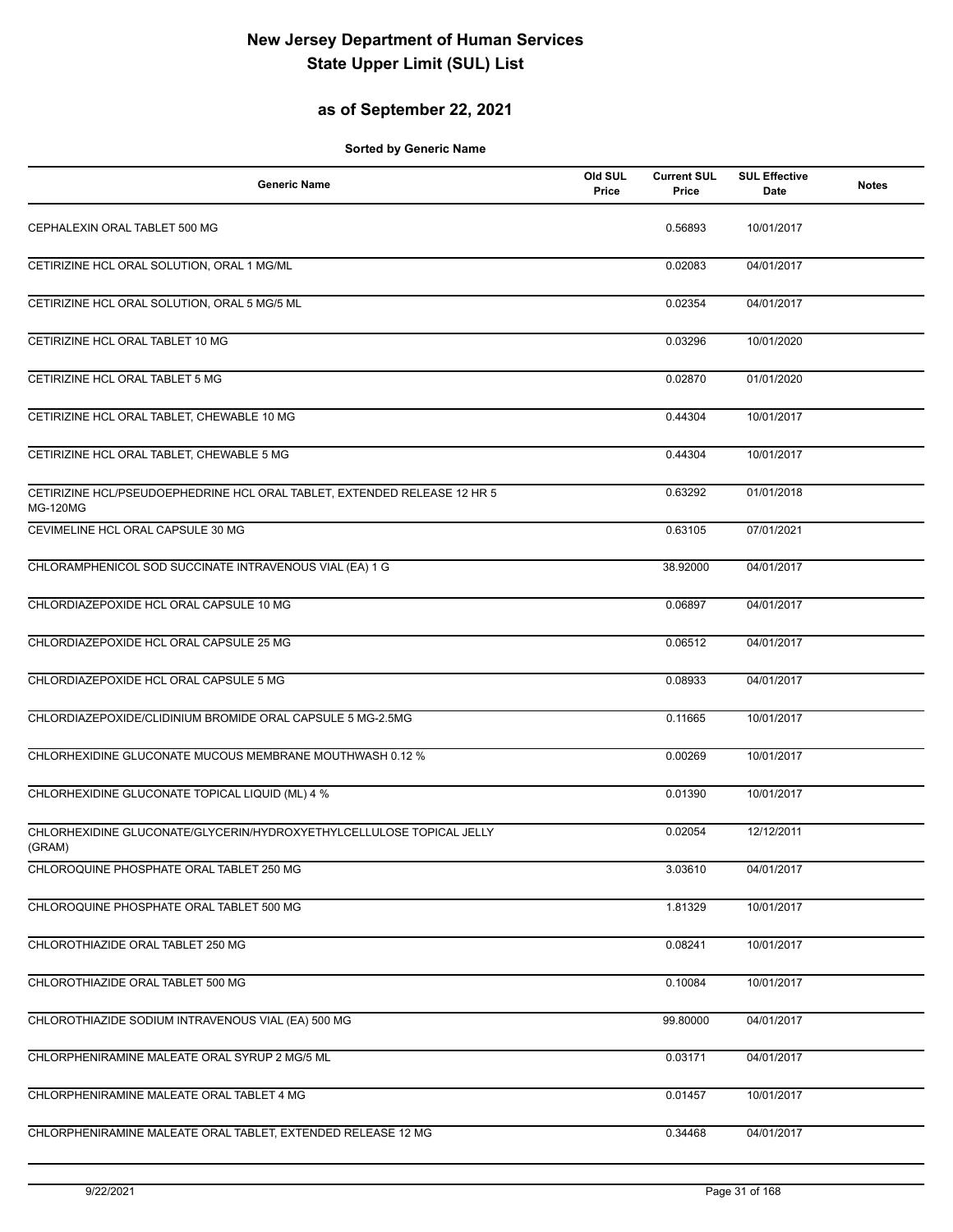### **as of September 22, 2021**

| <b>Generic Name</b>                                                                              | Old SUL<br>Price | <b>Current SUL</b><br>Price | <b>SUL Effective</b><br>Date | <b>Notes</b> |
|--------------------------------------------------------------------------------------------------|------------------|-----------------------------|------------------------------|--------------|
| CHLORPHENIRAMINE MALEATE/DEXTROMETHORPHAN HBR ORAL TABLET 4 MG-30 MG                             |                  | 0.08634                     | 04/01/2017                   |              |
| CHLORPHENIRAMINE MALEATE/PHENYLEPHRINE BITARTRATE/ASPIRIN ORAL TABLET,<br>EFFERVESCENT 2-7.8-325 |                  | 0.11250                     | 04/01/2017                   |              |
| CHLORPHENIRAMINE MALEATE/PHENYLEPHRINE HCL ORAL DROPS 1-2.5MG/ML                                 |                  | 0.73666                     | 04/01/2017                   |              |
| CHLORPHENIRAMINE MALEATE/PHENYLEPHRINE HCL ORAL LIQUID (ML) 4-10MG/5ML                           |                  | 0.03281                     | 04/01/2017                   |              |
| CHLORPHENIRAMINE MALEATE/PHENYLEPHRINE HCL ORAL TABLET 4MG-10MG                                  |                  | 0.13130                     | 04/01/2017                   |              |
| CHLORPHENIRAMINE MALEATE/PHENYLEPHRINE HCL/DEXTROMETHORPHAN ORAL LIQUID<br>(ML) 4-10-15/5        |                  | 0.05421                     | 04/01/2017                   |              |
| CHLORPHENIRAMINE MALEATE/PSEUDOEPHEDRINE HCL ORAL LIQUID (ML) 2-30MG/5ML                         |                  | 0.04731                     | 04/01/2017                   |              |
| CHLORPHENIRAMINE MALEATE/PSEUDOEPHEDRINE HCL ORAL TABLET 4 MG-60 MG                              |                  | 0.05102                     | 04/01/2017                   |              |
| CHLORPHENIRAMINE MALEATE/PSEUDOEPHEDRINE/DEXTROMETHORPHAN ORAL LIQUID<br>(ML) 1-15-5MG/5         |                  | 0.01441                     | 04/01/2017                   |              |
| CHLORPROMAZINE HCL INJECTION AMPUL (ML) 25 MG/ML                                                 |                  | 13.10820                    | 04/01/2018                   |              |
| CHLORPROMAZINE HCL ORAL TABLET 10 MG                                                             |                  | 0.27497                     | 10/01/2017                   |              |
| CHLORPROMAZINE HCL ORAL TABLET 100 MG                                                            |                  | 3.26785                     | 07/01/2019                   |              |
| CHLORPROMAZINE HCL ORAL TABLET 200 MG                                                            |                  | 4.49950                     | 10/01/2017                   |              |
| CHLORPROMAZINE HCL ORAL TABLET 25 MG                                                             |                  | 1.50000                     | 01/01/2019                   |              |
| CHLORPROMAZINE HCL ORAL TABLET 50 MG                                                             | 2.93002          | 1.96941                     | 10/01/2021                   |              |
| CHLORPROPAMIDE ORAL TABLET 100 MG                                                                |                  | 0.12370                     | 10/01/2017                   |              |
| CHLORPROPAMIDE ORAL TABLET 250 MG                                                                |                  | 0.26285                     | 10/01/2017                   |              |
| CHLORTHALIDONE ORAL TABLET 25 MG                                                                 |                  | 0.16964                     | 04/01/2021                   |              |
| CHLORTHALIDONE ORAL TABLET 50 MG                                                                 |                  | 0.10501                     | 10/01/2017                   |              |
| CHLORZOXAZONE ORAL TABLET 250 MG                                                                 |                  | 0.05538                     | 12/12/2011                   |              |
| CHLORZOXAZONE ORAL TABLET 500 MG                                                                 |                  | 0.03387                     | 10/01/2017                   |              |
| CHOLECALCIFEROL (VITAMIN D3) ORAL CAPSULE 10000 UNIT                                             |                  | 0.66709                     | 04/01/2017                   |              |
| CHOLESTYRAMINE (WITH SUGAR) ORAL POWDER (GRAM) 4 G                                               |                  | 0.15730                     | 10/01/2017                   |              |
| CHOLESTYRAMINE (WITH SUGAR) ORAL POWDER IN PACKET (EA) 4 G                                       |                  | 1.07534                     | 04/01/2021                   |              |
| CHOLESTYRAMINE/ASPARTAME ORAL POWDER (GRAM) 4 G                                                  |                  | 0.16658                     | 01/01/2019                   |              |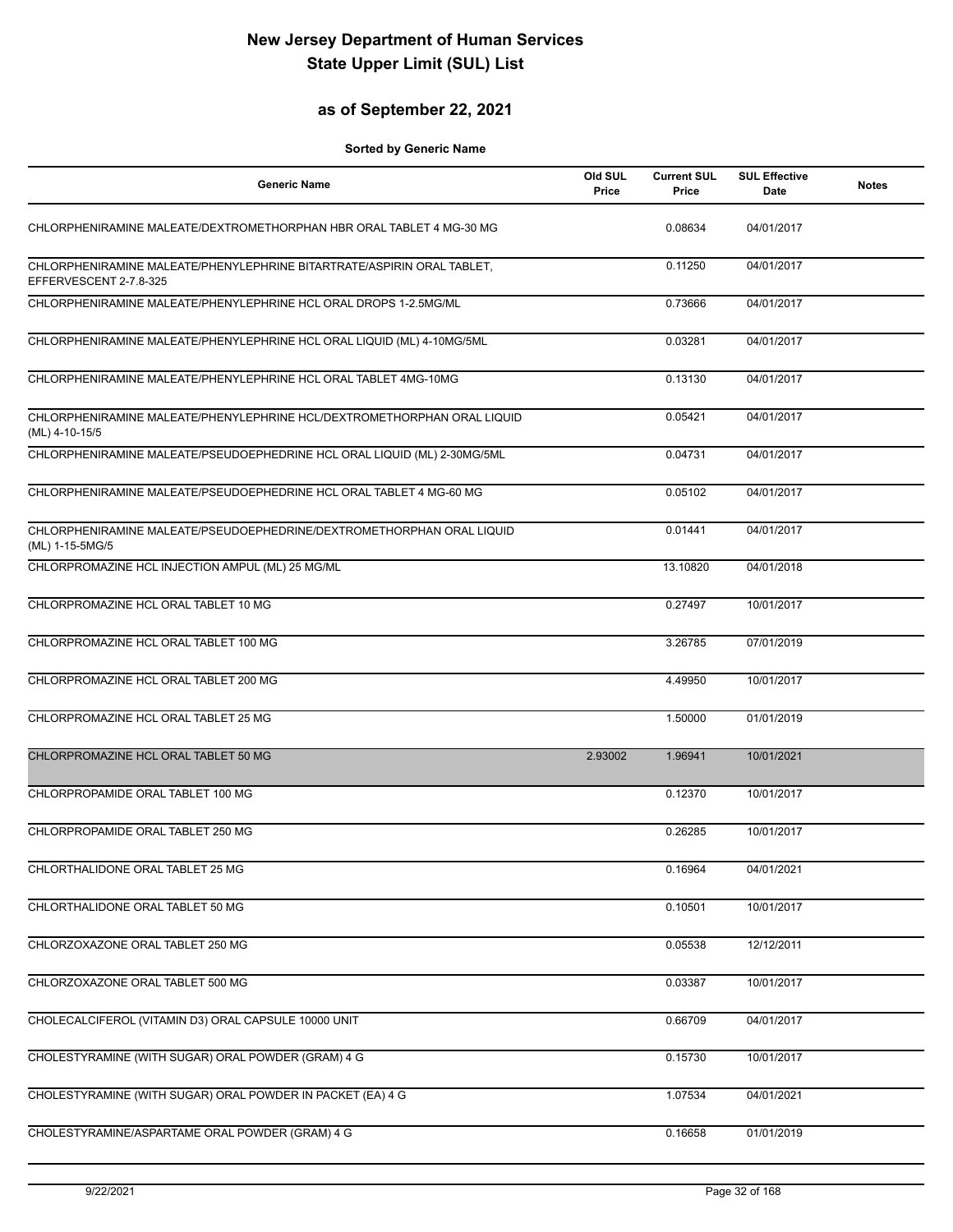### **as of September 22, 2021**

| <b>Generic Name</b>                                              | Old SUL<br>Price | <b>Current SUL</b><br>Price | <b>SUL Effective</b><br><b>Date</b> | <b>Notes</b> |
|------------------------------------------------------------------|------------------|-----------------------------|-------------------------------------|--------------|
| CHOLESTYRAMINE/ASPARTAME ORAL POWDER IN PACKET (EA) 4 G          |                  | 0.15773                     | 07/01/2018                          |              |
| CHOLINE SALICYLATE/MAGNESIUM SALICYLATE ORAL TABLET 500 MG       |                  | 0.11617                     | 07/01/2011                          |              |
| CHOLINE SALICYLATE/MAGNESIUM SALICYLATE ORAL TABLET 750 MG       |                  | 0.12367                     | 07/01/2011                          |              |
| CHORIONIC GONADOTROPIN, HUMAN INTRAMUSCULAR VIAL (EA) 10000 UNIT |                  | 144.72000                   | 10/01/2017                          |              |
| CHROMIC CHLORIDE INTRAVENOUS VIAL (ML) 4 MCG/ML                  |                  | 0.05033                     | 10/01/2017                          |              |
| CICLOPIROX OLAMINE TOPICAL CREAM (GRAM) 0.77 %                   |                  | 0.12867                     | 04/01/2020                          |              |
| CICLOPIROX OLAMINE TOPICAL SUSPENSION, TOPICAL (ML) 0.77 %       |                  | 0.23679                     | 10/01/2017                          |              |
| CICLOPIROX TOPICAL GEL (GRAM) 0.77 %                             |                  | 0.90599                     | 01/01/2020                          |              |
| CICLOPIROX TOPICAL SHAMPOO 1 %                                   |                  | 0.19917                     | 07/01/2019                          |              |
| CICLOPIROX TOPICAL SOLUTION, NON-ORAL 8 %                        |                  | 1.40276                     | 01/01/2021                          |              |
| CIDOFOVIR INTRAVENOUS VIAL (ML) 75 MG/ML                         |                  | 148.00000                   | 04/01/2017                          |              |
| CILOSTAZOL ORAL TABLET 100 MG                                    |                  | 0.05433                     | 04/01/2019                          |              |
| CILOSTAZOL ORAL TABLET 50 MG                                     |                  | 0.07400                     | 01/01/2019                          |              |
| CIMETIDINE HCL ORAL SOLUTION, ORAL 300 MG/5ML                    |                  | 0.05149                     | 04/01/2017                          |              |
| <b>CIMETIDINE ORAL TABLET 200 MG</b>                             |                  | 0.05316                     | 10/01/2017                          |              |
| CIMETIDINE ORAL TABLET 300 MG                                    |                  | 0.22900                     | 10/01/2017                          |              |
| CIMETIDINE ORAL TABLET 400 MG                                    |                  | 0.04865                     | 10/01/2017                          |              |
| CIMETIDINE ORAL TABLET 800 MG                                    |                  | 0.74363                     | 04/01/2017                          |              |
| CINACALCET HCL ORAL TABLET 30 MG                                 | 3.08261          | 2.32711                     | 10/01/2021                          |              |
| CINACALCET HCL ORAL TABLET 60 MG                                 |                  | 3.03142                     | 04/01/2021                          |              |
| CINACALCET HCL ORAL TABLET 90 MG                                 |                  | 4.99967                     | 07/01/2021                          |              |
| CIPROFLOXACIN HCL OPHTHALMIC DROPS 0.3 %                         |                  | 0.38994                     | 10/01/2017                          |              |
| CIPROFLOXACIN HCL ORAL TABLET 100 MG                             |                  | 0.34480                     | 10/01/2017                          |              |
| CIPROFLOXACIN HCL ORAL TABLET 250 MG                             |                  | 0.09145                     | 04/01/2017                          |              |
| CIPROFLOXACIN HCL ORAL TABLET 500 MG                             |                  | 0.08120                     | 04/01/2017                          |              |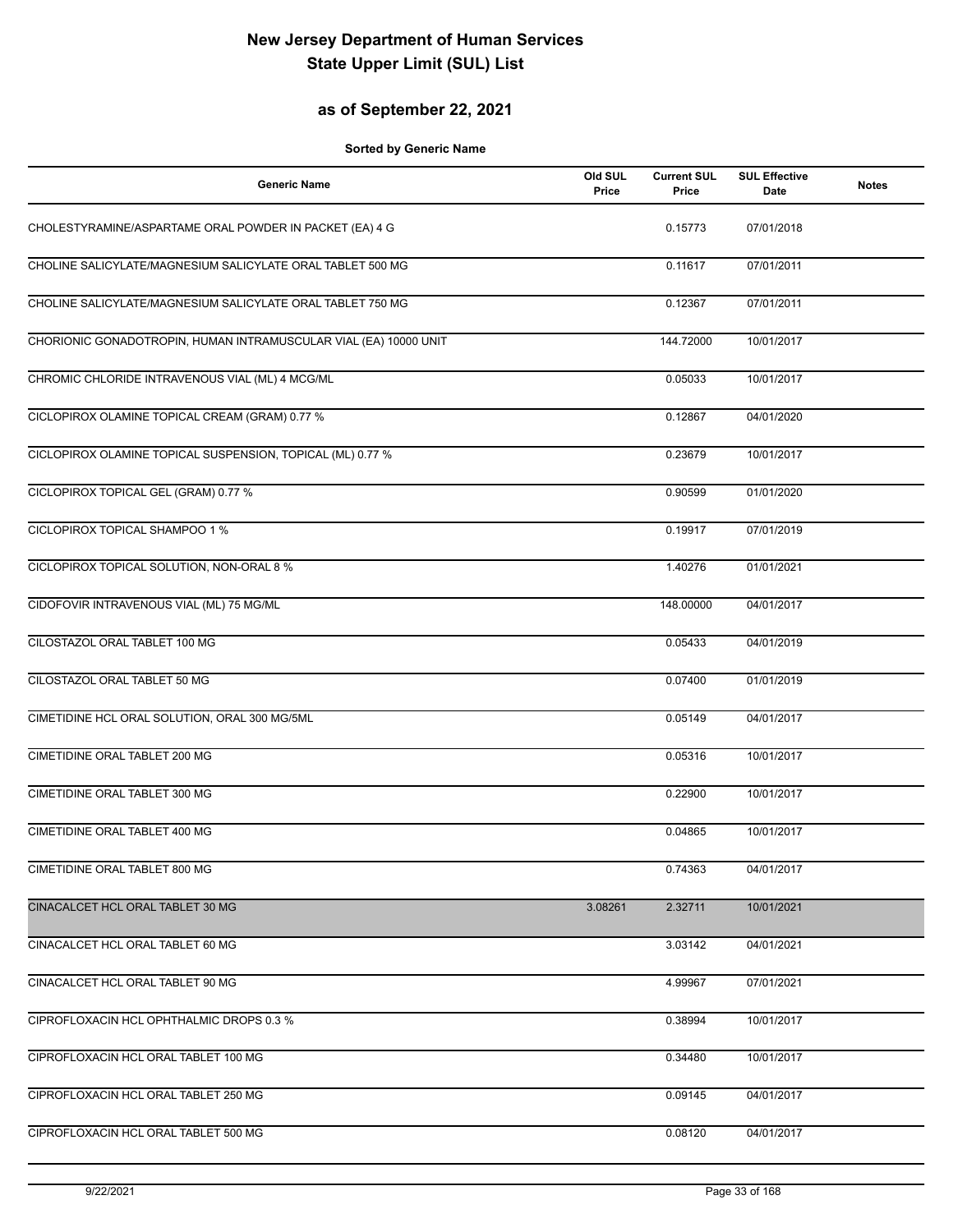### **as of September 22, 2021**

| <b>Generic Name</b>                                                                                        | Old SUL<br>Price | <b>Current SUL</b><br>Price | <b>SUL Effective</b><br>Date | <b>Notes</b> |
|------------------------------------------------------------------------------------------------------------|------------------|-----------------------------|------------------------------|--------------|
| CIPROFLOXACIN HCL ORAL TABLET 750 MG                                                                       |                  | 0.14532                     | 10/01/2017                   |              |
| CIPROFLOXACIN HCL OTIC DROPPERETTE, SINGLE-USE DROP DISPENSER 0.2 %                                        |                  | 5.22369                     | 04/01/2017                   |              |
| CIPROFLOXACIN HCL/DEXAMETHASONE OTIC SUSPENSION, DROPS(FINAL DOSAGE<br>FORM)(ML) 0.3 %-0.1%                |                  | 17.51181                    | 07/01/2021                   |              |
| CIPROFLOXACIN LACTATE/DEXTROSE 5 % IN WATER INTRAVENOUS INTRAVENOUS<br>SOLUTION, PIGGYBACK (ML) 200MG/0.1L |                  | 0.02130                     | 04/01/2017                   |              |
| CIPROFLOXACIN LACTATE/DEXTROSE 5 % IN WATER INTRAVENOUS INTRAVENOUS<br>SOLUTION, PIGGYBACK (ML) 400MG/0.2L |                  | 0.01103                     | 10/01/2017                   |              |
| CIPROFLOXACIN ORAL SUSPENSION, MICROCAPSULE RECONSTITUTED 250 MG/5ML                                       |                  | 0.97520                     | 04/01/2017                   |              |
| CIPROFLOXACIN ORAL SUSPENSION, MICROCAPSULE RECONSTITUTED 500 MG/5ML                                       |                  | 1.40410                     | 04/01/2017                   |              |
| CIPROFLOXACIN/CIPROFLOXACIN HCL ORAL TABLET, EXTENDED RELEASE MULTIPHASE 24<br><b>HR 1000 MG</b>           |                  | 6.37788                     | 10/01/2017                   |              |
| CIPROFLOXACIN/CIPROFLOXACIN HCL ORAL TABLET, EXTENDED RELEASE MULTIPHASE 24<br><b>HR 500 MG</b>            |                  | 5.68143                     | 10/01/2017                   |              |
| CISATRACURIUM BESYLATE INTRAVENOUS VIAL (ML) 10 MG/ML                                                      |                  | 13.52500                    | 04/01/2017                   |              |
| CISATRACURIUM BESYLATE INTRAVENOUS VIAL (ML) 2 MG/ML                                                       |                  | 2.30000                     | 04/01/2017                   |              |
| CISPLATIN INTRAVENOUS VIAL (ML) 1 MG/ML                                                                    |                  | 0.31445                     | 04/01/2017                   |              |
| CITALOPRAM HYDROBROMIDE ORAL SOLUTION, ORAL 10 MG/5 ML                                                     |                  | 0.20829                     | 10/01/2020                   |              |
| CITALOPRAM HYDROBROMIDE ORAL TABLET 10 MG                                                                  | 0.02137          | 0.01764                     | 10/01/2021                   |              |
| CITALOPRAM HYDROBROMIDE ORAL TABLET 20 MG                                                                  |                  | 0.01742                     | 07/01/2017                   |              |
| CITALOPRAM HYDROBROMIDE ORAL TABLET 40 MG                                                                  |                  | 0.02354                     | 01/01/2021                   |              |
| CITRIC ACID/SODIUM CITRATE ORAL SOLUTION, ORAL 334-500MG                                                   |                  | 0.01571                     | 04/01/2017                   |              |
| CLADRIBINE INTRAVENOUS VIAL (ML) 10 MG/10ML                                                                |                  | 35.00000                    | 04/01/2017                   |              |
| CLARITHROMYCIN ORAL SUSPENSION, RECONSTITUTED, ORAL (ML) 125 MG/5ML                                        |                  | 0.21645                     | 10/01/2017                   |              |
| CLARITHROMYCIN ORAL SUSPENSION, RECONSTITUTED, ORAL (ML) 250 MG/5ML                                        |                  | 0.64605                     | 10/01/2017                   |              |
| CLARITHROMYCIN ORAL TABLET 250 MG                                                                          |                  | 0.34333                     | 04/01/2017                   |              |
| CLARITHROMYCIN ORAL TABLET 500 MG                                                                          |                  | 0.38333                     | 04/01/2017                   |              |
| CLARITHROMYCIN ORAL TABLET, EXTENDED RELEASE 24 HR 500 MG                                                  |                  | 1.24967                     | 07/01/2018                   |              |
| CLEMASTINE FUMARATE ORAL SYRUP 0.67MG/5ML                                                                  |                  | 0.05708                     | 07/01/2011                   |              |
| CLEMASTINE FUMARATE ORAL TABLET 1.34 MG                                                                    |                  | 0.11147                     | 10/01/2017                   |              |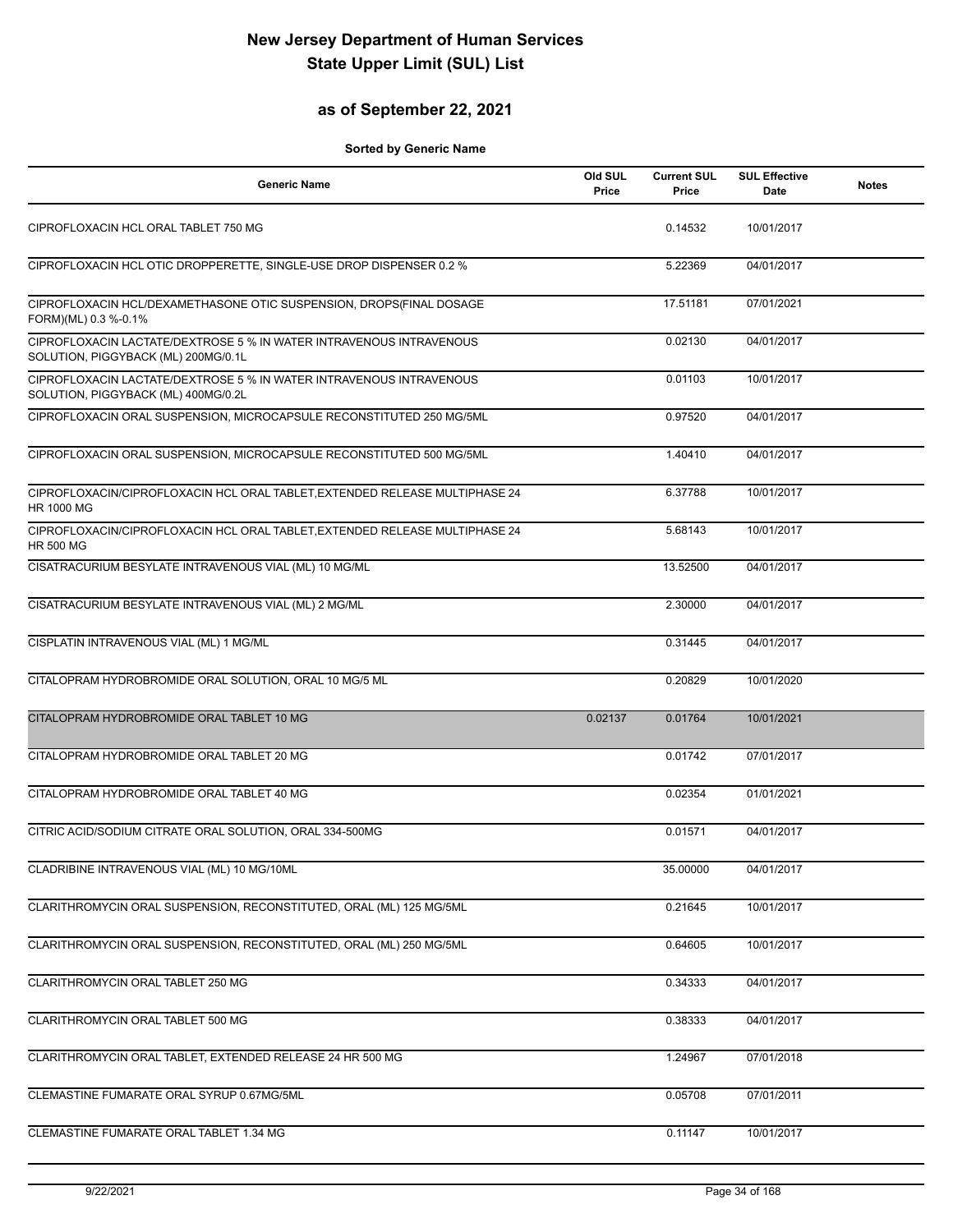### **as of September 22, 2021**

| <b>Generic Name</b>                                                                                        | Old SUL<br>Price | <b>Current SUL</b><br>Price | <b>SUL Effective</b><br>Date | <b>Notes</b> |
|------------------------------------------------------------------------------------------------------------|------------------|-----------------------------|------------------------------|--------------|
| <b>CLEMASTINE FUMARATE ORAL TABLET 2.68 MG</b>                                                             |                  | 0.33967                     | 10/01/2017                   |              |
| CLINDAMYCIN HCL ORAL CAPSULE 150 MG                                                                        |                  | 0.06040                     | 01/01/2019                   |              |
| CLINDAMYCIN HCL ORAL CAPSULE 300 MG                                                                        |                  | 0.11600                     | 01/01/2019                   |              |
| CLINDAMYCIN HCL ORAL CAPSULE 75 MG                                                                         |                  | 0.35363                     | 10/01/2017                   |              |
| CLINDAMYCIN PALMITATE HCL ORAL SOLUTION, RECONSTITUTED, ORAL 75 MG/5 ML                                    |                  | 0.20550                     | 01/01/2018                   |              |
| CLINDAMYCIN PHOSPHATE INJECTION VIAL (ML) 150 MG/ML                                                        |                  | 0.26901                     | 10/01/2017                   |              |
| CLINDAMYCIN PHOSPHATE INTRAVENOUS VIAL WITH THREADED PORT (ML) 300 MG/2ML                                  |                  | 1.97000                     | 04/01/2017                   |              |
| CLINDAMYCIN PHOSPHATE INTRAVENOUS VIAL WITH THREADED PORT (ML) 600 MG/4ML                                  |                  | 1.06000                     | 04/01/2017                   |              |
| CLINDAMYCIN PHOSPHATE INTRAVENOUS VIAL WITH THREADED PORT (ML) 900MG/6ML                                   |                  | 0.71500                     | 04/01/2017                   |              |
| CLINDAMYCIN PHOSPHATE TOPICAL FOAM (GRAM) 1 %                                                              |                  | 2.16935                     | 10/01/2017                   |              |
| CLINDAMYCIN PHOSPHATE TOPICAL GEL (GRAM) 1 %                                                               |                  | 0.87788                     | 07/01/2021                   |              |
| CLINDAMYCIN PHOSPHATE TOPICAL LOTION (ML) 1 %                                                              |                  | 0.69800                     | 01/01/2021                   |              |
| CLINDAMYCIN PHOSPHATE TOPICAL SOLUTION, NON-ORAL 1 %                                                       | 0.28030          | 0.23674                     | 10/01/2021                   |              |
| CLINDAMYCIN PHOSPHATE TOPICAL SWAB, MEDICATED 1 %                                                          |                  | 0.23333                     | 07/01/2018                   |              |
| CLINDAMYCIN PHOSPHATE VAGINAL CREAM WITH APPLICATOR 2 %                                                    |                  | 0.44421                     | 10/01/2017                   |              |
| CLINDAMYCIN PHOSPHATE/BENZOYL PEROXIDE TOPICAL GEL (GRAM) 1 %-5 %                                          |                  | 1.33760                     | 01/01/2021                   |              |
| CLINDAMYCIN PHOSPHATE/BENZOYL PEROXIDE TOPICAL GEL (GRAM) 1.2(1)%-5%                                       |                  | 1.05800                     | 04/01/2020                   |              |
| CLINDAMYCIN PHOSPHATE/BENZOYL PEROXIDE TOPICAL GEL WITH PUMP (GRAM) 1 %-5<br>%                             |                  | 2.95000                     | 07/01/2018                   |              |
| CLINDAMYCIN PHOSPHATE/DEXTROSE 5 % IN WATER INTRAVENOUS INTRAVENOUS<br>SOLUTION, PIGGYBACK (ML) 300MG/50ML |                  | 0.08800                     | 04/01/2017                   |              |
| CLINDAMYCIN PHOSPHATE/DEXTROSE 5 % IN WATER INTRAVENOUS INTRAVENOUS<br>SOLUTION, PIGGYBACK (ML) 600MG/50ML |                  | 0.13200                     | 04/01/2017                   |              |
| CLINDAMYCIN PHOSPHATE/DEXTROSE 5 % IN WATER INTRAVENOUS INTRAVENOUS<br>SOLUTION, PIGGYBACK (ML) 900MG/50ML |                  | 0.15400                     | 04/01/2017                   |              |
| CLINDAMYCIN PHOSPHATE/TRETINOIN TOPICAL GEL (GRAM) 1.2-0.025%                                              |                  | 8.33783                     | 07/01/2018                   |              |
| CLOBAZAM ORAL SUSPENSION, ORAL (FINAL DOSE FORM) 2.5 MG/ML                                                 |                  | 0.69000                     | 07/01/2021                   |              |
| CLOBAZAM ORAL TABLET 10 MG                                                                                 |                  | 0.35000                     | 01/01/2020                   |              |
| CLOBAZAM ORAL TABLET 20 MG                                                                                 |                  | 0.80000                     | 07/01/2021                   |              |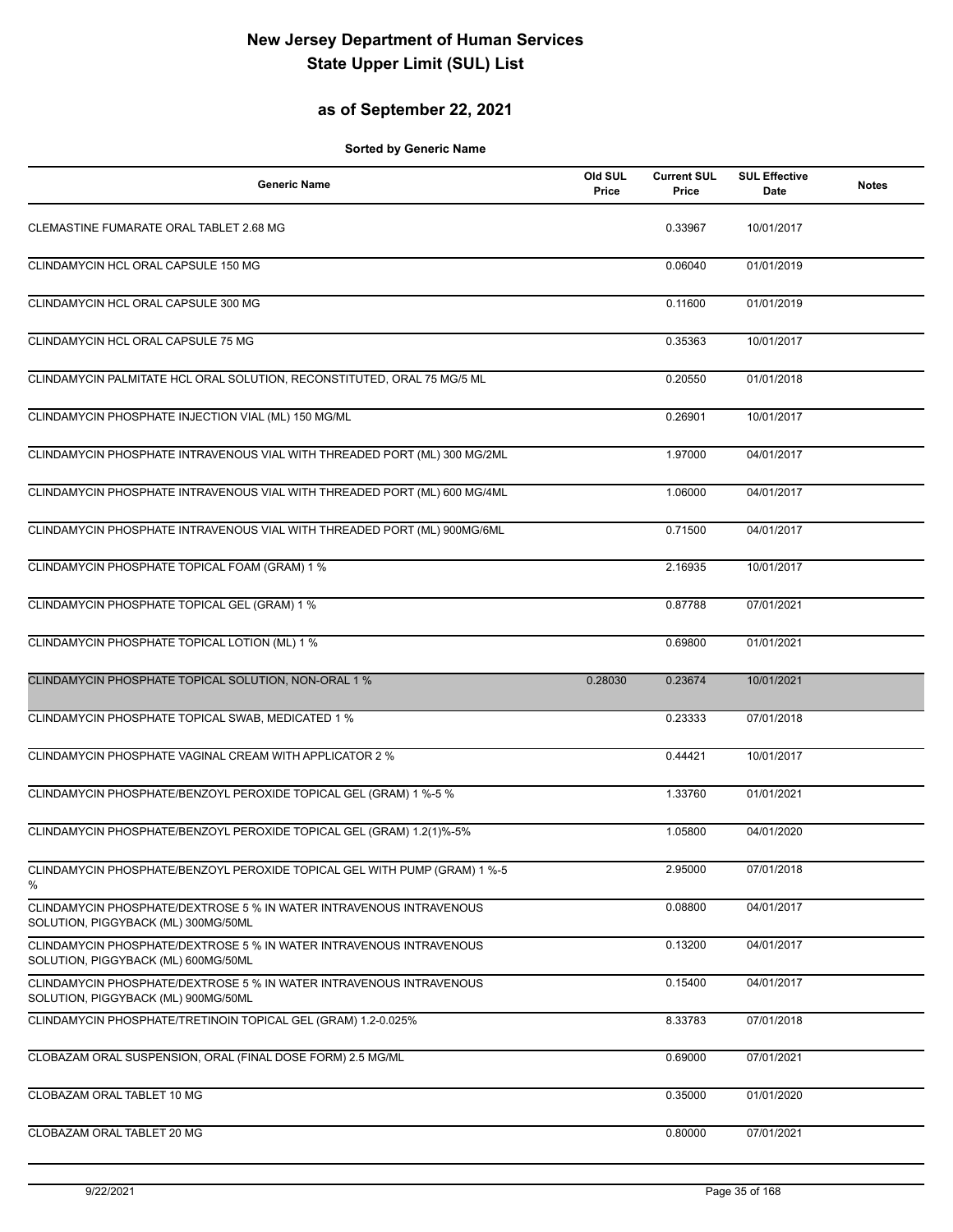### **as of September 22, 2021**

| <b>Generic Name</b>                                              | Old SUL<br>Price | <b>Current SUL</b><br>Price | <b>SUL Effective</b><br><b>Date</b> | <b>Notes</b> |
|------------------------------------------------------------------|------------------|-----------------------------|-------------------------------------|--------------|
| CLOBETASOL PROPIONATE TOPICAL CREAM (GRAM) 0.05 %                |                  | 0.54400                     | 10/01/2019                          |              |
| CLOBETASOL PROPIONATE TOPICAL FOAM (GRAM) 0.05 %                 |                  | 1.33681                     | 10/01/2017                          |              |
| CLOBETASOL PROPIONATE TOPICAL GEL (GRAM) 0.05 %                  |                  | 1.25150                     | 10/01/2019                          |              |
| CLOBETASOL PROPIONATE TOPICAL LOTION (ML) 0.05 %                 |                  | 0.67797                     | 01/01/2020                          |              |
| CLOBETASOL PROPIONATE TOPICAL OINTMENT (GRAM) 0.05 %             | 0.35361          | 0.30023                     | 10/01/2021                          |              |
| CLOBETASOL PROPIONATE TOPICAL SHAMPOO 0.05 %                     |                  | 1.08042                     | 01/01/2021                          |              |
| CLOBETASOL PROPIONATE TOPICAL SOLUTION, NON-ORAL 0.05 %          |                  | 0.11135                     | 10/01/2017                          |              |
| CLOBETASOL PROPIONATE TOPICAL SPRAY, NON-AEROSOL (ML) 0.05 %     |                  | 0.42972                     | 04/01/2021                          |              |
| CLOBETASOL PROPIONATE/EMOLLIENT BASE TOPICAL CREAM (GRAM) 0.05 % |                  | 0.15458                     | 10/01/2017                          |              |
| CLOBETASOL PROPIONATE/EMOLLIENT BASE TOPICAL FOAM (GRAM) 0.05 %  |                  | 1.95920                     | 01/01/2020                          |              |
| CLOCORTOLONE PIVALATE TOPICAL CREAM (GRAM) 0.1 %                 |                  | 5.82128                     | 04/01/2017                          |              |
| CLOMIPHENE CITRATE ORAL TABLET 50 MG                             |                  | 0.57133                     | 07/01/2018                          |              |
| CLOMIPRAMINE HCL ORAL CAPSULE 25 MG                              |                  | 2.00045                     | 04/01/2020                          |              |
| CLOMIPRAMINE HCL ORAL CAPSULE 50 MG                              |                  | 0.95420                     | 04/01/2020                          |              |
| CLOMIPRAMINE HCL ORAL CAPSULE 75 MG                              |                  | 1.58230                     | 01/01/2020                          |              |
| CLONAZEPAM ORAL TABLET 0.5 MG                                    |                  | 0.01293                     | 07/01/2017                          |              |
| CLONAZEPAM ORAL TABLET 1 MG                                      |                  | 0.01496                     | 07/01/2017                          |              |
| CLONAZEPAM ORAL TABLET 2 MG                                      |                  | 0.02000                     | 01/01/2019                          |              |
| CLONAZEPAM ORAL TABLET, DISINTEGRATING 0.125 MG                  |                  | 0.54167                     | 07/01/2018                          |              |
| CLONAZEPAM ORAL TABLET, DISINTEGRATING 0.25 MG                   |                  | 0.38000                     | 10/01/2017                          |              |
| CLONAZEPAM ORAL TABLET, DISINTEGRATING 0.5 MG                    |                  | 0.51100                     | 01/01/2020                          |              |
| CLONAZEPAM ORAL TABLET, DISINTEGRATING 1 MG                      | 0.73641          | 0.58810                     | 10/01/2021                          |              |
| CLONAZEPAM ORAL TABLET, DISINTEGRATING 2 MG                      |                  | 1.12061                     | 04/01/2017                          |              |
| CLONIDINE HCL ORAL TABLET 0.1 MG                                 |                  | 0.01015                     | 10/01/2017                          |              |
| CLONIDINE HCL ORAL TABLET 0.2 MG                                 |                  | 0.01800                     | 01/01/2019                          |              |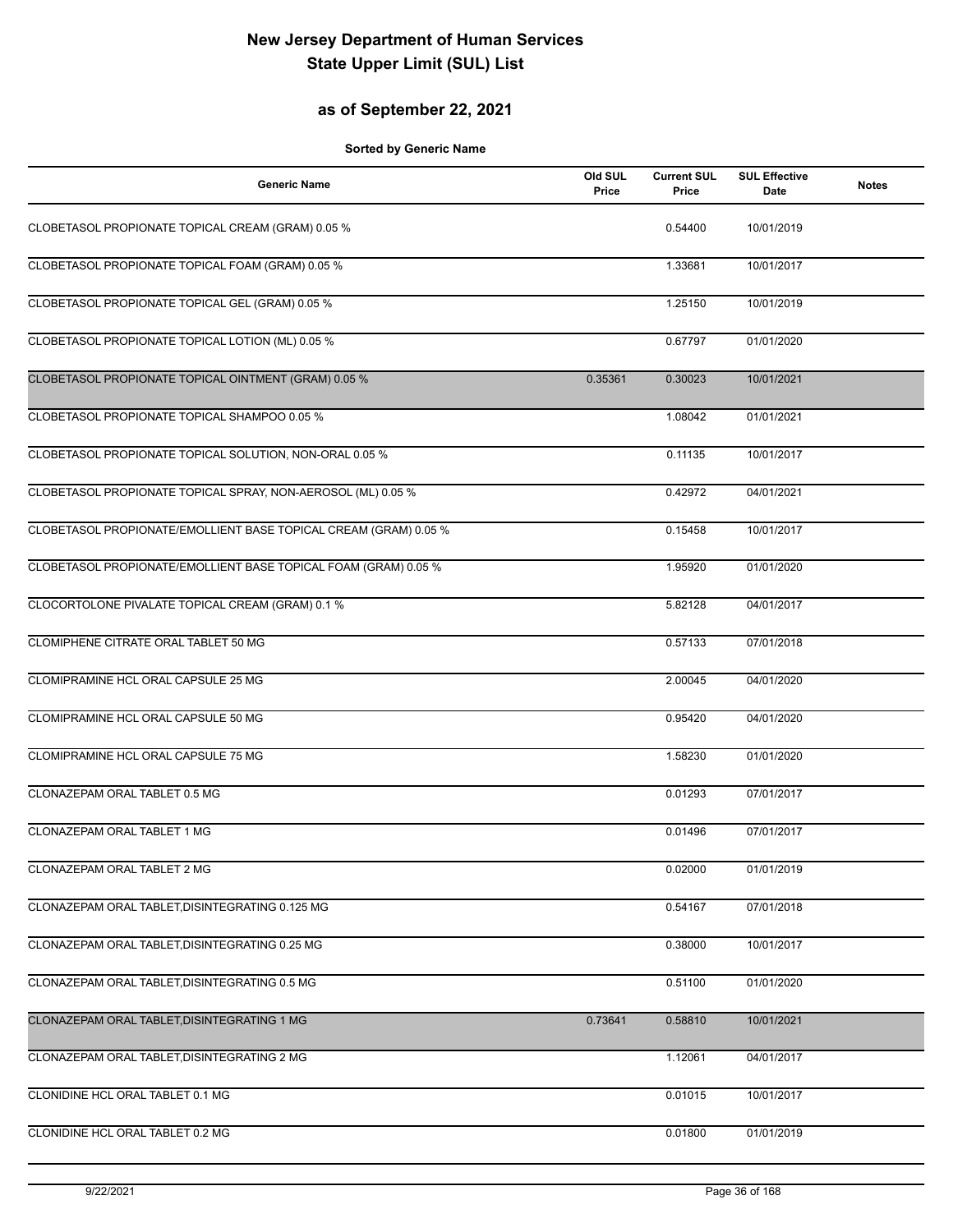## **as of September 22, 2021**

| <b>Generic Name</b>                                                     | Old SUL<br>Price | <b>Current SUL</b><br>Price | <b>SUL Effective</b><br>Date | <b>Notes</b> |
|-------------------------------------------------------------------------|------------------|-----------------------------|------------------------------|--------------|
| CLONIDINE HCL ORAL TABLET 0.3 MG                                        |                  | 0.02750                     | 01/01/2021                   |              |
| CLONIDINE HCL ORAL TABLET, EXTENDED RELEASE 12 HR 0.1 MG                |                  | 0.32467                     | 04/01/2017                   |              |
| CLONIDINE HCL/CHLORTHALIDONE ORAL TABLET 0.1MG-15MG                     |                  | 2.21950                     | 04/01/2017                   |              |
| CLONIDINE HCL/CHLORTHALIDONE ORAL TABLET 0.2-15MG                       |                  | 2.96920                     | 04/01/2017                   |              |
| CLONIDINE HCL/CHLORTHALIDONE ORAL TABLET 0.3MG-15MG                     |                  | 3.63170                     | 04/01/2017                   |              |
| CLONIDINE HCL/PF EPIDURAL VIAL (ML) 1000MCG/10                          |                  | 2.00000                     | 04/01/2017                   |              |
| CLONIDINE HCL/PF EPIDURAL VIAL (ML) 5000MCG/10                          |                  | 9.80000                     | 04/01/2017                   |              |
| CLONIDINE TRANSDERMAL PATCH, TRANSDERMAL WEEKLY 0.1MG/24HR              |                  | 4.04250                     | 04/01/2020                   |              |
| CLONIDINE TRANSDERMAL PATCH, TRANSDERMAL WEEKLY 0.2MG/24HR              |                  | 10.71767                    | 07/01/2021                   |              |
| CLONIDINE TRANSDERMAL PATCH, TRANSDERMAL WEEKLY 0.3MG/24HR              |                  | 13.67625                    | 01/01/2021                   |              |
| CLOPIDOGREL BISULFATE ORAL TABLET 300 MG                                |                  | 13.28633                    | 04/01/2017                   |              |
| CLOPIDOGREL BISULFATE ORAL TABLET 75 MG                                 |                  | 0.03568                     | 01/01/2019                   |              |
| CLORAZEPATE DIPOTASSIUM ORAL TABLET 15 MG                               |                  | 2.43454                     | 04/01/2017                   |              |
| CLORAZEPATE DIPOTASSIUM ORAL TABLET 3.75 MG                             |                  | 0.64250                     | 04/01/2017                   |              |
| CLORAZEPATE DIPOTASSIUM ORAL TABLET 7.5 MG                              |                  | 0.08593                     | 10/01/2017                   |              |
| CLOTRIMAZOLE MUCOUS MEMBRANE TROCHE 10 MG                               |                  | 0.25714                     | 07/01/2018                   |              |
| CLOTRIMAZOLE TOPICAL CREAM (GRAM) 1 %                                   |                  | 0.07200                     | 04/01/2017                   |              |
| CLOTRIMAZOLE TOPICAL SOLUTION, NON-ORAL 1 %                             |                  | 1.19833                     | 07/30/2019                   |              |
| CLOTRIMAZOLE VAGINAL CREAM WITH APPLICATOR 1 %                          |                  | 0.07339                     | 04/01/2017                   |              |
| CLOTRIMAZOLE VAGINAL CREAM WITH APPLICATOR 2 %                          |                  | 0.31448                     | 04/01/2017                   |              |
| CLOTRIMAZOLE/BETAMETHASONE DIPROPIONATE TOPICAL CREAM (GRAM) 1 %-0.05 % | 0.23718          | 0.20897                     | 10/01/2021                   |              |
| CLOTRIMAZOLE/BETAMETHASONE DIPROPIONATE TOPICAL LOTION (ML) 1 %-0.05 %  |                  | 2.40733                     | 01/01/2020                   |              |
| CLOZAPINE ORAL TABLET 100 MG                                            |                  | 0.25570                     | 01/01/2020                   |              |
| CLOZAPINE ORAL TABLET 200 MG                                            |                  | 0.93590                     | 04/01/2020                   |              |
| CLOZAPINE ORAL TABLET 25 MG                                             | 0.18480          | 0.17340                     | 10/01/2021                   |              |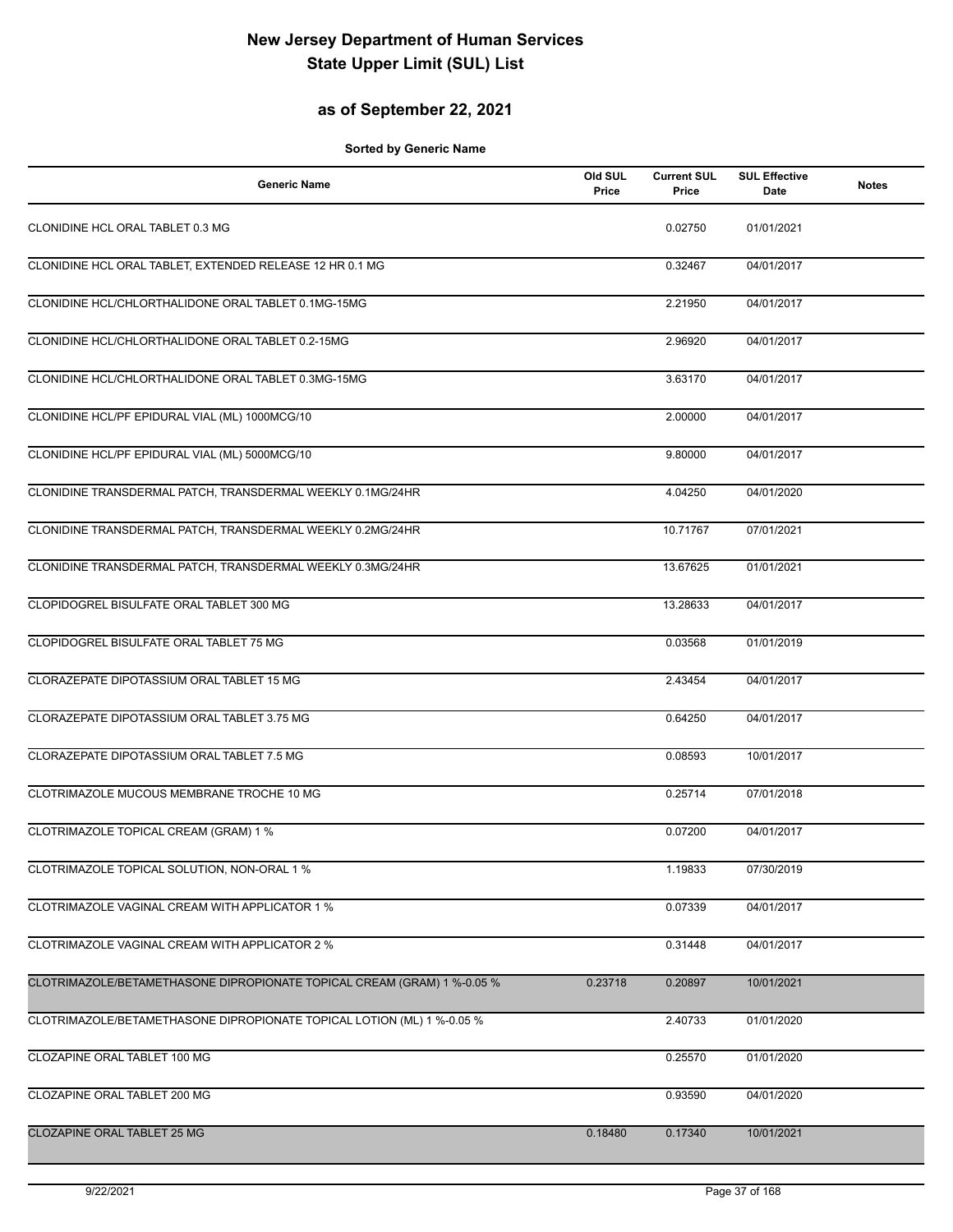## **as of September 22, 2021**

| <b>Generic Name</b>                                                     | Old SUL<br>Price | <b>Current SUL</b><br>Price | <b>SUL Effective</b><br>Date | <b>Notes</b> |
|-------------------------------------------------------------------------|------------------|-----------------------------|------------------------------|--------------|
| CLOZAPINE ORAL TABLET 50 MG                                             |                  | 0.29070                     | 10/01/2019                   |              |
| CLOZAPINE ORAL TABLET, DISINTEGRATING 100 MG                            |                  | 4.51730                     | 10/01/2019                   |              |
| CLOZAPINE ORAL TABLET, DISINTEGRATING 12.5 MG                           |                  | 1.78200                     | 04/01/2017                   |              |
| CLOZAPINE ORAL TABLET, DISINTEGRATING 150 MG                            |                  | 17.26320                    | 04/01/2017                   |              |
| CLOZAPINE ORAL TABLET, DISINTEGRATING 200 MG                            |                  | 19.47760                    | 07/01/2018                   |              |
| CLOZAPINE ORAL TABLET, DISINTEGRATING 25 MG                             |                  | 2.39760                     | 04/01/2017                   |              |
| COAL TAR TOPICAL SHAMPOO                                                |                  | 0.06462                     | 12/12/2011                   |              |
| COAL TAR TOPICAL SHAMPOO 0.5 %                                          |                  | 0.01016                     | 04/01/2017                   |              |
| CODEINE PHOSPHATE/BUTALBITAL/ASPIRIN/CAFFEINE ORAL CAPSULE 30-50-325    |                  | 0.43503                     | 10/01/2017                   |              |
| CODEINE PHOSPHATE/GUAIFENESIN ORAL LIQUID (ML) 10-100MG/5               |                  | 0.00686                     | 10/01/2017                   |              |
| CODEINE PHOSPHATE/GUAIFENESIN ORAL LIQUID (ML) 10-100MG/5               |                  | 0.11280                     | 04/01/2017                   |              |
| CODEINE PHOSPHATE/GUAIFENESIN ORAL LIQUID (ML) 20-200/10                |                  | 0.06520                     | 04/01/2017                   |              |
| CODEINE PHOSPHATE/GUAIFENESIN ORAL LIQUID (ML) 6.3-100/5                |                  | 0.03805                     | 04/01/2017                   |              |
| CODEINE PHOSPHATE/GUAIFENESIN ORAL LIQUID (ML) 8-200 MG/5               |                  | 0.06763                     | 04/01/2017                   |              |
| CODEINE SULFATE ORAL TABLET 15 MG                                       |                  | 0.36870                     | 04/01/2017                   |              |
| CODEINE SULFATE ORAL TABLET 30 MG                                       |                  | 0.31600                     | 01/01/2018                   |              |
| CODEINE SULFATE ORAL TABLET 60 MG                                       |                  | 0.65268                     | 04/01/2017                   |              |
| COLCHICINE ORAL CAPSULE 0.6 MG                                          |                  | 4.07064                     | 04/01/2017                   |              |
| COLCHICINE ORAL TABLET 0.6 MG                                           |                  | 0.79755                     | 07/01/2021                   |              |
| COLESEVELAM HCL ORAL TABLET 625 MG                                      |                  | 0.55550                     | 01/01/2020                   |              |
| COLESTIPOL HCL ORAL GRANULES (GRAM) 5 G                                 |                  | 0.14302                     | 10/01/2017                   |              |
| COLESTIPOL HCL ORAL PACKET (EA) 5 G                                     |                  | 0.18167                     | 10/01/2017                   |              |
| COLESTIPOL HCL ORAL TABLET 1 G                                          |                  | 0.49000                     | 01/01/2020                   |              |
| COLISTIN (AS COLISTIMETHATE SODIUM) INJECTION VIAL (EA) 150 MG          |                  | 16.08333                    | 04/01/2017                   |              |
| COLLAGENASE CLOSTRIDIUM HISTOLYTICUM TOPICAL OINTMENT (GRAM) 250 UNIT/G |                  | 9.70950                     | 07/01/2016                   |              |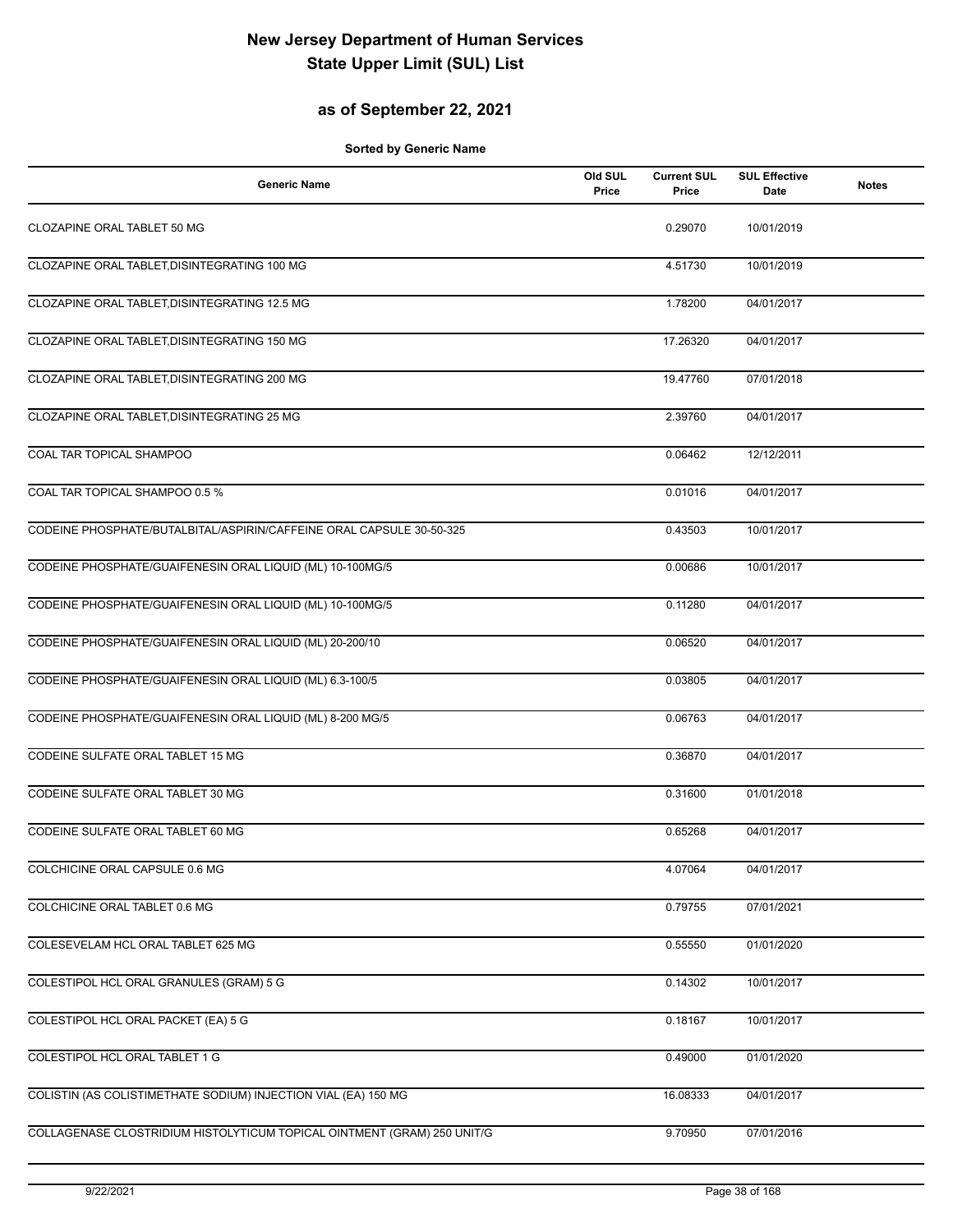## **as of September 22, 2021**

| <b>Generic Name</b>                                               | Old SUL<br>Price | <b>Current SUL</b><br>Price | <b>SUL Effective</b><br>Date | <b>Notes</b> |
|-------------------------------------------------------------------|------------------|-----------------------------|------------------------------|--------------|
| CORTISONE ACETATE ORAL TABLET 25 MG                               |                  | 0.26130                     | 10/01/2017                   |              |
| COSYNTROPIN INJECTION VIAL (EA) 0.25 MG                           |                  | 80.20000                    | 04/01/2017                   |              |
| CROMOLYN SODIUM INHALATION AMPUL FOR NEBULIZATION (ML) 20 MG/2 ML |                  | 0.12370                     | 10/01/2017                   |              |
| CROMOLYN SODIUM NASAL AEROSOL, SPRAY WITH PUMP (ML) 5.2 MG        |                  | 0.27109                     | 04/01/2017                   |              |
| CROMOLYN SODIUM OPHTHALMIC DROPS 4 %                              |                  | 0.35977                     | 04/01/2017                   |              |
| CROMOLYN SODIUM ORAL CONCENTRATE, ORAL 20 MG/ML                   |                  | 0.79561                     | 04/01/2017                   |              |
| CUPRIC CHLORIDE INTRAVENOUS VIAL (ML) 0.4 MG/ML                   |                  | 0.05025                     | 10/01/2017                   |              |
| CYANOCOBALAMIN (VITAMIN B-12) INJECTION VIAL (ML) 1000MCG/ML      |                  | 2.70000                     | 01/01/2021                   |              |
| CYANOCOBALAMIN (VITAMIN B-12) ORAL TABLET 100 MCG                 |                  | 0.04532                     | 12/12/2011                   |              |
| CYANOCOBALAMIN (VITAMIN B-12) ORAL TABLET 1000 MCG                |                  | 0.04328                     | 04/01/2013                   |              |
| CYANOCOBALAMIN (VITAMIN B-12) ORAL TABLET 500 MCG                 |                  | 0.06658                     | 12/12/2011                   |              |
| CYANOCOBALAMIN/FOLIC ACID/PYRIDOXINE ORAL TABLET 0.5-2.2-25       |                  | 0.15375                     | 09/01/2011                   |              |
| CYANOCOBALAMIN/FOLIC ACID/PYRIDOXINE ORAL TABLET 1-2.2-25MG       |                  | 0.17213                     | 10/01/2017                   |              |
| CYANOCOBALAMIN/FOLIC ACID/PYRIDOXINE ORAL TABLET 1-2.5-25MG       |                  | 0.32211                     | 04/01/2018                   |              |
| CYANOCOBALAMIN/FOLIC ACID/PYRIDOXINE ORAL TABLET 2-2.5-25MG       |                  | 0.28988                     | 10/01/2017                   |              |
| CYCLOBENZAPRINE HCL ORAL CAPSULE, EXT RELEASE 24 HR 15 MG         |                  | 0.00000                     | 06/29/2012                   |              |
| CYCLOBENZAPRINE HCL ORAL CAPSULE, EXT RELEASE 24 HR 30 MG         |                  | 15.56850                    | 12/12/2011                   |              |
| CYCLOBENZAPRINE HCL ORAL TABLET 10 MG                             |                  | 0.00299                     | 01/01/2019                   |              |
| CYCLOBENZAPRINE HCL ORAL TABLET 5 MG                              |                  | 0.02000                     | 04/01/2017                   |              |
| CYCLOBENZAPRINE HCL ORAL TABLET 7.5 MG                            |                  | 1.42000                     | 07/01/2019                   |              |
| CYCLOPENTOLATE HCL OPHTHALMIC DROPS 0.5 %                         |                  | 4.10133                     | 04/01/2017                   |              |
| CYCLOPENTOLATE HCL OPHTHALMIC DROPS 1 %                           |                  | 1.54569                     | 10/01/2017                   |              |
| CYCLOPENTOLATE HCL OPHTHALMIC DROPS 2 %                           |                  | 5.65200                     | 07/01/2018                   |              |
| CYCLOPHOSPHAMIDE INTRAVENOUS VIAL (EA) 1 G                        |                  | 569.22000                   | 04/01/2017                   |              |
| CYCLOPHOSPHAMIDE INTRAVENOUS VIAL (EA) 2 G                        |                  | 33.92424                    | 10/01/2017                   |              |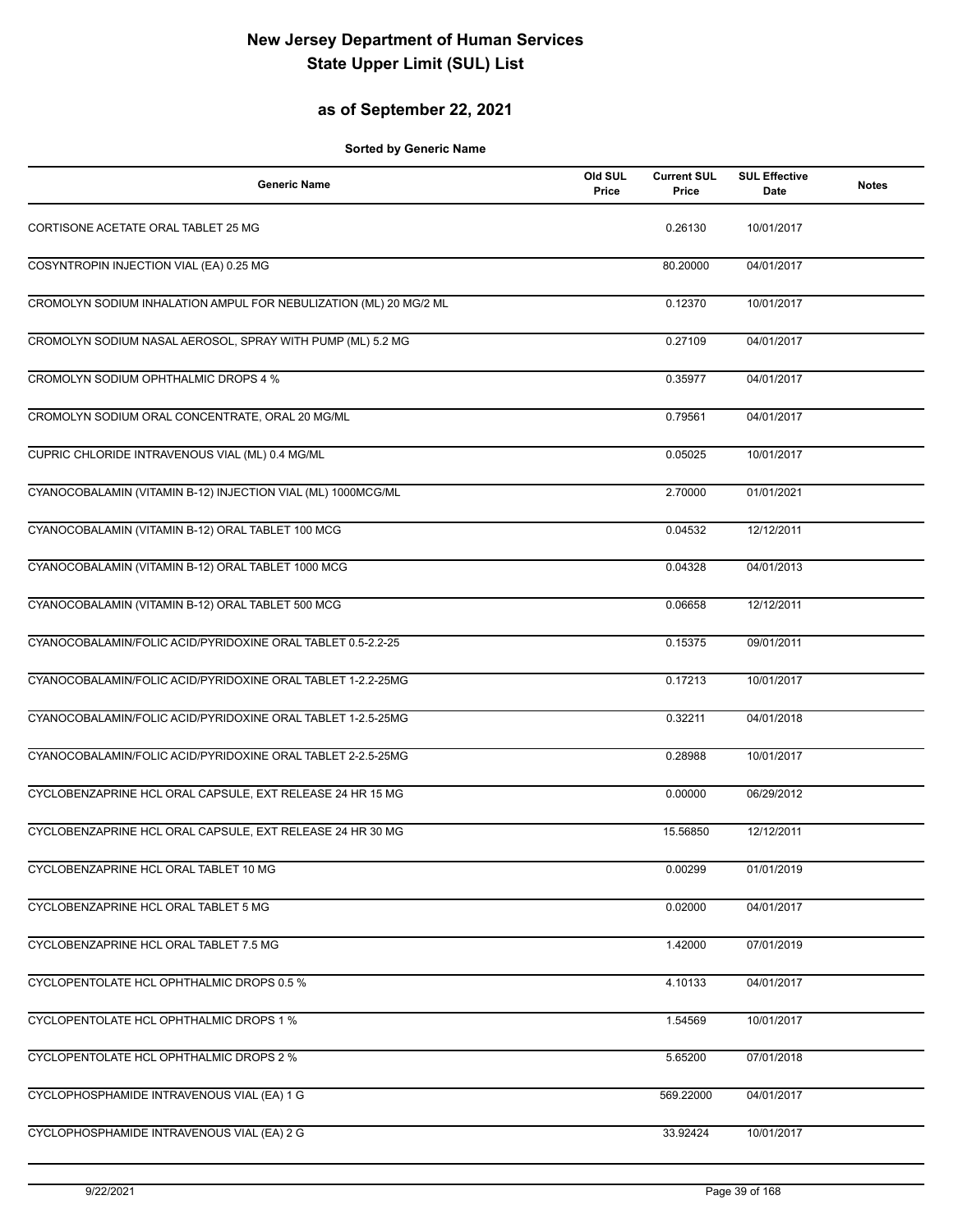## **as of September 22, 2021**

| <b>Generic Name</b>                                     | Old SUL<br>Price | <b>Current SUL</b><br>Price | <b>SUL Effective</b><br>Date | <b>Notes</b> |
|---------------------------------------------------------|------------------|-----------------------------|------------------------------|--------------|
| CYCLOPHOSPHAMIDE INTRAVENOUS VIAL (EA) 500 MG           |                  | 357.02057                   | 04/01/2017                   |              |
| CYCLOPHOSPHAMIDE ORAL CAPSULE 25 MG                     |                  | 5.41412                     | 04/01/2017                   |              |
| CYCLOPHOSPHAMIDE ORAL CAPSULE 50 MG                     |                  | 6.21490                     | 04/01/2020                   |              |
| CYCLOSERINE ORAL CAPSULE 250 MG                         |                  | 37.83333                    | 04/01/2017                   |              |
| CYCLOSPORINE INTRAVENOUS AMPUL (ML) 250 MG/5ML          |                  | 7.82120                     | 04/01/2017                   |              |
| CYCLOSPORINE ORAL CAPSULE 100 MG                        |                  | 2.20752                     | 10/01/2017                   |              |
| CYCLOSPORINE ORAL CAPSULE 25 MG                         |                  | 0.60033                     | 10/01/2017                   |              |
| CYCLOSPORINE ORAL SOLUTION, ORAL 100 MG/ML              |                  | 6.83100                     | 12/12/2011                   |              |
| CYCLOSPORINE, MODIFIED ORAL CAPSULE 100 MG              |                  | 1.19000                     | 04/01/2017                   |              |
| CYCLOSPORINE, MODIFIED ORAL CAPSULE 25 MG               |                  | 0.22367                     | 04/01/2017                   |              |
| CYCLOSPORINE, MODIFIED ORAL CAPSULE 50 MG               |                  | 1.06400                     | 10/01/2018                   |              |
| CYCLOSPORINE, MODIFIED ORAL SOLUTION, ORAL 100 MG/ML    |                  | 1.76740                     | 04/01/2019                   |              |
| CYPROHEPTADINE HCL ORAL SYRUP 2 MG/5 ML                 |                  | 0.05256                     | 10/01/2020                   |              |
| CYPROHEPTADINE HCL ORAL SYRUP 4 MG/10 ML                |                  | 0.24687                     | 04/01/2017                   |              |
| CYPROHEPTADINE HCL ORAL TABLET 4 MG                     |                  | 0.08125                     | 07/01/2021                   |              |
| CYSTEINE HCL INTRAVENOUS VIAL (ML) 50 MG/ML             |                  | 0.19388                     | 10/01/2017                   |              |
| CYTARABINE INJECTION VIAL (ML) 20 MG/ML                 |                  | 0.61360                     | 04/01/2017                   |              |
| CYTARABINE/PF INJECTION VIAL (ML) 100 MG/5ML            |                  | 0.95000                     | 04/01/2017                   |              |
| CYTARABINE/PF INJECTION VIAL (ML) 2 G/20 ML             |                  | 0.83850                     | 04/01/2019                   |              |
| CYTARABINE/PF INJECTION VIAL (ML) 20 MG/ML              |                  | 0.40000                     | 04/01/2017                   |              |
| DACARBAZINE INTRAVENOUS VIAL (EA) 100 MG                |                  | 9.45000                     | 04/01/2017                   |              |
| DACARBAZINE INTRAVENOUS VIAL (EA) 200 MG                |                  | 12.00000                    | 04/01/2017                   |              |
| DALFAMPRIDINE ORAL TABLET, EXTENDED RELEASE 12 HR 10 MG |                  | 0.82500                     | 01/01/2020                   |              |
| DANAZOL ORAL CAPSULE 100 MG                             |                  | 3.80800                     | 04/01/2017                   |              |
| DANAZOL ORAL CAPSULE 200 MG                             |                  | 3.10456                     | 04/01/2017                   |              |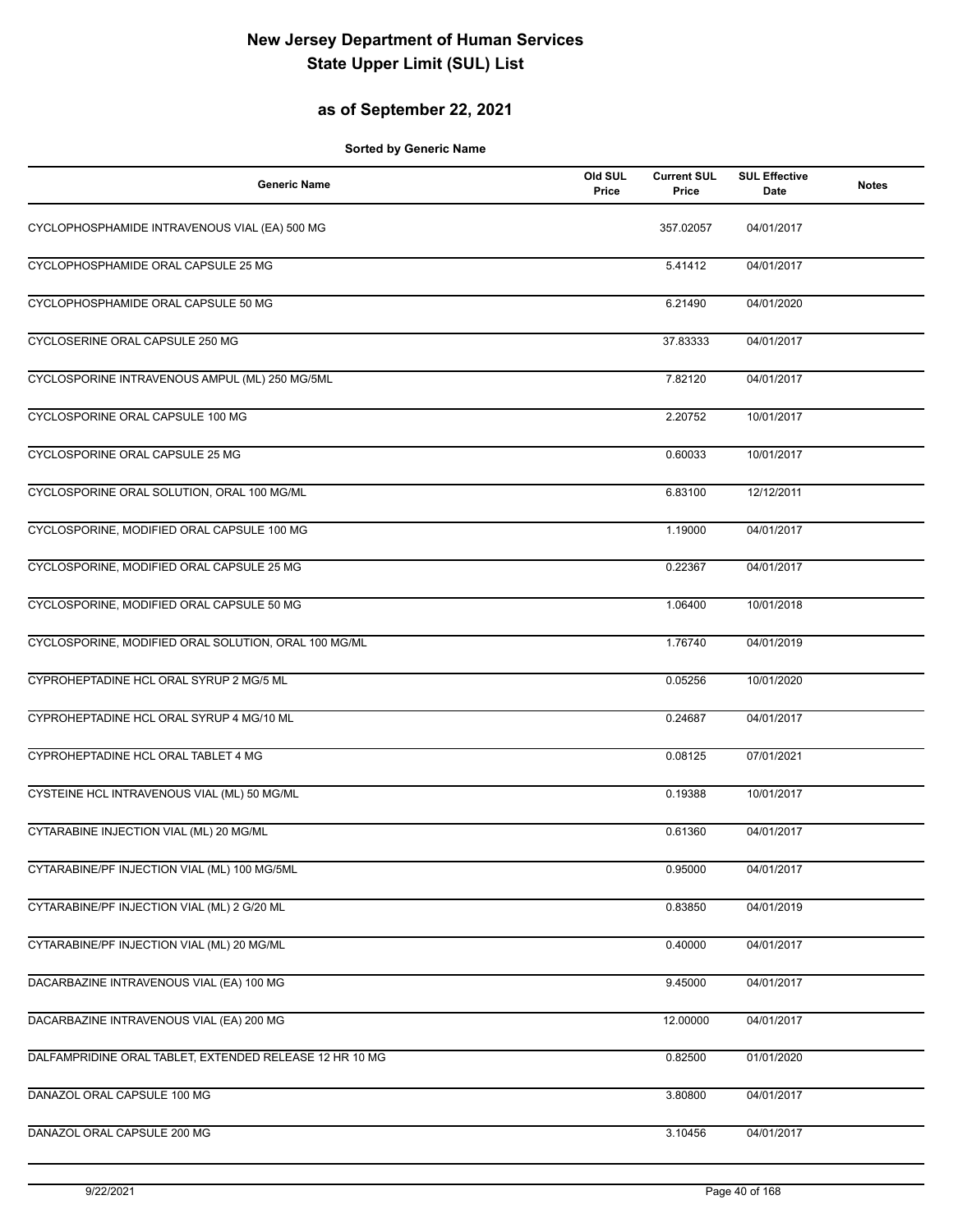## **as of September 22, 2021**

| <b>Generic Name</b>                                                 | Old SUL<br>Price | <b>Current SUL</b><br>Price | <b>SUL Effective</b><br>Date | <b>Notes</b> |
|---------------------------------------------------------------------|------------------|-----------------------------|------------------------------|--------------|
| DANAZOL ORAL CAPSULE 50 MG                                          |                  | 2.53760                     | 04/01/2017                   |              |
| DANTROLENE SODIUM INTRAVENOUS VIAL (EA) 20 MG                       |                  | 70.00000                    | 04/01/2017                   |              |
| DANTROLENE SODIUM ORAL CAPSULE 100 MG                               |                  | 0.97500                     | 07/01/2018                   |              |
| DANTROLENE SODIUM ORAL CAPSULE 25 MG                                |                  | 0.35000                     | 01/01/2019                   |              |
| DANTROLENE SODIUM ORAL CAPSULE 50 MG                                |                  | 0.38970                     | 10/01/2019                   |              |
| DAPSONE ORAL TABLET 100 MG                                          |                  | 1.19500                     | 04/01/2020                   |              |
| DAPSONE ORAL TABLET 25 MG                                           |                  | 0.54950                     | 10/01/2019                   |              |
| DAPSONE TOPICAL GEL (GRAM) 5 %                                      |                  | 3.53217                     | 10/01/2021                   |              |
| DAPTOMYCIN INTRAVENOUS VIAL (EA) 500 MG                             | 105.00000        | 89.21063                    | 10/01/2021                   |              |
| DARIFENACIN HYDROBROMIDE ORAL TABLET, EXTENDED RELEASE 24 HR 15 MG  |                  | 3.05067                     | 04/01/2019                   |              |
| DARIFENACIN HYDROBROMIDE ORAL TABLET, EXTENDED RELEASE 24 HR 7.5 MG |                  | 2.41867                     | 04/01/2020                   |              |
| DAUNORUBICIN HCL INTRAVENOUS VIAL (ML) 5 MG/ML                      |                  | 19.72375                    | 04/01/2017                   |              |
| DECITABINE INTRAVENOUS VIAL (EA) 50 MG                              |                  | 1200.00000                  | 04/01/2017                   |              |
| DEFEROXAMINE MESYLATE INJECTION VIAL (EA) 2 G                       |                  | 25.12875                    | 04/01/2017                   |              |
| DEFEROXAMINE MESYLATE INJECTION VIAL (EA) 500 MG                    |                  | 7.27477                     | 10/01/2017                   |              |
| DEMECLOCYCLINE HCL ORAL TABLET 150 MG                               |                  | 1.30000                     | 01/01/2019                   |              |
| DEMECLOCYCLINE HCL ORAL TABLET 300 MG                               |                  | 1.00729                     | 01/01/2020                   |              |
| DESIPRAMINE HCL ORAL TABLET 10 MG                                   |                  | 0.71980                     | 07/01/2019                   |              |
| DESIPRAMINE HCL ORAL TABLET 100 MG                                  |                  | 2.72630                     | 04/01/2017                   |              |
| DESIPRAMINE HCL ORAL TABLET 150 MG                                  |                  | 3.32920                     | 04/01/2017                   |              |
| DESIPRAMINE HCL ORAL TABLET 25 MG                                   | 0.87520          | 0.42950                     | 10/01/2021                   |              |
| DESIPRAMINE HCL ORAL TABLET 50 MG                                   |                  | 1.31850                     | 10/01/2020                   |              |
| DESIPRAMINE HCL ORAL TABLET 75 MG                                   |                  | 1.95724                     | 10/01/2017                   |              |
| DESLORATADINE ORAL TABLET 5 MG                                      |                  | 0.25470                     | 10/01/2020                   |              |
| DESLORATADINE ORAL TABLET, DISINTEGRATING 2.5 MG                    |                  | 4.85433                     | 04/01/2017                   |              |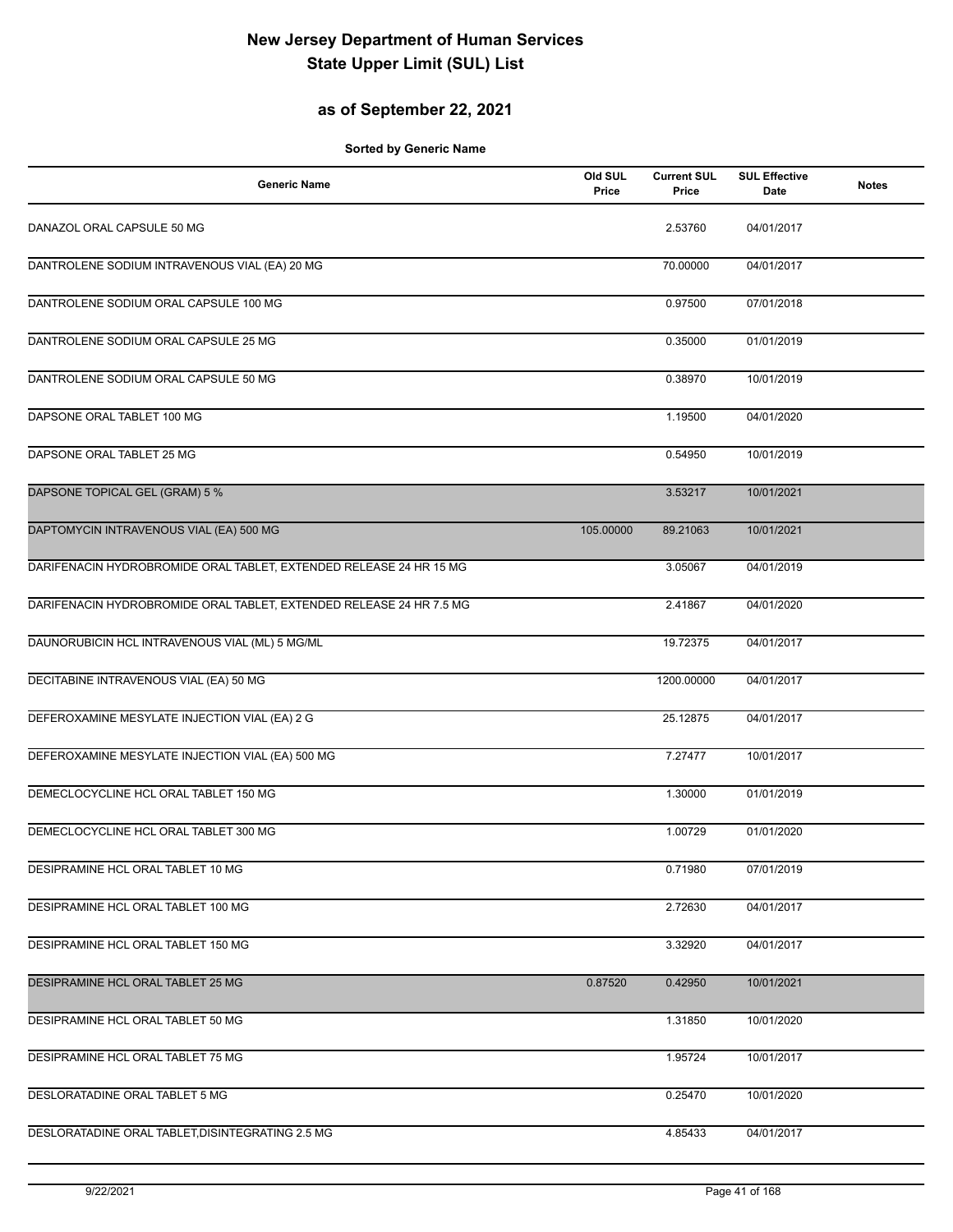## **as of September 22, 2021**

| <b>Generic Name</b>                                                                     | Old SUL<br>Price | <b>Current SUL</b><br>Price | <b>SUL Effective</b><br><b>Date</b> | <b>Notes</b> |
|-----------------------------------------------------------------------------------------|------------------|-----------------------------|-------------------------------------|--------------|
| DESLORATADINE ORAL TABLET, DISINTEGRATING 5 MG                                          |                  | 4.85433                     | 04/01/2017                          |              |
| DESMOPRESSIN ACETATE (NON-REFRIGERATED) NASAL AEROSOL, SPRAY WITH PUMP<br>(ML) 10/SPRAY |                  | 13.65263                    | 07/01/2017                          |              |
| DESMOPRESSIN ACETATE INJECTION AMPUL (ML) 4 MCG/ML                                      |                  | 8.57000                     | 04/01/2017                          |              |
| DESMOPRESSIN ACETATE INJECTION VIAL (ML) 4 MCG/ML                                       |                  | 5.90000                     | 04/01/2017                          |              |
| DESMOPRESSIN ACETATE ORAL TABLET 0.1 MG                                                 |                  | 0.32880                     | 04/01/2021                          |              |
| DESMOPRESSIN ACETATE ORAL TABLET 0.2 MG                                                 |                  | 0.37063                     | 04/01/2021                          |              |
| DESOGESTREL-ETHINYL ESTRADIOL ORAL TABLET 0.15-0.03                                     | 0.15333          | 0.14443                     | 10/01/2021                          |              |
| DESOGESTREL-ETHINYL ESTRADIOL ORAL TABLET 7 DAYS X 3                                    |                  | 0.52119                     | 04/01/2017                          |              |
| DESOGESTREL-ETHINYL ESTRADIOL/ETHINYL ESTRADIOL ORAL TABLET 21-5                        |                  | 0.37988                     | 04/01/2018                          |              |
| DESONIDE TOPICAL CREAM (GRAM) 0.05 %                                                    |                  | 0.66500                     | 01/01/2020                          |              |
| DESONIDE TOPICAL LOTION (ML) 0.05 %                                                     |                  | 1.66017                     | 01/01/2020                          |              |
| DESONIDE TOPICAL OINTMENT (GRAM) 0.05 %                                                 |                  | 0.28224                     | 10/01/2017                          |              |
| DESOXIMETASONE TOPICAL CREAM (GRAM) 0.05 %                                              |                  | 2.57933                     | 01/01/2020                          |              |
| DESOXIMETASONE TOPICAL CREAM (GRAM) 0.25 %                                              |                  | 0.67867                     | 07/01/2019                          |              |
| DESOXIMETASONE TOPICAL GEL (GRAM) 0.05 %                                                |                  | 1.53370                     | 10/01/2017                          |              |
| DESOXIMETASONE TOPICAL OINTMENT (GRAM) 0.05 %                                           |                  | 3.76300                     | 04/01/2017                          |              |
| DESOXIMETASONE TOPICAL OINTMENT (GRAM) 0.25 %                                           |                  | 0.29867                     | 01/01/2020                          |              |
| DESVENLAFAXINE FUMARATE ORAL TABLET, EXTENDED RELEASE 24 HR 100 MG                      |                  | 4.64366                     | 04/01/2017                          |              |
| DESVENLAFAXINE FUMARATE ORAL TABLET, EXTENDED RELEASE 24 HR 50 MG                       |                  | 4.64366                     | 04/01/2017                          |              |
| DESVENLAFAXINE ORAL TABLET, EXTENDED RELEASE 24 HR 100 MG                               |                  | 6.26667                     | 04/01/2017                          |              |
| DESVENLAFAXINE ORAL TABLET, EXTENDED RELEASE 24 HR 100 MG                               |                  | 4.15295                     | 04/01/2017                          |              |
| DESVENLAFAXINE ORAL TABLET, EXTENDED RELEASE 24 HR 50 MG                                |                  | 3.95267                     | 01/01/2018                          |              |
| DESVENLAFAXINE ORAL TABLET, EXTENDED RELEASE 24 HR 50 MG                                |                  | 8.28600                     | 04/01/2017                          |              |
| DESVENLAFAXINE SUCCINATE ORAL TABLET, EXTENDED RELEASE 24 HR 100 MG                     |                  | 0.50550                     | 01/01/2020                          |              |
| DESVENLAFAXINE SUCCINATE ORAL TABLET, EXTENDED RELEASE 24 HR 25 MG                      |                  | 0.78550                     | 04/01/2020                          |              |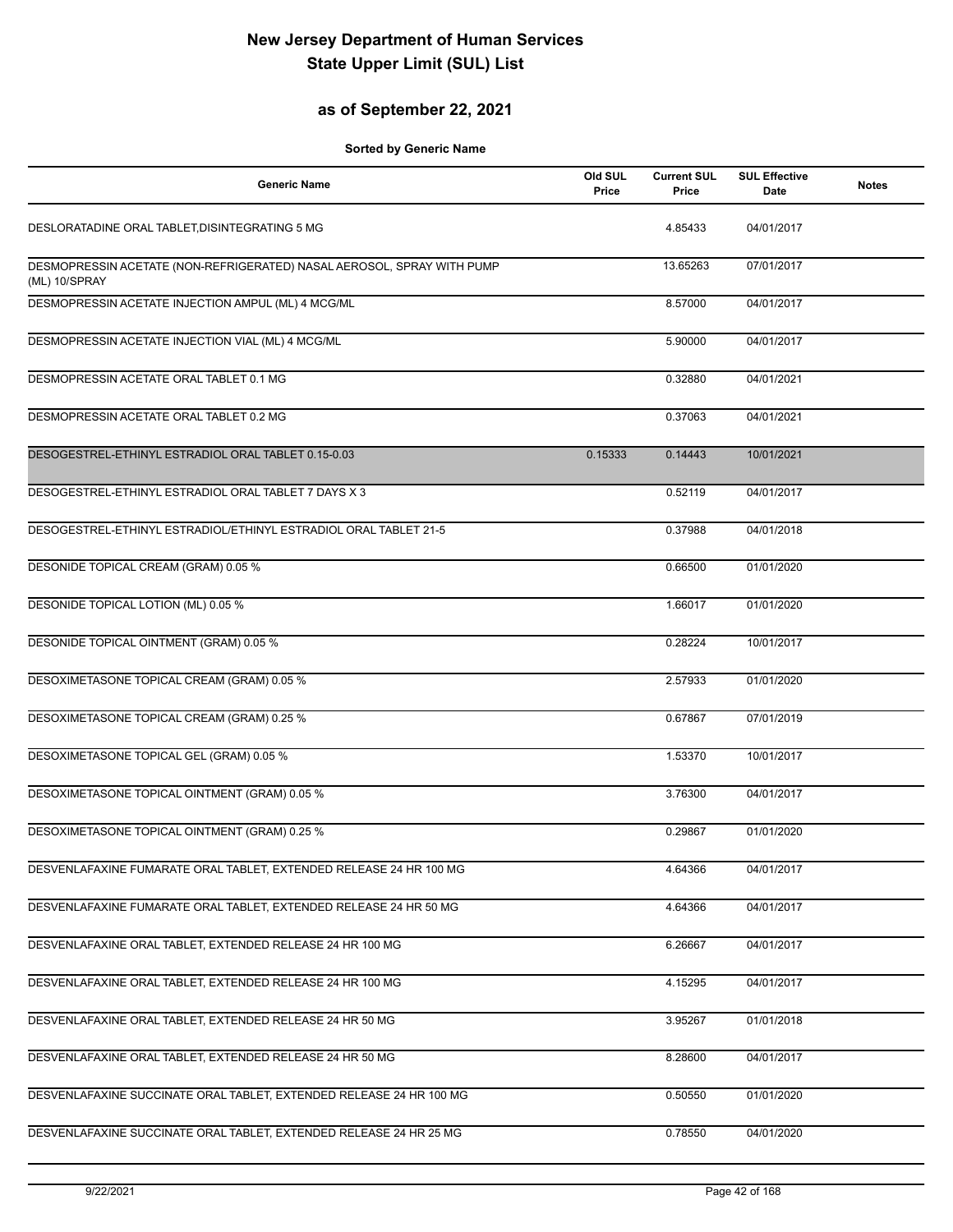## **as of September 22, 2021**

| <b>Generic Name</b>                                                        | Old SUL<br>Price | <b>Current SUL</b><br>Price | <b>SUL Effective</b><br>Date | <b>Notes</b> |
|----------------------------------------------------------------------------|------------------|-----------------------------|------------------------------|--------------|
| DESVENLAFAXINE SUCCINATE ORAL TABLET, EXTENDED RELEASE 24 HR 50 MG         |                  | 0.53967                     | 10/01/2020                   |              |
| DEXAMETHASONE ORAL ELIXIR 0.5 MG/5ML                                       |                  | 0.11713                     | 04/01/2017                   |              |
| DEXAMETHASONE ORAL SOLUTION, ORAL 0.5 MG/5ML                               |                  | 0.03860                     | 04/01/2018                   |              |
| DEXAMETHASONE ORAL TABLET 0.5 MG                                           |                  | 0.04221                     | 04/01/2017                   |              |
| DEXAMETHASONE ORAL TABLET 0.75 MG                                          |                  | 0.04550                     | 10/01/2017                   |              |
| DEXAMETHASONE ORAL TABLET 1 MG                                             |                  | 0.22179                     | 04/01/2017                   |              |
| DEXAMETHASONE ORAL TABLET 1.5 MG                                           |                  | 0.07502                     | 04/01/2017                   |              |
| DEXAMETHASONE ORAL TABLET 2 MG                                             |                  | 0.39870                     | 07/01/2018                   |              |
| DEXAMETHASONE ORAL TABLET 4 MG                                             |                  | 0.09250                     | 04/01/2017                   |              |
| DEXAMETHASONE ORAL TABLET 6 MG                                             |                  | 0.34402                     | 10/01/2017                   |              |
| DEXAMETHASONE SOD PHOSPHATE INJECTION SYRINGE (ML) 4 MG/ML                 |                  | 1.19000                     | 04/01/2017                   |              |
| DEXAMETHASONE SOD PHOSPHATE INJECTION VIAL (ML) 10 MG/ML                   |                  | 0.96239                     | 10/01/2017                   |              |
| DEXAMETHASONE SOD PHOSPHATE INJECTION VIAL (ML) 4 MG/ML                    |                  | 1.19930                     | 04/01/2017                   |              |
| DEXAMETHASONE SOD PHOSPHATE OPHTHALMIC DROPS 0.1 %                         |                  | 1.74669                     | 10/01/2017                   |              |
| DEXAMETHASONE SODIUM PHOSPHATE/PF INJECTION VIAL (ML) 10 MG/ML             |                  | 1.70000                     | 04/01/2017                   |              |
| DEXBROMPHENIRAMINE MALEATE ORAL TABLET 2 MG                                |                  | 0.61230                     | 04/01/2017                   |              |
| DEXBROMPHENIRAMINE MALEATE/PSEUDOEPHEDRINE HCL ORAL TABLET 2 MG-60 MG      |                  | 0.36450                     | 04/01/2017                   |              |
| DEXMEDETOMIDINE HCL INTRAVENOUS VIAL (ML) 1000MCG/10                       |                  | 19.49500                    | 04/01/2017                   |              |
| DEXMEDETOMIDINE HCL INTRAVENOUS VIAL (ML) 200MCG/2ML                       |                  | 9.54500                     | 04/01/2017                   |              |
| DEXMEDETOMIDINE HCL INTRAVENOUS VIAL (ML) 400MCG/4ML                       |                  | 19.73750                    | 04/01/2017                   |              |
| DEXMETHYLPHENIDATE HCL ORAL CAPSULE, EXTENDED RELEASE BIPHASIC 50-50 10 MG |                  | 2.27540                     | 10/01/2020                   |              |
| DEXMETHYLPHENIDATE HCL ORAL CAPSULE, EXTENDED RELEASE BIPHASIC 50-50 15 MG |                  | 2.38530                     | 01/01/2020                   |              |
| DEXMETHYLPHENIDATE HCL ORAL CAPSULE, EXTENDED RELEASE BIPHASIC 50-50 20 MG |                  | 1.65420                     | 10/01/2020                   |              |
| DEXMETHYLPHENIDATE HCL ORAL CAPSULE, EXTENDED RELEASE BIPHASIC 50-50 25 MG |                  | 2.44796                     | 10/01/2020                   |              |
| DEXMETHYLPHENIDATE HCL ORAL CAPSULE, EXTENDED RELEASE BIPHASIC 50-50 30 MG |                  | 2.56200                     | 10/01/2020                   |              |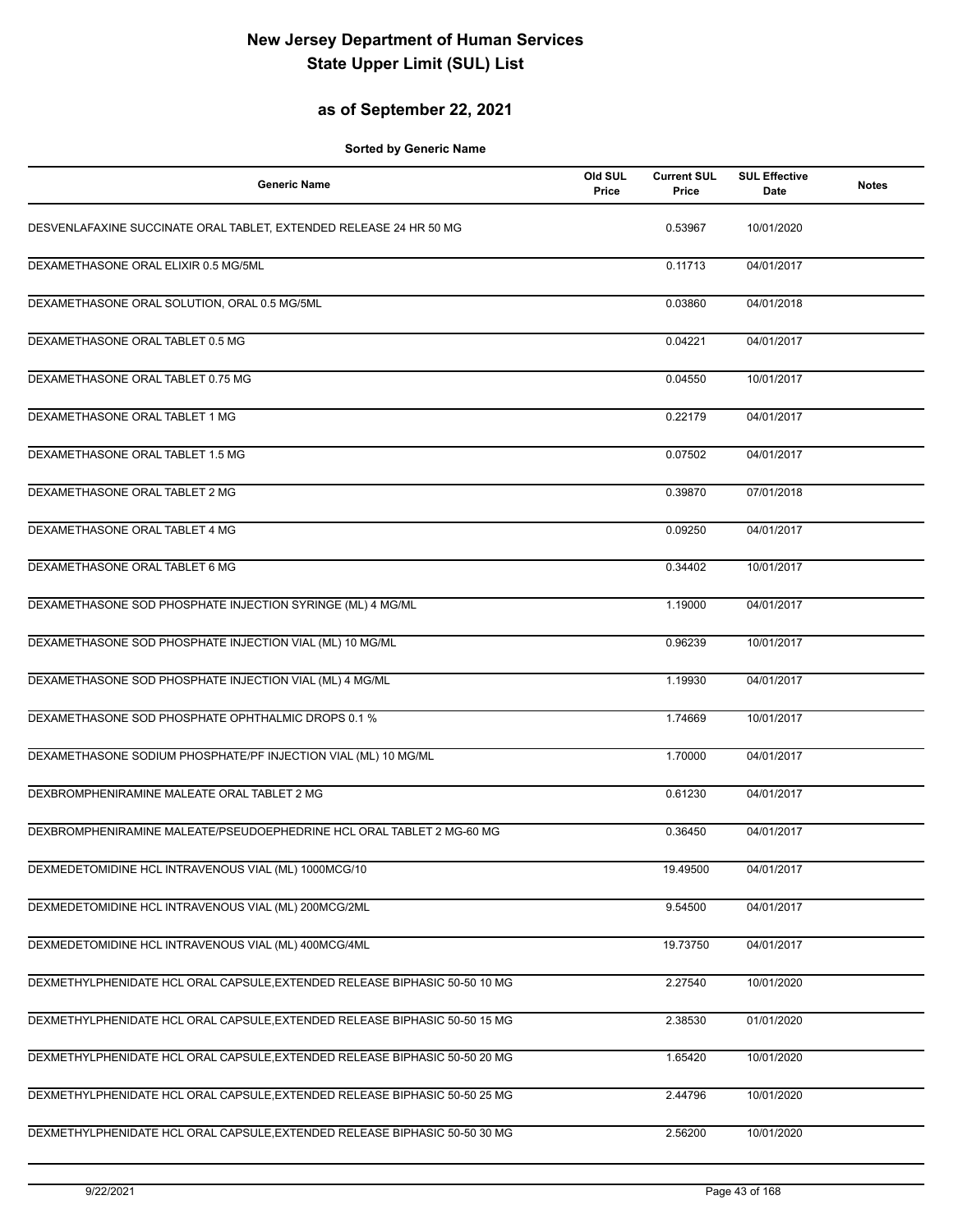## **as of September 22, 2021**

| <b>Generic Name</b>                                                                                   | Old SUL<br>Price | <b>Current SUL</b><br>Price | <b>SUL Effective</b><br>Date | <b>Notes</b> |
|-------------------------------------------------------------------------------------------------------|------------------|-----------------------------|------------------------------|--------------|
| DEXMETHYLPHENIDATE HCL ORAL CAPSULE, EXTENDED RELEASE BIPHASIC 50-50 35 MG                            |                  | 2.54081                     | 10/01/2020                   |              |
| DEXMETHYLPHENIDATE HCL ORAL CAPSULE, EXTENDED RELEASE BIPHASIC 50-50 40 MG                            |                  | 1.94380                     | 04/01/2020                   |              |
| DEXMETHYLPHENIDATE HCL ORAL CAPSULE, EXTENDED RELEASE BIPHASIC 50-50 5 MG                             |                  | 4.03380                     | 10/01/2018                   |              |
| DEXMETHYLPHENIDATE HCL ORAL TABLET 10 MG                                                              |                  | 0.43060                     | 04/01/2020                   |              |
| DEXMETHYLPHENIDATE HCL ORAL TABLET 2.5 MG                                                             |                  | 0.20250                     | 04/01/2020                   |              |
| DEXMETHYLPHENIDATE HCL ORAL TABLET 5 MG                                                               | 0.44517          | 0.22290                     | 10/01/2021                   |              |
| DEXRAZOXANE HCL INTRAVENOUS VIAL (EA) 250 MG                                                          |                  | 274.26000                   | 04/01/2017                   |              |
| DEXRAZOXANE HCL INTRAVENOUS VIAL (EA) 500 MG                                                          |                  | 548.51000                   | 04/01/2017                   |              |
| DEXTRAN 40 IN 0.9 % SODIUM CHLORIDE INTRAVENOUS INTRAVENOUS SOLUTION 10 %                             |                  | 0.05462                     | 04/01/2017                   |              |
| DEXTRAN 40 IN DEXTROSE 5 % IN WATER INTRAVENOUS INTRAVENOUS SOLUTION 10 %                             |                  | 0.05306                     | 04/01/2017                   |              |
| DEXTRAN 70/HYPROMELLOSE OPHTHALMIC DROPS 0.1%-0.3%                                                    |                  | 0.12464                     | 04/01/2017                   |              |
| DEXTROAMPHETAMINE SULF-SACCHARATE/AMPHETAMINE SULF-ASPARTATE ORAL<br>CAPSULE, EXT RELEASE 24 HR 10 MG | 1.36870          | 1.03412                     | 10/01/2021                   |              |
| DEXTROAMPHETAMINE SULF-SACCHARATE/AMPHETAMINE SULF-ASPARTATE ORAL<br>CAPSULE, EXT RELEASE 24 HR 15 MG |                  | 1.20000                     | 07/01/2019                   |              |
| DEXTROAMPHETAMINE SULF-SACCHARATE/AMPHETAMINE SULF-ASPARTATE ORAL<br>CAPSULE, EXT RELEASE 24 HR 20 MG |                  | 0.90595                     | 10/01/2020                   |              |
| DEXTROAMPHETAMINE SULF-SACCHARATE/AMPHETAMINE SULF-ASPARTATE ORAL<br>CAPSULE, EXT RELEASE 24 HR 25 MG |                  | 0.83543                     | 04/01/2021                   |              |
| DEXTROAMPHETAMINE SULF-SACCHARATE/AMPHETAMINE SULF-ASPARTATE ORAL<br>CAPSULE, EXT RELEASE 24 HR 30 MG | 1.30217          | 1.14687                     | 10/01/2021                   |              |
| DEXTROAMPHETAMINE SULF-SACCHARATE/AMPHETAMINE SULF-ASPARTATE ORAL<br>CAPSULE, EXT RELEASE 24 HR 5 MG  |                  | 1.00560                     | 07/01/2018                   |              |
| DEXTROAMPHETAMINE SULF-SACCHARATE/AMPHETAMINE SULF-ASPARTATE ORAL<br>TABLET 10 MG                     |                  | 0.32200                     | 10/01/2019                   |              |
| DEXTROAMPHETAMINE SULF-SACCHARATE/AMPHETAMINE SULF-ASPARTATE ORAL<br>TABLET 12.5 MG                   |                  | 0.52640                     | 04/01/2018                   |              |
| DEXTROAMPHETAMINE SULF-SACCHARATE/AMPHETAMINE SULF-ASPARTATE ORAL<br><b>TABLET 15 MG</b>              |                  | 0.33810                     | 01/01/2021                   |              |
| DEXTROAMPHETAMINE SULF-SACCHARATE/AMPHETAMINE SULF-ASPARTATE ORAL<br>TABLET 20 MG                     |                  | 0.26550                     | 04/01/2017                   |              |
| DEXTROAMPHETAMINE SULF-SACCHARATE/AMPHETAMINE SULF-ASPARTATE ORAL<br>TABLET 30 MG                     |                  | 0.25810                     | 01/01/2019                   |              |
| DEXTROAMPHETAMINE SULF-SACCHARATE/AMPHETAMINE SULF-ASPARTATE ORAL<br><b>TABLET 5 MG</b>               |                  | 0.25450                     | 01/01/2019                   |              |
| DEXTROAMPHETAMINE SULF-SACCHARATE/AMPHETAMINE SULF-ASPARTATE ORAL<br>TABLET 7.5 MG                    |                  | 0.32083                     | 10/01/2017                   |              |
| DEXTROAMPHETAMINE SULFATE ORAL CAPSULE, EXTENDED RELEASE 10 MG                                        |                  | 1.51000                     | 07/01/2019                   |              |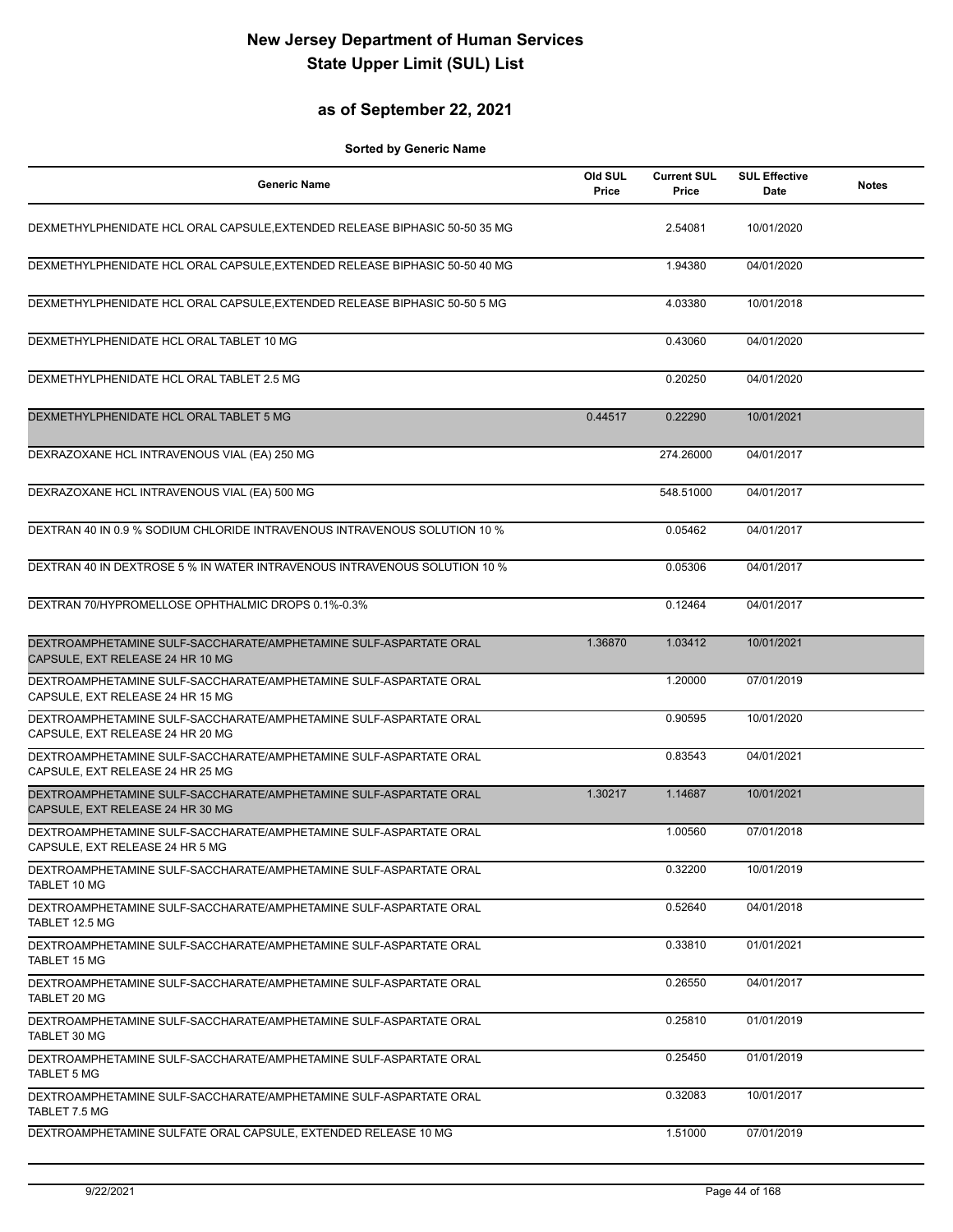## **as of September 22, 2021**

| <b>Generic Name</b>                                                                                               | Old SUL<br>Price | <b>Current SUL</b><br>Price | <b>SUL Effective</b><br>Date | <b>Notes</b> |
|-------------------------------------------------------------------------------------------------------------------|------------------|-----------------------------|------------------------------|--------------|
| DEXTROAMPHETAMINE SULFATE ORAL CAPSULE, EXTENDED RELEASE 15 MG                                                    |                  | 1.00806                     | 10/01/2020                   |              |
| DEXTROAMPHETAMINE SULFATE ORAL CAPSULE, EXTENDED RELEASE 5 MG                                                     |                  | 2.06516                     | 04/01/2017                   |              |
| DEXTROAMPHETAMINE SULFATE ORAL SOLUTION, ORAL 5 MG/5 ML                                                           |                  | 1.46846                     | 04/01/2017                   |              |
| DEXTROAMPHETAMINE SULFATE ORAL TABLET 10 MG                                                                       |                  | 0.40200                     | 04/01/2020                   |              |
| DEXTROAMPHETAMINE SULFATE ORAL TABLET 5 MG                                                                        |                  | 0.20991                     | 10/01/2017                   |              |
| DEXTROMETHORPHAN HBR ORAL CAPSULE 15 MG                                                                           |                  | 0.11250                     | 04/01/2017                   |              |
| DEXTROMETHORPHAN HBR ORAL LIQUID (ML) 15 MG/5 ML                                                                  |                  | 0.02527                     | 04/01/2017                   |              |
| DEXTROMETHORPHAN HBR ORAL SYRUP 7.5MG/5ML                                                                         |                  | 0.04154                     | 12/12/2011                   |              |
| DEXTROMETHORPHAN HBR/ACETAMINOPHEN/DOXYLAMINE ORAL CAPSULE 15MG-325MG                                             |                  | 0.11526                     | 04/01/2017                   |              |
| DEXTROMETHORPHAN HBR/ACETAMINOPHEN/DOXYLAMINE ORAL LIQUID (ML) 15-325/15                                          |                  | 0.01108                     | 04/01/2017                   |              |
| DEXTROMETHORPHAN HBR/ACETAMINOPHEN/DOXYLAMINE ORAL LIQUID (ML) 30-12.5/30                                         |                  | 0.01054                     | 04/01/2017                   |              |
| DEXTROMETHORPHAN HBR/DOXYLAMINE SUCCINATE ORAL SOLUTION, ORAL 15-6.25/15                                          |                  | 0.01244                     | 04/01/2017                   |              |
| DEXTROMETHORPHAN HBR/PHENYLEPHRINE HCL ORAL LIQUID (ML) 5-2.5 MG/5                                                |                  | 0.04194                     | 04/01/2017                   |              |
| DEXTROMETHORPHAN HBR/PHENYLEPHRINE HCL/ACETAMINOPHEN ORAL CAPSULE<br>10-5-325MG                                   |                  | 0.11831                     | 04/01/2017                   |              |
| DEXTROMETHORPHAN HBR/PHENYLEPHRINE HCL/ACETAMINOPHEN ORAL LIQUID (ML)<br>5-325MG/15                               |                  | 0.01165                     | 04/01/2017                   |              |
| DEXTROMETHORPHAN HBR/PHENYLEPHRINE HCL/ACETAMINOPHEN ORAL POWDER IN<br>PACKET (EA) 20-10-650                      |                  | 0.59166                     | 04/01/2017                   |              |
| DEXTROMETHORPHAN HBR/PHENYLEPHRINE HCL/ACETAMINOPHEN ORAL TABLET<br>10-5-325MG                                    |                  | 0.07984                     | 04/01/2017                   |              |
| DEXTROMETHORPHAN HBR/PHENYLEPHRINE HCL/CHLORPHENIRAMINE ORAL DROPS<br>$3 - 3.5 - 1/ML$                            |                  | 0.35250                     | 09/01/2011                   |              |
| DEXTROMETHORPHAN HBR/PHENYLEPHRINE/ACETAMINOPHEN/DOXYLAMINE ORAL<br>CAPSULE 5-325-6.25                            |                  | 0.63562                     | 04/01/2017                   |              |
| DEXTROMETHORPHAN HBR/PHENYLEPHRINE/ACETAMINOPHEN/DOXYLAMINE ORAL<br>LIQUID (ML) 5-325MG/15                        |                  | 0.01379                     | 04/01/2017                   |              |
| DEXTROMETHORPHAN POLISTIREX ORAL SUSPENSION, EXTENDED RELEASE 12 HR 30<br>MG/5 ML                                 |                  | 0.05735                     | 04/01/2017                   |              |
| DEXTROMETHORPHAN/PHENYLEPHRINE/ACETAMINOPHEN/CHLORPHENIRAMIN ORAL<br>SUSPENSION, ORAL (FINAL DOSE FORM) 5-2.5-160 |                  | 0.01652                     | 04/01/2017                   |              |
| DEXTROMETHORPHAN/PHENYLEPHRINE/ACETAMINOPHEN/CHLORPHENIRAMIN ORAL<br>TABLET 10-5-325-2                            |                  | 0.07375                     | 04/01/2017                   |              |
| DEXTROMETHORPHAN/PHENYLEPHRINE/ACETAMINOPHEN/CHLORPHENIRAMIN ORAL<br>TABLET, SEQUENTIAL 10-5-325-2                |                  | 0.13720                     | 04/01/2017                   |              |
| DEXTROSE 10 % AND 0.2 % SODIUM CHLORIDE INTRAVENOUS DEHP-FREE BAG.<br>INJECTION (ML) 10 %-0.2 %                   |                  | 0.00860                     | 04/01/2017                   |              |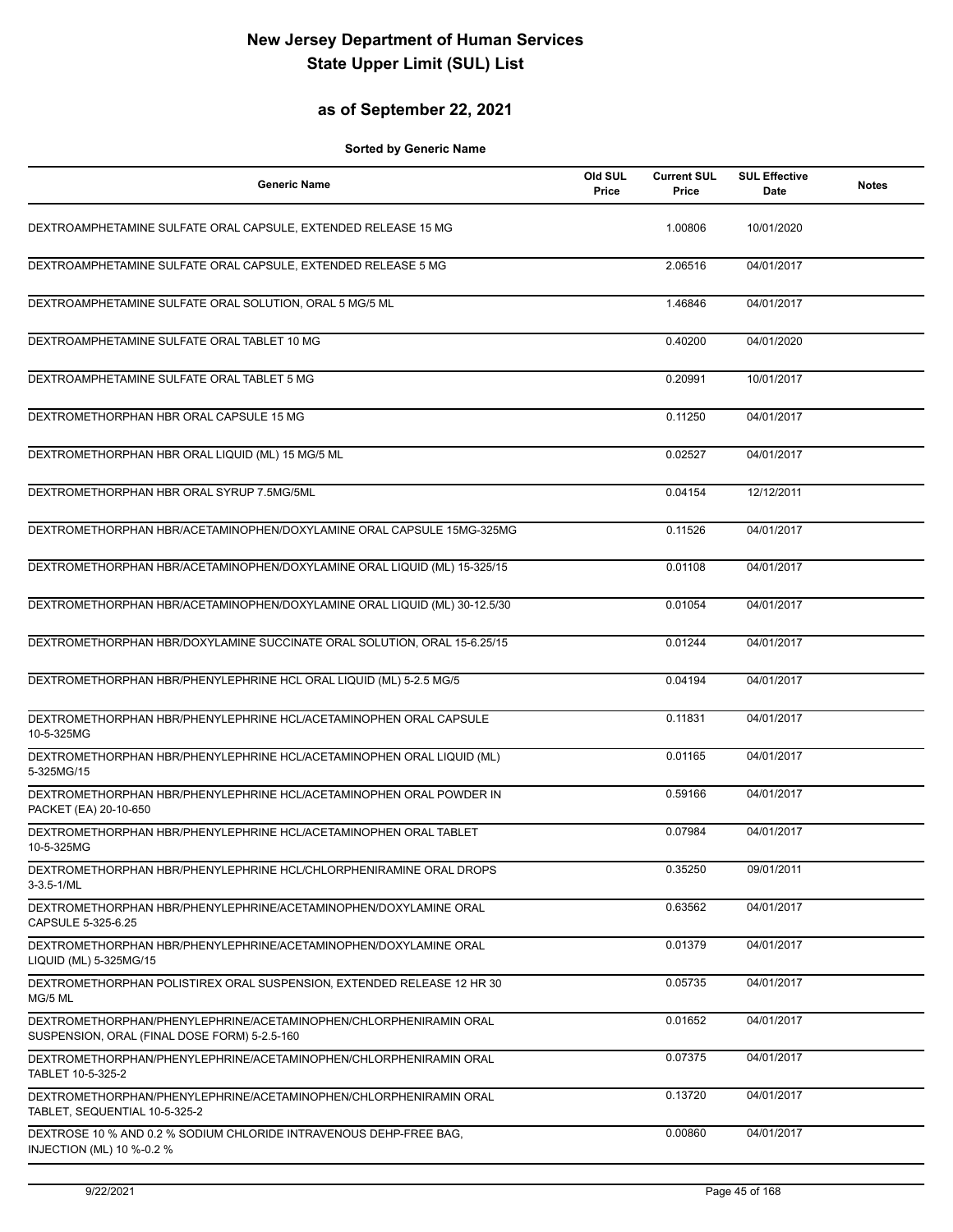## **as of September 22, 2021**

| <b>Generic Name</b>                                                                      | Old SUL<br>Price | <b>Current SUL</b><br>Price | <b>SUL Effective</b><br>Date | <b>Notes</b> |
|------------------------------------------------------------------------------------------|------------------|-----------------------------|------------------------------|--------------|
| DEXTROSE 10 % AND 0.45 % SODIUM CHLORIDE INTRAVENOUS INTRAVENOUS SOLUTION<br>10%-0.45%   |                  | 0.00497                     | 04/01/2017                   |              |
| DEXTROSE 10 % IN WATER INTRAVENOUS DEHP-FREE BAG, INJECTION (ML) 10 %                    |                  | 0.00230                     | 04/01/2017                   |              |
| DEXTROSE 10 % IN WATER INTRAVENOUS INTRAVENOUS SOLUTION 10 %                             |                  | 0.00525                     | 04/01/2017                   |              |
| DEXTROSE 2.5 % AND 0.45 % SODIUM CHLORIDE INTRAVENOUS INTRAVENOUS SOLUTION<br>2.5%-0.45% |                  | 0.00195                     | 04/01/2017                   |              |
| DEXTROSE 20 % IN WATER INTRAVENOUS INTRAVENOUS SOLUTION 20 %                             |                  | 0.02328                     | 04/01/2017                   |              |
| DEXTROSE 25 % IN WATER INTRAVENOUS SYRINGE (ML) 25 %                                     |                  | 0.76400                     | 04/01/2017                   |              |
| DEXTROSE 30 % IN WATER INTRAVENOUS INTRAVENOUS SOLUTION 30 %                             |                  | 0.02376                     | 04/01/2017                   |              |
| DEXTROSE 40 % IN WATER INTRAVENOUS INTRAVENOUS SOLUTION 40 %                             |                  | 0.02428                     | 04/01/2017                   |              |
| DEXTROSE 5 % AND 0.2 % SODIUM CHLORIDE INTRAVENOUS INTRAVENOUS SOLUTION 5<br>$% -0.2%$   |                  | 0.00195                     | 04/01/2017                   |              |
| DEXTROSE 5 % AND 0.3 % SODIUM CHLORIDE INTRAVENOUS INTRAVENOUS SOLUTION 5<br>$% -0.3%$   |                  | 0.00195                     | 04/01/2017                   |              |
| DEXTROSE 5 % AND 0.45 % SODIUM CHLORIDE INTRAVENOUS INTRAVENOUS SOLUTION 5<br>$% -0.45%$ |                  | 0.00695                     | 10/01/2017                   |              |
| DEXTROSE 5 % AND 0.9 % SODIUM CHLORIDE INTRAVENOUS INTRAVENOUS SOLUTION 5<br>$% -0.9%$   |                  | 0.00129                     | 10/01/2017                   |              |
| DEXTROSE 5 % IN LACTATED RINGERS INTRAVENOUS INTRAVENOUS SOLUTION 5 %                    |                  | 0.00645                     | 10/01/2017                   |              |
| DEXTROSE 5 % IN WATER INTRAVENOUS INTRAVENOUS SOLUTION 5 %                               |                  | 0.01232                     | 10/01/2017                   |              |
| DEXTROSE 5 % IN WATER INTRAVENOUS PIGGYBACK WITH THREADED PORT (ML)                      |                  | 0.01252                     | 04/01/2017                   |              |
| DEXTROSE 5 % IN WATER INTRAVENOUS PIGGYBACK WITH VIAL PORT (NON-THREADED)                |                  | 0.00347                     | 10/01/2017                   |              |
| DEXTROSE 5% IN RINGERS INTRAVENOUS INTRAVENOUS SOLUTION 5 %                              |                  | 0.00231                     | 12/12/2011                   |              |
| DEXTROSE 50 % IN WATER INTRAVENOUS INTRAVENOUS SOLUTION 50 %                             |                  | 0.00482                     | 10/01/2017                   |              |
| DEXTROSE 50 % IN WATER INTRAVENOUS SYRINGE (ML) 50 %                                     |                  | 0.14640                     | 04/01/2017                   |              |
| DEXTROSE 50 % IN WATER INTRAVENOUS VIAL (ML) 50 %                                        |                  | 0.04940                     | 04/01/2017                   |              |
| DEXTROSE 70 % IN WATER INTRAVENOUS INTRAVENOUS SOLUTION 70 %                             |                  | 0.00271                     | 10/01/2017                   |              |
| DEXTROSE ORAL GEL (GRAM) 40 %                                                            |                  | 0.17549                     | 04/01/2014                   |              |
| DEXTROSE ORAL TABLET, CHEWABLE 4 G                                                       |                  | 0.15392                     | 12/12/2011                   |              |
| DIAZEPAM INJECTION SYRINGE (ML) 5 MG/ML                                                  |                  | 11.77375                    | 04/01/2017                   |              |
| DIAZEPAM INJECTION VIAL (ML) 5 MG/ML                                                     |                  | 0.62009                     | 10/01/2017                   |              |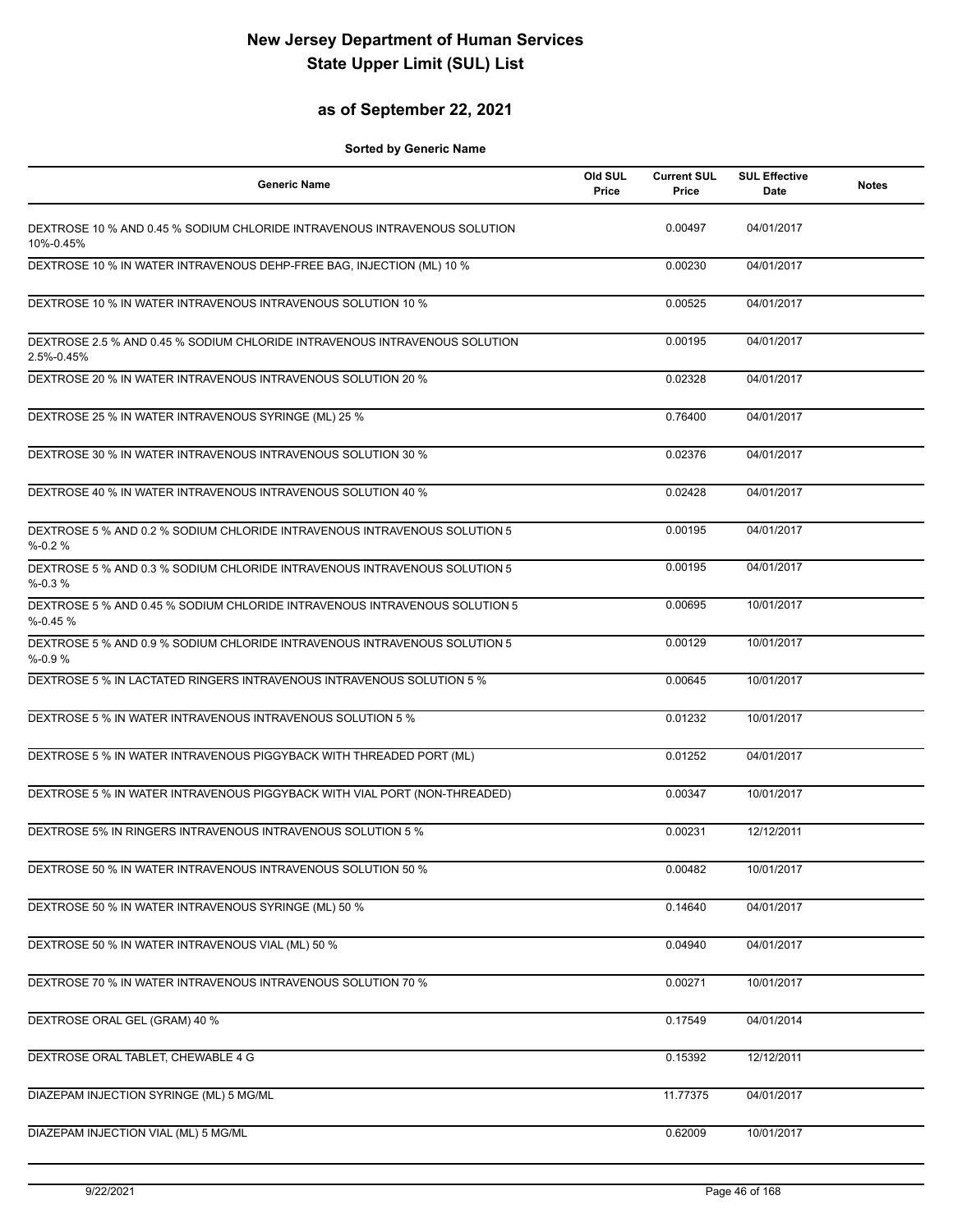## **as of September 22, 2021**

| <b>Generic Name</b>                                                                       | Old SUL<br>Price | <b>Current SUL</b><br>Price | <b>SUL Effective</b><br><b>Date</b> | <b>Notes</b> |
|-------------------------------------------------------------------------------------------|------------------|-----------------------------|-------------------------------------|--------------|
| DIAZEPAM ORAL CONCENTRATE, ORAL 5 MG/ML                                                   |                  | 0.88533                     | 10/01/2018                          |              |
| DIAZEPAM ORAL SOLUTION, ORAL 5 MG/5 ML                                                    |                  | 0.11536                     | 04/01/2017                          |              |
| DIAZEPAM ORAL SOLUTION, ORAL 5 MG/5 ML                                                    |                  | 0.76600                     | 04/01/2017                          |              |
| DIAZEPAM ORAL TABLET 10 MG                                                                |                  | 0.01936                     | 04/01/2017                          |              |
| DIAZEPAM ORAL TABLET 2 MG                                                                 |                  | 0.01566                     | 04/01/2018                          |              |
| DIAZEPAM ORAL TABLET 5 MG                                                                 |                  | 0.02030                     | 04/01/2017                          |              |
| DIAZEPAM RECTAL KIT 12.5-15-20                                                            |                  | 231.78000                   | 10/01/2020                          |              |
| DIAZEPAM RECTAL KIT 2.5 MG                                                                |                  | 220.37333                   | 04/01/2017                          |              |
| DIAZEPAM RECTAL KIT 5-7.5-10MG                                                            |                  | 234.39000                   | 01/01/2020                          |              |
| <b>DIBUCAINE TOPICAL OINTMENT (GRAM) 1 %</b>                                              |                  | 0.05025                     | 10/01/2017                          |              |
| DICLOFENAC EPOLAMINE TRANSDERMAL PATCH, TRANSDERMAL 12 HOURS 1.3 %                        |                  | 5.85805                     | 10/01/2020                          |              |
| DICLOFENAC POTASSIUM ORAL TABLET 50 MG                                                    |                  | 0.08917                     | 10/01/2017                          |              |
| DICLOFENAC SODIUM OPHTHALMIC DROPS 0.1 %                                                  |                  | 1.23512                     | 04/01/2017                          |              |
| DICLOFENAC SODIUM ORAL TABLET, DELAYED RELEASE (ENTERIC COATED) 25 MG                     |                  | 0.14688                     | 10/01/2017                          |              |
| DICLOFENAC SODIUM ORAL TABLET, DELAYED RELEASE (ENTERIC COATED) 50 MG                     |                  | 0.05783                     | 04/01/2017                          |              |
| DICLOFENAC SODIUM ORAL TABLET, DELAYED RELEASE (ENTERIC COATED) 75 MG                     |                  | 0.04530                     | 01/01/2019                          |              |
| DICLOFENAC SODIUM ORAL TABLET, EXTENDED RELEASE 24 HR 100 MG                              |                  | 0.19545                     | 01/01/2018                          |              |
| DICLOFENAC SODIUM TOPICAL DROPS 1.5 %                                                     |                  | 0.11873                     | 01/01/2020                          |              |
| DICLOFENAC SODIUM TOPICAL GEL (GRAM) 1 %                                                  |                  | 0.11363                     | 04/01/2021                          |              |
| DICLOFENAC SODIUM TOPICAL GEL (GRAM) 3 %                                                  | 1.48000          | 0.39287                     | 10/01/2021                          |              |
| DICLOFENAC SODIUM/MISOPROSTOL ORAL TABLET, IMMEDIATE, DELAY<br>RELEASE, BIPHASE 50 MG-200 |                  | 1.56576                     | 04/01/2017                          |              |
| DICLOFENAC SODIUM/MISOPROSTOL ORAL TABLET, IMMEDIATE, DELAY<br>RELEASE, BIPHASE 75 MG-200 |                  | 1.59850                     | 01/01/2021                          |              |
| DICLOXACILLIN SODIUM ORAL CAPSULE 250 MG                                                  |                  | 0.19177                     | 10/01/2017                          |              |
| DICLOXACILLIN SODIUM ORAL CAPSULE 500 MG                                                  |                  | 0.37986                     | 10/01/2017                          |              |
| DICYCLOMINE HCL INTRAMUSCULAR VIAL (ML) 10 MG/ML                                          |                  | 24.23850                    | 04/01/2017                          |              |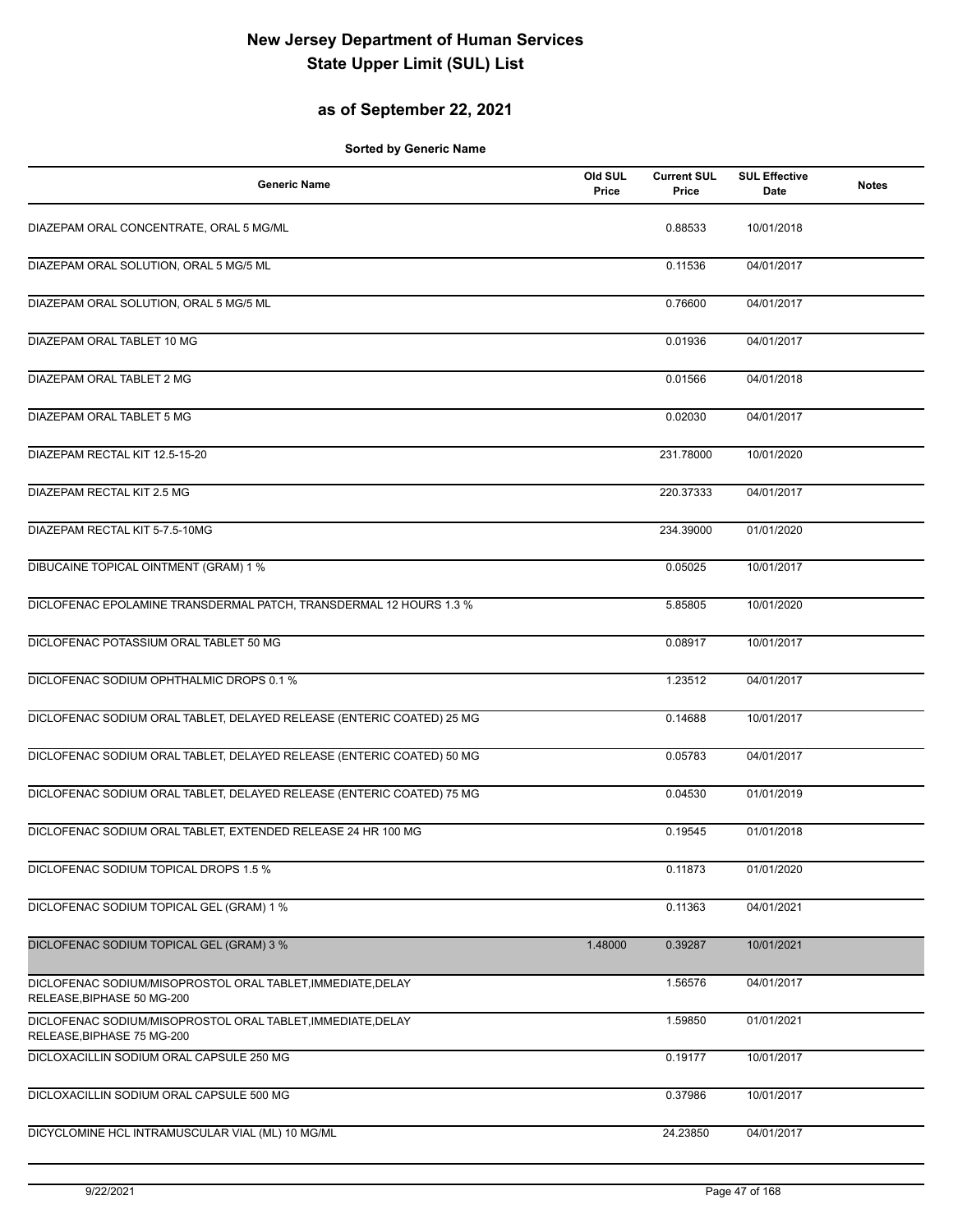## **as of September 22, 2021**

| <b>Generic Name</b>                                                          | Old SUL<br>Price | <b>Current SUL</b><br>Price | <b>SUL Effective</b><br>Date | <b>Notes</b> |
|------------------------------------------------------------------------------|------------------|-----------------------------|------------------------------|--------------|
| DICYCLOMINE HCL ORAL CAPSULE 10 MG                                           |                  | 0.02503                     | 04/01/2017                   |              |
| DICYCLOMINE HCL ORAL SOLUTION, ORAL 10 MG/5 ML                               |                  | 0.18397                     | 04/01/2017                   |              |
| DICYCLOMINE HCL ORAL TABLET 20 MG                                            |                  | 0.03550                     | 04/01/2017                   |              |
| DIDANOSINE ORAL CAPSULE, DELAYED RELEASE (ENTERIC COATED) 200 MG             |                  | 2.81942                     | 10/01/2017                   |              |
| DIDANOSINE ORAL CAPSULE, DELAYED RELEASE (ENTERIC COATED) 250 MG             |                  | 3.58322                     | 10/01/2017                   |              |
| DIDANOSINE ORAL CAPSULE, DELAYED RELEASE (ENTERIC COATED) 400 MG             |                  | 5.57777                     | 10/01/2017                   |              |
| DIETHYLPROPION HCL ORAL TABLET 25 MG                                         |                  | 0.17596                     | 04/01/2017                   |              |
| DIETHYLPROPION HCL ORAL TABLET, EXTENDED RELEASE 75 MG                       |                  | 0.69364                     | 04/01/2017                   |              |
| DIFLORASONE DIACETATE TOPICAL CREAM (GRAM) 0.05 %                            |                  | 2.44969                     | 10/01/2017                   |              |
| DIFLORASONE DIACETATE TOPICAL OINTMENT (GRAM) 0.05 %                         |                  | 0.29966                     | 10/01/2017                   |              |
| DIFLORASONE DIACETATE/EMOLLIENT BASE TOPICAL CREAM (GRAM) 0.05 %             |                  | 1.05061                     | 10/01/2017                   |              |
| DIFLUNISAL ORAL TABLET 500 MG                                                |                  | 0.61858                     | 10/01/2017                   |              |
| DIGOXIN INJECTION AMPUL (ML) 250 MCG/ML                                      |                  | 2.75000                     | 04/01/2017                   |              |
| DIGOXIN ORAL SOLUTION, ORAL 0.25MG/5ML                                       |                  | 1.26000                     | 04/01/2017                   |              |
| DIGOXIN ORAL SOLUTION, ORAL 50 MCG/ML                                        |                  | 0.44969                     | 04/01/2017                   |              |
| DIGOXIN ORAL TABLET 125 MCG                                                  |                  | 0.19990                     | 10/01/2017                   |              |
| DIGOXIN ORAL TABLET 250 MCG                                                  |                  | 0.19395                     | 10/01/2020                   |              |
| DIHYDROERGOTAMINE MESYLATE INJECTION AMPUL (ML) 1 MG/ML                      |                  | 28.74880                    | 10/01/2017                   |              |
| DIHYDROERGOTAMINE MESYLATE NASAL AEROSOL, SPRAY WITH PUMP (ML)<br>0.5MG/SPRY |                  | 348.00000                   | 04/01/2017                   |              |
| DILTIAZEM HCL INTRAVENOUS VIAL (ML) 5 MG/ML                                  |                  | 0.20000                     | 04/01/2017                   |              |
| DILTIAZEM HCL INTRAVENOUS VIAL WITH THREADED PORT (EA) 100 MG                |                  | 12.09000                    | 04/01/2017                   |              |
| DILTIAZEM HCL ORAL CAPSULE, EXT RELEASE 24 HR 120 MG                         |                  | 0.08874                     | 01/01/2019                   |              |
| DILTIAZEM HCL ORAL CAPSULE, EXT RELEASE 24 HR 180 MG                         |                  | 0.14267                     | 01/01/2019                   |              |
| DILTIAZEM HCL ORAL CAPSULE, EXT RELEASE 24 HR 240 MG                         |                  | 0.17133                     | 01/01/2019                   |              |
| DILTIAZEM HCL ORAL CAPSULE, EXT RELEASE 24 HR 300 MG                         |                  | 0.21600                     | 01/01/2019                   |              |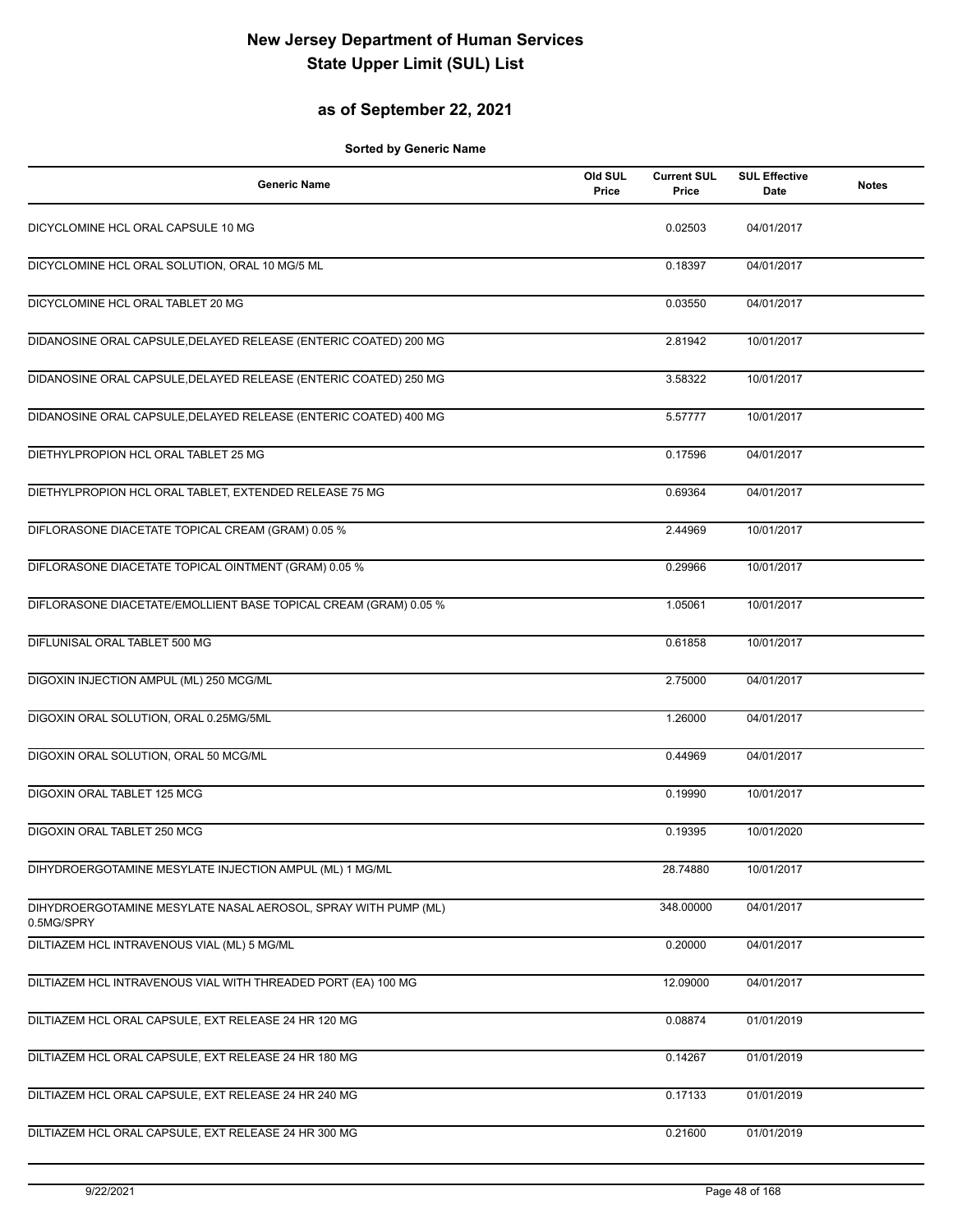## **as of September 22, 2021**

| <b>Generic Name</b>                                             | Old SUL<br>Price | <b>Current SUL</b><br>Price | <b>SUL Effective</b><br>Date | <b>Notes</b> |
|-----------------------------------------------------------------|------------------|-----------------------------|------------------------------|--------------|
| DILTIAZEM HCL ORAL CAPSULE, EXT RELEASE 24 HR 360 MG            |                  | 2.97000                     | 10/01/2020                   |              |
| DILTIAZEM HCL ORAL CAPSULE, EXTENDED RELEASE 12 HR 120 MG       |                  | 2.76340                     | 04/01/2017                   |              |
| DILTIAZEM HCL ORAL CAPSULE, EXTENDED RELEASE 12 HR 60 MG        |                  | 2.18310                     | 01/01/2018                   |              |
| DILTIAZEM HCL ORAL CAPSULE, EXTENDED RELEASE 12 HR 90 MG        |                  | 0.52635                     | 10/01/2017                   |              |
| DILTIAZEM HCL ORAL CAPSULE, EXTENDED RELEASE 120 MG             |                  | 0.15856                     | 07/01/2017                   |              |
| DILTIAZEM HCL ORAL CAPSULE, EXTENDED RELEASE 180 MG             |                  | 0.19022                     | 07/01/2017                   |              |
| DILTIAZEM HCL ORAL CAPSULE, EXTENDED RELEASE 24HR 240 MG        |                  | 0.41667                     | 01/01/2018                   |              |
| DILTIAZEM HCL ORAL CAPSULE, EXTENDED RELEASE 24HR 300 MG        |                  | 0.55740                     | 04/01/2021                   |              |
| DILTIAZEM HCL ORAL CAPSULE, EXTENDED RELEASE 24HR 360 MG        |                  | 0.39467                     | 04/01/2019                   |              |
| DILTIAZEM HCL ORAL CAPSULE, EXTENDED RELEASE 420 MG             |                  | 1.16224                     | 04/01/2017                   |              |
| DILTIAZEM HCL ORAL CAPSULE, EXTENDED-RELEASE DEGRADABLE 120 MG  |                  | 0.38278                     | 04/01/2017                   |              |
| DILTIAZEM HCL ORAL CAPSULE, EXTENDED-RELEASE DEGRADABLE 180 MG  |                  | 0.37498                     | 04/01/2017                   |              |
| DILTIAZEM HCL ORAL CAPSULE, EXTENDED-RELEASE DEGRADABLE 240 MG  |                  | 0.40600                     | 04/01/2017                   |              |
| DILTIAZEM HCL ORAL TABLET 120 MG                                |                  | 0.08592                     | 10/01/2017                   |              |
| DILTIAZEM HCL ORAL TABLET 30 MG                                 |                  | 0.06250                     | 01/01/2019                   |              |
| DILTIAZEM HCL ORAL TABLET 60 MG                                 |                  | 0.04100                     | 10/01/2017                   |              |
| DILTIAZEM HCL ORAL TABLET 90 MG                                 |                  | 0.19409                     | 04/01/2017                   |              |
| DILTIAZEM HCL ORAL TABLET, EXTENDED RELEASE 24 HR 180 MG        |                  | 1.63333                     | 07/01/2019                   |              |
| DILTIAZEM HCL ORAL TABLET, EXTENDED RELEASE 24 HR 240 MG        |                  | 1.94733                     | 01/01/2021                   |              |
| DILTIAZEM HCL ORAL TABLET, EXTENDED RELEASE 24 HR 300 MG        |                  | 3.30042                     | 04/01/2017                   |              |
| DILTIAZEM HCL ORAL TABLET, EXTENDED RELEASE 24 HR 360 MG        |                  | 2.40333                     | 01/01/2019                   |              |
| DILTIAZEM HCL ORAL TABLET, EXTENDED RELEASE 24 HR 420 MG        |                  | 3.13330                     | 07/01/2017                   |              |
| DILUENT FOR EPOPROSTENOL SODIUM (GLYCINE) INTRAVENOUS VIAL (ML) |                  | 0.17317                     | 10/01/2017                   |              |
| DIMENHYDRINATE INJECTION VIAL (ML) 50 MG/ML                     |                  | 10.03000                    | 04/01/2017                   |              |
| DIMENHYDRINATE ORAL TABLET 50 MG                                |                  | 0.04903                     | 04/01/2017                   |              |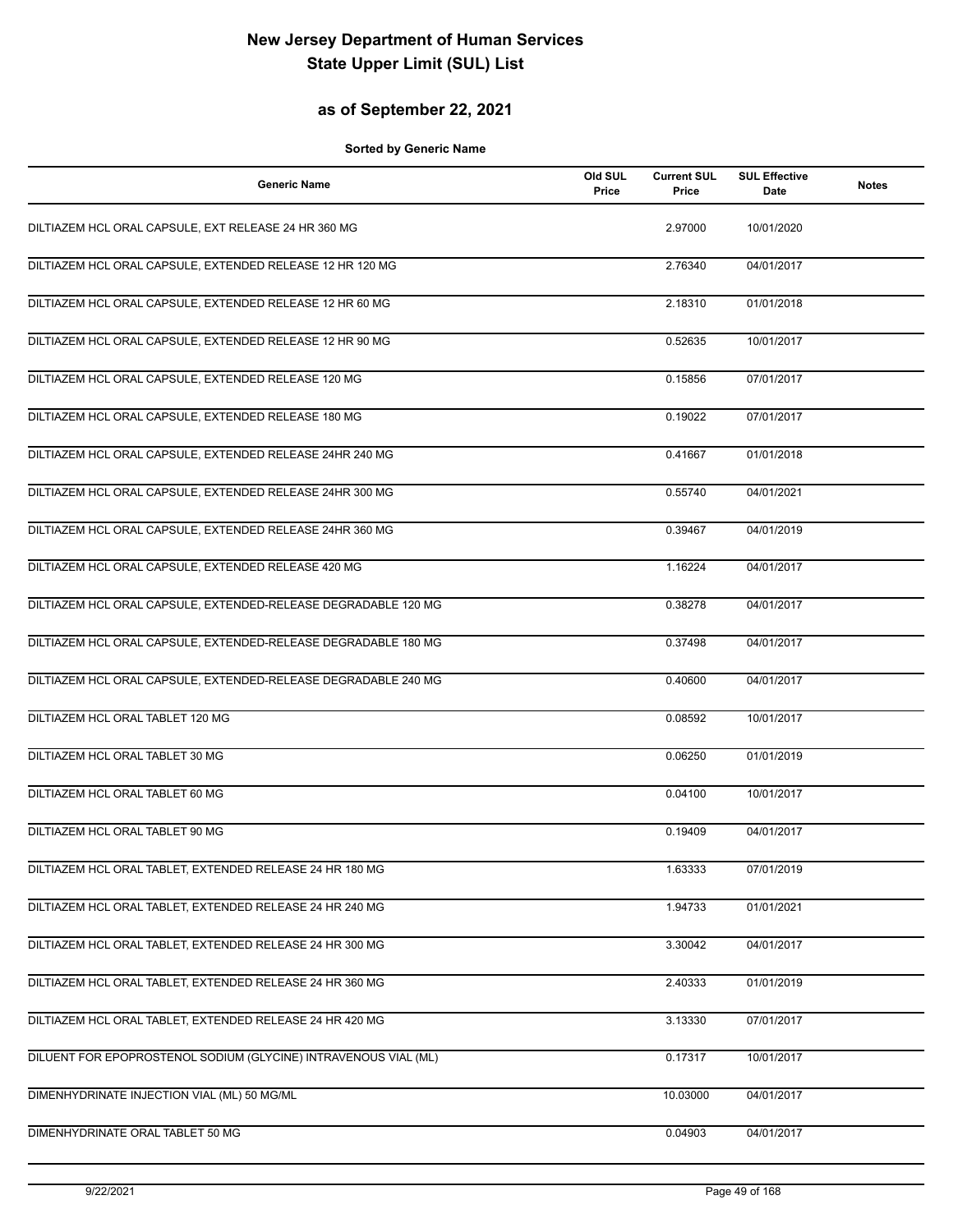## **as of September 22, 2021**

| <b>Generic Name</b>                                                               | Old SUL<br>Price | <b>Current SUL</b><br>Price | <b>SUL Effective</b><br>Date | <b>Notes</b> |
|-----------------------------------------------------------------------------------|------------------|-----------------------------|------------------------------|--------------|
| DIMETHICONE TOPICAL CLEANSER (ML) 1.5 %                                           |                  | 0.03021                     | 04/01/2017                   |              |
| DIMETHICONE TOPICAL CREAM (GRAM) 5 %                                              |                  | 0.12596                     | 04/01/2017                   |              |
| DIMETHICONE TOPICAL OINTMENT (GRAM) 1 %                                           |                  | 0.06663                     | 04/01/2017                   |              |
| DIOXYBENZONE/PADIMATE O/HYDROQUINONE TOPICAL CREAM (GRAM) 3%-5%-4%                |                  | 0.51852                     | 09/01/2011                   |              |
| DIPHENHYDRAMINE HCL INJECTION SYRINGE (ML) 50 MG/ML                               |                  | 0.09548                     | 10/01/2017                   |              |
| DIPHENHYDRAMINE HCL INJECTION VIAL (ML) 50 MG/ML                                  |                  | 0.59000                     | 10/01/2018                   |              |
| DIPHENHYDRAMINE HCL ORAL CAPSULE (HARD, SOFT, ETC.) 50 MG                         |                  | 0.06462                     | 12/12/2011                   |              |
| DIPHENHYDRAMINE HCL ORAL CAPSULE 25 MG                                            |                  | 0.01149                     | 10/01/2017                   |              |
| DIPHENHYDRAMINE HCL ORAL CAPSULE 50 MG                                            |                  | 0.01759                     | 10/01/2017                   |              |
| DIPHENHYDRAMINE HCL ORAL ELIXIR 12.5MG/5ML                                        |                  | 0.01108                     | 04/01/2017                   |              |
| DIPHENHYDRAMINE HCL ORAL LIQUID (ML) 12.5MG/5ML                                   |                  | 0.00395                     | 10/01/2017                   |              |
| DIPHENHYDRAMINE HCL ORAL LIQUID (ML) 50 MG/30ML                                   |                  | 0.01502                     | 04/01/2017                   |              |
| DIPHENHYDRAMINE HCL ORAL SYRUP 12.5MG/5ML                                         |                  | 0.01108                     | 04/01/2017                   |              |
| DIPHENHYDRAMINE HCL ORAL TABLET 25 MG                                             |                  | 0.01307                     | 10/01/2017                   |              |
| DIPHENHYDRAMINE HCL ORAL TABLET 25 MG                                             |                  | 0.01307                     | 10/01/2017                   |              |
| DIPHENHYDRAMINE HCL/PHENYLEPHRINE HCL/ACETAMINOPHEN ORAL LIQUID (ML)<br>25-650/30 |                  | 0.01200                     | 04/01/2017                   |              |
| DIPHENHYDRAMINE HCL/PHENYLEPHRINE HCL/ACETAMINOPHEN ORAL TABLET 12.5-5-325        |                  | 0.07607                     | 04/01/2017                   |              |
| DIPHENHYDRAMINE HCL/PHENYLEPHRINE HCL/ACETAMINOPHEN ORAL TABLET<br>25-5-325MG     |                  | 0.09650                     | 04/01/2017                   |              |
| DIPHENHYDRAMINE HCL/ZINC ACETATE TOPICAL AEROSOL, SPRAY (GRAM) 2 %-0.1 %          |                  | 0.03705                     | 04/01/2017                   |              |
| DIPHENHYDRAMINE HCL/ZINC ACETATE TOPICAL CREAM (GRAM) 2 %-0.1 %                   |                  | 0.06687                     | 04/01/2017                   |              |
| DIPHENOXYLATE HCL/ATROPINE SULFATE ORAL LIQUID (ML) 2.5-.025/5                    |                  | 0.22242                     | 04/01/2017                   |              |
| DIPHENOXYLATE HCL/ATROPINE SULFATE ORAL TABLET 2.5-.025MG                         |                  | 0.08995                     | 10/01/2017                   |              |
| DIPYRIDAMOLE INTRAVENOUS VIAL (ML) 5 MG/ML                                        |                  | 0.44600                     | 04/01/2017                   |              |
| DIPYRIDAMOLE ORAL TABLET 25 MG                                                    |                  | 0.09507                     | 10/01/2017                   |              |
| DIPYRIDAMOLE ORAL TABLET 50 MG                                                    |                  | 0.17075                     | 10/01/2017                   |              |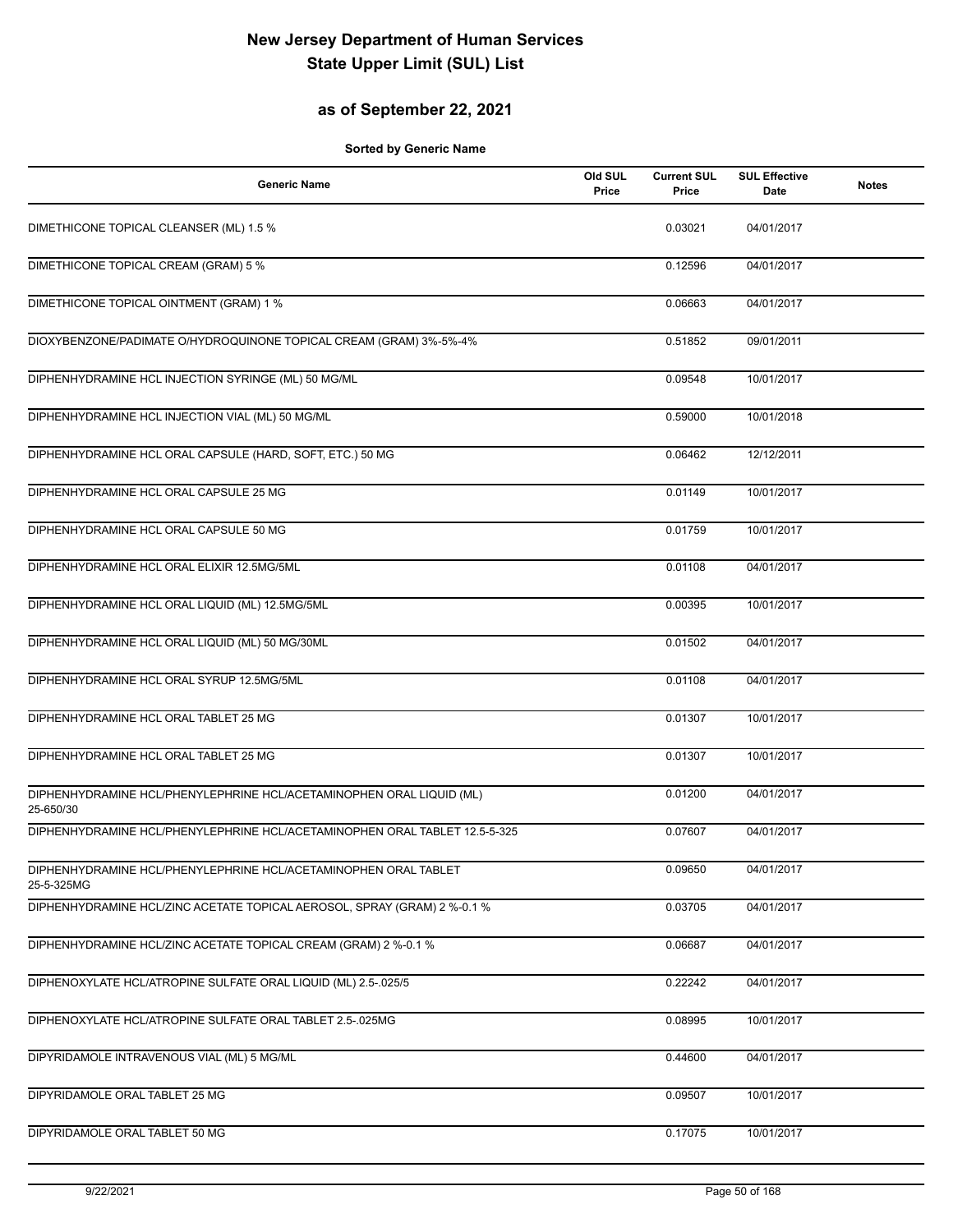## **as of September 22, 2021**

| <b>Generic Name</b>                                                                    | Old SUL<br>Price | <b>Current SUL</b><br>Price | <b>SUL Effective</b><br>Date | <b>Notes</b> |
|----------------------------------------------------------------------------------------|------------------|-----------------------------|------------------------------|--------------|
| DIPYRIDAMOLE ORAL TABLET 75 MG                                                         |                  | 0.27723                     | 04/01/2017                   |              |
| DISOPYRAMIDE PHOSPHATE ORAL CAPSULE 100 MG                                             |                  | 1.23250                     | 04/01/2017                   |              |
| DISOPYRAMIDE PHOSPHATE ORAL CAPSULE 150 MG                                             |                  | 0.27638                     | 10/01/2017                   |              |
| DISULFIRAM ORAL TABLET 250 MG                                                          |                  | 0.67080                     | 10/01/2017                   |              |
| DISULFIRAM ORAL TABLET 500 MG                                                          |                  | 0.87360                     | 04/01/2018                   |              |
| DIVALPROEX SODIUM ORAL CAPSULE, DELAYED RELEASE SPRINKLE 125 MG                        |                  | 0.23220                     | 10/01/2020                   |              |
| DIVALPROEX SODIUM ORAL TABLET, DELAYED RELEASE (ENTERIC COATED) 125 MG                 |                  | 0.03210                     | 01/01/2019                   |              |
| DIVALPROEX SODIUM ORAL TABLET, DELAYED RELEASE (ENTERIC COATED) 250 MG                 |                  | 0.05535                     | 01/01/2021                   |              |
| DIVALPROEX SODIUM ORAL TABLET, DELAYED RELEASE (ENTERIC COATED) 500 MG                 |                  | 0.06880                     | 01/01/2019                   |              |
| DIVALPROEX SODIUM ORAL TABLET, EXTENDED RELEASE 24 HR 250 MG                           |                  | 0.09345                     | 04/01/2020                   |              |
| DIVALPROEX SODIUM ORAL TABLET, EXTENDED RELEASE 24 HR 500 MG                           |                  | 0.13761                     | 01/01/2021                   |              |
| DOBUTAMINE HCL IN DEXTROSE 5 % IN WATER INTRAVENOUS INTRAVENOUS SOLUTION<br>1000MG/250 |                  | 0.05668                     | 04/01/2017                   |              |
| DOBUTAMINE HCL IN DEXTROSE 5 % IN WATER INTRAVENOUS INTRAVENOUS SOLUTION<br>250MG/250  |                  | 0.02084                     | 04/01/2017                   |              |
| DOBUTAMINE HCL IN DEXTROSE 5 % IN WATER INTRAVENOUS INTRAVENOUS SOLUTION<br>500MG/250  |                  | 0.05160                     | 04/01/2017                   |              |
| DOBUTAMINE HCL INTRAVENOUS VIAL (ML) 250MG/20ML                                        |                  | 0.25100                     | 04/01/2017                   |              |
| DOBUTAMINE HCL INTRAVENOUS VIAL (ML) 500MG/40ML                                        |                  | 0.26950                     | 04/01/2017                   |              |
| DOCETAXEL INTRAVENOUS VIAL (ML) 160 MG/8ML                                             |                  | 99.00000                    | 04/01/2017                   |              |
| DOCETAXEL INTRAVENOUS VIAL (ML) 160MG/16ML                                             |                  | 59.85000                    | 04/01/2017                   |              |
| DOCETAXEL INTRAVENOUS VIAL (ML) 20 MG/2 ML                                             |                  | 59.85000                    | 04/01/2017                   |              |
| DOCETAXEL INTRAVENOUS VIAL (ML) 200MG/20ML                                             |                  | 64.00000                    | 04/01/2017                   |              |
| DOCETAXEL INTRAVENOUS VIAL (ML) 20MG/ML(1)                                             |                  | 42.62000                    | 07/01/2019                   |              |
| DOCETAXEL INTRAVENOUS VIAL (ML) 80 MG/4 ML                                             |                  | 75.00000                    | 04/01/2017                   |              |
| DOCETAXEL INTRAVENOUS VIAL (ML) 80 MG/8 ML                                             |                  | 59.85000                    | 04/01/2017                   |              |
| DOCUSATE CALCIUM ORAL CAPSULE 240 MG                                                   |                  | 0.05661                     | 04/01/2017                   |              |
| DOCUSATE SODIUM ORAL CAPSULE 100 MG                                                    |                  | 0.01340                     | 10/01/2017                   |              |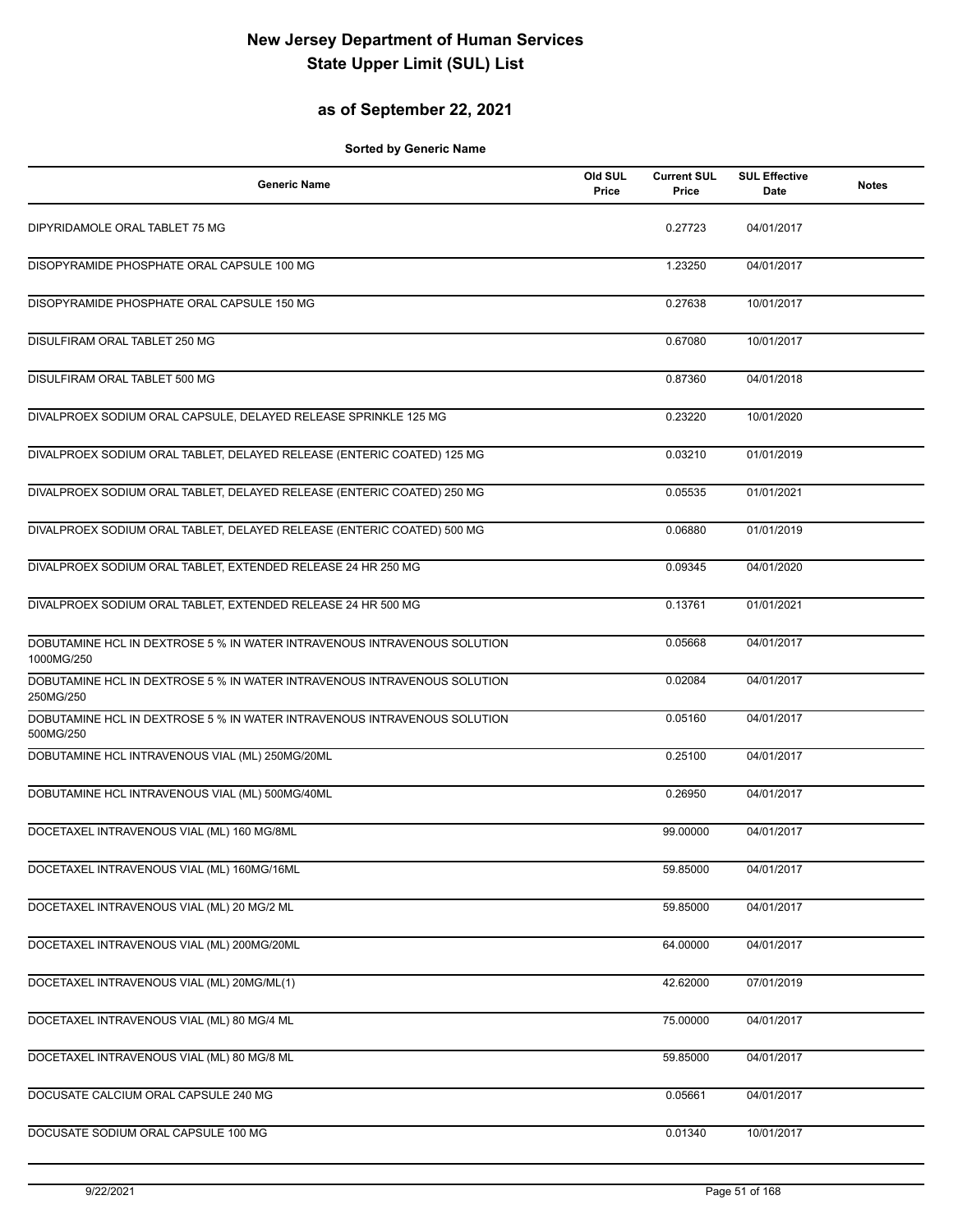## **as of September 22, 2021**

| <b>Generic Name</b>                                                                         | Old SUL<br>Price | <b>Current SUL</b><br>Price | <b>SUL Effective</b><br>Date | <b>Notes</b> |
|---------------------------------------------------------------------------------------------|------------------|-----------------------------|------------------------------|--------------|
| DOCUSATE SODIUM ORAL CAPSULE 250 MG                                                         |                  | 0.03622                     | 04/01/2017                   |              |
| DOCUSATE SODIUM ORAL LIQUID (ML) 50 MG/5 ML                                                 |                  | 0.00730                     | 04/01/2017                   |              |
| DOCUSATE SODIUM ORAL SYRUP 60 MG/15ML                                                       |                  | 0.00403                     | 10/01/2017                   |              |
| DOCUSATE SODIUM ORAL TABLET 100 MG                                                          |                  | 0.01546                     | 10/01/2017                   |              |
| DOCUSATE SODIUM RECTAL ENEMA (EA) 283 MG                                                    |                  | 2.04800                     | 04/01/2017                   |              |
| DOFETILIDE ORAL CAPSULE 125 MCG                                                             |                  | 2.84800                     | 04/01/2020                   |              |
| DOFETILIDE ORAL CAPSULE 250 MCG                                                             |                  | 1.57150                     | 01/01/2020                   |              |
| DOFETILIDE ORAL CAPSULE 500 MCG                                                             | 2.03325          | 1.34067                     | 10/01/2021                   |              |
| DONEPEZIL HCL ORAL TABLET 10 MG                                                             |                  | 0.01667                     | 01/01/2019                   |              |
| DONEPEZIL HCL ORAL TABLET 23 MG                                                             |                  | 0.24733                     | 04/01/2020                   |              |
| DONEPEZIL HCL ORAL TABLET 5 MG                                                              |                  | 0.02200                     | 01/01/2019                   |              |
| DONEPEZIL HCL ORAL TABLET, DISINTEGRATING 10 MG                                             |                  | 0.20900                     | 04/01/2017                   |              |
| DONEPEZIL HCL ORAL TABLET, DISINTEGRATING 5 MG                                              |                  | 0.47428                     | 04/01/2017                   |              |
| DOPAMINE HCL IN DEXTROSE 5 % IN WATER INTRAVENOUS PLASTIC BAG, INJECTION (ML)<br>200MG/.25L |                  | 0.03600                     | 04/01/2017                   |              |
| DOPAMINE HCL IN DEXTROSE 5 % IN WATER INTRAVENOUS PLASTIC BAG, INJECTION (ML)<br>400MG/.25L |                  | 0.04388                     | 04/01/2017                   |              |
| DOPAMINE HCL IN DEXTROSE 5 % IN WATER INTRAVENOUS PLASTIC BAG, INJECTION (ML)<br>400MG/0.5L |                  | 0.02454                     | 04/01/2017                   |              |
| DOPAMINE HCL IN DEXTROSE 5 % IN WATER INTRAVENOUS PLASTIC BAG, INJECTION (ML)<br>800MG/.25L |                  | 0.06116                     | 04/01/2017                   |              |
| DOPAMINE HCL IN DEXTROSE 5 % IN WATER INTRAVENOUS PLASTIC BAG, INJECTION (ML)<br>800MG/0.5L |                  | 0.03562                     | 04/01/2017                   |              |
| DOPAMINE HCL INTRAVENOUS VIAL (ML) 200 MG/5ML                                               |                  | 0.48600                     | 04/01/2017                   |              |
| DOPAMINE HCL INTRAVENOUS VIAL (ML) 400 MG/5ML                                               |                  | 0.65400                     | 04/01/2017                   |              |
| DOPAMINE HCL INTRAVENOUS VIAL (ML) 400MG/10ML                                               |                  | 0.17200                     | 04/01/2017                   |              |
| DOPAMINE HCL INTRAVENOUS VIAL (ML) 800MG/5ML                                                |                  | 1.30200                     | 04/01/2017                   |              |
| DORIPENEM INTRAVENOUS VIAL (EA) 250 MG                                                      |                  | 19.83000                    | 04/01/2017                   |              |
| DORIPENEM INTRAVENOUS VIAL (EA) 500 MG                                                      |                  | 36.06000                    | 04/01/2017                   |              |
| DORZOLAMIDE HCL OPHTHALMIC DROPS 2 %                                                        |                  | 0.80000                     | 04/01/2017                   |              |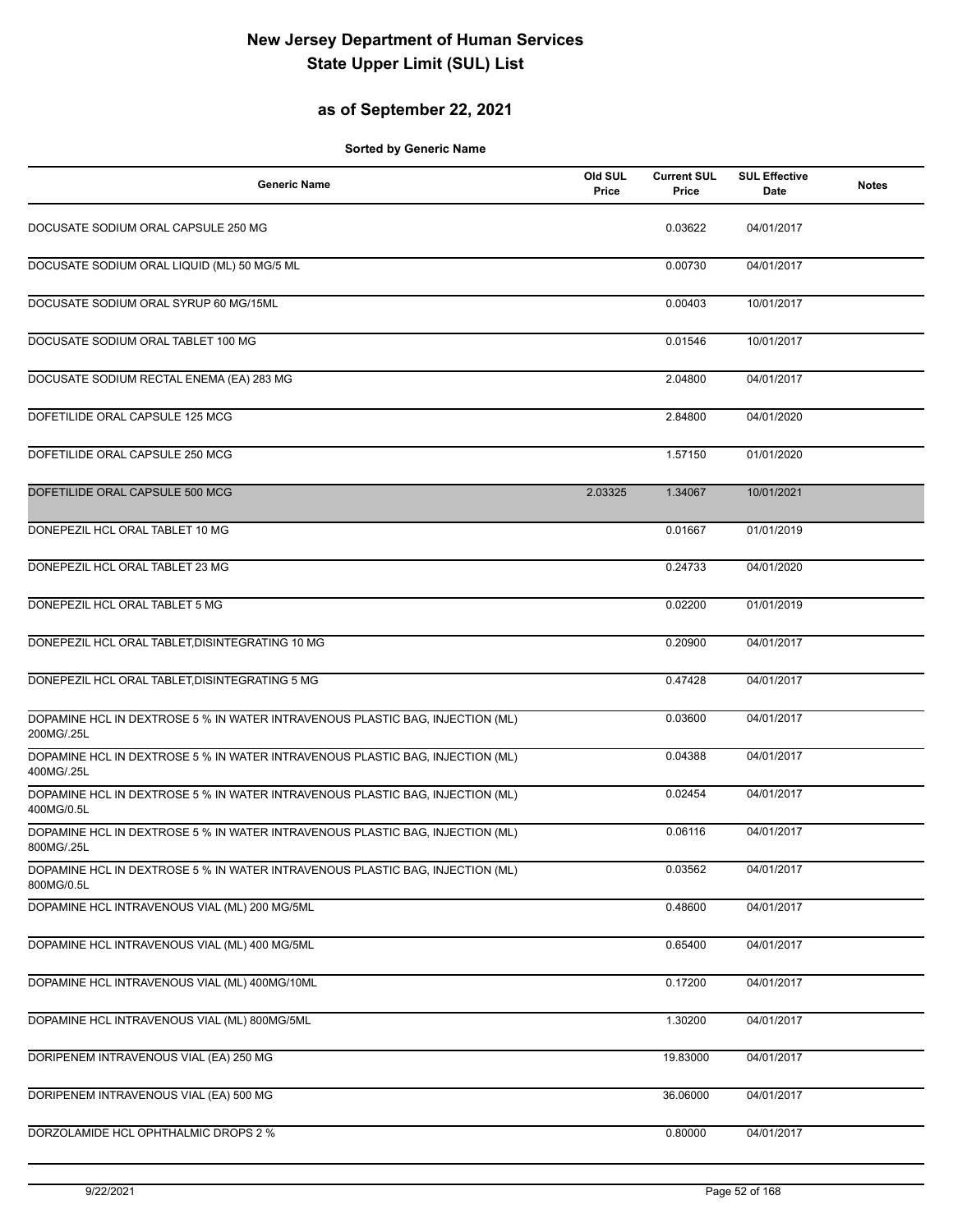## **as of September 22, 2021**

| <b>Generic Name</b>                                                                               | Old SUL<br>Price | <b>Current SUL</b><br>Price | <b>SUL Effective</b><br>Date | <b>Notes</b> |
|---------------------------------------------------------------------------------------------------|------------------|-----------------------------|------------------------------|--------------|
| DORZOLAMIDE HCL/TIMOLOL MALEATE OPHTHALMIC DROPS 22.3-6.8/1                                       |                  | 0.62800                     | 04/01/2017                   |              |
| DORZOLAMIDE HCL/TIMOLOL MALEATE/PF OPHTHALMIC DROPPERETTE, SINGLE-USE<br>DROP DISPENSER 2 %-0.5 % |                  | 1.38250                     | 04/01/2020                   |              |
| DOXAZOSIN MESYLATE ORAL TABLET 1 MG                                                               |                  | 0.11762                     | 10/01/2020                   |              |
| DOXAZOSIN MESYLATE ORAL TABLET 2 MG                                                               |                  | 0.09930                     | 01/01/2018                   |              |
| DOXAZOSIN MESYLATE ORAL TABLET 4 MG                                                               |                  | 0.07558                     | 10/01/2017                   |              |
| DOXAZOSIN MESYLATE ORAL TABLET 8 MG                                                               |                  | 0.06190                     | 01/01/2019                   |              |
| DOXEPIN HCL ORAL CAPSULE 10 MG                                                                    |                  | 0.13065                     | 10/01/2017                   |              |
| DOXEPIN HCL ORAL CAPSULE 100 MG                                                                   |                  | 0.35283                     | 04/01/2021                   |              |
| DOXEPIN HCL ORAL CAPSULE 150 MG                                                                   |                  | 0.41426                     | 10/01/2017                   |              |
| DOXEPIN HCL ORAL CAPSULE 25 MG                                                                    |                  | 0.24470                     | 01/01/2021                   |              |
| DOXEPIN HCL ORAL CAPSULE 50 MG                                                                    |                  | 0.29678                     | 10/01/2019                   |              |
| DOXEPIN HCL ORAL CAPSULE 75 MG                                                                    |                  | 0.09718                     | 10/01/2017                   |              |
| DOXEPIN HCL ORAL CONCENTRATE, ORAL 10 MG/ML                                                       |                  | 0.05261                     | 04/01/2017                   |              |
| DOXEPIN HCL ORAL TABLET 3 MG                                                                      |                  | 11.64000                    | 10/01/2020                   |              |
| DOXEPIN HCL ORAL TABLET 6 MG                                                                      |                  | 7.85695                     | 10/01/2021                   |              |
| DOXEPIN HCL TOPICAL CREAM (GRAM) 5 %                                                              |                  | 12.29422                    | 04/01/2017                   |              |
| DOXERCALCIFEROL INTRAVENOUS AMPUL (ML) 4MCG/2ML                                                   |                  | 5.62500                     | 04/01/2017                   |              |
| DOXERCALCIFEROL INTRAVENOUS VIAL (ML) 4MCG/2ML                                                    |                  | 4.50000                     | 04/01/2017                   |              |
| DOXERCALCIFEROL ORAL CAPSULE 0.5 MCG                                                              |                  | 5.75840                     | 10/01/2018                   |              |
| DOXERCALCIFEROL ORAL CAPSULE 1 MCG                                                                |                  | 12.00000                    | 10/01/2020                   |              |
| DOXERCALCIFEROL ORAL CAPSULE 2.5 MCG                                                              |                  | 13.34020                    | 04/01/2019                   |              |
| DOXORUBICIN HCL INTRAVENOUS VIAL (EA) 10 MG                                                       |                  | 52.61000                    | 04/01/2017                   |              |
| DOXORUBICIN HCL INTRAVENOUS VIAL (EA) 50 MG                                                       |                  | 263.03000                   | 04/01/2017                   |              |
| DOXORUBICIN HCL INTRAVENOUS VIAL (ML) 10 MG/5 ML                                                  |                  | 0.78390                     | 10/01/2017                   |              |
| DOXORUBICIN HCL INTRAVENOUS VIAL (ML) 2 MG/ML                                                     |                  | 0.78390                     | 10/01/2017                   |              |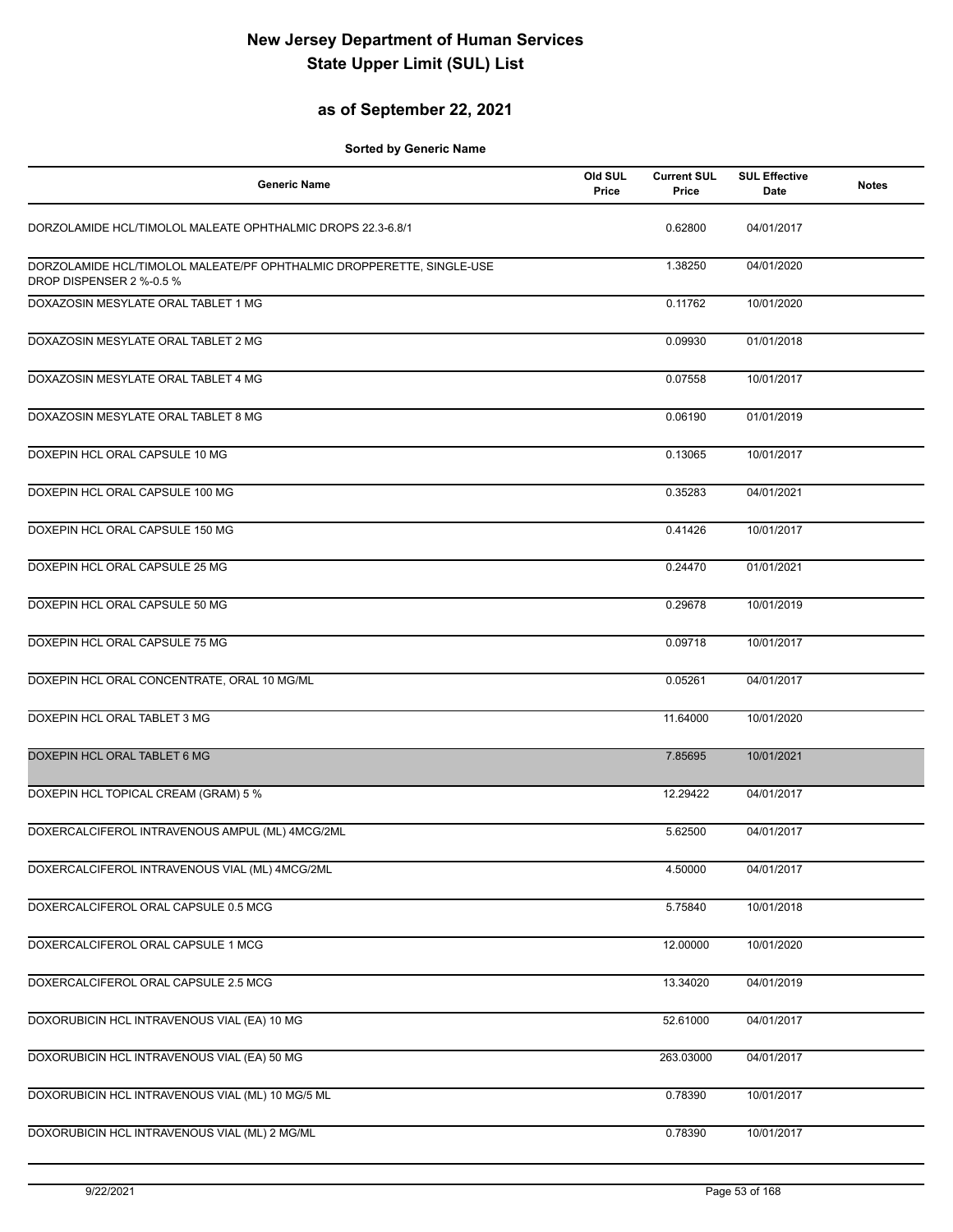## **as of September 22, 2021**

| <b>Generic Name</b>                                                                                          | Old SUL<br>Price | <b>Current SUL</b><br>Price | <b>SUL Effective</b><br>Date | <b>Notes</b> |
|--------------------------------------------------------------------------------------------------------------|------------------|-----------------------------|------------------------------|--------------|
| DOXORUBICIN HCL INTRAVENOUS VIAL (ML) 20 MG/10ML                                                             |                  | 0.78390                     | 10/01/2017                   |              |
| DOXORUBICIN HCL INTRAVENOUS VIAL (ML) 50 MG/25ML                                                             |                  | 0.78390                     | 10/01/2017                   |              |
| DOXORUBICIN HCL PEGYLATED LIPOSOMAL INTRAVENOUS VIAL (ML) 2 MG/ML                                            |                  | 96.90000                    | 04/01/2017                   |              |
| DOXYCYCLINE HYCLATE INTRAVENOUS VIAL (EA) 100 MG                                                             |                  | 18.69000                    | 04/01/2017                   |              |
| DOXYCYCLINE HYCLATE ORAL CAPSULE 100 MG                                                                      |                  | 0.05820                     | 01/01/2019                   |              |
| DOXYCYCLINE HYCLATE ORAL CAPSULE 50 MG                                                                       |                  | 0.15500                     | 01/01/2019                   |              |
| DOXYCYCLINE HYCLATE ORAL TABLET 100 MG                                                                       |                  | 0.05640                     | 01/01/2019                   |              |
| DOXYCYCLINE HYCLATE ORAL TABLET 20 MG                                                                        | 0.20950          | 0.18220                     | 10/01/2021                   |              |
| DOXYCYCLINE HYCLATE ORAL TABLET, DELAYED RELEASE (ENTERIC COATED) 100 MG                                     |                  | 5.35000                     | 07/01/2019                   |              |
| DOXYCYCLINE HYCLATE ORAL TABLET, DELAYED RELEASE (ENTERIC COATED) 150 MG                                     |                  | 1.69500                     | 07/01/2019                   |              |
| DOXYCYCLINE HYCLATE ORAL TABLET, DELAYED RELEASE (ENTERIC COATED) 200 MG                                     |                  | 34.73566                    | 04/01/2017                   |              |
| DOXYCYCLINE HYCLATE ORAL TABLET, DELAYED RELEASE (ENTERIC COATED) 50 MG                                      |                  | 9.38125                     | 04/01/2017                   |              |
| DOXYCYCLINE HYCLATE ORAL TABLET, DELAYED RELEASE (ENTERIC COATED) 75 MG                                      |                  | 8.17916                     | 04/01/2017                   |              |
| DOXYCYCLINE MONOHYDRATE ORAL CAPSULE 100 MG                                                                  |                  | 0.05380                     | 01/01/2019                   |              |
| DOXYCYCLINE MONOHYDRATE ORAL CAPSULE 150 MG                                                                  |                  | 18.18733                    | 04/01/2017                   |              |
| DOXYCYCLINE MONOHYDRATE ORAL CAPSULE 50 MG                                                                   |                  | 0.07608                     | 10/01/2017                   |              |
| DOXYCYCLINE MONOHYDRATE ORAL CAPSULE 75 MG                                                                   |                  | 13.02800                    | 04/01/2017                   |              |
| DOXYCYCLINE MONOHYDRATE ORAL CAPSULE, IMMEDIATE, DELAY RELEASE, BIPHASE 40<br>МG                             |                  | 15.02866                    | 04/11/2020                   |              |
| DOXYCYCLINE MONOHYDRATE ORAL SUSPENSION, RECONSTITUTED, ORAL (ML) 25 MG/5<br>ML                              |                  | 0.23433                     | 07/01/2019                   |              |
| DOXYCYCLINE MONOHYDRATE ORAL TABLET 100 MG                                                                   | 0.55960          | 0.31770                     | 10/01/2021                   |              |
| DOXYCYCLINE MONOHYDRATE ORAL TABLET 150 MG                                                                   |                  | 6.36500                     | 10/01/2017                   |              |
| DOXYCYCLINE MONOHYDRATE ORAL TABLET 50 MG                                                                    |                  | 0.65088                     | 04/01/2017                   |              |
| DOXYCYCLINE MONOHYDRATE ORAL TABLET 75 MG                                                                    |                  | 1.03650                     | 04/01/2017                   |              |
| DOXYLAMINE SUCCINATE ORAL TABLET 25 MG                                                                       |                  | 0.11370                     | 04/01/2017                   |              |
| DOXYLAMINE SUCCINATE/PYRIDOXINE HCL (VITAMIN B6) ORAL TABLET, DELAYED<br>RELEASE (ENTERIC COATED) 10 MG-10MG |                  | 3.25424                     | 04/01/2021                   |              |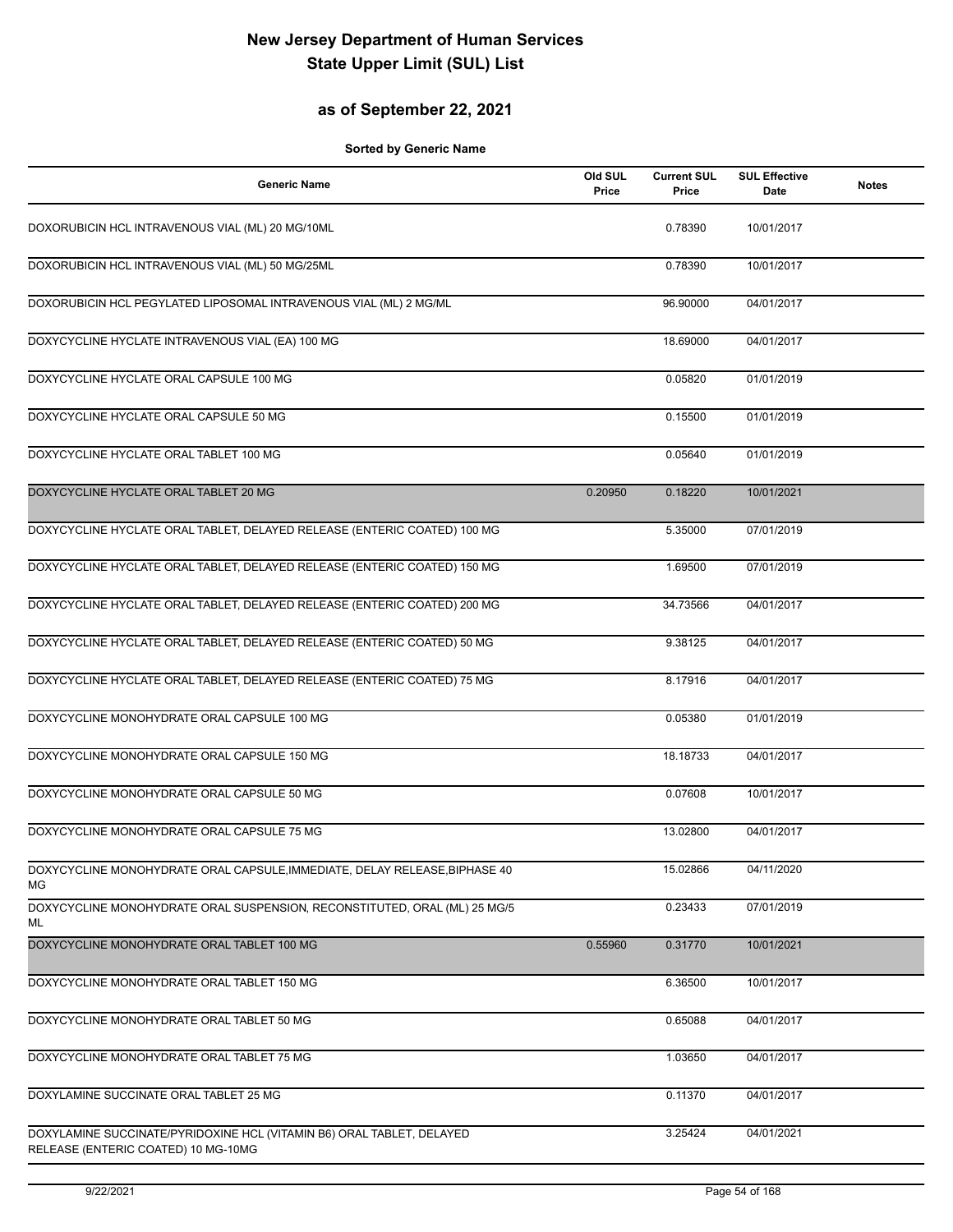## **as of September 22, 2021**

| <b>Generic Name</b>                                                                         | Old SUL<br>Price | <b>Current SUL</b><br>Price | <b>SUL Effective</b><br>Date | <b>Notes</b> |
|---------------------------------------------------------------------------------------------|------------------|-----------------------------|------------------------------|--------------|
| DRONABINOL ORAL CAPSULE 10 MG                                                               | 5.96000          | 3.32307                     | 10/01/2021                   |              |
| DRONABINOL ORAL CAPSULE 2.5 MG                                                              |                  | 1.49667                     | 01/01/2020                   |              |
| DRONABINOL ORAL CAPSULE 5 MG                                                                | 3.46633          | 2.19220                     | 10/01/2021                   |              |
| DROPERIDOL INJECTION AMPUL (ML) 2.5 MG/ML                                                   |                  | 1.21000                     | 04/01/2017                   |              |
| DROPERIDOL INJECTION VIAL (ML) 2.5 MG/ML                                                    |                  | 1.70000                     | 04/01/2017                   |              |
| DROSPIRENONE/ETHINYL ESTRADIOL/LEVOMEFOLATE CALCIUM ORAL TABLET 3-0.02(24)                  |                  | 2.86214                     | 07/01/2018                   |              |
| DULOXETINE HCL ORAL CAPSULE, DELAYED RELEASE (ENTERIC COATED) 20 MG                         |                  | 0.09317                     | 07/01/2018                   |              |
| DULOXETINE HCL ORAL CAPSULE, DELAYED RELEASE (ENTERIC COATED) 30 MG                         |                  | 0.06633                     | 01/01/2019                   |              |
| DULOXETINE HCL ORAL CAPSULE, DELAYED RELEASE (ENTERIC COATED) 40 MG                         | 3.09564          | 2.70600                     | 10/01/2021                   |              |
| DULOXETINE HCL ORAL CAPSULE, DELAYED RELEASE (ENTERIC COATED) 60 MG                         |                  | 0.06633                     | 01/01/2019                   |              |
| DUTASTERIDE ORAL CAPSULE 0.5 MG                                                             |                  | 0.09778                     | 07/01/2018                   |              |
| DUTASTERIDE/TAMSULOSIN HCL ORAL CAPSULE, EXTENDED RELEASE MULTIPHASE 24HR<br>$0.5 - 0.4$ MG |                  | 2.18600                     | 10/01/2019                   |              |
| ECONAZOLE NITRATE TOPICAL CREAM (GRAM) 1 %                                                  |                  | 0.22975                     | 04/01/2021                   |              |
| EDETATE CALCIUM DISODIUM INJECTION AMPUL (ML) 200 MG/ML                                     |                  | 1077.09320                  | 04/01/2017                   |              |
| EDROPHONIUM CHLORIDE INJECTION VIAL (ML) 10 MG/ML                                           |                  | 5.33333                     | 04/01/2017                   |              |
| EFAVIRENZ ORAL TABLET 600 MG                                                                |                  | 10.84000                    | 10/01/2020                   |              |
| ELECTROLYTE-48 SOLUTION/DEXTROSE 5 % IN WATER INTRAVENOUS INTRAVENOUS<br>SOLUTION 5 %       |                  | 0.01226                     | 04/01/2017                   |              |
| ELETRIPTAN HYDROBROMIDE ORAL TABLET 20 MG                                                   |                  | 3.56000                     | 07/01/2021                   |              |
| ELETRIPTAN HYDROBROMIDE ORAL TABLET 40 MG                                                   |                  | 3.10833                     | 07/01/2021                   |              |
| ENALAPRIL MALEATE ORAL TABLET 10 MG                                                         |                  | 0.04570                     | 01/01/2019                   |              |
| ENALAPRIL MALEATE ORAL TABLET 2.5 MG                                                        |                  | 0.05650                     | 01/01/2019                   |              |
| ENALAPRIL MALEATE ORAL TABLET 20 MG                                                         |                  | 0.06999                     | 01/01/2019                   |              |
| ENALAPRIL MALEATE ORAL TABLET 5 MG                                                          |                  | 0.05080                     | 01/01/2019                   |              |
| ENALAPRIL MALEATE/HYDROCHLOROTHIAZIDE ORAL TABLET 10 MG-25MG                                |                  | 0.05015                     | 10/01/2017                   |              |
| ENALAPRIL MALEATE/HYDROCHLOROTHIAZIDE ORAL TABLET 5MG-12.5MG                                |                  | 0.05186                     | 10/01/2017                   |              |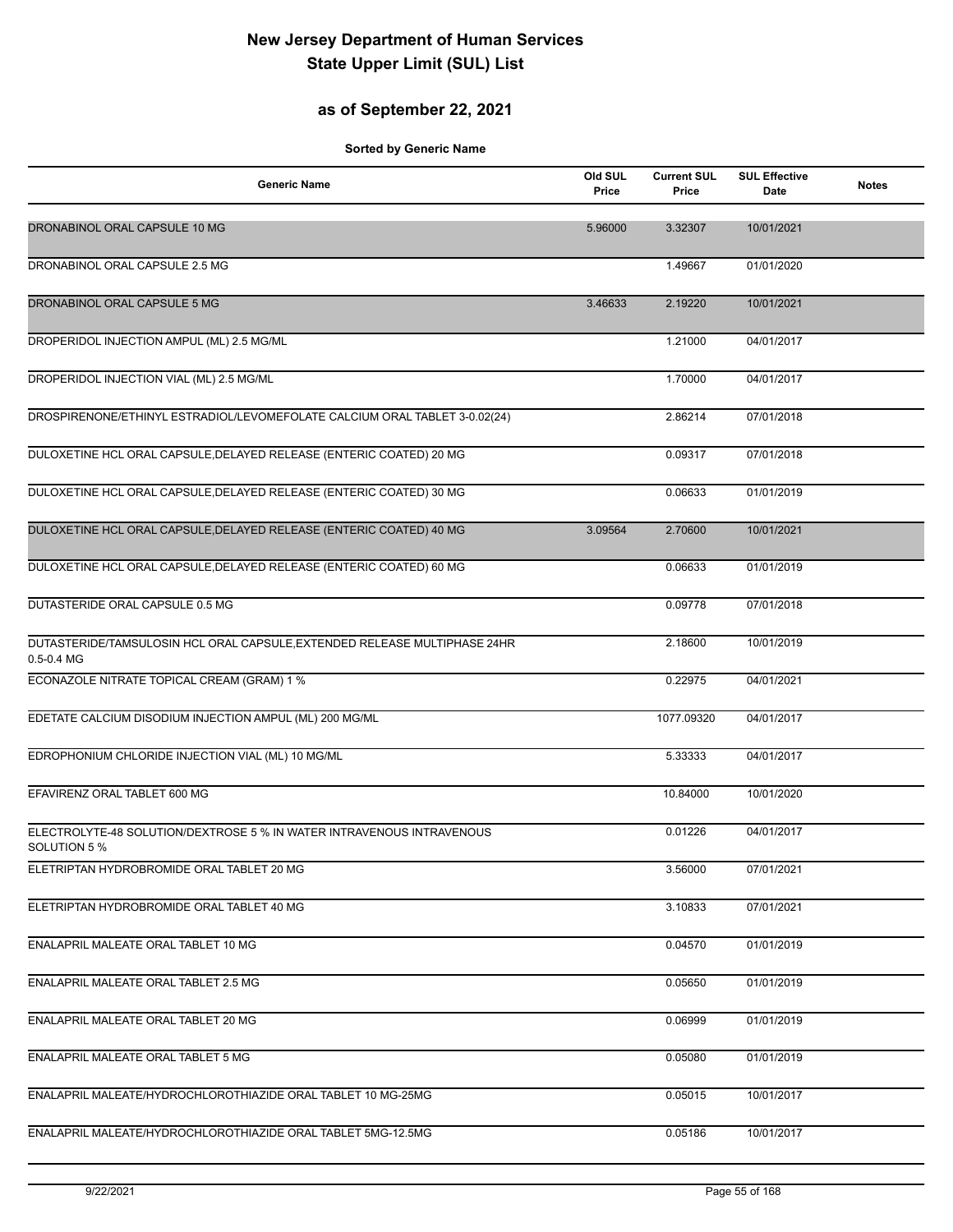## **as of September 22, 2021**

| <b>Generic Name</b>                                        | Old SUL<br>Price | <b>Current SUL</b><br>Price | <b>SUL Effective</b><br>Date | <b>Notes</b> |
|------------------------------------------------------------|------------------|-----------------------------|------------------------------|--------------|
| ENALAPRILAT DIHYDRATE INTRAVENOUS VIAL (ML) 1.25 MG/ML     |                  | 1.44500                     | 04/01/2017                   |              |
| ENOXAPARIN SODIUM SUBCUTANEOUS SYRINGE (ML) 100 MG/ML      |                  | 9.34367                     | 04/01/2021                   |              |
| ENOXAPARIN SODIUM SUBCUTANEOUS SYRINGE (ML) 120MG/.8ML     |                  | 14.62375                    | 04/01/2021                   |              |
| ENOXAPARIN SODIUM SUBCUTANEOUS SYRINGE (ML) 150 MG/ML      |                  | 11.45550                    | 01/01/2020                   |              |
| ENOXAPARIN SODIUM SUBCUTANEOUS SYRINGE (ML) 30MG/0.3ML     |                  | 10.44000                    | 10/01/2017                   |              |
| ENOXAPARIN SODIUM SUBCUTANEOUS SYRINGE (ML) 40MG/0.4ML     |                  | 8.33700                     | 04/01/2018                   |              |
| ENOXAPARIN SODIUM SUBCUTANEOUS SYRINGE (ML) 60MG/0.6ML     |                  | 7.55347                     | 04/01/2018                   |              |
| ENOXAPARIN SODIUM SUBCUTANEOUS SYRINGE (ML) 80MG/0.8ML     |                  | 7.41250                     | 01/01/2019                   |              |
| ENOXAPARIN SODIUM SUBCUTANEOUS VIAL (ML) 300MG/3ML         |                  | 11.85333                    | 04/01/2017                   |              |
| ENTACAPONE ORAL TABLET 200 MG                              |                  | 0.33480                     | 01/01/2020                   |              |
| ENTECAVIR ORAL TABLET 0.5 MG                               |                  | 0.69967                     | 01/01/2020                   |              |
| ENTECAVIR ORAL TABLET 1 MG                                 |                  | 1.82200                     | 07/01/2018                   |              |
| EPINASTINE HCL OPHTHALMIC DROPS 0.05 %                     |                  | 5.46126                     | 04/01/2017                   |              |
| EPINEPHRINE HCL/PF INJECTION AMPUL (ML) 1 MG/ML(1)         |                  | 812.75000                   | 04/01/2017                   |              |
| EPINEPHRINE INJECTION AMPUL (ML) 1 MG/ML(1)                |                  | 2.06240                     | 04/01/2017                   |              |
| EPINEPHRINE INJECTION AUTO-INJECTOR (EA) 0.15/0.15         |                  | 145.20000                   | 01/01/2020                   |              |
| EPINEPHRINE INJECTION AUTO-INJECTOR (EA) 0.15MG/0.3        |                  | 143.53500                   | 01/01/2018                   |              |
| EPINEPHRINE INJECTION AUTO-INJECTOR (EA) 0.3MG/0.3         |                  | 133.99250                   | 04/01/2019                   |              |
| EPINEPHRINE INJECTION SYRINGE (ML) 0.1 MG/ML               |                  | 0.44597                     | 04/01/2017                   |              |
| EPINEPHRINE INJECTION VIAL (ML) 1 MG/ML                    |                  | 1.99933                     | 04/01/2017                   |              |
| EPIRUBICIN HCL INTRAVENOUS VIAL (ML) 200MG/0.1L            |                  | 1.59450                     | 04/01/2017                   |              |
| EPIRUBICIN HCL INTRAVENOUS VIAL (ML) 50 MG/25ML            |                  | 1.63800                     | 04/01/2017                   |              |
| EPLERENONE ORAL TABLET 25 MG                               |                  | 0.36544                     | 04/01/2020                   |              |
| EPLERENONE ORAL TABLET 50 MG                               |                  | 0.98300                     | 10/01/2019                   |              |
| EPOPROSTENOL SODIUM (GLYCINE) INTRAVENOUS VIAL (EA) 0.5 MG |                  | 16.20000                    | 04/01/2017                   |              |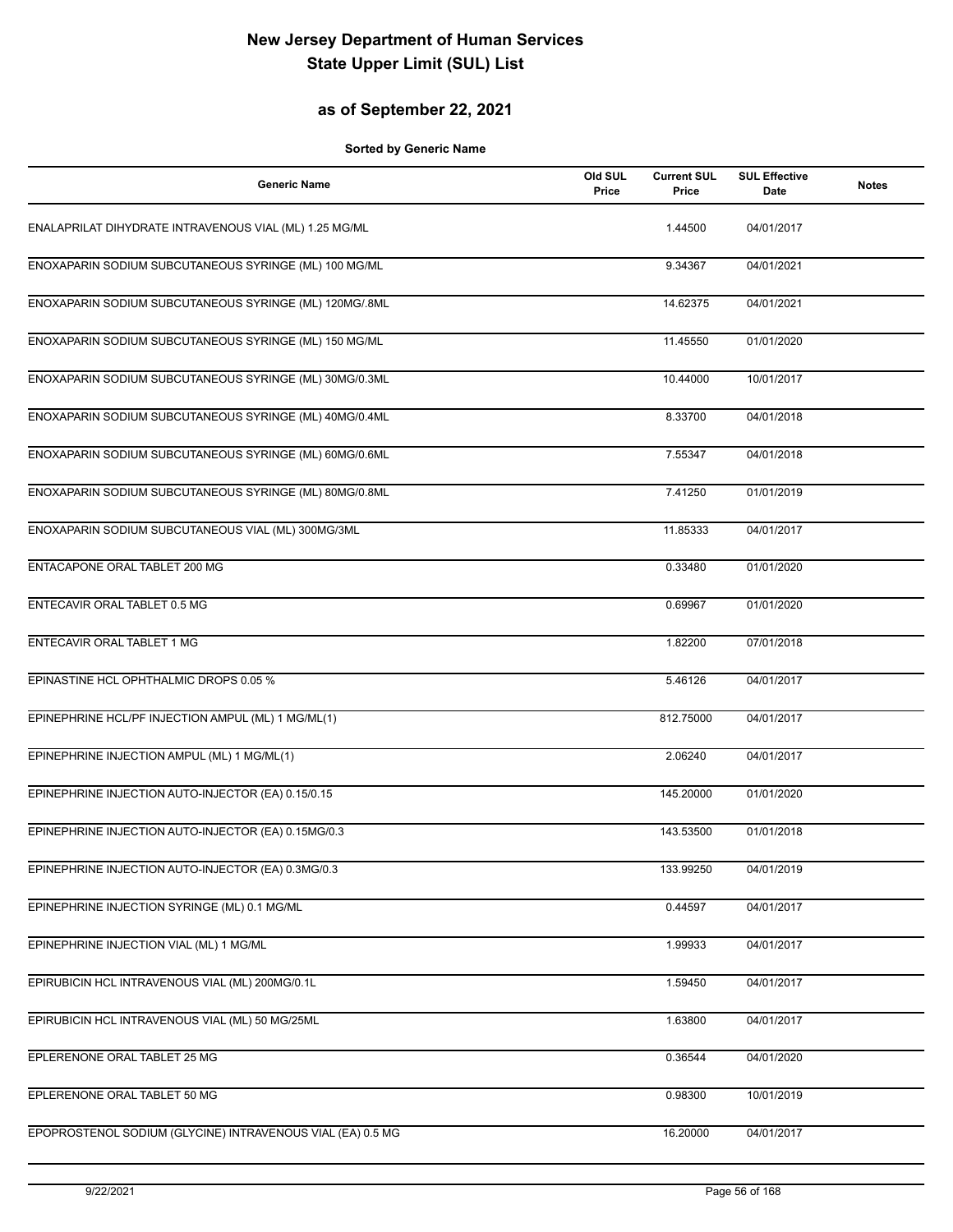## **as of September 22, 2021**

| <b>Generic Name</b>                                                                 | Old SUL<br>Price | <b>Current SUL</b><br>Price | <b>SUL Effective</b><br>Date | <b>Notes</b> |
|-------------------------------------------------------------------------------------|------------------|-----------------------------|------------------------------|--------------|
| EPOPROSTENOL SODIUM (GLYCINE) INTRAVENOUS VIAL (EA) 1.5 MG                          |                  | 39.12000                    | 04/01/2017                   |              |
| EPROSARTAN MESYLATE ORAL TABLET 600 MG                                              |                  | 2.70073                     | 04/01/2017                   |              |
| EPTIFIBATIDE INTRAVENOUS VIAL (ML) 0.75 MG/ML                                       |                  | 3.00000                     | 04/01/2017                   |              |
| EPTIFIBATIDE INTRAVENOUS VIAL (ML) 2 MG/ML                                          |                  | 10.00000                    | 04/01/2017                   |              |
| ERGOCALCIFEROL (VITAMIN D2) ORAL CAPSULE 50000 UNIT                                 |                  | 0.06650                     | 01/01/2019                   |              |
| ERGOLOID MESYLATES ORAL TABLET 1 MG                                                 |                  | 3.22404                     | 10/01/2017                   |              |
| ERGOTAMINE TARTRATE/CAFFEINE ORAL TABLET 1 MG-100MG                                 |                  | 12.15690                    | 09/24/2014                   |              |
| ERLOTINIB HCL ORAL TABLET 150 MG                                                    |                  | 12.93400                    | 04/01/2020                   |              |
| ERTAPENEM SODIUM INJECTION VIAL (EA) 1 G                                            |                  | 80.55000                    | 04/01/2021                   |              |
| ERYTHROMYCIN BASE IN ETHANOL TOPICAL GEL (GRAM) 2 %                                 |                  | 1.36558                     | 01/01/2020                   |              |
| ERYTHROMYCIN BASE IN ETHANOL TOPICAL SOLUTION, NON-ORAL 2 %                         |                  | 0.32978                     | 01/01/2020                   |              |
| ERYTHROMYCIN BASE OPHTHALMIC OINTMENT (GRAM) 5 MG/GRAM                              |                  | 0.98000                     | 01/01/2019                   |              |
| ERYTHROMYCIN BASE ORAL CAPSULE, DELAYED RELEASE (ENTERIC COATED) 250 MG             |                  | 1.05190                     | 10/01/2017                   |              |
| ERYTHROMYCIN BASE ORAL TABLET 250 MG                                                |                  | 6.78000                     | 01/01/2019                   |              |
| ERYTHROMYCIN BASE ORAL TABLET 500 MG                                                |                  | 14.03767                    | 04/01/2020                   |              |
| ERYTHROMYCIN BASE ORAL TABLET, DELAYED RELEASE (ENTERIC COATED) 250 MG              |                  | 4.98866                     | 10/01/2020                   |              |
| ERYTHROMYCIN BASE/BENZOYL PEROXIDE TOPICAL GEL (GRAM) 3 %-5 %                       |                  | 0.55642                     | 10/01/2017                   |              |
| ERYTHROMYCIN BASE/ETHYL ALCOHOL TOPICAL SWAB, MEDICATED 2 %                         |                  | 0.71262                     | 04/01/2017                   |              |
| ERYTHROMYCIN ETHYLSUCCINATE ORAL SUSPENSION, RECONSTITUTED, ORAL (ML) 200<br>MG/5ML |                  | 2.25920                     | 01/01/2019                   |              |
| ERYTHROMYCIN ETHYLSUCCINATE ORAL TABLET 400 MG                                      |                  | 9.98547                     | 04/01/2017                   |              |
| ESCITALOPRAM OXALATE ORAL SOLUTION, ORAL 5 MG/5 ML                                  |                  | 0.24496                     | 04/01/2017                   |              |
| ESCITALOPRAM OXALATE ORAL TABLET 10 MG                                              |                  | 0.01780                     | 01/01/2019                   |              |
| ESCITALOPRAM OXALATE ORAL TABLET 20 MG                                              |                  | 0.02660                     | 01/01/2019                   |              |
| ESCITALOPRAM OXALATE ORAL TABLET 5 MG                                               |                  | 0.01280                     | 01/01/2019                   |              |
| ESMOLOL HCL INTRAVENOUS VIAL (ML) 100MG/10ML                                        |                  | 0.44000                     | 04/01/2017                   |              |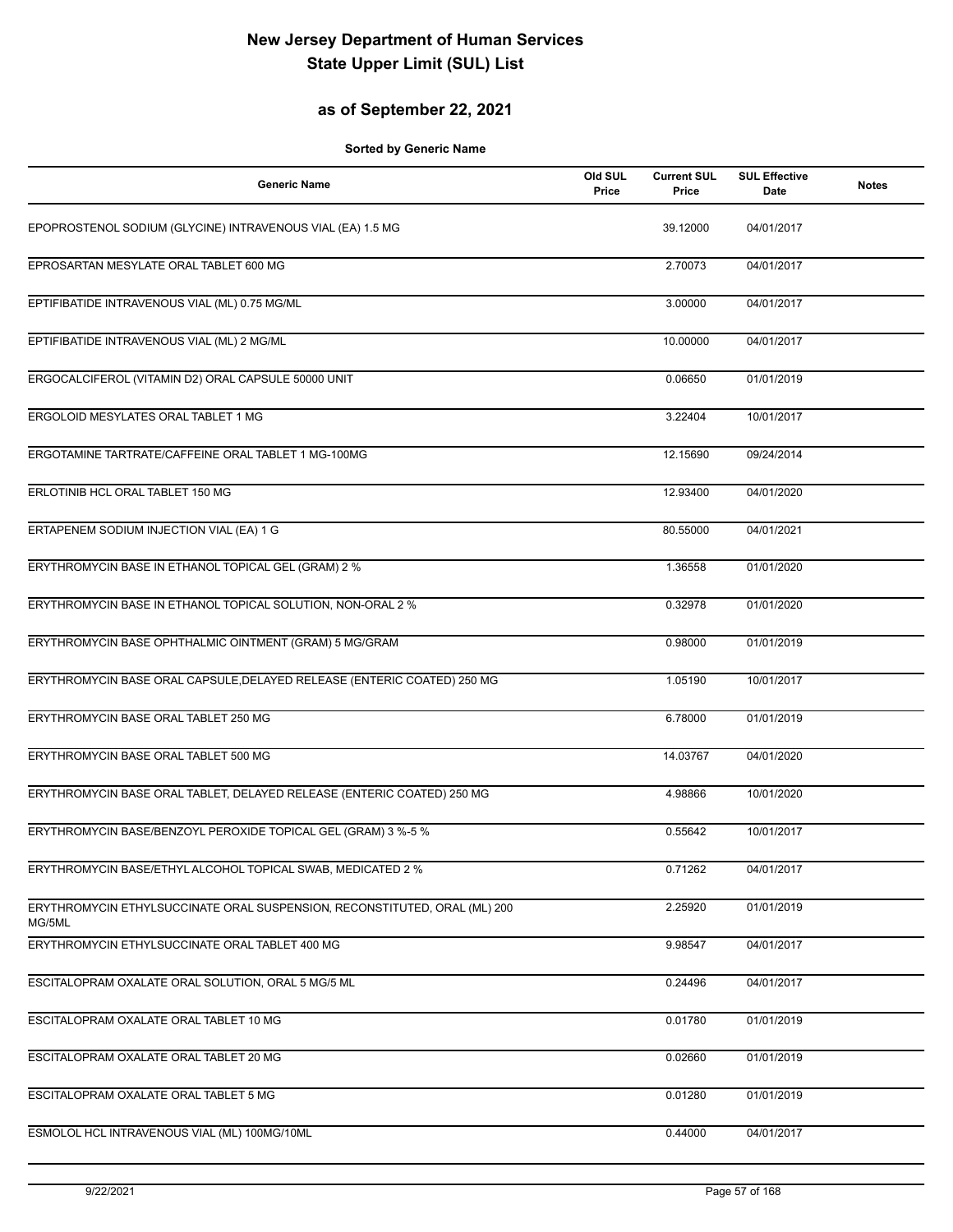## **as of September 22, 2021**

| <b>Generic Name</b>                                                            | Old SUL<br>Price | <b>Current SUL</b><br>Price | <b>SUL Effective</b><br><b>Date</b> | <b>Notes</b> |
|--------------------------------------------------------------------------------|------------------|-----------------------------|-------------------------------------|--------------|
| ESOMEPRAZOLE MAGNESIUM ORAL CAPSULE, DELAYED RELEASE (ENTERIC COATED) 20<br>ΜG |                  | 0.18285                     | 10/01/2020                          |              |
| ESOMEPRAZOLE MAGNESIUM ORAL CAPSULE, DELAYED RELEASE (ENTERIC COATED) 40<br>МG |                  | 0.18005                     | 10/01/2020                          |              |
| ESOMEPRAZOLE SODIUM INTRAVENOUS VIAL (EA) 20 MG                                |                  | 34.90000                    | 04/01/2017                          |              |
| ESOMEPRAZOLE SODIUM INTRAVENOUS VIAL (EA) 40 MG                                |                  | 34.50000                    | 04/01/2017                          |              |
| ESTAZOLAM ORAL TABLET 1 MG                                                     |                  | 0.24507                     | 10/01/2017                          |              |
| ESTAZOLAM ORAL TABLET 2 MG                                                     |                  | 0.44970                     | 04/01/2020                          |              |
| ESTRADIOL ORAL TABLET 0.5 MG                                                   |                  | 0.02301                     | 10/01/2017                          |              |
| ESTRADIOL ORAL TABLET 1 MG                                                     |                  | 0.02364                     | 10/01/2017                          |              |
| ESTRADIOL ORAL TABLET 2 MG                                                     |                  | 0.13707                     | 04/01/2021                          |              |
| ESTRADIOL TRANSDERMAL PATCH, TRANSDERMAL SEMIWEEKLY .025MG/24H                 |                  | 7.82250                     | 10/01/2019                          |              |
| ESTRADIOL TRANSDERMAL PATCH, TRANSDERMAL SEMIWEEKLY .0375MG/24                 |                  | 6.68000                     | 04/01/2021                          |              |
| ESTRADIOL TRANSDERMAL PATCH, TRANSDERMAL SEMIWEEKLY .075MG/24H                 |                  | 5.61875                     | 10/01/2019                          |              |
| ESTRADIOL TRANSDERMAL PATCH, TRANSDERMAL SEMIWEEKLY 0.05MG/24H                 |                  | 6.18000                     | 01/01/2019                          |              |
| ESTRADIOL TRANSDERMAL PATCH, TRANSDERMAL SEMIWEEKLY 0.1MG/24HR                 |                  | 5.37500                     | 01/01/2019                          |              |
| ESTRADIOL TRANSDERMAL PATCH, TRANSDERMAL WEEKLY .025MG/24H                     |                  | 10.76000                    | 10/01/2018                          |              |
| ESTRADIOL TRANSDERMAL PATCH, TRANSDERMAL WEEKLY .0375MG/24                     |                  | 5.63823                     | 10/01/2017                          |              |
| ESTRADIOL TRANSDERMAL PATCH, TRANSDERMAL WEEKLY .075MG/24H                     |                  | 5.66480                     | 10/01/2017                          |              |
| ESTRADIOL TRANSDERMAL PATCH, TRANSDERMAL WEEKLY 0.05MG/24H                     |                  | 9.98000                     | 07/01/2019                          |              |
| ESTRADIOL TRANSDERMAL PATCH, TRANSDERMAL WEEKLY 0.06MG/24H                     |                  | 5.53705                     | 10/01/2017                          |              |
| ESTRADIOL TRANSDERMAL PATCH, TRANSDERMAL WEEKLY 0.1MG/24HR                     |                  | 5.52543                     | 10/01/2017                          |              |
| ESTRADIOL VAGINAL CREAM WITH APPLICATOR 0.01 %                                 | 1.85076          | 1.10835                     | 10/01/2021                          |              |
| ESTRADIOL VAGINAL TABLET 10 MCG                                                |                  | 8.90125                     | 10/01/2020                          |              |
| ESTRADIOL VALERATE INTRAMUSCULAR VIAL (ML) 20 MG/ML                            |                  | 20.64200                    | 07/15/2021                          |              |
| ESTRADIOL VALERATE INTRAMUSCULAR VIAL (ML) 40 MG/ML                            |                  | 29.59600                    | 10/01/2020                          |              |
| ESTRADIOL/NORETHINDRONE ACETATE ORAL TABLET 0.5-0.1 MG                         |                  | 2.12624                     | 07/01/2017                          |              |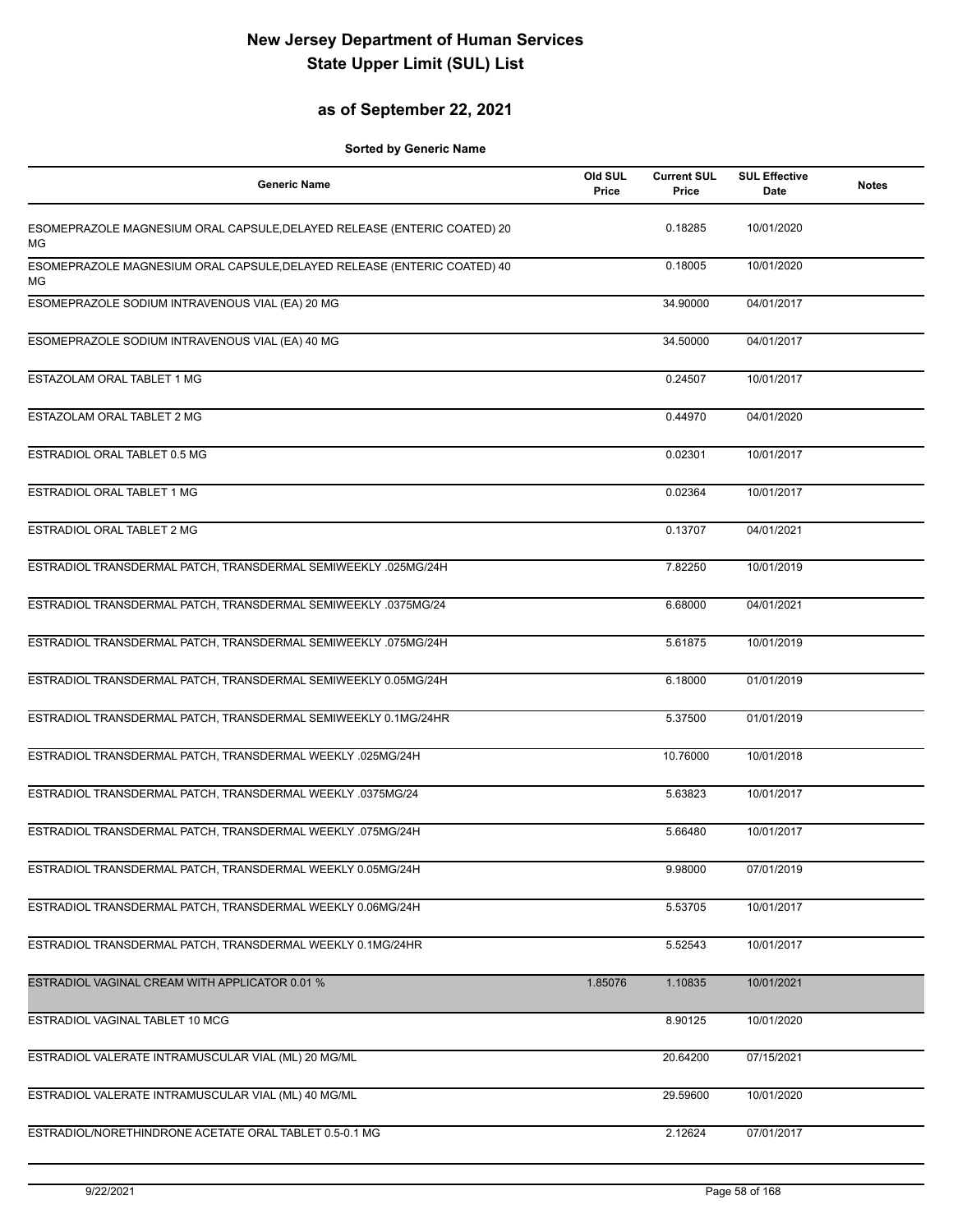## **as of September 22, 2021**

| <b>Generic Name</b>                                             | Old SUL<br>Price | <b>Current SUL</b><br>Price | <b>SUL Effective</b><br>Date | <b>Notes</b> |
|-----------------------------------------------------------------|------------------|-----------------------------|------------------------------|--------------|
| ESTRADIOL/NORETHINDRONE ACETATE ORAL TABLET 1 MG-0.5MG          |                  | 1.25015                     | 10/01/2017                   |              |
| ESTRADIOL/NORGESTIMATE ORAL TABLET 1-1-0.09MG                   |                  | 3.91777                     | 04/01/2017                   |              |
| ESTROGENS, ESTERIFIED/METHYLTESTOSTERONE ORAL TABLET 0.625-1.25 |                  | 2.29254                     | 04/01/2017                   |              |
| ESTROGENS, ESTERIFIED/METHYLTESTOSTERONE ORAL TABLET 1.25-2.5MG |                  | 0.49446                     | 10/01/2017                   |              |
| ESTROPIPATE ORAL TABLET 0.75 MG                                 |                  | 0.38120                     | 04/01/2017                   |              |
| ESTROPIPATE ORAL TABLET 1.5 MG                                  |                  | 0.22086                     | 10/01/2017                   |              |
| ESTROPIPATE ORAL TABLET 3 MG                                    |                  | 0.10050                     | 10/01/2017                   |              |
| ESZOPICLONE ORAL TABLET 1 MG                                    |                  | 0.15678                     | 10/01/2017                   |              |
| <b>ESZOPICLONE ORAL TABLET 2 MG</b>                             |                  | 0.17820                     | 01/01/2019                   |              |
| <b>ESZOPICLONE ORAL TABLET 3 MG</b>                             |                  | 0.08990                     | 10/01/2017                   |              |
| ETHACRYNATE SODIUM INTRAVENOUS VIAL (EA) 50 MG                  |                  | 3799.00000                  | 04/01/2017                   |              |
| ETHACRYNIC ACID ORAL TABLET 25 MG                               |                  | 5.52000                     | 10/01/2019                   |              |
| ETHAMBUTOL HCL ORAL TABLET 100 MG                               |                  | 0.16920                     | 10/01/2018                   |              |
| ETHAMBUTOL HCL ORAL TABLET 400 MG                               |                  | 0.52340                     | 01/01/2019                   |              |
| ETHINYL ESTRADIOL/DROSPIRENONE ORAL TABLET 0.02-3(28)           |                  | 0.34500                     | 07/01/2021                   |              |
| ETHINYL ESTRADIOL/DROSPIRENONE ORAL TABLET 0.03MG-3MG           | 0.31849          | 0.26190                     | 10/01/2021                   |              |
| ETHOSUXIMIDE ORAL CAPSULE 250 MG                                | 0.70270          | 0.53460                     | 10/01/2021                   |              |
| ETHOSUXIMIDE ORAL SOLUTION, ORAL 250 MG/5ML                     |                  | 0.06534                     | 10/01/2017                   |              |
| ETHYL ALCOHOL INJECTION AMPUL (ML) 98 %                         |                  | 22.78000                    | 04/01/2017                   |              |
| ETHYL ALCOHOL TOPICAL GEL (ML) 60 %                             |                  | 0.00987                     | 04/01/2017                   |              |
| ETHYL ALCOHOL TOPICAL SOLUTION, NON-ORAL 70 %                   |                  | 0.05310                     | 04/01/2017                   |              |
| ETHYNODIOL DIACETATE-ETHINYL ESTRADIOL ORAL TABLET 1 MG-35MCG   |                  | 0.58262                     | 01/01/2018                   |              |
| ETHYNODIOL DIACETATE-ETHINYL ESTRADIOL ORAL TABLET 1 MG-50MCG   |                  | 0.70335                     | 04/01/2017                   |              |
| ETIDRONATE DISODIUM ORAL TABLET 200 MG                          |                  | 3.45683                     | 04/01/2017                   |              |
| ETIDRONATE DISODIUM ORAL TABLET 400 MG                          |                  | 6.91183                     | 04/01/2017                   |              |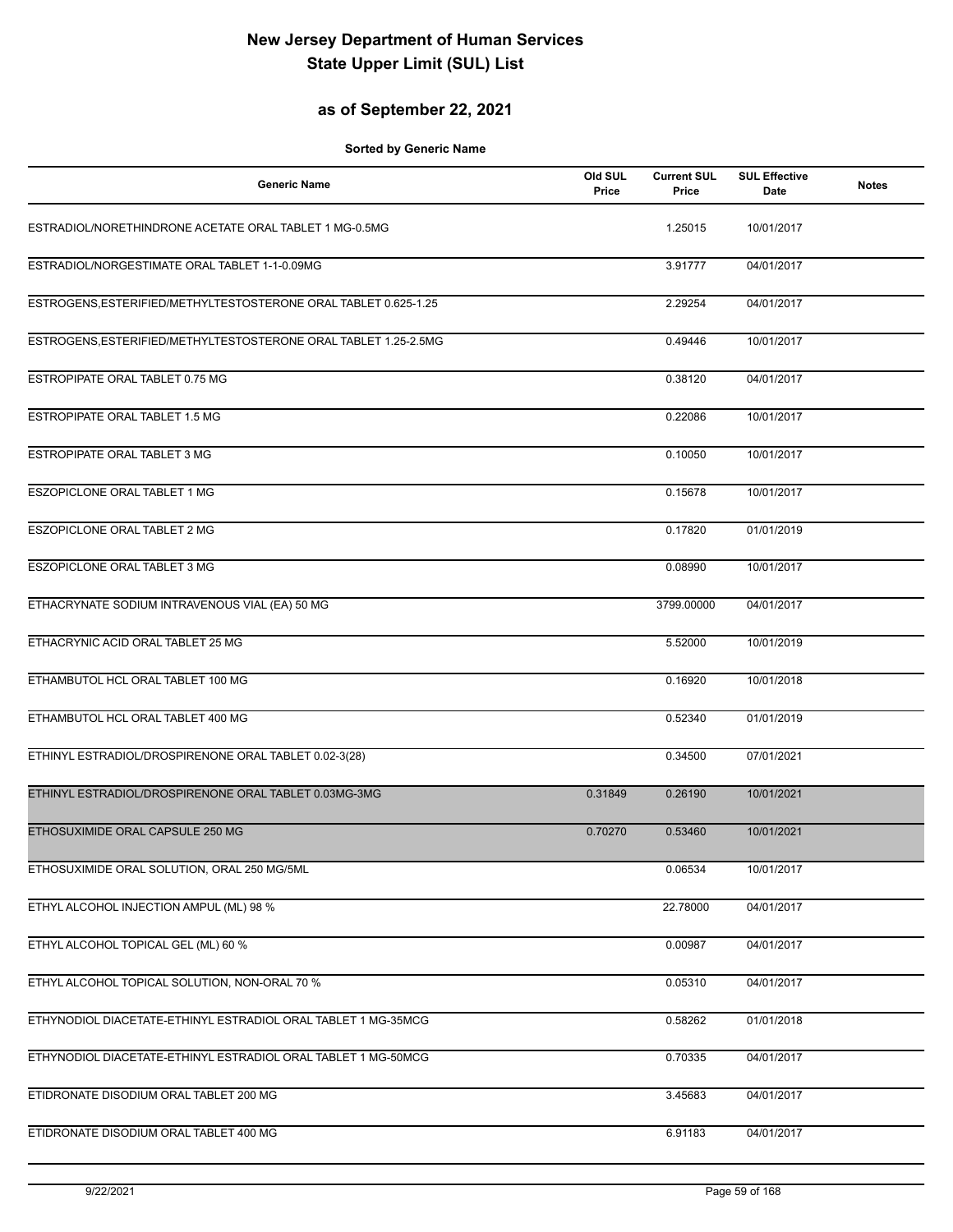## **as of September 22, 2021**

| <b>Generic Name</b>                                                                                          | Old SUL<br>Price | <b>Current SUL</b><br>Price | <b>SUL Effective</b><br>Date | <b>Notes</b> |
|--------------------------------------------------------------------------------------------------------------|------------------|-----------------------------|------------------------------|--------------|
| ETODOLAC ORAL CAPSULE 200 MG                                                                                 |                  | 0.27830                     | 10/01/2017                   |              |
| ETODOLAC ORAL CAPSULE 300 MG                                                                                 |                  | 0.70490                     | 04/01/2018                   |              |
| ETODOLAC ORAL TABLET 400 MG                                                                                  |                  | 0.10040                     | 10/01/2017                   |              |
| ETODOLAC ORAL TABLET 500 MG                                                                                  |                  | 0.13568                     | 10/01/2017                   |              |
| ETODOLAC ORAL TABLET, EXTENDED RELEASE 24 HR 400 MG                                                          |                  | 1.21731                     | 07/01/2017                   |              |
| ETODOLAC ORAL TABLET, EXTENDED RELEASE 24 HR 500 MG                                                          |                  | 0.16333                     | 01/01/2020                   |              |
| ETODOLAC ORAL TABLET, EXTENDED RELEASE 24 HR 600 MG                                                          |                  | 1.36061                     | 04/01/2017                   |              |
| ETOMIDATE INTRAVENOUS VIAL (ML) 2 MG/ML                                                                      |                  | 0.33600                     | 04/01/2017                   |              |
| ETONOGESTREL/ETHINYL ESTRADIOL VAGINAL RING, VAGINAL .12-.015MG                                              | 108.55500        | 106.66667                   | 10/01/2021                   |              |
| ETOPOSIDE INTRAVENOUS VIAL (ML) 20 MG/ML                                                                     |                  | 0.88440                     | 10/01/2017                   |              |
| ETOPOSIDE ORAL CAPSULE 50 MG                                                                                 |                  | 27.05237                    | 10/01/2017                   |              |
| EUCALYPTUS OIL/MENTHOL/CAMPHOR TOPICAL OINTMENT (GRAM) 1.2%-4.8%                                             |                  | 0.01933                     | 04/01/2017                   |              |
| EVEROLIMUS ORAL TABLET 0.25 MG                                                                               |                  | 5.91162                     | 10/01/2021                   |              |
| EVEROLIMUS ORAL TABLET 0.5 MG                                                                                |                  | 11.82320                    | 10/01/2021                   |              |
| EVEROLIMUS ORAL TABLET 0.75 MG                                                                               |                  | 17.73480                    | 10/01/2021                   |              |
| EXEMESTANE ORAL TABLET 25 MG                                                                                 |                  | 1.29833                     | 01/01/2020                   |              |
| EZETIMIBE ORAL TABLET 10 MG                                                                                  | 0.10067          | 0.08166                     | 10/01/2021                   |              |
| EZETIMIBE/SIMVASTATIN ORAL TABLET 10 MG-10MG                                                                 |                  | 2.37300                     | 01/01/2019                   |              |
| EZETIMIBE/SIMVASTATIN ORAL TABLET 10 MG-20MG                                                                 |                  | 0.48000                     | 04/01/2020                   |              |
| EZETIMIBE/SIMVASTATIN ORAL TABLET 10 MG-40MG                                                                 |                  | 0.75534                     | 07/01/2019                   |              |
| FAMCICLOVIR ORAL TABLET 125 MG                                                                               |                  | 0.35833                     | 01/01/2019                   |              |
| FAMCICLOVIR ORAL TABLET 250 MG                                                                               |                  | 0.28887                     | 04/01/2017                   |              |
| FAMCICLOVIR ORAL TABLET 500 MG                                                                               |                  | 0.49833                     | 01/01/2019                   |              |
| FAMOTIDINE IN SODIUM CHLORIDE, ISO-OSMOTIC/PF INTRAVENOUS INTRAVENOUS<br>SOLUTION, PIGGYBACK (ML) 20 MG/50ML |                  | 0.09140                     | 04/01/2017                   |              |
| FAMOTIDINE INTRAVENOUS VIAL (ML) 10 MG/ML                                                                    |                  | 0.36380                     | 04/01/2017                   |              |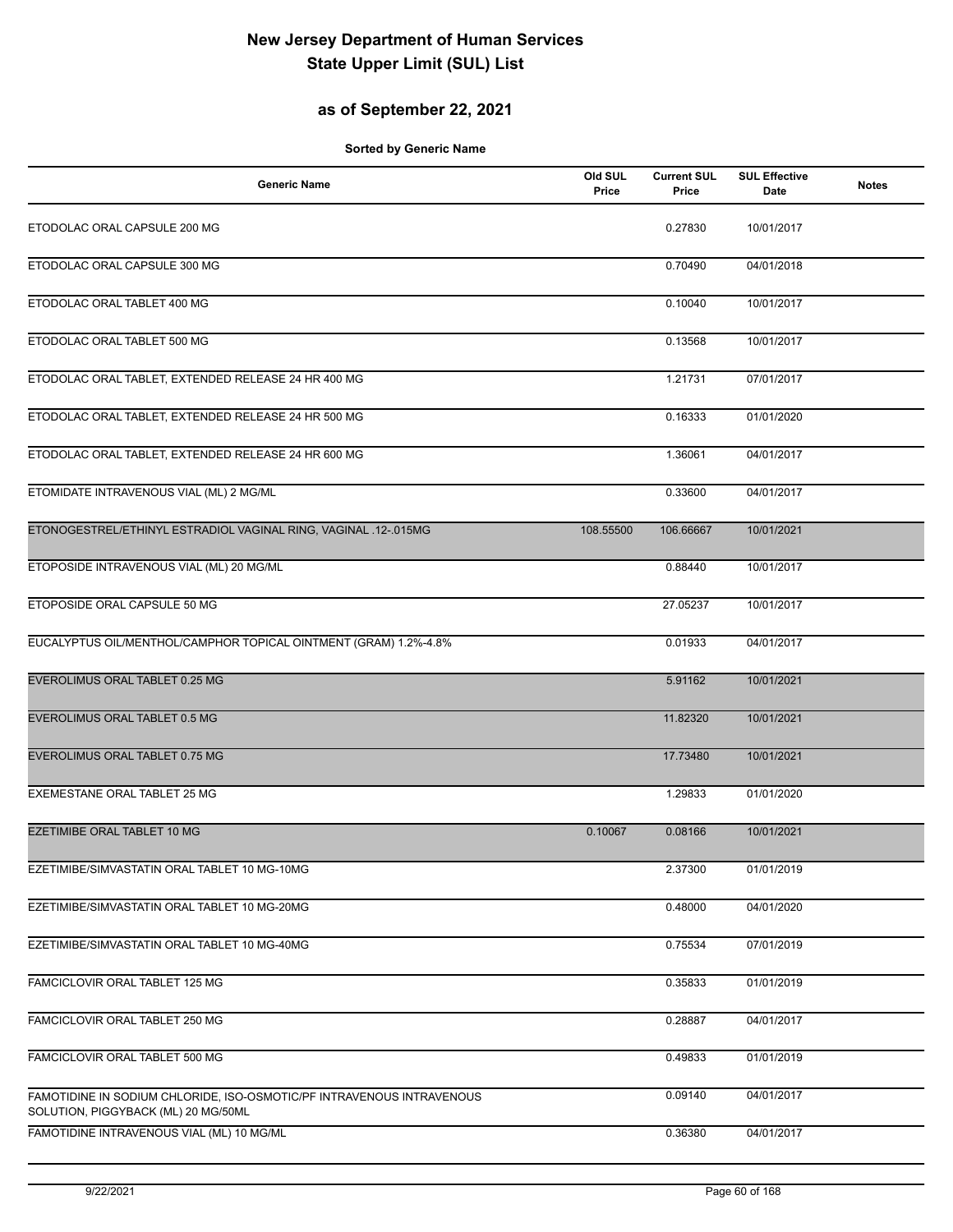## **as of September 22, 2021**

| <b>Generic Name</b>                                                                  | Old SUL<br>Price | <b>Current SUL</b><br>Price | <b>SUL Effective</b><br>Date | <b>Notes</b> |
|--------------------------------------------------------------------------------------|------------------|-----------------------------|------------------------------|--------------|
| FAMOTIDINE ORAL SUSPENSION, ORAL (FINAL DOSE FORM) 40MG/5ML                          |                  | 0.22000                     | 01/01/2019                   |              |
| FAMOTIDINE ORAL TABLET 10 MG                                                         |                  | 0.05978                     | 10/01/2017                   |              |
| FAMOTIDINE ORAL TABLET 20 MG                                                         |                  | 0.01550                     | 01/01/2019                   |              |
| FAMOTIDINE ORAL TABLET 40 MG                                                         |                  | 0.02420                     | 01/01/2019                   |              |
| FAMOTIDINE/CALCIUM CARBONATE/MAGNESIUM HYDROXIDE ORAL TABLET, CHEWABLE<br>10-800-165 |                  | 0.24688                     | 04/01/2017                   |              |
| FAMOTIDINE/PF INTRAVENOUS VIAL (ML) 20 MG/2 ML                                       |                  | 0.36500                     | 04/01/2017                   |              |
| FEBUXOSTAT ORAL TABLET 40 MG                                                         | 2.10778          | 1.35682                     | 10/01/2021                   |              |
| FEBUXOSTAT ORAL TABLET 80 MG                                                         | 5.32484          | 1.16900                     | 10/01/2021                   |              |
| FELBAMATE ORAL SUSPENSION, ORAL (FINAL DOSE FORM) 600 MG/5ML                         |                  | 1.41059                     | 10/01/2020                   |              |
| FELBAMATE ORAL TABLET 400 MG                                                         |                  | 0.86430                     | 10/01/2019                   |              |
| FELBAMATE ORAL TABLET 600 MG                                                         |                  | 1.48180                     | 04/01/2019                   |              |
| FELODIPINE ORAL TABLET, EXTENDED RELEASE 24 HR 10 MG                                 |                  | 0.09000                     | 01/01/2018                   |              |
| FELODIPINE ORAL TABLET, EXTENDED RELEASE 24 HR 2.5 MG                                |                  | 0.12560                     | 07/01/2018                   |              |
| FELODIPINE ORAL TABLET, EXTENDED RELEASE 24 HR 5 MG                                  |                  | 0.05003                     | 10/01/2017                   |              |
| FENOFIBRATE NANOCRYSTALLIZED ORAL TABLET 145MG                                       |                  | 0.08078                     | 01/01/2019                   |              |
| FENOFIBRATE NANOCRYSTALLIZED ORAL TABLET 48 MG                                       |                  | 0.08878                     | 01/01/2019                   |              |
| FENOFIBRATE ORAL CAPSULE 150 MG                                                      |                  | 5.47760                     | 04/01/2021                   |              |
| FENOFIBRATE ORAL CAPSULE 50 MG                                                       |                  | 2.34591                     | 04/01/2017                   |              |
| FENOFIBRATE ORAL TABLET 120 MG                                                       |                  | 16.73827                    | 10/01/2020                   |              |
| FENOFIBRATE ORAL TABLET 160 MG                                                       |                  | 0.12211                     | 01/01/2019                   |              |
| FENOFIBRATE ORAL TABLET 40 MG                                                        |                  | 8.35844                     | 04/01/2017                   |              |
| FENOFIBRATE ORAL TABLET 54 MG                                                        |                  | 0.13503                     | 01/01/2021                   |              |
| FENOFIBRATE, MICRONIZED ORAL CAPSULE 130 MG                                          |                  | 2.26233                     | 07/01/2018                   |              |
| FENOFIBRATE, MICRONIZED ORAL CAPSULE 134 MG                                          |                  | 0.07360                     | 01/01/2019                   |              |
| FENOFIBRATE, MICRONIZED ORAL CAPSULE 200 MG                                          |                  | 0.26960                     | 07/01/2019                   |              |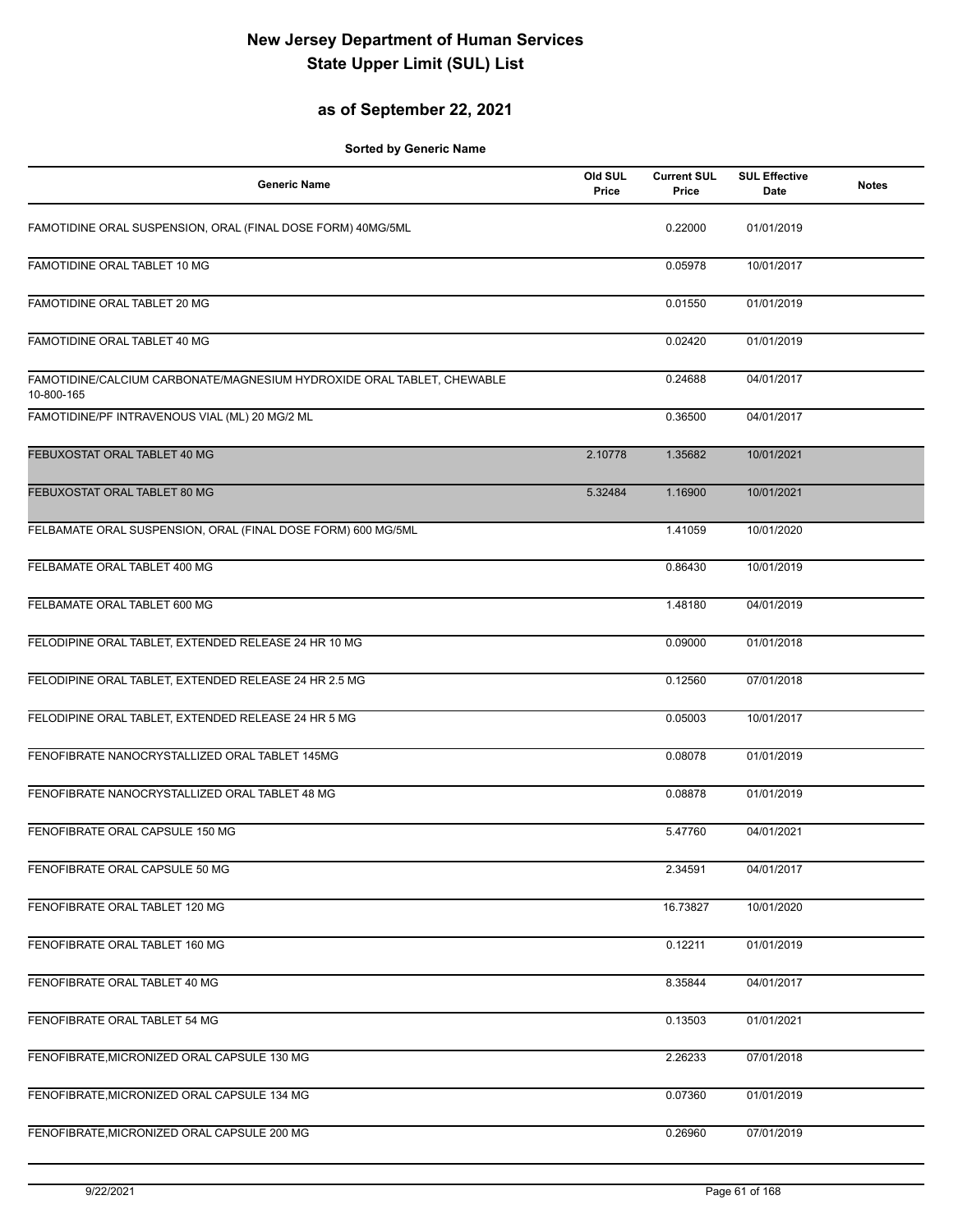## **as of September 22, 2021**

| <b>Generic Name</b>                                                                | Old SUL<br>Price | <b>Current SUL</b><br>Price | <b>SUL Effective</b><br>Date | <b>Notes</b> |
|------------------------------------------------------------------------------------|------------------|-----------------------------|------------------------------|--------------|
| FENOFIBRATE, MICRONIZED ORAL CAPSULE 43 MG                                         |                  | 1.13716                     | 04/01/2018                   |              |
| FENOFIBRATE, MICRONIZED ORAL CAPSULE 67 MG                                         |                  | 0.11000                     | 01/01/2020                   |              |
| FENOFIBRIC ACID (CHOLINE) ORAL CAPSULE, DELAYED RELEASE (ENTERIC COATED) 135<br>ΜG |                  | 0.33244                     | 01/01/2019                   |              |
| FENOFIBRIC ACID (CHOLINE) ORAL CAPSULE, DELAYED RELEASE (ENTERIC COATED) 45<br>МG  |                  | 0.54809                     | 04/01/2017                   |              |
| FENOFIBRIC ACID ORAL TABLET 105 MG                                                 |                  | 2.03967                     | 10/01/2017                   |              |
| FENOFIBRIC ACID ORAL TABLET 35 MG                                                  |                  | 0.80100                     | 04/01/2017                   |              |
| FENOPROFEN CALCIUM ORAL CAPSULE 400 MG                                             |                  | 3.23300                     | 07/01/2018                   |              |
| FENOPROFEN CALCIUM ORAL TABLET 600 MG                                              |                  | 0.18554                     | 10/01/2017                   |              |
| FENTANYL CITRATE BUCCAL LOZENGE ON A HANDLE 1200 MCG                               |                  | 17.43853                    | 04/01/2017                   |              |
| FENTANYL CITRATE BUCCAL LOZENGE ON A HANDLE 1600 MCG                               |                  | 19.80252                    | 10/01/2017                   |              |
| FENTANYL CITRATE BUCCAL LOZENGE ON A HANDLE 200 MCG                                |                  | 8.54250                     | 10/01/2017                   |              |
| FENTANYL CITRATE BUCCAL LOZENGE ON A HANDLE 400 MCG                                |                  | 9.89572                     | 04/01/2017                   |              |
| FENTANYL CITRATE BUCCAL LOZENGE ON A HANDLE 600 MCG                                |                  | 12.90000                    | 04/01/2017                   |              |
| FENTANYL CITRATE BUCCAL LOZENGE ON A HANDLE 800 MCG                                |                  | 12.75167                    | 04/01/2017                   |              |
| FENTANYL CITRATE/PF INJECTION AMPUL (ML) 50 MCG/ML                                 |                  | 0.61200                     | 04/01/2017                   |              |
| FENTANYL CITRATE/PF INJECTION VIAL (ML) 50 MCG/ML                                  |                  | 0.52889                     | 04/01/2017                   |              |
| FENTANYL CITRATE/PF INTRAVENOUS SYRINGE (ML) 100MCG/2ML                            |                  | 1.04100                     | 04/01/2017                   |              |
| FENTANYL TRANSDERMAL PATCH, TRANSDERMAL 72 HOURS 100 MCG/HR                        |                  | 6.41480                     | 04/01/2019                   |              |
| FENTANYL TRANSDERMAL PATCH, TRANSDERMAL 72 HOURS 12 MCG/HR                         |                  | 4.87100                     | 01/01/2020                   |              |
| FENTANYL TRANSDERMAL PATCH, TRANSDERMAL 72 HOURS 25 MCG/HR                         |                  | 1.87131                     | 10/01/2017                   |              |
| FENTANYL TRANSDERMAL PATCH, TRANSDERMAL 72 HOURS 37.5MCG/HR                        |                  | 42.03000                    | 04/01/2020                   |              |
| FENTANYL TRANSDERMAL PATCH, TRANSDERMAL 72 HOURS 50MCG/HR                          |                  | 3.05057                     | 01/01/2020                   |              |
| FENTANYL TRANSDERMAL PATCH, TRANSDERMAL 72 HOURS 62.5MCG/HR                        |                  | 61.68800                    | 04/01/2017                   |              |
| FENTANYL TRANSDERMAL PATCH, TRANSDERMAL 72 HOURS 75MCG/HR                          |                  | 4.18333                     | 01/01/2020                   |              |
| FENTANYL TRANSDERMAL PATCH, TRANSDERMAL 72 HOURS 87.5MCG/HR                        |                  | 83.99000                    | 04/01/2017                   |              |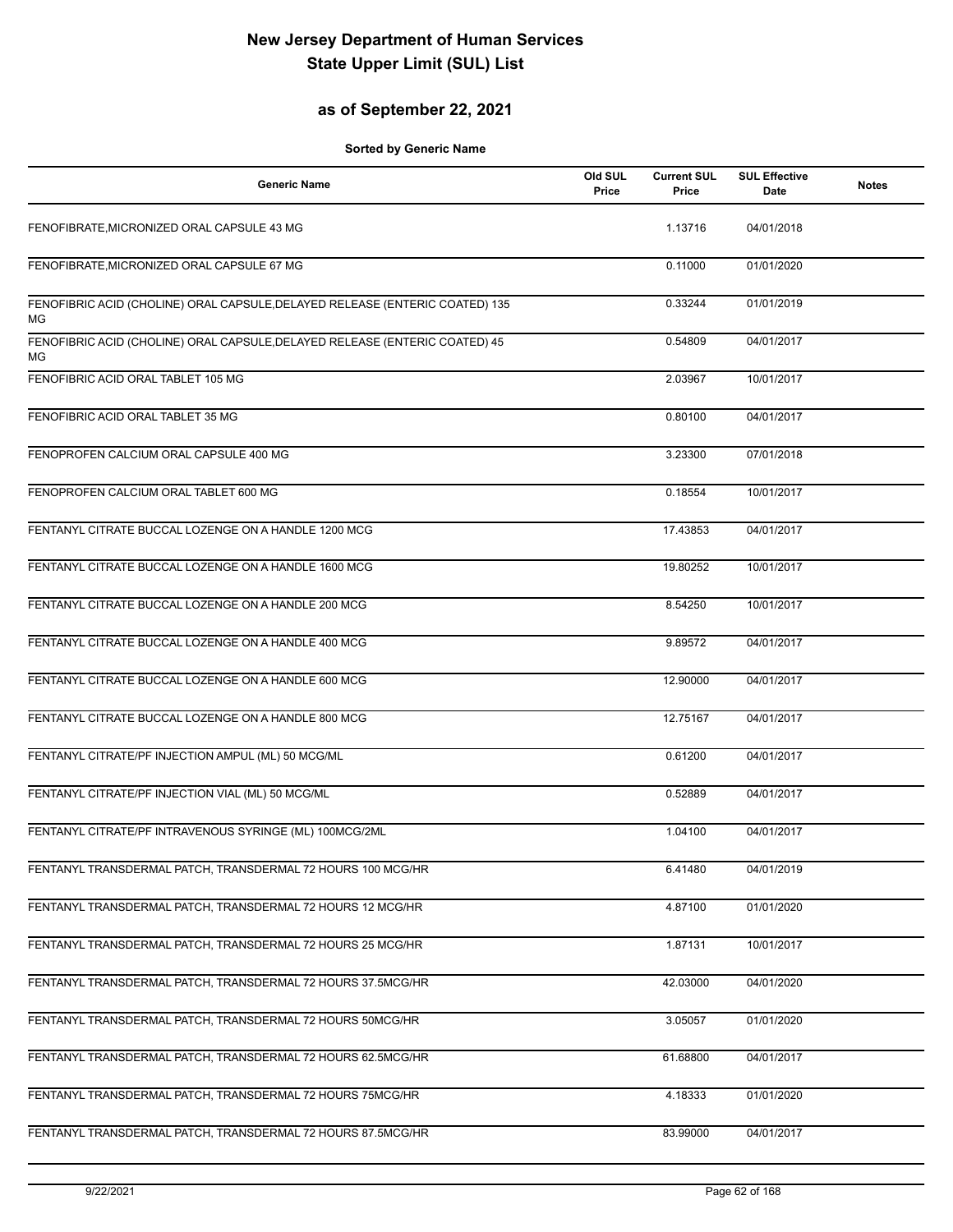## **as of September 22, 2021**

| <b>Generic Name</b>                                                                                        | Old SUL<br>Price | <b>Current SUL</b><br>Price | <b>SUL Effective</b><br>Date | <b>Notes</b> |
|------------------------------------------------------------------------------------------------------------|------------------|-----------------------------|------------------------------|--------------|
| FERROUS FUMARATE/ASCORBIC ACID/B12-IF/FOLIC ACID ORAL CAPSULE 110-0.5MG                                    |                  | 0.17000                     | 04/01/2017                   |              |
| FERROUS FUMARATE/ASCORBIC ACID/CYANOCOBALAMIN/FOLIC ACID ORAL CAPSULE<br>200-250 MG                        |                  | 0.35990                     | 04/01/2017                   |              |
| FERROUS FUMARATE/ASCORBIC ACID/CYANOCOBALAMIN/FOLIC ACID ORAL CAPSULE<br>460-60MG                          |                  | 0.35879                     | 10/01/2017                   |              |
| FERROUS FUMARATE/FOLIC ACID/MULTIVITAMIN-MINERALS NO.15 ORAL CAPSULE 106<br>MG-1MG                         |                  | 0.48910                     | 04/01/2017                   |              |
| FERROUS SULFATE ORAL TABLET 325(65) MG                                                                     |                  | 0.01131                     | 12/12/2011                   |              |
| FERROUS SULFATE/ASCORBIC ACID/FOLIC ACID ORAL TABLET, EXTENDED RELEASE<br>105-500-.8                       |                  | 0.07627                     | 09/01/2011                   |              |
| FERROUS SULFATE/FOLIC ACID/VITAMIN B COMP W-C ORAL TABLET, EXTENDED RELEASE<br>105-0.8MG                   |                  | 0.07304                     | 12/12/2011                   |              |
| FEXOFENADINE HCL ORAL SUSPENSION, ORAL (FINAL DOSE FORM) 30 MG/5 ML                                        |                  | 0.06160                     | 04/01/2017                   |              |
| FEXOFENADINE HCL ORAL TABLET 180 MG                                                                        |                  | 0.15500                     | 10/01/2019                   |              |
| FEXOFENADINE HCL ORAL TABLET 60 MG                                                                         |                  | 0.24733                     | 10/01/2017                   |              |
| FEXOFENADINE HCL/PSEUDOEPHEDRINE HCL ORAL TABLET, EXTENDED RELEASE 12 HR<br>60MG-120MG                     |                  | 0.70542                     | 04/01/2017                   |              |
| FINASTERIDE ORAL TABLET 1 MG                                                                               |                  | 0.02010                     | 01/01/2019                   |              |
| FINASTERIDE ORAL TABLET 5 MG                                                                               |                  | 0.03567                     | 01/01/2019                   |              |
| FLAVOXATE HCL ORAL TABLET 100 MG                                                                           |                  | 0.45341                     | 04/01/2017                   |              |
| FLAXSEED OIL/EVENING PRIMROSE OIL/BILBERRY EXTRACT ORAL CAPSULE 250-125-10                                 |                  | 0.32041                     | 04/01/2017                   |              |
| FLECAINIDE ACETATE ORAL TABLET 100 MG                                                                      |                  | 0.16492                     | 10/01/2017                   |              |
| FLECAINIDE ACETATE ORAL TABLET 150 MG                                                                      |                  | 0.19130                     | 10/01/2018                   |              |
| FLECAINIDE ACETATE ORAL TABLET 50 MG                                                                       |                  | 0.10935                     | 04/01/2021                   |              |
| FLOXURIDINE INJECTION VIAL (EA) 500 MG                                                                     |                  | 119.00000                   | 04/01/2017                   |              |
| FLUCONAZOLE IN DEXTROSE, ISO-OSMOTIC INTRAVENOUS INTRAVENOUS SOLUTION,<br>PIGGYBACK (ML) 200MG/0.1L        |                  | 0.11300                     | 04/01/2017                   |              |
| FLUCONAZOLE IN DEXTROSE, ISO-OSMOTIC INTRAVENOUS INTRAVENOUS SOLUTION,<br>PIGGYBACK (ML) 400MG/0.2L        |                  | 0.06305                     | 04/01/2017                   |              |
| FLUCONAZOLE IN SODIUM CHLORIDE, ISO-OSMOTIC INTRAVENOUS INTRAVENOUS<br>SOLUTION, PIGGYBACK (ML) 200MG/0.1L |                  | 0.01660                     | 10/01/2017                   |              |
| FLUCONAZOLE IN SODIUM CHLORIDE, ISO-OSMOTIC INTRAVENOUS INTRAVENOUS<br>SOLUTION, PIGGYBACK (ML) 400MG/0.2L |                  | 0.01926                     | 04/01/2019                   |              |
| FLUCONAZOLE IN SODIUM CHLORIDE, ISO-OSMOTIC INTRAVENOUS IV SOLUTION,<br>PIGGYBACK, BOTTLE (ML) 200MG/0.1L  |                  | 0.14916                     | 04/01/2017                   |              |
| FLUCONAZOLE ORAL SUSPENSION, RECONSTITUTED, ORAL (ML) 10 MG/ML                                             |                  | 0.22306                     | 04/01/2017                   |              |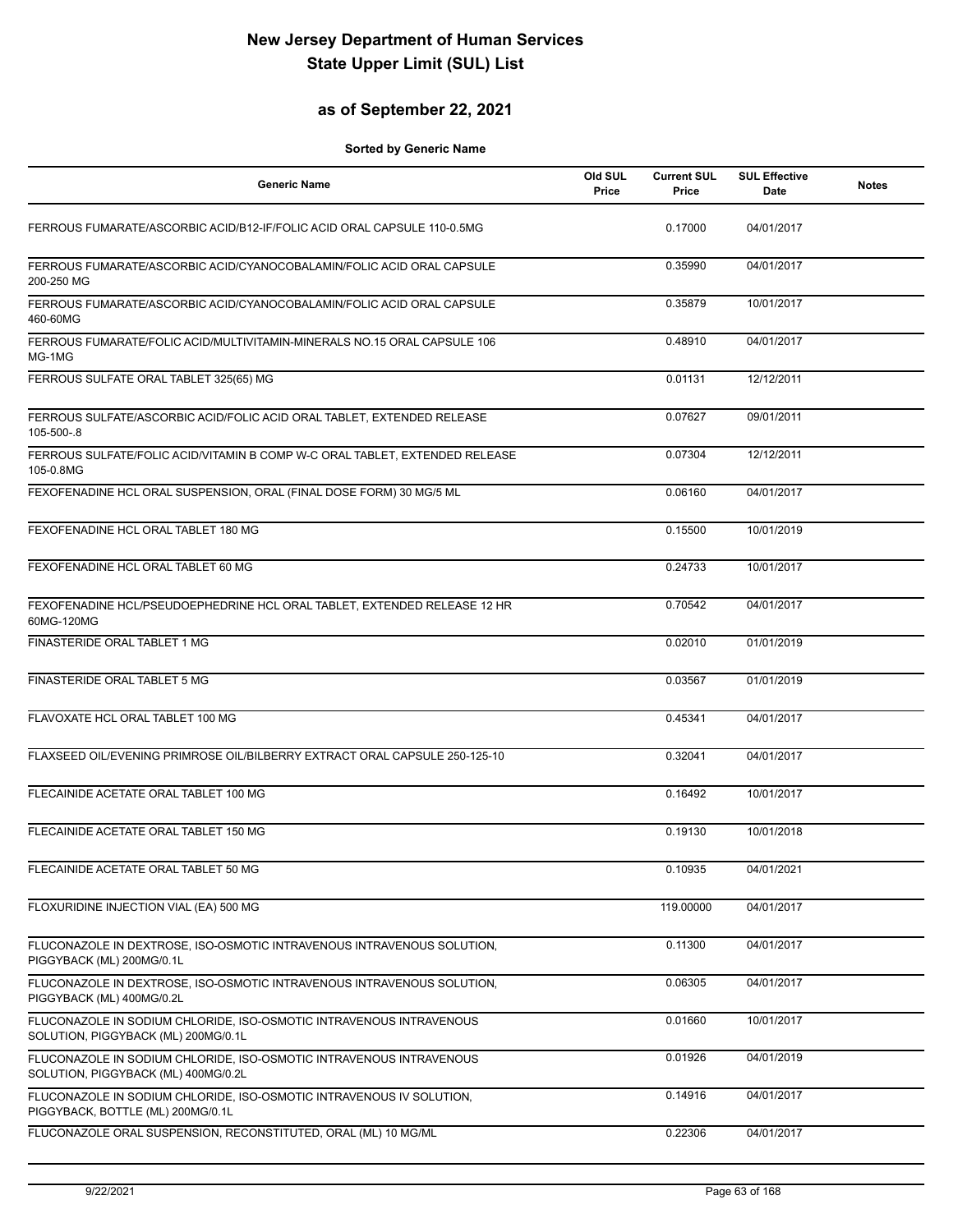## **as of September 22, 2021**

| Old SUL<br><b>Generic Name</b>                                 | <b>Current SUL</b><br>Price<br>Price | <b>SUL Effective</b><br>Date | <b>Notes</b> |
|----------------------------------------------------------------|--------------------------------------|------------------------------|--------------|
| FLUCONAZOLE ORAL SUSPENSION, RECONSTITUTED, ORAL (ML) 40 MG/ML | 0.50914                              | 04/01/2019                   |              |
| FLUCONAZOLE ORAL TABLET 100 MG                                 | 0.33333                              | 01/01/2019                   |              |
| FLUCONAZOLE ORAL TABLET 150 MG                                 | 0.17671                              | 10/01/2017                   |              |
| FLUCONAZOLE ORAL TABLET 200 MG                                 | 0.41933                              | 01/01/2019                   |              |
| FLUCONAZOLE ORAL TABLET 50 MG                                  | 0.09515                              | 10/01/2017                   |              |
| FLUCYTOSINE ORAL CAPSULE 250 MG                                | 65.65520                             | 04/01/2017                   |              |
| FLUCYTOSINE ORAL CAPSULE 500 MG                                | 127.04000                            | 04/01/2017                   |              |
| FLUDARABINE PHOSPHATE INTRAVENOUS VIAL (EA) 50 MG              | 94.50000                             | 04/01/2017                   |              |
| FLUDARABINE PHOSPHATE INTRAVENOUS VIAL (ML) 50 MG/2 ML         | 108.75000                            | 04/01/2017                   |              |
| FLUDROCORTISONE ACETATE ORAL TABLET 0.1 MG                     | 0.25000                              | 07/01/2018                   |              |
| FLUMAZENIL INTRAVENOUS VIAL (ML) 0.1 MG/ML                     | 0.81000                              | 04/01/2017                   |              |
| FLUNISOLIDE NASAL AEROSOL, SPRAY (ML) 25 MCG                   | 0.93988                              | 10/01/2017                   |              |
| FLUOCINOLONE ACETONIDE OIL OTIC DROPS 0.01 %                   | 1.76380<br>2.39875                   | 10/01/2021                   |              |
| FLUOCINOLONE ACETONIDE TOPICAL CREAM (GRAM) 0.01 %             | 1.01283                              | 01/01/2018                   |              |
| FLUOCINOLONE ACETONIDE TOPICAL CREAM (GRAM) 0.025 %            | 0.36973                              | 10/01/2017                   |              |
| FLUOCINOLONE ACETONIDE TOPICAL OIL (ML) 0.01 %                 | 0.34017                              | 07/01/2019                   |              |
| FLUOCINOLONE ACETONIDE TOPICAL OINTMENT (GRAM) 0.025 %         | 0.59600                              | 08/19/2020                   |              |
| FLUOCINOLONE ACETONIDE TOPICAL SOLUTION, NON-ORAL 0.01 %       | 0.24017                              | 01/01/2020                   |              |
| FLUOCINOLONE ACETONIDE/SHOWER CAP TOPICAL OIL (ML) 0.01 %      | 0.31000                              | 07/01/2019                   |              |
| FLUOCINONIDE TOPICAL CREAM (GRAM) 0.05 %                       | 0.55533                              | 04/01/2020                   |              |
| FLUOCINONIDE TOPICAL CREAM (GRAM) 0.1 %                        | 0.47367                              | 01/01/2020                   |              |
| FLUOCINONIDE TOPICAL GEL (GRAM) 0.05 %                         | 0.10083                              | 10/01/2017                   |              |
| FLUOCINONIDE TOPICAL OINTMENT (GRAM) 0.05 %                    | 0.61758                              | 01/01/2020                   |              |
| FLUOCINONIDE TOPICAL SOLUTION, NON-ORAL 0.05 %                 | 0.62225                              | 01/01/2020                   |              |
| FLUOCINONIDE/EMOLLIENT BASE TOPICAL CREAM (GRAM) 0.05 %        | 0.09213                              | 10/01/2017                   |              |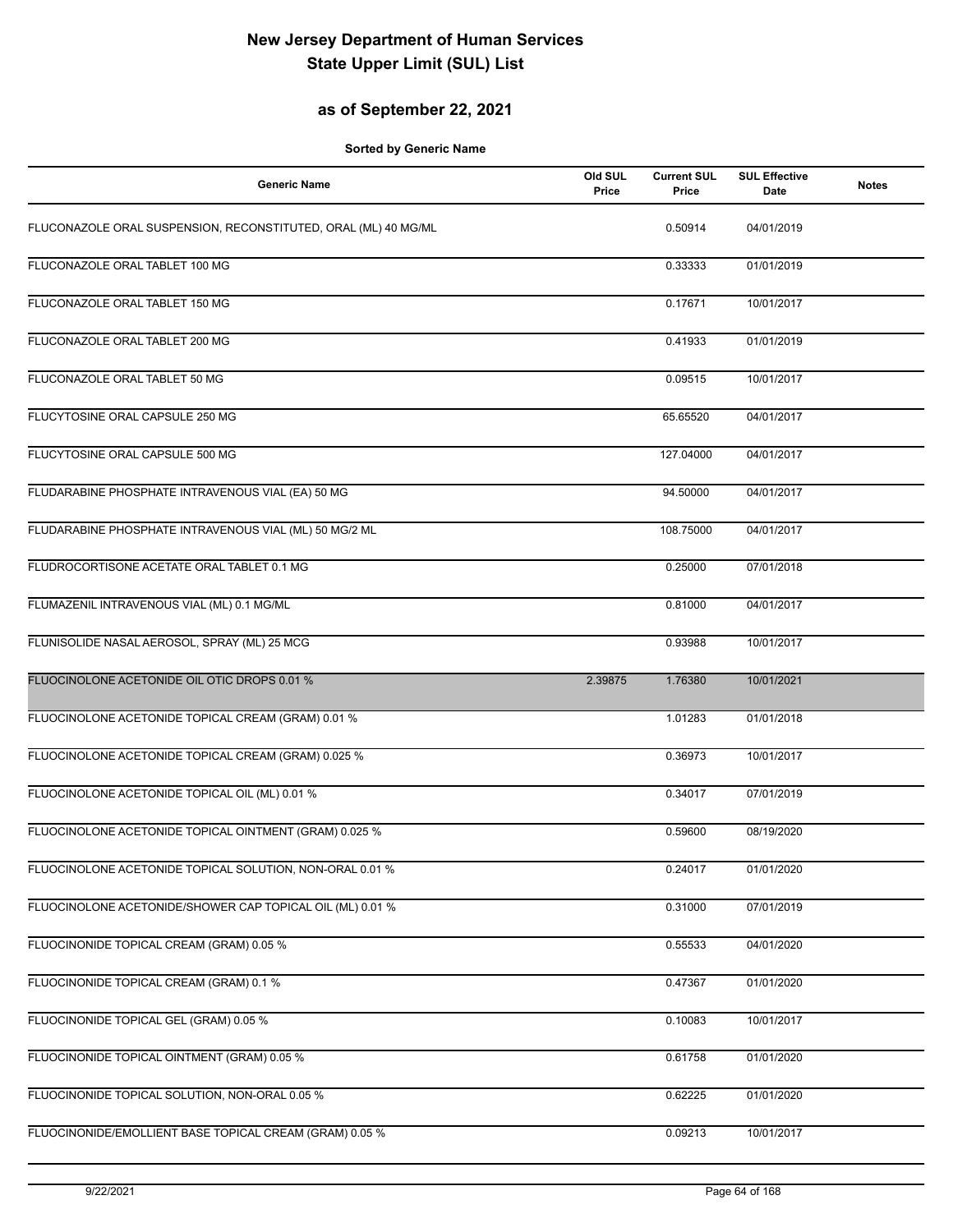## **as of September 22, 2021**

| <b>Generic Name</b>                                                          | Old SUL<br>Price | <b>Current SUL</b><br>Price | <b>SUL Effective</b><br>Date | <b>Notes</b> |
|------------------------------------------------------------------------------|------------------|-----------------------------|------------------------------|--------------|
| FLUORIDE (SODIUM) ORAL DROPS 0.5 MG/ML                                       |                  | 0.10320                     | 01/01/2018                   |              |
| FLUORIDE/IRON/VITAMINS A,C,AND D ORAL DROPS 0.25 MG/ML                       |                  | 0.09648                     | 10/01/2017                   |              |
| FLUORIDE/VITAMINS A,C,AND D ORAL DROPS 0.25 MG/ML                            |                  | 0.22260                     | 01/01/2012                   |              |
| FLUORIDE/VITAMINS A,C,AND D ORAL DROPS 0.5 MG/ML                             |                  | 0.11850                     | 12/12/2011                   |              |
| FLUOROMETHOLONE OPHTHALMIC SUSPENSION, DROPS(FINAL DOSAGE FORM)(ML) 0.1<br>% |                  | 12.36429                    | 01/01/2018                   |              |
| FLUOROURACIL INTRAVENOUS VIAL (ML) 1 G/20 ML                                 |                  | 0.27750                     | 04/01/2017                   |              |
| FLUOROURACIL INTRAVENOUS VIAL (ML) 2.5 G/50ML                                |                  | 0.30164                     | 04/01/2017                   |              |
| FLUOROURACIL INTRAVENOUS VIAL (ML) 5 G/100 ML                                |                  | 0.12840                     | 10/01/2018                   |              |
| FLUOROURACIL INTRAVENOUS VIAL (ML) 500MG/10ML                                |                  | 0.20100                     | 04/01/2017                   |              |
| FLUOROURACIL TOPICAL CREAM (GRAM) 0.5 %                                      |                  | 43.08180                    | 04/01/2017                   |              |
| FLUOROURACIL TOPICAL CREAM (GRAM) 5 %                                        |                  | 1.36683                     | 10/01/2020                   |              |
| FLUOROURACIL TOPICAL SOLUTION, NON-ORAL 2 %                                  |                  | 5.18267                     | 04/01/2017                   |              |
| FLUOROURACIL TOPICAL SOLUTION, NON-ORAL 5 %                                  |                  | 4.87189                     | 04/01/2017                   |              |
| FLUOXETINE HCL ORAL CAPSULE 10 MG                                            |                  | 0.01450                     | 01/01/2019                   |              |
| FLUOXETINE HCL ORAL CAPSULE 20 MG                                            |                  | 0.01728                     | 07/01/2017                   |              |
| FLUOXETINE HCL ORAL CAPSULE 40 MG                                            |                  | 0.04216                     | 01/01/2019                   |              |
| FLUOXETINE HCL ORAL CAPSULE, DELAYED RELEASE (ENTERIC COATED) 90 MG          |                  | 28.41781                    | 04/01/2017                   |              |
| FLUOXETINE HCL ORAL SOLUTION, ORAL 20 MG/5 ML                                |                  | 0.02600                     | 04/01/2017                   |              |
| FLUOXETINE HCL ORAL TABLET 10 MG                                             |                  | 0.16925                     | 04/01/2020                   |              |
| FLUOXETINE HCL ORAL TABLET 20 MG                                             |                  | 0.45496                     | 10/01/2017                   |              |
| FLUOXETINE HCL ORAL TABLET 60 MG                                             |                  | 3.47433                     | 01/01/2020                   |              |
| FLUOXYMESTERONE ORAL TABLET 10 MG                                            |                  | 0.38654                     | 10/01/2017                   |              |
| FLUPHENAZINE DECANOATE INJECTION VIAL (ML) 25 MG/ML                          |                  | 13.83000                    | 04/01/2021                   |              |
| FLUPHENAZINE HCL INJECTION VIAL (ML) 2.5 MG/ML                               |                  | 18.29200                    | 04/01/2017                   |              |
| FLUPHENAZINE HCL ORAL CONCENTRATE, ORAL 5 MG/ML                              |                  | 1.05741                     | 04/01/2017                   |              |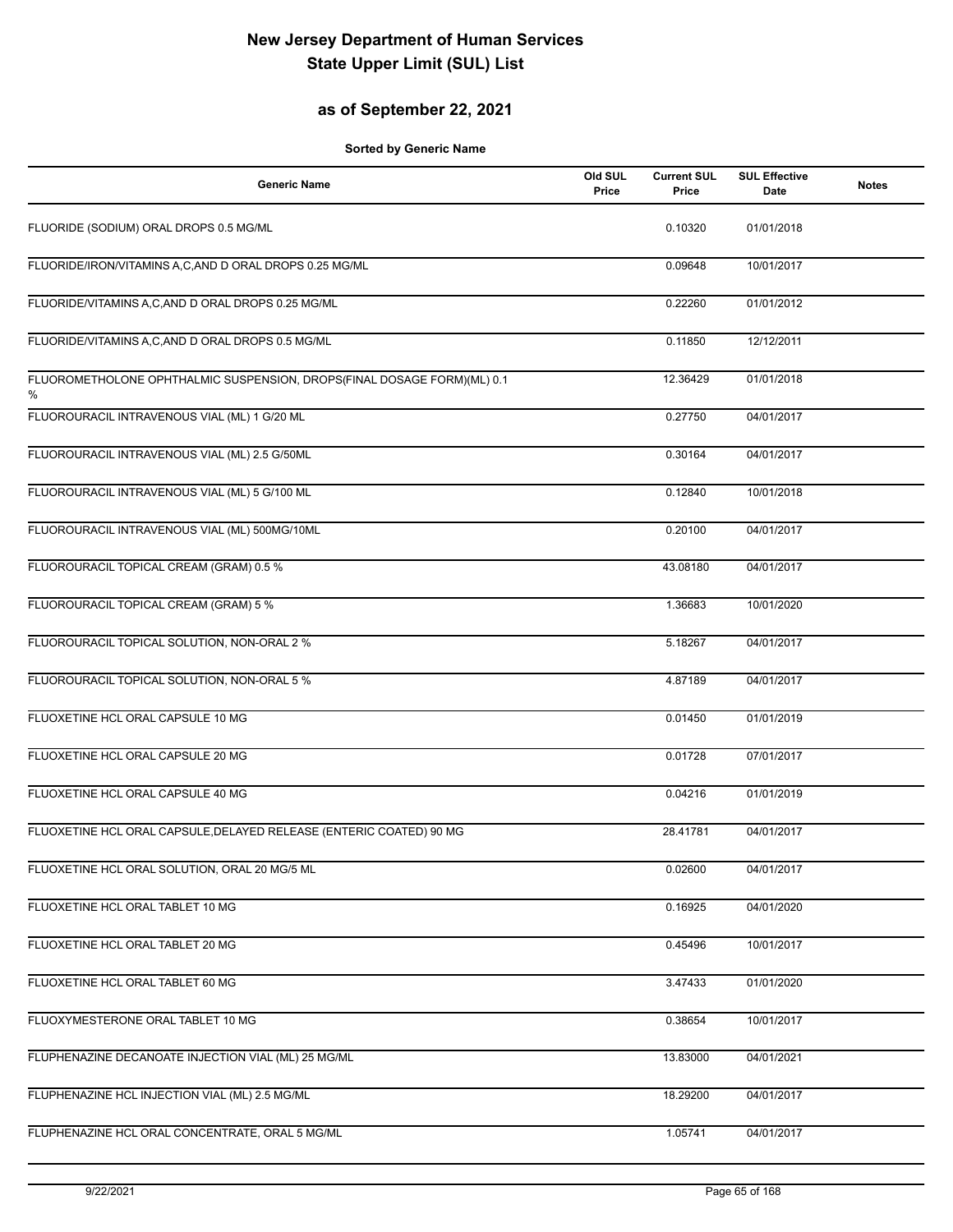## **as of September 22, 2021**

| <b>Generic Name</b>                                                                                        | Old SUL<br>Price | <b>Current SUL</b><br>Price | <b>SUL Effective</b><br>Date | <b>Notes</b> |
|------------------------------------------------------------------------------------------------------------|------------------|-----------------------------|------------------------------|--------------|
| FLUPHENAZINE HCL ORAL ELIXIR 2.5 MG/5ML                                                                    |                  | 0.28414                     | 04/01/2017                   |              |
| FLUPHENAZINE HCL ORAL TABLET 1 MG                                                                          |                  | 0.08190                     | 04/01/2018                   |              |
| FLUPHENAZINE HCL ORAL TABLET 10 MG                                                                         |                  | 6.23852                     | 10/01/2019                   |              |
| FLUPHENAZINE HCL ORAL TABLET 2.5 MG                                                                        |                  | 0.05829                     | 10/01/2017                   |              |
| FLUPHENAZINE HCL ORAL TABLET 5 MG                                                                          |                  | 5.79921                     | 04/01/2020                   |              |
| FLURANDRENOLIDE TOPICAL CREAM (GRAM) 0.05 %                                                                |                  | 6.87750                     | 04/01/2017                   |              |
| FLURANDRENOLIDE TOPICAL LOTION (ML) 0.05 %                                                                 |                  | 6.87750                     | 04/01/2017                   |              |
| FLURAZEPAM HCL ORAL CAPSULE 15 MG                                                                          |                  | 0.06432                     | 10/01/2017                   |              |
| FLURAZEPAM HCL ORAL CAPSULE 30 MG                                                                          |                  | 0.07127                     | 10/01/2017                   |              |
| FLURBIPROFEN ORAL TABLET 100 MG                                                                            |                  | 0.15505                     | 10/01/2017                   |              |
| FLURBIPROFEN ORAL TABLET 50 MG                                                                             |                  | 0.20690                     | 04/01/2017                   |              |
| FLURBIPROFEN SODIUM OPHTHALMIC DROPS 0.03 %                                                                |                  | 1.16800                     | 04/01/2017                   |              |
| FLUTAMIDE ORAL CAPSULE 125 MG                                                                              |                  | 0.49094                     | 04/01/2017                   |              |
| FLUTICASONE PROPIONATE NASAL SPRAY, SUSPENSION (ML) 50 MCG                                                 |                  | 0.81712                     | 07/01/2019                   |              |
| FLUTICASONE PROPIONATE NASAL SPRAY, SUSPENSION 50 MCG                                                      |                  | 0.03392                     | 04/01/2017                   |              |
| FLUTICASONE PROPIONATE TOPICAL CREAM (GRAM) 0.05 %                                                         |                  | 0.16750                     | 10/01/2017                   |              |
| FLUTICASONE PROPIONATE TOPICAL LOTION (ML) 0.05 %                                                          |                  | 5.16067                     | 04/01/2017                   |              |
| FLUTICASONE PROPIONATE TOPICAL OINTMENT (GRAM) 0.005 %                                                     |                  | 0.23600                     | 01/01/2020                   |              |
| FLUTICASONE PROPIONATE/SALMETEROL XINAFOATE INHALATION AEROSOL POWDER,<br>BREATH ACTIVATED (EA) 113-14 MCG |                  | 79.95000                    | 07/01/2021                   |              |
| FLUTICASONE PROPIONATE/SALMETEROL XINAFOATE INHALATION AEROSOL POWDER,<br>BREATH ACTIVATED (EA) 232-14 MCG |                  | 83.83048                    | 04/01/2021                   |              |
| FLUTICASONE PROPIONATE/SALMETEROL XINAFOATE INHALATION AEROSOL POWDER,<br>BREATH ACTIVATED (EA) 55-14 MCG  |                  | 85.50000                    | 01/01/2019                   |              |
| FLUTICASONE PROPIONATE/SALMETEROL XINAFOATE INHALATION BLISTER, WITH<br>INHALATION DEVICE 100-50 MCG       |                  | 1.56183                     | 10/01/2020                   |              |
| FLUTICASONE PROPIONATE/SALMETEROL XINAFOATE INHALATION BLISTER, WITH<br>INHALATION DEVICE 250-50 MCG       | 1.97066          | 1.94025                     | 10/01/2021                   |              |
| FLUTICASONE PROPIONATE/SALMETEROL XINAFOATE INHALATION BLISTER, WITH<br>INHALATION DEVICE 500-50 MCG       |                  | 2.55233                     | 10/01/2020                   |              |
| FLUVASTATIN SODIUM ORAL CAPSULE 20 MG                                                                      |                  | 2.73167                     | 07/01/2018                   |              |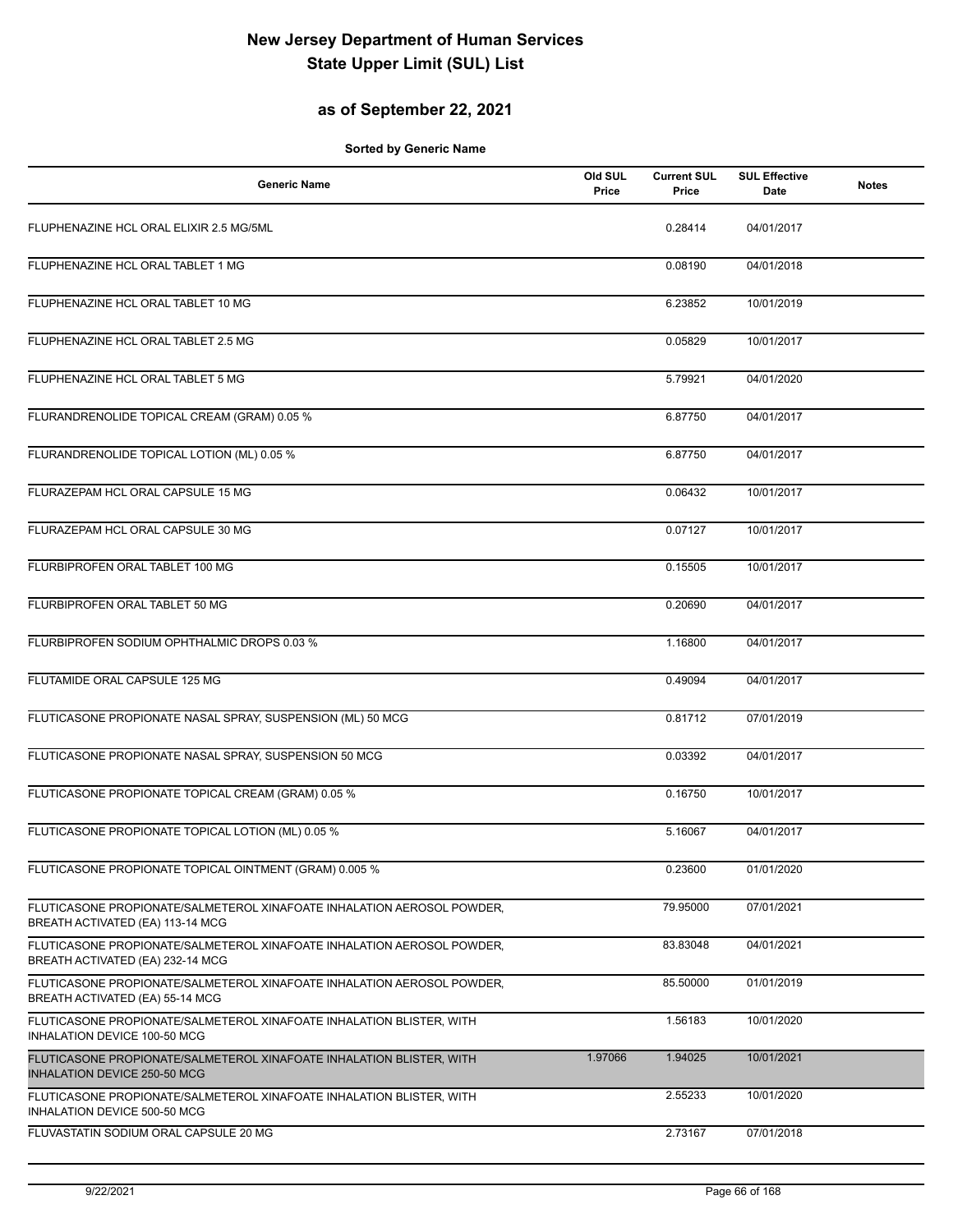## **as of September 22, 2021**

| <b>Generic Name</b>                                                                                   | Old SUL<br>Price | <b>Current SUL</b><br>Price | <b>SUL Effective</b><br>Date | <b>Notes</b> |
|-------------------------------------------------------------------------------------------------------|------------------|-----------------------------|------------------------------|--------------|
| FLUVASTATIN SODIUM ORAL CAPSULE 40 MG                                                                 |                  | 2.16870                     | 10/01/2017                   |              |
| FLUVASTATIN SODIUM ORAL TABLET, EXTENDED RELEASE 24 HR 80 MG                                          |                  | 3.70167                     | 01/01/2018                   |              |
| FLUVOXAMINE MALEATE ORAL CAPSULE, EXT RELEASE 24 HR 100 MG                                            |                  | 4.08433                     | 04/01/2020                   |              |
| FLUVOXAMINE MALEATE ORAL CAPSULE, EXT RELEASE 24 HR 150 MG                                            | 6.40272          | 5.93383                     | 10/01/2021                   |              |
| FLUVOXAMINE MALEATE ORAL TABLET 100 MG                                                                |                  | 0.12330                     | 07/01/2018                   |              |
| FLUVOXAMINE MALEATE ORAL TABLET 25 MG                                                                 |                  | 0.08040                     | 10/01/2017                   |              |
| FLUVOXAMINE MALEATE ORAL TABLET 50 MG                                                                 |                  | 0.11500                     | 01/01/2019                   |              |
| FOLIC ACID INJECTION VIAL (ML) 5 MG/ML                                                                |                  | 1.37291                     | 10/01/2017                   |              |
| FOLIC ACID ORAL TABLET 0.4 MG                                                                         |                  | 0.02088                     | 12/12/2011                   |              |
| FOLIC ACID ORAL TABLET 0.8 MG                                                                         |                  | 0.02353                     | 12/12/2011                   |              |
| FOLIC ACID ORAL TABLET 1 MG                                                                           |                  | 0.00777                     | 04/01/2017                   |              |
| FOLIC ACID/ARGININE HCL/CYANOCOBALAMIN/PYRIDOXINE/PEPPER EXT ORAL TABLET<br>2-500-500                 |                  | 0.67500                     | 04/01/2017                   |              |
| FOLIC ACID/MULTIVITAMIN, THER AND MINERALS/LYCOPENE/LUTEIN ORAL TABLET<br>1.25-2.5MG                  |                  | 0.37627                     | 10/01/2017                   |              |
| FOLIC ACID/MULTIVITS W-FE, OTHER MIN/LUTEIN ORAL TABLET 0.4-18-250                                    |                  | 0.08573                     | 12/12/2011                   |              |
| FOLIC ACID/NIACINAMIDE/CUPRIC OXIDE/ZINC OXIDE ORAL TABLET, EXTENDED RELEASE<br>MULTIPHASE 0.5-750 MG |                  | 0.84300                     | 09/01/2011                   |              |
| FOLIC ACID/VITAMIN B COMP W-C ORAL TABLET 0.8 MG                                                      |                  | 0.09692                     | 12/12/2011                   |              |
| FOMEPIZOLE INTRAVENOUS VIAL (ML) 1 G/ML                                                               |                  | 604.16666                   | 04/01/2017                   |              |
| FONDAPARINUX SODIUM SUBCUTANEOUS SYRINGE (ML) 10MG/0.8ML                                              |                  | 44.84375                    | 04/01/2017                   |              |
| FONDAPARINUX SODIUM SUBCUTANEOUS SYRINGE (ML) 2.5 MG/0.5                                              |                  | 11.65500                    | 07/01/2018                   |              |
| FONDAPARINUX SODIUM SUBCUTANEOUS SYRINGE (ML) 5MG/0.4ML                                               |                  | 146.24500                   | 04/01/2017                   |              |
| FONDAPARINUX SODIUM SUBCUTANEOUS SYRINGE (ML) 7.5MG/0.6                                               |                  | 89.91139                    | 04/01/2017                   |              |
| FORMALDEHYDE TOPICAL SOLUTION WITH APPLICATOR (ML) 10 %                                               |                  | 0.32138                     | 04/01/2017                   |              |
| FOSAMPRENAVIR CALCIUM ORAL TABLET 700 MG                                                              |                  | 14.06850                    | 10/01/2020                   |              |
| FOSINOPRIL SODIUM ORAL TABLET 10 MG                                                                   |                  | 0.04534                     | 10/01/2017                   |              |
| FOSINOPRIL SODIUM ORAL TABLET 20 MG                                                                   |                  | 0.09833                     | 04/01/2019                   |              |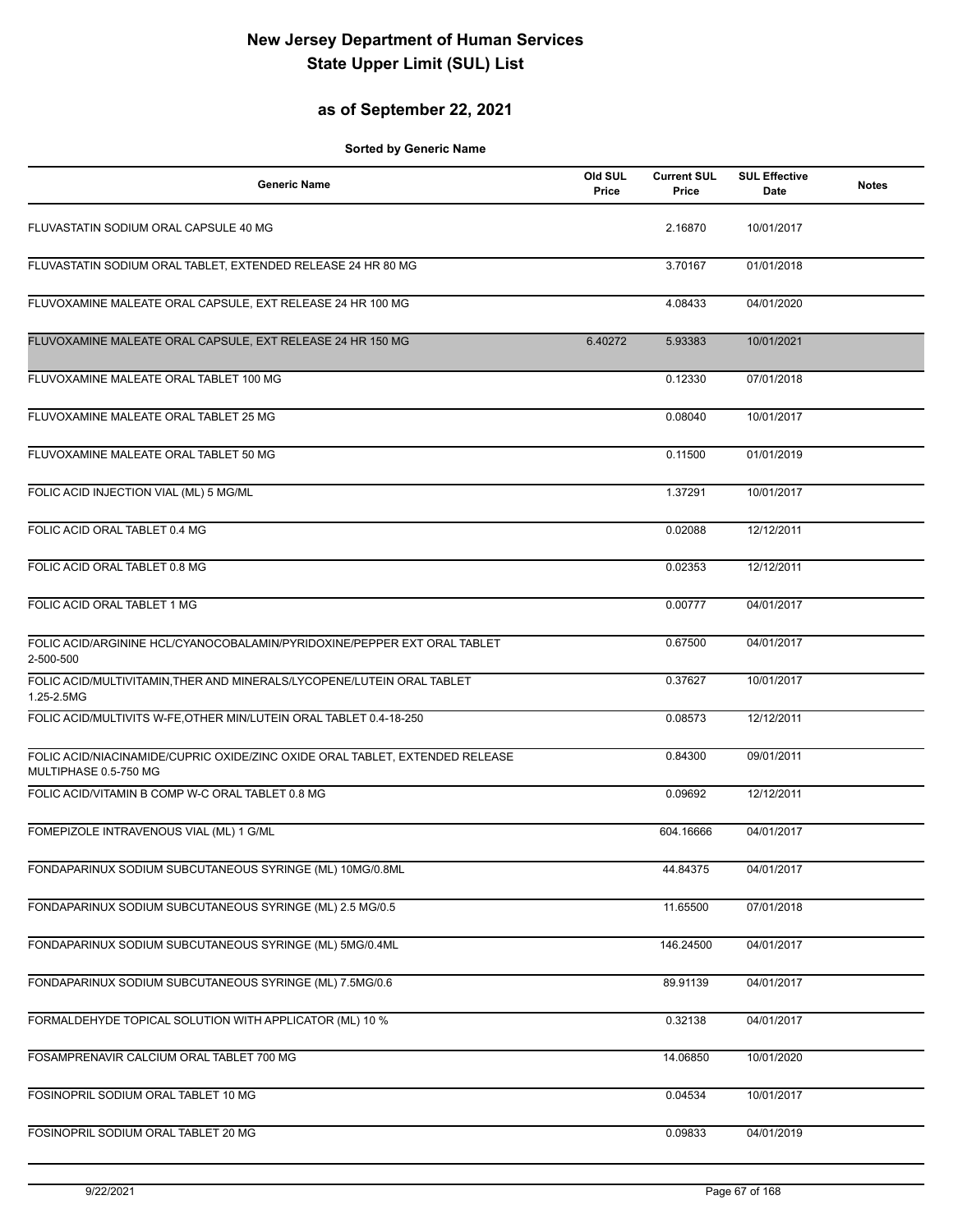## **as of September 22, 2021**

| <b>Generic Name</b>                                                | Old SUL<br>Price | <b>Current SUL</b><br>Price | <b>SUL Effective</b><br><b>Date</b> | <b>Notes</b> |
|--------------------------------------------------------------------|------------------|-----------------------------|-------------------------------------|--------------|
| FOSINOPRIL SODIUM ORAL TABLET 40 MG                                |                  | 0.14244                     | 04/01/2017                          |              |
| FOSINOPRIL SODIUM/HYDROCHLOROTHIAZIDE ORAL TABLET 10-12.5MG        |                  | 0.84552                     | 04/01/2017                          |              |
| FOSINOPRIL SODIUM/HYDROCHLOROTHIAZIDE ORAL TABLET 20-12.5 MG       |                  | 1.03106                     | 04/01/2017                          |              |
| FOSPHENYTOIN SODIUM INJECTION VIAL (ML) 100MG PE/2                 |                  | 0.73000                     | 04/01/2017                          |              |
| FOSPHENYTOIN SODIUM INJECTION VIAL (ML) 500 PE/10                  |                  | 0.66000                     | 04/01/2017                          |              |
| FROVATRIPTAN SUCCINATE ORAL TABLET 2.5 MG                          |                  | 25.76889                    | 07/01/2018                          |              |
| FUROSEMIDE INJECTION SYRINGE (ML) 10 MG/ML                         |                  | 0.05729                     | 10/01/2017                          |              |
| FUROSEMIDE INJECTION VIAL (ML) 10 MG/ML                            |                  | 0.36590                     | 07/01/2018                          |              |
| FUROSEMIDE ORAL SOLUTION, ORAL 10 MG/ML                            |                  | 0.07588                     | 04/01/2017                          |              |
| FUROSEMIDE ORAL SOLUTION, ORAL 40 MG/4 ML                          |                  | 0.05980                     | 10/01/2017                          |              |
| FUROSEMIDE ORAL SOLUTION, ORAL 40MG/5ML                            |                  | 0.07748                     | 04/01/2017                          |              |
| FUROSEMIDE ORAL TABLET 20 MG                                       |                  | 0.00700                     | 04/01/2017                          |              |
| FUROSEMIDE ORAL TABLET 40 MG                                       |                  | 0.00971                     | 04/01/2017                          |              |
| FUROSEMIDE ORAL TABLET 80 MG                                       |                  | 0.01608                     | 10/01/2017                          |              |
| GABAPENTIN ORAL CAPSULE 100 MG                                     |                  | 0.02182                     | 04/01/2017                          |              |
| GABAPENTIN ORAL CAPSULE 300 MG                                     |                  | 0.02970                     | 04/01/2017                          |              |
| GABAPENTIN ORAL CAPSULE 400 MG                                     |                  | 0.03800                     | 01/01/2019                          |              |
| GABAPENTIN ORAL SOLUTION, ORAL 250 MG/5ML                          |                  | 0.08084                     | 10/01/2017                          |              |
| GABAPENTIN ORAL SOLUTION, ORAL 250 MG/5ML                          |                  | 0.33330                     | 04/01/2017                          |              |
| GABAPENTIN ORAL SOLUTION, ORAL 300 MG/6ML                          |                  | 0.33329                     | 04/01/2017                          |              |
| GABAPENTIN ORAL TABLET 600 MG                                      |                  | 0.06174                     | 04/01/2017                          |              |
| GABAPENTIN ORAL TABLET 800 MG                                      |                  | 0.06580                     | 07/01/2018                          |              |
| GALANTAMINE HBR ORAL CAPSULE, EXTENDED RELEASE PELLETS 24 HR 16 MG |                  | 1.31666                     | 10/01/2019                          |              |
| GALANTAMINE HBR ORAL CAPSULE, EXTENDED RELEASE PELLETS 24 HR 24 MG |                  | 0.83300                     | 04/01/2018                          |              |
| GALANTAMINE HBR ORAL CAPSULE, EXTENDED RELEASE PELLETS 24 HR 8 MG  |                  | 0.43700                     | 10/01/2019                          |              |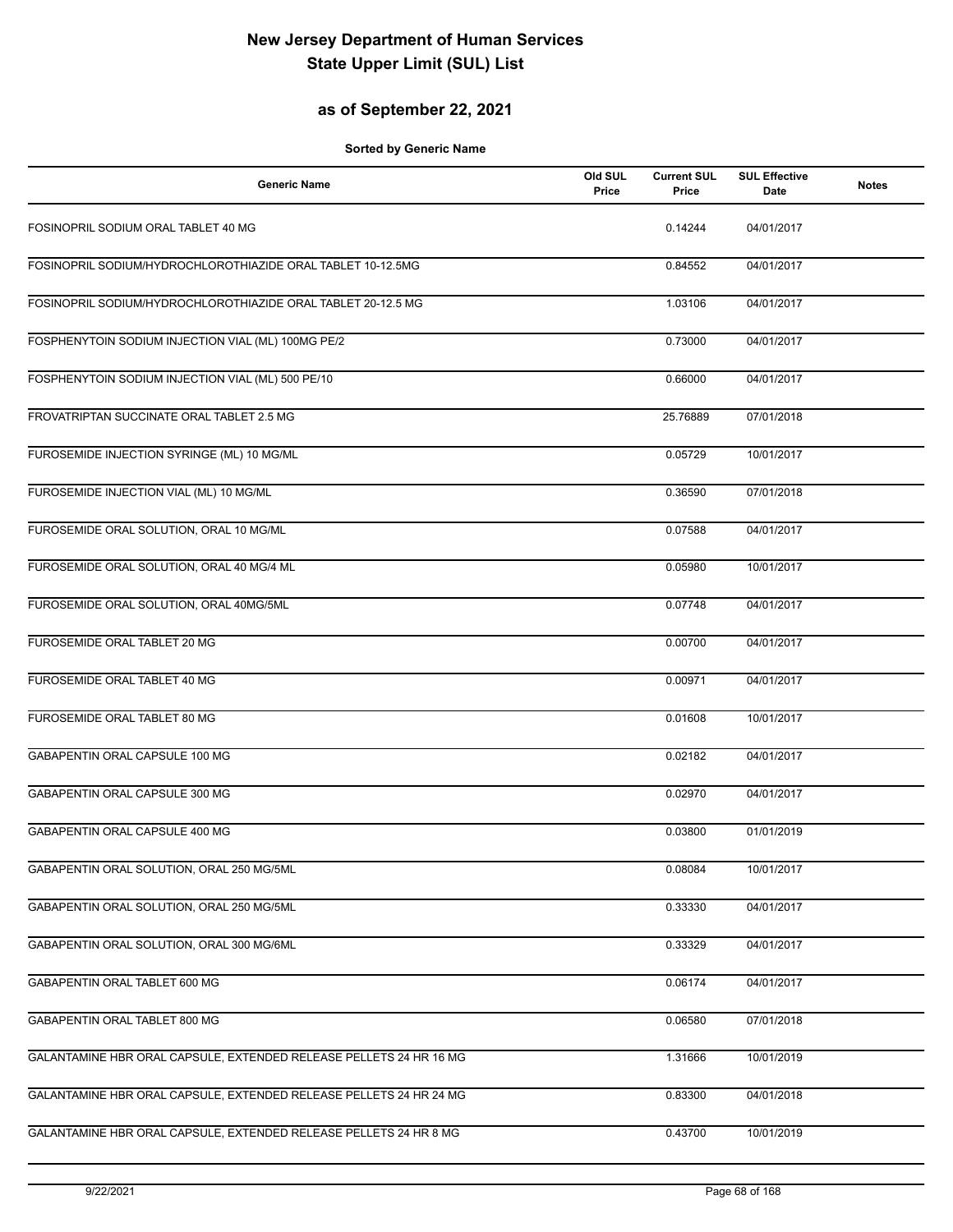## **as of September 22, 2021**

| <b>Generic Name</b>                                                                                               | Old SUL<br>Price | <b>Current SUL</b><br>Price | <b>SUL Effective</b><br>Date | <b>Notes</b> |
|-------------------------------------------------------------------------------------------------------------------|------------------|-----------------------------|------------------------------|--------------|
| GALANTAMINE HBR ORAL SOLUTION, ORAL 4 MG/ML                                                                       |                  | 2.99640                     | 04/01/2017                   |              |
| <b>GALANTAMINE HBR ORAL TABLET 12 MG</b>                                                                          |                  | 0.15067                     | 10/01/2019                   |              |
| GALANTAMINE HBR ORAL TABLET 4 MG                                                                                  |                  | 0.44900                     | 10/01/2020                   |              |
| GALANTAMINE HBR ORAL TABLET 8 MG                                                                                  |                  | 0.42557                     | 10/01/2020                   |              |
| GANCICLOVIR ORAL CAPSULE (HARD, SOFT, ETC.) 500 MG                                                                |                  | 7.09615                     | 12/12/2011                   |              |
| GANCICLOVIR SODIUM INTRAVENOUS VIAL (EA) 500 MG                                                                   |                  | 72.00000                    | 04/01/2017                   |              |
| GANIRELIX ACETATE SUBCUTANEOUS SYRINGE (ML) 250MCG/0.5                                                            |                  | 393.98000                   | 04/01/2017                   |              |
| GATIFLOXACIN OPHTHALMIC DROPS 0.5 %                                                                               | 24.56800         | 18.60133                    | 10/01/2021                   |              |
| GEMCITABINE HCL INTRAVENOUS VIAL (EA) 1 G                                                                         |                  | 41.88000                    | 04/01/2017                   |              |
| GEMCITABINE HCL INTRAVENOUS VIAL (EA) 2 G                                                                         |                  | 99.20000                    | 04/01/2017                   |              |
| GEMCITABINE HCL INTRAVENOUS VIAL (EA) 200 MG                                                                      |                  | 7.74000                     | 04/01/2017                   |              |
| GEMCITABINE HCL INTRAVENOUS VIAL (ML) 1 G/26.3ML                                                                  |                  | 1.69695                     | 04/01/2017                   |              |
| GEMCITABINE HCL INTRAVENOUS VIAL (ML) 2 G/52.6ML                                                                  |                  | 1.69695                     | 04/01/2017                   |              |
| GEMCITABINE HCL INTRAVENOUS VIAL (ML) 200MG/5.26                                                                  |                  | 1.69771                     | 04/01/2017                   |              |
| GEMFIBROZIL ORAL TABLET 600 MG                                                                                    |                  | 0.05717                     | 04/01/2017                   |              |
| GENISTEIN/CITRATED ZINC BISGLYCINATE/VITAMIN D3 ORAL CAPSULE 27-20-200                                            |                  | 0.70866                     | 04/01/2017                   |              |
| GENTAMICIN SULFATE IN SODIUM CHLORIDE, ISO-OSMOTIC INTRAVENOUS INTRAVENOUS<br>SOLUTION, PIGGYBACK (ML) 100MG/0.1L |                  | 0.03490                     | 04/01/2017                   |              |
| GENTAMICIN SULFATE IN SODIUM CHLORIDE, ISO-OSMOTIC INTRAVENOUS INTRAVENOUS<br>SOLUTION, PIGGYBACK (ML) 100MG/50ML |                  | 0.06780                     | 04/01/2017                   |              |
| GENTAMICIN SULFATE IN SODIUM CHLORIDE, ISO-OSMOTIC INTRAVENOUS INTRAVENOUS<br>SOLUTION, PIGGYBACK (ML) 120MG/0.1L |                  | 0.03400                     | 04/01/2017                   |              |
| GENTAMICIN SULFATE IN SODIUM CHLORIDE, ISO-OSMOTIC INTRAVENOUS INTRAVENOUS<br>SOLUTION, PIGGYBACK (ML) 60 MG/50ML |                  | 0.06260                     | 04/01/2017                   |              |
| GENTAMICIN SULFATE IN SODIUM CHLORIDE, ISO-OSMOTIC INTRAVENOUS INTRAVENOUS<br>SOLUTION, PIGGYBACK (ML) 80 MG/50ML |                  | 0.10800                     | 10/01/2017                   |              |
| GENTAMICIN SULFATE IN SODIUM CHLORIDE, ISO-OSMOTIC INTRAVENOUS INTRAVENOUS<br>SOLUTION, PIGGYBACK (ML) 80MG/100ML |                  | 0.03260                     | 04/01/2017                   |              |
| GENTAMICIN SULFATE INJECTION VIAL (ML) 20 MG/2 ML                                                                 |                  | 2.00000                     | 04/01/2017                   |              |
| GENTAMICIN SULFATE INJECTION VIAL (ML) 40 MG/ML                                                                   |                  | 0.50340                     | 04/01/2018                   |              |
| <b>GENTAMICIN SULFATE OPHTHALMIC DROPS 0.3 %</b>                                                                  |                  | 0.60900                     | 04/01/2021                   |              |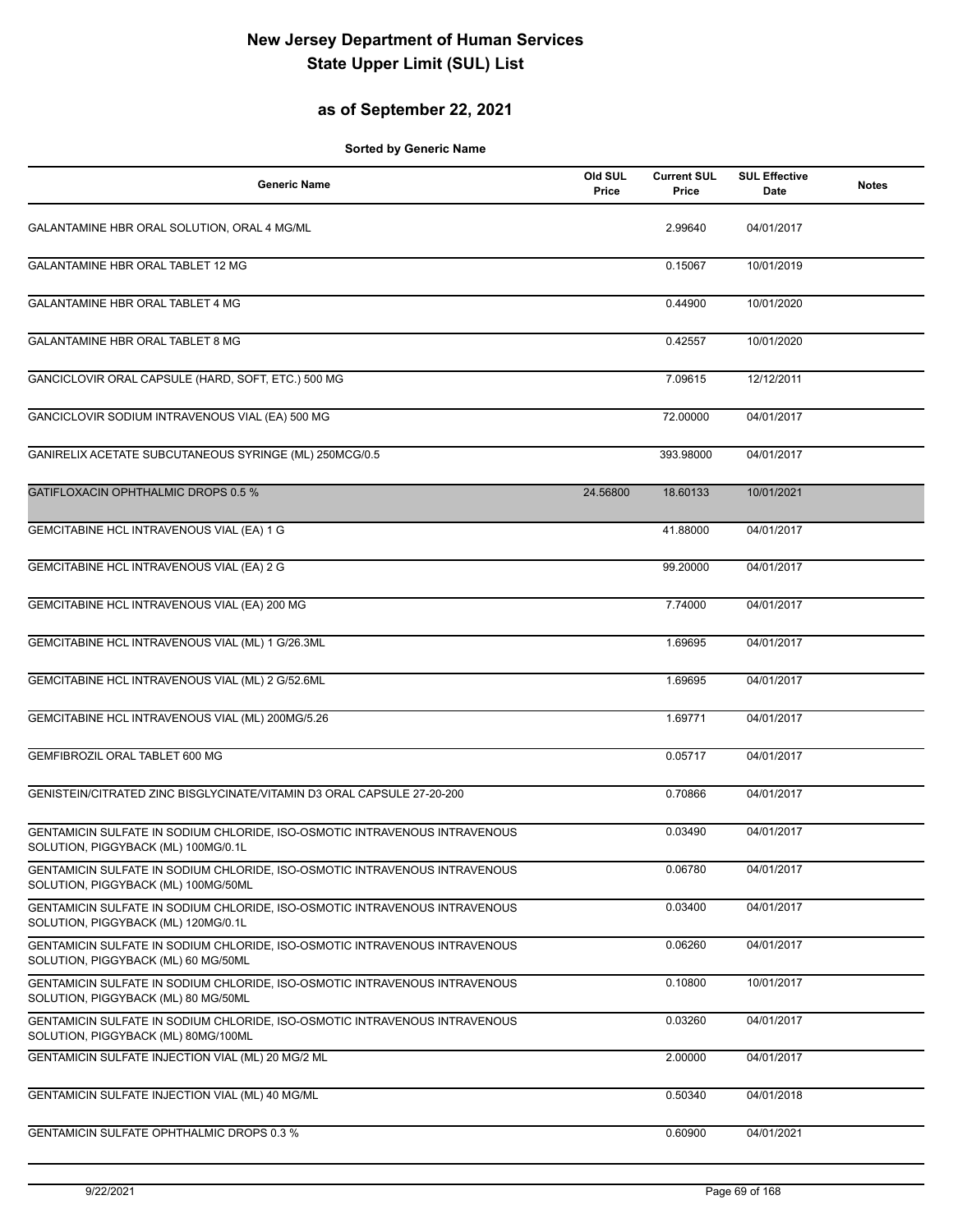## **as of September 22, 2021**

| <b>Generic Name</b>                                   | Old SUL<br>Price | <b>Current SUL</b><br>Price | <b>SUL Effective</b><br>Date | <b>Notes</b> |
|-------------------------------------------------------|------------------|-----------------------------|------------------------------|--------------|
| GENTAMICIN SULFATE OPHTHALMIC OINTMENT (GRAM) 0.3 %   |                  | 3.04555                     | 04/01/2017                   |              |
| GENTAMICIN SULFATE TOPICAL CREAM (GRAM) 0.1 %         |                  | 0.55778                     | 10/01/2017                   |              |
| GENTAMICIN SULFATE TOPICAL OINTMENT (GRAM) 0.1 %      |                  | 1.51587                     | 10/01/2017                   |              |
| GENTAMICIN SULFATE/PF INJECTION VIAL (ML) 20 MG/2 ML  |                  | 0.80000                     | 04/01/2017                   |              |
| GLATIRAMER ACETATE SUBCUTANEOUS SYRINGE (ML) 20 MG/ML |                  | 61.09900                    | 10/01/2020                   |              |
| GLATIRAMER ACETATE SUBCUTANEOUS SYRINGE (ML) 40 MG/ML |                  | 121.91297                   | 10/01/2020                   |              |
| <b>GLIMEPIRIDE ORAL TABLET 1 MG</b>                   |                  | 0.00960                     | 01/01/2019                   |              |
| <b>GLIMEPIRIDE ORAL TABLET 2 MG</b>                   |                  | 0.01160                     | 01/01/2019                   |              |
| <b>GLIMEPIRIDE ORAL TABLET 4 MG</b>                   |                  | 0.01210                     | 01/01/2019                   |              |
| GLIPIZIDE ORAL TABLET 10 MG                           |                  | 0.02156                     | 04/01/2017                   |              |
| <b>GLIPIZIDE ORAL TABLET 5 MG</b>                     |                  | 0.01465                     | 04/01/2017                   |              |
| GLIPIZIDE ORAL TABLET, EXTENDED RELEASE 24 HR 10 MG   |                  | 0.11496                     | 10/01/2020                   |              |
| GLIPIZIDE ORAL TABLET, EXTENDED RELEASE 24 HR 2.5 MG  |                  | 0.08200                     | 01/01/2019                   |              |
| GLIPIZIDE ORAL TABLET, EXTENDED RELEASE 24 HR 5 MG    |                  | 0.08696                     | 01/01/2019                   |              |
| GLIPIZIDE/METFORMIN HCL ORAL TABLET 2.5-250 MG        |                  | 0.53575                     | 04/01/2017                   |              |
| GLIPIZIDE/METFORMIN HCL ORAL TABLET 2.5-500 MG        |                  | 0.23690                     | 07/01/2019                   |              |
| GLIPIZIDE/METFORMIN HCL ORAL TABLET 5 MG-500MG        |                  | 0.15480                     | 07/01/2018                   |              |
| GLUCAGON HCL INJECTION VIAL (EA) 1 MG                 |                  | 162.00000                   | 04/01/2017                   |              |
| GLYBURIDE ORAL TABLET 1.25 MG                         |                  | 0.04914                     | 10/01/2017                   |              |
| GLYBURIDE ORAL TABLET 2.5 MG                          |                  | 0.01450                     | 01/01/2019                   |              |
| <b>GLYBURIDE ORAL TABLET 5 MG</b>                     |                  | 0.01900                     | 01/01/2019                   |              |
| GLYBURIDE, MICRONIZED ORAL TABLET 1.5 MG              |                  | 0.02080                     | 04/01/2017                   |              |
| GLYBURIDE, MICRONIZED ORAL TABLET 3 MG                |                  | 0.03382                     | 04/01/2017                   |              |
| GLYBURIDE, MICRONIZED ORAL TABLET 6 MG                |                  | 0.05829                     | 10/01/2017                   |              |
| GLYBURIDE/METFORMIN HCL ORAL TABLET 1.25-250MG        |                  | 0.02402                     | 10/01/2017                   |              |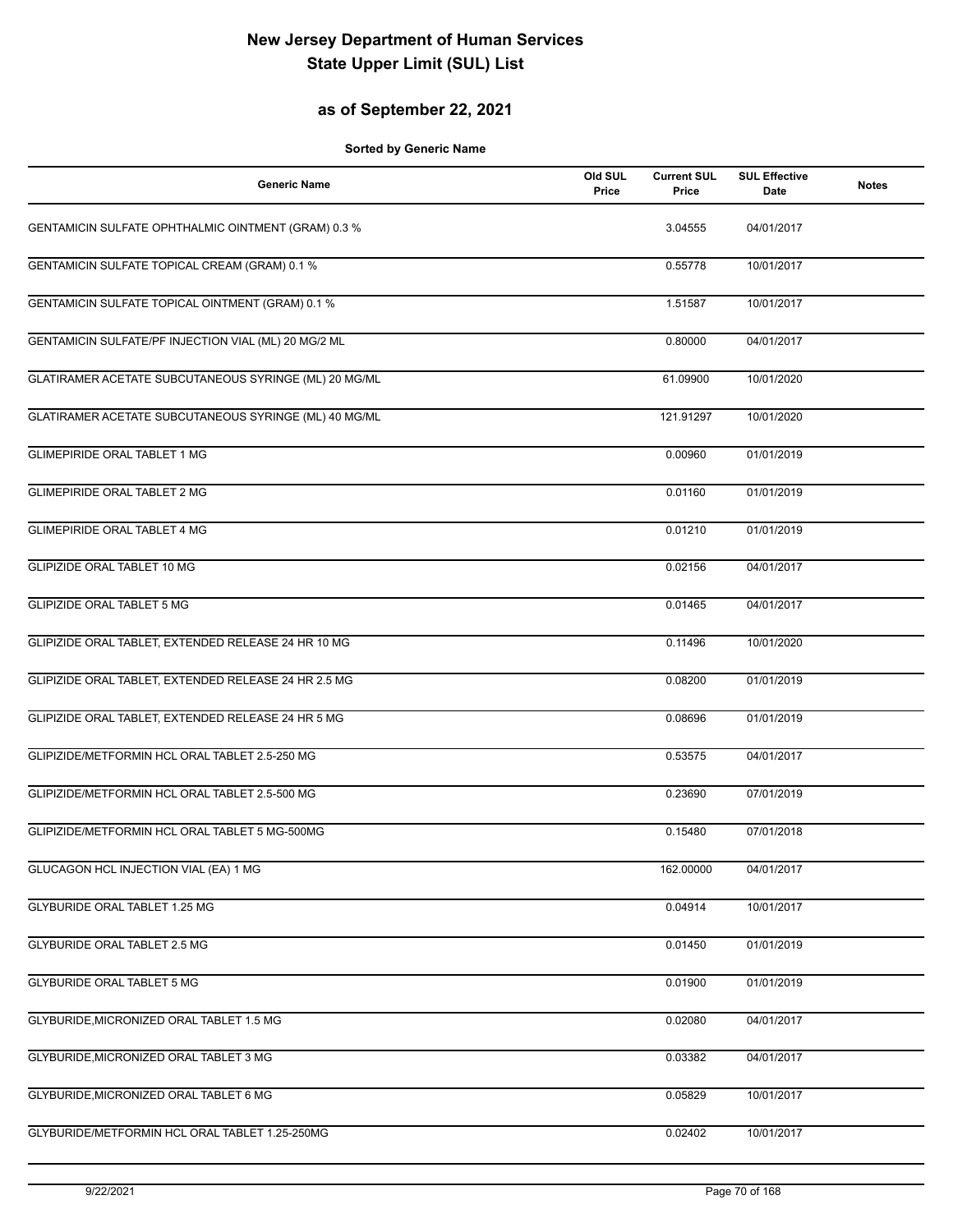## **as of September 22, 2021**

| <b>Generic Name</b>                                                        | Old SUL<br>Price | <b>Current SUL</b><br>Price | <b>SUL Effective</b><br><b>Date</b> | <b>Notes</b> |
|----------------------------------------------------------------------------|------------------|-----------------------------|-------------------------------------|--------------|
| GLYBURIDE/METFORMIN HCL ORAL TABLET 2.5-500 MG                             |                  | 0.01333                     | 10/01/2017                          |              |
| GLYBURIDE/METFORMIN HCL ORAL TABLET 5 MG-500MG                             |                  | 0.03590                     | 04/01/2017                          |              |
| GLYCERIN RECTAL SUPPOSITORY, RECTAL ADULT                                  |                  | 0.05746                     | 12/12/2011                          |              |
| GLYCERIN RECTAL SUPPOSITORY, RECTAL PEDIATRIC                              |                  | 0.08492                     | 12/12/2011                          |              |
| <b>GLYCERIN TOPICAL LIQUID (ML)</b>                                        |                  | 0.02042                     | 12/12/2011                          |              |
| GLYCERIN/BENZYL ALCOHOL/PETROLATUM, WHITE TOPICAL LOTION (ML)              |                  | 0.02238                     | 12/12/2011                          |              |
| GLYCERIN/WITCH HAZEL LEAF TOPICAL PADS, MEDICATED (EA)                     |                  | 0.02600                     | 04/01/2017                          |              |
| GLYCINE UROLOGIC SOLUTION IRRIGATION SOLUTION, IRRIGATION 1.5 %            |                  | 0.00231                     | 04/01/2017                          |              |
| GLYCOPYRROLATE INJECTION VIAL (ML) 0.2 MG/ML                               |                  | 6.39098                     | 04/01/2017                          |              |
| GLYCOPYRROLATE ORAL TABLET 1 MG                                            |                  | 0.06670                     | 01/01/2018                          |              |
| GLYCOPYRROLATE ORAL TABLET 2 MG                                            |                  | 0.17170                     | 04/01/2018                          |              |
| GRANISETRON HCL INTRAVENOUS VIAL (ML) 1 MG/ML                              |                  | 6.25000                     | 04/01/2017                          |              |
| GRANISETRON HCL INTRAVENOUS VIAL (ML) 1 MG/ML(1)                           |                  | 18.87000                    | 04/01/2017                          |              |
| GRANISETRON HCL ORAL TABLET 1 MG                                           |                  | 3.78019                     | 10/01/2017                          |              |
| GRANISETRON HCL/PF INTRAVENOUS VIAL (ML) 1 MG/ML(1)                        |                  | 10.00000                    | 04/01/2017                          |              |
| GRANISETRON HCL/PF INTRAVENOUS VIAL (ML) 100 MCG/ML                        |                  | 3.31650                     | 10/01/2017                          |              |
| GRISEOFULVIN ULTRAMICROSIZE ORAL TABLET 125 MG                             |                  | 3.98900                     | 04/01/2017                          |              |
| GRISEOFULVIN ULTRAMICROSIZE ORAL TABLET 250 MG                             |                  | 2.81345                     | 07/01/2017                          |              |
| GRISEOFULVIN, MICROSIZE ORAL SUSPENSION, ORAL (FINAL DOSE FORM) 125 MG/5ML |                  | 0.21058                     | 12/23/2019                          |              |
| GRISEOFULVIN, MICROSIZE ORAL TABLET 500 MG                                 |                  | 5.70082                     | 07/01/2017                          |              |
| GUAIFENESIN ORAL LIQUID (ML) 100 MG/5ML                                    |                  | 0.00603                     | 10/01/2017                          |              |
| GUAIFENESIN ORAL TABLET 200 MG                                             |                  | 0.04455                     | 04/01/2017                          |              |
| GUAIFENESIN ORAL TABLET 400 MG                                             |                  | 0.06770                     | 04/01/2017                          |              |
| GUAIFENESIN ORAL TABLET, EXTENDED RELEASE 12 HR 1200 MG                    |                  | 0.49159                     | 04/01/2017                          |              |
| GUAIFENESIN ORAL TABLET, EXTENDED RELEASE 12 HR 600 MG                     |                  | 0.26108                     | 04/01/2017                          |              |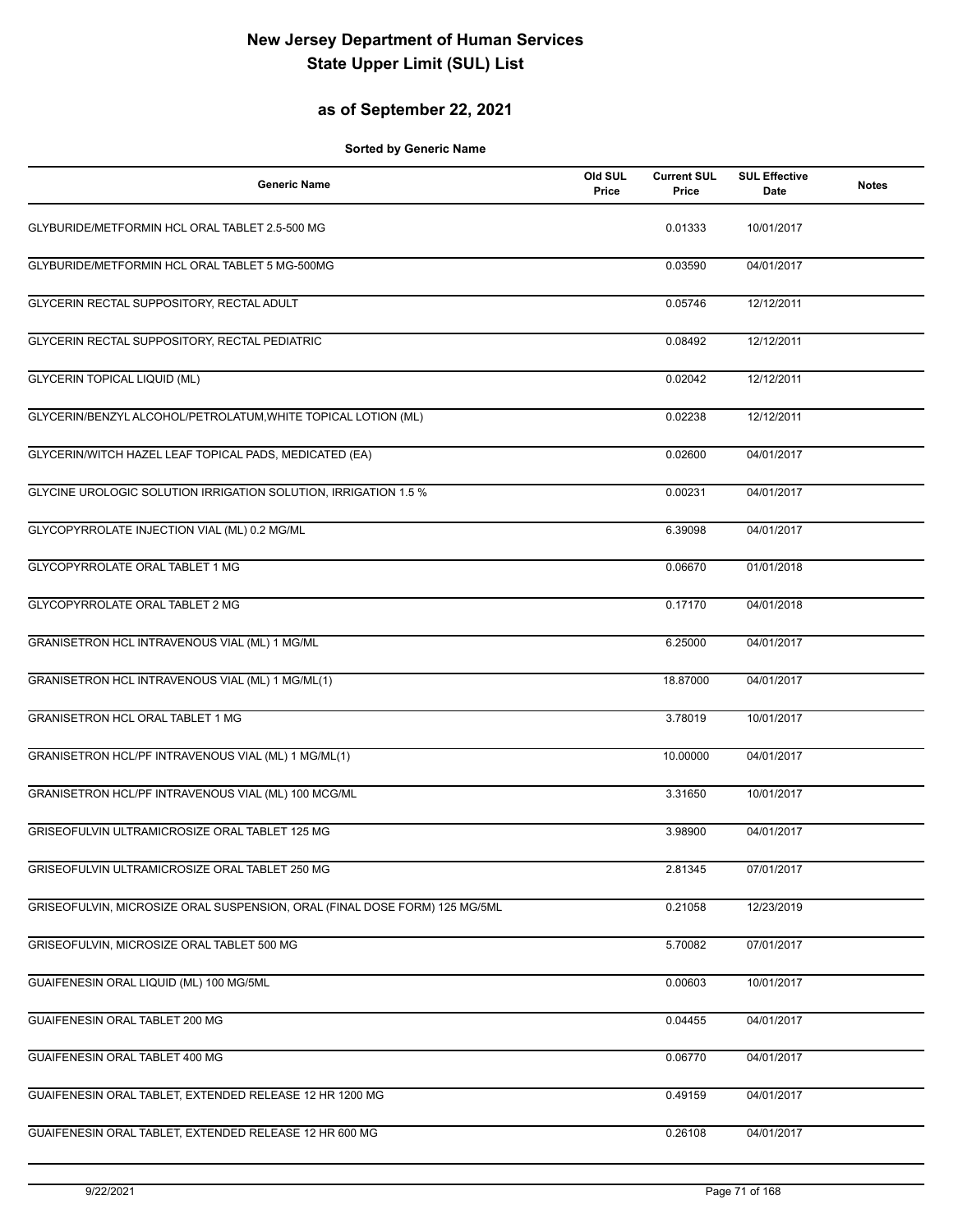## **as of September 22, 2021**

| <b>Generic Name</b>                                                               | Old SUL<br>Price | <b>Current SUL</b><br>Price | <b>SUL Effective</b><br>Date | <b>Notes</b> |
|-----------------------------------------------------------------------------------|------------------|-----------------------------|------------------------------|--------------|
| GUAIFENESIN/DEXTROMETHORPHAN HBR ORAL LIQUID (ML) 100-10MG/5                      |                  | 0.01792                     | 04/01/2017                   |              |
| GUAIFENESIN/DEXTROMETHORPHAN HBR ORAL LIQUID (ML) 100-5 MG/5                      |                  | 0.01809                     | 04/01/2017                   |              |
| GUAIFENESIN/DEXTROMETHORPHAN HBR ORAL LIQUID (ML) 200-10MG/5                      |                  | 0.01681                     | 04/01/2017                   |              |
| GUAIFENESIN/DEXTROMETHORPHAN HBR ORAL SYRUP 100-10MG/5                            |                  | 0.00857                     | 04/01/2017                   |              |
| GUAIFENESIN/DEXTROMETHORPHAN HBR ORAL SYRUP 100-5 MG/5                            |                  | 0.04194                     | 04/01/2017                   |              |
| GUAIFENESIN/DEXTROMETHORPHAN HBR ORAL TABLET 400MG-20MG                           |                  | 0.07899                     | 04/01/2017                   |              |
| GUAIFENESIN/DEXTROMETHORPHAN HBR ORAL TABLET, EXTENDED RELEASE 12 HR<br>1200-60MG |                  | 0.65000                     | 04/01/2017                   |              |
| GUAIFENESIN/DEXTROMETHORPHAN HBR/PHENYLEPHRINE ORAL LIQUID (ML) 100-10-5MG        |                  | 0.01600                     | 04/01/2017                   |              |
| GUAIFENESIN/DEXTROMETHORPHAN HBR/PHENYLEPHRINE ORAL LIQUID (ML) 200-10-5/5        |                  | 0.01687                     | 04/01/2017                   |              |
| GUAIFENESIN/DEXTROMETHORPHAN HBR/PHENYLEPHRINE ORAL TABLET 380-15-10              |                  | 0.62244                     | 04/01/2017                   |              |
| GUAIFENESIN/PHENYLEPHRINE HCL ORAL LIQUID (ML) 100-5 MG/5                         |                  | 0.03382                     | 04/01/2017                   |              |
| GUAIFENESIN/PHENYLEPHRINE HCL ORAL TABLET 380MG-10MG                              |                  | 0.48983                     | 04/01/2017                   |              |
| GUAIFENESIN/PHENYLEPHRINE HCL ORAL TABLET 400MG-10MG                              |                  | 0.08850                     | 04/01/2017                   |              |
| GUAIFENESIN/PHENYLEPHRINE HCL/ACETAMINOPHEN ORAL TABLET 200-5-325                 |                  | 0.06083                     | 04/01/2017                   |              |
| GUAIFENESIN/PSEUDOEPHEDRINE HCL ORAL TABLET 400MG-60MG                            |                  | 0.38464                     | 04/01/2017                   |              |
| GUAIFENESIN/PSEUDOEPHEDRINE HCL ORAL TABLET, EXTENDED RELEASE 12 HR<br>600MG-60MG |                  | 0.40699                     | 04/01/2017                   |              |
| <b>GUANABENZ ACETATE ORAL TABLET 4 MG</b>                                         |                  | 0.39312                     | 12/12/2011                   |              |
| GUANABENZ ACETATE ORAL TABLET 8 MG                                                |                  | 0.37996                     | 12/12/2011                   |              |
| <b>GUANFACINE HCL ORAL TABLET 1 MG</b>                                            |                  | 0.06090                     | 07/01/2017                   |              |
| <b>GUANFACINE HCL ORAL TABLET 2 MG</b>                                            |                  | 0.07750                     | 01/01/2019                   |              |
| GUANFACINE HCL ORAL TABLET, EXTENDED RELEASE 24 HR 1 MG                           | 0.29950          | 0.24130                     | 10/01/2021                   |              |
| GUANFACINE HCL ORAL TABLET, EXTENDED RELEASE 24 HR 2 MG                           |                  | 0.24000                     | 01/01/2020                   |              |
| GUANFACINE HCL ORAL TABLET, EXTENDED RELEASE 24 HR 3 MG                           |                  | 0.34257                     | 07/01/2019                   |              |
| GUANFACINE HCL ORAL TABLET, EXTENDED RELEASE 24 HR 4 MG                           |                  | 0.25170                     | 07/01/2021                   |              |
| GUANIDINE HCL ORAL TABLET 125 MG                                                  |                  | 0.21100                     | 04/01/2017                   |              |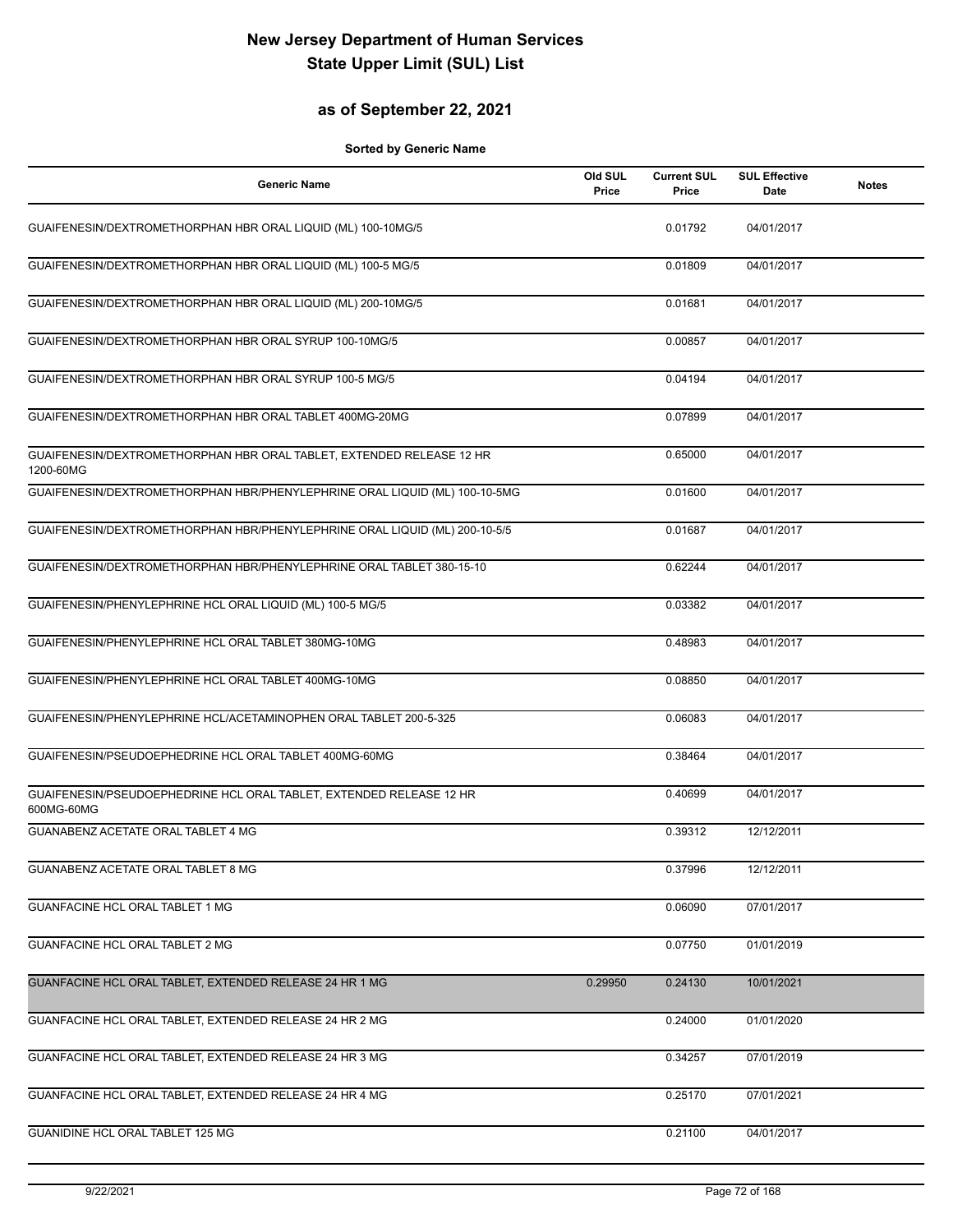## **as of September 22, 2021**

| <b>Generic Name</b>                                                                                | Old SUL<br>Price | <b>Current SUL</b><br>Price | <b>SUL Effective</b><br>Date | <b>Notes</b> |
|----------------------------------------------------------------------------------------------------|------------------|-----------------------------|------------------------------|--------------|
| HALOBETASOL PROPIONATE TOPICAL CREAM (GRAM) 0.05 %                                                 |                  | 0.31718                     | 10/01/2017                   |              |
| HALOBETASOL PROPIONATE TOPICAL OINTMENT (GRAM) 0.05 %                                              |                  | 0.35818                     | 10/01/2017                   |              |
| HALOPERIDOL DECANOATE INTRAMUSCULAR AMPUL (ML) 100 MG/ML                                           |                  | 33.55200                    | 04/01/2020                   |              |
| HALOPERIDOL DECANOATE INTRAMUSCULAR AMPUL (ML) 50 MG/ML                                            |                  | 18.22770                    | 10/01/2020                   |              |
| HALOPERIDOL DECANOATE INTRAMUSCULAR VIAL (ML) 100 MG/ML                                            |                  | 26.48000                    | 01/01/2021                   |              |
| HALOPERIDOL DECANOATE INTRAMUSCULAR VIAL (ML) 50 MG/ML                                             |                  | 16.82700                    | 04/01/2018                   |              |
| HALOPERIDOL LACTATE INJECTION AMPUL (ML) 5 MG/ML                                                   |                  | 1.10550                     | 10/01/2017                   |              |
| HALOPERIDOL LACTATE INJECTION VIAL (ML) 5 MG/ML                                                    |                  | 0.63747                     | 10/01/2018                   |              |
| HALOPERIDOL LACTATE ORAL CONCENTRATE, ORAL 2 MG/ML                                                 |                  | 0.03924                     | 10/01/2018                   |              |
| HALOPERIDOL ORAL TABLET 0.5 MG                                                                     |                  | 0.04573                     | 10/01/2017                   |              |
| HALOPERIDOL ORAL TABLET 1 MG                                                                       |                  | 0.11610                     | 04/01/2017                   |              |
| HALOPERIDOL ORAL TABLET 10 MG                                                                      |                  | 0.34292                     | 04/01/2021                   |              |
| HALOPERIDOL ORAL TABLET 2 MG                                                                       |                  | 0.10990                     | 10/01/2017                   |              |
| HALOPERIDOL ORAL TABLET 20 MG                                                                      |                  | 0.72000                     | 07/01/2018                   |              |
| HALOPERIDOL ORAL TABLET 5 MG                                                                       |                  | 0.41927                     | 01/01/2021                   |              |
| HEPARIN SODIUM, PORCINE IN 0.45 % SODIUM CHLORIDE INTRAVENOUS INTRAVENOUS<br>SOLUTION 12500/250    |                  | 0.02896                     | 04/01/2017                   |              |
| HEPARIN SODIUM, PORCINE IN 0.45 % SODIUM CHLORIDE INTRAVENOUS INTRAVENOUS<br>SOLUTION 25000/250    |                  | 0.03348                     | 04/01/2017                   |              |
| HEPARIN SODIUM, PORCINE IN 0.45 % SODIUM CHLORIDE INTRAVENOUS INTRAVENOUS<br>SOLUTION 25000/500    |                  | 0.01269                     | 04/01/2017                   |              |
| HEPARIN SODIUM, PORCINE IN 0.9 % SODIUM CHLORIDE/PF INTRAVENOUS INTRAVENOUS<br>SOLUTION 1000/500ML |                  | 0.00630                     | 04/01/2017                   |              |
| HEPARIN SODIUM, PORCINE IN 0.9 % SODIUM CHLORIDE/PF INTRAVENOUS INTRAVENOUS<br>SOLUTION 2K/1000ML  |                  | 0.00577                     | 04/01/2017                   |              |
| HEPARIN SODIUM, PORCINE INJECTION CARTRIDGE (ML) 5000/ML(1)                                        |                  | 0.90249                     | 10/01/2017                   |              |
| HEPARIN SODIUM, PORCINE INJECTION SYRINGE (ML) 5000/ML                                             |                  | 2.48000                     | 04/01/2017                   |              |
| HEPARIN SODIUM, PORCINE INJECTION VIAL (ML) 1000/ML                                                |                  | 0.12780                     | 10/01/2017                   |              |
| HEPARIN SODIUM, PORCINE INJECTION VIAL (ML) 10000/ML                                               |                  | 2.72717                     | 10/01/2017                   |              |
| HEPARIN SODIUM, PORCINE INJECTION VIAL (ML) 20000/ML                                               |                  | 10.00000                    | 04/01/2017                   |              |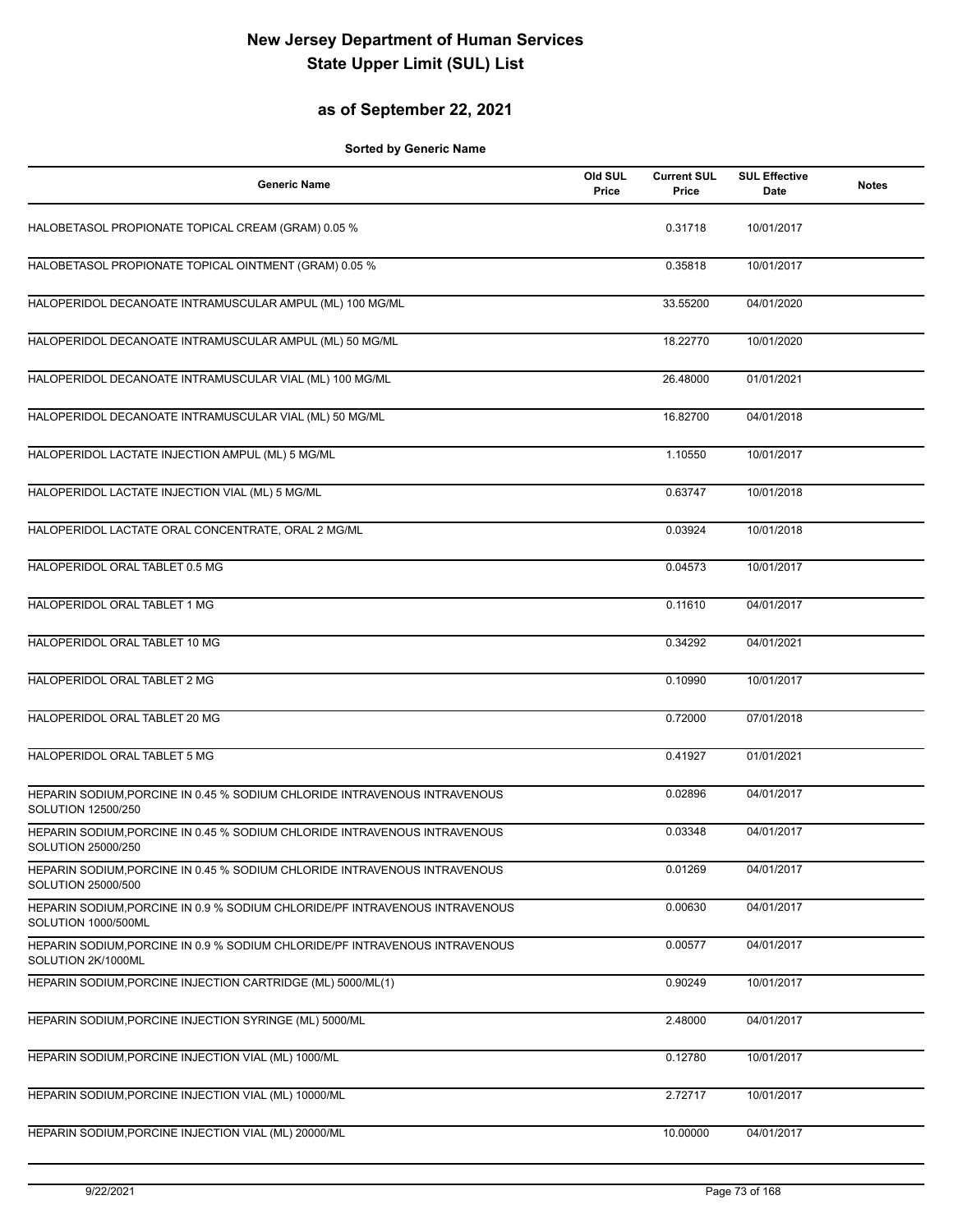## **as of September 22, 2021**

| <b>Generic Name</b>                                                                         | Old SUL<br>Price | <b>Current SUL</b><br>Price | <b>SUL Effective</b><br>Date | <b>Notes</b> |
|---------------------------------------------------------------------------------------------|------------------|-----------------------------|------------------------------|--------------|
| HEPARIN SODIUM, PORCINE INJECTION VIAL (ML) 5000/ML                                         |                  | 0.70240                     | 10/01/2019                   |              |
| HEPARIN SODIUM, PORCINE INTRAVENOUS DISPOSABLE SYRINGE (ML) 10 UNIT/ML                      |                  | 0.74538                     | 12/12/2011                   |              |
| HEPARIN SODIUM, PORCINE INTRAVENOUS DISPOSABLE SYRINGE (ML) 100/ML                          |                  | 0.05700                     | 12/12/2011                   |              |
| HEPARIN SODIUM, PORCINE INTRAVENOUS VIAL (SDV, MDV OR ADDITIVE) (ML) 10 UNIT/ML             |                  | 0.03450                     | 12/12/2011                   |              |
| HEPARIN SODIUM, PORCINE INTRAVENOUS VIAL (SDV, MDV OR ADDITIVE) (ML) 100/ML                 |                  | 0.05700                     | 12/12/2011                   |              |
| HEPARIN SODIUM, PORCINE/DEXTROSE 5 % IN WATER INTRAVENOUS INTRAVENOUS<br>SOLUTION 12500/250 |                  | 0.02776                     | 04/01/2017                   |              |
| HEPARIN SODIUM, PORCINE/DEXTROSE 5 % IN WATER INTRAVENOUS INTRAVENOUS<br>SOLUTION 20K/500ML |                  | 0.01094                     | 04/01/2017                   |              |
| HEPARIN SODIUM, PORCINE/DEXTROSE 5 % IN WATER INTRAVENOUS INTRAVENOUS<br>SOLUTION 25000/250 |                  | 0.03300                     | 04/01/2017                   |              |
| HEPARIN SODIUM, PORCINE/DEXTROSE 5 % IN WATER INTRAVENOUS INTRAVENOUS<br>SOLUTION 25000/500 |                  | 0.01148                     | 04/01/2017                   |              |
| HEPARIN SODIUM, PORCINE/PF INJECTION SYRINGE (ML) 5000/0.5ML                                |                  | 3.40775                     | 10/01/2017                   |              |
| HEPARIN SODIUM, PORCINE/PF INJECTION VIAL (ML) 1000/ML                                      |                  | 5.20000                     | 04/01/2017                   |              |
| HEPARIN SODIUM, PORCINE/PF INJECTION VIAL (ML) 5000/0.5ML                                   |                  | 3.40772                     | 10/01/2017                   |              |
| HEPARIN SODIUM, PORCINE/PF INTRAVENOUS VIAL (SDV, MDV OR ADDITIVE) (ML) 100/ML              |                  | 0.05700                     | 12/12/2011                   |              |
| HETASTARCH IN 0.9 % SODIUM CHLORIDE INTRAVENOUS PLASTIC BAG, INJECTION (ML) 6<br>$% -0.9%$  |                  | 0.02508                     | 04/01/2017                   |              |
| HYDRALAZINE HCL INJECTION VIAL (ML) 20 MG/ML                                                |                  | 2.42000                     | 04/01/2017                   |              |
| HYDRALAZINE HCL ORAL TABLET 10 MG                                                           |                  | 0.02512                     | 10/01/2017                   |              |
| HYDRALAZINE HCL ORAL TABLET 100 MG                                                          |                  | 0.05350                     | 10/01/2017                   |              |
| <b>HYDRALAZINE HCL ORAL TABLET 25 MG</b>                                                    |                  | 0.01970                     | 01/01/2019                   |              |
| HYDRALAZINE HCL ORAL TABLET 50 MG                                                           |                  | 0.02660                     | 01/01/2019                   |              |
| HYDROCHLOROTHIAZIDE ORAL CAPSULE 12.5 MG                                                    |                  | 0.00920                     | 10/01/2017                   |              |
| HYDROCHLOROTHIAZIDE ORAL TABLET 12.5 MG                                                     |                  | 0.00790                     | 01/01/2019                   |              |
| HYDROCHLOROTHIAZIDE ORAL TABLET 25 MG                                                       |                  | 0.00717                     | 04/01/2017                   |              |
| HYDROCHLOROTHIAZIDE ORAL TABLET 50 MG                                                       |                  | 0.01477                     | 10/01/2017                   |              |
| HYDROCODONE BIT/ACETAMINOPHEN ORAL SOLUTION, ORAL 5-334MG/10                                |                  | 0.02850                     | 09/01/2011                   |              |
| HYDROCODONE BIT/ACETAMINOPHEN ORAL SOLUTION, ORAL 7.5-500/15                                |                  | 0.02122                     | 01/01/2012                   |              |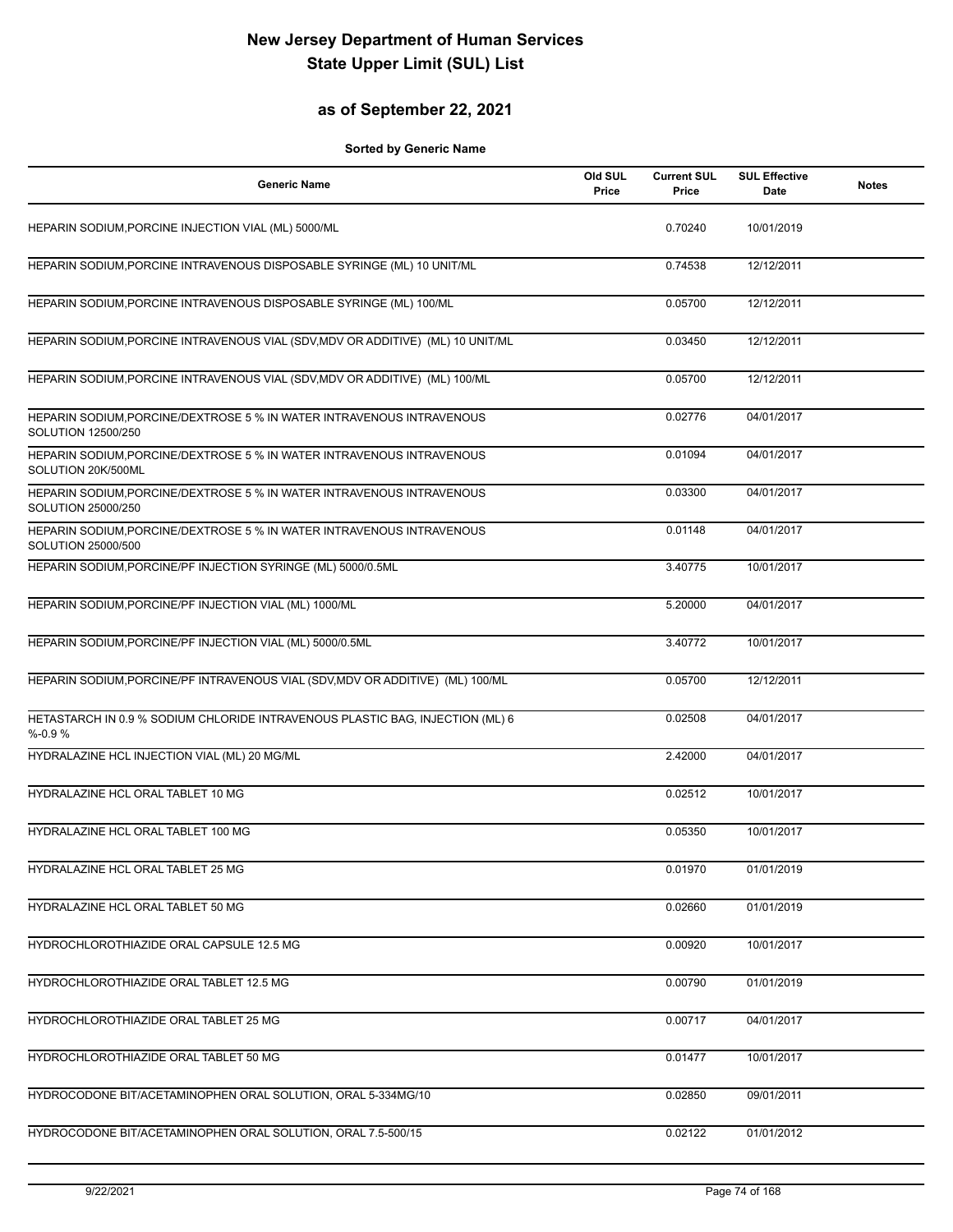## **as of September 22, 2021**

| <b>Generic Name</b>                                                                           | Old SUL<br>Price | <b>Current SUL</b><br>Price | <b>SUL Effective</b><br>Date | <b>Notes</b> |
|-----------------------------------------------------------------------------------------------|------------------|-----------------------------|------------------------------|--------------|
| HYDROCODONE BIT/ACETAMINOPHEN ORAL TABLET 10-660MG                                            |                  | 0.18825                     | 01/01/2012                   |              |
| HYDROCODONE BIT/ACETAMINOPHEN ORAL TABLET 10-750MG                                            |                  | 0.66084                     | 12/12/2011                   |              |
| HYDROCODONE BIT/ACETAMINOPHEN ORAL TABLET 10MG-500MG                                          |                  | 0.14064                     | 05/19/2011                   |              |
| HYDROCODONE BIT/ACETAMINOPHEN ORAL TABLET 10MG-650MG                                          |                  | 0.06819                     | 12/12/2011                   |              |
| HYDROCODONE BIT/ACETAMINOPHEN ORAL TABLET 2.5-500MG                                           |                  | 0.10707                     | 12/12/2011                   |              |
| HYDROCODONE BIT/ACETAMINOPHEN ORAL TABLET 5 MG-500MG                                          |                  | 0.03375                     | 01/01/2012                   |              |
| HYDROCODONE BIT/ACETAMINOPHEN ORAL TABLET 7.5-500MG                                           |                  | 0.06000                     | 12/12/2011                   |              |
| HYDROCODONE BIT/ACETAMINOPHEN ORAL TABLET 7.5-650 MG                                          |                  | 0.06618                     | 12/12/2011                   |              |
| HYDROCODONE BIT/ACETAMINOPHEN ORAL TABLET 7.5-750MG                                           |                  | 0.04752                     | 05/19/2011                   |              |
| HYDROCODONE BITART/CHLORPHENIRAMINE MALEATE/PSEUDOEPHEDRINE ORAL<br>SOLUTION, ORAL 5-4-60MG/5 |                  | 0.70000                     | 04/01/2017                   |              |
| HYDROCODONE BITARTRATE/ACETAMINOPHEN ORAL SOLUTION, ORAL 10-300/15                            |                  | 0.38025                     | 04/01/2017                   |              |
| HYDROCODONE BITARTRATE/ACETAMINOPHEN ORAL SOLUTION, ORAL 10-325/15                            |                  | 1.35466                     | 04/01/2017                   |              |
| HYDROCODONE BITARTRATE/ACETAMINOPHEN ORAL SOLUTION, ORAL 2.5-108/5                            |                  | 0.67415                     | 04/01/2017                   |              |
| HYDROCODONE BITARTRATE/ACETAMINOPHEN ORAL SOLUTION, ORAL 2.5-167/5                            |                  | 0.01910                     | 10/01/2017                   |              |
| HYDROCODONE BITARTRATE/ACETAMINOPHEN ORAL SOLUTION, ORAL 5-163/7.5                            |                  | 2.39666                     | 04/01/2017                   |              |
| HYDROCODONE BITARTRATE/ACETAMINOPHEN ORAL SOLUTION, ORAL 5-217MG/10                           |                  | 0.38195                     | 04/01/2017                   |              |
| HYDROCODONE BITARTRATE/ACETAMINOPHEN ORAL SOLUTION, ORAL 7.5-325/15                           |                  | 0.18317                     | 04/01/2017                   |              |
| HYDROCODONE BITARTRATE/ACETAMINOPHEN ORAL SOLUTION, ORAL 7.5-325/15                           |                  | 0.02988                     | 10/01/2017                   |              |
| HYDROCODONE BITARTRATE/ACETAMINOPHEN ORAL TABLET 10MG-300MG                                   |                  | 0.60610                     | 07/01/2018                   |              |
| HYDROCODONE BITARTRATE/ACETAMINOPHEN ORAL TABLET 10MG-325MG                                   |                  | 0.06942                     | 10/01/2017                   |              |
| HYDROCODONE BITARTRATE/ACETAMINOPHEN ORAL TABLET 2.5-325 MG                                   |                  | 0.54928                     | 04/01/2017                   |              |
| HYDROCODONE BITARTRATE/ACETAMINOPHEN ORAL TABLET 5 MG-300MG                                   |                  | 0.41600                     | 07/01/2018                   |              |
| HYDROCODONE BITARTRATE/ACETAMINOPHEN ORAL TABLET 5 MG-325MG                                   |                  | 0.04523                     | 10/01/2017                   |              |
| HYDROCODONE BITARTRATE/ACETAMINOPHEN ORAL TABLET 7.5-300 MG                                   |                  | 0.47530                     | 07/01/2018                   |              |
| HYDROCODONE BITARTRATE/ACETAMINOPHEN ORAL TABLET 7.5-325 MG                                   |                  | 0.08590                     | 04/01/2017                   |              |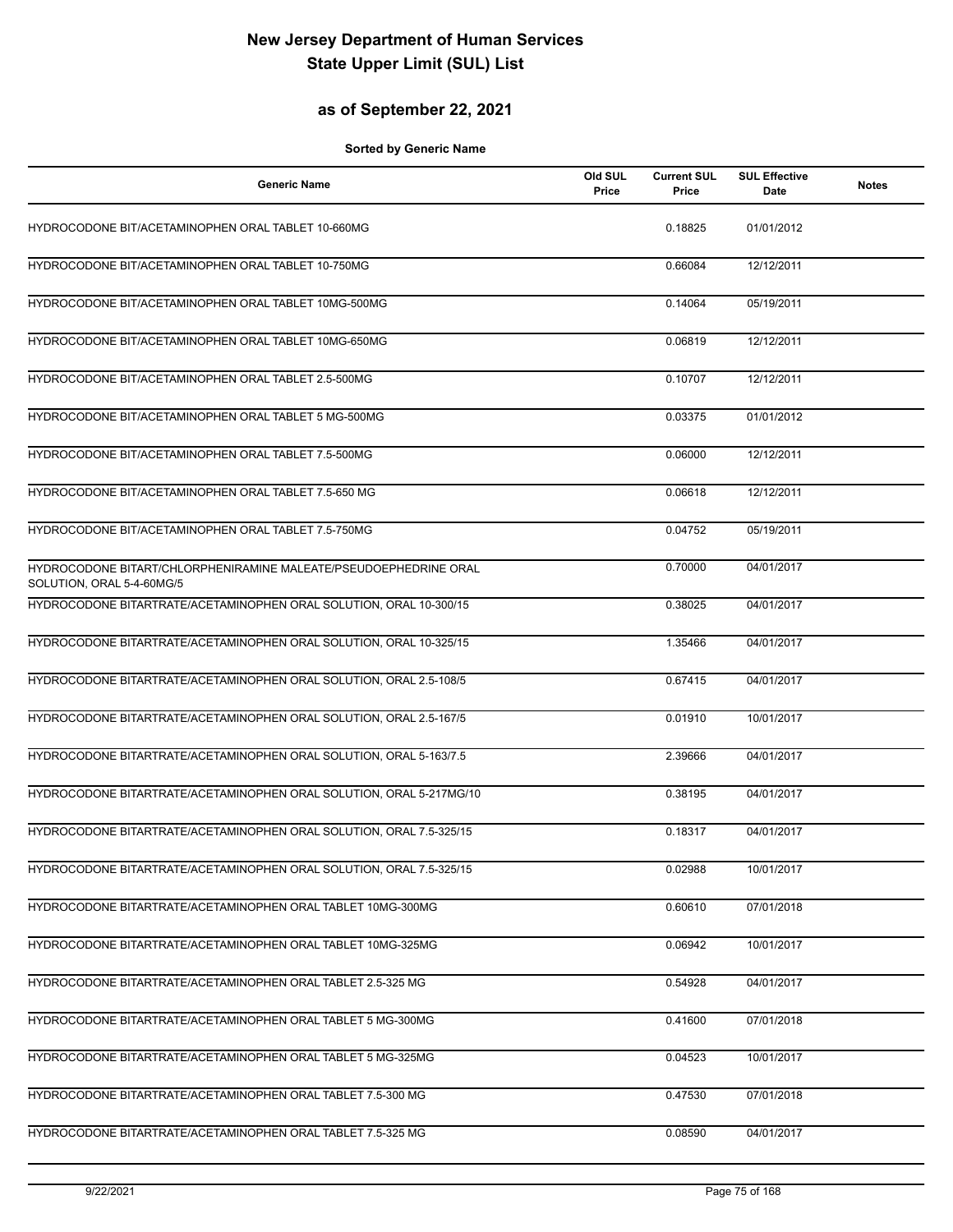## **as of September 22, 2021**

| <b>Generic Name</b>                                                                                      | Old SUL<br>Price | <b>Current SUL</b><br>Price | <b>SUL Effective</b><br>Date | <b>Notes</b> |
|----------------------------------------------------------------------------------------------------------|------------------|-----------------------------|------------------------------|--------------|
| HYDROCODONE BITARTRATE/HOMATROPINE METHYLBROMIDE ORAL SYRUP 5-1.5 MG/5                                   |                  | 0.09825                     | 04/01/2017                   |              |
| HYDROCODONE BITARTRATE/HOMATROPINE METHYLBROMIDE ORAL SYRUP 5-1.5 MG/5                                   |                  | 0.60000                     | 04/01/2017                   |              |
| HYDROCODONE BITARTRATE/HOMATROPINE METHYLBROMIDE ORAL TABLET 5 MG-1.5MG                                  |                  | 0.73638                     | 04/01/2017                   |              |
| HYDROCODONE POLISTIREX/CHLORPHENIRAMINE POLISTIREX ORAL SUSPENSION,<br>EXTENDED RELEASE 12 HR 10-8MG/5ML |                  | 0.37829                     | 10/01/2019                   |              |
| HYDROCODONE/IBUPROFEN ORAL TABLET 10MG-200MG                                                             |                  | 3.29566                     | 04/01/2017                   |              |
| HYDROCODONE/IBUPROFEN ORAL TABLET 5MG-200MG                                                              |                  | 2.01052                     | 04/01/2017                   |              |
| HYDROCODONE/IBUPROFEN ORAL TABLET 7.5-200 MG                                                             |                  | 0.10754                     | 10/01/2017                   |              |
| HYDROCORTISONE ACETATE RECTAL SUPPOSITORY, RECTAL 25 MG                                                  |                  | 0.50167                     | 10/01/2017                   |              |
| HYDROCORTISONE ACETATE RECTAL SUPPOSITORY, RECTAL 30 MG                                                  |                  | 1.75875                     | 10/01/2017                   |              |
| HYDROCORTISONE ACETATE TOPICAL CREAM (GRAM) 0.5 %                                                        |                  | 0.05254                     | 04/01/2017                   |              |
| HYDROCORTISONE ACETATE TOPICAL CREAM (GRAM) 1 %                                                          |                  | 0.05687                     | 04/01/2017                   |              |
| HYDROCORTISONE ACETATE TOPICAL CREAM WITH PERINEAL APPLICATOR 2.5 %                                      |                  | 7.42464                     | 04/01/2017                   |              |
| HYDROCORTISONE ACETATE TOPICAL OINTMENT (GRAM) 1 %                                                       |                  | 0.08465                     | 12/12/2011                   |              |
| HYDROCORTISONE ACETATE/ALOE VERA TOPICAL LOTION (GRAM) 2 %                                               |                  | 1.27825                     | 12/12/2011                   |              |
| HYDROCORTISONE ACETATE/LIDOCAINE HCL/ALOE VERA RECTAL GEL WITH APPLICATOR<br>(GRAM) 0.55%-2.8%           |                  | 1.20250                     | 04/01/2017                   |              |
| HYDROCORTISONE ACETATE/LIDOCAINE HCL/ALOE VERA RECTAL KIT 2 %-2 %                                        |                  | 221.20000                   | 04/01/2017                   |              |
| HYDROCORTISONE ACETATE/LIDOCAINE HCL/ALOE VERA RECTAL KIT 2.5-3%(7G)                                     |                  | 160.25000                   | 04/01/2017                   |              |
| HYDROCORTISONE ACETATE/PRAMOXINE HCL RECTAL CREAM WITH APPLICATOR 1 %-1 %                                |                  | 1.51187                     | 04/01/2017                   |              |
| HYDROCORTISONE ACETATE/PRAMOXINE HCL RECTAL CREAM WITH APPLICATOR 2.5 %-1<br>%                           |                  | 1.02800                     | 01/01/2014                   |              |
| HYDROCORTISONE ACETATE/PRAMOXINE HCL TOPICAL CREAM (GRAM) 2.5 %-1 %                                      |                  | 1.31539                     | 12/12/2011                   |              |
| HYDROCORTISONE BUTYRATE TOPICAL CREAM (GRAM) 0.1 %                                                       |                  | 0.78211                     | 10/01/2017                   |              |
| HYDROCORTISONE BUTYRATE TOPICAL OINTMENT (GRAM) 0.1 %                                                    |                  | 0.36689                     | 10/01/2017                   |              |
| HYDROCORTISONE BUTYRATE TOPICAL SOLUTION, NON-ORAL 0.1 %                                                 |                  | 0.14688                     | 10/01/2017                   |              |
| HYDROCORTISONE BUTYRATE/EMOLLIENT BASE TOPICAL CREAM (GRAM) 0.1 %                                        |                  | 1.53311                     | 07/01/2019                   |              |
| HYDROCORTISONE ORAL TABLET 10 MG                                                                         |                  | 0.18980                     | 07/01/2018                   |              |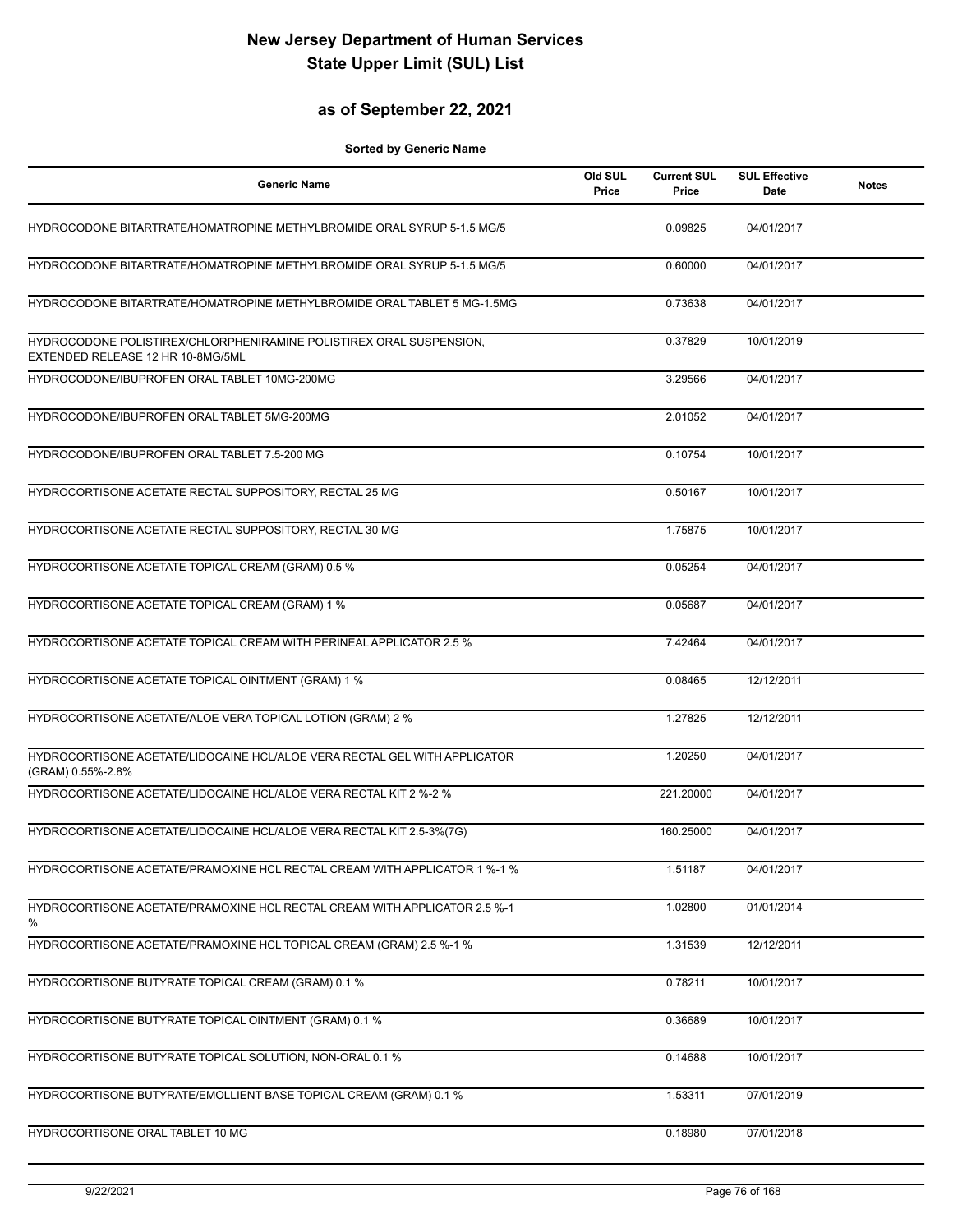## **as of September 22, 2021**

| <b>Generic Name</b>                                                            | Old SUL<br>Price | <b>Current SUL</b><br>Price | <b>SUL Effective</b><br>Date | <b>Notes</b> |
|--------------------------------------------------------------------------------|------------------|-----------------------------|------------------------------|--------------|
| HYDROCORTISONE ORAL TABLET 20 MG                                               |                  | 0.13960                     | 10/01/2018                   |              |
| HYDROCORTISONE ORAL TABLET 5 MG                                                |                  | 0.13760                     | 07/01/2018                   |              |
| HYDROCORTISONE RECTAL CREAM (GRAM) 2.5 %                                       |                  | 0.17850                     | 12/12/2011                   |              |
| HYDROCORTISONE RECTAL ENEMA (ML) 100MG/60ML                                    |                  | 0.08466                     | 04/01/2017                   |              |
| HYDROCORTISONE SOD SUCCINATE INJECTION VIAL (SDV, MDV OR ADDITIVE) (EA) 100 MG |                  | 2.91000                     | 12/12/2011                   |              |
| HYDROCORTISONE TOPICAL CREAM (GRAM) 0.5 %                                      |                  | 0.05102                     | 10/01/2017                   |              |
| HYDROCORTISONE TOPICAL CREAM (GRAM) 1 %                                        |                  | 0.05100                     | 04/01/2017                   |              |
| HYDROCORTISONE TOPICAL CREAM (GRAM) 2.5 %                                      |                  | 0.06633                     | 04/01/2017                   |              |
| HYDROCORTISONE TOPICAL CREAM WITH PERINEAL APPLICATOR 1 %                      |                  | 0.31758                     | 10/01/2017                   |              |
| HYDROCORTISONE TOPICAL CREAM WITH PERINEAL APPLICATOR 2.5 %                    |                  | 0.34234                     | 01/01/2021                   |              |
| HYDROCORTISONE TOPICAL LOTION (ML) 1 %                                         |                  | 0.04330                     | 10/01/2017                   |              |
| HYDROCORTISONE TOPICAL LOTION (ML) 2.5 %                                       |                  | 0.11192                     | 10/01/2017                   |              |
| HYDROCORTISONE TOPICAL OINTMENT (GRAM) 0.5 %                                   |                  | 0.05241                     | 10/01/2017                   |              |
| HYDROCORTISONE TOPICAL OINTMENT (GRAM) 1 %                                     |                  | 0.03235                     | 10/01/2017                   |              |
| HYDROCORTISONE TOPICAL OINTMENT (GRAM) 2.5 %                                   |                  | 0.10547                     | 04/01/2017                   |              |
| HYDROCORTISONE TOPICAL SOLUTION, NON-ORAL 1 %                                  |                  | 0.12431                     | 04/01/2017                   |              |
| HYDROCORTISONE VALERATE TOPICAL CREAM (GRAM) 0.2 %                             |                  | 1.43182                     | 01/01/2020                   |              |
| HYDROCORTISONE VALERATE TOPICAL OINTMENT (GRAM) 0.2 %                          |                  | 2.67600                     | 01/01/2018                   |              |
| HYDROCORTISONE/ACETIC ACID OTIC DROPS 1 %-2 %                                  |                  | 5.51733                     | 01/01/2020                   |              |
| HYDROCORTISONE/ALOE VERA TOPICAL CREAM (GRAM) 1 %                              |                  | 0.06666                     | 04/01/2017                   |              |
| HYDROCORTISONE/ALOE VERA TOPICAL OINTMENT (GRAM) 1 %                           |                  | 0.04829                     | 12/12/2011                   |              |
| HYDROCORTISONE/IODOQUINOL TOPICAL CREAM (GRAM) 1 %-1 %                         |                  | 0.88469                     | 12/12/2011                   |              |
| HYDROCORTISONE/MINERAL OIL/PETROLATUM, WHITE TOPICAL OINTMENT (GRAM) 1 %       |                  | 0.03235                     | 10/01/2017                   |              |
| HYDROGEN PEROXIDE MISCELLANEOUS SOLUTION, NON-ORAL 3 %                         |                  | 0.00195                     | 04/01/2017                   |              |
| HYDROMORPHONE HCL INJECTION AMPUL (ML) 1 MG/ML                                 |                  | 1.61000                     | 04/01/2017                   |              |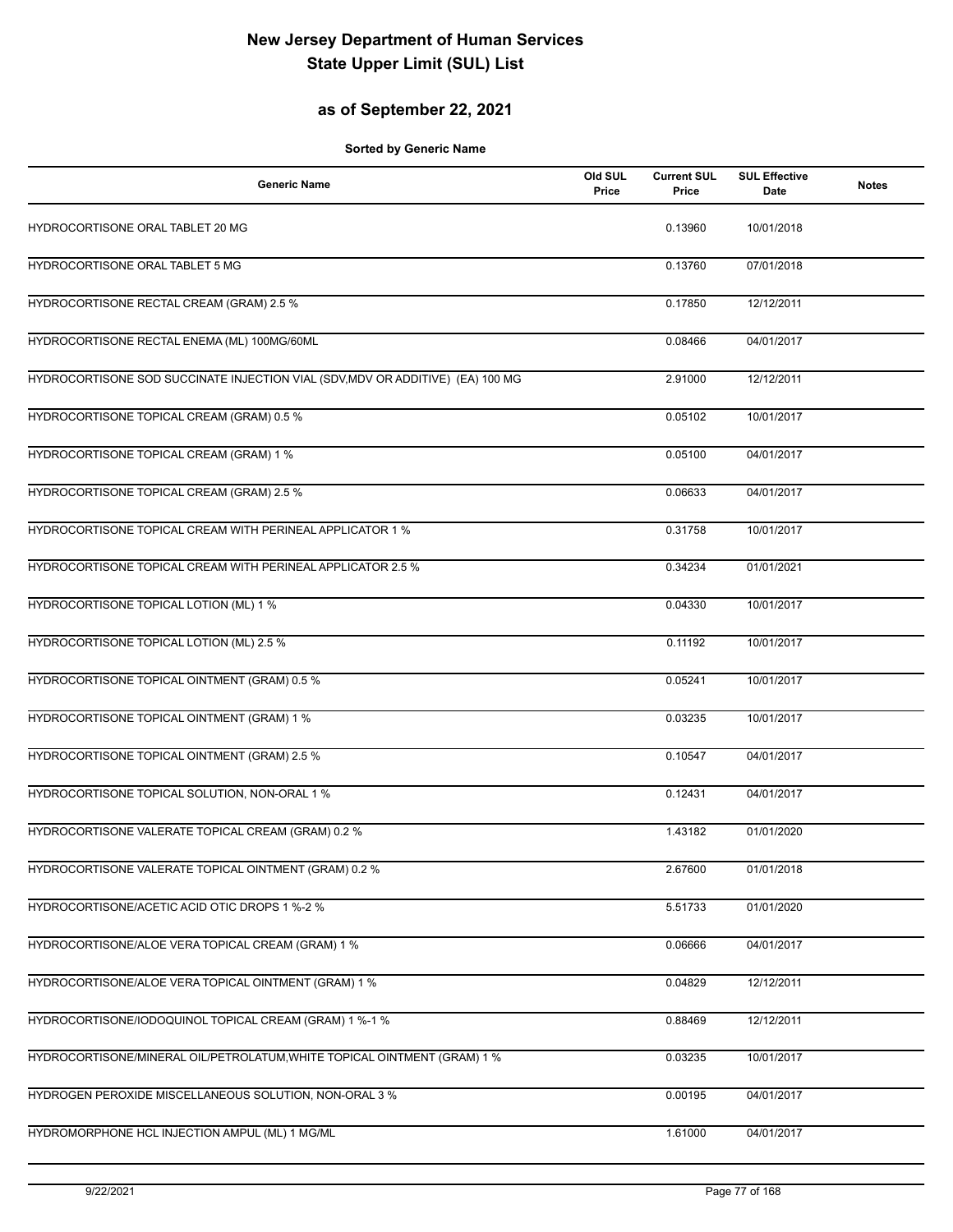## **as of September 22, 2021**

| <b>Generic Name</b>                                                     | Old SUL<br>Price | <b>Current SUL</b><br>Price | <b>SUL Effective</b><br>Date | <b>Notes</b> |
|-------------------------------------------------------------------------|------------------|-----------------------------|------------------------------|--------------|
| HYDROMORPHONE HCL INJECTION AMPUL (ML) 2 MG/ML                          |                  | 1.50000                     | 04/01/2017                   |              |
| HYDROMORPHONE HCL INJECTION AMPUL (ML) 4 MG/ML                          |                  | 2.10000                     | 04/01/2017                   |              |
| HYDROMORPHONE HCL INJECTION SYRINGE (ML) 0.5MG/.5ML                     |                  | 5.40000                     | 04/01/2017                   |              |
| HYDROMORPHONE HCL INJECTION SYRINGE (ML) 1 MG/ML                        |                  | 2.56000                     | 04/01/2017                   |              |
| HYDROMORPHONE HCL INJECTION SYRINGE (ML) 2 MG/ML                        |                  | 2.74000                     | 04/01/2017                   |              |
| HYDROMORPHONE HCL INJECTION SYRINGE (ML) 4 MG/ML                        |                  | 2.56000                     | 04/01/2017                   |              |
| HYDROMORPHONE HCL INJECTION VIAL (ML) 2 MG/ML                           |                  | 1.04600                     | 04/01/2017                   |              |
| HYDROMORPHONE HCL ORAL LIQUID (ML) 1 MG/ML                              |                  | 0.34343                     | 04/01/2017                   |              |
| HYDROMORPHONE HCL ORAL TABLET 2 MG                                      |                  | 0.06380                     | 10/01/2020                   |              |
| HYDROMORPHONE HCL ORAL TABLET 4 MG                                      |                  | 0.07950                     | 04/01/2017                   |              |
| HYDROMORPHONE HCL ORAL TABLET 8 MG                                      |                  | 0.21960                     | 04/01/2019                   |              |
| HYDROMORPHONE HCL ORAL TABLET, EXTENDED RELEASE 24 HR 12 MG             |                  | 12.00000                    | 04/01/2017                   |              |
| HYDROMORPHONE HCL ORAL TABLET, EXTENDED RELEASE 24 HR 16 MG             |                  | 15.77926                    | 04/01/2017                   |              |
| HYDROMORPHONE HCL ORAL TABLET, EXTENDED RELEASE 24 HR 32 MG             |                  | 40.10245                    | 04/01/2017                   |              |
| HYDROMORPHONE HCL ORAL TABLET, EXTENDED RELEASE 24 HR 8 MG              |                  | 11.04980                    | 04/01/2017                   |              |
| HYDROMORPHONE HCL RECTAL SUPPOSITORY, RECTAL 3 MG                       |                  | 9.58200                     | 04/01/2017                   |              |
| HYDROMORPHONE HCL/PF INJECTION AMPUL (ML) 10 MG/ML                      |                  | 1.39896                     | 10/01/2017                   |              |
| HYDROMORPHONE HCL/PF INJECTION AMPUL (ML) 2 MG/ML                       |                  | 0.51600                     | 12/12/2011                   |              |
| HYDROMORPHONE HCL/PF INJECTION DISPOSABLE SYRINGE (ML) 2 MG/ML          |                  | 0.51600                     | 12/12/2011                   |              |
| HYDROMORPHONE HCL/PF INJECTION VIAL (ML) 10 MG/ML                       |                  | 1.58023                     | 04/01/2017                   |              |
| HYDROMORPHONE HCL/PF INJECTION VIAL (SDV, MDV OR ADDITIVE) (ML) 2 MG/ML |                  | 0.51600                     | 12/12/2011                   |              |
| HYDROPHILIC OINTMENT TOPICAL OINTMENT (GRAM)                            |                  | 0.03508                     | 12/12/2011                   |              |
| HYDROQUINONE MICROSPHERES TOPICAL CREAM, EXTENDED RELEASE (GRAM) 4 %    |                  | 2.23367                     | 01/01/2018                   |              |
| HYDROQUINONE TOPICAL CREAM (GRAM) 4 %                                   |                  | 0.83056                     | 01/01/2020                   |              |
| HYDROXOCOBALAMIN INTRAMUSCULAR VIAL (ML) 1000MCG/ML                     |                  | 0.84150                     | 04/01/2017                   |              |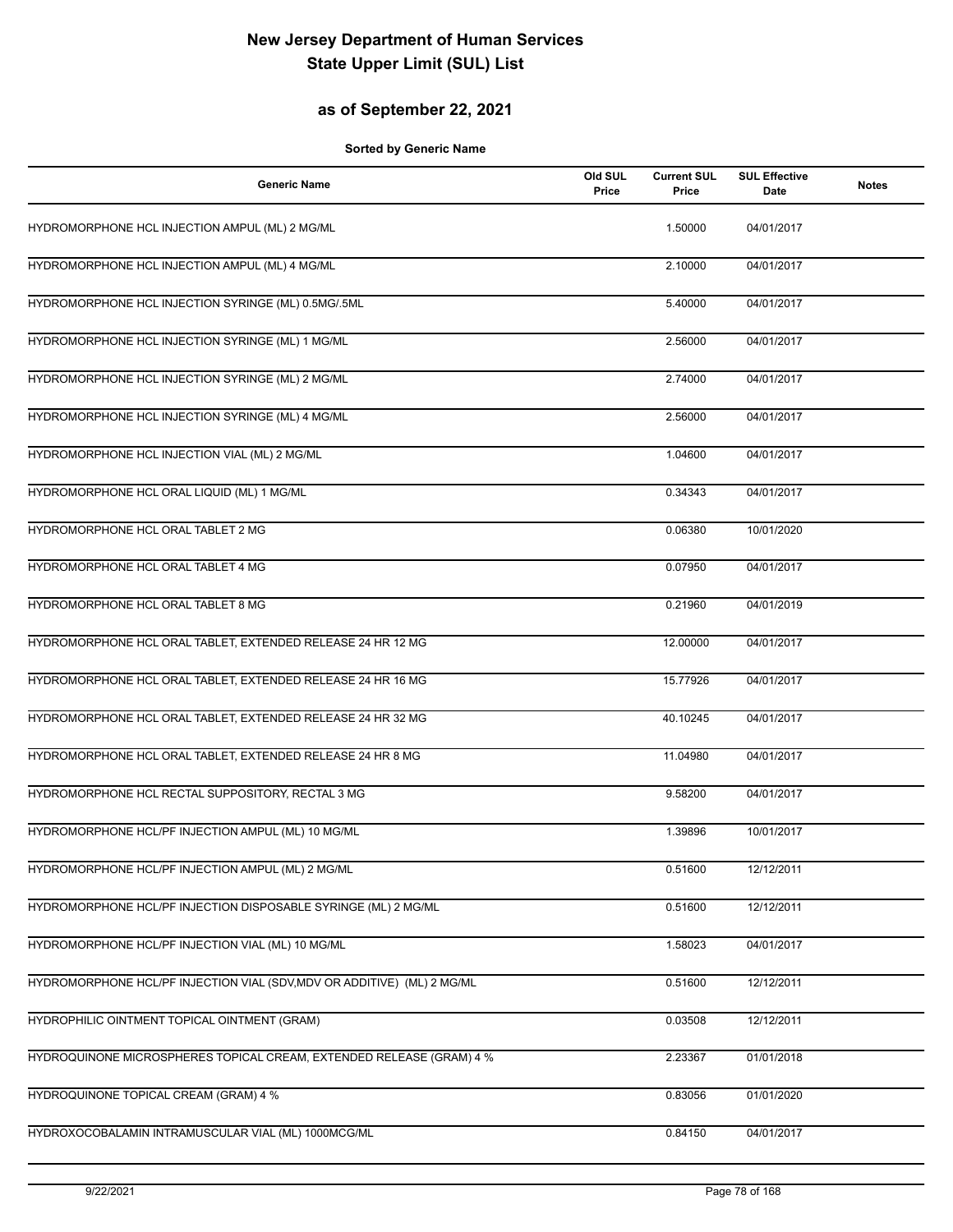## **as of September 22, 2021**

| <b>Generic Name</b>                                               | Old SUL<br>Price | <b>Current SUL</b><br>Price | <b>SUL Effective</b><br>Date | <b>Notes</b> |
|-------------------------------------------------------------------|------------------|-----------------------------|------------------------------|--------------|
| HYDROXYCHLOROQUINE SULFATE ORAL TABLET 200 MG                     |                  | 0.14075                     | 01/01/2020                   |              |
| HYDROXYPROGESTERONE CAPROATE INTRAMUSCULAR VIAL (ML) 250 MG/ML    |                  | 320.35400                   | 04/01/2019                   |              |
| HYDROXYPROGESTERONE CAPROATE/PF INTRAMUSCULAR VIAL (ML) 250 MG/ML |                  | 152.52000                   | 04/01/2020                   |              |
| HYDROXYUREA ORAL CAPSULE 500 MG                                   |                  | 0.18352                     | 04/01/2018                   |              |
| HYDROXYZINE HCL INTRAMUSCULAR VIAL (ML) 25 MG/ML                  |                  | 4.25000                     | 04/01/2017                   |              |
| HYDROXYZINE HCL INTRAMUSCULAR VIAL (ML) 50 MG/ML                  |                  | 0.85425                     | 10/01/2017                   |              |
| HYDROXYZINE HCL ORAL SOLUTION, ORAL 10 MG/5 ML                    |                  | 0.03692                     | 04/01/2018                   |              |
| HYDROXYZINE HCL ORAL SOLUTION, ORAL 50 MG/25ML                    |                  | 0.30860                     | 04/01/2017                   |              |
| HYDROXYZINE HCL ORAL TABLET 10 MG                                 |                  | 0.04324                     | 04/01/2017                   |              |
| HYDROXYZINE HCL ORAL TABLET 25 MG                                 |                  | 0.01390                     | 01/01/2019                   |              |
| HYDROXYZINE HCL ORAL TABLET 50 MG                                 |                  | 0.07628                     | 04/01/2021                   |              |
| HYDROXYZINE PAMOATE ORAL CAPSULE 100 MG                           |                  | 0.41970                     | 01/01/2018                   |              |
| HYDROXYZINE PAMOATE ORAL CAPSULE 25 MG                            |                  | 0.05387                     | 07/01/2017                   |              |
| HYDROXYZINE PAMOATE ORAL CAPSULE 50 MG                            |                  | 0.04920                     | 01/01/2019                   |              |
| HYOSCYAMINE SULFATE ORAL DROPS 0.125MG/ML                         |                  | 1.16667                     | 07/01/2021                   |              |
| HYOSCYAMINE SULFATE ORAL ELIXIR 125MCG/5ML                        |                  | 0.09267                     | 12/12/2011                   |              |
| HYOSCYAMINE SULFATE ORAL TABLET 0.125 MG                          |                  | 0.11025                     | 10/01/2019                   |              |
| HYOSCYAMINE SULFATE ORAL TABLET, EXTENDED RELEASE 12 HR 0.375 MG  |                  | 0.24290                     | 07/01/2019                   |              |
| HYOSCYAMINE SULFATE ORAL TABLET, DISINTEGRATING 0.125 MG          |                  | 0.12900                     | 07/01/2019                   |              |
| HYOSCYAMINE SULFATE SUBLINGUAL TABLET, SUBLINGUAL 0.125 MG        |                  | 0.09435                     | 04/01/2021                   |              |
| IBANDRONATE SODIUM INTRAVENOUS SYRINGE (ML) 3 MG/3 ML             |                  | 80.00000                    | 04/01/2017                   |              |
| IBANDRONATE SODIUM INTRAVENOUS VIAL (ML) 3 MG/3 ML                |                  | 140.33333                   | 04/01/2017                   |              |
| IBANDRONATE SODIUM ORAL TABLET 150 MG                             |                  | 3.38667                     | 01/01/2019                   |              |
| IBUPROFEN LYSINE/PF INTRAVENOUS VIAL (ML) 20 MG/2 ML              |                  | 203.00000                   | 04/01/2017                   |              |
| IBUPROFEN ORAL CAPSULE 200 MG                                     |                  | 0.06363                     | 04/01/2020                   |              |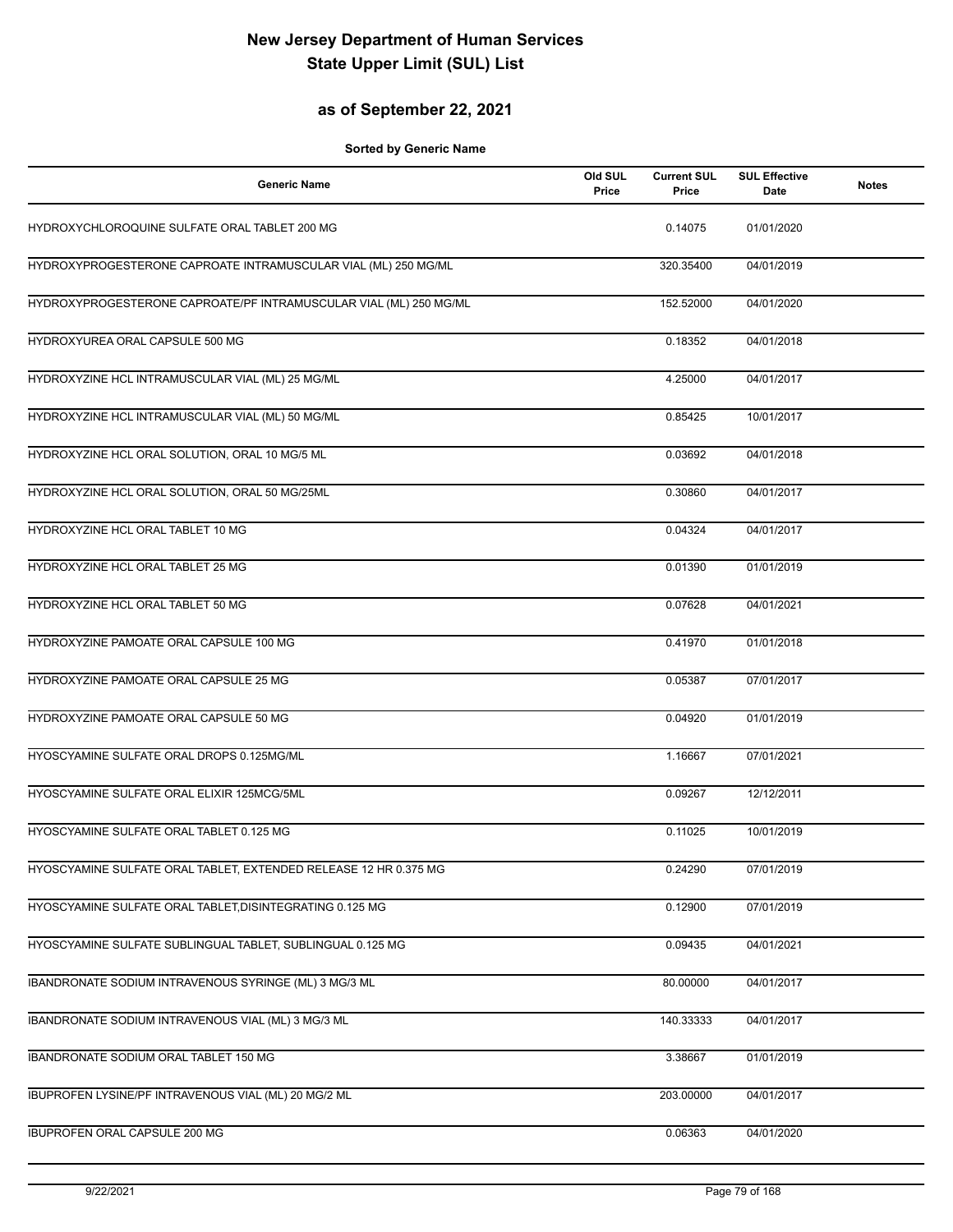## **as of September 22, 2021**

| <b>Generic Name</b>                                                | Old SUL<br>Price | <b>Current SUL</b><br>Price | <b>SUL Effective</b><br>Date | <b>Notes</b> |
|--------------------------------------------------------------------|------------------|-----------------------------|------------------------------|--------------|
| IBUPROFEN ORAL SUSPENSION, DROPS(FINAL DOSAGE FORM)(ML) 50 MG/1.25 |                  | 0.24944                     | 04/01/2017                   |              |
| IBUPROFEN ORAL SUSPENSION, ORAL (FINAL DOSE FORM) 100 MG/5ML       |                  | 0.02112                     | 01/01/2019                   |              |
| IBUPROFEN ORAL TABLET 200 MG                                       |                  | 0.01211                     | 10/01/2017                   |              |
| <b>IBUPROFEN ORAL TABLET 400 MG</b>                                |                  | 0.01910                     | 10/01/2017                   |              |
| <b>IBUPROFEN ORAL TABLET 600 MG</b>                                |                  | 0.02108                     | 10/01/2017                   |              |
| IBUPROFEN ORAL TABLET 800 MG                                       |                  | 0.02812                     | 10/01/2017                   |              |
| IBUPROFEN ORAL TABLET, CHEWABLE 100 MG                             |                  | 0.13925                     | 04/01/2017                   |              |
| IBUPROFEN/DIPHENHYDRAMINE CITRATE ORAL TABLET 200MG-38MG           |                  | 0.12061                     | 04/01/2017                   |              |
| IBUPROFEN/OXYCODONE HCL ORAL TABLET 400MG-5MG                      |                  | 1.06130                     | 04/01/2017                   |              |
| IBUPROFEN/PSEUDOEPHEDRINE HCL ORAL TABLET 200MG-30MG               |                  | 0.16826                     | 04/01/2017                   |              |
| IBUTILIDE FUMARATE INTRAVENOUS VIAL (ML) 0.1 MG/ML                 |                  | 29.83000                    | 04/01/2017                   |              |
| ICOSAPENT ETHYL ORAL CAPSULE 1 G                                   |                  | 1.65852                     | 07/01/2021                   |              |
| IDARUBICIN HCL INTRAVENOUS VIAL (ML) 1 MG/ML                       |                  | 11.48450                    | 04/01/2017                   |              |
| IFOSFAMIDE INTRAVENOUS VIAL (EA) 1 G                               |                  | 35.23000                    | 04/01/2017                   |              |
| IFOSFAMIDE INTRAVENOUS VIAL (EA) 3 G                               |                  | 107.54000                   | 04/01/2017                   |              |
| IFOSFAMIDE INTRAVENOUS VIAL (ML) 1 G/20 ML                         |                  | 1.83700                     | 04/01/2017                   |              |
| IFOSFAMIDE INTRAVENOUS VIAL (ML) 3 G/60 ML                         |                  | 1.79233                     | 04/01/2017                   |              |
| IFOSFAMIDE/MESNA INTRAVENOUS KIT 1G-1G                             |                  | 630.00000                   | 04/01/2017                   |              |
| IFOSFAMIDE/MESNA INTRAVENOUS KIT 3G-1G                             |                  | 936.00000                   | 04/01/2017                   |              |
| IMATINIB MESYLATE ORAL TABLET 100 MG                               |                  | 3.78000                     | 07/01/2019                   |              |
| IMATINIB MESYLATE ORAL TABLET 400 MG                               |                  | 3.95500                     | 07/01/2021                   |              |
| IMIPENEM/CILASTATIN SODIUM INTRAVENOUS VIAL (EA) 250 MG            |                  | 5.25000                     | 04/01/2017                   |              |
| IMIPENEM/CILASTATIN SODIUM INTRAVENOUS VIAL (EA) 500 MG            |                  | 9.71000                     | 04/01/2017                   |              |
| IMIPRAMINE HCL ORAL TABLET 10 MG                                   |                  | 0.04894                     | 10/01/2017                   |              |
| IMIPRAMINE HCL ORAL TABLET 25 MG                                   |                  | 0.02850                     | 10/01/2017                   |              |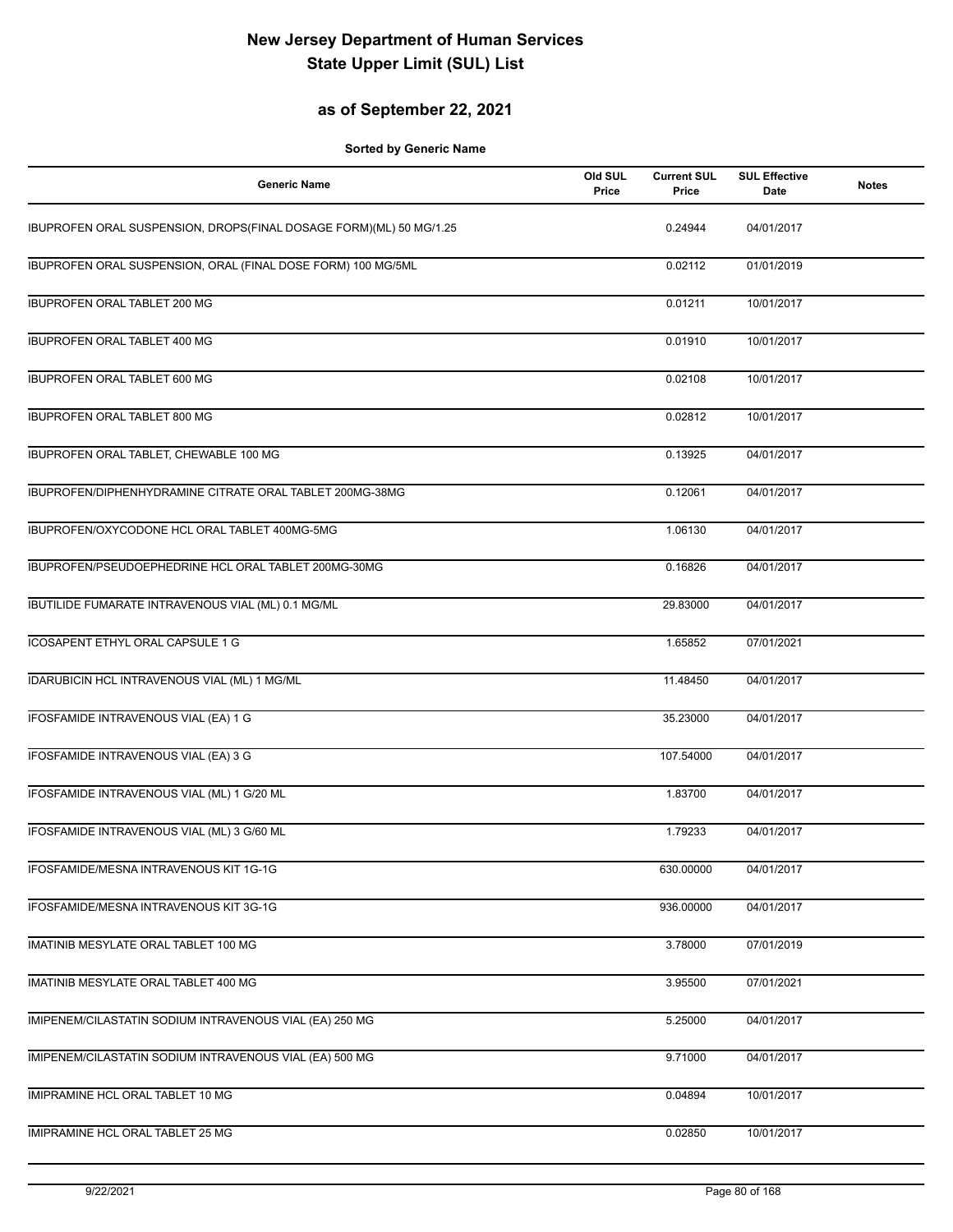## **as of September 22, 2021**

| <b>Generic Name</b>                                                                       | Old SUL<br>Price | <b>Current SUL</b><br>Price | <b>SUL Effective</b><br>Date | <b>Notes</b> |
|-------------------------------------------------------------------------------------------|------------------|-----------------------------|------------------------------|--------------|
| IMIPRAMINE HCL ORAL TABLET 50 MG                                                          |                  | 0.08215                     | 10/01/2020                   |              |
| IMIPRAMINE PAMOATE ORAL CAPSULE 100 MG                                                    |                  | 4.72727                     | 04/01/2017                   |              |
| IMIPRAMINE PAMOATE ORAL CAPSULE 125 MG                                                    |                  | 9.96960                     | 10/01/2017                   |              |
| IMIPRAMINE PAMOATE ORAL CAPSULE 150 MG                                                    |                  | 8.79173                     | 04/01/2017                   |              |
| IMIPRAMINE PAMOATE ORAL CAPSULE 75 MG                                                     |                  | 3.03269                     | 04/01/2017                   |              |
| IMIQUIMOD TOPICAL CREAM IN PACKET (EA) 5 %                                                |                  | 1.61958                     | 04/01/2017                   |              |
| INDAPAMIDE ORAL TABLET 1.25 MG                                                            |                  | 0.14390                     | 01/01/2021                   |              |
| INDAPAMIDE ORAL TABLET 2.5 MG                                                             |                  | 0.04070                     | 10/01/2017                   |              |
| INDOMETHACIN ORAL CAPSULE 25 MG                                                           |                  | 0.02910                     | 01/01/2019                   |              |
| INDOMETHACIN ORAL CAPSULE 50 MG                                                           |                  | 0.05900                     | 01/01/2019                   |              |
| INDOMETHACIN ORAL CAPSULE, EXTENDED RELEASE 75 MG                                         |                  | 0.17000                     | 10/01/2020                   |              |
| INDOMETHACIN SODIUM INTRAVENOUS VIAL (EA) 1 MG                                            |                  | 371.24000                   | 04/01/2017                   |              |
| INSULIN LISPRO SUBCUTANEOUS INSULIN PEN (ML) 100/ML                                       |                  | 16.93200                    | 01/01/2020                   |              |
| IODINE/SODIUM IODIDE TOPICAL TINCTURE 2 %                                                 |                  | 0.07941                     | 04/01/2017                   |              |
| IPRATROPIUM BROMIDE INHALATION SOLUTION, NON-ORAL 0.2 MG/ML                               |                  | 0.04733                     | 04/01/2017                   |              |
| IPRATROPIUM BROMIDE NASAL AEROSOL, SPRAY (ML) 21 MCG                                      |                  | 0.19598                     | 10/01/2017                   |              |
| IPRATROPIUM BROMIDE NASAL AEROSOL, SPRAY (ML) 42 MCG                                      |                  | 0.39866                     | 10/01/2017                   |              |
| IPRATROPIUM BROMIDE/ALBUTEROL SULFATE INHALATION AMPUL FOR NEBULIZATION<br>(ML) 0.5-3MG/3 |                  | 0.03672                     | 01/01/2019                   |              |
| IRBESARTAN ORAL TABLET 150 MG                                                             |                  | 0.07247                     | 10/01/2017                   |              |
| IRBESARTAN ORAL TABLET 300 MG                                                             |                  | 0.10000                     | 01/01/2019                   |              |
| IRBESARTAN ORAL TABLET 75 MG                                                              |                  | 0.04433                     | 01/01/2019                   |              |
| IRBESARTAN/HYDROCHLOROTHIAZIDE ORAL TABLET 150-12.5MG                                     |                  | 0.04467                     | 01/01/2019                   |              |
| IRBESARTAN/HYDROCHLOROTHIAZIDE ORAL TABLET 300-12.5MG                                     |                  | 0.07100                     | 01/01/2019                   |              |
| IRINOTECAN HCL INTRAVENOUS VIAL (ML) 100 MG/5ML                                           |                  | 2.63400                     | 10/01/2018                   |              |
| IRINOTECAN HCL INTRAVENOUS VIAL (ML) 40 MG/2 ML                                           |                  | 3.38500                     | 04/01/2019                   |              |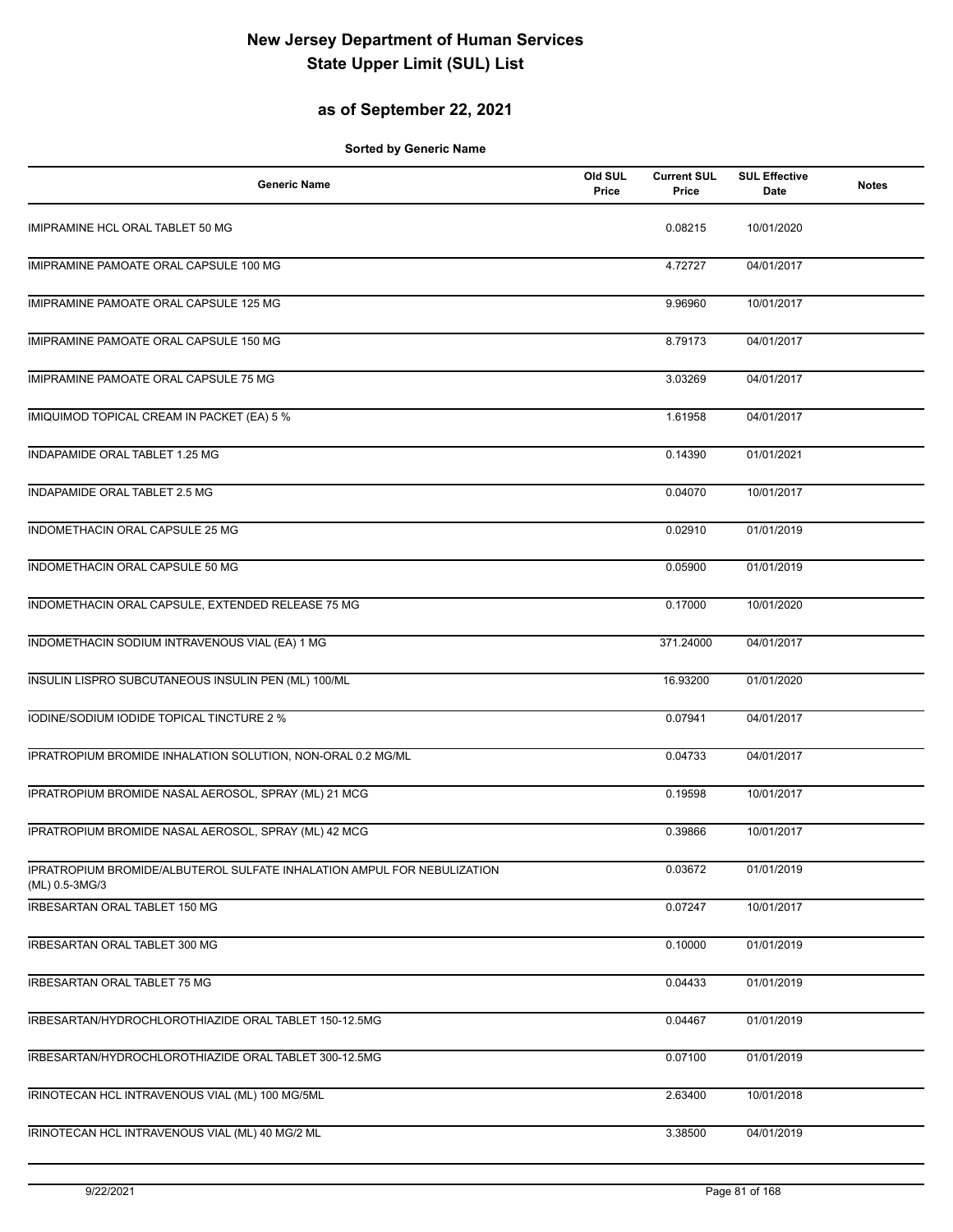## **as of September 22, 2021**

| <b>Generic Name</b>                                                                                      | Old SUL<br>Price | <b>Current SUL</b><br>Price | <b>SUL Effective</b><br>Date | <b>Notes</b> |
|----------------------------------------------------------------------------------------------------------|------------------|-----------------------------|------------------------------|--------------|
| IRINOTECAN HCL INTRAVENOUS VIAL (ML) 500MG/25ML                                                          |                  | 6.09231                     | 10/01/2017                   |              |
| IRON ASP GLY&PS CMPLX/ASCORB.CAL/VIT B12/FA/CA-THR/SUCC.ACID ORAL CAPSULE<br>(HARD, SOFT, ETC.) 150-25-1 |                  | 1.45583                     | 12/12/2011                   |              |
| IRON ASPGLY/ASCORB.CAL/VIT B12/CALCIUM THR/SUCC.ACID/STOMACH ORAL TABLET<br>70-150-10                    |                  | 1.25833                     | 12/12/2011                   |              |
| IRON BISGLY, PSCMPLX/ASCORBATE CALC/B12/FOLIC ACID/CALC-THREO ORAL CAPSULE<br>150MG-60-1                 |                  | 0.50580                     | 04/01/2017                   |              |
| IRON CARBONYL, GLUC/FOLIC ACID/VIT B12/VIT C/DOCUSATE SODIUM ORAL TABLET<br>90-1-50 MG                   |                  | 1.82344                     | 04/01/2017                   |              |
| IRON DEXTRAN COMPLEX INJECTION VIAL (SDV, MDV OR ADDITIVE) (ML) 50 MG/ML                                 |                  | 17.97698                    | 12/12/2011                   |              |
| IRON FUMARATE, POLYSAC COMP/FOLIC ACID/VITAMIN C/NIACINAMIDE ORAL CAPSULE<br>125-1-40-3                  |                  | 0.33631                     | 04/01/2017                   |              |
| IRON FUMARATE-IRON POLYSACCH CPLEX/FOLIC ACID/MULTIVIT NO.18 ORAL CAPSULE<br>106 MG-1MG                  |                  | 0.39609                     | 04/01/2017                   |              |
| IRON FUMARTE & ASP GLY/ASCORB.CAL/VIT B12/FA/CA-THR/SUCC.ACID ORAL TABLET<br>151-60-1MG                  |                  | 1.21666                     | 12/12/2011                   |              |
| IRON POLYSACCHARIDE COMPLEX ORAL CAPSULE 150 MG                                                          |                  | 0.08500                     | 01/01/2019                   |              |
| IRON POLYSACCHARIDE COMPLEX/CYANOCOBALAMIN/FOLIC ACID ORAL CAPSULE<br>150-25-1                           |                  | 0.07950                     | 10/01/2017                   |              |
| IRON, CARBONYL/FOLIC ACID/VIT B12/VITAMIN C/DOCUSATE SODIUM ORAL TABLET 90-1-50<br>МG                    |                  | 0.42929                     | 04/01/2017                   |              |
| IRON, CARBONYL ORAL SUSPENSION, ORAL (FINAL DOSE FORM) 15MG/1.25                                         |                  | 0.23534                     | 04/01/2017                   |              |
| IRON, CARBONYL/ASCORBIC ACID ORAL TABLET 100-250 MG                                                      |                  | 0.12030                     | 04/01/2017                   |              |
| IRON, CARBONYL/ASCORBIC ACID/CYANOCOBALAMIN/FOLIC ACID ORAL TABLET 100-250-1                             |                  | 0.23100                     | 04/01/2017                   |              |
| IRON, CARBONYL/FOLIC ACID/VIT C/PYRIDOXINE HCL/VIT B12/ZINC ORAL TABLET<br>150-1.25MG                    |                  | 0.70000                     | 01/01/2019                   |              |
| ISOMETHEPTENE MUCATE/CAFFEINE/ACETAMINOPHEN ORAL TABLET 65-20-325                                        |                  | 4.92000                     | 04/01/2017                   |              |
| ISOMETHEPTENE MUCATE/DICHLORALPHENAZONE/ACETAMINOPHEN ORAL CAPSULE<br>65-100-325                         |                  | 0.75777                     | 10/01/2017                   |              |
| ISONIAZID INJECTION VIAL (ML) 100 MG/ML                                                                  |                  | 31.68600                    | 04/01/2017                   |              |
| ISONIAZID ORAL SOLUTION, ORAL 50 MG/5 ML                                                                 |                  | 0.31002                     | 04/01/2017                   |              |
| ISONIAZID ORAL TABLET 100 MG                                                                             |                  | 0.08534                     | 04/01/2017                   |              |
| ISONIAZID ORAL TABLET 300 MG                                                                             |                  | 0.05065                     | 10/01/2017                   |              |
| ISOPROPYL ALCOHOL IN GLYCERIN OTIC DROPS 95 %-5 %                                                        |                  | 0.08832                     | 04/01/2017                   |              |
| ISOPROPYL ALCOHOL MISCELLANEOUS SOLUTION, NON-ORAL 70 %                                                  |                  | 0.02105                     | 10/01/2017                   |              |
| ISOPROPYL ALCOHOL MISCELLANEOUS SOLUTION, NON-ORAL 91 %                                                  |                  | 0.00369                     | 04/01/2017                   |              |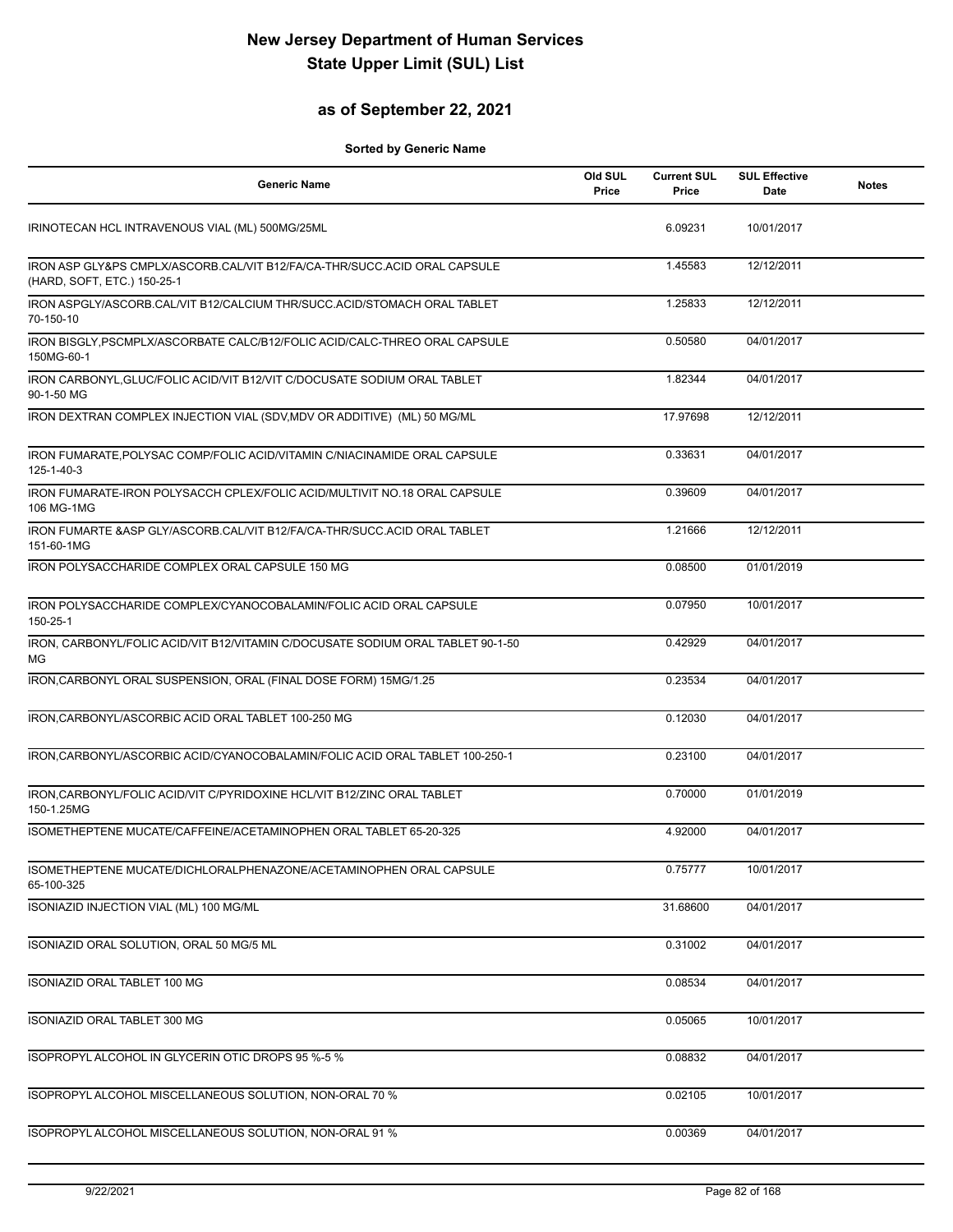## **as of September 22, 2021**

| <b>Generic Name</b>                                               | Old SUL<br>Price | <b>Current SUL</b><br>Price | <b>SUL Effective</b><br>Date | <b>Notes</b> |
|-------------------------------------------------------------------|------------------|-----------------------------|------------------------------|--------------|
| ISOSORBIDE DINITRATE ORAL TABLET 10 MG                            |                  | 0.35323                     | 10/01/2018                   |              |
| ISOSORBIDE DINITRATE ORAL TABLET 20 MG                            |                  | 0.31000                     | 01/01/2019                   |              |
| ISOSORBIDE DINITRATE ORAL TABLET 30 MG                            |                  | 0.05695                     | 01/01/2019                   |              |
| <b>ISOSORBIDE DINITRATE ORAL TABLET 5 MG</b>                      |                  | 0.02060                     | 10/01/2017                   |              |
| ISOSORBIDE DINITRATE ORAL TABLET, EXTENDED RELEASE 40 MG          |                  | 0.50637                     | 10/01/2017                   |              |
| ISOSORBIDE DINITRATE SUBLINGUAL TABLET, SUBLINGUAL 2.5 MG         |                  | 0.05631                     | 12/12/2011                   |              |
| ISOSORBIDE DINITRATE SUBLINGUAL TABLET, SUBLINGUAL 5 MG           |                  | 0.10315                     | 12/12/2011                   |              |
| ISOSORBIDE MONONITRATE ORAL TABLET 10 MG                          |                  | 0.06010                     | 07/01/2019                   |              |
| ISOSORBIDE MONONITRATE ORAL TABLET 20 MG                          |                  | 0.03186                     | 10/01/2017                   |              |
| ISOSORBIDE MONONITRATE ORAL TABLET, EXTENDED RELEASE 24 HR 120 MG |                  | 0.21185                     | 10/01/2017                   |              |
| ISOSORBIDE MONONITRATE ORAL TABLET, EXTENDED RELEASE 24 HR 30 MG  |                  | 0.06300                     | 01/01/2019                   |              |
| ISOSORBIDE MONONITRATE ORAL TABLET, EXTENDED RELEASE 24 HR 60 MG  |                  | 0.07400                     | 01/01/2019                   |              |
| ISOSULFAN BLUE SUBCUTANEOUS VIAL (ML) 1 %                         |                  | 140.00000                   | 04/01/2017                   |              |
| ISOTRETINOIN ORAL CAPSULE 10 MG                                   |                  | 2.13467                     | 10/01/2020                   |              |
| ISOTRETINOIN ORAL CAPSULE 20 MG                                   |                  | 1.92767                     | 10/01/2018                   |              |
| ISOTRETINOIN ORAL CAPSULE 30 MG                                   |                  | 3.79000                     | 10/01/2020                   |              |
| <b>ISOTRETINOIN ORAL CAPSULE 40 MG</b>                            |                  | 2.12667                     | 10/01/2020                   |              |
| <b>ISOXSUPRINE HCL ORAL TABLET 10 MG</b>                          |                  | 1.00000                     | 04/01/2017                   |              |
| ISRADIPINE ORAL CAPSULE 2.5 MG                                    |                  | 0.82100                     | 10/01/2017                   |              |
| ISRADIPINE ORAL CAPSULE 5 MG                                      |                  | 1.31560                     | 04/01/2017                   |              |
| ITRACONAZOLE ORAL CAPSULE 100 MG                                  |                  | 1.09133                     | 01/01/2020                   |              |
| <b>IVERMECTIN ORAL TABLET 3 MG</b>                                |                  | 3.45050                     | 01/01/2020                   |              |
| <b>IVERMECTIN TOPICAL CREAM (GRAM) 1 %</b>                        |                  | 10.09978                    | 04/01/2020                   |              |
| KANAMYCIN SULFATE MISCELLANEOUS POWDER (GRAM)                     |                  | 16.63000                    | 04/01/2017                   |              |
| KETAMINE HCL INJECTION VIAL (ML) 10 MG/ML                         |                  | 0.82490                     | 04/01/2017                   |              |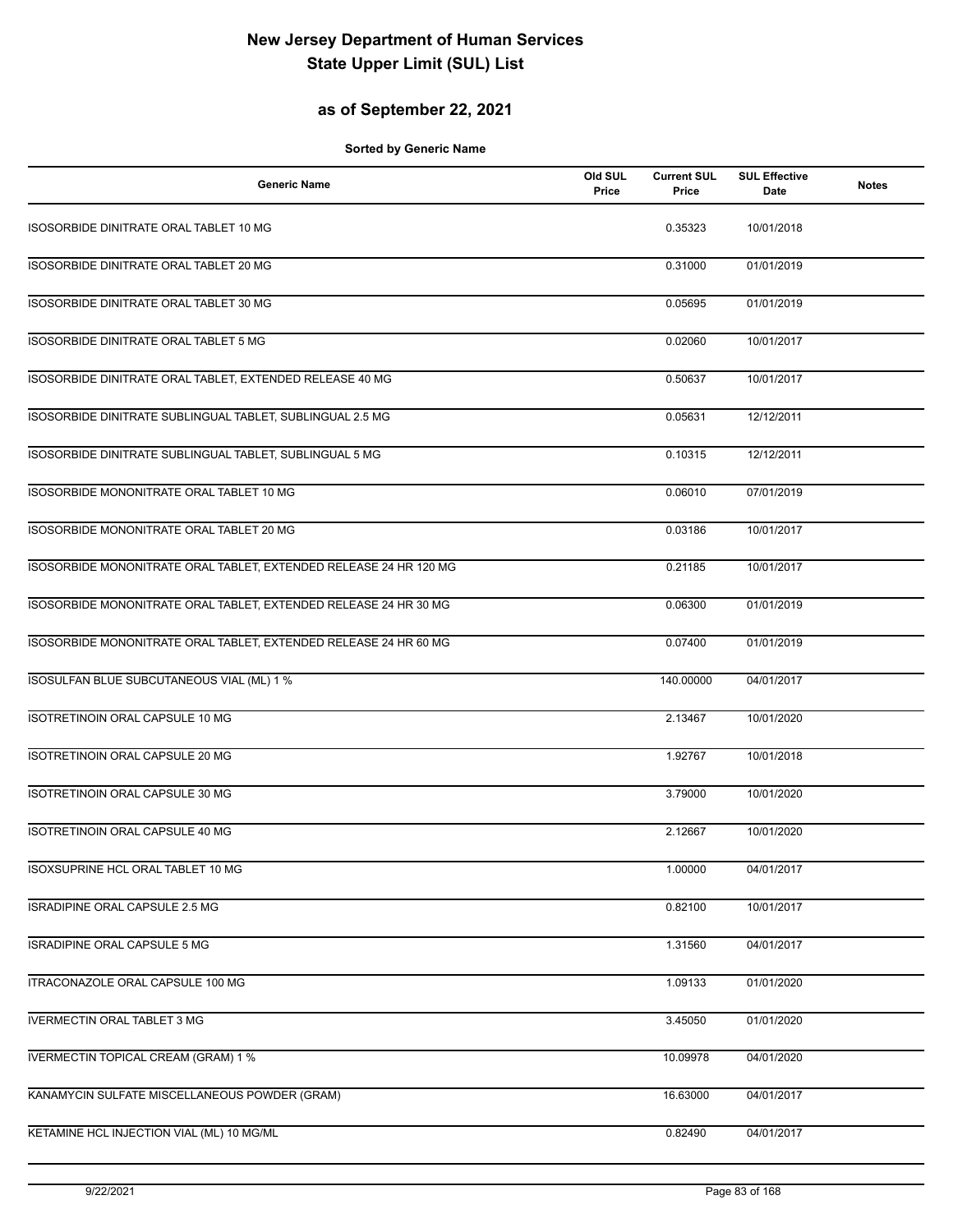## **as of September 22, 2021**

| <b>Generic Name</b>                                            | Old SUL<br>Price | <b>Current SUL</b><br>Price | <b>SUL Effective</b><br>Date | <b>Notes</b> |
|----------------------------------------------------------------|------------------|-----------------------------|------------------------------|--------------|
| KETAMINE HCL INJECTION VIAL (ML) 100 MG/ML                     |                  | 1.14000                     | 04/01/2017                   |              |
| KETAMINE HCL INJECTION VIAL (ML) 50 MG/ML                      |                  | 0.35000                     | 04/01/2017                   |              |
| KETOCONAZOLE ORAL TABLET 200 MG                                |                  | 0.15618                     | 10/01/2017                   |              |
| KETOCONAZOLE TOPICAL CREAM (GRAM) 2 %                          |                  | 0.40722                     | 01/01/2021                   |              |
| KETOCONAZOLE TOPICAL FOAM (GRAM) 2 %                           |                  | 6.90820                     | 04/01/2017                   |              |
| KETOCONAZOLE TOPICAL SHAMPOO 2 %                               |                  | 0.05867                     | 04/01/2017                   |              |
| KETOPROFEN ORAL CAPSULE 50 MG                                  |                  | 0.07653                     | 10/01/2017                   |              |
| KETOPROFEN ORAL CAPSULE 75 MG                                  |                  | 0.07929                     | 10/01/2017                   |              |
| KETOPROFEN ORAL CAPSULE, EXTENDED RELEASE PELLETS 24 HR 200 MG |                  | 1.55736                     | 10/01/2017                   |              |
| KETOROLAC TROMETHAMINE INJECTION CARTRIDGE (ML) 30 MG/ML       |                  | 0.63048                     | 10/01/2017                   |              |
| KETOROLAC TROMETHAMINE INJECTION SYRINGE (ML) 15 MG/ML         |                  | 2.00000                     | 04/01/2017                   |              |
| KETOROLAC TROMETHAMINE INJECTION SYRINGE (ML) 30 MG/ML         |                  | 2.05000                     | 04/01/2017                   |              |
| KETOROLAC TROMETHAMINE INJECTION VIAL (ML) 15 MG/ML            |                  | 2.50888                     | 04/01/2017                   |              |
| KETOROLAC TROMETHAMINE INJECTION VIAL (ML) 30MG/ML(1)          |                  | 0.63048                     | 10/01/2017                   |              |
| KETOROLAC TROMETHAMINE INTRAMUSCULAR SYRINGE (ML) 60 MG/2 ML   |                  | 1.14500                     | 04/01/2017                   |              |
| KETOROLAC TROMETHAMINE INTRAMUSCULAR VIAL (ML) 60 MG/2 ML      |                  | 0.42190                     | 10/01/2017                   |              |
| KETOROLAC TROMETHAMINE OPHTHALMIC DROPS 0.4 %                  |                  | 1.40193                     | 10/01/2017                   |              |
| KETOROLAC TROMETHAMINE OPHTHALMIC DROPS 0.5 %                  |                  | 0.79000                     | 04/01/2017                   |              |
| KETOROLAC TROMETHAMINE ORAL TABLET 10 MG                       |                  | 0.13839                     | 10/01/2017                   |              |
| KETOTIFEN FUMARATE OPHTHALMIC DROPS 0.025 %                    |                  | 1.13000                     | 07/01/2018                   |              |
| LABETALOL HCL INTRAVENOUS SYRINGE (ML) 20 MG/4 ML              |                  | 1.69000                     | 04/01/2017                   |              |
| LABETALOL HCL INTRAVENOUS VIAL (ML) 5 MG/ML                    |                  | 0.15275                     | 04/01/2017                   |              |
| LABETALOL HCL ORAL TABLET 100 MG                               |                  | 0.08888                     | 01/01/2019                   |              |
| LABETALOL HCL ORAL TABLET 200 MG                               |                  | 0.08470                     | 01/01/2019                   |              |
| LABETALOL HCL ORAL TABLET 300 MG                               |                  | 0.21100                     | 04/01/2021                   |              |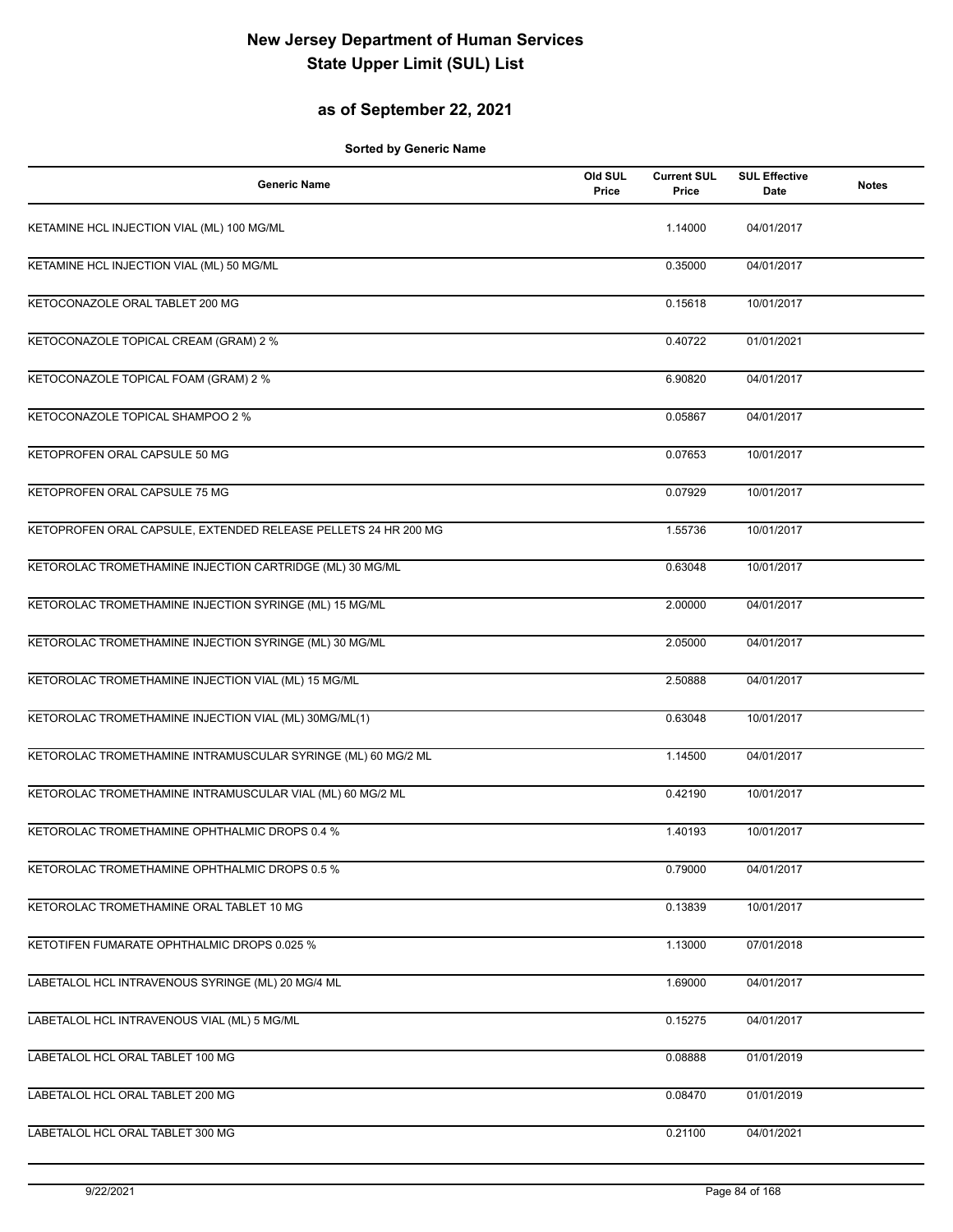## **as of September 22, 2021**

| <b>Generic Name</b>                                                      | Old SUL<br>Price | <b>Current SUL</b><br>Price | <b>SUL Effective</b><br>Date | <b>Notes</b> |
|--------------------------------------------------------------------------|------------------|-----------------------------|------------------------------|--------------|
| LACTASE ORAL TABLET 3000 UNIT                                            |                  | 0.08600                     | 01/01/2014                   |              |
| LACTASE ORAL TABLET 9000 UNIT                                            |                  | 0.13269                     | 12/12/2011                   |              |
| LACTIC ACID TOPICAL CREAM (GRAM) 10 %                                    |                  | 0.14220                     | 12/12/2011                   |              |
| LACTIC ACID TOPICAL LOTION (ML) 10 %                                     |                  | 0.07926                     | 12/12/2011                   |              |
| LACTOBACILLUS ACIDOPHILUS/LACTOBACILLUS SPOROGENES ORAL TABLET 35MM-25MM |                  | 0.04200                     | 12/12/2011                   |              |
| LACTOBACILLUS ACIDOPHILUS/PECTIN, CITRUS ORAL TABLET 25MM-100MG          |                  | 0.04200                     | 12/12/2011                   |              |
| LACTULOSE ORAL SOLUTION, ORAL 10 G/15 ML                                 |                  | 0.00992                     | 04/01/2017                   |              |
| LACTULOSE ORAL SOLUTION, ORAL 10 G/15 ML                                 |                  | 0.00854                     | 04/01/2017                   |              |
| LACTULOSE ORAL SOLUTION, ORAL 10 G/15 ML                                 |                  | 0.04500                     | 04/01/2017                   |              |
| LACTULOSE ORAL SOLUTION, ORAL 20 G/30 ML                                 |                  | 0.02263                     | 04/01/2017                   |              |
| LAMIVUDINE ORAL SOLUTION, ORAL 10 MG/ML                                  |                  | 0.24042                     | 07/01/2018                   |              |
| LAMIVUDINE ORAL TABLET 100 MG                                            |                  | 2.90283                     | 07/01/2019                   |              |
| LAMIVUDINE ORAL TABLET 150 MG                                            |                  | 0.57867                     | 01/01/2019                   |              |
| LAMIVUDINE ORAL TABLET 300 MG                                            |                  | 1.15484                     | 07/01/2019                   |              |
| LAMIVUDINE/ZIDOVUDINE ORAL TABLET 150-300MG                              |                  | 0.33467                     | 07/01/2018                   |              |
| LAMOTRIGINE ORAL TABLET 100 MG                                           |                  | 0.02510                     | 01/01/2019                   |              |
| LAMOTRIGINE ORAL TABLET 150 MG                                           |                  | 0.04067                     | 01/01/2019                   |              |
| LAMOTRIGINE ORAL TABLET 200 MG                                           |                  | 0.05283                     | 01/01/2019                   |              |
| LAMOTRIGINE ORAL TABLET 25 MG                                            |                  | 0.02475                     | 01/01/2021                   |              |
| LAMOTRIGINE ORAL TABLET, CHEWABLE DISPERSIBLE 25 MG                      |                  | 0.08550                     | 10/01/2017                   |              |
| LAMOTRIGINE ORAL TABLET, CHEWABLE DISPERSIBLE 5 MG                       |                  | 0.08870                     | 04/01/2019                   |              |
| LAMOTRIGINE ORAL TABLET, EXTENDED RELEASE 24 HR 100 MG                   | 1.92633          | 1.68711                     | 10/01/2021                   |              |
| LAMOTRIGINE ORAL TABLET, EXTENDED RELEASE 24 HR 200 MG                   |                  | 1.62533                     | 10/01/2020                   |              |
| LAMOTRIGINE ORAL TABLET, EXTENDED RELEASE 24 HR 25 MG                    | 2.12267          | 1.55055                     | 10/01/2021                   |              |
| LAMOTRIGINE ORAL TABLET, EXTENDED RELEASE 24 HR 250 MG                   |                  | 7.24667                     | 01/01/2019                   |              |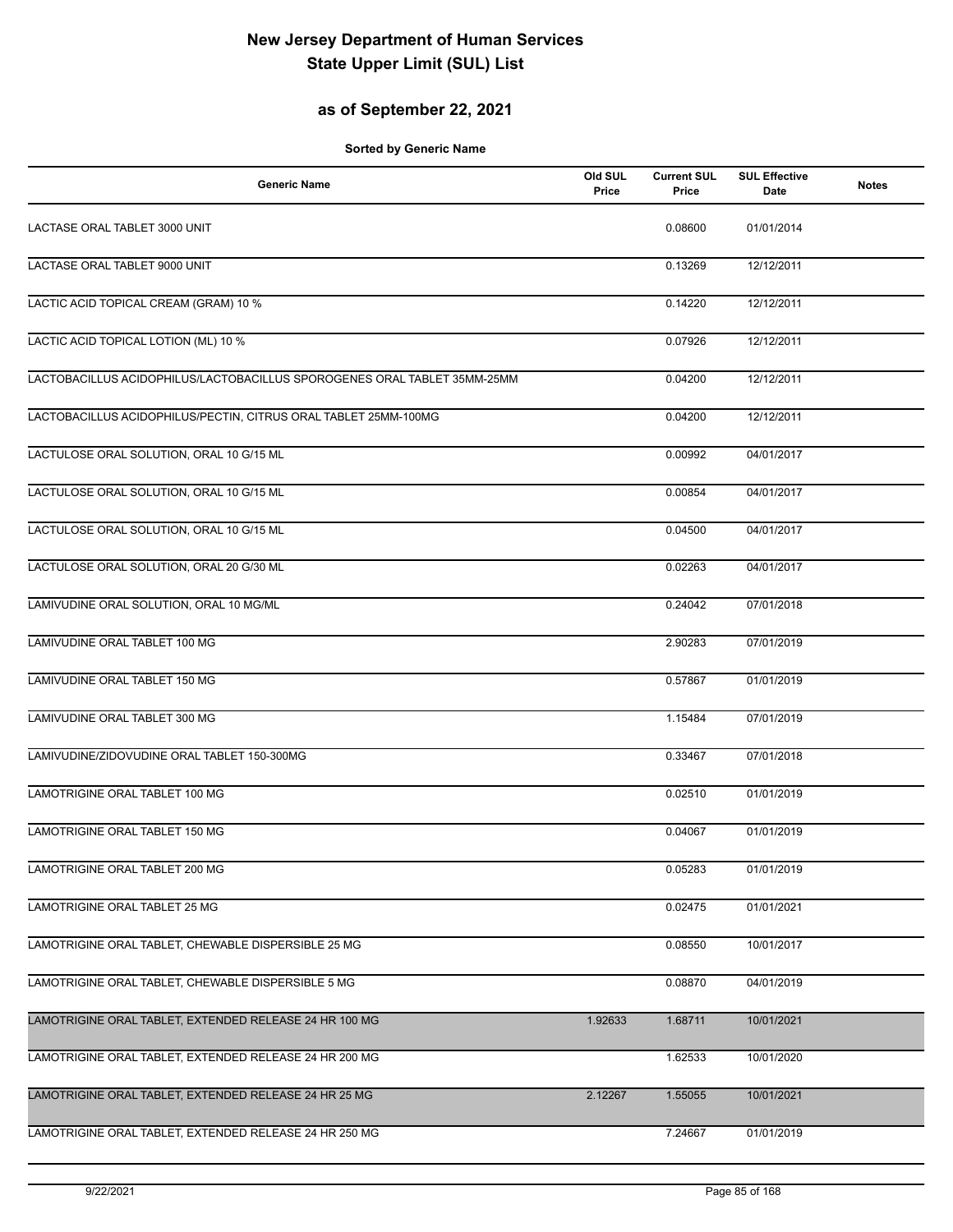## **as of September 22, 2021**

| <b>Generic Name</b>                                                                            | Old SUL<br>Price | <b>Current SUL</b><br>Price | <b>SUL Effective</b><br>Date | <b>Notes</b> |
|------------------------------------------------------------------------------------------------|------------------|-----------------------------|------------------------------|--------------|
| LAMOTRIGINE ORAL TABLET, EXTENDED RELEASE 24 HR 300 MG                                         |                  | 2.83000                     | 04/01/2021                   |              |
| LAMOTRIGINE ORAL TABLET, EXTENDED RELEASE 24 HR 50 MG                                          |                  | 1.60000                     | 10/01/2020                   |              |
| LAMOTRIGINE ORAL TABLET, DISINTEGRATING 100 MG                                                 |                  | 5.50000                     | 04/01/2021                   |              |
| LAMOTRIGINE ORAL TABLET, DISINTEGRATING 200 MG                                                 |                  | 9.03100                     | 04/01/2017                   |              |
| LAMOTRIGINE ORAL TABLET, DISINTEGRATING 25 MG                                                  |                  | 6.03687                     | 04/01/2017                   |              |
| LAMOTRIGINE ORAL TABLET, DISINTEGRATING 50 MG                                                  |                  | 4.19766                     | 04/26/2019                   |              |
| LAMOTRIGINE ORAL TABLET, DISINTEGRATING, DOSE PACK 25(21)-50                                   |                  | 9.11071                     | 04/01/2017                   |              |
| LAMOTRIGINE ORAL TABLET, DISINTEGRATING, DOSE PACK 25-50-100                                   |                  | 10.41142                    | 04/01/2017                   |              |
| LAMOTRIGINE ORAL TABLET, DISINTEGRATING, DOSE PACK 50(42)-100                                  |                  | 13.01392                    | 04/01/2017                   |              |
| LANOLIN/MINERAL OIL TOPICAL LOTION (ML)                                                        |                  | 0.02238                     | 12/12/2011                   |              |
| LANOLIN/MINERAL OIL/PETROLATUM, WHITE OPHTHALMIC OINTMENT (GRAM)                               |                  | 0.95639                     | 04/01/2016                   |              |
| LANSOPRAZOLE ORAL CAPSULE, DELAYED RELEASE (ENTERIC COATED) 15 MG                              |                  | 0.13167                     | 07/01/2019                   |              |
| LANSOPRAZOLE ORAL CAPSULE, DELAYED RELEASE (ENTERIC COATED) 30 MG                              |                  | 0.05356                     | 01/01/2019                   |              |
| LANSOPRAZOLE ORAL TABLET, DISINTEGRATING, DELAYED RELEASE 15 MG                                |                  | 6.03366                     | 01/01/2013                   |              |
| LANSOPRAZOLE ORAL TABLET, DISINTEGRATING, DELAYED RELEASE 30 MG                                |                  | 5.70433                     | 04/01/2021                   |              |
| LANSOPRAZOLE/AMOXICILLIN TRIHYDRATE/CLARITHROMYCIN ORAL COMBINATION<br>PACKAGE (EA) 30-500-500 |                  | 2.70536                     | 01/01/2018                   |              |
| LANTHANUM CARBONATE ORAL TABLET, CHEWABLE 500 MG                                               |                  | 11.55667                    | 07/01/2018                   |              |
| LANTHANUM CARBONATE ORAL TABLET, CHEWABLE 1000 MG                                              |                  | 6.13203                     | 04/01/2021                   |              |
| LATANOPROST OPHTHALMIC DROPS 0.005 %                                                           |                  | 1.20000                     | 04/01/2017                   |              |
| LEFLUNOMIDE ORAL TABLET 10 MG                                                                  |                  | 0.37353                     | 10/01/2017                   |              |
| LEFLUNOMIDE ORAL TABLET 20 MG                                                                  |                  | 0.26633                     | 10/01/2017                   |              |
| LETROZOLE ORAL TABLET 2.5 MG                                                                   | 0.10847          | 0.08978                     | 10/01/2021                   |              |
| LEUCOVORIN CALCIUM INJECTION VIAL (EA) 100 MG                                                  |                  | 8.80000                     | 04/01/2017                   |              |
| LEUCOVORIN CALCIUM INJECTION VIAL (EA) 200 MG                                                  |                  | 15.40000                    | 04/01/2017                   |              |
| LEUCOVORIN CALCIUM INJECTION VIAL (EA) 350 MG                                                  |                  | 0.45667                     | 07/01/2019                   |              |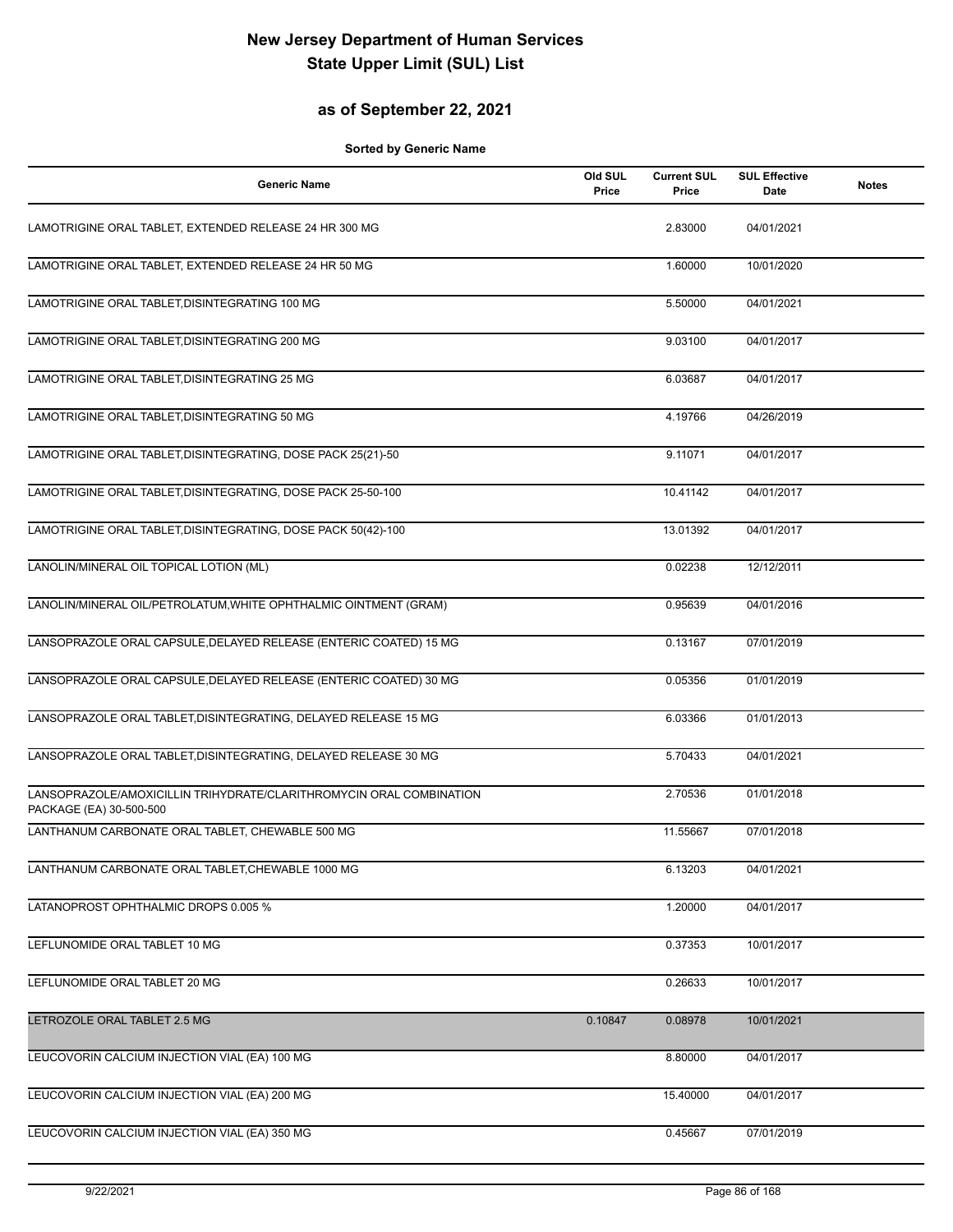## **as of September 22, 2021**

| <b>Generic Name</b>                                                                                          | Old SUL<br>Price | <b>Current SUL</b><br>Price | <b>SUL Effective</b><br>Date | <b>Notes</b> |
|--------------------------------------------------------------------------------------------------------------|------------------|-----------------------------|------------------------------|--------------|
| LEUCOVORIN CALCIUM INJECTION VIAL (EA) 50 MG                                                                 |                  | 5.28000                     | 04/01/2017                   |              |
| LEUCOVORIN CALCIUM INJECTION VIAL (EA) 500 MG                                                                |                  | 78.71000                    | 04/01/2017                   |              |
| LEUCOVORIN CALCIUM ORAL TABLET 10 MG                                                                         |                  | 5.53875                     | 07/01/2019                   |              |
| LEUCOVORIN CALCIUM ORAL TABLET 15 MG                                                                         |                  | 5.29500                     | 04/01/2017                   |              |
| LEUCOVORIN CALCIUM ORAL TABLET 25 MG                                                                         |                  | 4.84400                     | 04/01/2021                   |              |
| LEUCOVORIN CALCIUM ORAL TABLET 5 MG                                                                          |                  | 0.60030                     | 10/01/2018                   |              |
| LEUPROLIDE ACETATE SUBCUTANEOUS KIT 1 MG/0.2ML                                                               |                  | 264.00000                   | 04/01/2017                   |              |
| LEVALBUTEROL HCL INHALATION VIAL, NEBULIZER (EA) 1.25MG/0.5                                                  |                  | 2.48408                     | 10/01/2017                   |              |
| LEVALBUTEROL HCL INHALATION VIAL, NEBULIZER (ML) 0.31MG/3ML                                                  |                  | 0.44401                     | 07/01/2021                   |              |
| LEVALBUTEROL HCL INHALATION VIAL, NEBULIZER (ML) 0.63MG/3ML                                                  |                  | 0.22569                     | 01/01/2019                   |              |
| LEVALBUTEROL HCL INHALATION VIAL, NEBULIZER (ML) 1.25MG/3ML                                                  |                  | 0.29673                     | 10/01/2018                   |              |
| LEVALBUTEROL TARTRATE INHALATION HFA AEROSOL WITH ADAPTER (GRAM) 45 MCG                                      |                  | 3.53733                     | 01/01/2018                   |              |
| LEVETIRACETAM IN SODIUM CHLORIDE, ISO-OSMOTIC INTRAVENOUS INTRAVENOUS<br>SOLUTION, PIGGYBACK (ML) 1000MG/100 |                  | 0.30000                     | 04/01/2017                   |              |
| LEVETIRACETAM IN SODIUM CHLORIDE, ISO-OSMOTIC INTRAVENOUS INTRAVENOUS<br>SOLUTION, PIGGYBACK (ML) 1500MG/100 |                  | 0.40000                     | 04/01/2017                   |              |
| LEVETIRACETAM IN SODIUM CHLORIDE, ISO-OSMOTIC INTRAVENOUS INTRAVENOUS<br>SOLUTION, PIGGYBACK (ML) 500MG/0.1L |                  | 0.18500                     | 04/01/2017                   |              |
| LEVETIRACETAM INTRAVENOUS VIAL (ML) 500 MG/5ML                                                               |                  | 0.97600                     | 04/01/2017                   |              |
| LEVETIRACETAM ORAL SOLUTION, ORAL 100 MG/ML                                                                  |                  | 0.02429                     | 01/01/2019                   |              |
| LEVETIRACETAM ORAL SOLUTION, ORAL 500 MG/5ML                                                                 |                  | 0.17652                     | 10/01/2017                   |              |
| LEVETIRACETAM ORAL TABLET 1000 MG                                                                            |                  | 0.11783                     | 01/01/2019                   |              |
| LEVETIRACETAM ORAL TABLET 250 MG                                                                             |                  | 0.05829                     | 10/01/2017                   |              |
| LEVETIRACETAM ORAL TABLET 500 MG                                                                             |                  | 0.07400                     | 04/01/2017                   |              |
| LEVETIRACETAM ORAL TABLET 750 MG                                                                             |                  | 0.10150                     | 07/01/2018                   |              |
| LEVETIRACETAM ORAL TABLET, EXTENDED RELEASE 24 HR 500 MG                                                     |                  | 0.10150                     | 01/01/2019                   |              |
| LEVETIRACETAM ORAL TABLET, EXTENDED RELEASE 24 HR 750 MG                                                     |                  | 0.27750                     | 07/01/2019                   |              |
| LEVOBUNOLOL HCL OPHTHALMIC DROPS 0.25 %                                                                      |                  | 1.08462                     | 12/12/2011                   |              |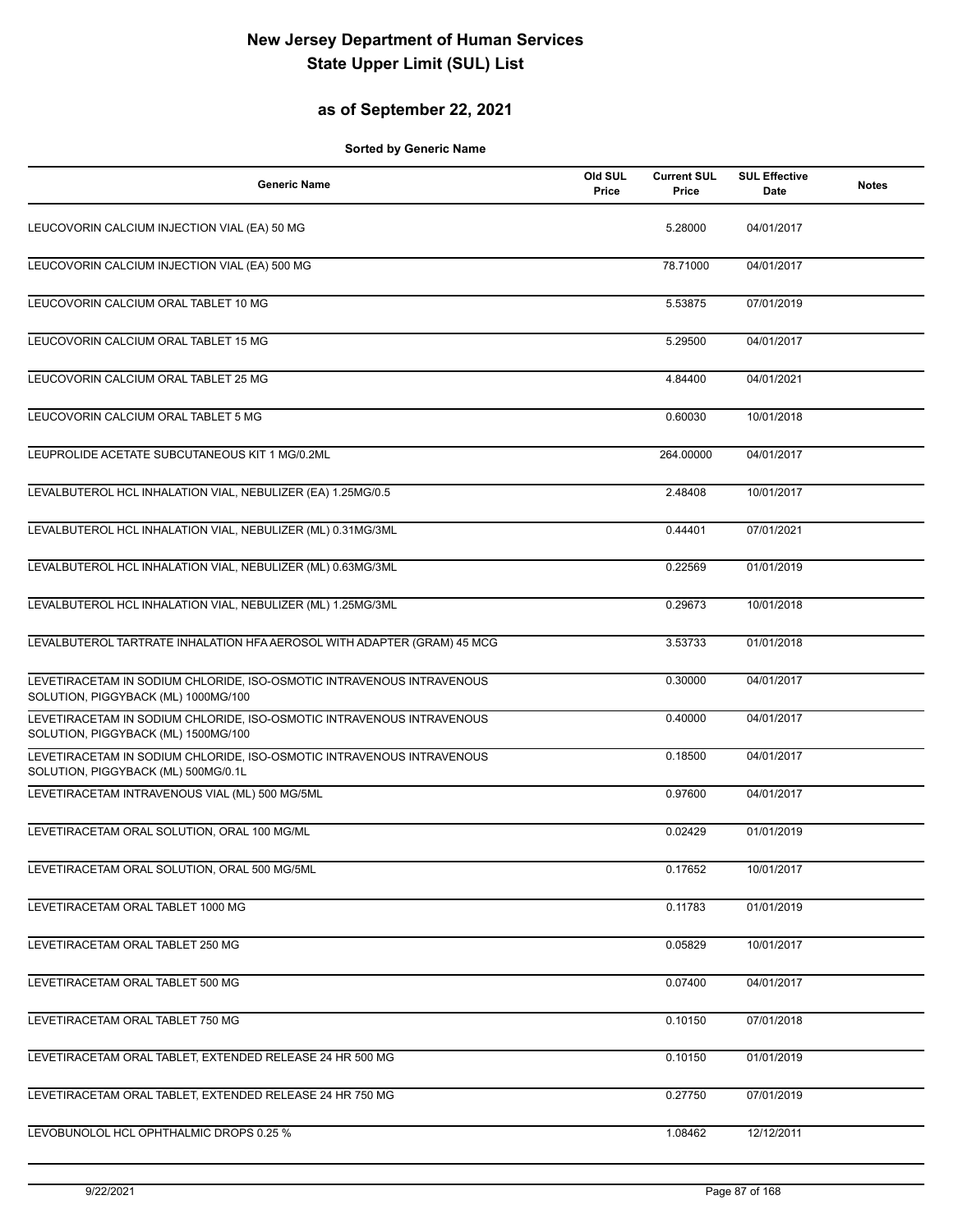## **as of September 22, 2021**

| <b>Generic Name</b>                                                                               | Old SUL<br>Price | <b>Current SUL</b><br>Price | <b>SUL Effective</b><br><b>Date</b> | <b>Notes</b> |
|---------------------------------------------------------------------------------------------------|------------------|-----------------------------|-------------------------------------|--------------|
| LEVOBUNOLOL HCL OPHTHALMIC DROPS 0.5 %                                                            |                  | 0.33366                     | 10/01/2017                          |              |
| LEVOCARNITINE (WITH SUGAR) ORAL SOLUTION, ORAL 100 MG/ML                                          |                  | 0.12333                     | 10/01/2017                          |              |
| LEVOCARNITINE INTRAVENOUS VIAL (ML) 200 MG/ML                                                     |                  | 1.92000                     | 04/01/2017                          |              |
| LEVOCARNITINE ORAL CAPSULE (HARD, SOFT, ETC.) 250 MG                                              |                  | 0.62100                     | 12/12/2011                          |              |
| LEVOCARNITINE ORAL TABLET 330 MG                                                                  |                  | 0.43494                     | 10/01/2017                          |              |
| LEVOCETIRIZINE DIHYDROCHLORIDE ORAL SOLUTION, ORAL 2.5 MG/5ML                                     |                  | 0.35058                     | 04/01/2017                          |              |
| LEVOCETIRIZINE DIHYDROCHLORIDE ORAL TABLET 5 MG                                                   |                  | 0.02322                     | 01/01/2019                          |              |
| LEVOFLOXACIN INTRAVENOUS VIAL (ML) 25 MG/ML                                                       |                  | 0.22000                     | 07/01/2019                          |              |
| LEVOFLOXACIN OPHTHALMIC DROPS 0.5 %                                                               |                  | 8.98156                     | 04/01/2017                          |              |
| LEVOFLOXACIN ORAL SOLUTION, ORAL 250MG/10ML                                                       |                  | 1.21100                     | 04/01/2017                          |              |
| LEVOFLOXACIN ORAL SOLUTION, ORAL 250MG/10ML                                                       |                  | 0.79288                     | 04/01/2017                          |              |
| LEVOFLOXACIN ORAL SOLUTION, ORAL 500MG/20ML                                                       |                  | 1.20990                     | 04/01/2017                          |              |
| LEVOFLOXACIN ORAL TABLET 250 MG                                                                   |                  | 0.14619                     | 04/01/2017                          |              |
| LEVOFLOXACIN ORAL TABLET 500 MG                                                                   |                  | 0.06000                     | 01/01/2019                          |              |
| LEVOFLOXACIN ORAL TABLET 750 MG                                                                   |                  | 0.16250                     | 01/01/2019                          |              |
| LEVOFLOXACIN/DEXTROSE 5 % IN WATER INTRAVENOUS INTRAVENOUS SOLUTION,<br>PIGGYBACK (ML) 250MG/50ML |                  | 0.09166                     | 04/01/2017                          |              |
| LEVOFLOXACIN/DEXTROSE 5 % IN WATER INTRAVENOUS INTRAVENOUS SOLUTION,<br>PIGGYBACK (ML) 500MG/0.1L |                  | 0.02228                     | 01/01/2018                          |              |
| LEVOFLOXACIN/DEXTROSE 5 % IN WATER INTRAVENOUS INTRAVENOUS SOLUTION,<br>PIGGYBACK (ML) 750MG/.15L |                  | 0.01569                     | 01/01/2018                          |              |
| LEVOLEUCOVORIN CALCIUM INTRAVENOUS VIAL (EA) 50 MG                                                |                  | 182.40000                   | 04/01/2017                          |              |
| LEVOLEUCOVORIN CALCIUM INTRAVENOUS VIAL (ML) 10 MG/ML                                             |                  | 40.99428                    | 04/01/2017                          |              |
| LEVONORGESTREL ORAL TABLET 0.75 MG                                                                |                  | 16.31161                    | 12/12/2011                          |              |
| LEVONORGESTREL ORAL TABLET 1.5 MG                                                                 |                  | 10.22000                    | 07/01/2019                          |              |
| LEVONORGESTREL-ETHINYL ESTRADIOL ORAL TABLET 0.15-0.03                                            |                  | 0.11607                     | 04/01/2018                          |              |
| LEVONORGESTREL-ETHINYL ESTRADIOL ORAL TABLET 6-5-10                                               |                  | 0.33625                     | 01/01/2019                          |              |
| LEVONORGESTREL-ETHINYL ESTRADIOL ORAL TABLET 90-20 MCG                                            |                  | 1.11074                     | 04/01/2017                          |              |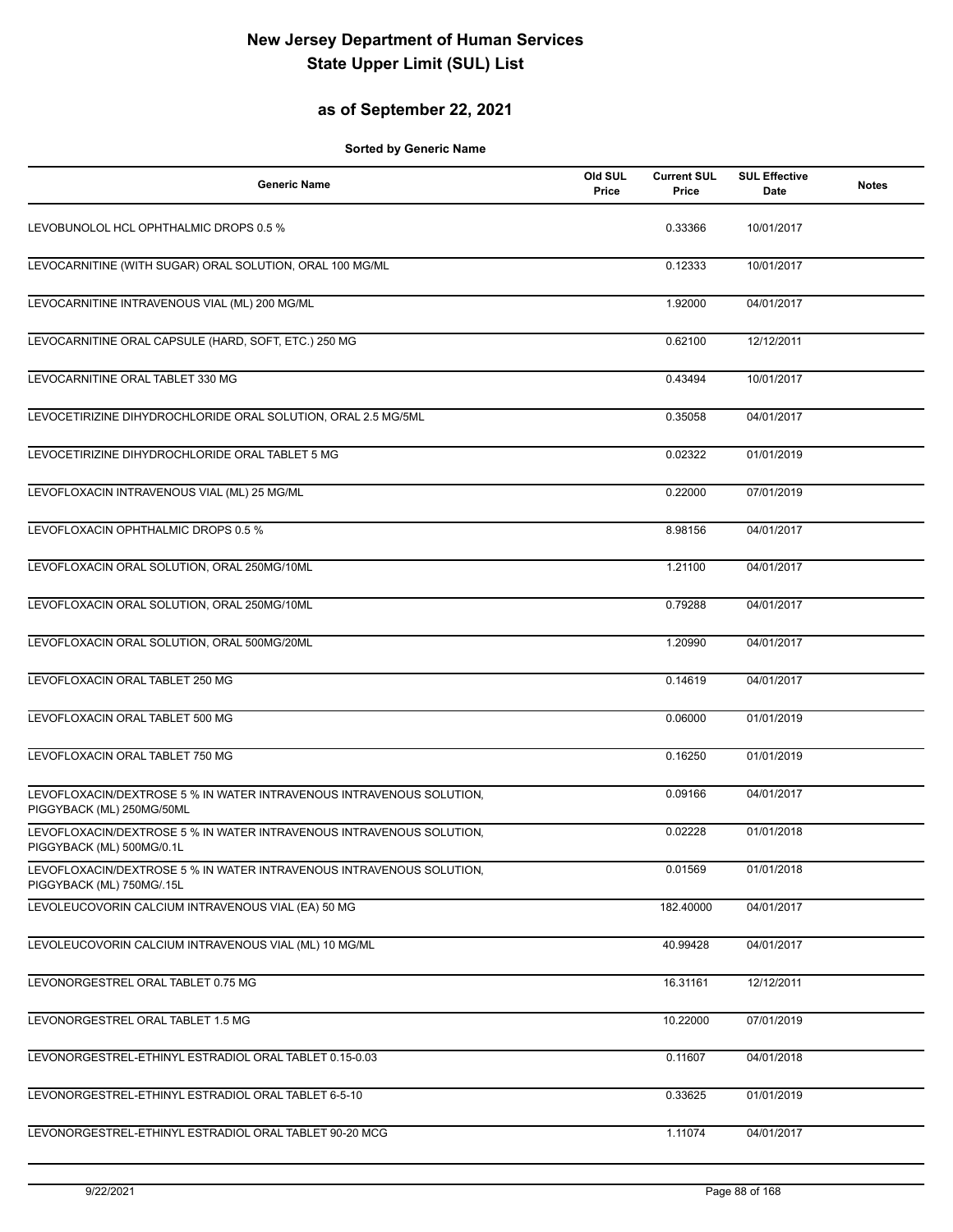## **as of September 22, 2021**

| <b>Generic Name</b>                                                                                   | Old SUL<br>Price | <b>Current SUL</b><br>Price | <b>SUL Effective</b><br>Date | <b>Notes</b> |
|-------------------------------------------------------------------------------------------------------|------------------|-----------------------------|------------------------------|--------------|
| LEVONORGESTREL-ETHINYL ESTRADIOL ORAL TABLET, DOSE PACK, 3 MONTHS 0.15-0.03                           |                  | 0.09055                     | 10/01/2019                   |              |
| LEVONORGESTREL/ETHINYL ESTRADIOL AND ETHINYL ESTRADIOL ORAL TABLET, DOSE<br>PACK, 3 MONTHS 100-20(84) |                  | 0.41879                     | 10/01/2020                   |              |
| LEVONORGESTREL/ETHINYL ESTRADIOL AND ETHINYL ESTRADIOL ORAL TABLET, DOSE<br>PACK, 3 MONTHS 150-30(84) |                  | 0.61090                     | 10/01/2020                   |              |
| LEVONORGESTREL/ETHINYL ESTRADIOL ORAL TABLET 0.1-0.02MG                                               |                  | 0.10786                     | 10/01/2020                   |              |
| LEVORPHANOL TARTRATE ORAL TABLET 2 MG                                                                 |                  | 1.60698                     | 04/01/2017                   |              |
| LEVOTHYROXINE SODIUM INTRAVENOUS VIAL (EA) 100 MCG                                                    |                  | 81.13000                    | 04/01/2018                   |              |
| LEVOTHYROXINE SODIUM INTRAVENOUS VIAL (EA) 200 MCG                                                    |                  | 211.16000                   | 04/01/2017                   |              |
| LEVOTHYROXINE SODIUM INTRAVENOUS VIAL (EA) 500 MCG                                                    |                  | 527.91000                   | 04/01/2017                   |              |
| LEVOTHYROXINE SODIUM ORAL TABLET 100 MCG                                                              |                  | 0.24661                     | 04/01/2021                   |              |
| LEVOTHYROXINE SODIUM ORAL TABLET 112 MCG                                                              |                  | 0.16300                     | 01/01/2019                   |              |
| LEVOTHYROXINE SODIUM ORAL TABLET 125 MCG                                                              |                  | 0.18956                     | 01/01/2019                   |              |
| LEVOTHYROXINE SODIUM ORAL TABLET 137 MCG                                                              |                  | 0.08281                     | 10/01/2017                   |              |
| LEVOTHYROXINE SODIUM ORAL TABLET 150 MCG                                                              |                  | 0.17244                     | 01/01/2019                   |              |
| LEVOTHYROXINE SODIUM ORAL TABLET 175MCG                                                               |                  | 0.23400                     | 01/01/2019                   |              |
| LEVOTHYROXINE SODIUM ORAL TABLET 200 MCG                                                              |                  | 0.13568                     | 10/01/2017                   |              |
| LEVOTHYROXINE SODIUM ORAL TABLET 25 MCG                                                               |                  | 0.13189                     | 01/01/2019                   |              |
| LEVOTHYROXINE SODIUM ORAL TABLET 300 MCG                                                              |                  | 0.39278                     | 01/01/2019                   |              |
| LEVOTHYROXINE SODIUM ORAL TABLET 50 MCG                                                               |                  | 0.18829                     | 04/01/2021                   |              |
| LEVOTHYROXINE SODIUM ORAL TABLET 75 MCG                                                               |                  | 0.22449                     | 01/01/2021                   |              |
| LEVOTHYROXINE SODIUM ORAL TABLET 88 MCG                                                               |                  | 0.14422                     | 01/01/2019                   |              |
| LIDOCAINE HCL IN DEXTROSE 5% IN WATER/PF INTRAVENOUS INTRAVENOUS SOLUTION 4<br>MG/ML                  |                  | 0.01052                     | 04/01/2017                   |              |
| LIDOCAINE HCL IN DEXTROSE 5% IN WATER/PF INTRAVENOUS INTRAVENOUS SOLUTION 8<br>MG/ML                  |                  | 0.02021                     | 04/01/2017                   |              |
| LIDOCAINE HCL IN DEXTROSE 7.5 % IN WATER/PF INTRATHECAL AMPUL (ML) 5 %                                |                  | 4.16880                     | 04/01/2017                   |              |
| LIDOCAINE HCL INJECTION VIAL (ML) 10 MG/ML                                                            |                  | 0.01749                     | 10/01/2017                   |              |
| LIDOCAINE HCL INJECTION VIAL (ML) 20 MG/ML                                                            |                  | 0.01990                     | 10/01/2017                   |              |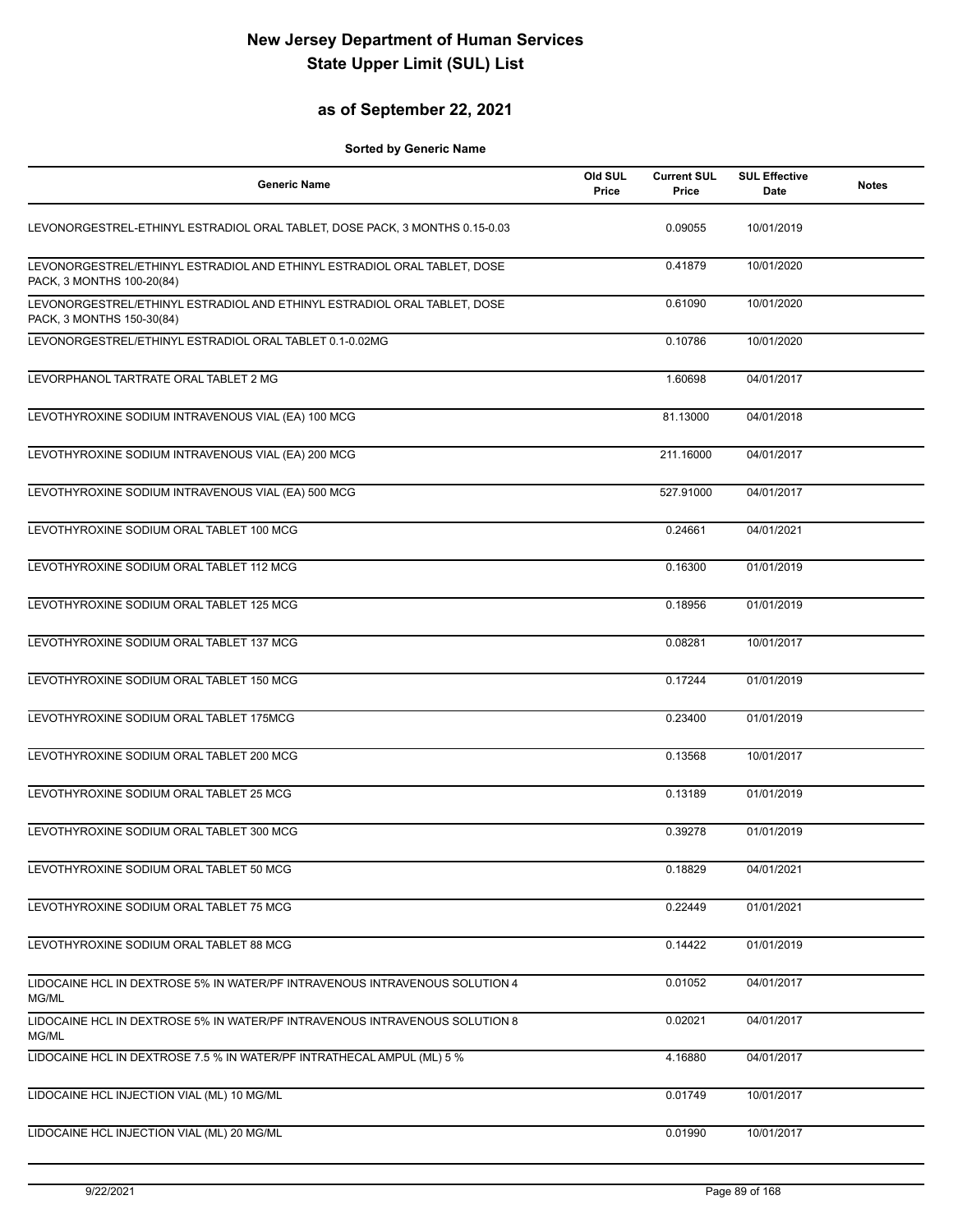## **as of September 22, 2021**

| <b>Generic Name</b>                                                         | Old SUL<br>Price | <b>Current SUL</b><br>Price | <b>SUL Effective</b><br>Date | <b>Notes</b> |
|-----------------------------------------------------------------------------|------------------|-----------------------------|------------------------------|--------------|
| LIDOCAINE HCL INJECTION VIAL (ML) 5 MG/ML                                   |                  | 0.08320                     | 04/01/2017                   |              |
| LIDOCAINE HCL MUCOUS MEMBRANE JELLY (ML) 2 %                                |                  | 0.21667                     | 04/01/2017                   |              |
| LIDOCAINE HCL MUCOUS MEMBRANE JELLY WITH PREFILLED APPLICATOR (ML) 2 %      |                  | 0.38600                     | 04/01/2017                   |              |
| LIDOCAINE HCL MUCOUS MEMBRANE SOLUTION, NON-ORAL 40 MG/ML                   |                  | 0.07698                     | 04/01/2017                   |              |
| LIDOCAINE HCL MUCOUS MEMBRANE SOLUTION, ORAL 2 %                            |                  | 0.01407                     | 10/01/2017                   |              |
| LIDOCAINE HCL TOPICAL CREAM (GRAM) 3 %                                      |                  | 0.51777                     | 01/01/2020                   |              |
| LIDOCAINE HCL TOPICAL OINTMENT (GRAM) 5 %                                   |                  | 0.75510                     | 12/12/2011                   |              |
| LIDOCAINE HCL TOPICAL SOLUTION, ORAL 4 %                                    |                  | 0.07192                     | 10/01/2017                   |              |
| LIDOCAINE HCL/EPINEPHRINE INJECTION AMPUL (ML) 1.5-1:200K                   |                  | 0.88800                     | 04/01/2017                   |              |
| LIDOCAINE HCL/EPINEPHRINE INJECTION VIAL (ML) 0.5-1:200K                    |                  | 0.06923                     | 04/01/2017                   |              |
| LIDOCAINE HCL/EPINEPHRINE INJECTION VIAL (ML) 1%-1:100K                     |                  | 0.07130                     | 04/01/2017                   |              |
| LIDOCAINE HCL/EPINEPHRINE INJECTION VIAL (ML) 1.5-1:200K                    |                  | 0.27640                     | 04/01/2017                   |              |
| LIDOCAINE HCL/EPINEPHRINE INJECTION VIAL (ML) 2 %-1:100K                    |                  | 0.08900                     | 04/01/2017                   |              |
| LIDOCAINE HCL/EPINEPHRINE INJECTION VIAL (ML) 2%-1:200K                     |                  | 0.20650                     | 04/01/2017                   |              |
| LIDOCAINE HCL/HYALURONIC ACID/ALOE VERA/COLLAGEN TOPICAL GEL (GRAM) 2 %     |                  | 0.31800                     | 12/12/2011                   |              |
| LIDOCAINE HCL/HYALURONIC ACID/ALOE VERA/COLLAGEN TOPICAL GEL (ML) 2 %       |                  | 0.31800                     | 12/12/2011                   |              |
| LIDOCAINE HCL/HYDROCORTISONE ACETATE RECTAL CREAM WITH APPLICATOR 3 %-0.5 % |                  | 0.67733                     | 04/01/2017                   |              |
| LIDOCAINE HCL/HYDROCORTISONE ACETATE RECTAL KIT 3 %-0.5 %                   |                  | 132.20000                   | 04/01/2017                   |              |
| LIDOCAINE HCL/HYDROCORTISONE ACETATE RECTAL KIT 3%-1%(7 G)                  |                  | 14.07352                    | 10/01/2017                   |              |
| LIDOCAINE HCL/HYDROCORTISONE ACETATE TOPICAL CREAM (GRAM) 3 %-0.5 %         |                  | 0.84656                     | 01/01/2018                   |              |
| LIDOCAINE HCL/PF INJECTION AMPUL (ML) 10 MG/ML                              |                  | 0.25018                     | 04/01/2017                   |              |
| LIDOCAINE HCL/PF INJECTION AMPUL (ML) 15 MG/ML                              |                  | 0.45450                     | 04/01/2017                   |              |
| LIDOCAINE HCL/PF INJECTION AMPUL (ML) 20 MG/ML                              |                  | 0.38100                     | 04/01/2017                   |              |
| LIDOCAINE HCL/PF INJECTION AMPUL (ML) 40 MG/ML                              |                  | 0.86600                     | 04/01/2017                   |              |
| LIDOCAINE HCL/PF INJECTION VIAL (ML) 10 MG/ML                               |                  | 0.08833                     | 04/01/2017                   |              |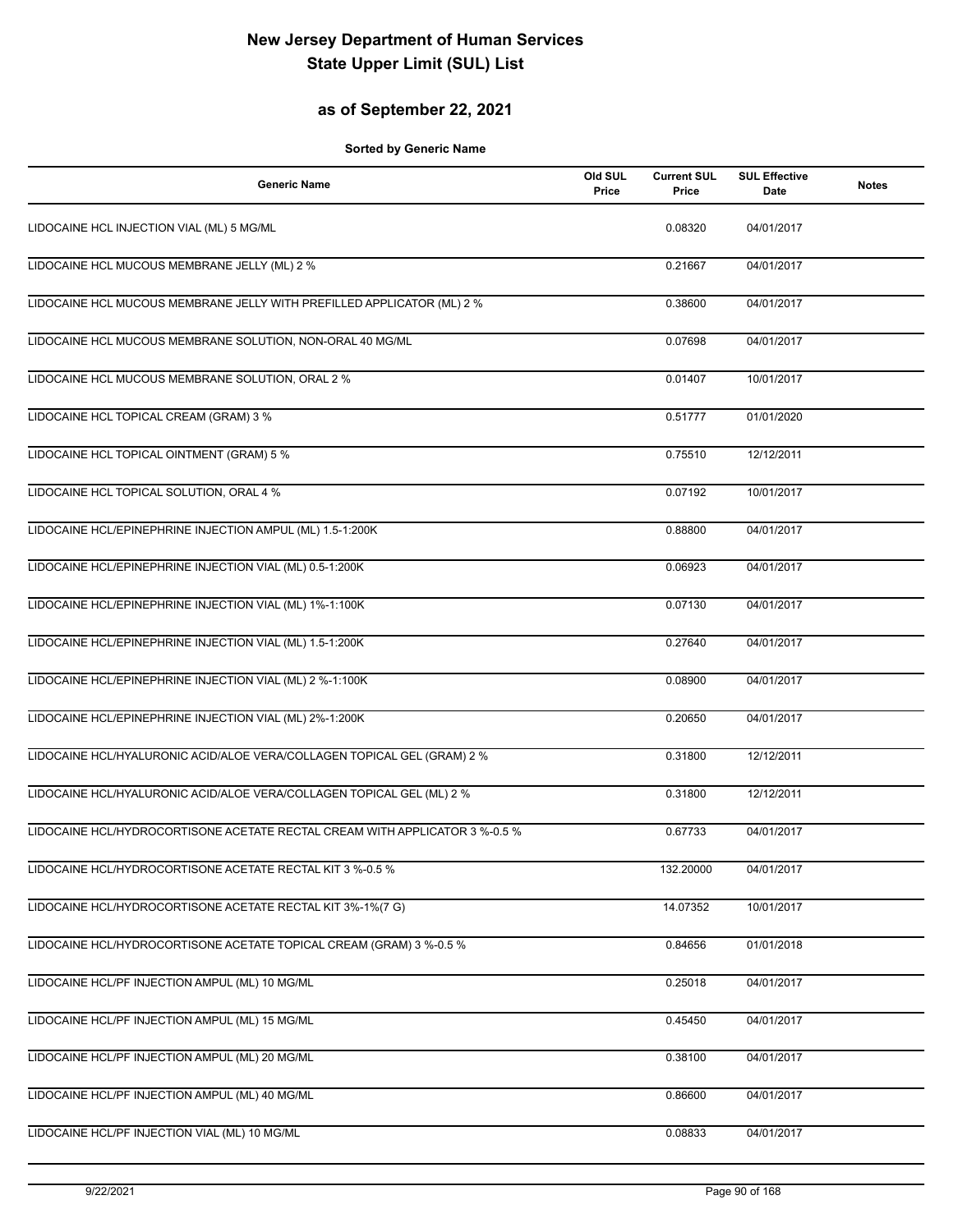## **as of September 22, 2021**

| <b>Generic Name</b>                                                              | Old SUL<br>Price | <b>Current SUL</b><br>Price | <b>SUL Effective</b><br><b>Date</b> | <b>Notes</b> |
|----------------------------------------------------------------------------------|------------------|-----------------------------|-------------------------------------|--------------|
| LIDOCAINE HCL/PF INJECTION VIAL (ML) 20 MG/ML                                    |                  | 0.01990                     | 10/01/2017                          |              |
| LIDOCAINE HCL/PF INJECTION VIAL (ML) 5 MG/ML                                     |                  | 0.07740                     | 04/01/2017                          |              |
| LIDOCAINE HCL/PF INTRAVENOUS SYRINGE (ML) 100 MG/5ML                             |                  | 0.48020                     | 10/01/2017                          |              |
| LIDOCAINE HCL/PF INTRAVENOUS SYRINGE (ML) 50 MG/5 ML                             |                  | 1.16200                     | 04/01/2017                          |              |
| LIDOCAINE HCL/PF INTRAVENOUS VIAL (ML) 20 MG/ML                                  |                  | 0.54600                     | 04/01/2017                          |              |
| LIDOCAINE TOPICAL ADHESIVE PATCH, MEDICATED 5 %                                  |                  | 2.01692                     | 10/01/2020                          |              |
| LIDOCAINE TOPICAL CREAM (GRAM) 4 %                                               |                  | 0.31433                     | 04/01/2020                          |              |
| LIDOCAINE TOPICAL CREAM (GRAM) 5 %                                               |                  | 0.86667                     | 04/01/2020                          |              |
| LIDOCAINE TOPICAL OINTMENT (GRAM) 5 %                                            |                  | 0.20273                     | 01/01/2021                          |              |
| LIDOCAINE/ALOE VERA TOPICAL AEROSOL, SPRAY (GRAM) 0.5 %                          |                  | 0.02460                     | 04/01/2017                          |              |
| LIDOCAINE/ALOE VERA TOPICAL GEL (GRAM) 0.5 %                                     |                  | 0.00939                     | 04/01/2017                          |              |
| LIDOCAINE/PRILOCAINE TOPICAL CREAM (GRAM) 2.5 %-2.5%                             |                  | 0.19392                     | 01/01/2020                          |              |
| LIDOCAINE/PRILOCAINE TOPICAL KIT 2.5 %-2.5%                                      |                  | 0.26464                     | 10/01/2017                          |              |
| LIDOCAINE/TETRACAINE TOPICAL CREAM (GRAM) 7 %-7 %                                |                  | 8.15000                     | 04/01/2017                          |              |
| LIDOCAINE/TRANSPARENT DRESSING TOPICAL KIT 4 %                                   |                  | 25.00000                    | 04/01/2017                          |              |
| LINCOMYCIN HCL INJECTION VIAL (ML) 300 MG/ML                                     |                  | 9.50220                     | 04/01/2017                          |              |
| LINDANE TOPICAL LOTION (ML) 1 %                                                  |                  | 1.58375                     | 10/01/2014                          |              |
| LINDANE TOPICAL SHAMPOO 1 %                                                      |                  | 1.67871                     | 04/01/2017                          |              |
| LINEZOLID IN 0.9 % SODIUM CHLORIDE INTRAVENOUS INTRAVENOUS SOLUTION<br>600MG/300 |                  | 0.13363                     | 01/01/2018                          |              |
| LINEZOLID INTRAVENOUS INTRAVENOUS SOLUTION 600MG/300                             |                  | 0.12500                     | 01/01/2018                          |              |
| LINEZOLID ORAL SUSPENSION, RECONSTITUTED, ORAL (ML) 100 MG/5ML                   |                  | 4.37333                     | 04/01/2017                          |              |
| LINEZOLID ORAL TABLET 600 MG                                                     |                  | 1.00000                     | 04/01/2020                          |              |
| LIOTHYRONINE SODIUM INTRAVENOUS VIAL (ML) 10 MCG/ML                              |                  | 385.00000                   | 04/01/2017                          |              |
| LIOTHYRONINE SODIUM ORAL TABLET 25 MCG                                           |                  | 0.41838                     | 04/01/2017                          |              |
| LIOTHYRONINE SODIUM ORAL TABLET 5 MCG                                            |                  | 0.26980                     | 07/01/2017                          |              |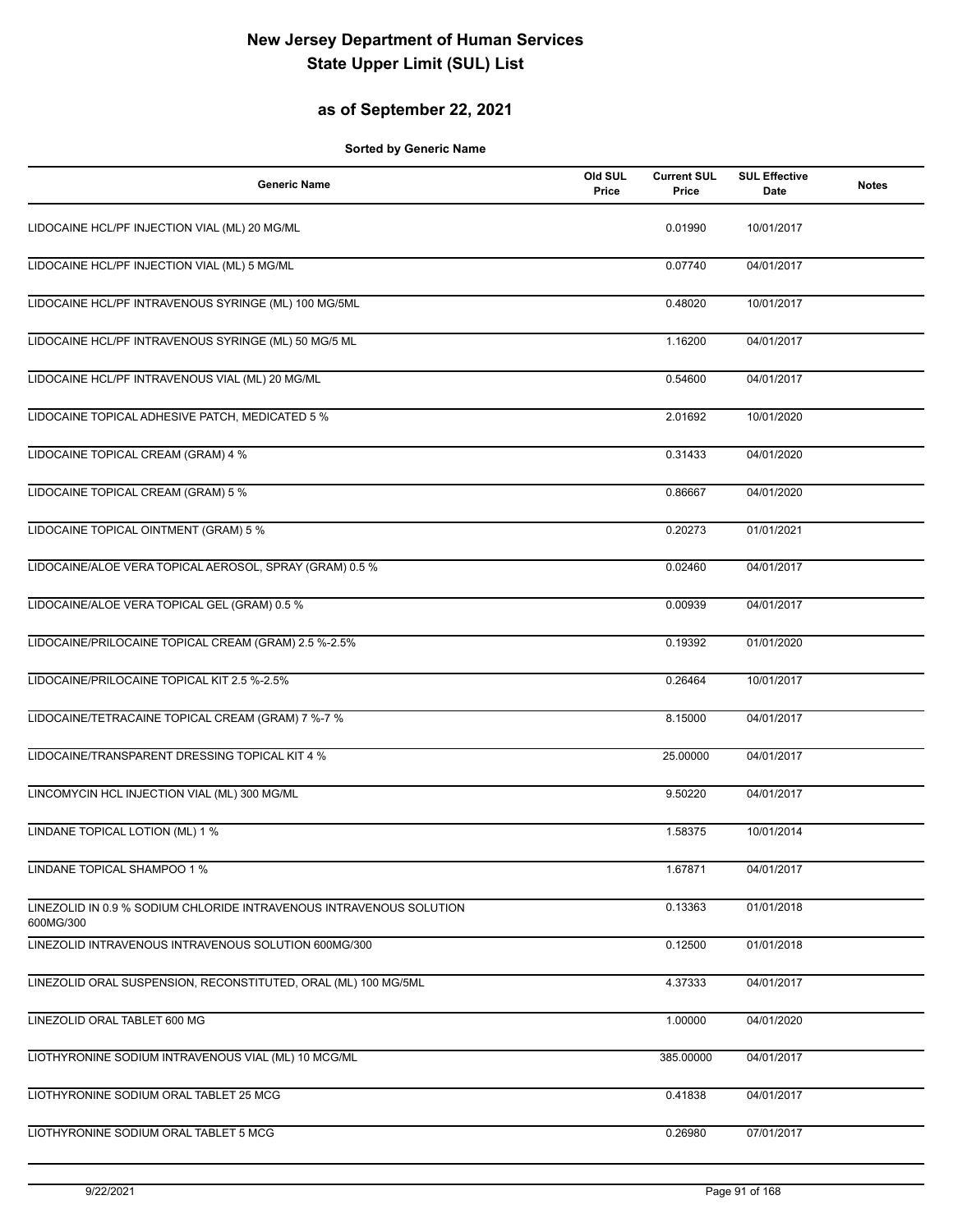## **as of September 22, 2021**

| <b>Generic Name</b>                                    | Old SUL<br>Price | <b>Current SUL</b><br>Price | <b>SUL Effective</b><br>Date | <b>Notes</b> |
|--------------------------------------------------------|------------------|-----------------------------|------------------------------|--------------|
| LIOTHYRONINE SODIUM ORAL TABLET 50 MCG                 |                  | 0.41850                     | 04/01/2017                   |              |
| LISINOPRIL ORAL TABLET 10 MG                           |                  | 0.00397                     | 10/01/2017                   |              |
| LISINOPRIL ORAL TABLET 2.5 MG                          |                  | 0.01120                     | 04/01/2017                   |              |
| LISINOPRIL ORAL TABLET 20 MG                           |                  | 0.01793                     | 07/01/2017                   |              |
| LISINOPRIL ORAL TABLET 30 MG                           |                  | 0.03105                     | 10/01/2017                   |              |
| LISINOPRIL ORAL TABLET 40 MG                           |                  | 0.02210                     | 10/01/2017                   |              |
| LISINOPRIL ORAL TABLET 5 MG                            |                  | 0.00150                     | 04/01/2017                   |              |
| LISINOPRIL/HYDROCHLOROTHIAZIDE ORAL TABLET 10-12.5MG   |                  | 0.02210                     | 04/01/2017                   |              |
| LISINOPRIL/HYDROCHLOROTHIAZIDE ORAL TABLET 20 MG-25MG  |                  | 0.02200                     | 01/01/2021                   |              |
| LISINOPRIL/HYDROCHLOROTHIAZIDE ORAL TABLET 20-12.5 MG  |                  | 0.02456                     | 04/01/2017                   |              |
| LITHIUM CARBONATE ORAL CAPSULE 150 MG                  |                  | 0.03850                     | 07/01/2018                   |              |
| LITHIUM CARBONATE ORAL CAPSULE 300 MG                  |                  | 0.02570                     | 04/01/2017                   |              |
| LITHIUM CARBONATE ORAL CAPSULE 600 MG                  |                  | 0.09700                     | 04/01/2017                   |              |
| LITHIUM CARBONATE ORAL TABLET 300 MG                   | 0.10280          | 0.09870                     | 10/01/2021                   |              |
| LITHIUM CARBONATE ORAL TABLET, EXTENDED RELEASE 300 MG |                  | 0.07810                     | 10/01/2020                   |              |
| LITHIUM CARBONATE ORAL TABLET, EXTENDED RELEASE 450 MG |                  | 0.10100                     | 07/01/2019                   |              |
| LITHIUM CITRATE ORAL SOLUTION, ORAL 8 MEQ/5 ML         |                  | 0.03849                     | 04/01/2017                   |              |
| LITHIUM CITRATE ORAL SOLUTION, ORAL 8 MEQ/5 ML         |                  | 0.24000                     | 04/01/2017                   |              |
| LOPERAMIDE HCL ORAL CAPSULE 2 MG                       |                  | 0.12693                     | 10/01/2017                   |              |
| LOPERAMIDE HCL ORAL LIQUID (ML) 1 MG/5 ML              |                  | 0.01842                     | 04/01/2017                   |              |
| LOPERAMIDE HCL ORAL LIQUID (ML) 1MG/7.5ML              |                  | 0.02479                     | 04/01/2017                   |              |
| LOPERAMIDE HCL ORAL TABLET 2 MG                        |                  | 0.06185                     | 10/01/2017                   |              |
| LOPINAVIR/RITONAVIR ORAL SOLUTION, ORAL 400-100/5      |                  | 2.17588                     | 01/01/2018                   |              |
| LORATADINE ORAL SOLUTION, ORAL 5 MG/5 ML               | 0.03967          | 0.03367                     | 10/01/2021                   |              |
| LORATADINE ORAL TABLET 10 MG                           | 0.03367          | 0.03020                     | 10/01/2021                   |              |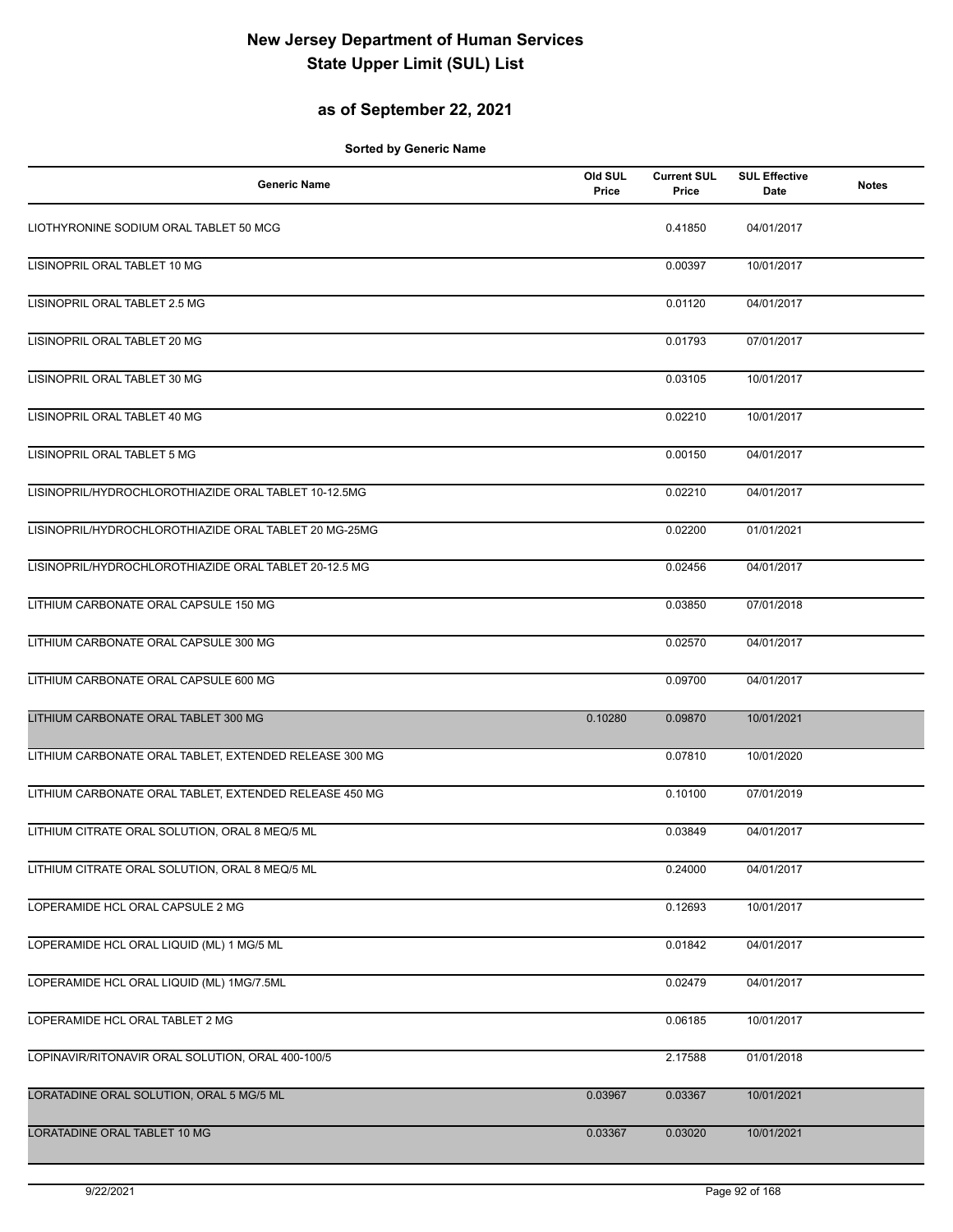## **as of September 22, 2021**

| <b>Generic Name</b>                                                                         | Old SUL<br>Price | <b>Current SUL</b><br>Price | <b>SUL Effective</b><br>Date | <b>Notes</b> |
|---------------------------------------------------------------------------------------------|------------------|-----------------------------|------------------------------|--------------|
| LORATADINE ORAL TABLET, DISINTEGRATING 10 MG                                                |                  | 0.31111                     | 04/01/2017                   |              |
| LORATADINE/PSEUDOEPHEDRINE SULFATE ORAL TABLET, EXTENDED RELEASE 12 HR 5<br><b>MG-120MG</b> |                  | 0.42520                     | 10/01/2017                   |              |
| LORATADINE/PSEUDOEPHEDRINE SULFATE ORAL TABLET, EXTENDED RELEASE 24 HR<br>10MG-240MG        |                  | 0.25000                     | 01/01/2019                   |              |
| LORAZEPAM INJECTION SYRINGE (ML) 2 MG/ML                                                    |                  | 0.80975                     | 10/01/2017                   |              |
| LORAZEPAM INJECTION SYRINGE (ML) 4 MG/ML                                                    |                  | 3.27000                     | 04/01/2017                   |              |
| LORAZEPAM INJECTION VIAL (ML) 2 MG/ML                                                       |                  | 0.46840                     | 01/01/2020                   |              |
| LORAZEPAM INJECTION VIAL (ML) 4 MG/ML                                                       |                  | 0.92200                     | 04/01/2017                   |              |
| LORAZEPAM ORAL CONCENTRATE, ORAL 2 MG/ML                                                    |                  | 0.26900                     | 01/01/2020                   |              |
| LORAZEPAM ORAL TABLET 0.5 MG                                                                |                  | 0.01560                     | 04/01/2017                   |              |
| LORAZEPAM ORAL TABLET 1 MG                                                                  |                  | 0.01600                     | 04/01/2017                   |              |
| LORAZEPAM ORAL TABLET 2 MG                                                                  |                  | 0.02595                     | 07/01/2018                   |              |
| LOSARTAN POTASSIUM ORAL TABLET 100 MG                                                       |                  | 0.03196                     | 04/01/2017                   |              |
| LOSARTAN POTASSIUM ORAL TABLET 25 MG                                                        |                  | 0.01344                     | 01/01/2019                   |              |
| LOSARTAN POTASSIUM ORAL TABLET 50 MG                                                        |                  | 0.01704                     | 10/01/2017                   |              |
| LOSARTAN POTASSIUM/HYDROCHLOROTHIAZIDE ORAL TABLET 100-12.5MG                               |                  | 0.03040                     | 07/01/2018                   |              |
| LOSARTAN POTASSIUM/HYDROCHLOROTHIAZIDE ORAL TABLET 100MG-25MG                               |                  | 0.03978                     | 07/01/2018                   |              |
| LOSARTAN POTASSIUM/HYDROCHLOROTHIAZIDE ORAL TABLET 50-12.5 MG                               |                  | 0.02789                     | 01/01/2019                   |              |
| LOTEPREDNOL ETABONATE OPHTHALMIC DROPS, GEL (GRAM) 0.5 %                                    |                  | 21.22800                    | 10/01/2021                   |              |
| LOTEPREDNOL ETABONATE OPHTHALMIC SUSPENSION, DROPS(FINAL DOSAGE FORM)<br>(ML) 0.5 %         |                  | 36.65650                    | 04/01/2021                   |              |
| LOVASTATIN ORAL TABLET 10 MG                                                                |                  | 0.03882                     | 04/01/2017                   |              |
| LOVASTATIN ORAL TABLET 20 MG                                                                |                  | 0.03200                     | 10/01/2017                   |              |
| LOVASTATIN ORAL TABLET 40 MG                                                                |                  | 0.01901                     | 01/01/2019                   |              |
| LOXAPINE SUCCINATE ORAL CAPSULE 10 MG                                                       |                  | 0.25298                     | 04/01/2017                   |              |
| LOXAPINE SUCCINATE ORAL CAPSULE 25 MG                                                       |                  | 0.50941                     | 04/01/2017                   |              |
| LOXAPINE SUCCINATE ORAL CAPSULE 5 MG                                                        |                  | 0.27803                     | 04/01/2017                   |              |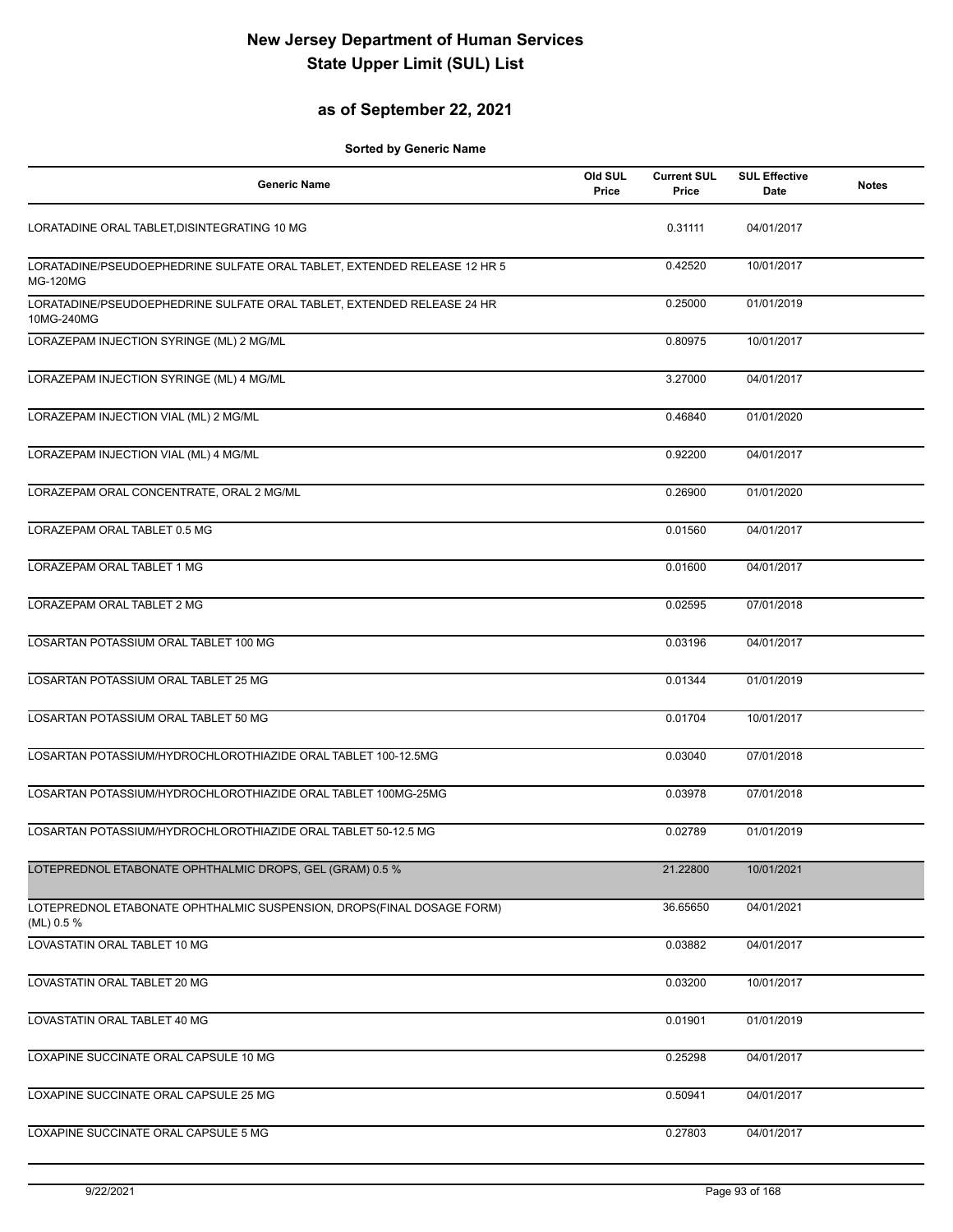## **as of September 22, 2021**

| <b>Generic Name</b>                                                                                      | Old SUL<br>Price | <b>Current SUL</b><br>Price | <b>SUL Effective</b><br>Date | <b>Notes</b> |
|----------------------------------------------------------------------------------------------------------|------------------|-----------------------------|------------------------------|--------------|
| LOXAPINE SUCCINATE ORAL CAPSULE 50 MG                                                                    |                  | 0.62000                     | 10/01/2019                   |              |
| MAGNESIUM AMINO ACID CHELATE ORAL TABLET 27 MG                                                           |                  | 0.09043                     | 12/12/2011                   |              |
| MAGNESIUM CARBONATE/ALUMINUM HYDROXIDE ORAL TABLET, CHEWABLE 105-160MG                                   |                  | 0.03208                     | 04/01/2017                   |              |
| MAGNESIUM CARBONATE/ALUMINUM HYDROXIDE/ALGINIC ACID ORAL SUSPENSION,<br>ORAL (FINAL DOSE FORM) 358-95/15 |                  | 0.01163                     | 04/01/2017                   |              |
| MAGNESIUM CHLORIDE INJECTION VIAL (ML) 200 MG/ML                                                         |                  | 0.30580                     | 04/01/2017                   |              |
| MAGNESIUM CHLORIDE ORAL TABLET, EXTENDED RELEASE 64 MG                                                   |                  | 0.12358                     | 12/12/2011                   |              |
| MAGNESIUM CITRATE ORAL SOLUTION, ORAL                                                                    |                  | 0.00371                     | 10/01/2017                   |              |
| MAGNESIUM GLUCONATE ORAL TABLET 27 MG(500)                                                               |                  | 0.09043                     | 12/12/2011                   |              |
| MAGNESIUM HYDROXIDE ORAL SUSPENSION, ORAL (FINAL DOSE FORM) 2400 MG/10                                   |                  | 0.01812                     | 04/01/2017                   |              |
| MAGNESIUM HYDROXIDE ORAL SUSPENSION, ORAL (FINAL DOSE FORM) 400 MG/5ML                                   |                  | 0.00510                     | 04/01/2021                   |              |
| MAGNESIUM HYDROXIDE/ALUMINUM HYDROXIDE/SIMETHICONE ORAL SUSPENSION,<br>ORAL (FINAL DOSE FORM) 200-200-20 |                  | 0.00410                     | 10/01/2017                   |              |
| MAGNESIUM HYDROXIDE/ALUMINUM HYDROXIDE/SIMETHICONE ORAL SUSPENSION,<br>ORAL (FINAL DOSE FORM) 400-400-40 |                  | 0.00777                     | 04/01/2017                   |              |
| MAGNESIUM HYDROXIDE/ALUMINUM HYDROXIDE/SIMETHICONE ORAL TABLET,<br>CHEWABLE 200-200-25                   |                  | 0.02968                     | 04/01/2017                   |              |
| MAGNESIUM OXIDE ORAL TABLET 400 MG                                                                       |                  | 0.03143                     | 07/01/2021                   |              |
| MAGNESIUM OXIDE ORAL TABLET 400 MG                                                                       |                  | 0.01363                     | 10/01/2017                   |              |
| MAGNESIUM OXIDE ORAL TABLET 420 MG                                                                       |                  | 0.04050                     | 04/01/2017                   |              |
| MAGNESIUM SALICYLATE ORAL TABLET 580(467)MG                                                              |                  | 0.05750                     | 04/01/2017                   |              |
| MAGNESIUM SULFATE IN STERILE WATER INTRAVENOUS INTRAVENOUS SOLUTION 20<br>G/500ML                        |                  | 0.01120                     | 04/01/2017                   |              |
| MAGNESIUM SULFATE IN STERILE WATER INTRAVENOUS INTRAVENOUS SOLUTION<br>40G/1000ML                        |                  | 0.00830                     | 04/01/2017                   |              |
| MAGNESIUM SULFATE IN STERILE WATER INTRAVENOUS INTRAVENOUS SOLUTION.<br>PIGGYBACK (ML) 2 G/50 ML         |                  | 0.29160                     | 04/01/2017                   |              |
| MAGNESIUM SULFATE IN STERILE WATER INTRAVENOUS INTRAVENOUS SOLUTION,<br>PIGGYBACK (ML) 4 G/100 ML        |                  | 0.07230                     | 04/01/2017                   |              |
| MAGNESIUM SULFATE IN STERILE WATER INTRAVENOUS INTRAVENOUS SOLUTION,<br>PIGGYBACK (ML) 4 G/50 ML         |                  | 0.14740                     | 04/01/2017                   |              |
| MAGNESIUM SULFATE INJECTION SYRINGE (ML) 4 MEQ/ML                                                        |                  | 0.02975                     | 10/01/2017                   |              |
| MAGNESIUM SULFATE INJECTION VIAL (ML) 4 MEQ/ML                                                           |                  | 0.02975                     | 10/01/2017                   |              |
| MAGNESIUM SULFATE MISCELLANEOUS CRYSTALS 100 %                                                           |                  | 0.00282                     | 04/01/2017                   |              |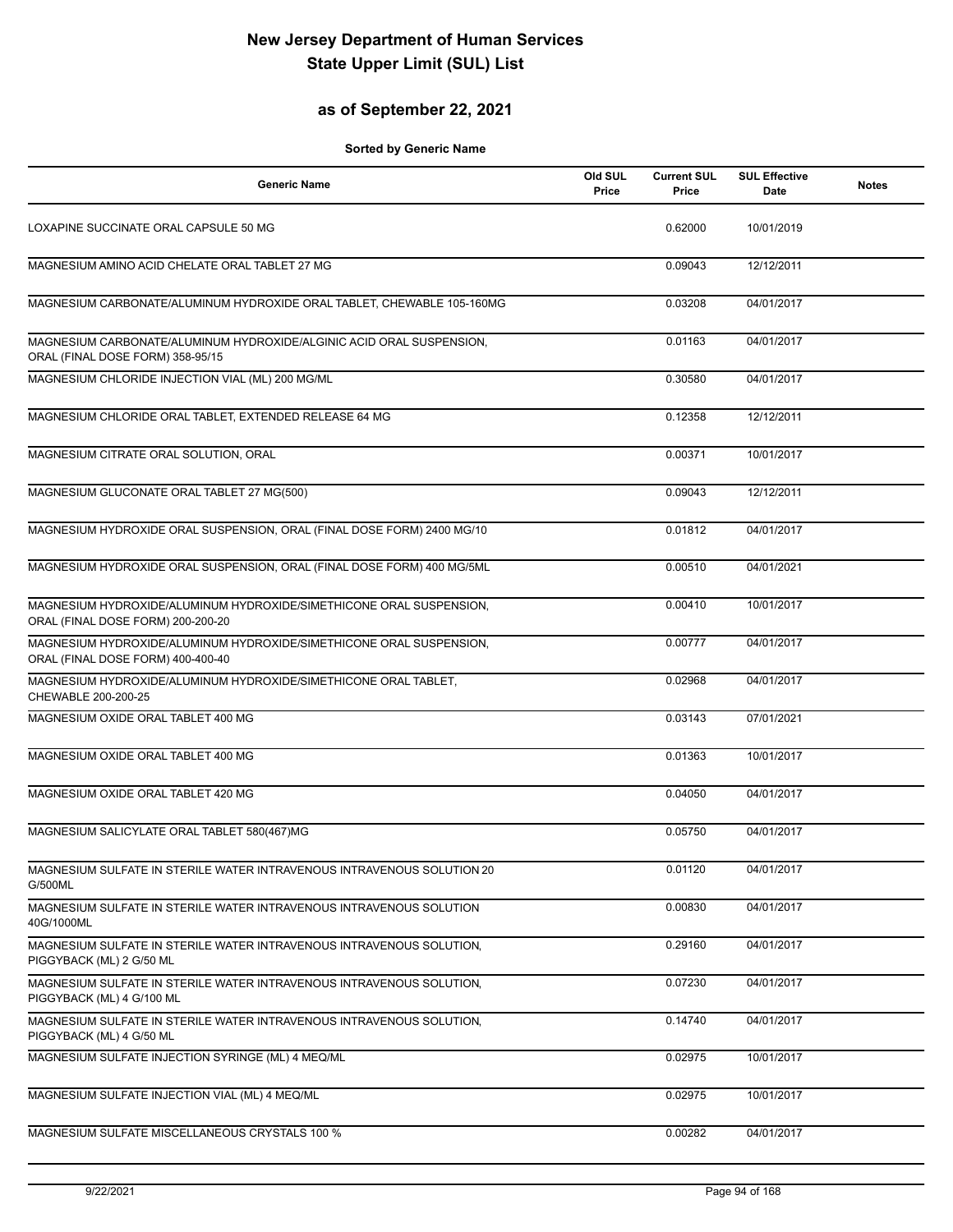## **as of September 22, 2021**

| <b>Generic Name</b>                                                                                    | Old SUL<br>Price | <b>Current SUL</b><br>Price | <b>SUL Effective</b><br><b>Date</b> | <b>Notes</b> |
|--------------------------------------------------------------------------------------------------------|------------------|-----------------------------|-------------------------------------|--------------|
| MAGNESIUM SULFATE ORAL GRANULES (GRAM) 495 MG/5 G                                                      |                  | 0.00312                     | 04/01/2017                          |              |
| MAGNESIUM SULFATE/DEXTROSE 5 % IN WATER INTRAVENOUS INTRAVENOUS SOLUTION,<br>PIGGYBACK (ML) 1 G/100 ML |                  | 0.07400                     | 04/01/2017                          |              |
| MALATHION TOPICAL LOTION (ML) 0.5 %                                                                    |                  | 1.71017                     | 10/01/2017                          |              |
| MANGANESE CHLORIDE INTRAVENOUS VIAL (ML) 0.1 MG/ML                                                     |                  | 0.03788                     | 10/01/2017                          |              |
| MANGANESE SULFATE INTRAVENOUS VIAL (ML) 0.1 MG/ML                                                      |                  | 2.55200                     | 04/01/2017                          |              |
| MANNITOL INTRAVENOUS INTRAVENOUS SOLUTION 20 %                                                         |                  | 0.03322                     | 04/01/2017                          |              |
| MANNITOL INTRAVENOUS VIAL (ML) 25 %                                                                    |                  | 0.04000                     | 04/01/2017                          |              |
| MANNITOL/SORBITOL SOLUTION URETHRAL SOLUTION, IRRIGATION 0.54G-2.7G                                    |                  | 0.00458                     | 04/01/2017                          |              |
| MAPROTILINE HCL ORAL TABLET 25 MG                                                                      |                  | 0.18531                     | 10/01/2017                          |              |
| MAPROTILINE HCL ORAL TABLET 50 MG                                                                      |                  | 0.50250                     | 10/01/2017                          |              |
| MAPROTILINE HCL ORAL TABLET 75 MG                                                                      |                  | 0.35492                     | 10/01/2017                          |              |
| MEBENDAZOLE ORAL TABLET, CHEWABLE 100 MG                                                               |                  | 2.82398                     | 10/01/2017                          |              |
| MECAMYLAMINE HCL ORAL TABLET 2.5 MG                                                                    |                  | 63.20000                    | 04/01/2017                          |              |
| MECLIZINE HCL ORAL TABLET 12.5 MG                                                                      |                  | 0.03507                     | 10/01/2017                          |              |
| MECLIZINE HCL ORAL TABLET 25 MG                                                                        |                  | 0.00843                     | 07/01/2018                          |              |
| MECLIZINE HCL ORAL TABLET, CHEWABLE 25 MG                                                              |                  | 0.03190                     | 04/01/2017                          |              |
| MECLOFENAMATE SODIUM ORAL CAPSULE 100 MG                                                               |                  | 0.78591                     | 10/01/2017                          |              |
| MECLOFENAMATE SODIUM ORAL CAPSULE 50 MG                                                                |                  | 0.15276                     | 10/01/2017                          |              |
| MECOBALAMIN/LEVOMEFOLATE CALCIUM/PYRIDOXAL PHOSPHATE ORAL TABLET 2-3-35<br>МG                          |                  | 1.54001                     | 07/01/2016                          |              |
| MEDROXYPROGESTERONE ACETATE INTRAMUSCULAR SYRINGE (ML) 150 MG/ML                                       |                  | 42.29500                    | 10/01/2020                          |              |
| MEDROXYPROGESTERONE ACETATE INTRAMUSCULAR VIAL (ML) 150 MG/ML                                          |                  | 24.69500                    | 01/01/2021                          |              |
| MEDROXYPROGESTERONE ACETATE ORAL TABLET 10 MG                                                          |                  | 0.05095                     | 10/01/2017                          |              |
| MEDROXYPROGESTERONE ACETATE ORAL TABLET 2.5 MG                                                         |                  | 0.04121                     | 10/01/2017                          |              |
| MEDROXYPROGESTERONE ACETATE ORAL TABLET 5 MG                                                           |                  | 0.11370                     | 07/01/2017                          |              |
| MEFENAMIC ACID ORAL CAPSULE 250 MG                                                                     |                  | 6.03867                     | 10/01/2018                          |              |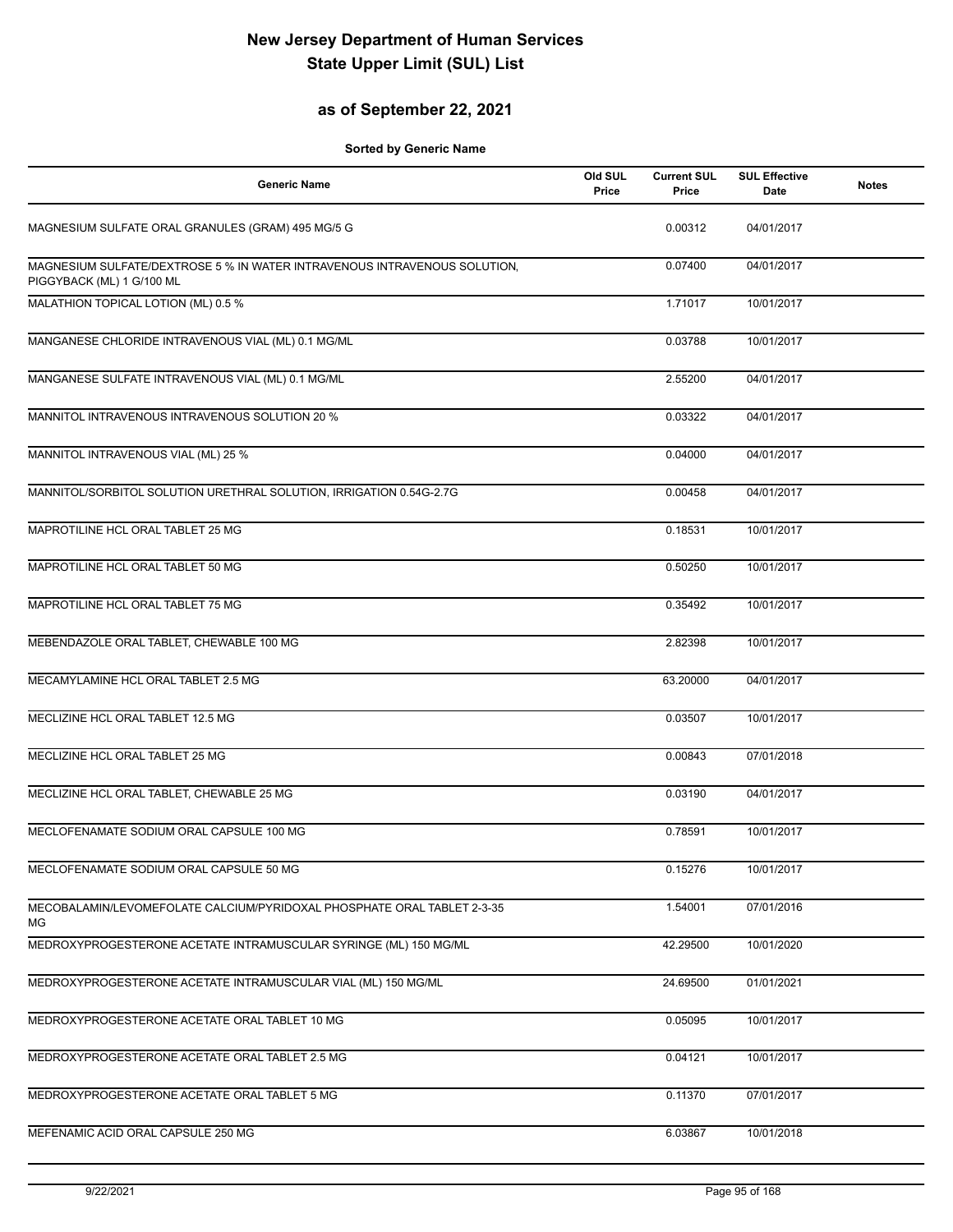## **as of September 22, 2021**

| <b>Generic Name</b>                                                  | Old SUL<br>Price | <b>Current SUL</b><br>Price | <b>SUL Effective</b><br>Date | <b>Notes</b> |
|----------------------------------------------------------------------|------------------|-----------------------------|------------------------------|--------------|
| MEFLOQUINE HCL ORAL TABLET 250 MG                                    |                  | 3.34000                     | 07/01/2019                   |              |
| MEGESTROL ACETATE ORAL SUSPENSION, ORAL (FINAL DOSE FORM) 400MG/10ML |                  | 0.30315                     | 04/01/2017                   |              |
| MEGESTROL ACETATE ORAL SUSPENSION, ORAL (FINAL DOSE FORM) 400MG/10ML |                  | 0.05906                     | 04/01/2017                   |              |
| MEGESTROL ACETATE ORAL SUSPENSION, ORAL (FINAL DOSE FORM) 625MG/5ML  |                  | 1.94902                     | 10/01/2020                   |              |
| MEGESTROL ACETATE ORAL SUSPENSION, ORAL (FINAL DOSE FORM) 800MG/20ML |                  | 0.34791                     | 04/01/2017                   |              |
| MEGESTROL ACETATE ORAL TABLET 20 MG                                  |                  | 0.11536                     | 04/01/2017                   |              |
| MEGESTROL ACETATE ORAL TABLET 40 MG                                  |                  | 0.10500                     | 10/01/2019                   |              |
| MELATONIN ORAL TABLET 3 MG                                           |                  | 0.12828                     | 12/12/2011                   |              |
| MELOXICAM ORAL SUSPENSION, ORAL (FINAL DOSE FORM) 7.5 MG/5ML         |                  | 0.90027                     | 04/01/2017                   |              |
| MELOXICAM ORAL TABLET 15 MG                                          |                  | 0.01804                     | 07/01/2017                   |              |
| MELOXICAM ORAL TABLET 7.5 MG                                         |                  | 0.00386                     | 01/01/2019                   |              |
| MELPHALAN HCL INTRAVENOUS VIAL (EA) 50 MG                            |                  | 1643.10000                  | 04/01/2017                   |              |
| MEMANTINE HCL ORAL CAPSULE SPRINKLE, EXTENDED RELEASE 24 HR 14 MG    |                  | 1.59156                     | 01/01/2020                   |              |
| MEMANTINE HCL ORAL CAPSULE SPRINKLE, EXTENDED RELEASE 24 HR 21 MG    |                  | 1.49970                     | 07/01/2021                   |              |
| MEMANTINE HCL ORAL CAPSULE SPRINKLE, EXTENDED RELEASE 24 HR 28 MG    |                  | 0.97767                     | 10/01/2020                   |              |
| MEMANTINE HCL ORAL CAPSULE SPRINKLE, EXTENDED RELEASE 24 HR 7 MG     |                  | 1.63966                     | 01/01/2020                   |              |
| MEMANTINE HCL ORAL SOLUTION, ORAL 2 MG/ML                            |                  | 1.16022                     | 10/01/2017                   |              |
| MEMANTINE HCL ORAL TABLET 10 MG                                      |                  | 0.04000                     | 10/01/2017                   |              |
| MEMANTINE HCL ORAL TABLET 5 MG                                       | 0.07167          | 0.07000                     | 10/01/2021                   |              |
| MEMANTINE HCL ORAL TABLET, DOSE PACK 5 MG-10 MG                      |                  | 0.41418                     | 04/01/2017                   |              |
| MENTHOL TOPICAL GEL (GRAM)                                           |                  | 0.01123                     | 04/01/2017                   |              |
| MENTHOL TOPICAL GEL (GRAM) 2 %                                       |                  | 0.03980                     | 04/01/2017                   |              |
| MENTHOL/CAMPHOR TOPICAL LOTION (ML) 0.5 %-0.5%                       |                  | 0.01340                     | 04/01/2017                   |              |
| MEPERIDINE HCL INJECTION CARTRIDGE (ML) 10 MG/ML                     |                  | 0.27800                     | 04/01/2017                   |              |
| MEPERIDINE HCL ORAL SOLUTION, ORAL 50 MG/5 ML                        |                  | 0.17986                     | 04/01/2017                   |              |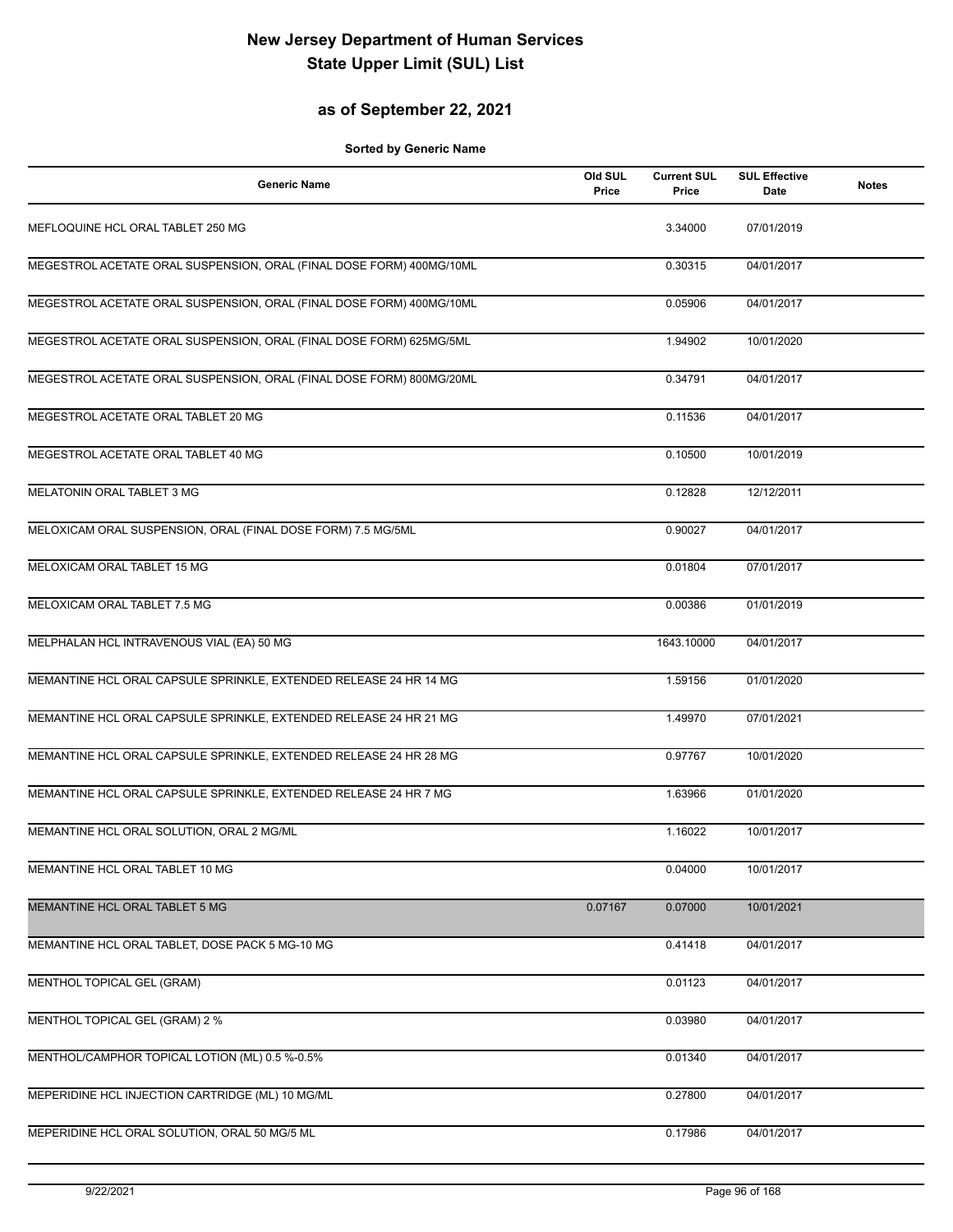## **as of September 22, 2021**

| <b>Generic Name</b>                                                                               | Old SUL<br>Price | <b>Current SUL</b><br>Price | <b>SUL Effective</b><br>Date | <b>Notes</b> |
|---------------------------------------------------------------------------------------------------|------------------|-----------------------------|------------------------------|--------------|
| MEPERIDINE HCL ORAL TABLET 100 MG                                                                 |                  | 0.29070                     | 04/01/2017                   |              |
| MEPERIDINE HCL ORAL TABLET 50 MG                                                                  |                  | 0.17780                     | 10/01/2017                   |              |
| MEPERIDINE HCL/PF INJECTION VIAL (ML) 100 MG/ML                                                   |                  | 1.37000                     | 04/01/2017                   |              |
| MEPERIDINE HCL/PF INJECTION VIAL (ML) 25 MG/ML                                                    |                  | 1.20000                     | 04/01/2017                   |              |
| MEPERIDINE HCL/PF INJECTION VIAL (ML) 50 MG/ML                                                    |                  | 0.41669                     | 10/01/2017                   |              |
| MEPIVACAINE HCL INJECTION VIAL (ML) 10 MG/ML                                                      |                  | 0.19100                     | 04/01/2017                   |              |
| MEPIVACAINE HCL INJECTION VIAL (ML) 20 MG/ML                                                      |                  | 0.19640                     | 04/01/2017                   |              |
| MEPIVACAINE HCL/PF INJECTION VIAL (ML) 10 MG/ML                                                   |                  | 0.22666                     | 04/01/2017                   |              |
| MEPIVACAINE HCL/PF INJECTION VIAL (ML) 15 MG/ML                                                   |                  | 0.30733                     | 04/01/2017                   |              |
| MEPIVACAINE HCL/PF INJECTION VIAL (ML) 20 MG/ML                                                   |                  | 0.37750                     | 04/01/2017                   |              |
| MEPROBAMATE ORAL TABLET 200 MG                                                                    |                  | 0.77416                     | 10/01/2017                   |              |
| MEPROBAMATE ORAL TABLET 400 MG                                                                    |                  | 1.96323                     | 04/01/2017                   |              |
| MERCAPTOPURINE ORAL TABLET 50 MG                                                                  |                  | 0.70575                     | 10/01/2017                   |              |
| MEROPENEM IN 0.9 % SODIUM CHLORIDE INTRAVENOUS INTRAVENOUS SOLUTION,<br>PIGGYBACK (EA) 1 G/50 ML  |                  | 22.00000                    | 04/01/2017                   |              |
| MEROPENEM IN 0.9 % SODIUM CHLORIDE INTRAVENOUS INTRAVENOUS SOLUTION,<br>PIGGYBACK (EA) 500MG/50ML |                  | 16.28000                    | 04/01/2017                   |              |
| MEROPENEM INTRAVENOUS VIAL (EA) 1 G                                                               |                  | 9.44800                     | 10/01/2018                   |              |
| MEROPENEM INTRAVENOUS VIAL (EA) 500 MG                                                            |                  | 4.50000                     | 01/01/2018                   |              |
| MESALAMINE ORAL CAPSULE (WITH DELAYED RELEASE TABLETS) 400 MG                                     |                  | 1.81439                     | 04/01/2020                   |              |
| MESALAMINE ORAL CAPSULE, EXT RELEASE 24 HR 0.375G                                                 |                  | 2.25630                     | 07/01/2021                   |              |
| MESALAMINE ORAL TABLET, DELAYED RELEASE (ENTERIC COATED) 1.2 G                                    |                  | 2.49958                     | 07/01/2021                   |              |
| MESALAMINE ORAL TABLET, DELAYED RELEASE (ENTERIC COATED) 800 MG                                   |                  | 4.25000                     | 01/01/2020                   |              |
| MESALAMINE RECTAL ENEMA (ML) 4 G/60 ML                                                            |                  | 0.09332                     | 10/01/2017                   |              |
| MESALAMINE RECTAL SUPPOSITORY, RECTAL 1000 MG                                                     | 6.37259          | 3.62764                     | 10/01/2021                   |              |
| MESALAMINE WITH CLEANSING WIPES RECTAL ENEMA KIT 4 G/60 ML                                        |                  | 110.04250                   | 04/01/2017                   |              |
| MESNA INTRAVENOUS VIAL (ML) 100 MG/ML                                                             |                  | 1.20000                     | 04/01/2017                   |              |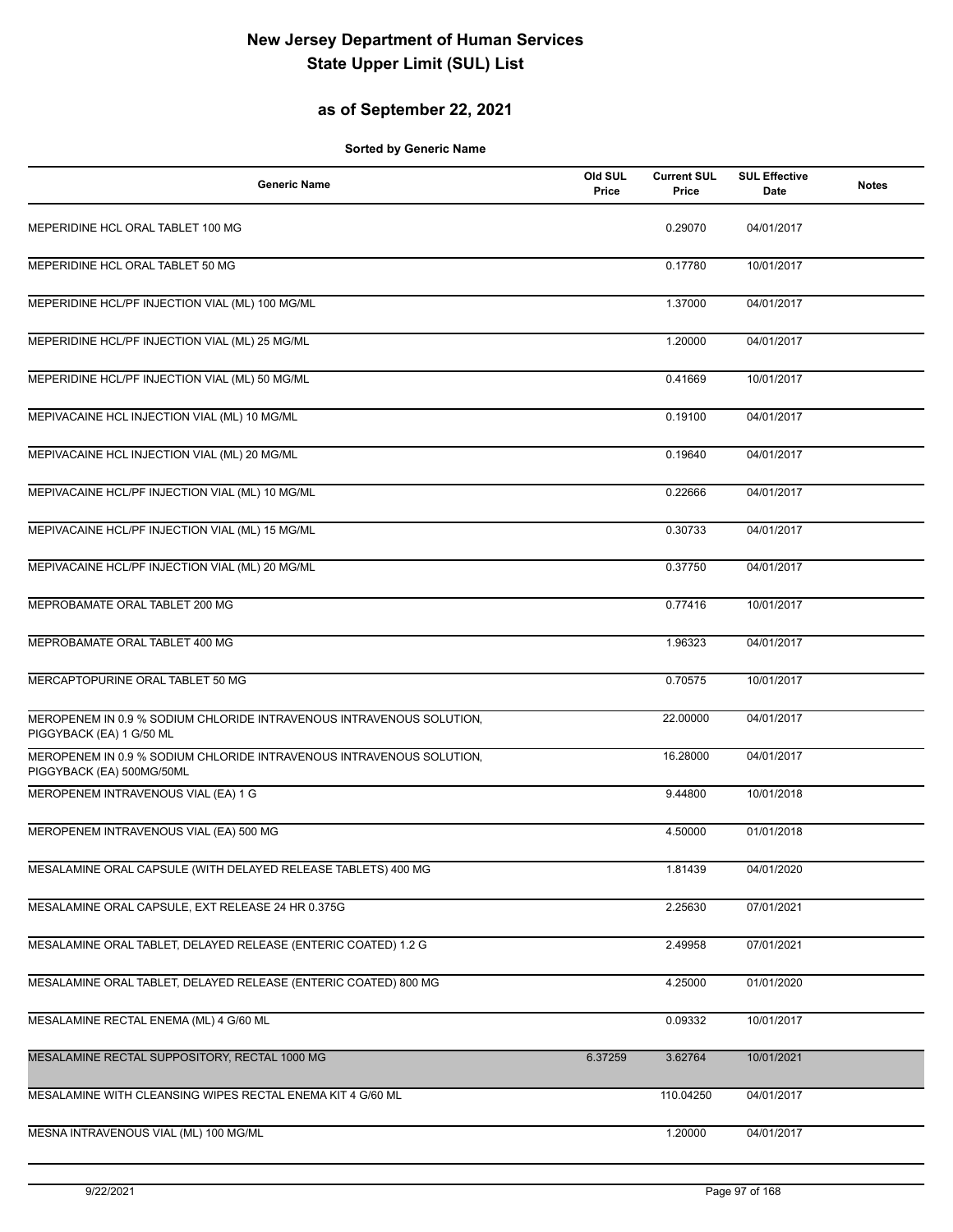## **as of September 22, 2021**

| <b>Generic Name</b>                                           | Old SUL<br>Price | <b>Current SUL</b><br>Price | <b>SUL Effective</b><br>Date | <b>Notes</b> |
|---------------------------------------------------------------|------------------|-----------------------------|------------------------------|--------------|
| METAPROTERENOL SULFATE ORAL SYRUP 10 MG/5 ML                  |                  | 0.04531                     | 10/01/2017                   |              |
| METAPROTERENOL SULFATE ORAL TABLET 10 MG                      |                  | 0.57980                     | 10/01/2017                   |              |
| METAPROTERENOL SULFATE ORAL TABLET 20 MG                      |                  | 0.97500                     | 04/01/2017                   |              |
| METAXALONE ORAL TABLET 400 MG                                 |                  | 4.76414                     | 04/01/2017                   |              |
| METAXALONE ORAL TABLET 800 MG                                 |                  | 0.49955                     | 01/01/2021                   |              |
| METFORMIN HCL ORAL TABLET 1000 MG                             |                  | 0.02197                     | 04/01/2017                   |              |
| METFORMIN HCL ORAL TABLET 500 MG                              |                  | 0.01076                     | 04/01/2017                   |              |
| METFORMIN HCL ORAL TABLET 850 MG                              |                  | 0.01999                     | 04/01/2017                   |              |
| METFORMIN HCL ORAL TABLET, ER GASTRIC RETENTION 24 HR 1000 MG |                  | 8.83979                     | 04/01/2021                   |              |
| METFORMIN HCL ORAL TABLET, ER GASTRIC RETENTION 24 HR 500 MG  |                  | 7.00000                     | 10/01/2020                   |              |
| METFORMIN HCL ORAL TABLET, EXTENDED RELEASE 24 HR 1000 MG     |                  | 2.82733                     | 04/01/2020                   |              |
| METFORMIN HCL ORAL TABLET, EXTENDED RELEASE 24 HR 500 MG      |                  | 3.33250                     | 07/01/2018                   |              |
| METFORMIN HCL ORAL TABLET, EXTENDED RELEASE 24 HR 500 MG      |                  | 0.02292                     | 04/01/2017                   |              |
| METFORMIN HCL ORAL TABLET, EXTENDED RELEASE 24 HR 750 MG      | 0.05630          | 0.04510                     | 10/01/2021                   |              |
| METHADONE HCL INJECTION VIAL (ML) 10 MG/ML                    |                  | 19.44900                    | 04/01/2017                   |              |
| METHADONE HCL ORAL CONCENTRATE, ORAL 10 MG/ML                 |                  | 0.05458                     | 10/01/2017                   |              |
| METHADONE HCL ORAL SOLUTION, ORAL 10 MG/5 ML                  |                  | 0.09076                     | 10/01/2017                   |              |
| METHADONE HCL ORAL SOLUTION, ORAL 5 MG/5 ML                   |                  | 0.06551                     | 04/01/2017                   |              |
| METHADONE HCL ORAL TABLET 10 MG                               |                  | 0.08750                     | 04/01/2017                   |              |
| METHADONE HCL ORAL TABLET 5 MG                                |                  | 0.15920                     | 04/01/2017                   |              |
| METHADONE HCL ORAL TABLET, SOLUBLE 40 MG                      |                  | 0.24800                     | 04/01/2017                   |              |
| METHAMPHETAMINE HCL ORAL TABLET 5 MG                          |                  | 2.89651                     | 10/01/2017                   |              |
| METHAZOLAMIDE ORAL TABLET 25 MG                               |                  | 0.24352                     | 10/01/2017                   |              |
| METHAZOLAMIDE ORAL TABLET 50 MG                               |                  | 3.99409                     | 04/01/2021                   |              |
| METHENAMINE HIPPURATE ORAL TABLET 1 G                         |                  | 0.58570                     | 04/01/2020                   |              |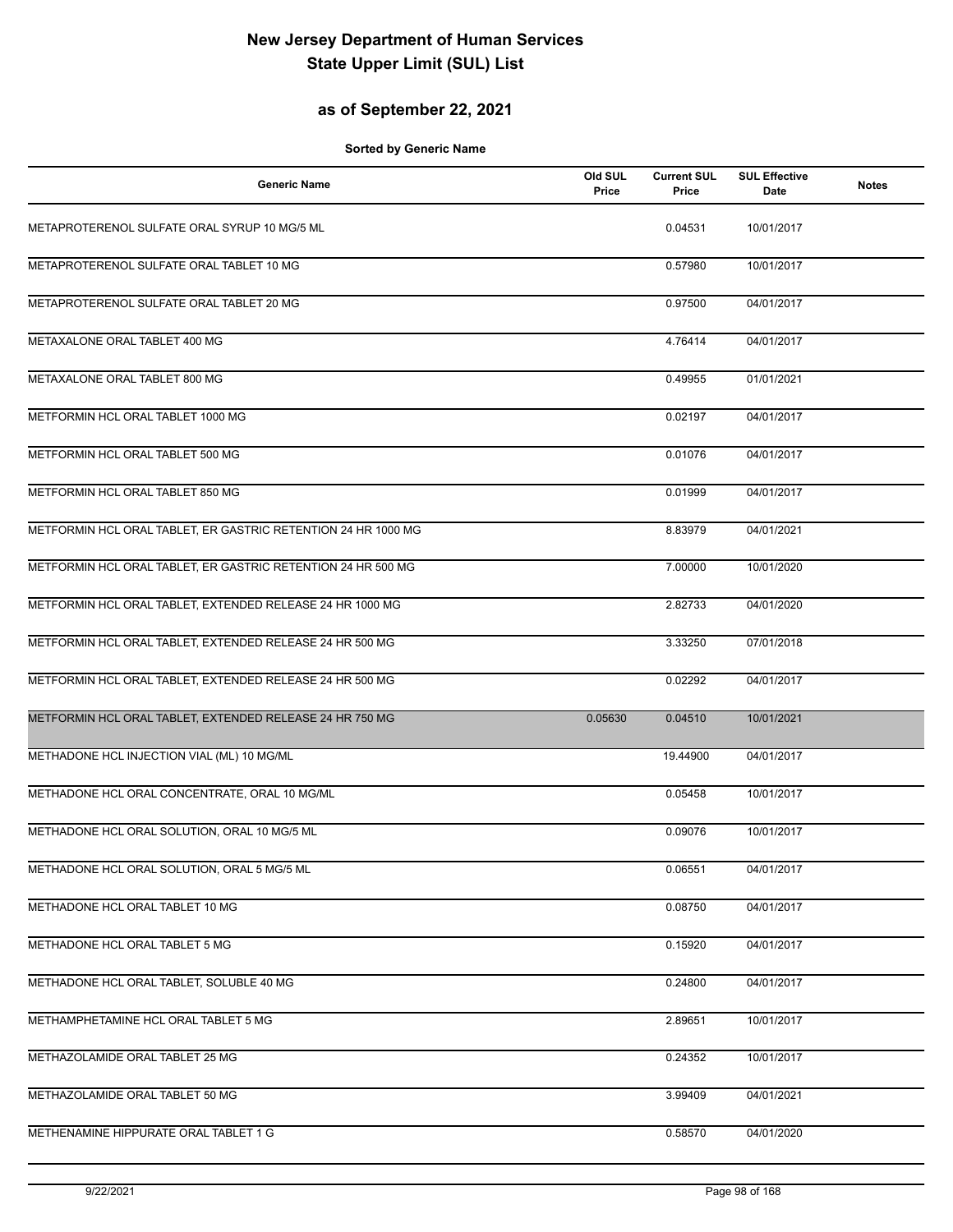## **as of September 22, 2021**

| <b>Generic Name</b>                                                                          | Old SUL<br>Price | <b>Current SUL</b><br>Price | <b>SUL Effective</b><br>Date | <b>Notes</b> |
|----------------------------------------------------------------------------------------------|------------------|-----------------------------|------------------------------|--------------|
| METHENAMINE MANDELATE ORAL TABLET 1 G                                                        |                  | 1.05580                     | 04/01/2017                   |              |
| METHENAMINE MANDELATE ORAL TABLET 500 MG                                                     |                  | 0.16327                     | 10/01/2017                   |              |
| METHENAMINE/METHYLENE BLUE/SALICYLATE/SODIUM PHOS/HYOSCYAMIN ORAL<br>TABLET 120-0.12MG       |                  | 3.99990                     | 04/01/2017                   |              |
| METHENAMINE/METHYLENE BLUE/SOD PHOS/P.SALICYLATE/HYOSCYAMINE ORAL<br>CAPSULE 118-10-36       |                  | 2.58650                     | 04/01/2017                   |              |
| METHENAMINE/METHYLENE BLUE/SOD PHOS/P.SALICYLATE/HYOSCYAMINE ORAL<br><b>TABLET 81-0.12MG</b> |                  | 4.75033                     | 04/01/2017                   |              |
| METHENAMINE/METHYLENE BLUE/SOD PHOS/P.SALICYLATE/HYOSCYAMINE ORAL<br>TABLET 81.6-10.8        |                  | 0.40000                     | 04/01/2017                   |              |
| METHENAMINE/SOD PHOSPH, MONOBASIC/METHYLENE BLUE/HYOSCYAMINE ORAL<br>TABLET 81.6-.12MG       |                  | 2.49990                     | 04/01/2017                   |              |
| METHIMAZOLE ORAL TABLET 10 MG                                                                |                  | 0.06500                     | 04/01/2017                   |              |
| METHIMAZOLE ORAL TABLET 5 MG                                                                 |                  | 0.04205                     | 01/01/2021                   |              |
| METHOCARBAMOL INJECTION VIAL (ML) 100 MG/ML                                                  |                  | 5.70880                     | 04/01/2017                   |              |
| METHOCARBAMOL ORAL TABLET 500 MG                                                             |                  | 0.03398                     | 07/01/2018                   |              |
| METHOCARBAMOL ORAL TABLET 750 MG                                                             |                  | 0.06520                     | 04/01/2017                   |              |
| METHOTREXATE SODIUM INJECTION VIAL (ML) 25 MG/ML                                             |                  | 1.62509                     | 10/01/2017                   |              |
| METHOTREXATE SODIUM ORAL TABLET 2.5 MG                                                       |                  | 0.22710                     | 01/01/2019                   |              |
| METHOTREXATE SODIUM/PF INJECTION VIAL (EA) 1 G                                               |                  | 63.60000                    | 04/01/2017                   |              |
| METHOTREXATE SODIUM/PF INJECTION VIAL (ML) 25 MG/ML                                          |                  | 0.86700                     | 04/01/2019                   |              |
| METHOXSALEN ORAL CAPSULE, LIQUID-FILLED, RAPID RELEASE 10 MG                                 |                  | 66.75840                    | 04/01/2017                   |              |
| METHSCOPOLAMINE BROMIDE ORAL TABLET 2.5 MG                                                   |                  | 0.31450                     | 10/01/2018                   |              |
| METHSCOPOLAMINE BROMIDE ORAL TABLET 5 MG                                                     |                  | 2.00133                     | 04/01/2017                   |              |
| METHYCLOTHIAZIDE ORAL TABLET 5 MG                                                            |                  | 0.24738                     | 10/01/2017                   |              |
| METHYL SALICYLATE/MENTHOL TOPICAL CREAM (GRAM) 15 %-1 %                                      |                  | 0.05105                     | 04/01/2017                   |              |
| METHYL SALICYLATE/MENTHOL TOPICAL CREAM (GRAM) 15%-10%                                       |                  | 0.02259                     | 04/01/2017                   |              |
| METHYL SALICYLATE/MENTHOL TOPICAL OINTMENT (GRAM) 29 %-7.6 %                                 |                  | 0.02852                     | 04/01/2017                   |              |
| METHYL SALICYLATE/MENTHOL/CAMPHOR TOPICAL CREAM (GRAM) 30%-10%-4%                            |                  | 0.03323                     | 12/12/2011                   |              |
| METHYLCELLULOSE (WITH SUGAR) ORAL POWDER (GRAM)                                              |                  | 0.01528                     | 12/12/2011                   |              |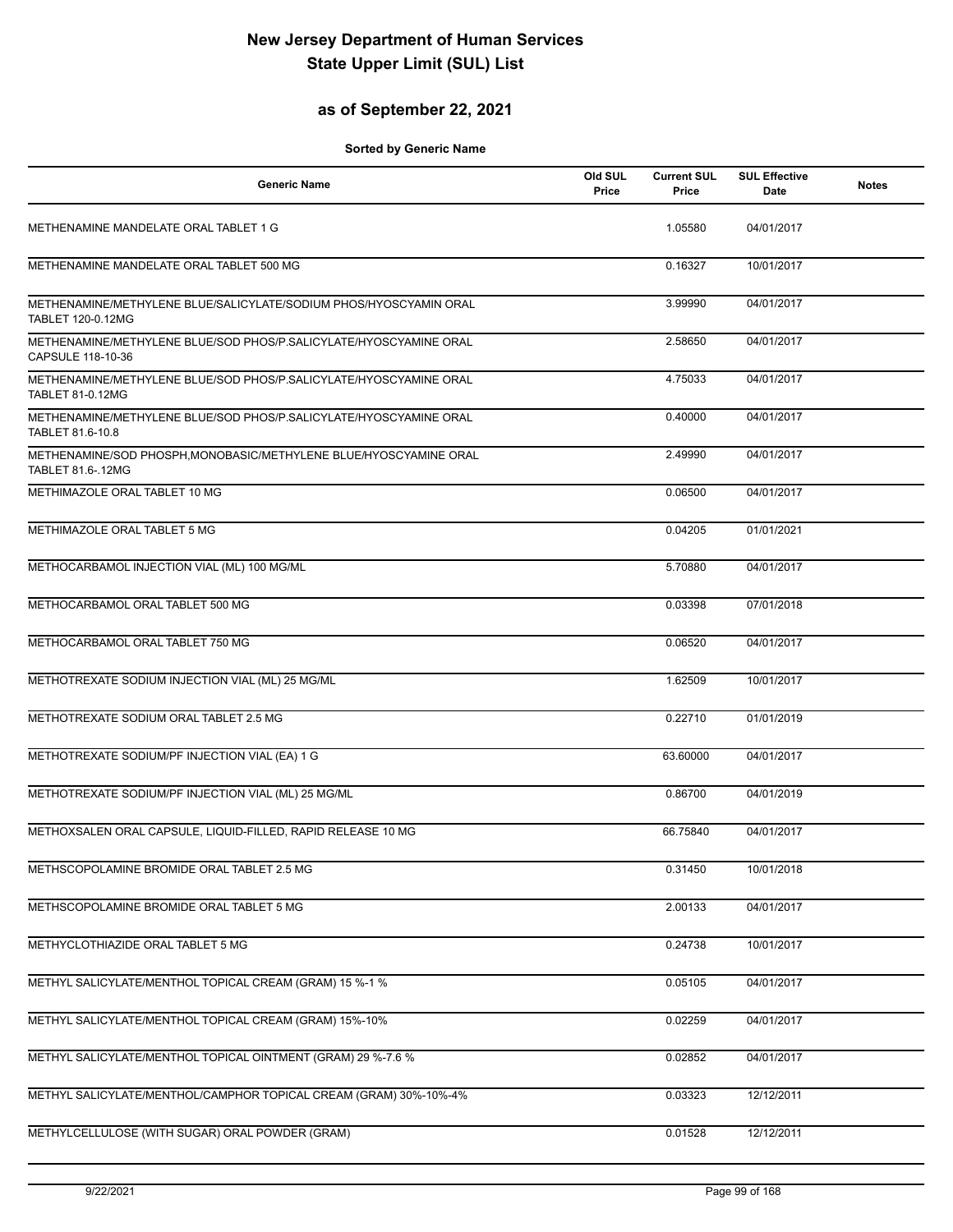## **as of September 22, 2021**

| <b>Generic Name</b>                                                     | Old SUL<br>Price | <b>Current SUL</b><br>Price | <b>SUL Effective</b><br>Date | <b>Notes</b> |
|-------------------------------------------------------------------------|------------------|-----------------------------|------------------------------|--------------|
| METHYLCELLULOSE ORAL TABLET 500 MG                                      |                  | 0.05421                     | 04/01/2017                   |              |
| METHYLDOPA ORAL TABLET 250 MG                                           |                  | 0.06990                     | 04/01/2018                   |              |
| METHYLDOPA ORAL TABLET 500 MG                                           |                  | 0.14670                     | 07/01/2017                   |              |
| METHYLDOPA/HYDROCHLOROTHIAZIDE ORAL TABLET 250MG-15MG                   |                  | 0.32956                     | 10/01/2017                   |              |
| METHYLDOPA/HYDROCHLOROTHIAZIDE ORAL TABLET 250MG-25MG                   |                  | 0.12130                     | 10/01/2017                   |              |
| METHYLERGONOVINE MALEATE INJECTION AMPUL (ML) .2MG/ML(1)                |                  | 4.70000                     | 04/01/2017                   |              |
| METHYLERGONOVINE MALEATE INJECTION VIAL (ML) .2MG/ML(1)                 |                  | 24.70000                    | 04/01/2017                   |              |
| METHYLERGONOVINE MALEATE ORAL TABLET 0.2 MG                             |                  | 21.81402                    | 04/01/2017                   |              |
| METHYLPHENIDATE HCL ORAL CAPSULE, EXTENDED RELEASE BIPHASIC 30-70 10 MG |                  | 2.33720                     | 04/01/2019                   |              |
| METHYLPHENIDATE HCL ORAL CAPSULE, EXTENDED RELEASE BIPHASIC 30-70 20 MG |                  | 2.67755                     | 04/01/2017                   |              |
| METHYLPHENIDATE HCL ORAL CAPSULE, EXTENDED RELEASE BIPHASIC 30-70 30 MG | 2.38170          | 1.85680                     | 10/01/2021                   |              |
| METHYLPHENIDATE HCL ORAL CAPSULE, EXTENDED RELEASE BIPHASIC 30-70 40 MG |                  | 2.26920                     | 07/01/2021                   |              |
| METHYLPHENIDATE HCL ORAL CAPSULE, EXTENDED RELEASE BIPHASIC 30-70 50 MG |                  | 4.99953                     | 04/01/2017                   |              |
| METHYLPHENIDATE HCL ORAL CAPSULE, EXTENDED RELEASE BIPHASIC 30-70 60 MG |                  | 4.98909                     | 04/01/2017                   |              |
| METHYLPHENIDATE HCL ORAL CAPSULE, EXTENDED RELEASE BIPHASIC 50-50 10 MG |                  | 7.96140                     | 01/01/2019                   |              |
| METHYLPHENIDATE HCL ORAL CAPSULE, EXTENDED RELEASE BIPHASIC 50-50 20 MG | 3.50883          | 2.04020                     | 10/01/2021                   |              |
| METHYLPHENIDATE HCL ORAL CAPSULE, EXTENDED RELEASE BIPHASIC 50-50 30 MG |                  | 3.67445                     | 04/01/2017                   |              |
| METHYLPHENIDATE HCL ORAL CAPSULE, EXTENDED RELEASE BIPHASIC 50-50 40 MG |                  | 4.21424                     | 04/01/2017                   |              |
| METHYLPHENIDATE HCL ORAL SOLUTION, ORAL 10 MG/5 ML                      |                  | 0.15816                     | 04/01/2021                   |              |
| METHYLPHENIDATE HCL ORAL SOLUTION, ORAL 5 MG/5 ML                       |                  | 0.55068                     | 04/01/2017                   |              |
| METHYLPHENIDATE HCL ORAL TABLET 10 MG                                   |                  | 0.17410                     | 10/01/2020                   |              |
| METHYLPHENIDATE HCL ORAL TABLET 20 MG                                   |                  | 0.22400                     | 07/01/2018                   |              |
| METHYLPHENIDATE HCL ORAL TABLET 5 MG                                    |                  | 0.14690                     | 10/01/2020                   |              |
| METHYLPHENIDATE HCL ORAL TABLET, CHEWABLE 10 MG                         |                  | 4.52740                     | 04/01/2017                   |              |
| METHYLPHENIDATE HCL ORAL TABLET, CHEWABLE 2.5 MG                        |                  | 2.27610                     | 04/01/2017                   |              |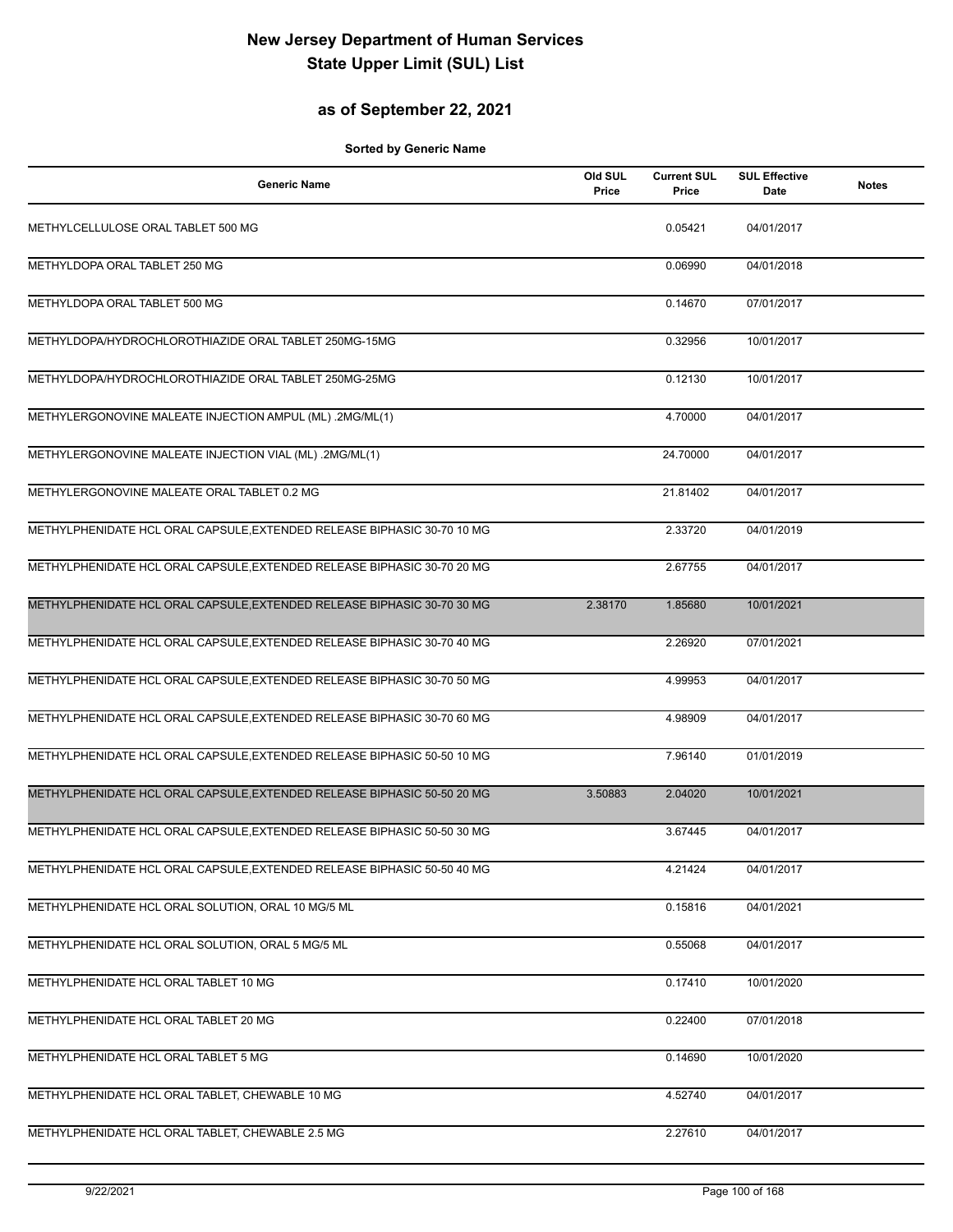## **as of September 22, 2021**

| <b>Generic Name</b>                                                                        | Old SUL<br>Price | <b>Current SUL</b><br>Price | <b>SUL Effective</b><br>Date | <b>Notes</b> |
|--------------------------------------------------------------------------------------------|------------------|-----------------------------|------------------------------|--------------|
| METHYLPHENIDATE HCL ORAL TABLET, CHEWABLE 5 MG                                             |                  | 3.26022                     | 04/01/2017                   |              |
| METHYLPHENIDATE HCL ORAL TABLET, EXTENDED RELEASE 10 MG                                    |                  | 0.52570                     | 10/01/2017                   |              |
| METHYLPHENIDATE HCL ORAL TABLET, EXTENDED RELEASE 20 MG                                    |                  | 0.39255                     | 10/01/2017                   |              |
| METHYLPHENIDATE HCL ORAL TABLET, EXTENDED RELEASE 24 HR 18 MG                              |                  | 1.49850                     | 10/01/2020                   |              |
| METHYLPHENIDATE HCL ORAL TABLET, EXTENDED RELEASE 24 HR 27 MG                              | 3.16700          | 1.22120                     | 10/01/2021                   |              |
| METHYLPHENIDATE HCL ORAL TABLET, EXTENDED RELEASE 24 HR 36 MG                              |                  | 3.94770                     | 07/01/2019                   |              |
| METHYLPHENIDATE HCL ORAL TABLET, EXTENDED RELEASE 24 HR 54 MG                              | 4.40970          | 1.49053                     | 10/01/2021                   |              |
| METHYLPREDNISOLONE ACETATE INJECTION VIAL (ML) 40 MG/ML                                    |                  | 6.24000                     | 04/01/2017                   |              |
| METHYLPREDNISOLONE ACETATE INJECTION VIAL (ML) 80 MG/ML                                    |                  | 5.93600                     | 04/01/2017                   |              |
| METHYLPREDNISOLONE ORAL TABLET 16 MG                                                       |                  | 1.95015                     | 04/01/2017                   |              |
| METHYLPREDNISOLONE ORAL TABLET 32 MG                                                       |                  | 3.70000                     | 04/01/2017                   |              |
| METHYLPREDNISOLONE ORAL TABLET 4 MG                                                        |                  | 0.15770                     | 04/01/2021                   |              |
| METHYLPREDNISOLONE ORAL TABLET 8 MG                                                        |                  | 1.09220                     | 01/01/2020                   |              |
| METHYLPREDNISOLONE ORAL TABLET, DOSE PACK 4 MG                                             |                  | 0.10286                     | 01/01/2019                   |              |
| METHYLPREDNISOLONE SODIUM SUCCINATE INJECTION VIAL (EA) 125 MG                             |                  | 8.00000                     | 04/01/2021                   |              |
| METHYLPREDNISOLONE SODIUM SUCCINATE INJECTION VIAL (EA) 40 MG                              |                  | 1.81905                     | 10/01/2017                   |              |
| METHYLPREDNISOLONE SODIUM SUCCINATE INJECTION VIAL (SDV, MDV OR ADDITIVE)<br>(EA) 40 MG/ML |                  | 2.71500                     | 12/12/2011                   |              |
| METHYLPREDNISOLONE SODIUM SUCCINATE INTRAVENOUS VIAL (EA) 1000 MG                          |                  | 12.95445                    | 10/01/2017                   |              |
| METHYLTESTOSTERONE ORAL CAPSULE 10 MG                                                      |                  | 67.11550                    | 04/01/2017                   |              |
| METIPRANOLOL OPHTHALMIC DROPS 0.3 %                                                        |                  | 2.71154                     | 12/12/2011                   |              |
| METOCLOPRAMIDE HCL INJECTION SYRINGE (ML) 10 MG/2 ML                                       |                  | 1.11000                     | 04/01/2017                   |              |
| METOCLOPRAMIDE HCL INJECTION VIAL (ML) 5 MG/ML                                             |                  | 0.50029                     | 04/01/2017                   |              |
| METOCLOPRAMIDE HCL ORAL DISPOSABLE SYRINGE (EA) 0.9MG/0.9                                  |                  | 0.01585                     | 12/12/2011                   |              |
| METOCLOPRAMIDE HCL ORAL SOLUTION, ORAL 10 MG/10ML                                          |                  | 0.05375                     | 04/01/2017                   |              |
| METOCLOPRAMIDE HCL ORAL SOLUTION, ORAL 5 MG/5 ML                                           |                  | 0.01008                     | 04/01/2017                   |              |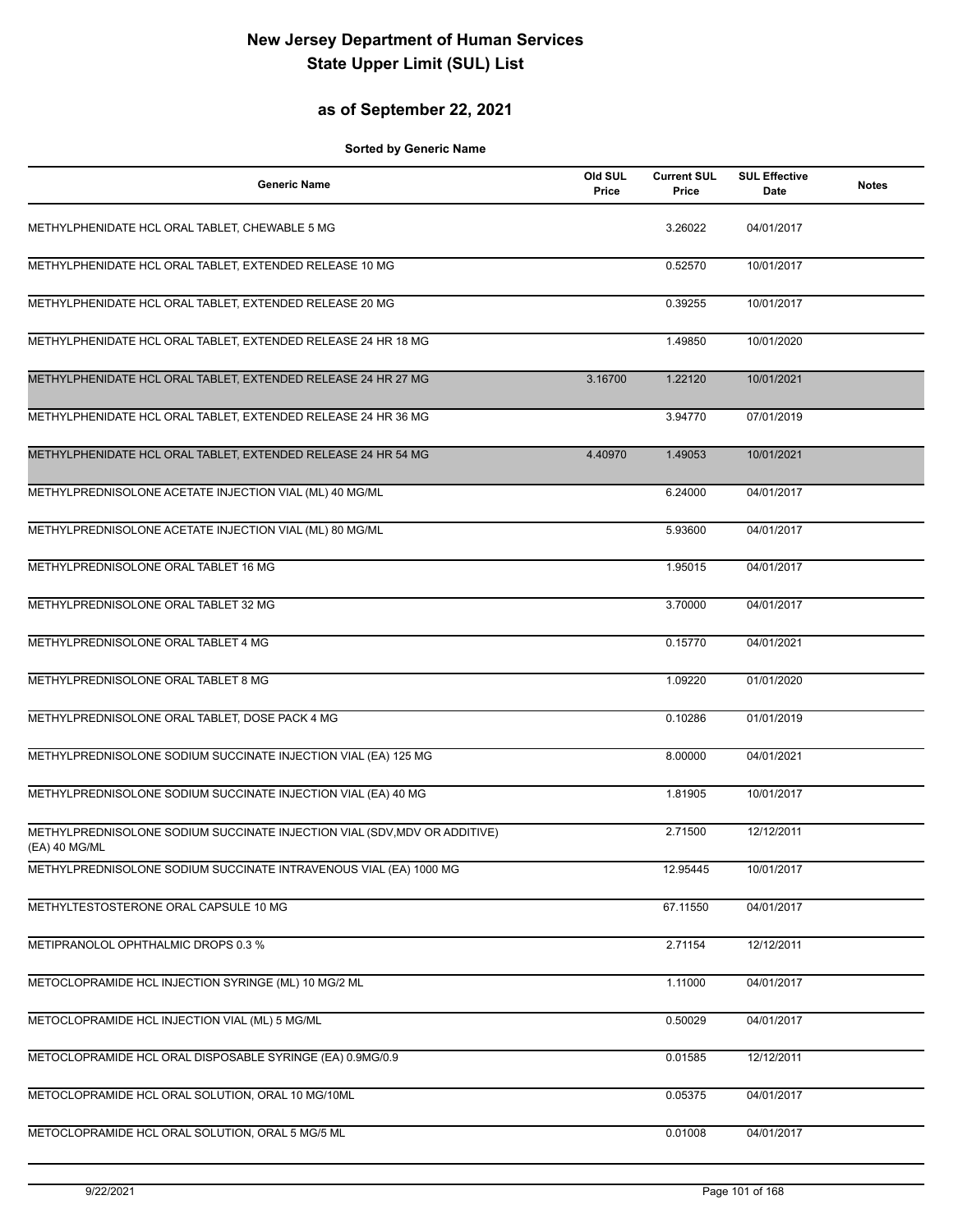## **as of September 22, 2021**

| <b>Generic Name</b>                                                | Old SUL<br>Price | <b>Current SUL</b><br>Price | <b>SUL Effective</b><br>Date | <b>Notes</b> |
|--------------------------------------------------------------------|------------------|-----------------------------|------------------------------|--------------|
| METOCLOPRAMIDE HCL ORAL TABLET 10 MG                               |                  | 0.01950                     | 01/01/2019                   |              |
| METOCLOPRAMIDE HCL ORAL TABLET 5 MG                                |                  | 0.03308                     | 07/01/2017                   |              |
| METOCLOPRAMIDE HCL ORAL TABLET, DISINTEGRATING 5 MG                |                  | 7.48000                     | 04/01/2017                   |              |
| METOLAZONE ORAL TABLET 10 MG                                       |                  | 0.51380                     | 10/01/2017                   |              |
| METOLAZONE ORAL TABLET 2.5 MG                                      |                  | 0.81000                     | 07/01/2018                   |              |
| METOLAZONE ORAL TABLET 5 MG                                        |                  | 0.68220                     | 12/13/2019                   |              |
| METOPROLOL SUCCINATE ORAL TABLET, EXTENDED RELEASE 24 HR 100 MG    |                  | 0.11660                     | 01/01/2019                   |              |
| METOPROLOL SUCCINATE ORAL TABLET, EXTENDED RELEASE 24 HR 200 MG    | 0.28740          | 0.21745                     | 10/01/2021                   |              |
| METOPROLOL SUCCINATE ORAL TABLET, EXTENDED RELEASE 24 HR 25 MG     | 0.06650          | 0.06050                     | 10/01/2021                   |              |
| METOPROLOL SUCCINATE ORAL TABLET, EXTENDED RELEASE 24 HR 50 MG     |                  | 0.06950                     | 01/01/2019                   |              |
| METOPROLOL TARTRATE INTRAVENOUS AMPUL (ML) 5 MG/5 ML               |                  | 0.39600                     | 04/01/2017                   |              |
| METOPROLOL TARTRATE INTRAVENOUS SYRINGE (ML) 5 MG/5 ML             |                  | 1.15600                     | 04/01/2017                   |              |
| METOPROLOL TARTRATE INTRAVENOUS VIAL (ML) 5 MG/5 ML                |                  | 0.15200                     | 04/01/2017                   |              |
| METOPROLOL TARTRATE ORAL TABLET 100 MG                             |                  | 0.02310                     | 04/01/2017                   |              |
| METOPROLOL TARTRATE ORAL TABLET 25 MG                              |                  | 0.01309                     | 04/01/2017                   |              |
| METOPROLOL TARTRATE ORAL TABLET 37.5 MG                            |                  | 0.07920                     | 04/01/2017                   |              |
| METOPROLOL TARTRATE ORAL TABLET 50 MG                              |                  | 0.01861                     | 04/01/2021                   |              |
| METOPROLOL TARTRATE ORAL TABLET 75 MG                              |                  | 0.17228                     | 04/01/2017                   |              |
| METOPROLOL TARTRATE/HYDROCHLOROTHIAZIDE ORAL TABLET 100MG-25MG     |                  | 0.84850                     | 04/01/2017                   |              |
| METOPROLOL TARTRATE/HYDROCHLOROTHIAZIDE ORAL TABLET 100MG-50MG     |                  | 1.21373                     | 10/01/2017                   |              |
| METOPROLOL TARTRATE/HYDROCHLOROTHIAZIDE ORAL TABLET 50 MG-25MG     |                  | 0.54060                     | 07/01/2018                   |              |
| METRONIDAZOLE BENZOATE MISCELLANEOUS POWDER (GRAM)                 |                  | 0.86987                     | 10/01/2017                   |              |
| METRONIDAZOLE IN SODIUM CHLORIDE INTRAVENOUS INTRAVENOUS SOLUTION. |                  | 0.01195                     | 10/01/2017                   |              |
| PIGGYBACK (ML) 500MG/0.1L<br>METRONIDAZOLE ORAL CAPSULE 375 MG     |                  | 1.81674                     | 10/01/2017                   |              |
| METRONIDAZOLE ORAL TABLET 250 MG                                   |                  | 0.07480                     | 10/01/2019                   |              |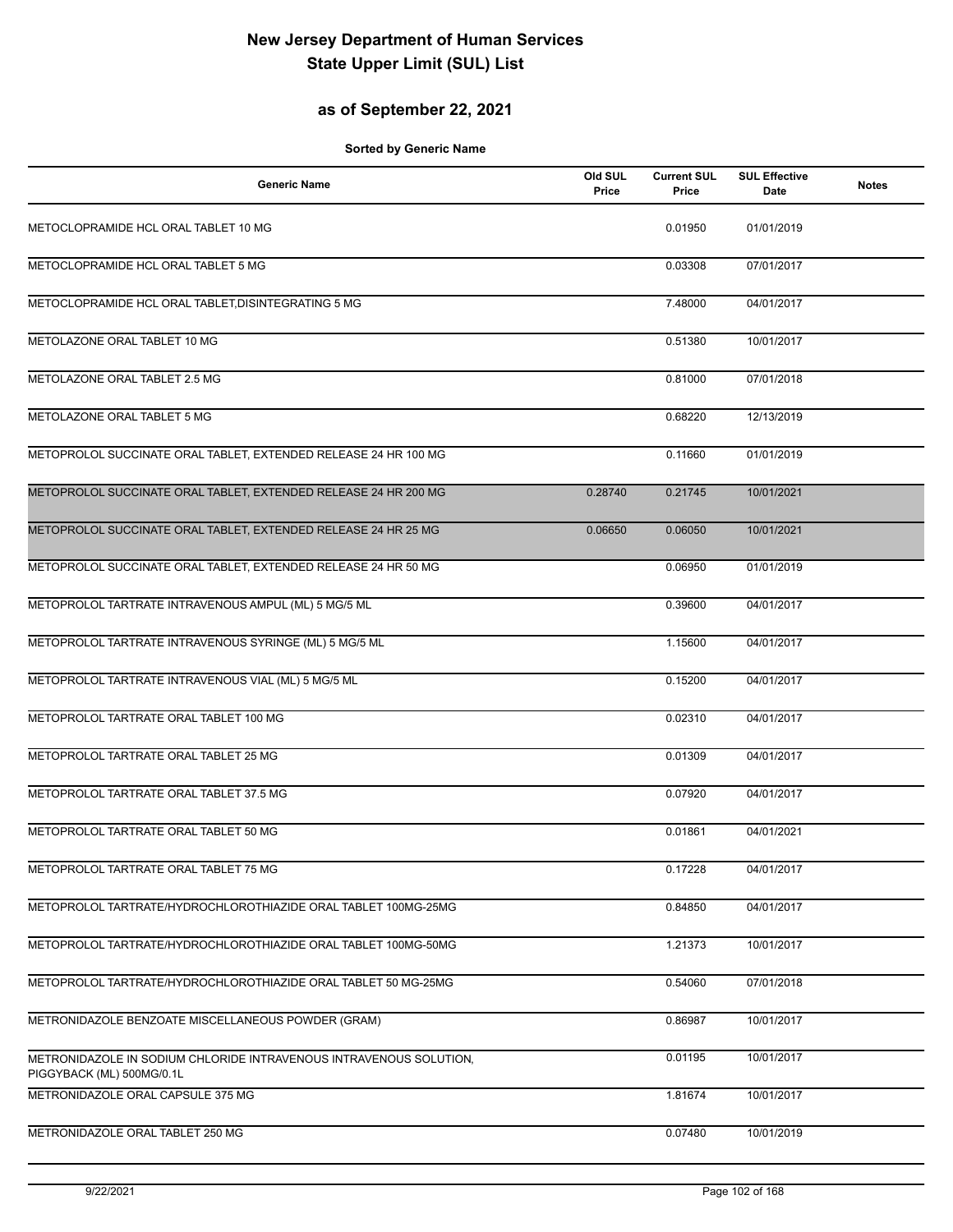## **as of September 22, 2021**

| <b>Generic Name</b>                                     | Old SUL<br>Price | <b>Current SUL</b><br>Price | <b>SUL Effective</b><br><b>Date</b> | <b>Notes</b> |
|---------------------------------------------------------|------------------|-----------------------------|-------------------------------------|--------------|
| METRONIDAZOLE ORAL TABLET 500 MG                        |                  | 0.04450                     | 01/01/2019                          |              |
| METRONIDAZOLE TOPICAL CREAM (GRAM) 0.75 %               |                  | 0.88967                     | 04/01/2021                          |              |
| METRONIDAZOLE TOPICAL GEL (GRAM) 0.75 %                 |                  | 0.32294                     | 10/01/2017                          |              |
| METRONIDAZOLE TOPICAL GEL (GRAM) 1 %                    |                  | 1.71483                     | 04/01/2020                          |              |
| METRONIDAZOLE TOPICAL GEL WITH PUMP (GRAM) 1 %          |                  | 2.53748                     | 04/01/2017                          |              |
| METRONIDAZOLE TOPICAL LOTION (ML) 0.75 %                |                  | 1.27119                     | 01/01/2020                          |              |
| METRONIDAZOLE VAGINAL GEL WITH APPLICATOR (GRAM) 0.75 % |                  | 0.34226                     | 07/01/2019                          |              |
| MEXILETINE HCL ORAL CAPSULE 150 MG                      |                  | 0.18552                     | 10/01/2017                          |              |
| MEXILETINE HCL ORAL CAPSULE 200 MG                      |                  | 0.20487                     | 10/01/2017                          |              |
| MEXILETINE HCL ORAL CAPSULE 250 MG                      |                  | 0.25898                     | 10/01/2017                          |              |
| MICONAZOLE NITRATE TOPICAL AEROSOL, POWDER (GRAM) 2 %   |                  | 0.01330                     | 10/01/2017                          |              |
| MICONAZOLE NITRATE TOPICAL CREAM (GRAM) 2 %             |                  | 0.07015                     | 04/01/2017                          |              |
| MICONAZOLE NITRATE TOPICAL OINTMENT (GRAM) 2 %          |                  | 0.07388                     | 04/01/2017                          |              |
| MICONAZOLE NITRATE TOPICAL POWDER (GRAM) 2 %            |                  | 0.03044                     | 10/01/2017                          |              |
| MICONAZOLE NITRATE VAGINAL CREAM WITH APPLICATOR 2 %    |                  | 0.10598                     | 04/01/2017                          |              |
| MICONAZOLE NITRATE VAGINAL CREAM WITH APPLICATOR 4 %    |                  | 0.23960                     | 04/01/2017                          |              |
| MICONAZOLE NITRATE VAGINAL KIT 1200MG-2%                |                  | 17.24000                    | 04/01/2017                          |              |
| MICONAZOLE NITRATE VAGINAL KIT 200 MG-2 %               |                  | 7.86000                     | 04/01/2017                          |              |
| MICONAZOLE NITRATE VAGINAL SUPPOSITORY, VAGINAL 100 MG  |                  | 0.64024                     | 04/01/2017                          |              |
| MICONAZOLE NITRATE VAGINAL SUPPOSITORY, VAGINAL 200 MG  |                  | 12.13000                    | 04/01/2018                          |              |
| MIDAZOLAM HCL INJECTION DISPOSABLE SYRINGE (ML) 1 MG/ML |                  | 0.29250                     | 12/12/2011                          |              |
| MIDAZOLAM HCL INJECTION VIAL (ML) 10 MG/10ML            |                  | 0.17100                     | 04/01/2017                          |              |
| MIDAZOLAM HCL INJECTION VIAL (ML) 10 MG/2 ML            |                  | 0.62500                     | 04/01/2017                          |              |
| MIDAZOLAM HCL INJECTION VIAL (ML) 2 MG/2 ML             |                  | 0.31512                     | 04/01/2017                          |              |
| MIDAZOLAM HCL INJECTION VIAL (ML) 5 MG/5 ML             |                  | 0.27800                     | 04/01/2017                          |              |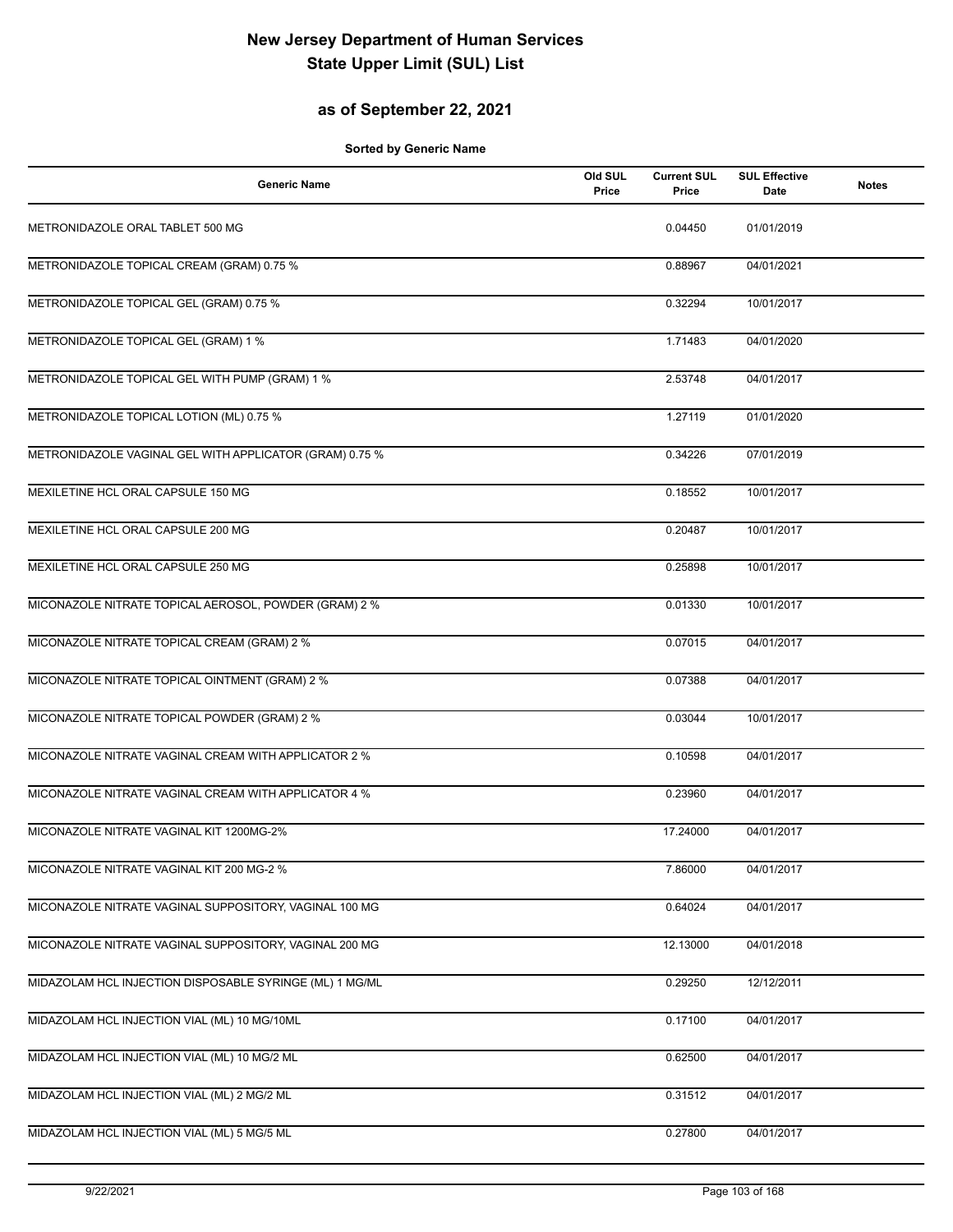## **as of September 22, 2021**

| Generic Name                                                                                           | Old SUL<br>Price | <b>Current SUL</b><br>Price | <b>SUL Effective</b><br>Date | <b>Notes</b> |
|--------------------------------------------------------------------------------------------------------|------------------|-----------------------------|------------------------------|--------------|
| MIDAZOLAM HCL INJECTION VIAL (ML) 5 MG/ML                                                              |                  | 0.68340                     | 10/01/2017                   |              |
| MIDAZOLAM HCL INJECTION VIAL (ML) 5 MG/ML(1)                                                           |                  | 0.91930                     | 04/01/2017                   |              |
| MIDAZOLAM HCL ORAL SYRUP 10 MG/5 ML                                                                    |                  | 0.55360                     | 10/01/2017                   |              |
| MIDAZOLAM HCL ORAL SYRUP 2 MG/ML                                                                       |                  | 0.32771                     | 04/01/2017                   |              |
| MIDAZOLAM HCL ORAL SYRUP 5 MG/2.5ML                                                                    |                  | 2.10800                     | 04/01/2017                   |              |
| MIDAZOLAM HCL/PF INJECTION CARTRIDGE (ML) 2 MG/2 ML                                                    |                  | 0.73000                     | 04/01/2017                   |              |
| MIDAZOLAM HCL/PF INJECTION CARTRIDGE (ML) 5 MG/ML                                                      |                  | 2.51000                     | 04/01/2017                   |              |
| MIDAZOLAM HCL/PF INJECTION SYRINGE (ML) 10 MG/2 ML                                                     |                  | 1.10000                     | 04/01/2017                   |              |
| MIDAZOLAM HCL/PF INJECTION SYRINGE (ML) 2 MG/2 ML                                                      |                  | 0.19598                     | 10/01/2017                   |              |
| MIDAZOLAM HCL/PF INJECTION SYRINGE (ML) 5 MG/ML                                                        |                  | 0.68340                     | 10/01/2017                   |              |
| MIDAZOLAM HCL/PF INJECTION VIAL (ML) 10 MG/2 ML                                                        |                  | 0.48500                     | 04/01/2017                   |              |
| MIDAZOLAM HCL/PF INJECTION VIAL (ML) 2 MG/2 ML                                                         |                  | 0.23500                     | 04/01/2017                   |              |
| MIDAZOLAM HCL/PF INJECTION VIAL (ML) 5 MG/5 ML                                                         |                  | 0.16200                     | 04/01/2017                   |              |
| MIDAZOLAM HCL/PF INJECTION VIAL (ML) 5 MG/ML(1)                                                        |                  | 1.03920                     | 04/01/2017                   |              |
| MIDODRINE HCL ORAL TABLET 10 MG                                                                        |                  | 0.48290                     | 04/01/2021                   |              |
| MIDODRINE HCL ORAL TABLET 2.5 MG                                                                       |                  | 0.16000                     | 10/01/2018                   |              |
| MIDODRINE HCL ORAL TABLET 5 MG                                                                         | 0.25900          | 0.23470                     | 10/01/2021                   |              |
| MIGLITOL ORAL TABLET 100 MG                                                                            |                  | 2.23270                     | 04/01/2017                   |              |
| MIGLITOL ORAL TABLET 25 MG                                                                             |                  | 1.72110                     | 04/01/2017                   |              |
| MIGLITOL ORAL TABLET 50 MG                                                                             |                  | 1.89250                     | 04/01/2017                   |              |
| MILRINONE LACTATE INTRAVENOUS VIAL (ML) 1 MG/ML                                                        |                  | 0.29545                     | 10/01/2017                   |              |
| MILRINONE LACTATE/DEXTROSE 5 % IN WATER INTRAVENOUS INTRAVENOUS SOLUTION,<br>PIGGYBACK (ML) 20MG/100ML |                  | 0.12080                     | 04/01/2017                   |              |
| MILRINONE LACTATE/DEXTROSE 5 % IN WATER INTRAVENOUS INTRAVENOUS SOLUTION.<br>PIGGYBACK (ML) 40MG/200ML |                  | 0.13125                     | 04/01/2017                   |              |
| MINERAL OIL MISCELLANEOUS OIL (ML)                                                                     |                  | 0.01182                     | 10/01/2017                   |              |
| MINERAL OIL ORAL OIL (ML)                                                                              |                  | 0.00596                     | 10/01/2017                   |              |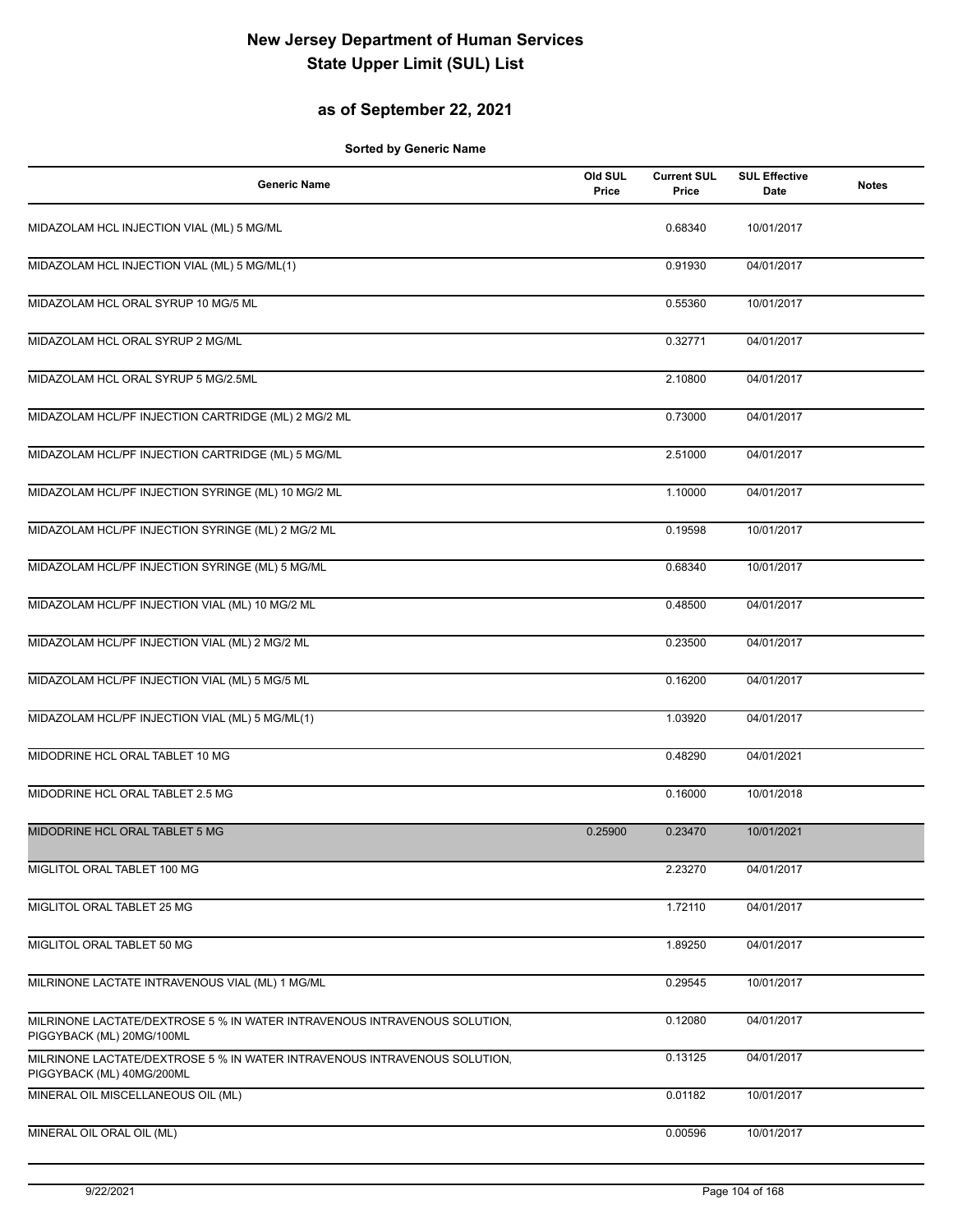## **as of September 22, 2021**

| <b>Generic Name</b>                                                 | Old SUL<br>Price | <b>Current SUL</b><br>Price | <b>SUL Effective</b><br>Date | <b>Notes</b> |
|---------------------------------------------------------------------|------------------|-----------------------------|------------------------------|--------------|
| MINERAL OIL RECTAL ENEMA (ML)                                       |                  | 0.01190                     | 12/12/2011                   |              |
| MINERAL OIL/ISOPROPYL MYRISTATE/WATER TOPICAL LOTION (ML)           |                  | 0.02238                     | 12/12/2011                   |              |
| MINERAL OIL/PETROLATUM, HYDROPHILIC TOPICAL OINTMENT (GRAM)         |                  | 0.05288                     | 12/12/2011                   |              |
| MINERAL OIL/PETROLATUM, WHITE OPHTHALMIC OINTMENT (GRAM) 15 %-83 %  |                  | 0.63759                     | 04/01/2017                   |              |
| MINERAL OIL/PETROLATUM, WHITE OPHTHALMIC OINTMENT (GRAM) 15%-85%    |                  | 0.63759                     | 04/01/2017                   |              |
| MINERAL OIL/PETROLATUM, WHITE OPHTHALMIC OINTMENT (GRAM) 42.5-57.3% |                  | 0.63759                     | 04/01/2017                   |              |
| MINERAL OIL/PETROLATUM, WHITE TOPICAL CREAM (GRAM)                  |                  | 0.01385                     | 12/12/2011                   |              |
| MINERAL OIL/PETROLATUM, WHITE/WATER TOPICAL LOTION (ML)             |                  | 0.02238                     | 12/12/2011                   |              |
| MINOCYCLINE HCL ORAL CAPSULE 100 MG                                 |                  | 0.22560                     | 01/01/2019                   |              |
| MINOCYCLINE HCL ORAL CAPSULE 50 MG                                  |                  | 0.15370                     | 04/01/2017                   |              |
| MINOCYCLINE HCL ORAL CAPSULE 75 MG                                  |                  | 0.28083                     | 04/01/2017                   |              |
| MINOCYCLINE HCL ORAL TABLET 100 MG                                  |                  | 1.50750                     | 10/01/2017                   |              |
| MINOCYCLINE HCL ORAL TABLET 50 MG                                   |                  | 0.93606                     | 10/01/2017                   |              |
| MINOCYCLINE HCL ORAL TABLET 75 MG                                   |                  | 0.25898                     | 10/01/2017                   |              |
| MINOCYCLINE HCL ORAL TABLET, EXTENDED RELEASE 24 HR 135 MG          |                  | 7.38700                     | 04/01/2017                   |              |
| MINOCYCLINE HCL ORAL TABLET, EXTENDED RELEASE 24 HR 45 MG           |                  | 7.38700                     | 04/01/2017                   |              |
| MINOCYCLINE HCL ORAL TABLET, EXTENDED RELEASE 24 HR 65 MG           |                  | 5.99833                     | 01/01/2020                   |              |
| MINOCYCLINE HCL ORAL TABLET, EXTENDED RELEASE 24 HR 90 MG           |                  | 5.25856                     | 04/01/2017                   |              |
| MINOXIDIL ORAL TABLET 10 MG                                         |                  | 0.12250                     | 01/01/2019                   |              |
| MINOXIDIL ORAL TABLET 2.5 MG                                        |                  | 0.01538                     | 10/01/2017                   |              |
| MINOXIDIL TOPICAL SOLUTION, NON-ORAL 2 %                            |                  | 0.09397                     | 04/01/2017                   |              |
| MINOXIDIL TOPICAL SOLUTION, NON-ORAL 5 %                            |                  | 0.13546                     | 04/01/2017                   |              |
| MIRTAZAPINE ORAL TABLET 15 MG                                       |                  | 0.04000                     | 01/01/2019                   |              |
| MIRTAZAPINE ORAL TABLET 30 MG                                       |                  | 0.06333                     | 07/01/2017                   |              |
| MIRTAZAPINE ORAL TABLET 45 MG                                       |                  | 0.09967                     | 10/01/2017                   |              |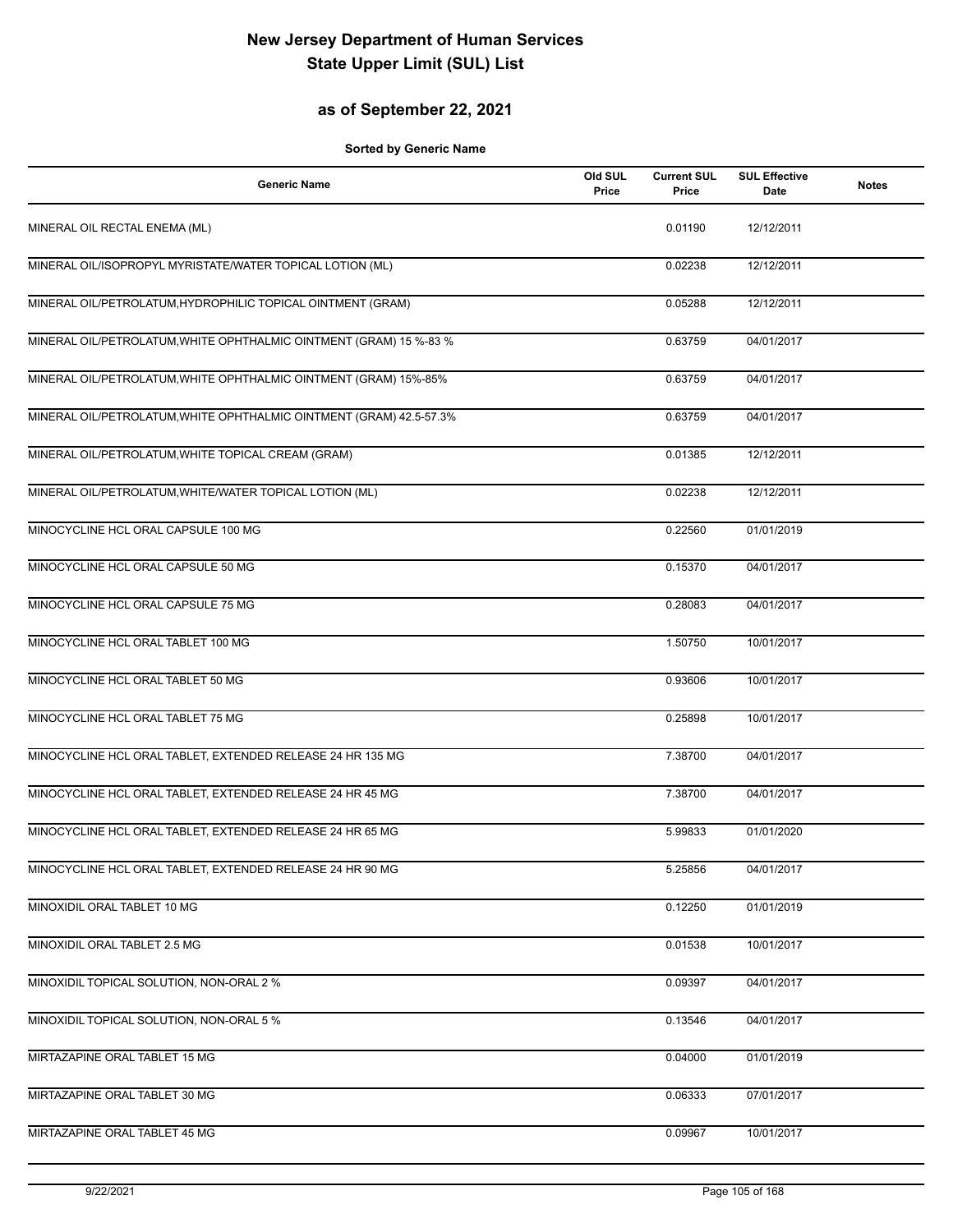## **as of September 22, 2021**

| <b>Generic Name</b>                                             | Old SUL<br>Price | <b>Current SUL</b><br>Price | <b>SUL Effective</b><br>Date | <b>Notes</b> |
|-----------------------------------------------------------------|------------------|-----------------------------|------------------------------|--------------|
| MIRTAZAPINE ORAL TABLET 7.5 MG                                  |                  | 0.66000                     | 01/01/2021                   |              |
| MIRTAZAPINE ORAL TABLET, DISINTEGRATING 15 MG                   |                  | 0.47533                     | 01/01/2018                   |              |
| MIRTAZAPINE ORAL TABLET, DISINTEGRATING 30 MG                   | 0.55833          | 0.53400                     | 10/01/2021                   |              |
| MIRTAZAPINE ORAL TABLET, DISINTEGRATING 45 MG                   |                  | 0.65380                     | 04/01/2017                   |              |
| MISOPROSTOL ORAL TABLET 100 MCG                                 |                  | 0.34203                     | 04/01/2017                   |              |
| MISOPROSTOL ORAL TABLET 200 MCG                                 |                  | 0.32632                     | 10/01/2017                   |              |
| MITOMYCIN INTRAVENOUS VIAL (EA) 20 MG                           |                  | 631.98000                   | 04/01/2017                   |              |
| MITOMYCIN INTRAVENOUS VIAL (EA) 40 MG                           |                  | 1263.96000                  | 04/01/2017                   |              |
| MITOMYCIN INTRAVENOUS VIAL (EA) 5 MG                            |                  | 243.27000                   | 04/01/2017                   |              |
| MITOXANTRONE HCL INTRAVENOUS VIAL (ML) 2 MG/ML                  |                  | 13.12480                    | 04/01/2017                   |              |
| MODAFINIL ORAL TABLET 100 MG                                    |                  | 0.25933                     | 04/01/2021                   |              |
| MODAFINIL ORAL TABLET 200 MG                                    |                  | 0.35717                     | 01/01/2020                   |              |
| MOEXIPRIL HCL ORAL TABLET 15 MG                                 |                  | 0.24537                     | 10/01/2017                   |              |
| MOEXIPRIL HCL ORAL TABLET 7.5 MG                                |                  | 0.26780                     | 04/01/2018                   |              |
| MOEXIPRIL HCL/HYDROCHLOROTHIAZIDE ORAL TABLET 15-12.5MG         |                  | 0.36685                     | 10/01/2017                   |              |
| MOEXIPRIL HCL/HYDROCHLOROTHIAZIDE ORAL TABLET 15-25MG           |                  | 0.32874                     | 10/01/2017                   |              |
| MOEXIPRIL HCL/HYDROCHLOROTHIAZIDE ORAL TABLET 7.5-12.5MG        |                  | 0.36252                     | 04/01/2017                   |              |
| MOLINDONE HCL ORAL TABLET 10 MG                                 |                  | 1.83460                     | 04/01/2017                   |              |
| MOLINDONE HCL ORAL TABLET 25 MG                                 |                  | 2.15480                     | 04/01/2017                   |              |
| MOLINDONE HCL ORAL TABLET 5 MG                                  |                  | 1.27600                     | 04/01/2017                   |              |
| MOMETASONE FUROATE NASAL AEROSOL, SPRAY WITH PUMP (GRAM) 50 MCG |                  | 1.66529                     | 01/01/2019                   |              |
| MOMETASONE FUROATE TOPICAL CREAM (GRAM) 0.1 %                   |                  | 0.15556                     | 04/01/2017                   |              |
| MOMETASONE FUROATE TOPICAL OINTMENT (GRAM) 0.1 %                |                  | 0.13022                     | 07/01/2018                   |              |
| MOMETASONE FUROATE TOPICAL SOLUTION, NON-ORAL 0.1 %             |                  | 0.14992                     | 10/01/2017                   |              |
| MONTELUKAST SODIUM ORAL GRANULES IN PACKET (EA) 4 MG            | 1.78811          | 1.23042                     | 10/01/2021                   |              |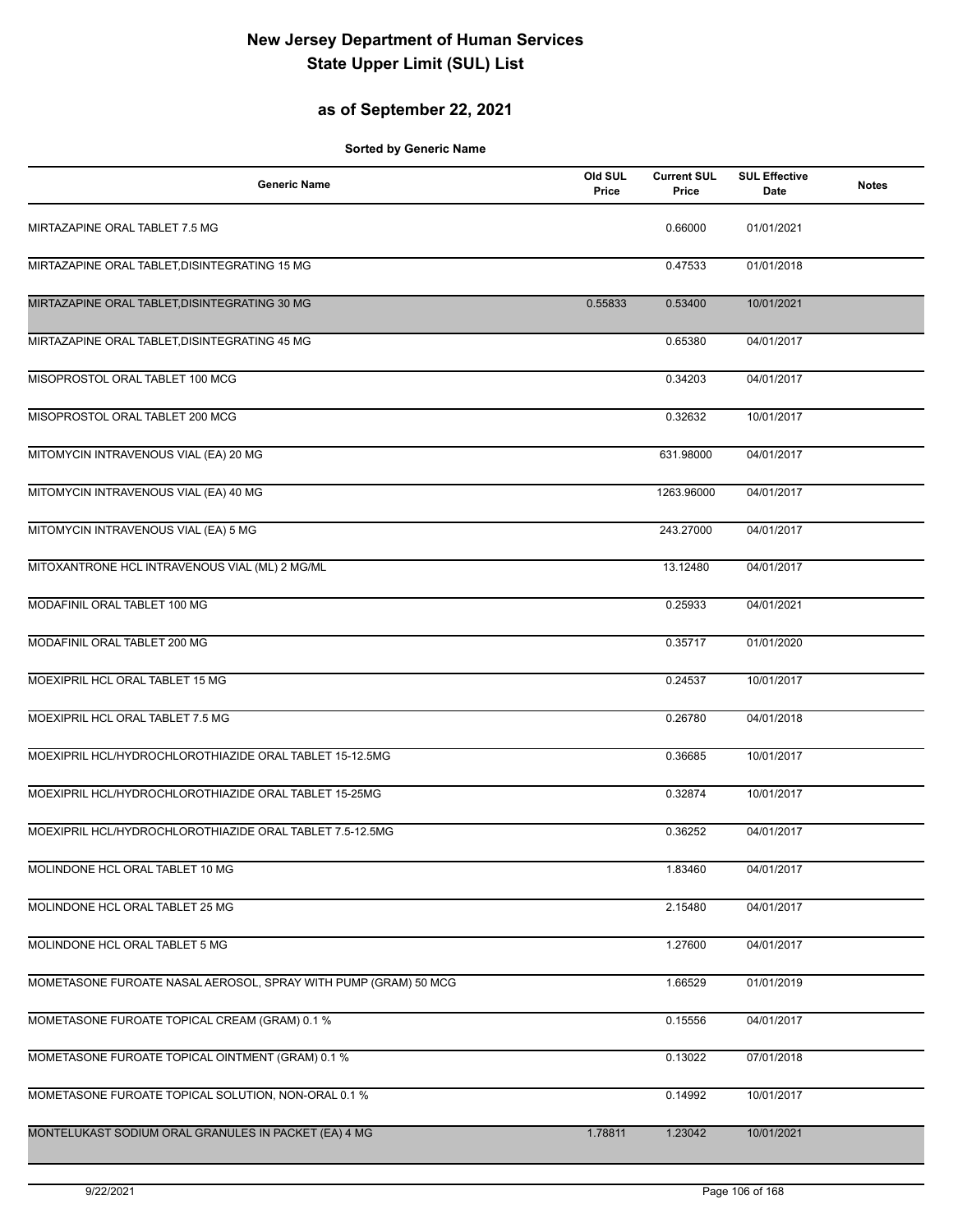## **as of September 22, 2021**

| <b>Generic Name</b>                                                             | Old SUL<br>Price | <b>Current SUL</b><br>Price | <b>SUL Effective</b><br>Date | <b>Notes</b> |
|---------------------------------------------------------------------------------|------------------|-----------------------------|------------------------------|--------------|
| MONTELUKAST SODIUM ORAL TABLET 10 MG                                            |                  | 0.03278                     | 07/01/2018                   |              |
| MONTELUKAST SODIUM ORAL TABLET, CHEWABLE 4 MG                                   | 0.08749          | 0.07095                     | 10/01/2021                   |              |
| MONTELUKAST SODIUM ORAL TABLET, CHEWABLE 5 MG                                   |                  | 0.04422                     | 01/01/2019                   |              |
| MORPHINE SULFATE INJECTION AMPUL (ML) 10 MG/ML                                  |                  | 0.96000                     | 12/12/2011                   |              |
| MORPHINE SULFATE INJECTION SYRINGE (ML) 10 MG/ML                                |                  | 0.64320                     | 10/01/2017                   |              |
| MORPHINE SULFATE INJECTION SYRINGE (ML) 2 MG/ML                                 |                  | 2.19000                     | 04/01/2017                   |              |
| MORPHINE SULFATE INJECTION SYRINGE (ML) 4 MG/ML                                 |                  | 2.19000                     | 04/01/2017                   |              |
| MORPHINE SULFATE INJECTION SYRINGE (ML) 5 MG/ML                                 |                  | 2.19000                     | 04/01/2017                   |              |
| MORPHINE SULFATE INJECTION SYRINGE (ML) 8 MG/ML                                 |                  | 2.19000                     | 04/01/2017                   |              |
| MORPHINE SULFATE INJECTION VIAL (ML) 15 MG/ML                                   |                  | 1.04000                     | 04/01/2017                   |              |
| MORPHINE SULFATE INJECTION VIAL (ML) 8 MG/ML                                    |                  | 1.12000                     | 04/01/2017                   |              |
| MORPHINE SULFATE INJECTION VIAL (SDV, MDV OR ADDITIVE) (ML) 10 MG/ML            |                  | 0.96000                     | 12/12/2011                   |              |
| MORPHINE SULFATE INJECTION VIAL (SDV, MDV OR ADDITIVE) (ML) 50 MG/ML            |                  | 0.55380                     | 12/12/2011                   |              |
| MORPHINE SULFATE INTRAVENOUS CARTRIDGE (ML) 10 MG/ML                            |                  | 1.82538                     | 04/01/2017                   |              |
| MORPHINE SULFATE INTRAVENOUS CARTRIDGE (ML) 2 MG/ML                             |                  | 1.88000                     | 04/01/2017                   |              |
| MORPHINE SULFATE INTRAVENOUS CARTRIDGE (ML) 4 MG/ML                             |                  | 1.88000                     | 04/01/2017                   |              |
| MORPHINE SULFATE INTRAVENOUS CARTRIDGE (ML) 8 MG/ML                             |                  | 1.88000                     | 04/01/2017                   |              |
| MORPHINE SULFATE INTRAVENOUS PATIENT CONTROLLED ANALGESIA SYRINGE 30<br>MG/30ML |                  | 0.40000                     | 04/01/2017                   |              |
| MORPHINE SULFATE INTRAVENOUS SYRINGE (ML) 10 MG/ML                              |                  | 2.22000                     | 04/01/2017                   |              |
| MORPHINE SULFATE INTRAVENOUS SYRINGE (ML) 2 MG/ML                               |                  | 2.22000                     | 04/01/2017                   |              |
| MORPHINE SULFATE INTRAVENOUS SYRINGE (ML) 4 MG/ML                               |                  | 2.22000                     | 04/01/2017                   |              |
| MORPHINE SULFATE INTRAVENOUS SYRINGE (ML) 8 MG/ML                               |                  | 2.22000                     | 04/01/2017                   |              |
| MORPHINE SULFATE INTRAVENOUS VIAL (ML) 10 MG/ML                                 |                  | 1.03192                     | 04/01/2017                   |              |
| MORPHINE SULFATE INTRAVENOUS VIAL (ML) 25 MG/ML                                 |                  | 0.70500                     | 04/01/2017                   |              |
| MORPHINE SULFATE INTRAVENOUS VIAL (ML) 4 MG/ML                                  |                  | 0.99000                     | 04/01/2017                   |              |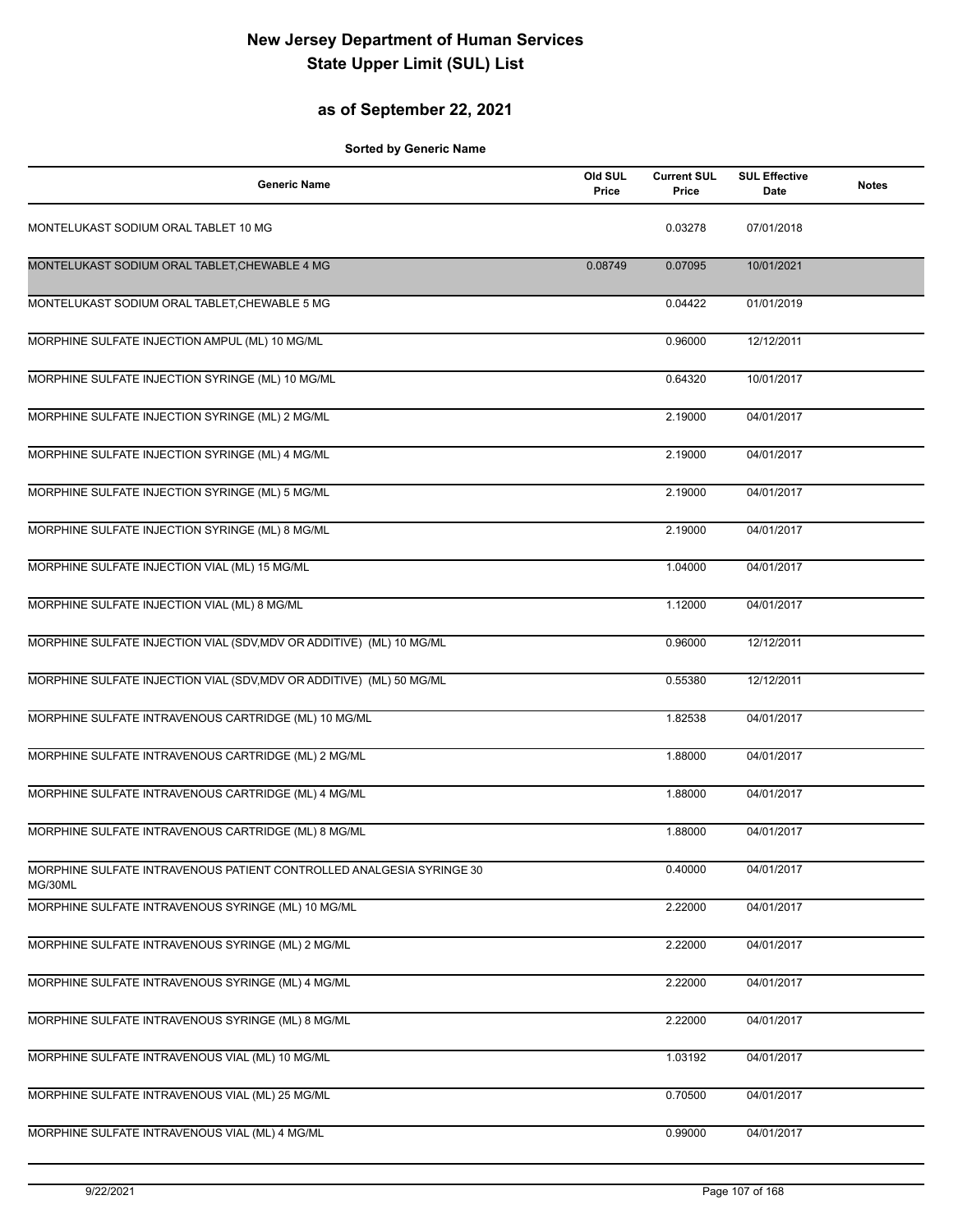## **as of September 22, 2021**

| <b>Generic Name</b>                                                    | Old SUL<br>Price | <b>Current SUL</b><br>Price | <b>SUL Effective</b><br>Date | <b>Notes</b> |
|------------------------------------------------------------------------|------------------|-----------------------------|------------------------------|--------------|
| MORPHINE SULFATE INTRAVENOUS VIAL (ML) 50 MG/ML                        |                  | 0.49894                     | 04/01/2017                   |              |
| MORPHINE SULFATE INTRAVENOUS VIAL (ML) 8 MG/ML                         |                  | 1.12000                     | 04/01/2017                   |              |
| MORPHINE SULFATE INTRAVENOUS VIAL WITH THREADED PORT (ML) 100 MG/4ML   |                  | 2.74500                     | 04/01/2017                   |              |
| MORPHINE SULFATE INTRAVENOUS VIAL WITH THREADED PORT (ML) 250MG/10ML   |                  | 1.10000                     | 04/01/2017                   |              |
| MORPHINE SULFATE ORAL CAPSULE, EXTENDED RELEASE PELLETS 10 MG          |                  | 2.16080                     | 01/01/2018                   |              |
| MORPHINE SULFATE ORAL CAPSULE, EXTENDED RELEASE PELLETS 100 MG         |                  | 11.83943                    | 04/01/2017                   |              |
| MORPHINE SULFATE ORAL CAPSULE, EXTENDED RELEASE PELLETS 20 MG          |                  | 2.41414                     | 04/01/2017                   |              |
| MORPHINE SULFATE ORAL CAPSULE, EXTENDED RELEASE PELLETS 30 MG          |                  | 3.37318                     | 07/01/2017                   |              |
| MORPHINE SULFATE ORAL CAPSULE, EXTENDED RELEASE PELLETS 50 MG          |                  | 4.71535                     | 07/01/2017                   |              |
| MORPHINE SULFATE ORAL CAPSULE, EXTENDED RELEASE PELLETS 60 MG          |                  | 5.34420                     | 04/01/2017                   |              |
| MORPHINE SULFATE ORAL CAPSULE, EXTENDED RELEASE PELLETS 80 MG          |                  | 8.45051                     | 04/01/2017                   |              |
| MORPHINE SULFATE ORAL CAPSULE, EXTENDED RELEASE MULTIPHASE 24HR 120 MG |                  | 15.68370                    | 04/01/2017                   |              |
| MORPHINE SULFATE ORAL CAPSULE, EXTENDED RELEASE MULTIPHASE 24HR 30 MG  |                  | 4.40922                     | 04/01/2017                   |              |
| MORPHINE SULFATE ORAL CAPSULE, EXTENDED RELEASE MULTIPHASE 24HR 45 MG  |                  | 6.79640                     | 04/01/2017                   |              |
| MORPHINE SULFATE ORAL CAPSULE, EXTENDED RELEASE MULTIPHASE 24HR 60 MG  |                  | 8.97711                     | 04/01/2017                   |              |
| MORPHINE SULFATE ORAL CAPSULE, EXTENDED RELEASE MULTIPHASE 24HR 75 MG  |                  | 10.96260                    | 04/01/2017                   |              |
| MORPHINE SULFATE ORAL CAPSULE, EXTENDED RELEASE MULTIPHASE 24HR 90 MG  |                  | 13.63170                    | 04/01/2017                   |              |
| MORPHINE SULFATE ORAL SOLUTION, ORAL 10 MG/5 ML                        |                  | 0.05761                     | 04/01/2017                   |              |
| MORPHINE SULFATE ORAL SOLUTION, ORAL 100 MG/5ML                        |                  | 0.22056                     | 10/01/2019                   |              |
| MORPHINE SULFATE ORAL SOLUTION, ORAL 20 MG/5 ML                        |                  | 0.12610                     | 04/01/2017                   |              |
| MORPHINE SULFATE ORAL SYRINGE (EA) 10MG/0.5ML                          |                  | 2.09480                     | 04/01/2017                   |              |
| MORPHINE SULFATE ORAL SYRINGE (ML) 20 MG/ML                            |                  | 3.65500                     | 04/01/2017                   |              |
| MORPHINE SULFATE ORAL TABLET 15 MG                                     |                  | 0.06000                     | 10/01/2017                   |              |
| MORPHINE SULFATE ORAL TABLET 30 MG                                     |                  | 0.14864                     | 04/01/2017                   |              |
| MORPHINE SULFATE ORAL TABLET, EXTENDED RELEASE 100 MG                  | 0.98450          | 0.70590                     | 10/01/2021                   |              |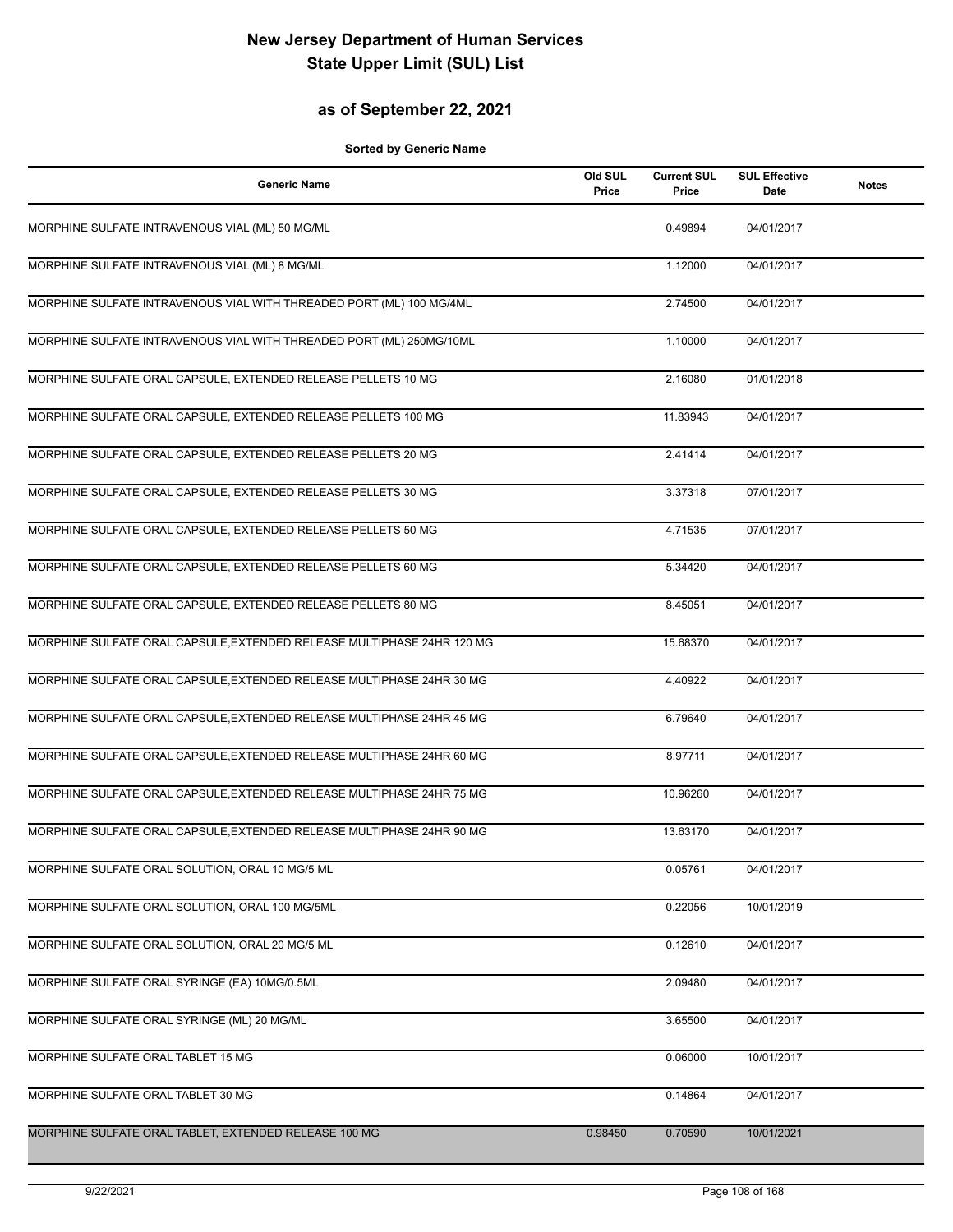### **as of September 22, 2021**

| <b>Generic Name</b>                                                                                                           | Old SUL<br>Price | <b>Current SUL</b><br>Price | <b>SUL Effective</b><br>Date | <b>Notes</b> |
|-------------------------------------------------------------------------------------------------------------------------------|------------------|-----------------------------|------------------------------|--------------|
| MORPHINE SULFATE ORAL TABLET, EXTENDED RELEASE 15 MG                                                                          |                  | 0.16000                     | 07/01/2018                   |              |
| MORPHINE SULFATE ORAL TABLET, EXTENDED RELEASE 200 MG                                                                         |                  | 1.13213                     | 10/01/2017                   |              |
| MORPHINE SULFATE ORAL TABLET, EXTENDED RELEASE 30 MG                                                                          |                  | 0.29240                     | 04/01/2017                   |              |
| MORPHINE SULFATE ORAL TABLET, EXTENDED RELEASE 60 MG                                                                          |                  | 0.42000                     | 07/01/2018                   |              |
| MORPHINE SULFATE RECTAL SUPPOSITORY, RECTAL 10 MG                                                                             |                  | 4.10697                     | 10/01/2017                   |              |
| MORPHINE SULFATE RECTAL SUPPOSITORY, RECTAL 20 MG                                                                             |                  | 4.92837                     | 10/01/2017                   |              |
| MORPHINE SULFATE RECTAL SUPPOSITORY, RECTAL 30 MG                                                                             |                  | 6.15988                     | 10/01/2017                   |              |
| MORPHINE SULFATE RECTAL SUPPOSITORY, RECTAL 5 MG                                                                              |                  | 3.28558                     | 10/01/2017                   |              |
| MORPHINE SULFATE/PF INJECTION AMPUL (ML) 0.5 MG/ML                                                                            |                  | 4.10000                     | 04/01/2017                   |              |
| MORPHINE SULFATE/PF INJECTION AMPUL (ML) 1 MG/ML                                                                              |                  | 4.53500                     | 04/01/2017                   |              |
| MORPHINE SULFATE/PF INJECTION VIAL (ML) 0.5 MG/ML                                                                             |                  | 0.61200                     | 04/01/2017                   |              |
| MORPHINE SULFATE/PF INJECTION VIAL (ML) 1 MG/ML                                                                               |                  | 0.67600                     | 04/01/2017                   |              |
| MORPHINE SULFATE/PF INTRAVENOUS PATIENT CONTROLLED ANALGESIA VIAL<br>150MG/30ML                                               |                  | 0.33133                     | 04/01/2017                   |              |
| MORPHINE SULFATE/PF INTRAVENOUS PATIENT CONTROLLED ANALGESIA VIAL 30<br>MG/30ML                                               |                  | 0.26600                     | 04/01/2017                   |              |
| MOXIFLOXACIN HCL IN SODIUM ACETATE AND SULFATE, WATER, ISO-OSM INTRAVENOUS<br>INTRAVENOUS SOLUTION, PIGGYBACK (ML) 400MG/.25L |                  | 0.18400                     | 04/01/2017                   |              |
| MOXIFLOXACIN HCL OPHTHALMIC DROPS 0.5 %                                                                                       |                  | 3.94167                     | 01/01/2020                   |              |
| MOXIFLOXACIN HCL ORAL TABLET 400 MG                                                                                           |                  | 1.33333                     | 01/01/2020                   |              |
| MULTIVIT WITH CALCIUM, IRON, AND OTHER MINERALS ORAL TABLET 18MG-0.4MG                                                        |                  | 0.08573                     | 12/12/2011                   |              |
| MULTIVIT, THERAPEUTIC WITH IRON, CALCIUM, FOLIC ACID & MINERALS ORAL TABLET<br>27MG-0.4MG                                     |                  | 0.08573                     | 12/12/2011                   |              |
| MULTIVITAMIN ORAL TABLET                                                                                                      |                  | 0.01266                     | 01/01/2014                   |              |
| MULTIVITAMIN ORAL TABLET, CHEWABLE                                                                                            |                  | 0.03294                     | 12/12/2011                   |              |
| MULTIVITAMIN W-MINERALS/LUTEIN ORAL TABLET                                                                                    |                  | 0.08573                     | 12/12/2011                   |              |
| MULTIVITAMIN WITH MINERALS ORAL TABLET                                                                                        |                  | 0.08573                     | 12/12/2011                   |              |
| MULTIVITAMIN WITH MINERALS/FOLIC ACID/LYCOPENE ORAL TABLET 0.4MG-600                                                          |                  | 0.08573                     | 12/12/2011                   |              |
| MULTIVITAMIN/FERROUS FUMARATE/FOLIC ACID ORAL TABLET 18MG-0.4MG                                                               |                  | 0.04708                     | 12/12/2011                   |              |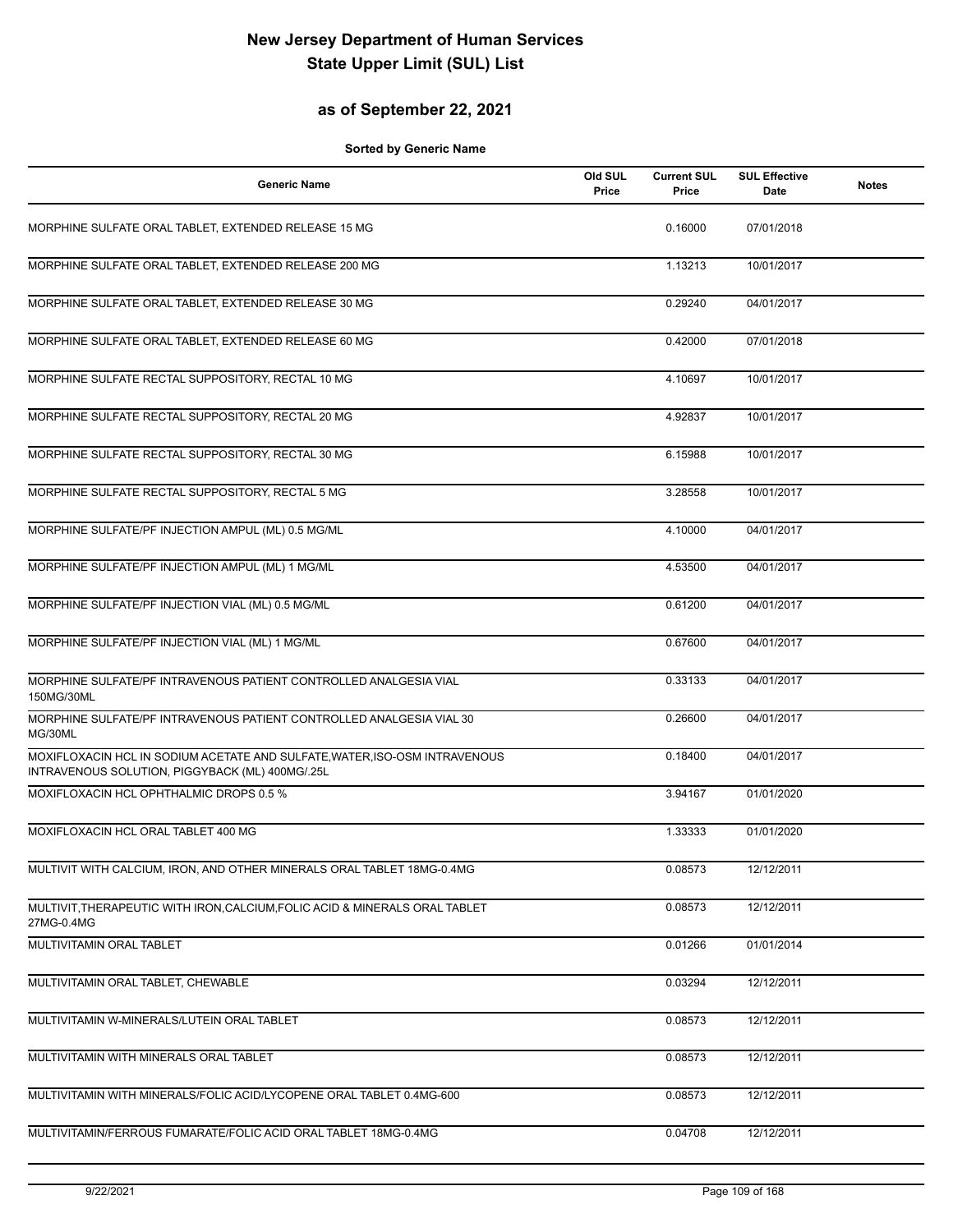### **as of September 22, 2021**

| <b>Generic Name</b>                                                         | Old SUL<br>Price | <b>Current SUL</b><br>Price | <b>SUL Effective</b><br><b>Date</b> | <b>Notes</b> |
|-----------------------------------------------------------------------------|------------------|-----------------------------|-------------------------------------|--------------|
| MULTIVITAMINS W-IRON ORAL DROPS                                             |                  | 0.09355                     | 12/12/2011                          |              |
| MULTIVITAMINS W-IRON ORAL TABLET, CHEWABLE                                  |                  | 0.04015                     | 12/12/2011                          |              |
| MULTIVITAMINS WITH FLUORIDE ORAL DROPS 0.25 MG/ML                           |                  | 0.20690                     | 04/01/2013                          |              |
| MULTIVITAMINS WITH FLUORIDE ORAL DROPS 0.5 MG/ML                            |                  | 0.16200                     | 07/01/2013                          |              |
| MULTIVITAMINS WITH IRON & FLUORIDE ORAL DROPS 0.25 MG/ML                    |                  | 0.17400                     | 07/01/2013                          |              |
| MULTIVITAMINS WITH MIN NO.7/FOLIC ACID ORAL CAPSULE (HARD, SOFT, ETC.) 1 MG |                  | 0.09390                     | 12/12/2011                          |              |
| MULTIVITAMINS, THERAPEUTIC ORAL LIQUID (ML)                                 |                  | 0.02860                     | 12/12/2011                          |              |
| MULTIVITAMINS, THERAPEUTIC ORAL TABLET                                      |                  | 0.02469                     | 12/12/2011                          |              |
| MULTIVITS W-FE, OTHER MIN ORAL LIQUID (ML)                                  |                  | 0.02843                     | 12/12/2011                          |              |
| MULTIVITS W-FE, OTHER MIN ORAL TABLET, CHEWABLE                             |                  | 0.02016                     | 12/12/2011                          |              |
| MULTIVITS, IRON, MINERALS COMBO NO #5, FOLIC ACID ORAL TABLET 10MG-1MG      |                  | 1.10355                     | 12/12/2011                          |              |
| MULTIVITS, STRESS FORMULA ORAL TABLET                                       |                  | 0.08573                     | 12/12/2011                          |              |
| MULTIVITS, STRESS FORMULA/ZINC ORAL TABLET                                  |                  | 0.04708                     | 12/12/2011                          |              |
| MULTIVITS, THERAP W-FE, HEMATIN ORAL TABLET 27MG-0.8MG                      |                  | 0.29925                     | 12/12/2011                          |              |
| MUPIROCIN CALCIUM TOPICAL CREAM (GRAM) 2 %                                  |                  | 8.26319                     | 01/01/2021                          |              |
| MUPIROCIN TOPICAL OINTMENT (GRAM) 2 %                                       | 0.17156          | 0.16642                     | 10/01/2021                          |              |
| MYCOPHENOLATE MOFETIL HCL INTRAVENOUS VIAL (EA) 500 MG                      |                  | 99.00000                    | 04/01/2017                          |              |
| MYCOPHENOLATE MOFETIL ORAL CAPSULE 250 MG                                   |                  | 0.11929                     | 10/01/2017                          |              |
| MYCOPHENOLATE MOFETIL ORAL SUSPENSION, RECONSTITUTED, ORAL (ML) 200 MG/ML   |                  | 4.56844                     | 01/01/2019                          |              |
| MYCOPHENOLATE MOFETIL ORAL TABLET 500 MG                                    | 0.32170          | 0.30015                     | 10/01/2021                          |              |
| MYCOPHENOLATE SODIUM ORAL TABLET, DELAYED RELEASE (ENTERIC COATED) 180 MG   |                  | 0.82950                     | 01/01/2019                          |              |
| MYCOPHENOLATE SODIUM ORAL TABLET, DELAYED RELEASE (ENTERIC COATED) 360 MG   | 1.50000          | 1.19296                     | 10/01/2021                          |              |
| NABUMETONE ORAL TABLET 500 MG                                               |                  | 0.07398                     | 01/01/2019                          |              |
| NABUMETONE ORAL TABLET 750 MG                                               |                  | 0.11398                     | 01/01/2019                          |              |
| NADOLOL ORAL TABLET 20 MG                                                   |                  | 0.29000                     | 01/01/2020                          |              |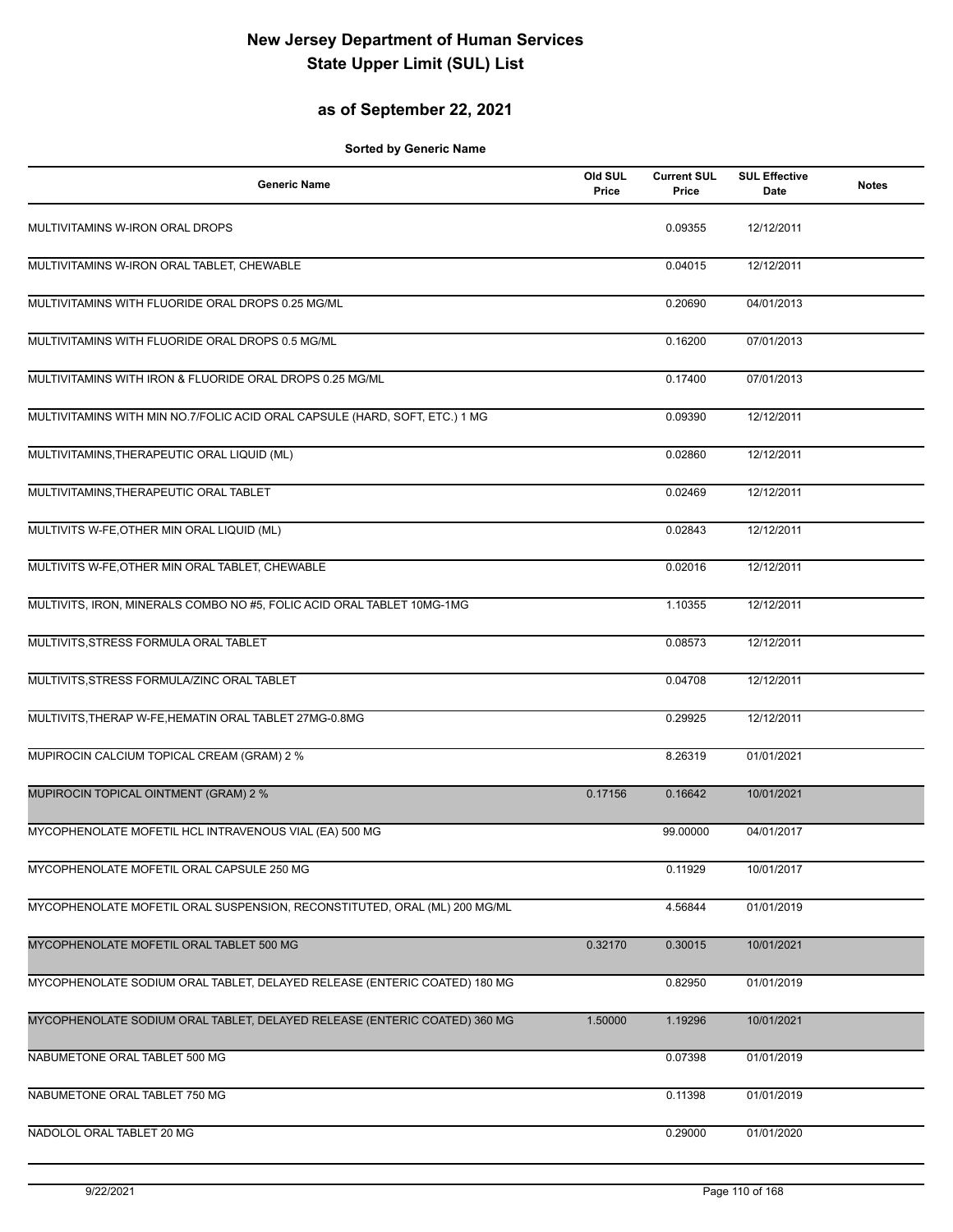### **as of September 22, 2021**

| <b>Generic Name</b>                                                                                   | Old SUL<br>Price | <b>Current SUL</b><br>Price | <b>SUL Effective</b><br>Date | <b>Notes</b> |
|-------------------------------------------------------------------------------------------------------|------------------|-----------------------------|------------------------------|--------------|
| NADOLOL ORAL TABLET 40 MG                                                                             | 0.54950          | 0.44895                     | 10/01/2021                   |              |
| NADOLOL ORAL TABLET 80 MG                                                                             |                  | 0.23859                     | 10/01/2017                   |              |
| NADOLOL/BENDROFLUMETHIAZIDE ORAL TABLET 40 MG-5 MG                                                    |                  | 3.72600                     | 04/01/2017                   |              |
| NADOLOL/BENDROFLUMETHIAZIDE ORAL TABLET 80 MG-5 MG                                                    |                  | 4.91620                     | 04/01/2017                   |              |
| NAFCILLIN IN DEXTROSE, ISO-OSMOTIC INTRAVENOUS IV SOLUTION, PIGGYBACK PREMIX<br>FROZEN(ML) 1 G/50 ML  |                  | 0.28900                     | 04/01/2017                   |              |
| NAFCILLIN IN DEXTROSE, ISO-OSMOTIC INTRAVENOUS IV SOLUTION, PIGGYBACK PREMIX<br>FROZEN(ML) 2 G/100 ML |                  | 0.20790                     | 04/01/2017                   |              |
| NAFCILLIN SODIUM INJECTION VIAL (EA) 1 G                                                              |                  | 11.00000                    | 04/01/2017                   |              |
| NAFCILLIN SODIUM INJECTION VIAL (EA) 10 G                                                             |                  | 102.13800                   | 04/01/2017                   |              |
| NAFCILLIN SODIUM INJECTION VIAL (EA) 2 G                                                              |                  | 22.00000                    | 04/01/2017                   |              |
| NAFCILLIN SODIUM INTRAVENOUS VIAL WITH THREADED PORT (EA) 1 G                                         |                  | 14.02000                    | 04/01/2017                   |              |
| NAFCILLIN SODIUM INTRAVENOUS VIAL WITH THREADED PORT (EA) 2 G                                         |                  | 27.19000                    | 04/01/2017                   |              |
| NAFTIFINE HCL TOPICAL CREAM (GRAM) 1 %                                                                |                  | 5.01793                     | 04/01/2017                   |              |
| NAFTIFINE HCL TOPICAL CREAM (GRAM) 2 %                                                                |                  | 4.27667                     | 04/01/2021                   |              |
| NALBUPHINE HCL INJECTION AMPUL (ML) 10 MG/ML                                                          |                  | 3.28000                     | 04/01/2017                   |              |
| NALBUPHINE HCL INJECTION AMPUL (ML) 20 MG/ML                                                          |                  | 5.63000                     | 04/01/2017                   |              |
| NALBUPHINE HCL INJECTION VIAL (ML) 10 MG/ML                                                           |                  | 3.21000                     | 04/01/2017                   |              |
| NALBUPHINE HCL INJECTION VIAL (ML) 20 MG/ML                                                           |                  | 4.76800                     | 04/01/2017                   |              |
| NALOXONE HCL INJECTION SYRINGE (ML) 0.4 MG/ML                                                         |                  | 15.27080                    | 04/01/2017                   |              |
| NALOXONE HCL INJECTION SYRINGE (ML) 1 MG/ML                                                           |                  | 15.24320                    | 04/01/2017                   |              |
| NALOXONE HCL INJECTION VIAL (ML) 0.4 MG/ML                                                            |                  | 8.88200                     | 04/01/2018                   |              |
| NALTREXONE HCL ORAL TABLET 50 MG                                                                      |                  | 0.51990                     | 01/01/2019                   |              |
| NAPHAZOLINE HCL/GLYCERIN OPHTHALMIC DROPS 0.012-0.2%                                                  |                  | 0.09200                     | 04/01/2017                   |              |
| NAPROXEN ORAL SUSPENSION, ORAL (FINAL DOSE FORM) 125 MG/5ML                                           |                  | 0.77955                     | 04/01/2017                   |              |
| NAPROXEN ORAL TABLET 250 MG                                                                           |                  | 0.02965                     | 10/01/2017                   |              |
| NAPROXEN ORAL TABLET 375 MG                                                                           |                  | 0.03395                     | 10/01/2017                   |              |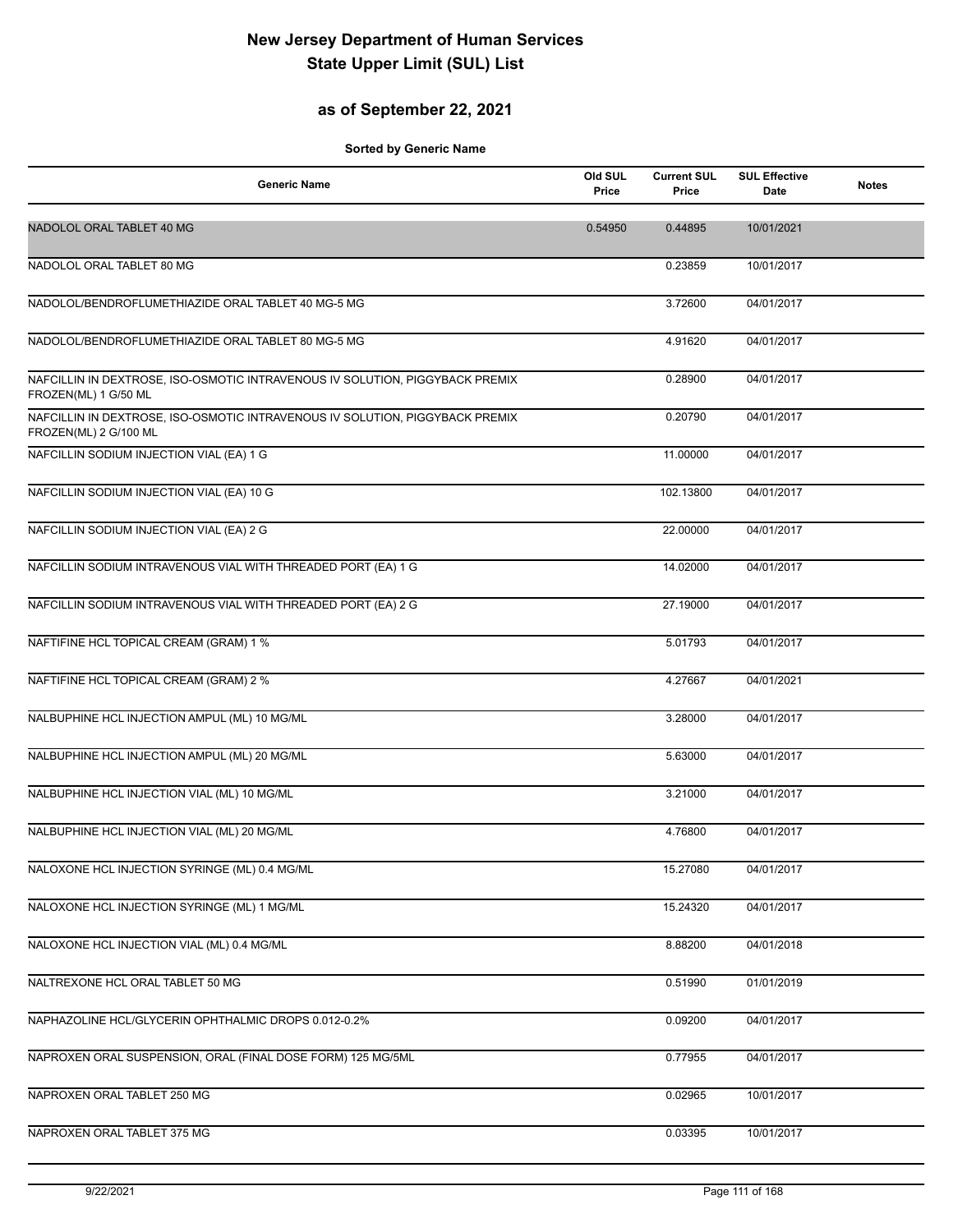### **as of September 22, 2021**

| <b>Generic Name</b>                                                                                 | Old SUL<br>Price | <b>Current SUL</b><br>Price | <b>SUL Effective</b><br>Date | <b>Notes</b> |
|-----------------------------------------------------------------------------------------------------|------------------|-----------------------------|------------------------------|--------------|
| NAPROXEN ORAL TABLET 500 MG                                                                         |                  | 0.04300                     | 04/01/2017                   |              |
| NAPROXEN ORAL TABLET, DELAYED RELEASE (ENTERIC COATED) 375 MG                                       |                  | 0.11150                     | 07/01/2019                   |              |
| NAPROXEN ORAL TABLET, DELAYED RELEASE (ENTERIC COATED) 500 MG                                       |                  | 0.13903                     | 07/01/2019                   |              |
| NAPROXEN SODIUM ORAL CAPSULE 220 MG                                                                 |                  | 0.11062                     | 04/01/2017                   |              |
| NAPROXEN SODIUM ORAL TABLET 220 MG                                                                  |                  | 0.05719                     | 04/01/2017                   |              |
| NAPROXEN SODIUM ORAL TABLET 275 MG                                                                  |                  | 0.07206                     | 10/01/2017                   |              |
| NAPROXEN SODIUM ORAL TABLET 550 MG                                                                  |                  | 0.26000                     | 01/01/2019                   |              |
| NAPROXEN SODIUM ORAL TABLET, EXTENDED RELEASE MULTIPHASE 24 HR 375 MG                               |                  | 9.75680                     | 07/01/2018                   |              |
| NAPROXEN SODIUM ORAL TABLET, EXTENDED RELEASE MULTIPHASE 24 HR 500 MG                               |                  | 6.96787                     | 01/01/2019                   |              |
| NAPROXEN SODIUM/PSEUDOEPHEDRINE HCL ORAL TABLET, EXTENDED RELEASE 12 HR<br>220-120MG                |                  | 0.36900                     | 04/01/2017                   |              |
| NARATRIPTAN HCL ORAL TABLET 1 MG                                                                    |                  | 3.92785                     | 04/01/2017                   |              |
| NARATRIPTAN HCL ORAL TABLET 2.5 MG                                                                  | 1.10278          | 1.04219                     | 10/01/2021                   |              |
| NATEGLINIDE ORAL TABLET 120 MG                                                                      |                  | 0.14756                     | 04/01/2020                   |              |
| NATEGLINIDE ORAL TABLET 60 MG                                                                       |                  | 0.26967                     | 10/01/2020                   |              |
| NEFAZODONE HCL ORAL TABLET 100 MG                                                                   |                  | 0.20100                     | 10/01/2017                   |              |
| NEFAZODONE HCL ORAL TABLET 150 MG                                                                   |                  | 0.46197                     | 10/01/2017                   |              |
| NEFAZODONE HCL ORAL TABLET 200 MG                                                                   |                  | 0.36257                     | 10/01/2017                   |              |
| NEFAZODONE HCL ORAL TABLET 250 MG                                                                   |                  | 0.25125                     | 10/01/2017                   |              |
| NEFAZODONE HCL ORAL TABLET 50 MG                                                                    |                  | 0.18940                     | 10/01/2017                   |              |
| NEOMYCIN SULF/BACITRACIN ZINC/POLYMYXIN B SULF/PRAMOXINE HCL TOPICAL<br>OINTMENT (GRAM) 3.5-10K-10  |                  | 0.04909                     | 10/01/2017                   |              |
| NEOMYCIN SULFATE ORAL TABLET 500 MG                                                                 |                  | 0.50000                     | 01/01/2018                   |              |
| NEOMYCIN SULFATE/BACITRACIN ZINC/POLYMYXIN B TOPICAL OINTMENT (GRAM)<br>3.5-400-5K                  |                  | 0.05743                     | 10/01/2017                   |              |
| NEOMYCIN SULFATE/BACITRACIN ZINC/POLYMYXIN B/HYDROCORTISONE OPHTHALMIC<br>OINTMENT (GRAM) 3.5-10K-1 |                  | 6.88857                     | 01/01/2019                   |              |
| NEOMYCIN SULFATE/BACITRACIN/POLYMYXIN B OPHTHALMIC OINTMENT (GRAM)<br>3.5MG-400                     |                  | 3.90000                     | 04/01/2019                   |              |
| NEOMYCIN SULFATE/POLYMYXIN B SULFATE IRRIGATION AMPUL (ML) 40-200K/ML                               |                  | 6.23102                     | 10/01/2017                   |              |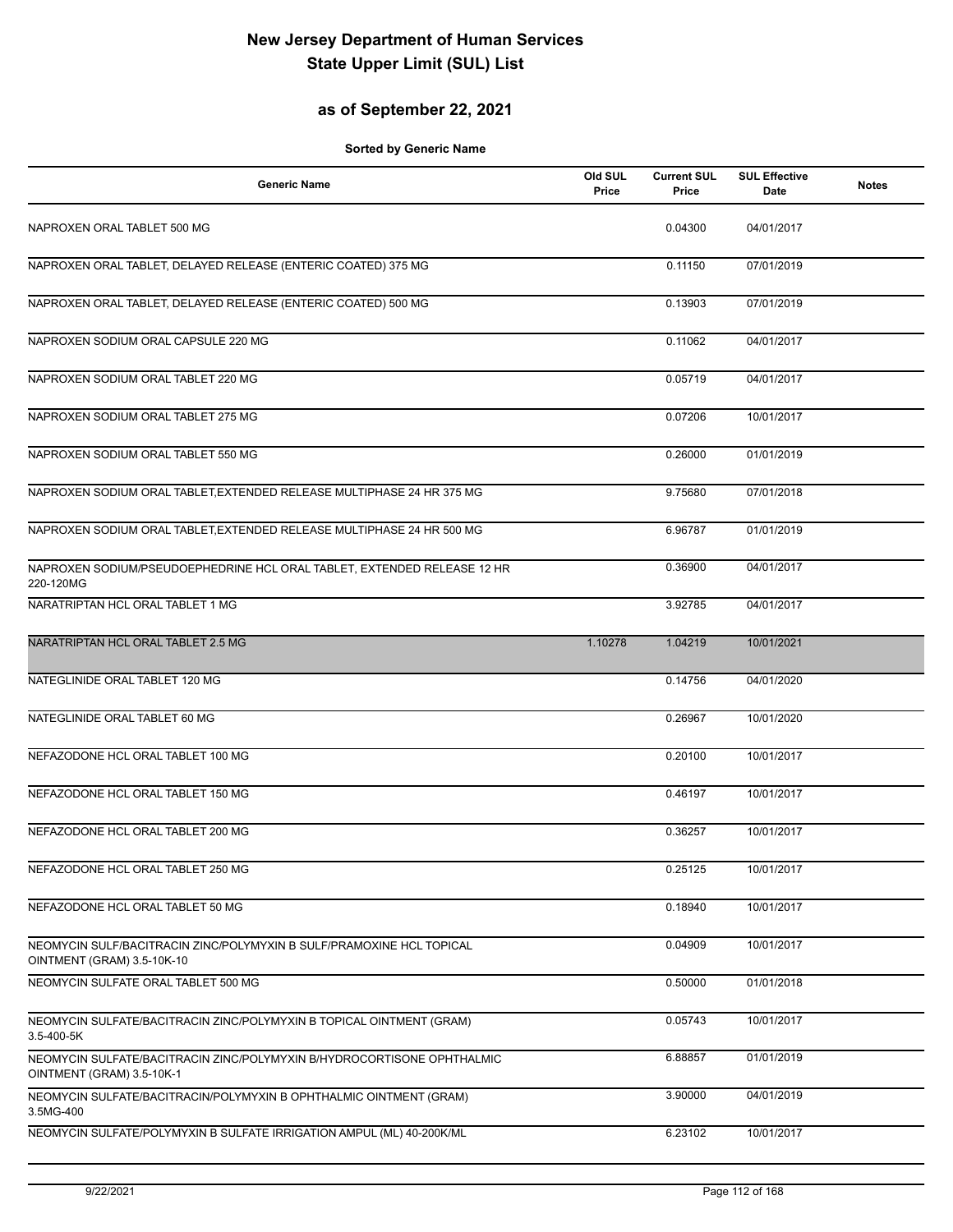### **as of September 22, 2021**

| <b>Generic Name</b>                                                                                                   | Old SUL<br>Price | <b>Current SUL</b><br>Price | <b>SUL Effective</b><br><b>Date</b> | <b>Notes</b> |
|-----------------------------------------------------------------------------------------------------------------------|------------------|-----------------------------|-------------------------------------|--------------|
| NEOMYCIN SULFATE/POLYMYXIN B SULFATE IRRIGATION VIAL (ML) 40-200K/ML                                                  |                  | 6.23100                     | 10/01/2017                          |              |
| NEOMYCIN SULFATE/POLYMYXIN B SULFATE/GRAMICIDIN D OPHTHALMIC DROPS<br>1.75MG-10K                                      |                  | 3.05769                     | 04/01/2017                          |              |
| NEOMYCIN SULFATE/POLYMYXIN B SULFATE/HYDROCORTISONE OPHTHALMIC<br>SUSPENSION, DROPS(FINAL DOSAGE FORM)(ML) 3.5-10K-10 |                  | 6.37835                     | 10/01/2017                          |              |
| NEOMYCIN SULFATE/POLYMYXIN B SULFATE/HYDROCORTISONE OTIC SOLUTION,<br>NON-ORAL 3.5-10K-1                              |                  | 1.28439                     | 10/01/2017                          |              |
| NEOMYCIN SULFATE/POLYMYXIN B SULFATE/HYDROCORTISONE OTIC SUSPENSION,<br>DROPS(FINAL DOSAGE FORM)(ML) 3.5-10K-1        |                  | 3.42500                     | 06/02/2017                          |              |
| NEOMYCIN/POLYMYXIN B SULFATE/DEXAMETHASONE OPHTHALMIC OINTMENT (GRAM)<br>$3.5 - 10K - 1$                              |                  | 1.51714                     | 07/01/2018                          |              |
| NEOMYCIN/POLYMYXIN B SULFATE/DEXAMETHASONE OPHTHALMIC SUSPENSION,<br>DROPS(FINAL DOSAGE FORM)(ML) 0.1 %               |                  | 1.90000                     | 07/01/2018                          |              |
| NEOSTIGMINE METHYLSULFATE INTRAVENOUS VIAL (ML) 0.5 MG/ML                                                             |                  | 6.55000                     | 04/01/2017                          |              |
| NEOSTIGMINE METHYLSULFATE INTRAVENOUS VIAL (ML) 1 MG/ML                                                               |                  | 8.40300                     | 04/01/2017                          |              |
| NEVIRAPINE ORAL SUSPENSION, ORAL (FINAL DOSE FORM) 50 MG/5 ML                                                         |                  | 0.63062                     | 04/01/2017                          |              |
| NEVIRAPINE ORAL TABLET 200 MG                                                                                         |                  | 0.11054                     | 04/01/2017                          |              |
| NEVIRAPINE ORAL TABLET, EXTENDED RELEASE 24 HR 100 MG                                                                 |                  | 6.38277                     | 04/01/2017                          |              |
| NEVIRAPINE ORAL TABLET, EXTENDED RELEASE 24 HR 400 MG                                                                 |                  | 0.44233                     | 01/01/2020                          |              |
| NIACIN ORAL CAPSULE, EXTENDED RELEASE 250 MG                                                                          |                  | 0.04482                     | 10/01/2017                          |              |
| NIACIN ORAL CAPSULE, EXTENDED RELEASE 500 MG                                                                          |                  | 0.04879                     | 10/01/2017                          |              |
| NIACIN ORAL TABLET 250 MG                                                                                             |                  | 0.02481                     | 12/12/2011                          |              |
| NIACIN ORAL TABLET 500 MG                                                                                             |                  | 0.31296                     | 04/01/2017                          |              |
| NIACIN ORAL TABLET, EXTENDED RELEASE 1000 MG                                                                          |                  | 0.07615                     | 12/12/2011                          |              |
| NIACIN ORAL TABLET, EXTENDED RELEASE 24 HR 1000 MG                                                                    |                  | 0.63878                     | 01/01/2021                          |              |
| NIACIN ORAL TABLET, EXTENDED RELEASE 24 HR 500 MG                                                                     |                  | 0.08178                     | 01/01/2020                          |              |
| NIACIN ORAL TABLET, EXTENDED RELEASE 24 HR 750 MG                                                                     |                  | 1.10200                     | 04/01/2019                          |              |
| NIACIN ORAL TABLET, EXTENDED RELEASE 500 MG                                                                           |                  | 0.05845                     | 12/12/2011                          |              |
| NIACIN ORAL TABLET, EXTENDED RELEASE 750 MG                                                                           |                  | 0.07281                     | 12/12/2011                          |              |
| NIACINAMIDE ORAL TABLET 500 MG                                                                                        |                  | 0.03450                     | 12/12/2011                          |              |
| NIACINAMIDE/AZELAIC ACID/ZINC OXIDE/VIT B6/COPPER/FA ORAL TABLET 600-5-500                                            |                  | 1.33250                     | 07/01/2018                          |              |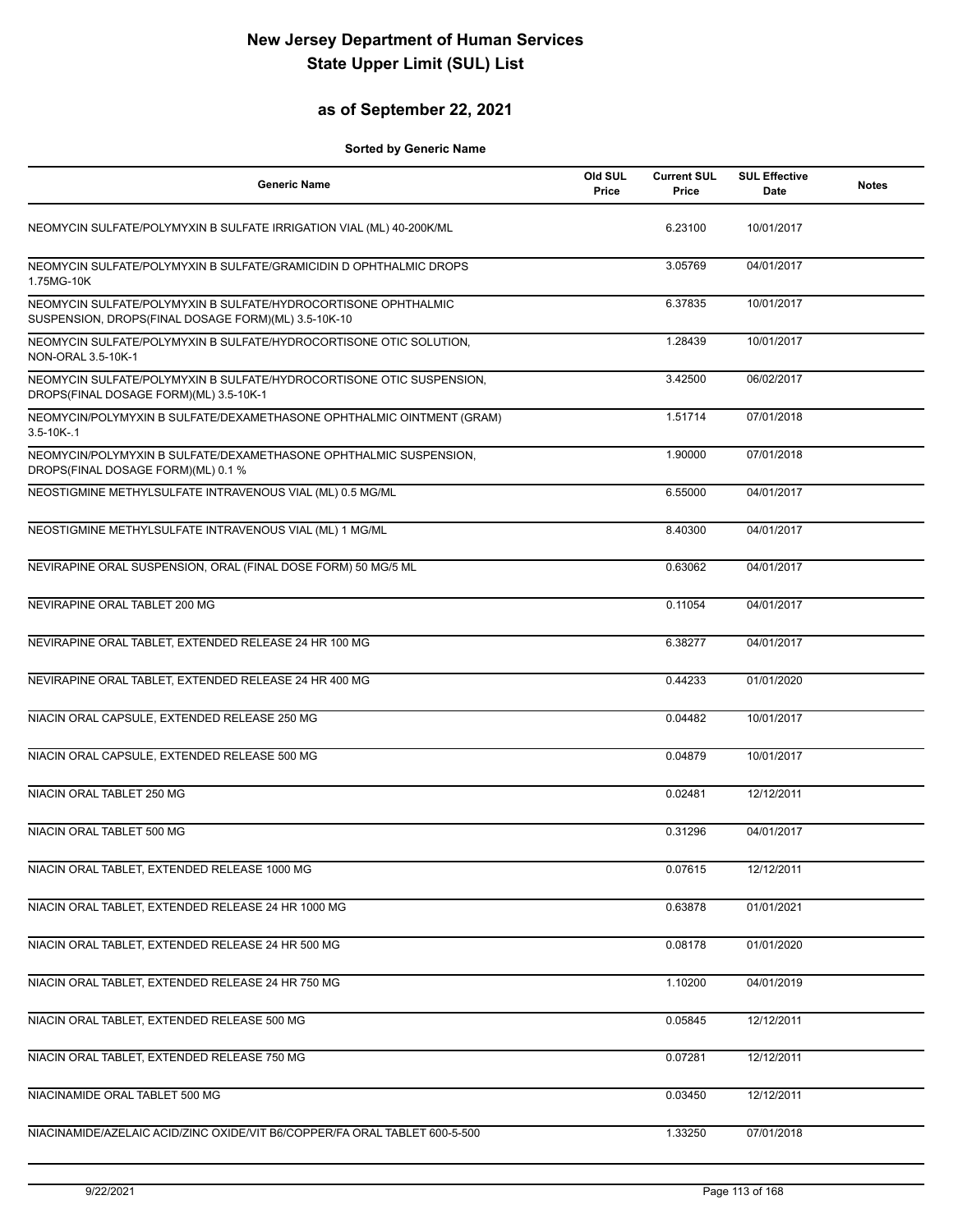### **as of September 22, 2021**

| <b>Generic Name</b>                                                 | Old SUL<br>Price | <b>Current SUL</b><br>Price | <b>SUL Effective</b><br>Date | <b>Notes</b> |
|---------------------------------------------------------------------|------------------|-----------------------------|------------------------------|--------------|
| NICARDIPINE HCL INTRAVENOUS AMPUL (ML) 25 MG/10ML                   |                  | 2.80000                     | 04/01/2017                   |              |
| NICARDIPINE HCL INTRAVENOUS VIAL (ML) 25 MG/10ML                    |                  | 2.01420                     | 04/01/2017                   |              |
| NICARDIPINE HCL ORAL CAPSULE 20 MG                                  |                  | 0.10556                     | 10/01/2017                   |              |
| NICARDIPINE HCL ORAL CAPSULE 30 MG                                  |                  | 0.18028                     | 10/01/2017                   |              |
| NICOTINE POLACRILEX BUCCAL GUM 2 MG                                 |                  | 0.16264                     | 04/01/2020                   |              |
| NICOTINE POLACRILEX BUCCAL GUM 4 MG                                 |                  | 0.23091                     | 04/01/2018                   |              |
| NICOTINE POLACRILEX BUCCAL LOZENGE 2 MG                             |                  | 0.33903                     | 04/01/2017                   |              |
| NICOTINE POLACRILEX BUCCAL LOZENGE 4 MG                             |                  | 0.29250                     | 10/01/2019                   |              |
| NICOTINE TRANSDERMAL PATCH, TRANSDERMAL 24 HOURS 14MG/24HR          |                  | 1.16303                     | 04/01/2020                   |              |
| NICOTINE TRANSDERMAL PATCH, TRANSDERMAL 24 HOURS 21 MG/24HR         |                  | 1.30714                     | 04/01/2019                   |              |
| NICOTINE TRANSDERMAL PATCH, TRANSDERMAL 24 HOURS 7MG/24HR           |                  | 1.29714                     | 01/01/2020                   |              |
| NICOTINE TRANSDERMAL PATCH, TRANSDERMAL DAILY, SEQUENTIAL 21-14-7MG |                  | 1.21839                     | 07/01/2019                   |              |
| NIFEDIPINE ORAL CAPSULE 10 MG                                       |                  | 0.39940                     | 10/01/2020                   |              |
| NIFEDIPINE ORAL CAPSULE 20 MG                                       |                  | 1.31822                     | 04/01/2017                   |              |
| NIFEDIPINE ORAL TABLET, EXTENDED RELEASE 24 HR 30 MG                |                  | 0.09880                     | 01/01/2019                   |              |
| NIFEDIPINE ORAL TABLET, EXTENDED RELEASE 24 HR 60 MG                |                  | 0.13250                     | 07/01/2018                   |              |
| NIFEDIPINE ORAL TABLET, EXTENDED RELEASE 24 HR 90 MG                |                  | 0.03594                     | 01/01/2019                   |              |
| NIFEDIPINE ORAL TABLET, EXTENDED RELEASE 30 MG                      |                  | 0.08310                     | 01/01/2019                   |              |
| NIFEDIPINE ORAL TABLET, EXTENDED RELEASE 60 MG                      |                  | 0.16950                     | 07/01/2019                   |              |
| NIFEDIPINE ORAL TABLET, EXTENDED RELEASE 90 MG                      |                  | 0.20555                     | 10/01/2019                   |              |
| NILUTAMIDE ORAL TABLET 150 MG                                       |                  | 133.33333                   | 07/01/2018                   |              |
| NIMODIPINE ORAL CAPSULE 30 MG                                       |                  | 1.66000                     | 07/01/2019                   |              |
| NISOLDIPINE ORAL TABLET, EXTENDED RELEASE 24 HR 17 MG               |                  | 4.49990                     | 04/01/2017                   |              |
| NISOLDIPINE ORAL TABLET, EXTENDED RELEASE 24 HR 20 MG               |                  | 13.16180                    | 04/01/2017                   |              |
| NISOLDIPINE ORAL TABLET, EXTENDED RELEASE 24 HR 25.5 MG             |                  | 5.06367                     | 10/01/2017                   |              |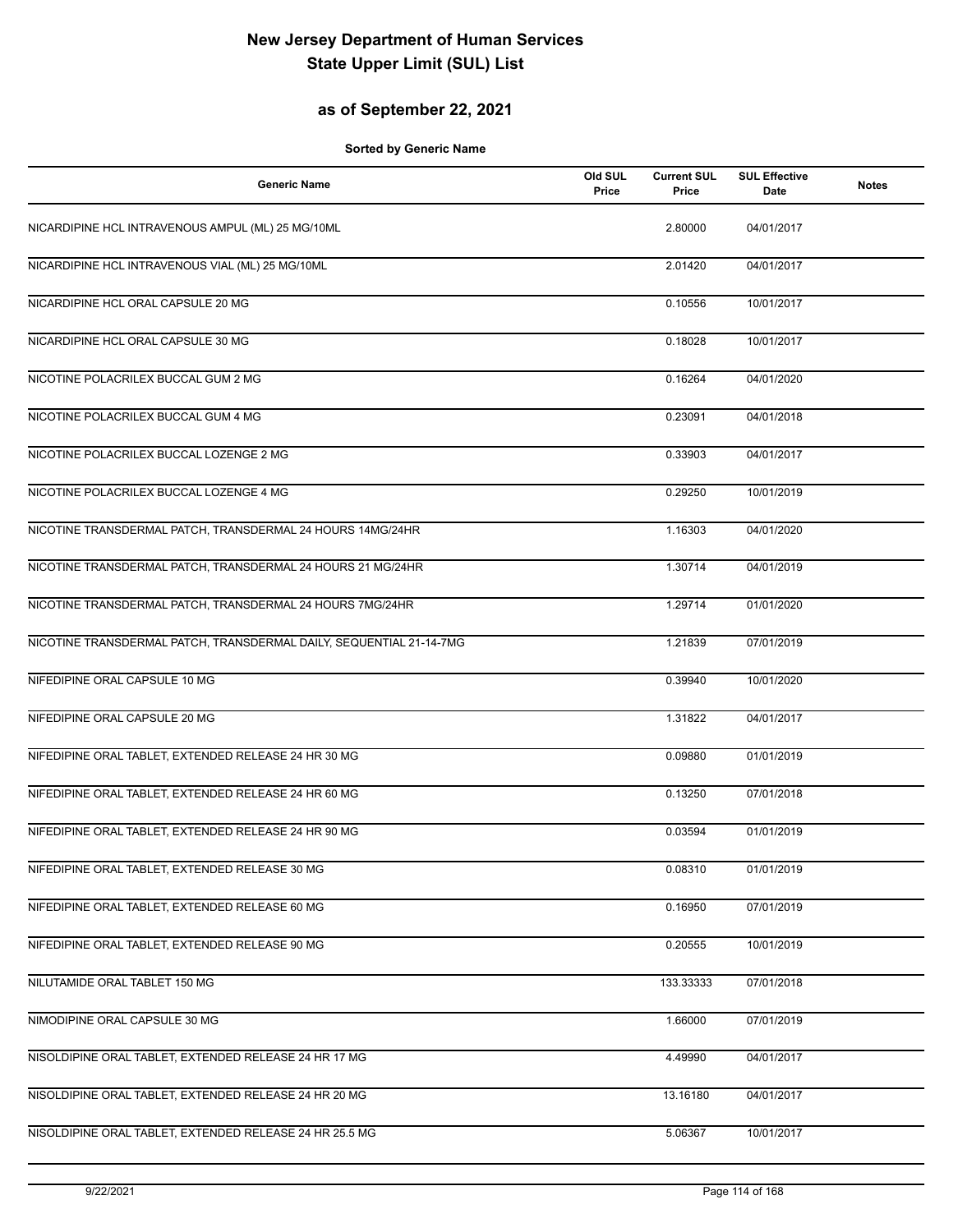### **as of September 22, 2021**

| <b>Generic Name</b>                                                                   | Old SUL<br>Price | <b>Current SUL</b><br>Price | <b>SUL Effective</b><br>Date | <b>Notes</b> |
|---------------------------------------------------------------------------------------|------------------|-----------------------------|------------------------------|--------------|
| NISOLDIPINE ORAL TABLET, EXTENDED RELEASE 24 HR 30 MG                                 |                  | 14.35360                    | 04/01/2017                   |              |
| NISOLDIPINE ORAL TABLET, EXTENDED RELEASE 24 HR 34 MG                                 |                  | 5.68890                     | 10/01/2017                   |              |
| NISOLDIPINE ORAL TABLET, EXTENDED RELEASE 24 HR 40 MG                                 |                  | 14.35360                    | 04/01/2017                   |              |
| NISOLDIPINE ORAL TABLET, EXTENDED RELEASE 24 HR 8.5MG                                 |                  | 3.78844                     | 04/01/2017                   |              |
| NITROFURANTOIN MACROCRYSTAL ORAL CAPSULE 100 MG                                       | 0.62411          | 0.53090                     | 10/01/2021                   |              |
| NITROFURANTOIN MACROCRYSTAL ORAL CAPSULE 25 MG                                        | 4.73536          | 3.49140                     | 10/01/2021                   |              |
| NITROFURANTOIN MACROCRYSTAL ORAL CAPSULE 50 MG                                        |                  | 0.30000                     | 07/01/2018                   |              |
| NITROFURANTOIN MONOHYDRATE/MACROCRYSTALS ORAL CAPSULE 100 MG                          |                  | 0.29680                     | 01/01/2019                   |              |
| NITROFURANTOIN ORAL SUSPENSION, ORAL (FINAL DOSE FORM) 25 MG/5 ML                     |                  | 1.31539                     | 04/01/2018                   |              |
| NITROGLYCERIN IN 5 % DEXTROSE IN WATER INTRAVENOUS INFUSION BOTTLE (ML)<br>100MG/250  |                  | 0.07667                     | 04/01/2017                   |              |
| NITROGLYCERIN IN 5 % DEXTROSE IN WATER INTRAVENOUS INFUSION BOTTLE (ML)<br>50MG/250ML |                  | 0.07027                     | 04/01/2017                   |              |
| NITROGLYCERIN INTRAVENOUS VIAL (ML) 50 MG/10ML                                        |                  | 1.00000                     | 04/01/2017                   |              |
| NITROGLYCERIN ORAL CAPSULE, EXTENDED RELEASE 2.5 MG                                   |                  | 0.04715                     | 10/01/2017                   |              |
| NITROGLYCERIN ORAL CAPSULE, EXTENDED RELEASE 6.5 MG                                   |                  | 0.06107                     | 10/01/2017                   |              |
| NITROGLYCERIN ORAL CAPSULE, EXTENDED RELEASE 9 MG                                     |                  | 0.08735                     | 10/01/2017                   |              |
| NITROGLYCERIN SUBLINGUAL TABLET, SUBLINGUAL 0.3 MG                                    |                  | 0.20820                     | 10/01/2020                   |              |
| NITROGLYCERIN SUBLINGUAL TABLET, SUBLINGUAL 0.4 MG                                    |                  | 0.17236                     | 10/01/2017                   |              |
| NITROGLYCERIN SUBLINGUAL TABLET, SUBLINGUAL 0.6 MG                                    |                  | 0.37660                     | 04/01/2017                   |              |
| NITROGLYCERIN TRANSDERMAL PATCH, TRANSDERMAL 24 HOURS 0.1MG/HR                        | 0.52033          | 0.44189                     | 10/01/2021                   |              |
| NITROGLYCERIN TRANSDERMAL PATCH, TRANSDERMAL 24 HOURS 0.2MG/HR                        |                  | 0.35275                     | 01/01/2018                   |              |
| NITROGLYCERIN TRANSDERMAL PATCH, TRANSDERMAL 24 HOURS 0.4MG/HR                        |                  | 0.36667                     | 07/01/2018                   |              |
| NITROGLYCERIN TRANSDERMAL PATCH, TRANSDERMAL 24 HOURS 0.6MG/HR                        |                  | 0.49433                     | 04/01/2020                   |              |
| NITROGLYCERIN TRANSLINGUAL AEROSOL, SPRAY (GRAM) 400MCG/SPR                           |                  | 41.76049                    | 04/01/2017                   |              |
| NITROGLYCERIN TRANSLINGUAL SPRAY, NON-AEROSOL (GRAM) 400MCG/SPR                       |                  | 18.50475                    | 04/01/2017                   |              |
| NITROGLYCERIN/DEXTROSE 5 % IN WATER INTRAVENOUS INFUSION BOTTLE (ML)<br>25MG/250ML    |                  | 0.02854                     | 10/01/2017                   |              |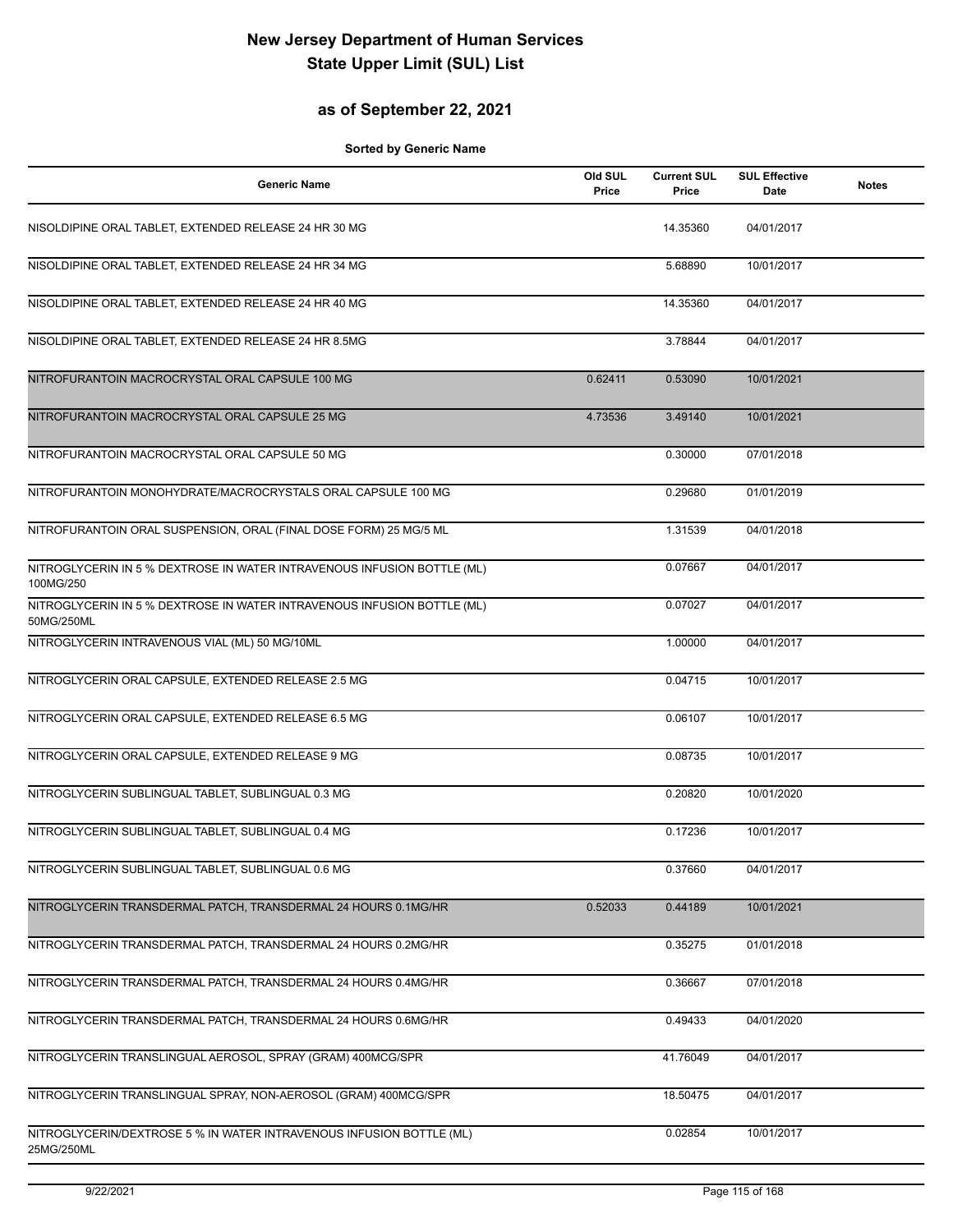### **as of September 22, 2021**

| <b>Generic Name</b>                                                                          | Old SUL<br>Price | <b>Current SUL</b><br>Price | <b>SUL Effective</b><br>Date | <b>Notes</b> |
|----------------------------------------------------------------------------------------------|------------------|-----------------------------|------------------------------|--------------|
| NITROPRUSSIDE SODIUM INTRAVENOUS VIAL (ML) 25 MG/ML                                          |                  | 375.00000                   | 04/01/2017                   |              |
| NIZATIDINE ORAL CAPSULE 150 MG                                                               |                  | 0.13507                     | 10/01/2017                   |              |
| NIZATIDINE ORAL CAPSULE 300 MG                                                               |                  | 0.36667                     | 01/01/2019                   |              |
| NIZATIDINE ORAL SOLUTION, ORAL 150MG/10ML                                                    |                  | 0.83331                     | 04/01/2017                   |              |
| NORELGESTROMIN/ETHINYL ESTRADIOL TRANSDERMAL PATCH, TRANSDERMAL WEEKLY<br>150-35/24H         |                  | 39.90232                    | 10/29/2019                   |              |
| NOREPINEPHRINE BITARTRATE INTRAVENOUS VIAL (ML) 1 MG/ML                                      |                  | 4.50500                     | 04/01/2017                   |              |
| NOREPINEPHRINE BITARTRATE MISCELLANEOUS POWDER (GRAM) 100 %                                  |                  | 616.40300                   | 04/01/2017                   |              |
| NORETHINDRONE ACETATE ORAL TABLET 5 MG                                                       |                  | 0.60000                     | 01/01/2019                   |              |
| NORETHINDRONE ACETATE-ETHINYL ESTRADIOL ORAL TABLET 0.5MG-2.5                                |                  | 2.00956                     | 04/01/2017                   |              |
| NORETHINDRONE ACETATE-ETHINYL ESTRADIOL ORAL TABLET 1.5-0.03MG                               |                  | 0.59072                     | 10/01/2020                   |              |
| NORETHINDRONE ACETATE-ETHINYL ESTRADIOL ORAL TABLET 1MG-20MCG                                |                  | 0.22238                     | 10/01/2019                   |              |
| NORETHINDRONE ACETATE-ETHINYL ESTRADIOL ORAL TABLET 1MG-5MCG                                 |                  | 1.80370                     | 04/01/2017                   |              |
| NORETHINDRONE ACETATE-ETHINYL ESTRADIOL/FERROUS FUMARATE ORAL TABLET<br>$1.5 - 30(21)$       |                  | 0.16679                     | 01/01/2020                   |              |
| NORETHINDRONE ACETATE-ETHINYL ESTRADIOL/FERROUS FUMARATE ORAL TABLET<br>1MG-20(21)           |                  | 0.11726                     | 10/01/2017                   |              |
| NORETHINDRONE ACETATE-ETHINYL ESTRADIOL/FERROUS FUMARATE ORAL TABLET<br>1MG-20(24)           |                  | 0.65976                     | 01/01/2021                   |              |
| NORETHINDRONE ACETATE-ETHINYL ESTRADIOL/FERROUS FUMARATE ORAL TABLET<br>$5 - 7 - 9 - 7$      |                  | 0.91503                     | 04/01/2017                   |              |
| NORETHINDRONE ACETATE-ETHINYL ESTRADIOL/FERROUS FUMARATE ORAL<br>TABLET, CHEWABLE 1MG-20(24) |                  | 1.78571                     | 01/01/2019                   |              |
| NORETHINDRONE ORAL TABLET 0.35 MG                                                            |                  | 0.07810                     | 04/01/2017                   |              |
| NORETHINDRONE-ETHINYL ESTRADIOL ORAL TABLET 0.4-0.035                                        |                  | 0.24429                     | 04/01/2020                   |              |
| NORETHINDRONE-ETHINYL ESTRADIOL ORAL TABLET 0.5-0.035                                        |                  | 0.53868                     | 07/01/2017                   |              |
| NORETHINDRONE-ETHINYL ESTRADIOL ORAL TABLET 1 MG-35MCG                                       |                  | 0.28925                     | 07/01/2017                   |              |
| NORETHINDRONE-ETHINYL ESTRADIOL ORAL TABLET 1 MG-35MCG                                       |                  | 0.47022                     | 04/01/2021                   |              |
| NORETHINDRONE-ETHINYL ESTRADIOL ORAL TABLET 10-11                                            |                  | 0.66485                     | 10/01/2017                   |              |
| NORETHINDRONE-ETHINYL ESTRADIOL ORAL TABLET 7 DAYS X 3                                       |                  | 0.15179                     | 01/01/2020                   |              |
| NORETHINDRONE-ETHINYL ESTRADIOL ORAL TABLET 7-9-5                                            |                  | 0.59237                     | 04/01/2017                   |              |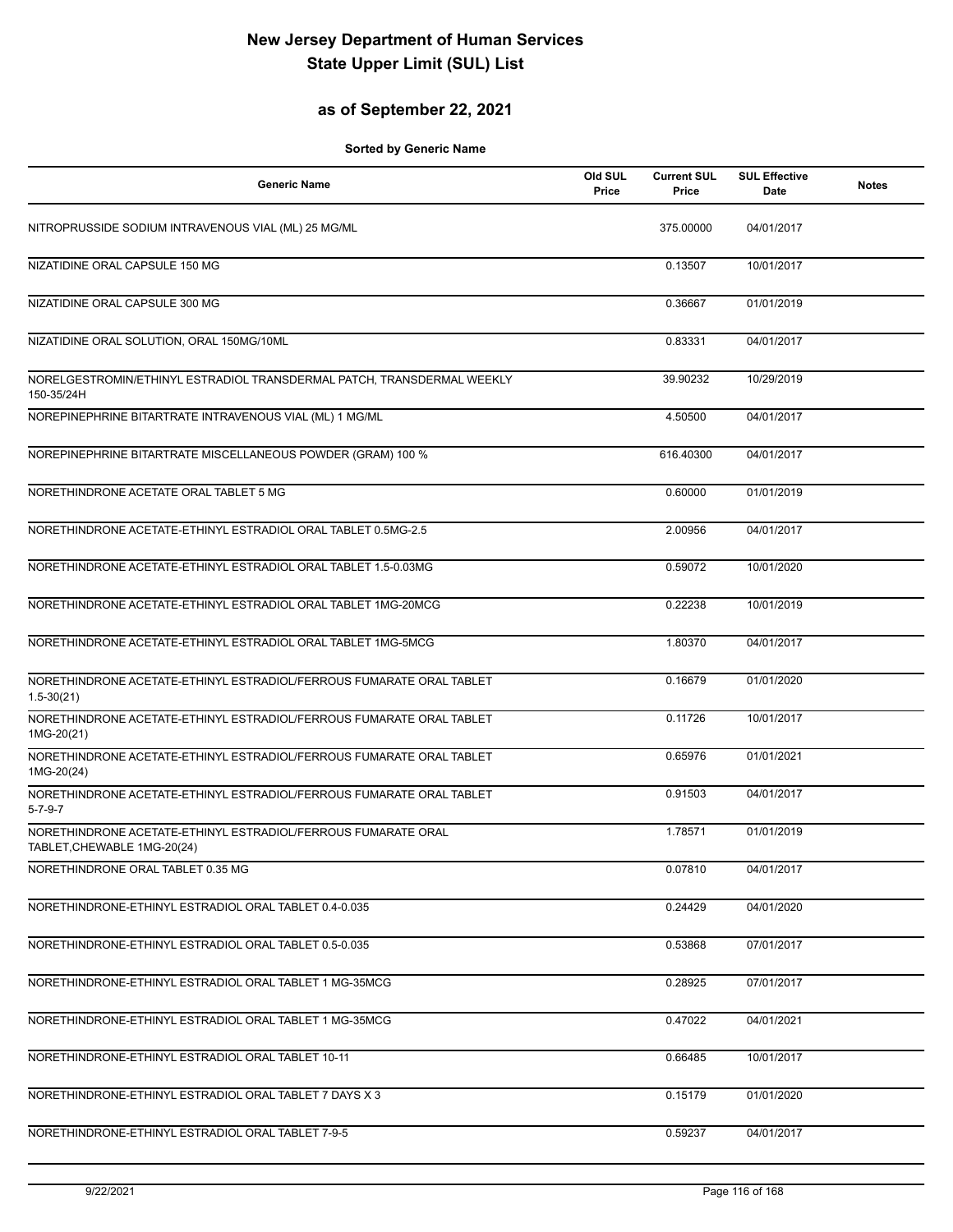### **as of September 22, 2021**

| <b>Generic Name</b>                                                                      | Old SUL<br>Price | <b>Current SUL</b><br>Price | <b>SUL Effective</b><br>Date | <b>Notes</b> |
|------------------------------------------------------------------------------------------|------------------|-----------------------------|------------------------------|--------------|
| NORETHINDRONE-ETHINYL ESTRADIOL/FERROUS FUMARATE ORAL TABLET, CHEWABLE<br>$0.4 - 35(21)$ |                  | 1.73245                     | 04/01/2017                   |              |
| NORETHINDRONE-ETHINYL ESTRADIOL/FERROUS FUMARATE ORAL TABLET, CHEWABLE<br>$0.8 - 25(24)$ |                  | 2.58274                     | 10/01/2017                   |              |
| NORGESTIMATE-ETHINYL ESTRADIOL ORAL TABLET 0.25-0.035                                    |                  | 0.16060                     | 07/01/2018                   |              |
| NORGESTIMATE-ETHINYL ESTRADIOL ORAL TABLET 7DAYSX3 28                                    |                  | 0.09250                     | 01/01/2020                   |              |
| NORGESTIMATE-ETHINYL ESTRADIOL ORAL TABLET 7DAYSX3 LO                                    |                  | 0.19048                     | 01/01/2019                   |              |
| NORGESTREL-ETHINYL ESTRADIOL ORAL TABLET 0.3-0.03MG                                      |                  | 0.26161                     | 01/01/2019                   |              |
| NORGESTREL-ETHINYL ESTRADIOL ORAL TABLET 0.5 MG-50                                       |                  | 1.04798                     | 01/01/2020                   |              |
| NORTRIPTYLINE HCL ORAL CAPSULE 10 MG                                                     |                  | 0.02955                     | 10/01/2017                   |              |
| NORTRIPTYLINE HCL ORAL CAPSULE 25 MG                                                     |                  | 0.03648                     | 10/01/2017                   |              |
| NORTRIPTYLINE HCL ORAL CAPSULE 50 MG                                                     |                  | 0.07796                     | 10/01/2017                   |              |
| NORTRIPTYLINE HCL ORAL CAPSULE 75 MG                                                     |                  | 0.09919                     | 10/01/2017                   |              |
| NORTRIPTYLINE HCL ORAL SOLUTION, ORAL 10 MG/5 ML                                         |                  | 0.25178                     | 04/01/2017                   |              |
| NYSTATIN ORAL POWDER (EACH) 150MM UNIT                                                   |                  | 94.76192                    | 12/12/2011                   |              |
| NYSTATIN ORAL POWDER (EACH) 50MM UNIT                                                    |                  | 38.25000                    | 12/12/2011                   |              |
| NYSTATIN ORAL SUSPENSION, ORAL (FINAL DOSE FORM) 100000/ML                               |                  | 0.03294                     | 04/01/2017                   |              |
| NYSTATIN ORAL TABLET 500K UNIT                                                           |                  | 0.34870                     | 10/01/2018                   |              |
| NYSTATIN TOPICAL CREAM (GRAM) 100000/G                                                   |                  | 0.09033                     | 01/01/2019                   |              |
| NYSTATIN TOPICAL OINTMENT (GRAM) 100000/G                                                |                  | 0.25000                     | 01/01/2019                   |              |
| NYSTATIN TOPICAL POWDER (GRAM) 100000/G                                                  |                  | 0.19583                     | 07/01/2018                   |              |
| NYSTATIN/TRIAMCINOLONE ACETONIDE TOPICAL CREAM (GRAM) 100000-0.1                         |                  | 0.18033                     | 07/01/2018                   |              |
| NYSTATIN/TRIAMCINOLONE ACETONIDE TOPICAL OINTMENT (GRAM) 100000-0.1                      |                  | 0.28300                     | 01/01/2019                   |              |
| OCTREOTIDE ACETATE INJECTION AMPUL (ML) 100 MCG/ML                                       |                  | 3.51750                     | 10/01/2017                   |              |
| OCTREOTIDE ACETATE INJECTION AMPUL (ML) 50 MCG/ML                                        |                  | 4.42200                     | 10/01/2017                   |              |
| OCTREOTIDE ACETATE INJECTION AMPUL (ML) 500 MCG/ML                                       |                  | 21.45000                    | 04/01/2017                   |              |
| OCTREOTIDE ACETATE INJECTION SYRINGE (ML) 100 MCG/ML                                     |                  | 2.69662                     | 10/01/2018                   |              |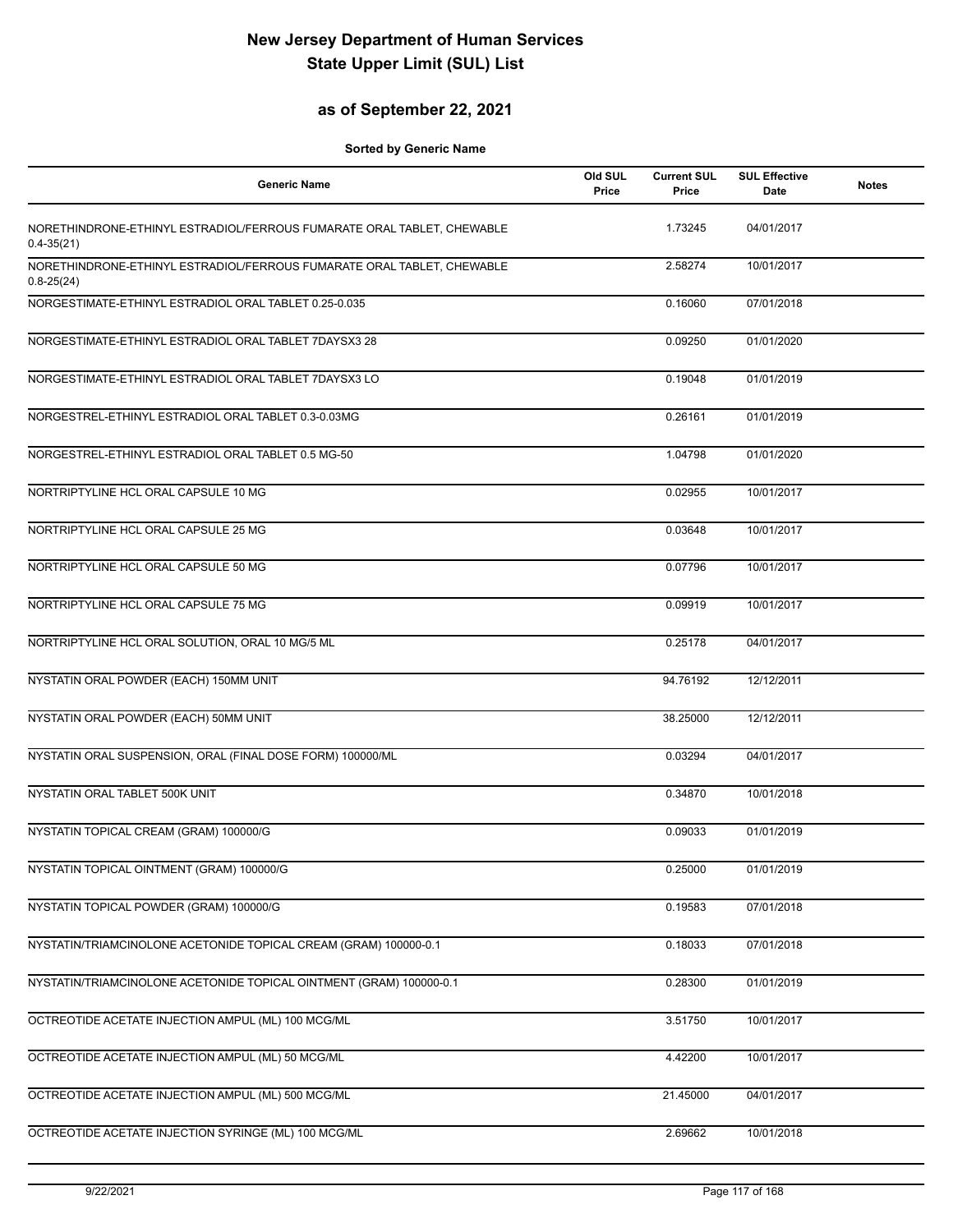### **as of September 22, 2021**

| <b>Generic Name</b>                                  | Old SUL<br>Price | <b>Current SUL</b><br>Price | <b>SUL Effective</b><br>Date | <b>Notes</b> |
|------------------------------------------------------|------------------|-----------------------------|------------------------------|--------------|
| OCTREOTIDE ACETATE INJECTION SYRINGE (ML) 50 MCG/ML  |                  | 4.42200                     | 10/01/2017                   |              |
| OCTREOTIDE ACETATE INJECTION SYRINGE (ML) 500 MCG/ML |                  | 21.45000                    | 04/01/2017                   |              |
| OCTREOTIDE ACETATE INJECTION VIAL (ML) 100 MCG/ML    |                  | 3.51750                     | 10/01/2017                   |              |
| OCTREOTIDE ACETATE INJECTION VIAL (ML) 1000MCG/ML    |                  | 55.10175                    | 04/01/2017                   |              |
| OCTREOTIDE ACETATE INJECTION VIAL (ML) 200 MCG/ML    |                  | 7.03500                     | 10/01/2017                   |              |
| OCTREOTIDE ACETATE INJECTION VIAL (ML) 50 MCG/ML     |                  | 4.42200                     | 10/01/2017                   |              |
| OCTREOTIDE ACETATE INJECTION VIAL (ML) 500 MCG/ML    |                  | 21.45000                    | 04/01/2017                   |              |
| OFLOXACIN OPHTHALMIC DROPS 0.3 %                     |                  | 1.50283                     | 07/01/2021                   |              |
| OFLOXACIN ORAL TABLET 200 MG                         |                  | 2.85346                     | 12/12/2011                   |              |
| OFLOXACIN ORAL TABLET 300 MG                         |                  | 2.10818                     | 10/01/2017                   |              |
| OFLOXACIN ORAL TABLET 400 MG                         |                  | 2.14084                     | 10/01/2017                   |              |
| OFLOXACIN OTIC DROPS 0.3 %                           |                  | 1.41605                     | 10/01/2017                   |              |
| OLANZAPINE INTRAMUSCULAR VIAL (EA) 10 MG             |                  | 24.07000                    | 04/01/2018                   |              |
| OLANZAPINE ORAL TABLET 10 MG                         |                  | 0.08667                     | 01/01/2019                   |              |
| OLANZAPINE ORAL TABLET 15 MG                         |                  | 0.08050                     | 01/01/2019                   |              |
| OLANZAPINE ORAL TABLET 2.5 MG                        |                  | 0.06333                     | 01/01/2019                   |              |
| OLANZAPINE ORAL TABLET 20 MG                         |                  | 0.11667                     | 01/01/2019                   |              |
| OLANZAPINE ORAL TABLET 5 MG                          |                  | 0.04992                     | 10/01/2017                   |              |
| OLANZAPINE ORAL TABLET 7.5 MG                        |                  | 0.08533                     | 10/01/2019                   |              |
| OLANZAPINE ORAL TABLET, DISINTEGRATING 10 MG         |                  | 0.34400                     | 07/01/2018                   |              |
| OLANZAPINE ORAL TABLET, DISINTEGRATING 15 MG         |                  | 0.52133                     | 01/01/2019                   |              |
| OLANZAPINE ORAL TABLET, DISINTEGRATING 20 MG         | 0.61067          | 0.41667                     | 10/01/2021                   |              |
| OLANZAPINE ORAL TABLET, DISINTEGRATING 5 MG          |                  | 0.15867                     | 07/01/2018                   |              |
| OLANZAPINE/FLUOXETINE HCL ORAL CAPSULE 12MG-25MG     |                  | 13.12900                    | 04/01/2017                   |              |
| OLANZAPINE/FLUOXETINE HCL ORAL CAPSULE 12MG-50MG     |                  | 12.74340                    | 04/01/2017                   |              |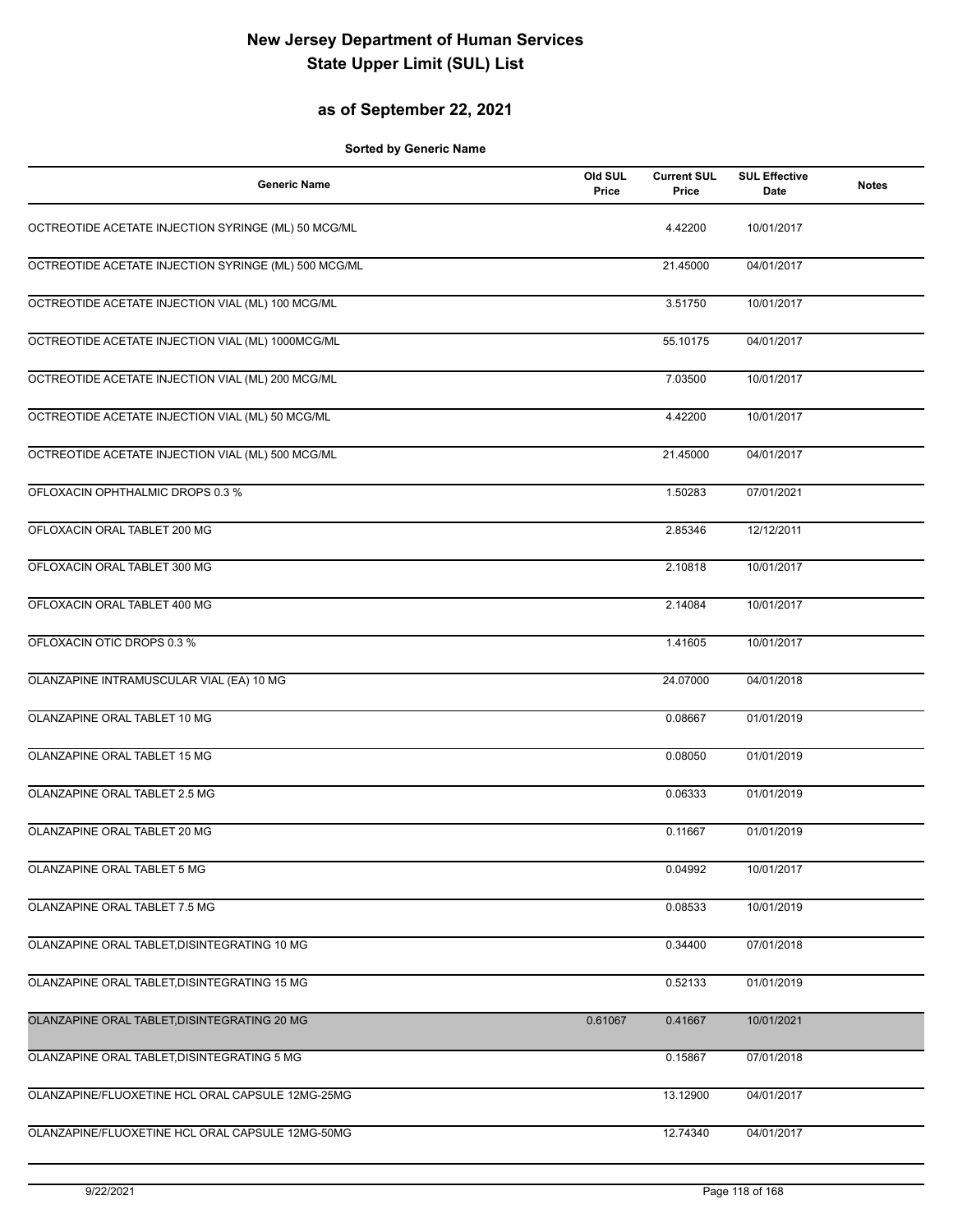### **as of September 22, 2021**

| <b>Generic Name</b>                                                                           | Old SUL<br>Price | <b>Current SUL</b><br>Price | <b>SUL Effective</b><br>Date | <b>Notes</b> |
|-----------------------------------------------------------------------------------------------|------------------|-----------------------------|------------------------------|--------------|
| OLANZAPINE/FLUOXETINE HCL ORAL CAPSULE 3 MG-25 MG                                             |                  | 7.42620                     | 04/01/2017                   |              |
| OLANZAPINE/FLUOXETINE HCL ORAL CAPSULE 6MG-25MG                                               |                  | 5.42333                     | 07/01/2021                   |              |
| OLANZAPINE/FLUOXETINE HCL ORAL CAPSULE 6MG-50MG                                               |                  | 9.54467                     | 04/01/2017                   |              |
| OLMESARTAN MEDOXOMIL ORAL TABLET 20 MG                                                        |                  | 0.03244                     | 01/01/2019                   |              |
| OLMESARTAN MEDOXOMIL ORAL TABLET 40 MG                                                        |                  | 0.11633                     | 07/01/2018                   |              |
| OLMESARTAN MEDOXOMIL ORAL TABLET 5 MG                                                         |                  | 0.03800                     | 01/01/2019                   |              |
| OLMESARTAN MEDOXOMIL/AMLODIPINE BESYLATE/HYDROCHLOROTHIAZIDE ORAL<br>TABLET 20-5-12.5         | 1.37855          | 1.36144                     | 10/01/2021                   |              |
| OLMESARTAN MEDOXOMIL/AMLODIPINE BESYLATE/HYDROCHLOROTHIAZIDE ORAL<br>TABLET 40-10-12.5        |                  | 1.82389                     | 01/01/2020                   |              |
| OLMESARTAN MEDOXOMIL/AMLODIPINE BESYLATE/HYDROCHLOROTHIAZIDE ORAL<br>TABLET 40-10-25MG        |                  | 1.51667                     | 01/01/2019                   |              |
| OLMESARTAN MEDOXOMIL/AMLODIPINE BESYLATE/HYDROCHLOROTHIAZIDE ORAL<br>TABLET 40-5-12.5         |                  | 1.00133                     | 07/01/2019                   |              |
| OLMESARTAN MEDOXOMIL/AMLODIPINE BESYLATE/HYDROCHLOROTHIAZIDE ORAL<br><b>TABLET 40-5-25 MG</b> |                  | 1.40000                     | 01/01/2019                   |              |
| OLMESARTAN MEDOXOMIL/HYDROCHLOROTHIAZIDE ORAL TABLET 20-12.5 MG                               |                  | 0.10567                     | 04/01/2018                   |              |
| OLMESARTAN MEDOXOMIL/HYDROCHLOROTHIAZIDE ORAL TABLET 40 MG-25MG                               |                  | 0.16156                     | 07/01/2018                   |              |
| OLMESARTAN MEDOXOMIL/HYDROCHLOROTHIAZIDE ORAL TABLET 40-12.5 MG                               |                  | 0.16156                     | 07/01/2018                   |              |
| OLOPATADINE HCL NASAL AEROSOL, SPRAY WITH PUMP (GRAM) 0.6 %                                   |                  | 2.00000                     | 07/01/2019                   |              |
| OLOPATADINE HCL OPHTHALMIC DROPS 0.1 %                                                        |                  | 2.10667                     | 07/01/2019                   |              |
| OLOPATADINE HCL OPHTHALMIC DROPS 0.2 %                                                        |                  | 4.58080                     | 01/01/2020                   |              |
| OMEGA-3 ACID ETHYL ESTERS ORAL CAPSULE 1 G                                                    |                  | 0.17763                     | 07/01/2021                   |              |
| OMEGA-3 FATTY ACIDS/FISH OIL ORAL CAPSULE (HARD, SOFT, ETC.) 300-1000MG                       |                  | 0.10910                     | 12/12/2011                   |              |
| OMEPRAZOLE MAGNESIUM ORAL CAPSULE, DELAYED RELEASE (ENTERIC COATED) 20<br>МG                  |                  | 0.44162                     | 04/01/2017                   |              |
| OMEPRAZOLE ORAL CAPSULE, DELAYED RELEASE (ENTERIC COATED) 10 MG                               |                  | 0.09510                     | 07/01/2018                   |              |
| OMEPRAZOLE ORAL CAPSULE, DELAYED RELEASE (ENTERIC COATED) 20 MG                               |                  | 0.02678                     | 04/01/2017                   |              |
| OMEPRAZOLE ORAL CAPSULE, DELAYED RELEASE (ENTERIC COATED) 40 MG                               |                  | 0.04781                     | 01/01/2021                   |              |
| OMEPRAZOLE ORAL TABLET, DELAYED RELEASE (ENTERIC COATED) 20 MG                                |                  | 0.19321                     | 04/01/2020                   |              |
| OMEPRAZOLE/SODIUM BICARBONATE ORAL CAPSULE 20MG-1.1G                                          |                  | 4.08644                     | 10/01/2017                   |              |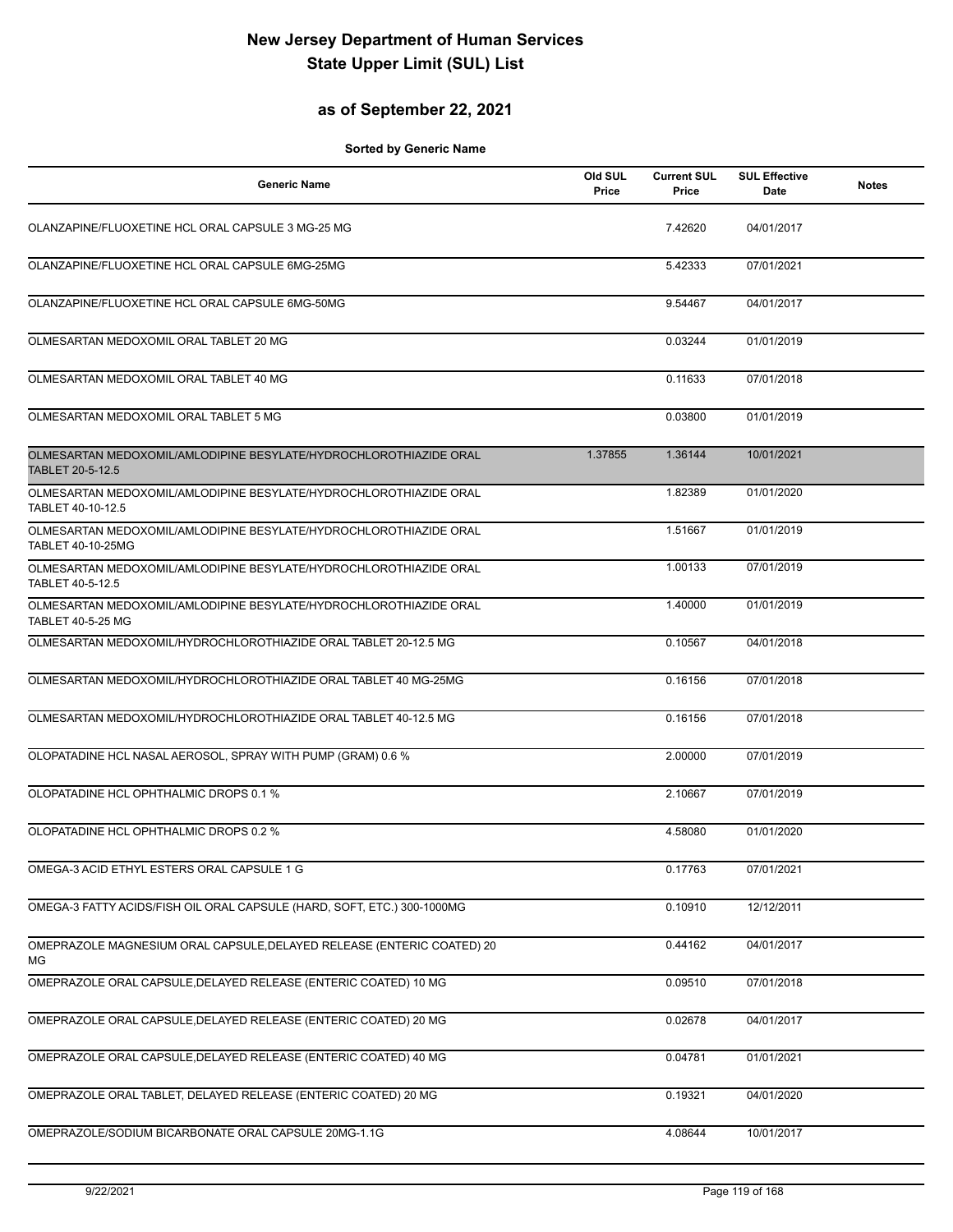### **as of September 22, 2021**

| <b>Generic Name</b>                                                                                        | Old SUL<br>Price | <b>Current SUL</b><br>Price | <b>SUL Effective</b><br>Date | <b>Notes</b> |
|------------------------------------------------------------------------------------------------------------|------------------|-----------------------------|------------------------------|--------------|
| OMEPRAZOLE/SODIUM BICARBONATE ORAL CAPSULE 40MG-1.1G                                                       |                  | 1.28050                     | 01/01/2020                   |              |
| OMEPRAZOLE/SODIUM BICARBONATE ORAL PACKET (EA) 20-1680MG                                                   |                  | 34.45550                    | 07/01/2021                   |              |
| OMEPRAZOLE/SODIUM BICARBONATE ORAL PACKET (EA) 40-1680MG                                                   |                  | 20.17800                    | 01/01/2019                   |              |
| ONDANSETRON HCL INTRAVENOUS VIAL (ML) 2 MG/ML                                                              |                  | 0.07380                     | 04/01/2017                   |              |
| ONDANSETRON HCL ORAL SOLUTION, ORAL 4 MG/5 ML                                                              | 0.23620          | 0.18500                     | 10/01/2021                   |              |
| ONDANSETRON HCL ORAL TABLET 24 MG                                                                          |                  | 4.63962                     | 12/12/2011                   |              |
| ONDANSETRON HCL ORAL TABLET 4 MG                                                                           |                  | 0.03767                     | 01/01/2019                   |              |
| ONDANSETRON HCL ORAL TABLET 8 MG                                                                           |                  | 0.04400                     | 01/01/2019                   |              |
| ONDANSETRON HCL/PF INJECTION SYRINGE (ML) 4 MG/2 ML                                                        |                  | 0.11566                     | 10/01/2017                   |              |
| ONDANSETRON HCL/PF INJECTION VIAL (ML) 4 MG/2 ML                                                           |                  | 0.11566                     | 10/01/2017                   |              |
| ONDANSETRON ORAL TABLET, DISINTEGRATING 4 MG                                                               |                  | 0.06333                     | 01/01/2019                   |              |
| ONDANSETRON ORAL TABLET, DISINTEGRATING 8 MG                                                               |                  | 0.16522                     | 01/01/2020                   |              |
| OPIUM TINCTURE ORAL TINCTURE 10 MG/ML                                                                      |                  | 2.38890                     | 04/01/2018                   |              |
| OPIUM/BELLADONNA ALKALOIDS RECTAL SUPPOSITORY, RECTAL 30-16.2MG                                            |                  | 20.90350                    | 04/01/2017                   |              |
| OPIUM/BELLADONNA ALKALOIDS RECTAL SUPPOSITORY, RECTAL 60-16.2MG                                            |                  | 24.68483                    | 04/01/2017                   |              |
| ORPHENADRINE CITRATE INJECTION AMPUL (ML) 30 MG/ML                                                         |                  | 6.00000                     | 04/01/2017                   |              |
| ORPHENADRINE CITRATE INJECTION VIAL (ML) 30 MG/ML                                                          |                  | 6.00000                     | 04/01/2017                   |              |
| ORPHENADRINE CITRATE ORAL TABLET, EXTENDED RELEASE 100 MG                                                  |                  | 0.14850                     | 01/01/2019                   |              |
| ORPHENADRINE CITRATE/ASPIRIN/CAFFEINE ORAL TABLET 25-385-30                                                |                  | 0.69231                     | 12/12/2011                   |              |
| ORPHENADRINE CITRATE/ASPIRIN/CAFFEINE ORAL TABLET 50-770-60                                                |                  | 0.98077                     | 12/12/2011                   |              |
| OSELTAMIVIR PHOSPHATE ORAL CAPSULE 30 MG                                                                   |                  | 1.92800                     | 10/01/2020                   |              |
| OSELTAMIVIR PHOSPHATE ORAL CAPSULE 45 MG                                                                   |                  | 4.12900                     | 10/01/2019                   |              |
| OSELTAMIVIR PHOSPHATE ORAL CAPSULE 75 MG                                                                   |                  | 1.52124                     | 07/01/2021                   |              |
| OSELTAMIVIR PHOSPHATE ORAL SUSPENSION, RECONSTITUTED, ORAL (ML) 6 MG/ML                                    |                  | 0.61000                     | 07/01/2021                   |              |
| OXACILLIN SODIUM IN ISO-OSMOTIC DEXTROSE INTRAVENOUS IV SOLUTION, PIGGYBACK<br>PREMIX FROZEN(ML) 1 G/50 ML |                  | 0.28900                     | 04/01/2017                   |              |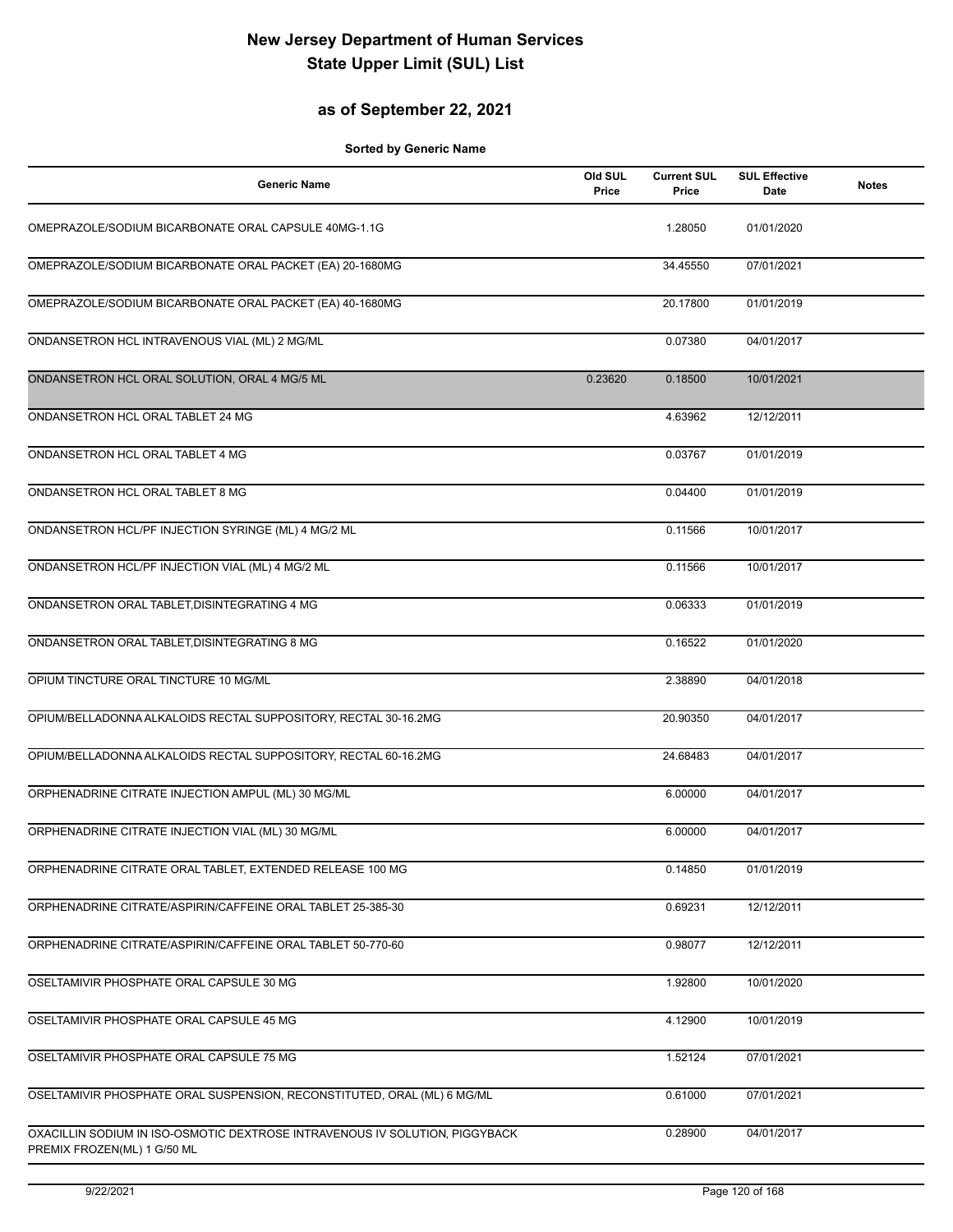### **as of September 22, 2021**

| <b>Generic Name</b>                                                                                      | Old SUL<br>Price | <b>Current SUL</b><br>Price | <b>SUL Effective</b><br>Date | <b>Notes</b> |
|----------------------------------------------------------------------------------------------------------|------------------|-----------------------------|------------------------------|--------------|
| OXACILLIN SODIUM INJECTION VIAL (EA) 1 G                                                                 |                  | 7.90000                     | 04/01/2017                   |              |
| OXACILLIN SODIUM INJECTION VIAL (EA) 10 G                                                                |                  | 90.00000                    | 04/01/2017                   |              |
| OXACILLIN SODIUM INJECTION VIAL (EA) 2 G                                                                 |                  | 10.89000                    | 10/01/2019                   |              |
| OXACILLIN SODIUM/DEXTROSE, ISO-OSMOTIC INTRAVENOUS IV SOLUTION, PIGGYBACK<br>PREMIX FROZEN(ML) 2 G/50 ML |                  | 0.40989                     | 10/01/2017                   |              |
| OXALIPLATIN INTRAVENOUS VIAL (EA) 100 MG                                                                 |                  | 200.00000                   | 04/01/2017                   |              |
| OXALIPLATIN INTRAVENOUS VIAL (EA) 50 MG                                                                  |                  | 100.00000                   | 04/01/2017                   |              |
| OXALIPLATIN INTRAVENOUS VIAL (ML) 100MG/20ML                                                             |                  | 5.00000                     | 04/01/2017                   |              |
| OXALIPLATIN INTRAVENOUS VIAL (ML) 50 MG/10ML                                                             |                  | 5.00000                     | 04/01/2017                   |              |
| OXANDROLONE ORAL TABLET 10 MG                                                                            |                  | 11.42074                    | 04/01/2017                   |              |
| OXANDROLONE ORAL TABLET 2.5 MG                                                                           |                  | 2.69627                     | 10/01/2017                   |              |
| OXAPROZIN ORAL TABLET 600 MG                                                                             | 1.81265          | 0.76500                     | 10/01/2021                   |              |
| OXAZEPAM ORAL CAPSULE 10 MG                                                                              |                  | 0.47800                     | 04/01/2017                   |              |
| OXAZEPAM ORAL CAPSULE 15 MG                                                                              |                  | 0.66744                     | 04/01/2017                   |              |
| OXAZEPAM ORAL CAPSULE 30 MG                                                                              |                  | 1.03910                     | 04/01/2017                   |              |
| OXCARBAZEPINE ORAL SUSPENSION, ORAL (FINAL DOSE FORM) 300 MG/5ML                                         |                  | 0.23948                     | 07/01/2018                   |              |
| OXCARBAZEPINE ORAL TABLET 150 MG                                                                         | 0.07700          | 0.07290                     | 10/01/2021                   |              |
| OXCARBAZEPINE ORAL TABLET 300 MG                                                                         |                  | 0.11300                     | 01/01/2019                   |              |
| OXCARBAZEPINE ORAL TABLET 600 MG                                                                         |                  | 0.26130                     | 07/01/2018                   |              |
| OXICONAZOLE NITRATE TOPICAL CREAM (GRAM) 1 %                                                             |                  | 6.00325                     | 04/01/2021                   |              |
| OXYBUTYNIN CHLORIDE ORAL SYRUP 5 MG/5 ML                                                                 |                  | 0.01875                     | 04/01/2017                   |              |
| OXYBUTYNIN CHLORIDE ORAL TABLET 5 MG                                                                     |                  | 0.03150                     | 01/01/2019                   |              |
| OXYBUTYNIN CHLORIDE ORAL TABLET, EXTENDED RELEASE 24 HR 10 MG                                            |                  | 0.11710                     | 01/01/2019                   |              |
| OXYBUTYNIN CHLORIDE ORAL TABLET, EXTENDED RELEASE 24 HR 15 MG                                            |                  | 0.12760                     | 01/01/2019                   |              |
| OXYBUTYNIN CHLORIDE ORAL TABLET, EXTENDED RELEASE 24 HR 5 MG                                             |                  | 0.18080                     | 01/01/2021                   |              |
| OXYCODONE HCL ORAL CAPSULE 5 MG                                                                          |                  | 0.10127                     | 10/01/2017                   |              |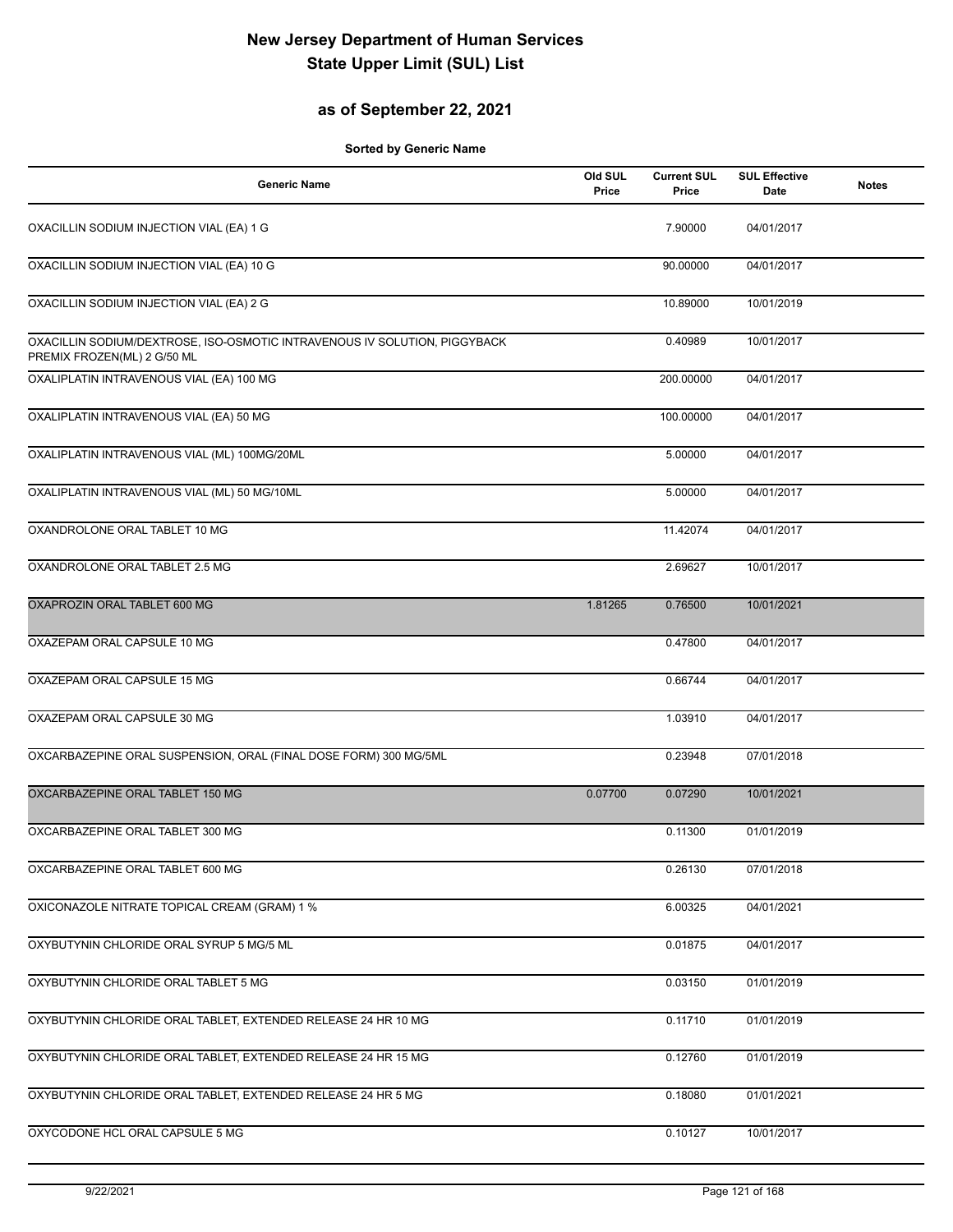### **as of September 22, 2021**

| <b>Generic Name</b>                                                    | Old SUL<br>Price | <b>Current SUL</b><br>Price | <b>SUL Effective</b><br>Date | <b>Notes</b> |
|------------------------------------------------------------------------|------------------|-----------------------------|------------------------------|--------------|
| OXYCODONE HCL ORAL CONCENTRATE, ORAL 20 MG/ML                          |                  | 1.30667                     | 07/01/2018                   |              |
| OXYCODONE HCL ORAL SOLUTION, ORAL 5 MG/5 ML                            |                  | 0.09998                     | 01/01/2020                   |              |
| OXYCODONE HCL ORAL SYRINGE (EA) 10MG/0.5ML                             |                  | 3.74000                     | 04/01/2017                   |              |
| OXYCODONE HCL ORAL TABLET 10 MG                                        |                  | 0.10660                     | 07/01/2018                   |              |
| OXYCODONE HCL ORAL TABLET 15 MG                                        |                  | 0.10132                     | 01/01/2019                   |              |
| OXYCODONE HCL ORAL TABLET 20 MG                                        |                  | 0.17710                     | 10/01/2017                   |              |
| OXYCODONE HCL ORAL TABLET 30 MG                                        |                  | 0.09690                     | 01/01/2019                   |              |
| OXYCODONE HCL ORAL TABLET 5 MG                                         |                  | 0.05480                     | 04/01/2017                   |              |
| OXYCODONE HCL ORAL TABLET, ORAL ONLY, EXTENDED RELEASE 12 HR 10 MG     |                  | 2.15990                     | 10/01/2020                   |              |
| OXYCODONE HCL ORAL TABLET, ORAL ONLY, EXTENDED RELEASE 12 HR 15 MG     |                  | 3.53670                     | 04/01/2017                   |              |
| OXYCODONE HCL ORAL TABLET, ORAL ONLY, EXTENDED RELEASE 12 HR 20 MG     |                  | 4.43520                     | 04/01/2017                   |              |
| OXYCODONE HCL ORAL TABLET, ORAL ONLY, EXTENDED RELEASE 12 HR 30 MG     |                  | 0.00000                     | 03/22/2018                   |              |
| OXYCODONE HCL ORAL TABLET, ORAL ONLY, EXTENDED RELEASE 12 HR 40 MG     |                  | 0.00000                     | 02/08/2017                   |              |
| OXYCODONE HCL ORAL TABLET, ORAL ONLY, EXTENDED RELEASE 12 HR 60 MG     |                  | 10.99990                    | 04/01/2020                   |              |
| OXYCODONE HCL ORAL TABLET, ORAL ONLY, EXTENDED RELEASE 12 HR 80 MG     |                  | 7.99250                     | 01/01/2018                   |              |
| OXYCODONE HCL/ACETAMINOPHEN ORAL CAPSULE (HARD, SOFT, ETC.) 5 MG-500MG |                  | 0.10985                     | 12/12/2011                   |              |
| OXYCODONE HCL/ACETAMINOPHEN ORAL SOLUTION, ORAL 5-325/5 ML             |                  | 0.22800                     | 04/01/2017                   |              |
| OXYCODONE HCL/ACETAMINOPHEN ORAL TABLET 10MG-300MG                     |                  | 18.42033                    | 04/01/2017                   |              |
| OXYCODONE HCL/ACETAMINOPHEN ORAL TABLET 10MG-325MG                     |                  | 0.21152                     | 01/01/2019                   |              |
| OXYCODONE HCL/ACETAMINOPHEN ORAL TABLET 10MG-650MG                     |                  | 0.46410                     | 12/12/2011                   |              |
| OXYCODONE HCL/ACETAMINOPHEN ORAL TABLET 2.5-325 MG                     |                  | 1.24120                     | 01/01/2018                   |              |
| OXYCODONE HCL/ACETAMINOPHEN ORAL TABLET 5 MG-300MG                     |                  | 18.42033                    | 04/01/2017                   |              |
| OXYCODONE HCL/ACETAMINOPHEN ORAL TABLET 5 MG-325MG                     |                  | 0.05300                     | 04/01/2017                   |              |
| OXYCODONE HCL/ACETAMINOPHEN ORAL TABLET 7.5-300 MG                     |                  | 18.42033                    | 04/01/2017                   |              |
| OXYCODONE HCL/ACETAMINOPHEN ORAL TABLET 7.5-325 MG                     |                  | 0.16180                     | 07/01/2018                   |              |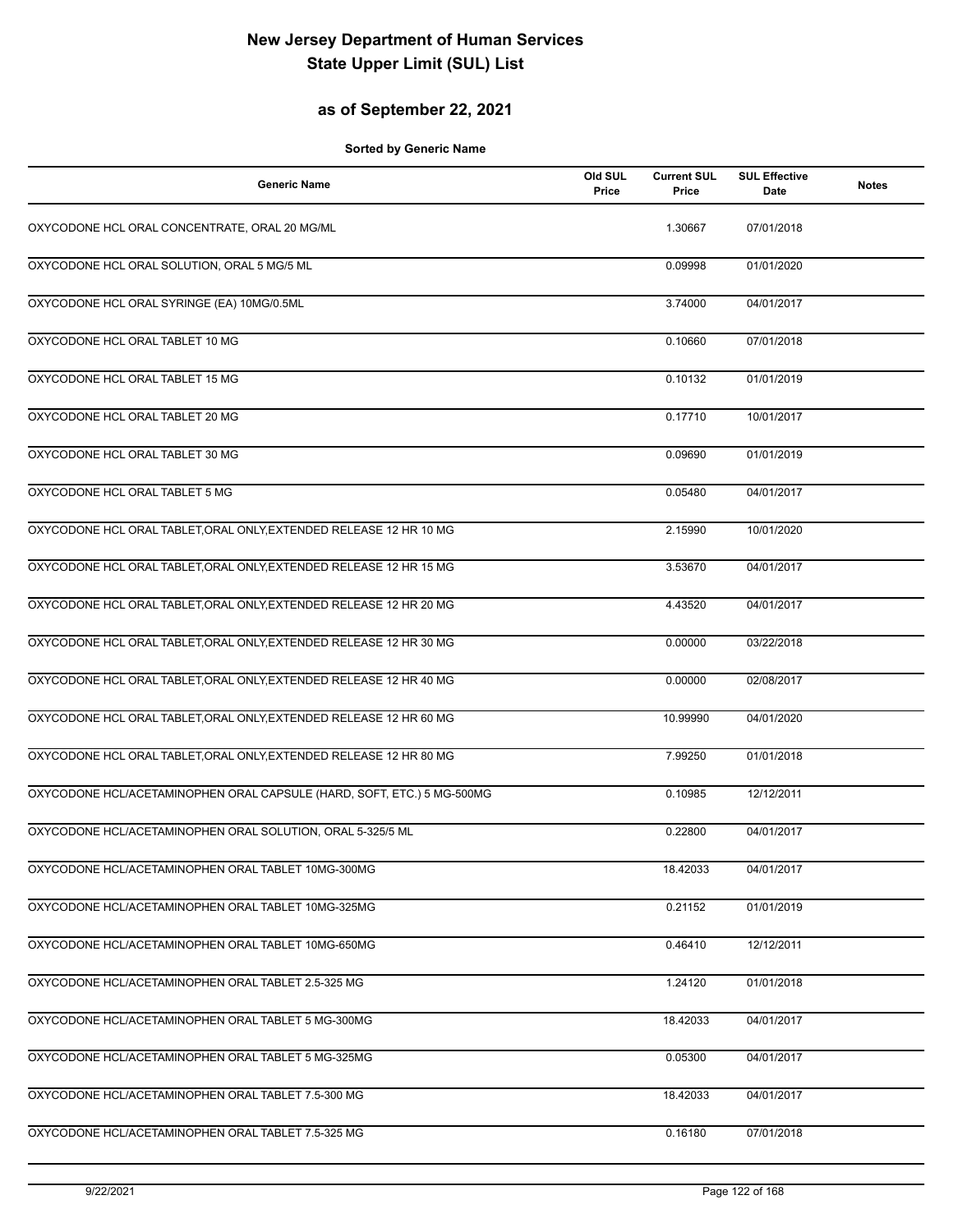### **as of September 22, 2021**

| <b>Generic Name</b>                                        | Old SUL<br>Price | <b>Current SUL</b><br>Price | <b>SUL Effective</b><br>Date | <b>Notes</b> |
|------------------------------------------------------------|------------------|-----------------------------|------------------------------|--------------|
| OXYCODONE HCL/ACETAMINOPHEN ORAL TABLET 7.5-500MG          |                  | 0.41250                     | 12/12/2011                   |              |
| OXYCODONE HCL/ASPIRIN ORAL TABLET 4.8355-325               |                  | 0.33977                     | 10/01/2017                   |              |
| OXYMETAZOLINE HCL NASAL AEROSOL, MIST 0.05 %               |                  | 0.07733                     | 04/01/2017                   |              |
| OXYMETAZOLINE HCL NASAL SPRAY, NON-AEROSOL (ML) 0.05 %     |                  | 0.05112                     | 04/01/2017                   |              |
| OXYMORPHONE HCL ORAL TABLET 10 MG                          |                  | 1.51000                     | 07/01/2018                   |              |
| OXYMORPHONE HCL ORAL TABLET 5 MG                           |                  | 1.08926                     | 07/01/2017                   |              |
| OXYMORPHONE HCL ORAL TABLET, EXTENDED RELEASE 12 HR 10 MG  |                  | 3.30522                     | 04/01/2017                   |              |
| OXYMORPHONE HCL ORAL TABLET, EXTENDED RELEASE 12 HR 15 MG  |                  | 3.46650                     | 01/01/2018                   |              |
| OXYMORPHONE HCL ORAL TABLET, EXTENDED RELEASE 12 HR 20 MG  |                  | 4.93817                     | 07/01/2017                   |              |
| OXYMORPHONE HCL ORAL TABLET, EXTENDED RELEASE 12 HR 30 MG  |                  | 7.95418                     | 04/01/2017                   |              |
| OXYMORPHONE HCL ORAL TABLET, EXTENDED RELEASE 12 HR 40 MG  |                  | 9.44497                     | 04/01/2017                   |              |
| OXYMORPHONE HCL ORAL TABLET, EXTENDED RELEASE 12 HR 5 MG   |                  | 1.83035                     | 04/01/2017                   |              |
| OXYMORPHONE HCL ORAL TABLET, EXTENDED RELEASE 12 HR 7.5 MG |                  | 2.11186                     | 04/01/2017                   |              |
| OXYTOCIN INJECTION VIAL (ML) 10 UNIT/ML                    |                  | 0.76000                     | 04/01/2017                   |              |
| PACLITAXEL INTRAVENOUS VIAL (ML) 6 MG/ML                   |                  | 1.16149                     | 04/01/2017                   |              |
| PALIPERIDONE ORAL TABLET, EXTENDED RELEASE 24 HR 1.5 MG    |                  | 9.18267                     | 04/01/2020                   |              |
| PALIPERIDONE ORAL TABLET, EXTENDED RELEASE 24 HR 3 MG      | 6.20200          | 5.41084                     | 10/01/2021                   |              |
| PALIPERIDONE ORAL TABLET, EXTENDED RELEASE 24 HR 6 MG      |                  | 4.44713                     | 04/01/2021                   |              |
| PALIPERIDONE ORAL TABLET, EXTENDED RELEASE 24 HR 9 MG      | 8.33333          | 7.73833                     | 10/01/2021                   |              |
| PAMIDRONATE DISODIUM INTRAVENOUS VIAL (EA) 30 MG           |                  | 18.79000                    | 04/01/2017                   |              |
| PAMIDRONATE DISODIUM INTRAVENOUS VIAL (EA) 90 MG           |                  | 56.37000                    | 04/01/2017                   |              |
| PAMIDRONATE DISODIUM INTRAVENOUS VIAL (ML) 30MG/10ML       |                  | 2.74442                     | 10/01/2017                   |              |
| PAMIDRONATE DISODIUM INTRAVENOUS VIAL (ML) 60 MG/10ML      |                  | 2.80400                     | 04/01/2017                   |              |
| PAMIDRONATE DISODIUM INTRAVENOUS VIAL (ML) 90 MG/10ML      |                  | 3.58500                     | 04/01/2017                   |              |
| PANCURONIUM BROMIDE INTRAVENOUS VIAL (ML) 1 MG/ML          |                  | 0.47400                     | 04/01/2017                   |              |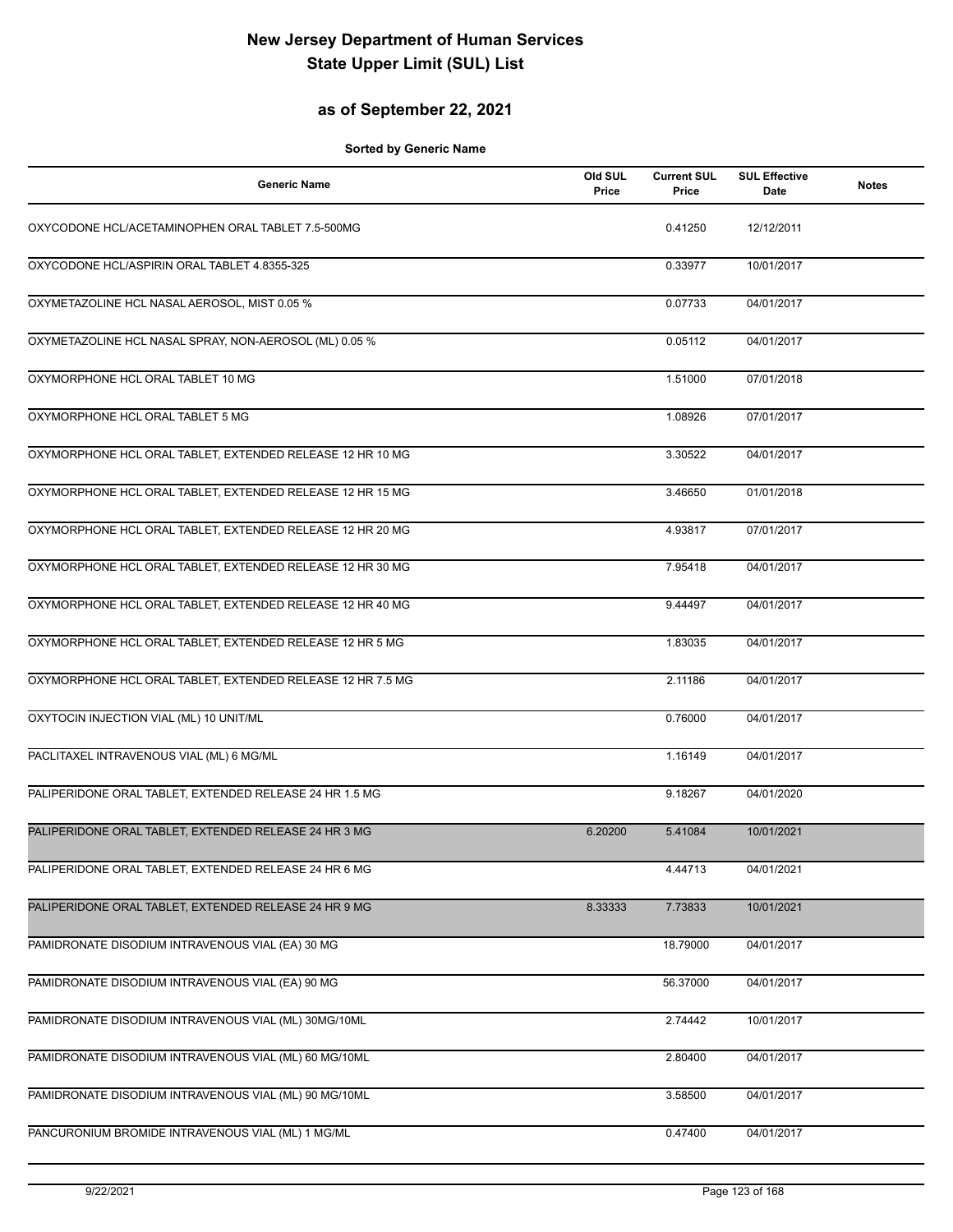### **as of September 22, 2021**

| <b>Generic Name</b>                                                                   | Old SUL<br>Price | <b>Current SUL</b><br>Price | <b>SUL Effective</b><br>Date | <b>Notes</b> |
|---------------------------------------------------------------------------------------|------------------|-----------------------------|------------------------------|--------------|
| PANCURONIUM BROMIDE INTRAVENOUS VIAL (ML) 2 MG/ML                                     |                  | 1.65712                     | 04/01/2017                   |              |
| PANTOPRAZOLE SODIUM INTRAVENOUS VIAL (EA) 40 MG                                       |                  | 3.22082                     | 10/01/2017                   |              |
| PANTOPRAZOLE SODIUM ORAL TABLET, DELAYED RELEASE (ENTERIC COATED) 20 MG               |                  | 0.03211                     | 01/01/2019                   |              |
| PANTOPRAZOLE SODIUM ORAL TABLET, DELAYED RELEASE (ENTERIC COATED) 40 MG               |                  | 0.03422                     | 01/01/2019                   |              |
| PAPAVERINE HCL INJECTION VIAL (ML) 30 MG/ML                                           |                  | 0.83717                     | 10/01/2017                   |              |
| PARABEN/CETYL ALCOHOL/STEARYL ALCOHOL/PROP GLY/NA LAURYL SO4 TOPICAL<br>CLEANSER (ML) |                  | 0.02238                     | 12/12/2011                   |              |
| PAREGORIC ORAL LIQUID (ML) 2 MG/5 ML                                                  |                  | 0.20929                     | 10/01/2017                   |              |
| PARENTERAL AMINO ACID 15% COMBINATION NO.1 INTRAVENOUS INTRAVENOUS<br>SOLUTION 15 %   |                  | 0.02676                     | 04/01/2017                   |              |
| PARICALCITOL INJECTION VIAL (ML) 2 MCG/ML                                             |                  | 4.00000                     | 04/01/2017                   |              |
| PARICALCITOL INJECTION VIAL (ML) 5 MCG/ML                                             |                  | 10.00000                    | 04/01/2017                   |              |
| PARICALCITOL INTRAVENOUS VIAL (ML) 2 MCG/ML                                           |                  | 4.00000                     | 04/01/2017                   |              |
| PARICALCITOL INTRAVENOUS VIAL (ML) 5 MCG/ML                                           |                  | 10.00000                    | 04/01/2017                   |              |
| PARICALCITOL ORAL CAPSULE 1 MCG                                                       |                  | 0.94067                     | 10/01/2018                   |              |
| PARICALCITOL ORAL CAPSULE 2 MCG                                                       |                  | 6.30300                     | 07/01/2019                   |              |
| PARICALCITOL ORAL CAPSULE 4MCG                                                        |                  | 8.56666                     | 04/01/2017                   |              |
| PAROMOMYCIN SULFATE ORAL CAPSULE 250 MG                                               |                  | 1.35494                     | 10/01/2017                   |              |
| PAROXETINE HCL ORAL SUSPENSION, ORAL (FINAL DOSE FORM) 10 MG/5 ML                     |                  | 0.58039                     | 09/01/2011                   |              |
| PAROXETINE HCL ORAL TABLET 10 MG                                                      |                  | 0.01667                     | 01/01/2019                   |              |
| PAROXETINE HCL ORAL TABLET 20 MG                                                      |                  | 0.03133                     | 01/01/2019                   |              |
| PAROXETINE HCL ORAL TABLET 30 MG                                                      |                  | 0.08133                     | 04/01/2017                   |              |
| PAROXETINE HCL ORAL TABLET 40 MG                                                      |                  | 0.07833                     | 01/01/2019                   |              |
| PAROXETINE HCL ORAL TABLET, EXTENDED RELEASE 24 HR 12.5 MG                            |                  | 1.07133                     | 07/01/2019                   |              |
| PAROXETINE HCL ORAL TABLET, EXTENDED RELEASE 24 HR 25 MG                              |                  | 1.16333                     | 01/01/2019                   |              |
| PAROXETINE HCL ORAL TABLET, EXTENDED RELEASE 24 HR 37.5 MG                            |                  | 0.83200                     | 01/01/2020                   |              |
| PAROXETINE MESYLATE ORAL CAPSULE 7.5 MG                                               |                  | 4.58233                     | 01/01/2020                   |              |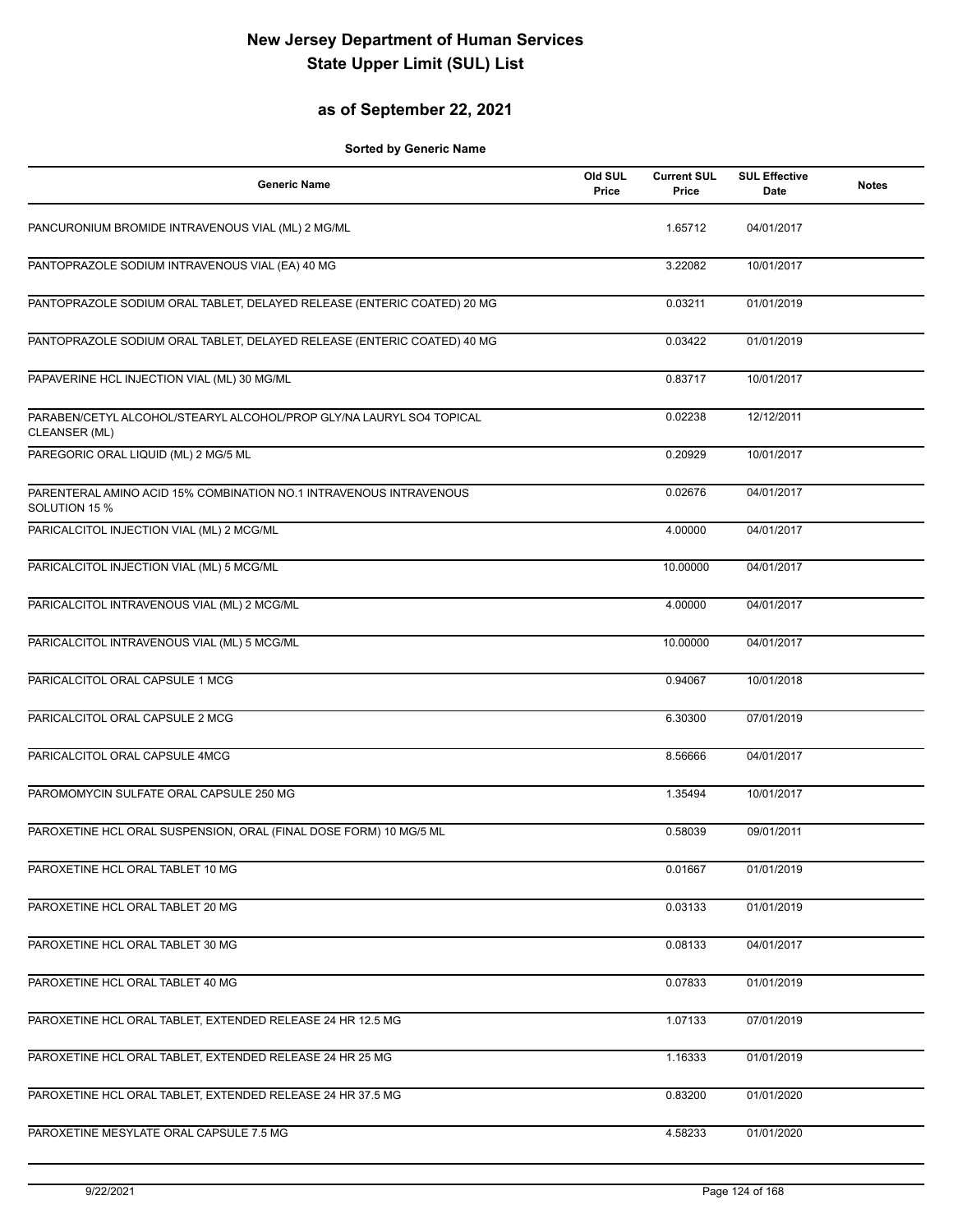### **as of September 22, 2021**

| <b>Generic Name</b>                                                                                           | Old SUL<br>Price | <b>Current SUL</b><br>Price | <b>SUL Effective</b><br>Date | <b>Notes</b> |
|---------------------------------------------------------------------------------------------------------------|------------------|-----------------------------|------------------------------|--------------|
| PEDIATRIC MULTIVIT WITH A,C,D3 NO.21/SODIUM FLUORIDE ORAL DROPS 0.25 MG/ML                                    |                  | 0.07035                     | 10/01/2017                   |              |
| PEDIATRIC MULTIVIT WITH A.C.D3 NO.21/SODIUM FLUORIDE ORAL DROPS 0.5 MG/ML                                     |                  | 0.17120                     | 04/01/2017                   |              |
| PEDIATRIC MULTIVITAMIN NO.2/SODIUM FLUORIDE ORAL DROPS 0.25 MG/ML                                             |                  | 0.14500                     | 01/01/2018                   |              |
| PEDIATRIC MULTIVITAMIN NO.2/SODIUM FLUORIDE ORAL DROPS 0.5 MG/ML                                              |                  | 0.14500                     | 01/01/2018                   |              |
| PEDIATRIC MULTIVITAMIN NO.45/SODIUM FLUORIDE/FERROUS SULFATE ORAL DROPS<br>0.25-10/ML                         |                  | 0.14500                     | 01/01/2018                   |              |
| PEDIATRIC MULTIVITAMIN NO.75/SODIUM FLUORIDE/FERROUS SULFATE ORAL DROPS<br>0.25-10/ML                         |                  | 0.21760                     | 04/01/2017                   |              |
| PEDIATRIC MULTIVITAMIN NO.82 WITH SODIUM FLUORIDE ORAL DROPS 0.25 MG/ML                                       |                  | 0.22260                     | 04/01/2017                   |              |
| PEDIATRIC MULTIVITAMIN NO.82 WITH SODIUM FLUORIDE ORAL DROPS 0.5 MG/ML                                        |                  | 0.19700                     | 04/01/2017                   |              |
| PEDIATRIC MULTIVITAMINS NO.16 WITH SODIUM FLUORIDE ORAL TABLET, CHEWABLE 0.25<br>МG                           |                  | 0.16616                     | 10/01/2017                   |              |
| PEDIATRIC MULTIVITAMINS NO.16 WITH SODIUM FLUORIDE ORAL TABLET, CHEWABLE 0.5<br>MG                            |                  | 0.07700                     | 10/01/2017                   |              |
| PEDIATRIC MULTIVITAMINS NO.16 WITH SODIUM FLUORIDE ORAL TABLET, CHEWABLE 1<br>МG                              |                  | 0.12432                     | 10/01/2017                   |              |
| PEDIATRIC MULTIVITAMINS NO.17 WITH SODIUM FLUORIDE ORAL TABLET, CHEWABLE 0.25<br>МG                           |                  | 0.04680                     | 01/01/2018                   |              |
| PEDIATRIC MULTIVITAMINS NO.17 WITH SODIUM FLUORIDE ORAL TABLET, CHEWABLE 0.5<br>МG                            |                  | 0.04680                     | 07/01/2018                   |              |
| PEDIATRIC MULTIVITAMINS NO.17 WITH SODIUM FLUORIDE ORAL TABLET, CHEWABLE 1<br>МG                              |                  | 0.05010                     | 04/01/2017                   |              |
| PEG 3350/SOD SULF/SOD BICARB/SOD CHLORIDE/POTASSIUM CHLORIDE ORAL<br>SOLUTION, RECONSTITUTED, ORAL 236-22.74G |                  | 0.00265                     | 04/01/2017                   |              |
| PEG 3350/SOD SULF/SOD BICARB/SOD CHLORIDE/POTASSIUM CHLORIDE ORAL<br>SOLUTION, RECONSTITUTED, ORAL 240-22.72G |                  | 0.00245                     | 04/01/2017                   |              |
| PENICILLIN G POTASSIUM INJECTION VIAL (EA) 20MM UNIT                                                          |                  | 50.63000                    | 04/01/2017                   |              |
| PENICILLIN G POTASSIUM INJECTION VIAL (EA) 5MM UNIT                                                           |                  | 6.68828                     | 10/01/2017                   |              |
| PENICILLIN G POTASSIUM/DEXTROSE-WATER INTRAVENOUS IV SOLUTION, PIGGYBACK<br>PREMIX FROZEN(ML) 1MM/50ML        |                  | 0.16900                     | 04/01/2017                   |              |
| PENICILLIN G POTASSIUM/DEXTROSE-WATER INTRAVENOUS IV SOLUTION, PIGGYBACK<br>PREMIX FROZEN(ML) 2MM/50ML        |                  | 0.17580                     | 04/01/2017                   |              |
| PENICILLIN G POTASSIUM/DEXTROSE-WATER INTRAVENOUS IV SOLUTION, PIGGYBACK<br>PREMIX FROZEN(ML) 3MM/50ML        |                  | 0.18260                     | 04/01/2017                   |              |
| PENICILLIN G PROCAINE INTRAMUSCULAR SYRINGE (ML) 1.2MM/2 ML                                                   |                  | 25.25250                    | 04/01/2017                   |              |
| PENICILLIN G PROCAINE INTRAMUSCULAR SYRINGE (ML) 600000/ML                                                    |                  | 30.33600                    | 04/01/2017                   |              |
| PENICILLIN G SODIUM INJECTION VIAL (EA) 5MM UNIT                                                              |                  | 46.07800                    | 04/01/2017                   |              |
| PENICILLIN V POTASSIUM ORAL SOLUTION, RECONSTITUTED, ORAL 125 MG/5ML                                          |                  | 0.02156                     | 10/01/2017                   |              |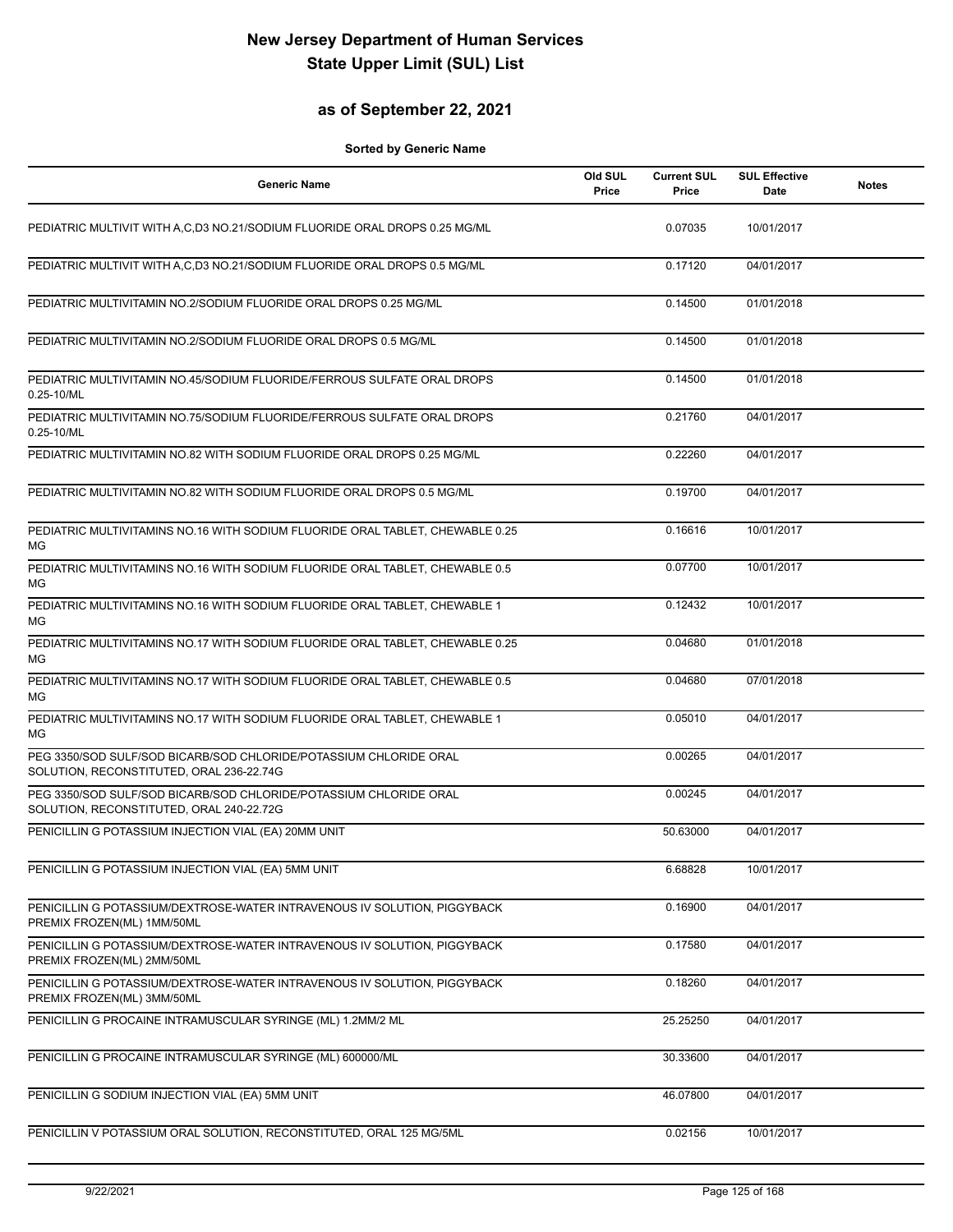### **as of September 22, 2021**

| <b>Generic Name</b>                                                  | Old SUL<br>Price | <b>Current SUL</b><br>Price | <b>SUL Effective</b><br>Date | <b>Notes</b> |
|----------------------------------------------------------------------|------------------|-----------------------------|------------------------------|--------------|
| PENICILLIN V POTASSIUM ORAL SOLUTION, RECONSTITUTED, ORAL 250 MG/5ML |                  | 0.02472                     | 10/01/2017                   |              |
| PENICILLIN V POTASSIUM ORAL TABLET 250 MG                            |                  | 0.00854                     | 10/01/2017                   |              |
| PENICILLIN V POTASSIUM ORAL TABLET 500 MG                            |                  | 0.05250                     | 01/01/2019                   |              |
| PENTAZOCINE HCL/ACETAMINOPHEN ORAL TABLET 25-650MG                   |                  | 0.98273                     | 12/12/2011                   |              |
| PENTAZOCINE HCL/NALOXONE HCL ORAL TABLET 50MG-0.5MG                  |                  | 1.73423                     | 07/01/2017                   |              |
| PENTOXIFYLLINE ORAL TABLET, EXTENDED RELEASE 400 MG                  |                  | 0.07636                     | 10/01/2017                   |              |
| PERINDOPRIL ERBUMINE ORAL TABLET 2 MG                                |                  | 0.56000                     | 04/01/2017                   |              |
| PERINDOPRIL ERBUMINE ORAL TABLET 4 MG                                |                  | 0.53953                     | 04/01/2017                   |              |
| PERINDOPRIL ERBUMINE ORAL TABLET 8 MG                                |                  | 0.44392                     | 04/01/2017                   |              |
| PERMETHRIN MISCELLANEOUS AEROSOL, SPRAY (GRAM) 0.5 %                 |                  | 0.02769                     | 12/12/2011                   |              |
| PERMETHRIN TOPICAL CREAM (GRAM) 5 %                                  |                  | 0.29678                     | 04/01/2020                   |              |
| PERMETHRIN TOPICAL LIQUID (ML) 1 %                                   |                  | 0.09871                     | 04/01/2017                   |              |
| PERPHENAZINE ORAL TABLET 16 MG                                       |                  | 0.76030                     | 01/01/2020                   |              |
| PERPHENAZINE ORAL TABLET 2 MG                                        |                  | 0.31120                     | 04/01/2021                   |              |
| PERPHENAZINE ORAL TABLET 4 MG                                        |                  | 0.34360                     | 04/01/2019                   |              |
| PERPHENAZINE ORAL TABLET 8 MG                                        |                  | 0.39330                     | 01/01/2019                   |              |
| PERPHENAZINE/AMITRIPTYLINE HCL ORAL TABLET 2 MG-10 MG                |                  | 0.05442                     | 10/01/2017                   |              |
| PERPHENAZINE/AMITRIPTYLINE HCL ORAL TABLET 2 MG-25 MG                |                  | 1.52987                     | 04/01/2017                   |              |
| PERPHENAZINE/AMITRIPTYLINE HCL ORAL TABLET 4 MG-25 MG                |                  | 0.22125                     | 10/01/2017                   |              |
| PERPHENAZINE/AMITRIPTYLINE HCL ORAL TABLET 4 MG-50 MG                |                  | 2.63640                     | 04/01/2017                   |              |
| PERPHENAZINE/AMITRIPTYLINE HCL ORAL TABLET 4MG-10MG                  |                  | 0.04569                     | 10/01/2017                   |              |
| PETROLATUM, WHITE TOPICAL JELLY (GRAM)                               |                  | 0.00679                     | 04/01/2017                   |              |
| PETROLATUM, WHITE TOPICAL OINTMENT (GRAM)                            |                  | 0.04409                     | 04/01/2017                   |              |
| PETROLATUM, WHITE TOPICAL OINTMENT IN PACKET (GRAM)                  |                  | 0.04391                     | 04/01/2017                   |              |
| PETROLATUM, WHITE/LANOLIN TOPICAL OINTMENT (GRAM)                    |                  | 0.02712                     | 12/12/2011                   |              |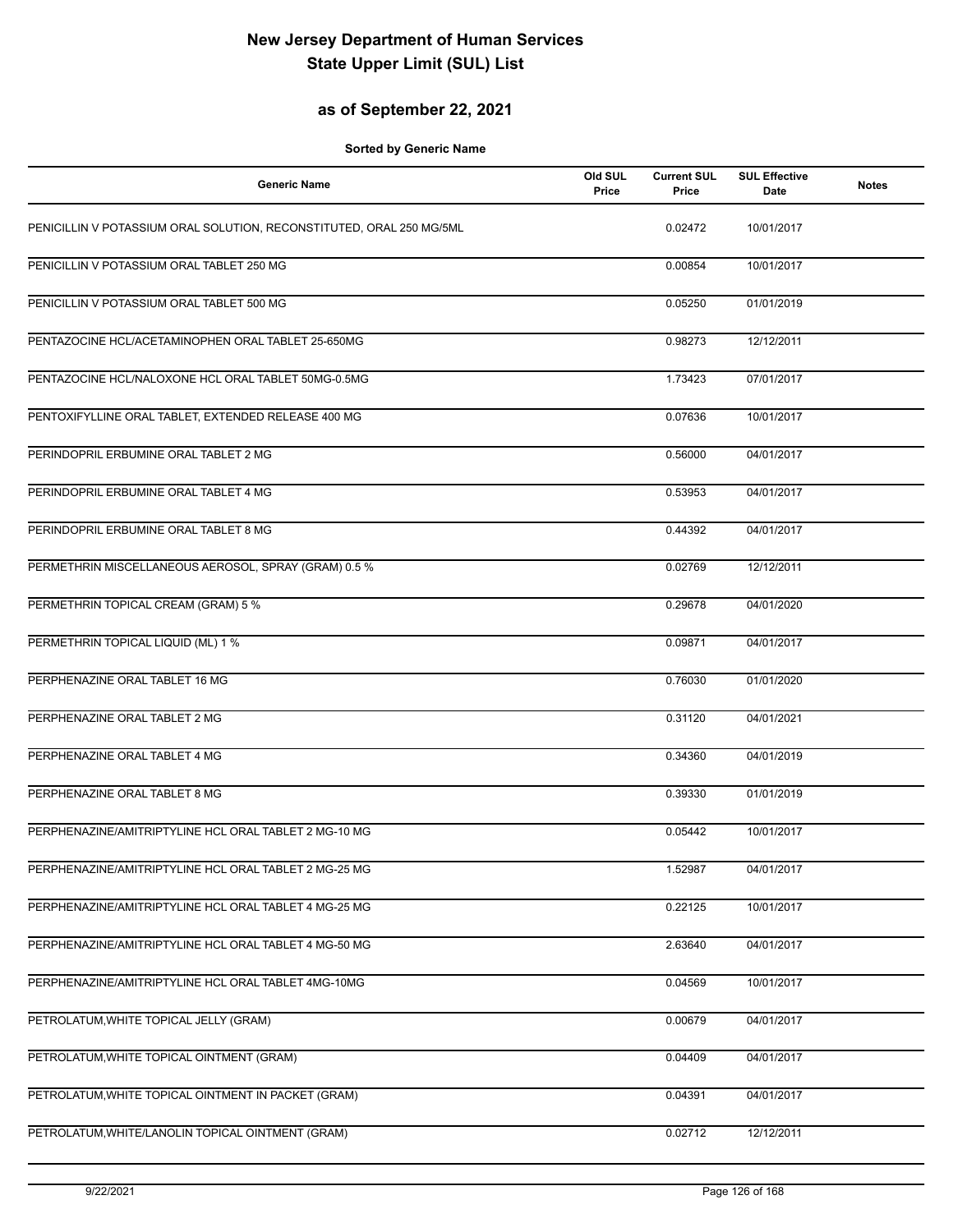### **as of September 22, 2021**

| <b>Generic Name</b>                                                                   | Old SUL<br>Price | <b>Current SUL</b><br>Price | <b>SUL Effective</b><br>Date | <b>Notes</b> |
|---------------------------------------------------------------------------------------|------------------|-----------------------------|------------------------------|--------------|
| PHENAZOPYRIDINE HCL ORAL TABLET 100 MG                                                |                  | 0.45000                     | 01/01/2021                   |              |
| PHENAZOPYRIDINE HCL ORAL TABLET 200 MG                                                |                  | 0.10975                     | 10/01/2017                   |              |
| PHENAZOPYRIDINE HCL/HYOSCYAMINE/BUTABARBITAL ORAL TABLET 150-0.3-15                   |                  | 1.05577                     | 12/12/2011                   |              |
| PHENDIMETRAZINE TARTRATE ORAL CAPSULE, EXTENDED RELEASE 105 MG                        |                  | 0.69148                     | 04/01/2017                   |              |
| PHENDIMETRAZINE TARTRATE ORAL TABLET 35 MG                                            |                  | 0.12451                     | 04/01/2017                   |              |
| PHENELZINE SULFATE ORAL TABLET 15 MG                                                  |                  | 0.48652                     | 04/01/2017                   |              |
| PHENOBARBITAL ORAL ELIXIR 20 MG/5 ML                                                  |                  | 0.10325                     | 04/01/2021                   |              |
| PHENOBARBITAL ORAL TABLET 100 MG                                                      |                  | 0.32588                     | 04/01/2017                   |              |
| PHENOBARBITAL ORAL TABLET 15 MG                                                       |                  | 0.14652                     | 04/01/2017                   |              |
| PHENOBARBITAL ORAL TABLET 16.2 MG                                                     |                  | 0.15638                     | 10/01/2017                   |              |
| PHENOBARBITAL ORAL TABLET 30 MG                                                       |                  | 0.06019                     | 10/01/2017                   |              |
| PHENOBARBITAL ORAL TABLET 32.4 MG                                                     |                  | 0.34045                     | 10/01/2017                   |              |
| PHENOBARBITAL ORAL TABLET 60 MG                                                       |                  | 0.17013                     | 04/01/2017                   |              |
| PHENOBARBITAL ORAL TABLET 64.8 MG                                                     |                  | 0.48560                     | 01/01/2019                   |              |
| PHENOBARBITAL ORAL TABLET 97.2MG                                                      | 0.70128          | 0.45461                     | 10/01/2021                   |              |
| PHENOBARBITAL SODIUM INJECTION VIAL (ML) 130MG/ML                                     |                  | 53.98000                    | 04/01/2017                   |              |
| PHENOBARBITAL SODIUM INJECTION VIAL (ML) 65 MG/ML                                     |                  | 1.36000                     | 04/01/2017                   |              |
| PHENOBARBITAL/HYOSCYAMINE SULF/ATROPINE SULF/SCOPOLAMINE HB ORAL ELIXIR<br>16.2MG/5ML |                  | 0.01385                     | 09/01/2011                   |              |
| PHENOBARBITAL/HYOSCYAMINE SULF/ATROPINE SULF/SCOPOLAMINE HB ORAL TABLET<br>16.2 MG    |                  | 0.07714                     | 12/12/2011                   |              |
| PHENOL MUCOUS MEMBRANE AEROSOL, SPRAY (ML) 1.4 %                                      |                  | 0.02411                     | 04/01/2017                   |              |
| PHENOXYBENZAMINE HCL ORAL CAPSULE 10 MG                                               |                  | 107.87100                   | 04/01/2017                   |              |
| PHENTERMINE HCL ORAL CAPSULE 15 MG                                                    |                  | 0.21730                     | 01/01/2019                   |              |
| PHENTERMINE HCL ORAL CAPSULE 30 MG                                                    |                  | 0.09668                     | 10/01/2017                   |              |
| PHENTERMINE HCL ORAL CAPSULE 37.5 MG                                                  |                  | 0.25421                     | 04/01/2017                   |              |
| PHENTERMINE HCL ORAL TABLET 37.5 MG                                                   |                  | 0.06500                     | 07/01/2018                   |              |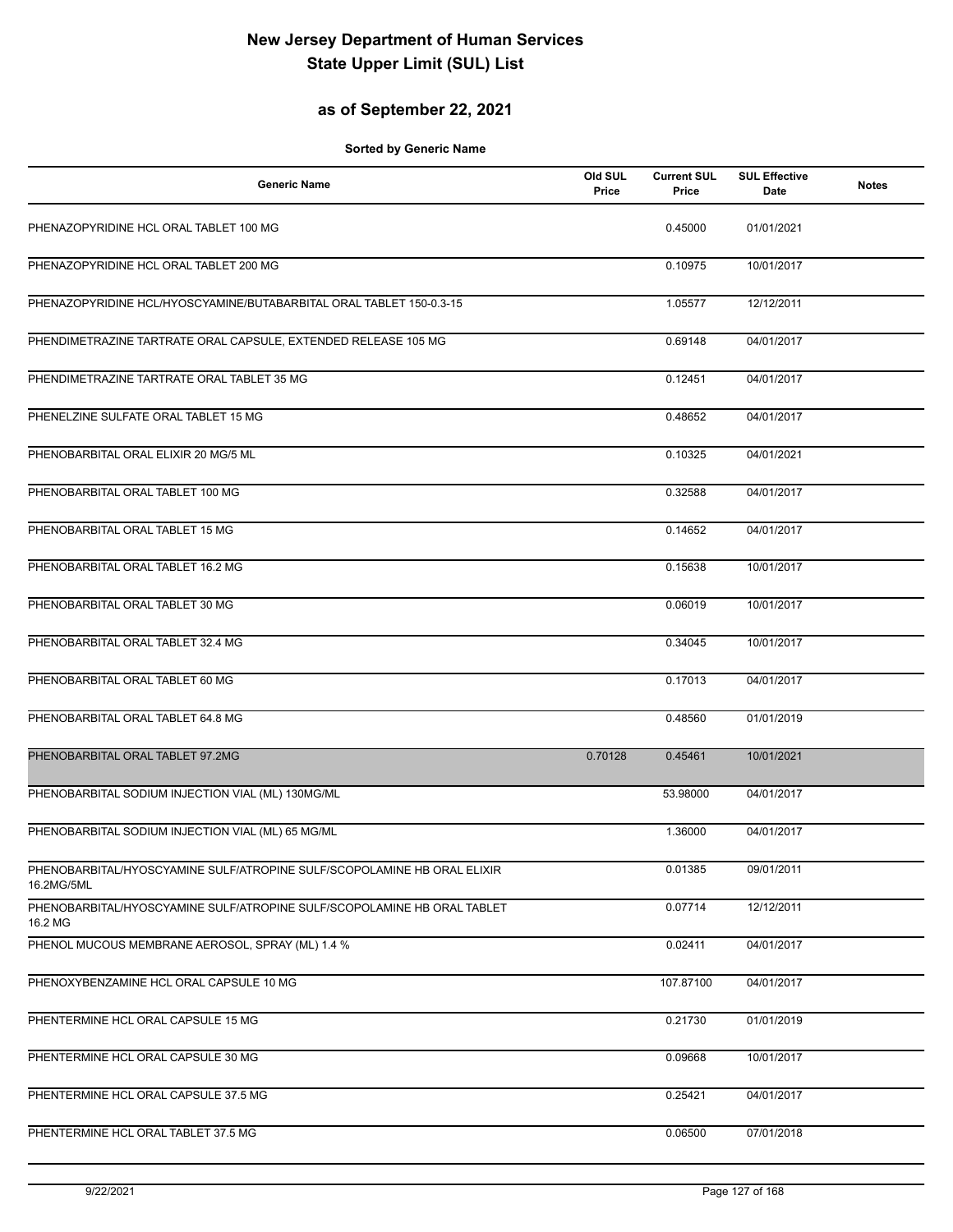### **as of September 22, 2021**

| <b>Generic Name</b>                                                                           | Old SUL<br>Price | <b>Current SUL</b><br>Price | <b>SUL Effective</b><br>Date | <b>Notes</b> |
|-----------------------------------------------------------------------------------------------|------------------|-----------------------------|------------------------------|--------------|
| PHENTERMINE HCL ORAL TABLET 8 MG                                                              |                  | 0.48333                     | 04/01/2017                   |              |
| PHENTOLAMINE MESYLATE INJECTION VIAL (EA) 5 MG                                                |                  | 425.00000                   | 04/01/2017                   |              |
| PHENYLEPHRINE HCL INJECTION VIAL (ML) 10 MG/ML                                                |                  | 12.00000                    | 04/01/2017                   |              |
| PHENYLEPHRINE HCL NASAL DROPS 1 %                                                             |                  | 0.06336                     | 04/01/2017                   |              |
| PHENYLEPHRINE HCL NASAL SPRAY, NON-AEROSOL (ML) 1 %                                           |                  | 0.07567                     | 04/01/2017                   |              |
| PHENYLEPHRINE HCL OPHTHALMIC DROPS 10 %                                                       |                  | 8.00000                     | 04/01/2017                   |              |
| PHENYLEPHRINE HCL OPHTHALMIC DROPS 2.5 %                                                      |                  | 6.00000                     | 04/01/2017                   |              |
| PHENYLEPHRINE HCL ORAL TABLET 10 MG                                                           |                  | 0.04827                     | 04/01/2017                   |              |
| PHENYLEPHRINE HCL RECTAL SUPPOSITORY, RECTAL 0.25 %                                           |                  | 0.13729                     | 04/01/2017                   |              |
| PHENYLEPHRINE HCL/ACETAMINOPHEN ORAL TABLET 5 MG-325MG                                        |                  | 0.08849                     | 04/01/2017                   |              |
| PHENYLEPHRINE HCL/ACETAMINOPHEN/CHLORPHENIRAMINE ORAL TABLET 5-325-2MG                        |                  | 0.07949                     | 04/01/2017                   |              |
| PHENYLEPHRINE HCL/ACETAMINOPHEN/CHLORPHENIRAMINE ORAL TABLET, SEQUENTIAL<br>5-325-2MG         |                  | 0.08333                     | 04/01/2017                   |              |
| PHENYLEPHRINE HCL/COCOA BUTTER RECTAL SUPPOSITORY, RECTAL 0.25-88.44                          |                  | 0.17517                     | 04/01/2017                   |              |
| PHENYLEPHRINE HCL/DEXTROMETHORPHAN HBR/ACETAMINOPHEN/GUAIFEN ORAL<br>LIQUID (ML) 5-325MG/15   |                  | 0.00904                     | 04/01/2017                   |              |
| PHENYLEPHRINE HCL/DEXTROMETHORPHAN HBR/ACETAMINOPHEN/GUAIFEN ORAL<br>TABLET 5-325-200         |                  | 0.11834                     | 04/01/2017                   |              |
| PHENYLEPHRINE HCL/DIPHENHYDRAMINE HCL ORAL LIQUID (ML) 2.5-6.25/5                             |                  | 0.02025                     | 04/01/2017                   |              |
| PHENYLEPHRINE HCL/MINERAL OIL/PETROLATUM, WHITE RECTAL OINTMENT WITH<br>APPLICATOR 0.25 %-14% |                  | 0.03667                     | 07/01/2019                   |              |
| PHENYLEPHRINE HCL/PRAMOXINE HCL/GLYCERIN/WHITE PETROLATUM RECTAL CREAM<br>(GRAM) 0.25%-1%     |                  | 0.05687                     | 04/01/2017                   |              |
| PHENYLEPHRINE HCL/PROMETHAZINE HCL ORAL SYRUP 5-6.25MG/5                                      |                  | 0.12042                     | 07/01/2019                   |              |
| PHENYLEPHRINE HCL/PYRILAMINE MALEATE ORAL TABLET 10 MG-25MG                                   |                  | 0.64560                     | 04/01/2017                   |              |
| PHENYLEPHRINE HCL/SHARK LIVER OIL/MINERAL OIL/WH.PETROLATUM RECTAL<br>OINTMENT (GRAM)         |                  | 0.04035                     | 04/01/2017                   |              |
| PHENYLEPHRINE TANNATE/CHLORPHENIRAMINE TANNATE ORAL TABLET 25-9MG                             |                  | 1.26150                     | 12/12/2011                   |              |
| PHENYTOIN ORAL DISPOSABLE SYRINGE (ML) 100 MG/4ML                                             |                  | 0.15675                     | 09/01/2011                   |              |
| PHENYTOIN ORAL SUSPENSION, ORAL (FINAL DOSE FORM) 100 MG/4ML                                  |                  | 1.04000                     | 04/01/2017                   |              |
| PHENYTOIN ORAL SUSPENSION, ORAL (FINAL DOSE FORM) 125 MG/5ML                                  |                  | 0.06937                     | 04/01/2017                   |              |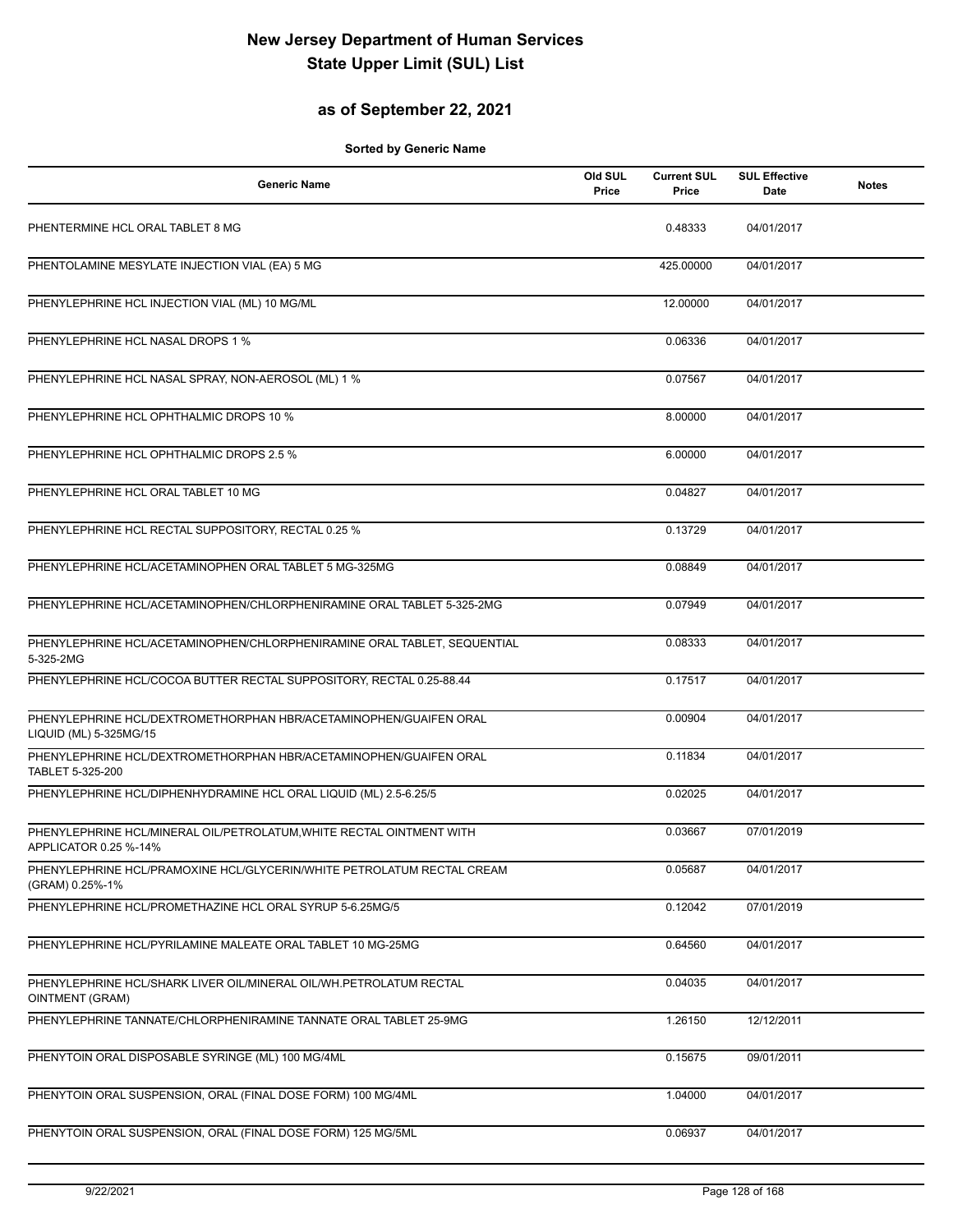### **as of September 22, 2021**

| <b>Generic Name</b>                                                   | Old SUL<br>Price | <b>Current SUL</b><br>Price | <b>SUL Effective</b><br><b>Date</b> | <b>Notes</b> |
|-----------------------------------------------------------------------|------------------|-----------------------------|-------------------------------------|--------------|
| PHENYTOIN ORAL TABLET, CHEWABLE 50 MG                                 |                  | 0.19360                     | 10/01/2018                          |              |
| PHENYTOIN SODIUM EXTENDED ORAL CAPSULE 100 MG                         |                  | 0.08020                     | 01/01/2019                          |              |
| PHENYTOIN SODIUM EXTENDED ORAL CAPSULE 200 MG                         |                  | 0.57419                     | 10/01/2017                          |              |
| PHENYTOIN SODIUM EXTENDED ORAL CAPSULE 30 MG                          |                  | 0.86983                     | 04/01/2017                          |              |
| PHENYTOIN SODIUM EXTENDED ORAL CAPSULE 300 MG                         |                  | 1.55160                     | 01/13/2020                          |              |
| PHENYTOIN SODIUM INTRAVENOUS VIAL (ML) 50 MG/ML                       |                  | 0.27200                     | 04/01/2017                          |              |
| PHOSPHORATED CARBOHYDRATE (DEXTROSE AMD FRUCTOSE) ORAL SOLUTION, ORAL |                  | 0.01622                     | 04/01/2017                          |              |
| PHYTONADIONE (VIT K1) INJECTION AMPUL (ML) 10 MG/ML                   |                  | 41.09125                    | 04/01/2017                          |              |
| PHYTONADIONE (VIT K1) INJECTION AMPUL (ML) 1MG/0.5ML                  |                  | 7.72000                     | 04/01/2017                          |              |
| PHYTONADIONE (VIT K1) INJECTION SYRINGE (ML) 1MG/0.5ML                |                  | 36.00000                    | 04/01/2017                          |              |
| PHYTONADIONE (VIT K1) ORAL TABLET 5 MG                                |                  | 38.95000                    | 04/01/2021                          |              |
| PILOCARPINE HCL OPHTHALMIC DROPS 0.5 %                                |                  | 0.24231                     | 12/12/2011                          |              |
| PILOCARPINE HCL OPHTHALMIC DROPS 1 %                                  |                  | 2.38520                     | 10/01/2017                          |              |
| PILOCARPINE HCL OPHTHALMIC DROPS 2 %                                  |                  | 3.33333                     | 07/01/2019                          |              |
| PILOCARPINE HCL OPHTHALMIC DROPS 3 %                                  |                  | 0.38077                     | 12/12/2011                          |              |
| PILOCARPINE HCL OPHTHALMIC DROPS 4 %                                  |                  | 4.14400                     | 04/01/2020                          |              |
| PILOCARPINE HCL OPHTHALMIC DROPS 6 %                                  |                  | 0.60577                     | 12/12/2011                          |              |
| PILOCARPINE HCL ORAL TABLET 5 MG                                      |                  | 0.17557                     | 10/01/2017                          |              |
| PILOCARPINE HCL ORAL TABLET 7.5 MG                                    |                  | 1.04620                     | 01/01/2019                          |              |
| PIMOZIDE ORAL TABLET 1 MG                                             |                  | 1.27510                     | 10/01/2017                          |              |
| PIMOZIDE ORAL TABLET 2 MG                                             |                  | 1.80700                     | 01/01/2020                          |              |
| PINDOLOL ORAL TABLET 10 MG                                            |                  | 0.10050                     | 10/01/2017                          |              |
| PINDOLOL ORAL TABLET 5 MG                                             |                  | 0.12370                     | 10/01/2017                          |              |
| PIOGLITAZONE HCL ORAL TABLET 15 MG                                    |                  | 0.02600                     | 01/01/2019                          |              |
| PIOGLITAZONE HCL ORAL TABLET 30 MG                                    |                  | 0.02844                     | 01/01/2019                          |              |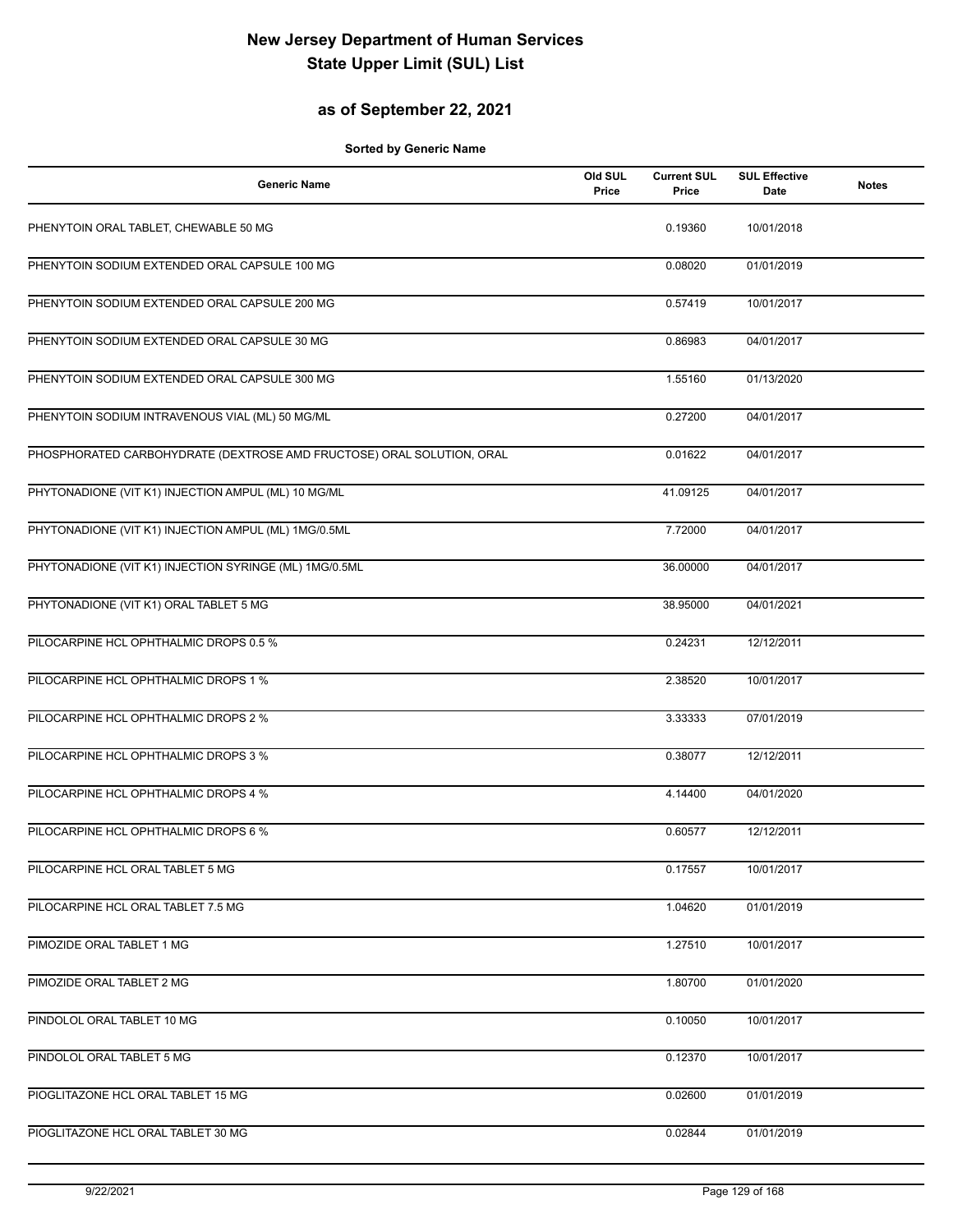### **as of September 22, 2021**

| <b>Generic Name</b>                                                                       | Old SUL<br>Price | <b>Current SUL</b><br>Price | <b>SUL Effective</b><br>Date | <b>Notes</b> |
|-------------------------------------------------------------------------------------------|------------------|-----------------------------|------------------------------|--------------|
| PIOGLITAZONE HCL ORAL TABLET 45 MG                                                        |                  | 0.01999                     | 07/01/2018                   |              |
| PIOGLITAZONE HCL/GLIMEPIRIDE ORAL TABLET 30 MG-2 MG                                       |                  | 6.57850                     | 04/01/2017                   |              |
| PIOGLITAZONE HCL/GLIMEPIRIDE ORAL TABLET 30 MG-4 MG                                       |                  | 10.75527                    | 04/01/2017                   |              |
| PIOGLITAZONE HCL/METFORMIN HCL ORAL TABLET 15MG-500MG                                     |                  | 1.12650                     | 10/01/2018                   |              |
| PIOGLITAZONE HCL/METFORMIN HCL ORAL TABLET 15MG-850MG                                     |                  | 0.61100                     | 04/01/2020                   |              |
| PIPERACILLIN SODIUM/TAZOBACTAM SODIUM INTRAVENOUS VIAL (EA) 13.5 G                        |                  | 48.60000                    | 04/01/2017                   |              |
| PIPERACILLIN SODIUM/TAZOBACTAM SODIUM INTRAVENOUS VIAL (EA) 2.25 G                        |                  | 2.68600                     | 10/01/2019                   |              |
| PIPERACILLIN SODIUM/TAZOBACTAM SODIUM INTRAVENOUS VIAL (EA) 3.375 G                       |                  | 3.25000                     | 10/01/2020                   |              |
| PIPERACILLIN SODIUM/TAZOBACTAM SODIUM INTRAVENOUS VIAL (EA) 4.5 G                         |                  | 5.04200                     | 04/01/2019                   |              |
| PIPERACILLIN SODIUM/TAZOBACTAM SODIUM INTRAVENOUS VIAL (EA) 40.5 G                        |                  | 72.90000                    | 04/01/2017                   |              |
| PIPERACILLIN SODIUM/TAZOBACTAM SODIUM INTRAVENOUS VIAL WITH THREADED PORT<br>(EA) 2.25 G  |                  | 5.13000                     | 04/01/2017                   |              |
| PIPERACILLIN SODIUM/TAZOBACTAM SODIUM INTRAVENOUS VIAL WITH THREADED PORT<br>(EA) 3.375 G |                  | 7.19000                     | 04/01/2017                   |              |
| PIPERACILLIN SODIUM/TAZOBACTAM SODIUM INTRAVENOUS VIAL WITH THREADED PORT<br>(EA) 4.5 G   |                  | 9.21000                     | 04/01/2017                   |              |
| PIPERONYL BUTOXIDE/PYRETHRINS MISCELLANEOUS AEROSOL, SPRAY (ML)                           |                  | 0.02769                     | 12/12/2011                   |              |
| PIPERONYL BUTOXIDE/PYRETHRINS TOPICAL SHAMPOO 4%-0.33%                                    |                  | 0.03567                     | 04/01/2017                   |              |
| PIPERONYL BUTOXIDE/PYRETHRINS/PERMETHRIN TOPICAL KIT 4-.33-.5%                            |                  | 7.79076                     | 10/01/2017                   |              |
| PIROXICAM ORAL CAPSULE 10 MG                                                              |                  | 0.53490                     | 01/01/2018                   |              |
| PIROXICAM ORAL CAPSULE 20 MG                                                              |                  | 0.23350                     | 01/01/2019                   |              |
| PODOFILOX TOPICAL SOLUTION, NON-ORAL 0.5 %                                                | 9.12000          | 8.57143                     | 10/01/2021                   |              |
| PODOPHYLLUM RESIN TOPICAL LIQUID (ML) 25 %                                                |                  | 6.02133                     | 10/01/2017                   |              |
| POLYETHYLENE GLYCOL 3350 MISCELLANEOUS POWDER (GRAM)                                      |                  | 0.00513                     | 10/01/2017                   |              |
| POLYETHYLENE GLYCOL 3350 ORAL POWDER (GRAM) 17G/DOSE                                      |                  | 0.01613                     | 04/01/2017                   |              |
| POLYETHYLENE GLYCOL 3350 ORAL POWDER IN PACKET (EA) 17G                                   |                  | 0.89286                     | 04/01/2020                   |              |
| POLYETHYLENE GLYCOL 400/POLYVINYL ALCOHOL OPHTHALMIC DROPS 1 %-1 %                        |                  | 0.39246                     | 12/12/2011                   |              |
| POLYMYXIN B SULFATE INJECTION VIAL (EA) 500K UNIT                                         |                  | 5.35600                     | 07/01/2019                   |              |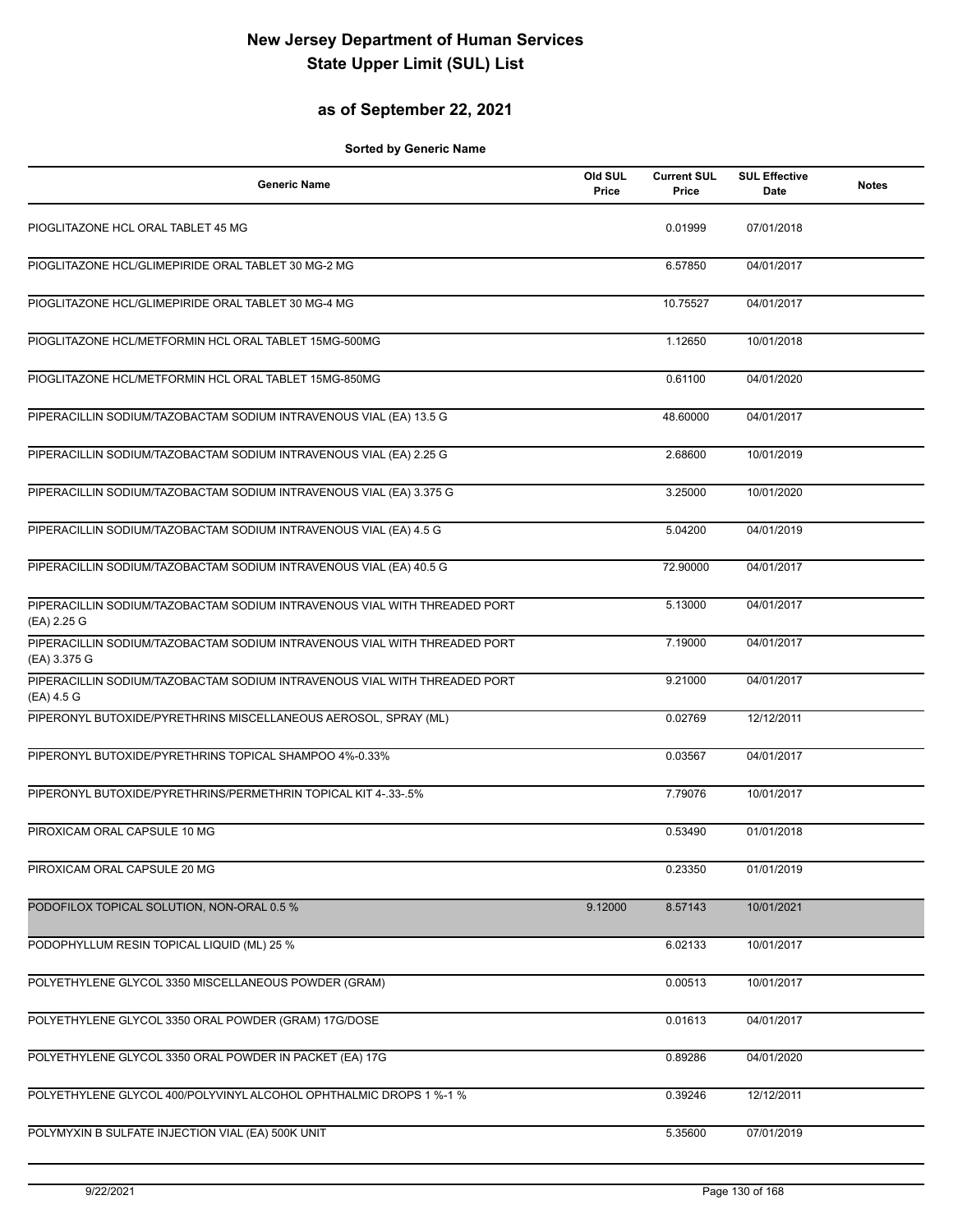### **as of September 22, 2021**

| <b>Generic Name</b>                                                                                       | Old SUL<br>Price | <b>Current SUL</b><br>Price | <b>SUL Effective</b><br>Date | <b>Notes</b> |
|-----------------------------------------------------------------------------------------------------------|------------------|-----------------------------|------------------------------|--------------|
| POLYMYXIN B SULFATE/TRIMETHOPRIM OPHTHALMIC DROPS 10000-1/ML                                              |                  | 0.15377                     | 10/01/2017                   |              |
| POLYVINYL ALCOHOL OPHTHALMIC DROPS 1.4 %                                                                  |                  | 0.10800                     | 07/01/2018                   |              |
| POLYVINYL ALCOHOL/POVIDONE OPHTHALMIC DROPS 0.5%-0.6%                                                     |                  | 0.12464                     | 04/01/2017                   |              |
| POSACONAZOLE ORAL TABLET, DELAYED RELEASE (ENTERIC COATED) 100 MG                                         |                  | 34.52886                    | 10/01/2020                   |              |
| POTASSIUM ACETATE INTRAVENOUS VIAL (ML) 2 MEQ/ML                                                          |                  | 0.01546                     | 10/01/2017                   |              |
| POTASSIUM BICARBONATE/CITRIC ACID ORAL TABLET, EFFERVESCENT 25 MEQ                                        |                  | 0.18933                     | 04/01/2017                   |              |
| POTASSIUM CHLORIDE IN 0.45 % SODIUM CHLORIDE INTRAVENOUS INTRAVENOUS<br>SOLUTION 20 MEQ/L                 |                  | 0.00264                     | 04/01/2017                   |              |
| POTASSIUM CHLORIDE IN 0.9 % SODIUM CHLORIDE INTRAVENOUS INTRAVENOUS<br>SOLUTION 20 MEQ/L                  |                  | 0.00780                     | 10/01/2017                   |              |
| POTASSIUM CHLORIDE IN 0.9 % SODIUM CHLORIDE INTRAVENOUS INTRAVENOUS<br>SOLUTION 40 MEQ/L                  |                  | 0.00300                     | 04/01/2017                   |              |
| POTASSIUM CHLORIDE IN 5 % DEXTROSE IN WATER INTRAVENOUS INTRAVENOUS<br>SOLUTION 20 MEQ/L                  |                  | 0.00195                     | 04/01/2017                   |              |
| POTASSIUM CHLORIDE IN DEXTROSE 5 % AND 0.9 % SODIUM CHLORIDE INTRAVENOUS<br>INTRAVENOUS SOLUTION 20 MEQ/L |                  | 0.00077                     | 10/01/2017                   |              |
| POTASSIUM CHLORIDE IN DEXTROSE 5 % AND 0.9 % SODIUM CHLORIDE INTRAVENOUS<br>INTRAVENOUS SOLUTION 40 MEQ/L |                  | 0.00311                     | 04/01/2017                   |              |
| POTASSIUM CHLORIDE IN DEXTROSE 5 %-0.2 % SODIUM CHLORIDE INTRAVENOUS<br>INTRAVENOUS SOLUTION 20 MEQ/L     |                  | 0.00251                     | 04/01/2017                   |              |
| POTASSIUM CHLORIDE IN DEXTROSE 5 %-0.45 % SODIUM CHLORIDE INTRAVENOUS<br>INTRAVENOUS SOLUTION 10 MEQ/L    |                  | 0.00413                     | 10/01/2017                   |              |
| POTASSIUM CHLORIDE IN DEXTROSE 5 %-0.45 % SODIUM CHLORIDE INTRAVENOUS<br>INTRAVENOUS SOLUTION 20 MEQ/L    |                  | 0.00085                     | 10/01/2017                   |              |
| POTASSIUM CHLORIDE IN DEXTROSE 5 %-0.45 % SODIUM CHLORIDE INTRAVENOUS<br>INTRAVENOUS SOLUTION 30 MEQ/L    |                  | 0.00250                     | 04/01/2017                   |              |
| POTASSIUM CHLORIDE IN DEXTROSE 5 %-0.45 % SODIUM CHLORIDE INTRAVENOUS<br>INTRAVENOUS SOLUTION 40 MEQ/L    |                  | 0.00234                     | 04/01/2017                   |              |
| POTASSIUM CHLORIDE IN DEXTROSE 5% AND 0.3 % SODIUM CHLORIDE INTRAVENOUS<br>INTRAVENOUS SOLUTION 20 MEQ/L  |                  | 0.00218                     | 04/01/2017                   |              |
| POTASSIUM CHLORIDE IN LACTATED RINGERS AND 5 % DEXTROSE INTRAVENOUS<br>INTRAVENOUS SOLUTION 20 MEQ/L      |                  | 0.00303                     | 04/01/2017                   |              |
| POTASSIUM CHLORIDE INTRAVENOUS INTRAVENOUS SOLUTION 2 MEQ/ML                                              |                  | 0.03618                     | 12/12/2011                   |              |
| POTASSIUM CHLORIDE INTRAVENOUS INTRAVENOUS SOLUTION, PIGGYBACK (ML)<br>10MEQ/0.1L                         |                  | 0.02890                     | 04/01/2017                   |              |
| POTASSIUM CHLORIDE INTRAVENOUS INTRAVENOUS SOLUTION, PIGGYBACK (ML)<br>10MEQ/50ML                         |                  | 0.06324                     | 04/01/2017                   |              |
| POTASSIUM CHLORIDE INTRAVENOUS INTRAVENOUS SOLUTION, PIGGYBACK (ML)<br>20MEQ/0.1L                         |                  | 0.02660                     | 04/01/2017                   |              |
| POTASSIUM CHLORIDE INTRAVENOUS INTRAVENOUS SOLUTION, PIGGYBACK (ML)<br>20MEQ/50ML                         |                  | 0.05320                     | 04/01/2017                   |              |
| POTASSIUM CHLORIDE INTRAVENOUS INTRAVENOUS SOLUTION, PIGGYBACK (ML)<br>40MEQ/0.1L                         |                  | 0.03157                     | 04/01/2017                   |              |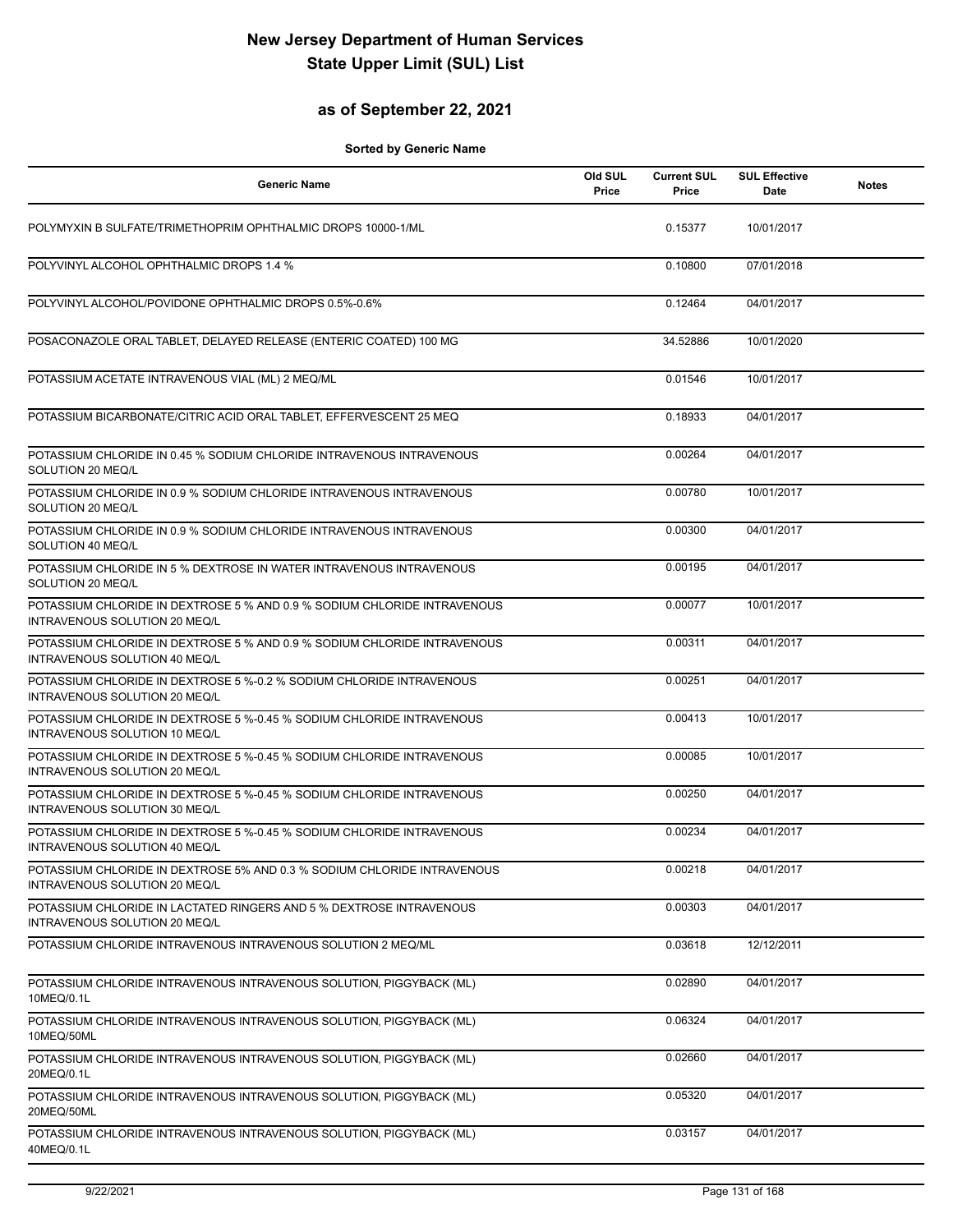### **as of September 22, 2021**

| <b>Generic Name</b>                                                                      | Old SUL<br>Price | <b>Current SUL</b><br>Price | <b>SUL Effective</b><br>Date | <b>Notes</b> |
|------------------------------------------------------------------------------------------|------------------|-----------------------------|------------------------------|--------------|
| POTASSIUM CHLORIDE INTRAVENOUS VIAL (ML) 2 MEQ/ML                                        |                  | 0.02424                     | 10/01/2017                   |              |
| POTASSIUM CHLORIDE ORAL CAPSULE, EXTENDED RELEASE 10 MEQ                                 |                  | 0.04560                     | 01/01/2019                   |              |
| POTASSIUM CHLORIDE ORAL CAPSULE, EXTENDED RELEASE 8 MEQ                                  |                  | 0.15000                     | 10/01/2019                   |              |
| POTASSIUM CHLORIDE ORAL LIQUID (ML) 20MEQ/15ML                                           |                  | 0.17428                     | 04/01/2020                   |              |
| POTASSIUM CHLORIDE ORAL LIQUID (ML) 40MEQ/15ML                                           |                  | 0.10532                     | 10/01/2017                   |              |
| POTASSIUM CHLORIDE ORAL PACKET (EA) 20 MEQ                                               |                  | 2.81000                     | 07/01/2021                   |              |
| POTASSIUM CHLORIDE ORAL PACKET (EA) 25 MEQ                                               |                  | 1.30700                     | 12/12/2011                   |              |
| POTASSIUM CHLORIDE ORAL TABLET, EXT RELEASE, PARTICLES/CRYSTALS 10 MEQ                   |                  | 0.11710                     | 01/01/2019                   |              |
| POTASSIUM CHLORIDE ORAL TABLET, EXT RELEASE, PARTICLES/CRYSTALS 20 MEQ                   |                  | 0.13698                     | 01/01/2019                   |              |
| POTASSIUM CHLORIDE ORAL TABLET, EXTENDED RELEASE 10 MEQ                                  |                  | 0.13767                     | 07/01/2021                   |              |
| POTASSIUM CHLORIDE ORAL TABLET, EXTENDED RELEASE 20 MEQ                                  |                  | 0.25374                     | 04/01/2017                   |              |
| POTASSIUM CHLORIDE ORAL TABLET, EXTENDED RELEASE 8 MEQ                                   |                  | 0.15500                     | 10/01/2017                   |              |
| POTASSIUM CHLORIDE/POTASSIUM BICARBONATE/CITRIC ACID ORAL TABLET,<br>EFFERVESCENT 25 MEQ |                  | 1.14300                     | 04/01/2017                   |              |
| POTASSIUM CITRATE ORAL TABLET, EXTENDED RELEASE 10 MEQ                                   |                  | 0.39630                     | 07/01/2021                   |              |
| POTASSIUM CITRATE ORAL TABLET, EXTENDED RELEASE 15 MEQ                                   |                  | 0.40120                     | 04/01/2019                   |              |
| POTASSIUM CITRATE ORAL TABLET, EXTENDED RELEASE 5 MEQ                                    |                  | 0.52180                     | 01/01/2020                   |              |
| POTASSIUM CITRATE/CITRIC ACID ORAL PACKET (EA) 3300-1002                                 |                  | 0.68989                     | 12/12/2011                   |              |
| POTASSIUM CITRATE/CITRIC ACID ORAL SOLUTION, ORAL 1100-334/5                             |                  | 0.07333                     | 04/01/2017                   |              |
| POTASSIUM PHOS, M-BASIC-D-BASIC INTRAVENOUS VIAL (ML) 3MMOL/ML                           |                  | 0.02705                     | 10/01/2017                   |              |
| POVIDONE-IODINE TOPICAL OINTMENT (GRAM) 10 %                                             |                  | 0.05791                     | 04/01/2017                   |              |
| POVIDONE-IODINE TOPICAL SOLUTION, NON-ORAL 10 %                                          |                  | 0.01634                     | 04/01/2017                   |              |
| PRAMIPEXOLE DI-HCL ORAL TABLET 0.125 MG                                                  |                  | 0.02100                     | 01/01/2019                   |              |
| PRAMIPEXOLE DI-HCL ORAL TABLET 0.25 MG                                                   |                  | 0.01467                     | 01/01/2019                   |              |
| PRAMIPEXOLE DI-HCL ORAL TABLET 0.5 MG                                                    |                  | 0.04133                     | 07/01/2021                   |              |
| PRAMIPEXOLE DI-HCL ORAL TABLET 0.75 MG                                                   | 0.07931          | 0.05611                     | 10/01/2021                   |              |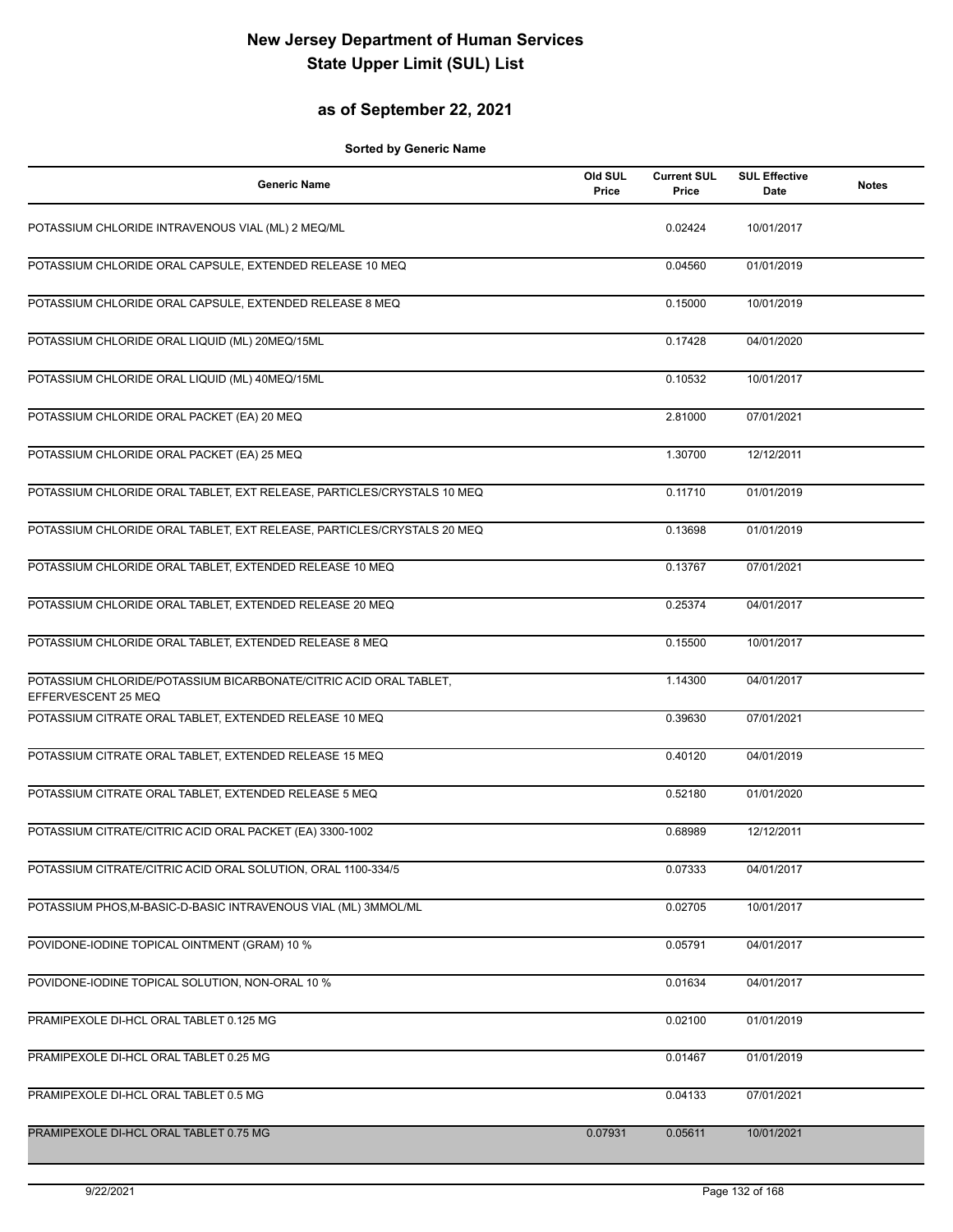### **as of September 22, 2021**

| <b>Generic Name</b>                                             | Old SUL<br>Price | <b>Current SUL</b><br>Price | <b>SUL Effective</b><br>Date | <b>Notes</b> |
|-----------------------------------------------------------------|------------------|-----------------------------|------------------------------|--------------|
| PRAMIPEXOLE DI-HCL ORAL TABLET 1 MG                             |                  | 0.04322                     | 04/01/2017                   |              |
| PRAMIPEXOLE DI-HCL ORAL TABLET 1.5 MG                           |                  | 0.05722                     | 04/01/2018                   |              |
| PRAMIPEXOLE DI-HCL ORAL TABLET, EXTENDED RELEASE 24 HR 0.375 MG |                  | 9.83333                     | 04/01/2017                   |              |
| PRAMIPEXOLE DI-HCL ORAL TABLET, EXTENDED RELEASE 24 HR 0.75 MG  |                  | 11.00233                    | 04/01/2017                   |              |
| PRAMIPEXOLE DI-HCL ORAL TABLET, EXTENDED RELEASE 24 HR 1.5 MG   |                  | 9.83333                     | 04/01/2017                   |              |
| PRAMIPEXOLE DI-HCL ORAL TABLET, EXTENDED RELEASE 24 HR 2.25 MG  |                  | 9.83333                     | 04/01/2017                   |              |
| PRAMIPEXOLE DI-HCL ORAL TABLET, EXTENDED RELEASE 24 HR 3 MG     |                  | 11.93707                    | 04/01/2017                   |              |
| PRAMIPEXOLE DI-HCL ORAL TABLET, EXTENDED RELEASE 24 HR 3.75 MG  |                  | 13.13800                    | 04/01/2017                   |              |
| PRAMIPEXOLE DI-HCL ORAL TABLET, EXTENDED RELEASE 24 HR 4.5 MG   |                  | 11.82500                    | 04/01/2017                   |              |
| PRAMOXINE HCL TOPICAL FOAM (GRAM) 1 %                           |                  | 2.66240                     | 04/01/2017                   |              |
| PRAMOXINE HCL TOPICAL LOTION (ML) 1 %                           |                  | 0.03045                     | 04/01/2017                   |              |
| PRAMOXINE HCL/CALAMINE TOPICAL LOTION (ML) 1 %-8 %              |                  | 0.01379                     | 04/01/2017                   |              |
| PRAMOXINE HCL/CAMPHOR/ZINC ACETATE TOPICAL LOTION (ML)          |                  | 0.01488                     | 04/01/2017                   |              |
| PRAMOXINE HCL/ZINC ACETATE TOPICAL LOTION (ML) 1 %-0.1 %        |                  | 0.01518                     | 04/01/2017                   |              |
| PRASUGREL HCL ORAL TABLET 10 MG                                 |                  | 0.22500                     | 01/01/2019                   |              |
| PRASUGREL HCL ORAL TABLET 5 MG                                  |                  | 0.51947                     | 10/01/2021                   |              |
| PRAVASTATIN SODIUM ORAL TABLET 10 MG                            |                  | 0.03100                     | 07/01/2018                   |              |
| PRAVASTATIN SODIUM ORAL TABLET 20 MG                            |                  | 0.03322                     | 07/01/2018                   |              |
| PRAVASTATIN SODIUM ORAL TABLET 40 MG                            |                  | 0.06144                     | 01/01/2019                   |              |
| PRAVASTATIN SODIUM ORAL TABLET 80 MG                            |                  | 0.08878                     | 07/01/2018                   |              |
| PRAZOSIN HCL ORAL CAPSULE 1 MG                                  | 0.19500          | 0.18267                     | 10/01/2021                   |              |
| PRAZOSIN HCL ORAL CAPSULE 2 MG                                  |                  | 0.12864                     | 10/01/2017                   |              |
| PRAZOSIN HCL ORAL CAPSULE 5 MG                                  |                  | 0.37754                     | 07/01/2019                   |              |
| PREDNICARBATE TOPICAL CREAM (GRAM) 0.1 %                        |                  | 1.90416                     | 04/01/2017                   |              |
| PREDNICARBATE TOPICAL OINTMENT (GRAM) 0.1 %                     |                  | 1.02483                     | 04/01/2017                   |              |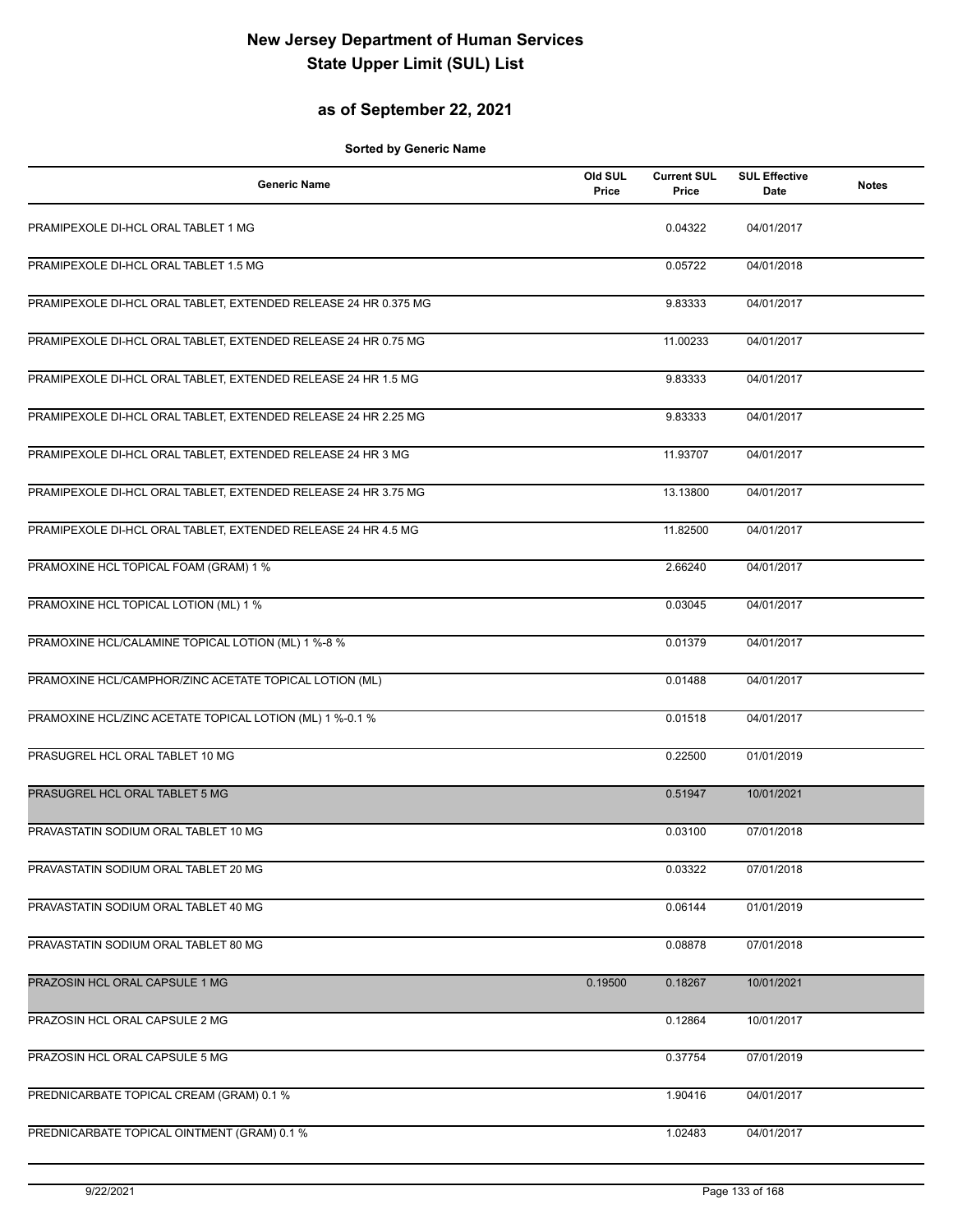### **as of September 22, 2021**

| <b>Generic Name</b>                                                            | Old SUL<br>Price | <b>Current SUL</b><br>Price | <b>SUL Effective</b><br>Date | <b>Notes</b> |
|--------------------------------------------------------------------------------|------------------|-----------------------------|------------------------------|--------------|
| PREDNISOLONE ACETATE OPHTHALMIC SUSPENSION, DROPS(FINAL DOSAGE FORM)(ML)<br>1% |                  | 5.00236                     | 07/01/2019                   |              |
| PREDNISOLONE ORAL SOLUTION, ORAL 15 MG/5 ML                                    |                  | 0.04250                     | 04/01/2017                   |              |
| PREDNISOLONE ORAL TABLET 5 MG                                                  |                  | 7.22430                     | 04/01/2017                   |              |
| PREDNISOLONE SOD PHOSPHATE OPHTHALMIC DROPS 1 %                                |                  | 1.06685                     | 10/01/2017                   |              |
| PREDNISOLONE SOD PHOSPHATE ORAL SOLUTION, ORAL 15 MG/5 ML                      |                  | 0.05667                     | 10/01/2017                   |              |
| PREDNISOLONE SOD PHOSPHATE ORAL SOLUTION, ORAL 25 MG/5 ML                      |                  | 0.94102                     | 04/01/2017                   |              |
| PREDNISOLONE SOD PHOSPHATE ORAL SOLUTION, ORAL 5 MG/5 ML                       |                  | 0.17302                     | 10/01/2017                   |              |
| PREDNISOLONE SOD PHOSPHATE ORAL TABLET, DISINTEGRATING 10 MG                   |                  | 10.41025                    | 04/01/2017                   |              |
| PREDNISOLONE SOD PHOSPHATE ORAL TABLET, DISINTEGRATING 15 MG                   |                  | 19.17875                    | 04/01/2017                   |              |
| PREDNISOLONE SOD PHOSPHATE ORAL TABLET, DISINTEGRATING 30 MG                   |                  | 24.65833                    | 04/01/2017                   |              |
| PREDNISONE ORAL SOLUTION, ORAL 5 MG/5 ML                                       |                  | 0.18413                     | 04/01/2017                   |              |
| PREDNISONE ORAL TABLET 1 MG                                                    |                  | 0.03080                     | 01/01/2019                   |              |
| PREDNISONE ORAL TABLET 10 MG                                                   |                  | 0.04940                     | 01/01/2019                   |              |
| PREDNISONE ORAL TABLET 2.5 MG                                                  |                  | 0.03518                     | 10/01/2017                   |              |
| PREDNISONE ORAL TABLET 20 MG                                                   |                  | 0.03517                     | 10/01/2017                   |              |
| PREDNISONE ORAL TABLET 5 MG                                                    |                  | 0.00868                     | 10/01/2017                   |              |
| PREDNISONE ORAL TABLET 50 MG                                                   |                  | 0.23081                     | 04/01/2017                   |              |
| PREDNISONE ORAL TABLET, DOSE PACK 10 MG                                        |                  | 0.10896                     | 10/01/2017                   |              |
| PREDNISONE ORAL TABLET, DOSE PACK 5 MG                                         |                  | 0.09667                     | 10/01/2017                   |              |
| PREGABALIN ORAL CAPSULE 100 MG                                                 |                  | 0.14356                     | 10/01/2020                   |              |
| PREGABALIN ORAL CAPSULE 150 MG                                                 |                  | 0.10500                     | 07/01/2021                   |              |
| PREGABALIN ORAL CAPSULE 200 MG                                                 | 0.19745          | 0.16680                     | 10/01/2021                   |              |
| PREGABALIN ORAL CAPSULE 225 MG                                                 |                  | 0.22595                     | 04/01/2020                   |              |
| PREGABALIN ORAL CAPSULE 25 MG                                                  |                  | 0.11111                     | 01/01/2020                   |              |
| PREGABALIN ORAL CAPSULE 300 MG                                                 |                  | 0.17767                     | 10/01/2020                   |              |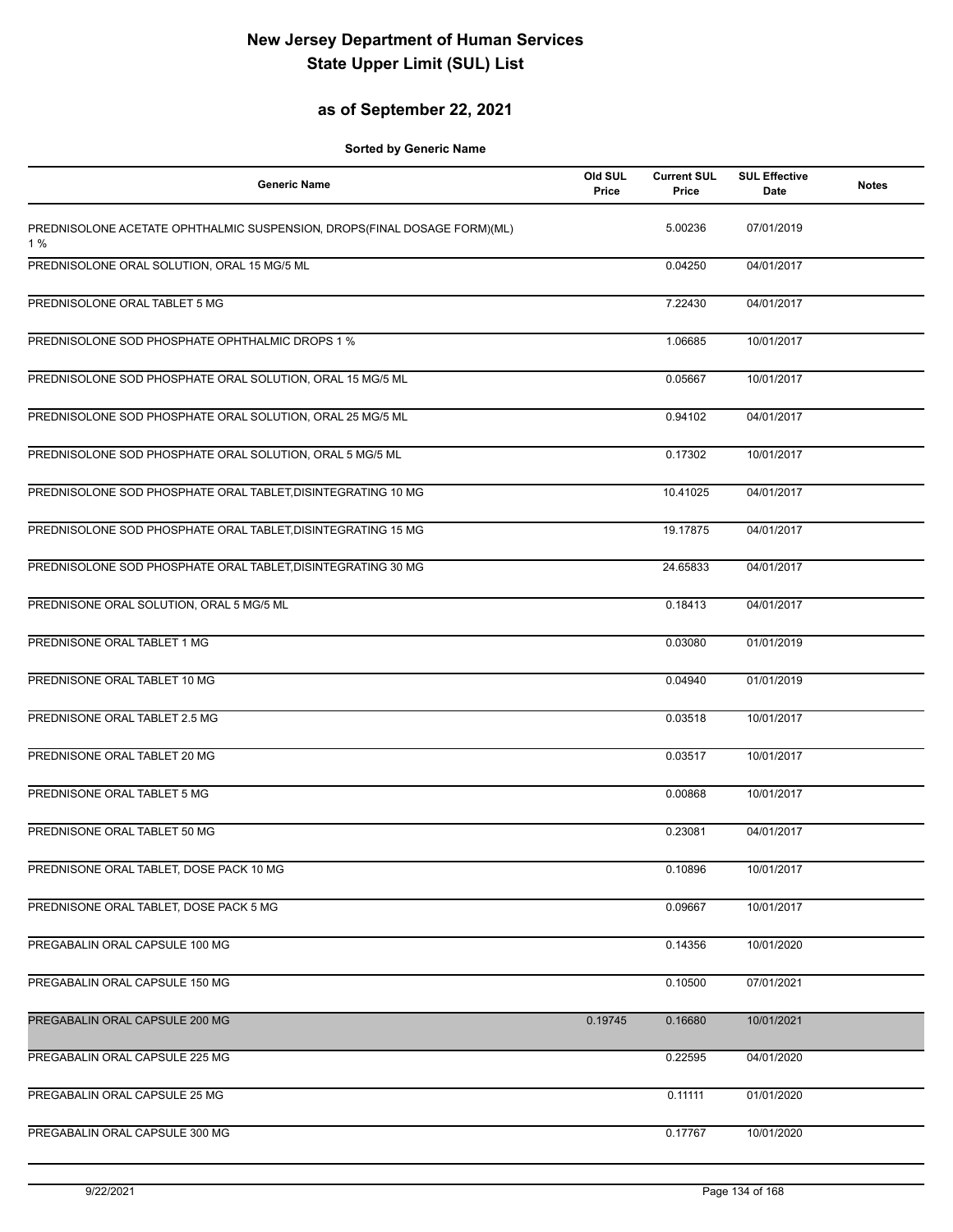### **as of September 22, 2021**

| <b>Generic Name</b>                                                                                                    | Old SUL<br>Price | <b>Current SUL</b><br>Price | <b>SUL Effective</b><br>Date | <b>Notes</b> |
|------------------------------------------------------------------------------------------------------------------------|------------------|-----------------------------|------------------------------|--------------|
| PREGABALIN ORAL CAPSULE 50 MG                                                                                          | 0.11528          | 0.07678                     | 10/01/2021                   |              |
| PREGABALIN ORAL CAPSULE 75 MG                                                                                          |                  | 0.11233                     | 10/01/2020                   |              |
| PREGABALIN ORAL SOLUTION, ORAL 20 MG/ML                                                                                |                  | 0.14000                     | 10/01/2019                   |              |
| PRENATAL VIT 55/IRON BISGLY HCL, SUC-PROT/FOLIC ACID/OMEGA-3 ORAL COMBINATION<br>PACKAGE. TABLET AND DR CAP 29-1-430MG |                  | 0.49783                     | 04/01/2017                   |              |
| PRENATAL VIT NO.16/IRON FUM, PS COMPLEX/FOLIC ACID/OMEGA-3 ORAL CAPSULE<br>35-1-200MG                                  |                  | 0.63168                     | 10/01/2017                   |              |
| PRENATAL VIT NO.19/IRON BG HCL, SUC-PROT/FOLIC ACID/OMEGA-3 ORAL COMBINATION<br>PACKAGE, TABLET AND DR CAP 29-1-400MG  |                  | 0.53083                     | 04/01/2017                   |              |
| PRENATAL VIT NO.2/IRON BG CHEL, SUCC-PROT/FOLIC ACID/OMEGA-3 ORAL COMBINATION<br>PACKAGE (EA) 29-1-250MG               |                  | 0.35240                     | 04/01/2017                   |              |
| PRENATAL VIT NO.21/IRON POLYSACCH, HEME POLYPEP/FOLIC ACID ORAL TABLET 28-6-1<br>MG                                    |                  | 1.41211                     | 04/01/2017                   |              |
| PRENATAL VIT NO.22/IRON CBN, GLUCON/FOLIC ACID/DOCUSATE/DHA ORAL COMBINATION<br>PACKAGE (EA) 27-1-50 MG                |                  | 0.75050                     | 04/01/2017                   |              |
| PRENATAL VIT NO.72/IRON CARBONY, GLUC/FOLIC ACID/DOCUSATE/DHA ORAL<br>COMBINATION PACKAGE (EA) 90-1-300MG              |                  | 1.30583                     | 04/01/2017                   |              |
| PRENATAL VIT NO.73/IRON CARBONY, GLUC/FOLIC ACID/DOCUSATE/DHA ORAL<br>COMBINATION PACKAGE (EA) 35-1-50 MG              |                  | 1.26033                     | 04/01/2017                   |              |
| PRENATAL VIT NO.81/SOD.FEREDETATE-IRON PS/FOLIC ACID/OMEGA-3 ORAL<br>COMBINATION PACKAGE, TABLET AND DR CAP 27-1-430MG |                  | 1.21200                     | 04/01/2017                   |              |
| PRENATAL VIT WITH CALCIUM #34/IRON/FOLIC ACID ORAL TABLET, EXTENDED RELEASE<br>MULTIPHASE 24 HR 28 MG-1 MG             |                  | 0.20988                     | 12/12/2011                   |              |
| PRENATAL VIT WITH CALCIUM NO. 40/IRON FUMARATE/FA CMB NO.1 ORAL TABLET 27 MG-1<br>MG                                   |                  | 1.23151                     | 10/01/2017                   |              |
| PRENATAL VIT WITH CALCIUM NO.37/IRON, ASPG/FOLIC ACID/OMEGA-3 ORAL CAPSULE<br>27-1-330MG                               |                  | 0.76089                     | 04/01/2017                   |              |
| PRENATAL VIT WITH CALCIUM NO.68/IRON FUM/FOLIC ACID NO.1/DHA ORAL CAPSULE<br>28-1-300MG                                |                  | 1.27300                     | 01/01/2019                   |              |
| PRENATAL VIT WITH CALCIUM NO.69/IRON/FOLIC ACID/DOCUSATE/DHA ORAL CAPSULE<br>27-1-50 MG                                |                  | 1.04600                     | 04/01/2017                   |              |
| PRENATAL VIT WITH CALCIUM NO.69/IRON/FOLIC ACID/DOCUSATE/DHA ORAL CAPSULE<br>28-1-50 MG                                |                  | 1.36900                     | 04/01/2017                   |              |
| PRENATAL VIT, CALCIUM NO.35/IRON/FOLIC ACID/DOCUSATE/OMEGA-3 ORAL CAPSULE<br>27-1-50 MG                                |                  | 0.08682                     | 10/01/2017                   |              |
| PRENATAL VIT/FOLIC ACID/B6/CALCIUM PHOSPH DI, TRIBASIC/GINGER ORAL TABLET<br>1.2-40-100                                |                  | 0.70833                     | 04/01/2017                   |              |
| PRENATAL VITAMIN 27 WITH CALCIUM/FERROUS FUMARATE/FOLIC ACID ORAL TABLET 60<br>MG-1 MG                                 |                  | 0.16800                     | 10/01/2018                   |              |
| PRENATAL VITAMIN NO.15/IRON FUMARATE, POLYSAC COMP/FOLIC ACID ORAL CAPSULE<br>85 MG-1 MG                               |                  | 0.64513                     | 04/01/2017                   |              |
| PRENATAL VITAMIN NO.15/IRON, CARBONYL/FOLIC ACID/DOCUSATE SOD ORAL TABLET<br>90-1-50 MG                                |                  | 0.14689                     | 04/01/2017                   |              |
| PRENATAL VITAMIN NO.16/IRON, CARBONYL/FOLIC ACID/DOCUSATE SOD ORAL TABLET<br>90-1-50 MG                                |                  | 0.15789                     | 04/01/2017                   |              |
| PRENATAL VITAMIN NO.19/IRON POLYSAC, IRON HEME/FOLIC ACID/DHA ORAL CAPSULE<br>22-6-1-200                               |                  | 2.32800                     | 04/01/2017                   |              |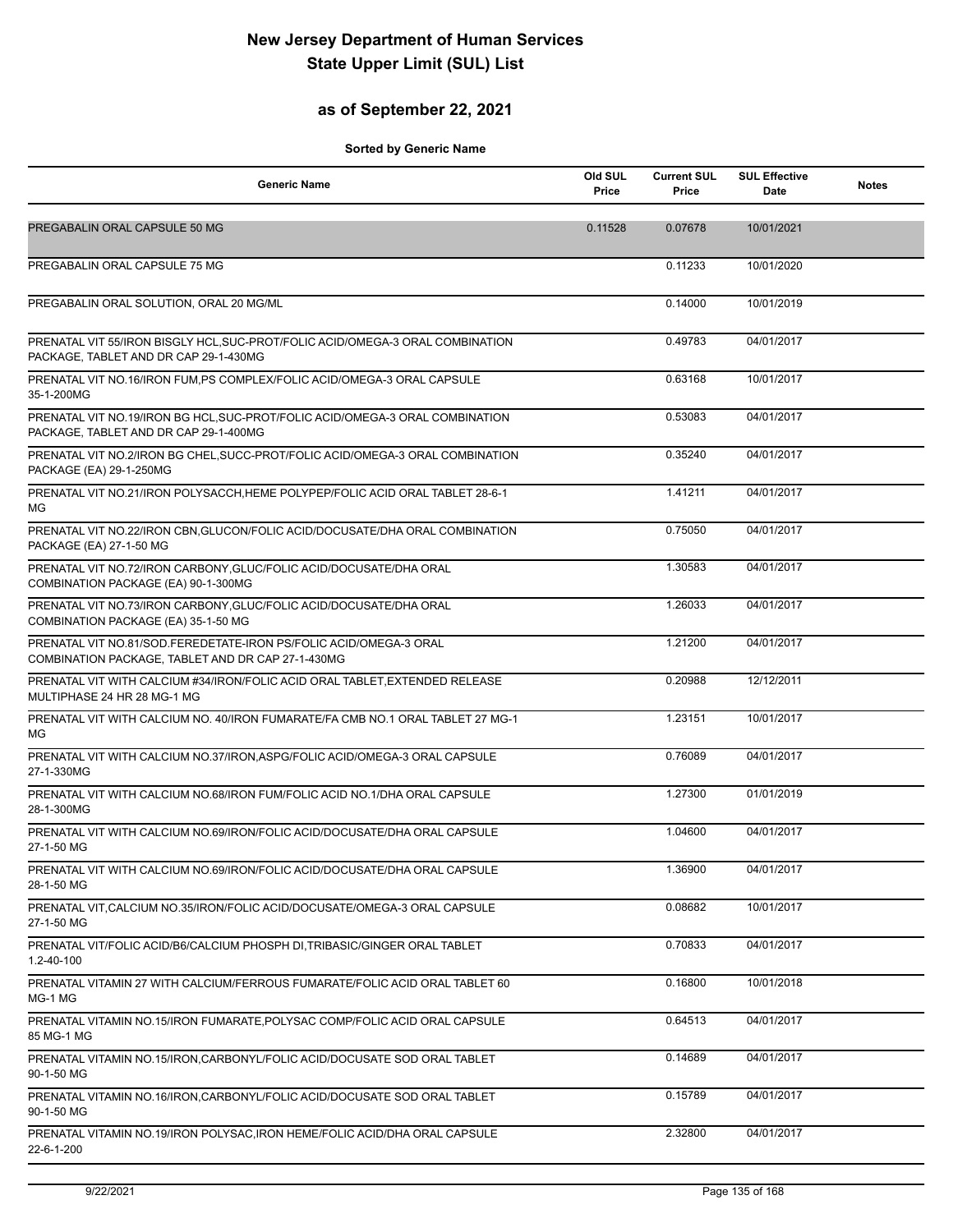### **as of September 22, 2021**

| <b>Generic Name</b>                                                                                      | Old SUL<br>Price | <b>Current SUL</b><br>Price | <b>SUL Effective</b><br>Date | <b>Notes</b> |
|----------------------------------------------------------------------------------------------------------|------------------|-----------------------------|------------------------------|--------------|
| PRENATAL VITAMIN NO.48/IRON, CARBONYL, GLUCONATE/FOLIC ACID/B6 ORAL TABLET,<br>SEQUENTIAL 20-1-25 MG     |                  | 0.59800                     | 04/01/2017                   |              |
| PRENATAL VITAMIN NO.57/IRON FUM/FOLIC ACID/DSS/DHA ORAL CAPSULE 29-1.25-55                               |                  | 2.13200                     | 04/01/2017                   |              |
| PRENATAL VITAMIN NO.86/IRON BIS-GLYCINATE/FOLIC ACID ORAL TABLET 32 MG-1 MG                              |                  | 1.01711                     | 04/01/2017                   |              |
| PRENATAL VITAMIN W-O VIT A/FERROUS FUMARATE/FOLIC ACID ORAL TABLET,<br>CHEWABLE 40-1MG                   |                  | 1.13596                     | 12/12/2011                   |              |
| PRENATAL VITAMINS COMB NO.115/IRON FUMARATE/FOLIC ACID/DSS ORAL TABLET 29-1-25<br>MG                     |                  | 0.40080                     | 04/01/2017                   |              |
| PRENATAL VITAMINS COMB NO.53/IRON B-G HCL SUC-P/FA/OMEGA-3 ORAL COMBINATION<br>PACKAGE (EA) 29-1-400MG   |                  | 0.39767                     | 10/01/2017                   |              |
| PRENATAL VITAMINS COMB NO.54/IRON B-G HCL SUC-P/FA/OMEGA-3 ORAL COMBINATION<br>PACKAGE (EA) 29-1-430MG   |                  | 0.43416                     | 04/01/2017                   |              |
| PRENATAL VITAMINS COMB NO.7/FE ASP GLY/DOCUSATE/FOLIC ACID ORAL TABLET<br>30-50-1MG                      |                  | 1.20762                     | 12/12/2011                   |              |
| PRENATAL VITAMINS COMB NO.71/FERROUS FUMARATE/FOLIC ACID ORAL TABLET 27<br>MG-1 MG                       |                  | 0.07605                     | 09/01/2011                   |              |
| PRENATAL VITAMINS COMB NO.87/IRON BISGLY/FOLIC ACID/DHA ORAL COMBINATION<br>PACKAGE (EA) 32-1-230MG      |                  | 0.71083                     | 04/01/2017                   |              |
| PRENATAL VITAMINS COMBO NO.14/FERROUS FUMARATE/FOLIC ACID ORAL TABLET.<br>CHEWABLE 29 MG-1 MG            |                  | 0.23154                     | 10/01/2017                   |              |
| PRENATAL VITAMINS COMBO NO.34/IRON, CARB/FOLIC ACID/DSS/DHA ORAL CAPSULE<br>30-1-50 MG                   |                  | 1.69066                     | 04/01/2017                   |              |
| PRENATAL VITAMINS COMBO NO.59/IRON, CARB/FOLIC ACID/DSS/DHA ORAL CAPSULE<br>29-1-50 MG                   |                  | 1.75866                     | 04/01/2017                   |              |
| PRENATAL VITAMINS NO.11/FERROUS FUMARATE/FOLIC ACID/OMEGA-3 ORAL CAPSULE<br>28-1-200MG                   |                  | 2.00007                     | 04/01/2017                   |              |
| PRENATAL VITAMINS NO.22/IRON CBN & GLUC/FOLIC ACID/DSS ORAL TABLET 27-1-50MG                             |                  | 0.46292                     | 12/12/2011                   |              |
| PRENATAL VITAMINS NO.5/FERROUS FUMARATE/FOLIC ACID ORAL CAPSULE 106.5-1MG                                |                  | 0.56290                     | 04/01/2017                   |              |
| PRENATAL VITAMINS/FERROUS FUMARATE/DOCUSATE/FOLIC ACID ORAL TABLET 29 MG-1<br>МG                         |                  | 0.33288                     | 12/12/2011                   |              |
| PRENATAL VITAMINS/FERROUS FUMARATE/FOLIC ACID ORAL TABLET 27 MG-1 MG                                     |                  | 0.08451                     | 12/12/2011                   |              |
| PRENATAL VITAMINS/FERROUS FUMARATE/FOLIC ACID ORAL TABLET 27MG-0.8MG                                     |                  | 0.08377                     | 12/12/2011                   |              |
| PRENATAL VITAMINS/FERROUS FUMARATE/FOLIC ACID ORAL TABLET 28MG-0.8MG                                     |                  | 0.08371                     | 12/12/2011                   |              |
| PRENATAL VITAMINS/FERROUS FUMARATE/FOLIC ACID ORAL TABLET, CHEWABLE 29 MG-1<br>МG                        |                  | 0.34558                     | 12/12/2011                   |              |
| PRENATAL VITAMINS/IRON, CARBONYL/DOCUSATE/FOLIC ACID ORAL TABLET 90-50-1MG                               |                  | 0.18750                     | 12/12/2011                   |              |
| PRENATAL VITS NO.119/IRON FUMARATE/FOLIC ACID/DOCUSATE SOD, ORAL TABLET<br>29-1-25 MG                    |                  | 0.43050                     | 10/01/2018                   |              |
| PRENATAL VITS W-O CA COMB. NO. 7 W/ IRON & FOLIC ACID & DHA ORAL CAPSULE<br>(HARD, SOFT, ETC.) 28-1.25MG |                  | 1.62300                     | 12/12/2011                   |              |
| PRENATAL VITS WITH CALCIUM #74/FERROUS FUMARATE/FOLIC ACID ORAL TABLET 27<br>MG-1 MG                     |                  | 0.05662                     | 10/01/2017                   |              |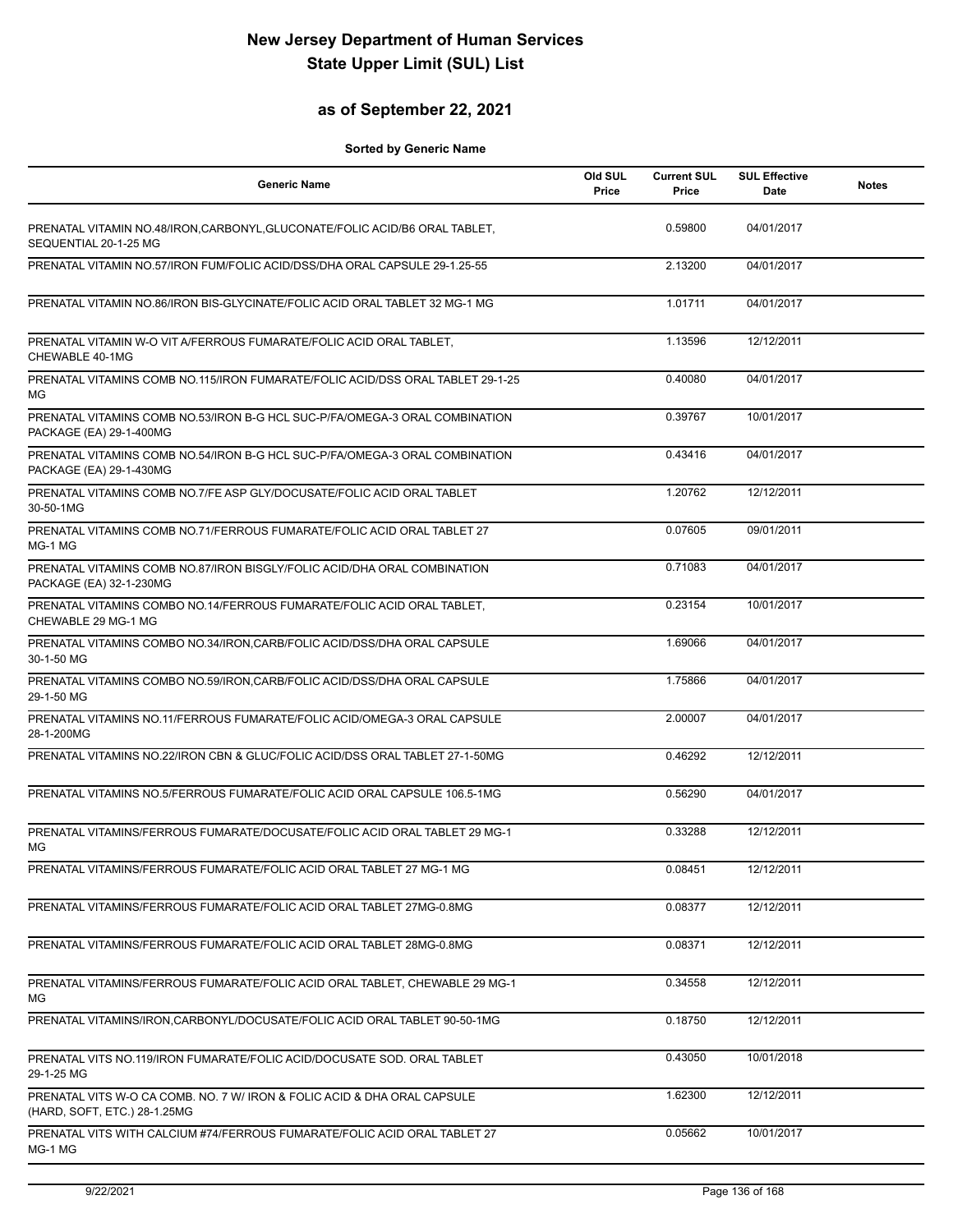### **as of September 22, 2021**

| <b>Generic Name</b>                                                                            | Old SUL<br>Price | <b>Current SUL</b><br>Price | <b>SUL Effective</b><br>Date | <b>Notes</b> |
|------------------------------------------------------------------------------------------------|------------------|-----------------------------|------------------------------|--------------|
| PRENATAL VITS WITH CALCIUM #76/IRON, CARBONYL/FOLIC ACID ORAL TABLET 29 MG-1<br>MG             |                  | 0.13802                     | 10/01/2017                   |              |
| PRENATAL VITS WITH CALCIUM #78/FERROUS FUMARATE/FOLIC ACID ORAL TABLET 29<br>MG-1 MG           |                  | 0.12050                     | 10/01/2017                   |              |
| PRENATAL VITS WITH CALCIUM 118/FERROUS FUMARATE/FOLIC ACID ORAL<br>TABLET, CHEWABLE 29 MG-1 MG |                  | 0.19280                     | 04/01/2019                   |              |
| PRENATAL VITS WITH CALCIUM 47/FERROUS FUM/FOLATE NO.1/DHA ORAL CAPSULE<br>27-1-300MG           |                  | 0.81153                     | 04/01/2017                   |              |
| PRENATAL VITS WITH CALCIUM 70/FERROUS FUMARATE/FOLIC AC/DHA ORAL CAPSULE<br>28-1-250MG         |                  | 3.37466                     | 04/01/2017                   |              |
| PRENATAL VITS WITH CALCIUM 72/FERROUS FUMARATE/FOLIC ACID ORAL TABLET 27<br>MG-1 MG            |                  | 0.07590                     | 04/01/2017                   |              |
| PRENATAL VITS WITH CALCIUM 73/FERROUS FUMARATE/FOLIC ACID ORAL TABLET 28<br>MG-1 MG            |                  | 0.39850                     | 04/01/2017                   |              |
| PRENATAL VITS WITH CALCIUM NO.80/IRON FUM/FOLIC ACID/DSS/DHA ORAL CAPSULE<br>29-1.25-55        |                  | 1.97266                     | 04/01/2017                   |              |
| PRENATAL VITS, CALCIUM NO.39/IRON FUM/FOLIC ACID/DOCUSATE/DHA ORAL CAPSULE<br>$30-1.2-55$      |                  | 1.12166                     | 04/01/2017                   |              |
| PRENATAL VITS, CALCIUM NO.66/IRON FUM/FOLIC ACID/DOCUSATE/DHA ORAL CAPSULE<br>26-1.2-55        |                  | 1.15633                     | 04/01/2017                   |              |
| PRENATAL VITS, CALCIUM NO.66/IRON FUM/FOLIC ACID/DOCUSATE/DHA ORAL CAPSULE<br>27-1.25-55       |                  | 0.53556                     | 04/01/2017                   |              |
| PRIMAQUINE PHOSPHATE ORAL TABLET 26.3 MG                                                       |                  | 1.33780                     | 04/01/2017                   |              |
| PRIMIDONE ORAL TABLET 250 MG                                                                   |                  | 0.08543                     | 10/01/2017                   |              |
| PRIMIDONE ORAL TABLET 50 MG                                                                    |                  | 0.05160                     | 01/01/2019                   |              |
| PROBENECID ORAL TABLET 500 MG                                                                  |                  | 0.37000                     | 07/01/2018                   |              |
| PROBENECID/COLCHICINE ORAL TABLET 500-0.5 MG                                                   |                  | 0.57437                     | 04/01/2017                   |              |
| PROCAINAMIDE HCL INJECTION VIAL (ML) 100 MG/ML                                                 |                  | 7.89300                     | 04/01/2017                   |              |
| PROCAINAMIDE HCL INJECTION VIAL (ML) 500 MG/ML                                                 |                  | 32.75000                    | 04/01/2017                   |              |
| PROCAINAMIDE HCL INTRAVENOUS SYRINGE (ML) 100 MG/ML                                            |                  | 8.50000                     | 04/01/2017                   |              |
| PROCHLORPERAZINE EDISYLATE INJECTION VIAL (ML) 10 MG/2 ML                                      |                  | 9.06500                     | 04/01/2017                   |              |
| PROCHLORPERAZINE EDISYLATE INJECTION VIAL (SDV, MDV OR ADDITIVE) (ML) 5 MG/ML                  |                  | 1.21154                     | 12/12/2011                   |              |
| PROCHLORPERAZINE MALEATE ORAL TABLET 10 MG                                                     |                  | 0.04020                     | 10/01/2017                   |              |
| PROCHLORPERAZINE MALEATE ORAL TABLET 5 MG                                                      |                  | 0.04600                     | 04/01/2017                   |              |
| PROCHLORPERAZINE RECTAL SUPPOSITORY, RECTAL 25 MG                                              |                  | 4.87250                     | 04/01/2020                   |              |
| PROGESTERONE INTRAMUSCULAR VIAL (ML) 50 MG/ML                                                  |                  | 1.52800                     | 07/01/2018                   |              |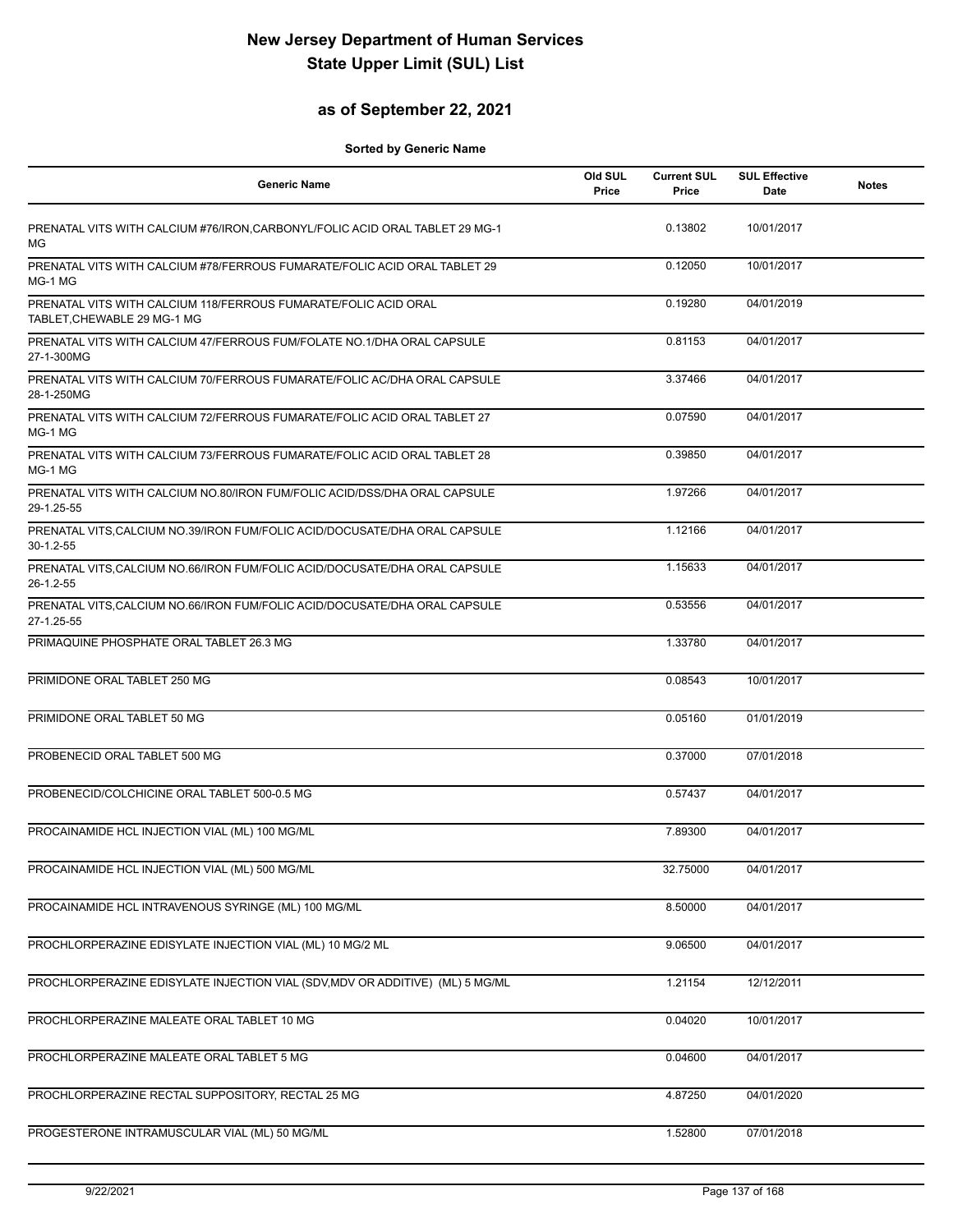### **as of September 22, 2021**

| <b>Generic Name</b>                                         | Old SUL<br>Price | <b>Current SUL</b><br>Price | <b>SUL Effective</b><br>Date | <b>Notes</b> |
|-------------------------------------------------------------|------------------|-----------------------------|------------------------------|--------------|
| PROGESTERONE, MICRONIZED ORAL CAPSULE 100 MG                |                  | 0.36080                     | 07/01/2018                   |              |
| PROGESTERONE, MICRONIZED ORAL CAPSULE 200 MG                |                  | 0.62600                     | 01/01/2018                   |              |
| PROGESTERONE, MICRONIZED MISCELLANEOUS POWDER (GRAM) 100 %  |                  | 0.43200                     | 12/12/2011                   |              |
| PROMETHAZINE HCL INJECTION AMPUL (ML) 25 MG/ML              |                  | 1.31213                     | 04/01/2017                   |              |
| PROMETHAZINE HCL INJECTION AMPUL (ML) 50 MG/ML              |                  | 1.39510                     | 10/01/2017                   |              |
| PROMETHAZINE HCL INJECTION VIAL (ML) 25 MG/ML               |                  | 1.23466                     | 04/01/2017                   |              |
| PROMETHAZINE HCL INJECTION VIAL (ML) 50 MG/ML               |                  | 2.20840                     | 04/01/2017                   |              |
| PROMETHAZINE HCL ORAL SYRUP 6.25MG/5ML                      |                  | 0.01240                     | 10/01/2017                   |              |
| PROMETHAZINE HCL ORAL TABLET 12.5 MG                        |                  | 0.05499                     | 04/01/2017                   |              |
| PROMETHAZINE HCL ORAL TABLET 25 MG                          |                  | 0.03240                     | 04/01/2017                   |              |
| PROMETHAZINE HCL ORAL TABLET 50 MG                          |                  | 0.05111                     | 04/01/2017                   |              |
| PROMETHAZINE HCL RECTAL SUPPOSITORY, RECTAL 12.5 MG         |                  | 0.87184                     | 10/01/2017                   |              |
| PROMETHAZINE HCL RECTAL SUPPOSITORY, RECTAL 25 MG           |                  | 3.70000                     | 07/01/2021                   |              |
| PROMETHAZINE HCL RECTAL SUPPOSITORY, RECTAL 50 MG           |                  | 26.40250                    | 04/01/2017                   |              |
| PROMETHAZINE HCL/CODEINE ORAL SYRUP 6.25-10/5               |                  | 0.01196                     | 04/01/2017                   |              |
| PROMETHAZINE HCL/DEXTROMETHORPHAN HBR ORAL SYRUP 6.25-15/5  |                  | 0.00846                     | 04/01/2017                   |              |
| PROMETHAZINE/PHENYLEPHRINE HCL/CODEINE ORAL SYRUP 6.25-5-10 |                  | 0.01101                     | 01/01/2018                   |              |
| PROPAFENONE HCL ORAL CAPSULE, EXTENDED RELEASE 12 HR 225 MG |                  | 1.88000                     | 07/01/2021                   |              |
| PROPAFENONE HCL ORAL CAPSULE, EXTENDED RELEASE 12 HR 325 MG |                  | 3.86333                     | 01/01/2018                   |              |
| PROPAFENONE HCL ORAL CAPSULE, EXTENDED RELEASE 12 HR 425 MG |                  | 2.29167                     | 07/01/2019                   |              |
| PROPAFENONE HCL ORAL TABLET 150 MG                          |                  | 0.11450                     | 10/01/2017                   |              |
| PROPAFENONE HCL ORAL TABLET 225 MG                          |                  | 0.18555                     | 04/01/2017                   |              |
| PROPAFENONE HCL ORAL TABLET 300 MG                          |                  | 0.45365                     | 04/01/2017                   |              |
| PROPANTHELINE BROMIDE ORAL TABLET 15 MG                     |                  | 0.59402                     | 04/01/2017                   |              |
| PROPARACAINE HCL OPHTHALMIC DROPS 0.5 %                     |                  | 0.14003                     | 10/01/2017                   |              |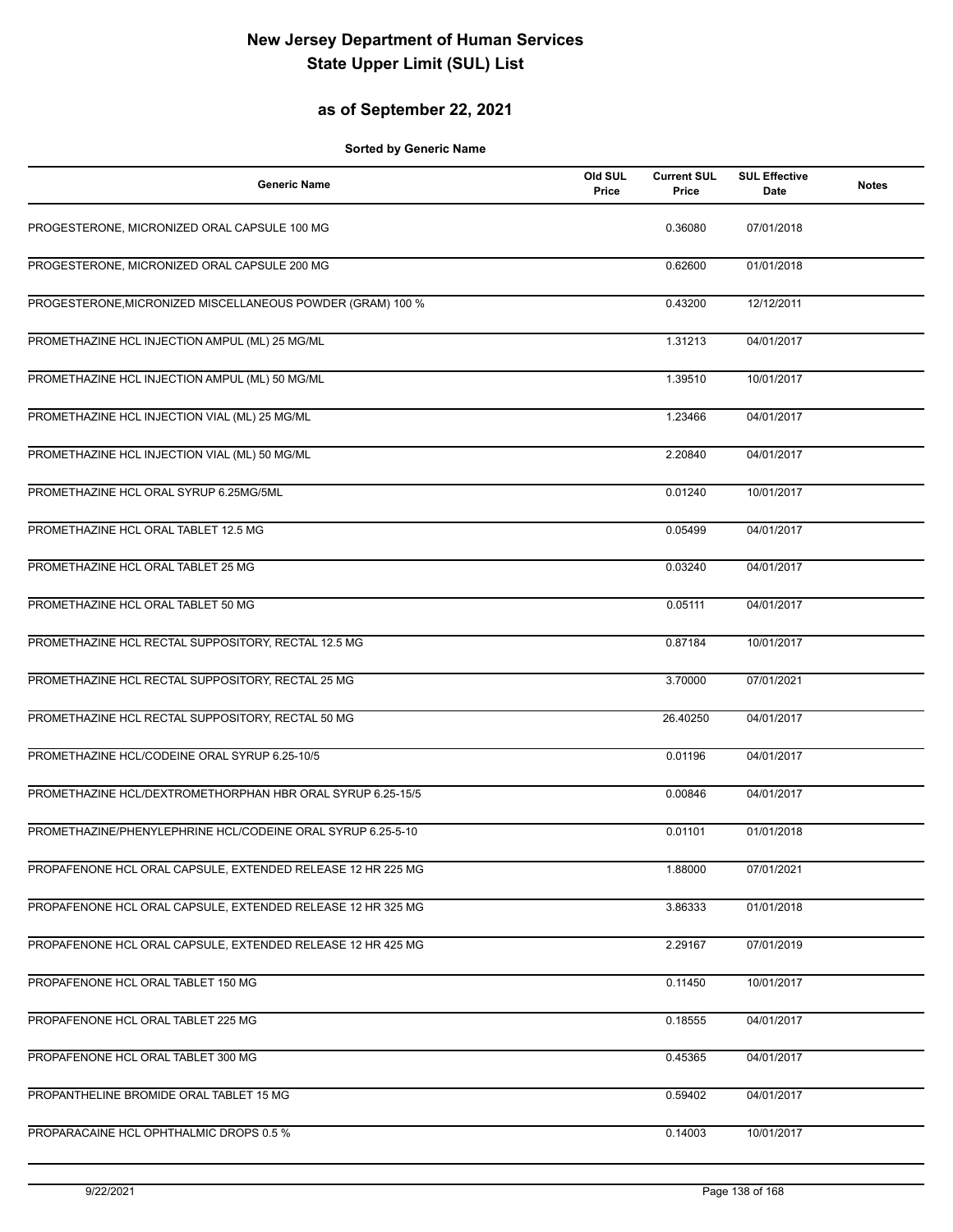### **as of September 22, 2021**

| <b>Generic Name</b>                                                  | Old SUL<br>Price | <b>Current SUL</b><br>Price | <b>SUL Effective</b><br>Date | <b>Notes</b> |
|----------------------------------------------------------------------|------------------|-----------------------------|------------------------------|--------------|
| PROPOFOL INTRAVENOUS VIAL (ML) 10 MG/ML                              |                  | 0.28000                     | 04/01/2017                   |              |
| PROPOXYPHENE HCL ORAL CAPSULE (HARD, SOFT, ETC.) 65 MG               |                  | 0.17597                     | 12/12/2011                   |              |
| PROPOXYPHENE HCL/ACETAMINOPHEN ORAL TABLET 65MG-650MG                |                  | 0.19477                     | 12/12/2011                   |              |
| PROPOXYPHENE NAPSYL/ACETAMINOPHEN ORAL TABLET 100-650 MG             |                  | 0.05218                     | 12/12/2011                   |              |
| PROPRANOLOL HCL INTRAVENOUS VIAL (ML) 1 MG/ML                        |                  | 8.00000                     | 04/01/2017                   |              |
| PROPRANOLOL HCL ORAL CAPSULE, EXTENDED RELEASE 24HR 120 MG           |                  | 0.46773                     | 10/01/2017                   |              |
| PROPRANOLOL HCL ORAL CAPSULE, EXTENDED RELEASE 24HR 160 MG           |                  | 0.35770                     | 01/01/2019                   |              |
| PROPRANOLOL HCL ORAL CAPSULE, EXTENDED RELEASE 24HR 60 MG            |                  | 0.32273                     | 10/01/2019                   |              |
| PROPRANOLOL HCL ORAL CAPSULE, EXTENDED RELEASE 24HR 80 MG            |                  | 0.36385                     | 10/01/2019                   |              |
| PROPRANOLOL HCL ORAL SOLUTION, ORAL 20 MG/5 ML                       |                  | 0.09318                     | 04/01/2017                   |              |
| PROPRANOLOL HCL ORAL SOLUTION, ORAL 40MG/5ML                         |                  | 0.13571                     | 04/01/2017                   |              |
| PROPRANOLOL HCL ORAL TABLET 10 MG                                    |                  | 0.07000                     | 01/01/2019                   |              |
| PROPRANOLOL HCL ORAL TABLET 20 MG                                    |                  | 0.02100                     | 10/01/2017                   |              |
| PROPRANOLOL HCL ORAL TABLET 40 MG                                    |                  | 0.13400                     | 04/01/2021                   |              |
| PROPRANOLOL HCL ORAL TABLET 60 MG                                    |                  | 0.50690                     | 04/01/2020                   |              |
| PROPRANOLOL HCL ORAL TABLET 80 MG                                    |                  | 0.04201                     | 10/01/2017                   |              |
| PROPRANOLOL HCL/HYDROCHLOROTHIAZIDE ORAL TABLET 40 MG-25MG           |                  | 0.05960                     | 10/01/2017                   |              |
| PROPRANOLOL HCL/HYDROCHLOROTHIAZIDE ORAL TABLET 80 MG-25MG           |                  | 0.09045                     | 10/01/2017                   |              |
| PROPYLENE GLYCOL/POLYETHYLENE GLYCOL 400 OPHTHALMIC DROPS 0.3 %-0.4% |                  | 0.12464                     | 04/01/2017                   |              |
| PROPYLTHIOURACIL ORAL TABLET 50 MG                                   |                  | 0.17870                     | 04/01/2020                   |              |
| PROTAMINE SULFATE INTRAVENOUS VIAL (ML) 10 MG/ML                     |                  | 0.89840                     | 04/01/2017                   |              |
| PROTRIPTYLINE HCL ORAL TABLET 10 MG                                  |                  | 1.23085                     | 04/01/2017                   |              |
| PROTRIPTYLINE HCL ORAL TABLET 5 MG                                   |                  | 1.02668                     | 04/01/2017                   |              |
| PSEUDOEPHEDRINE HCL ORAL LIQUID (ML) 15 MG/5 ML                      |                  | 0.01346                     | 04/01/2017                   |              |
| PSEUDOEPHEDRINE HCL ORAL LIQUID (ML) 30 MG/5 ML                      |                  | 0.00668                     | 04/01/2017                   |              |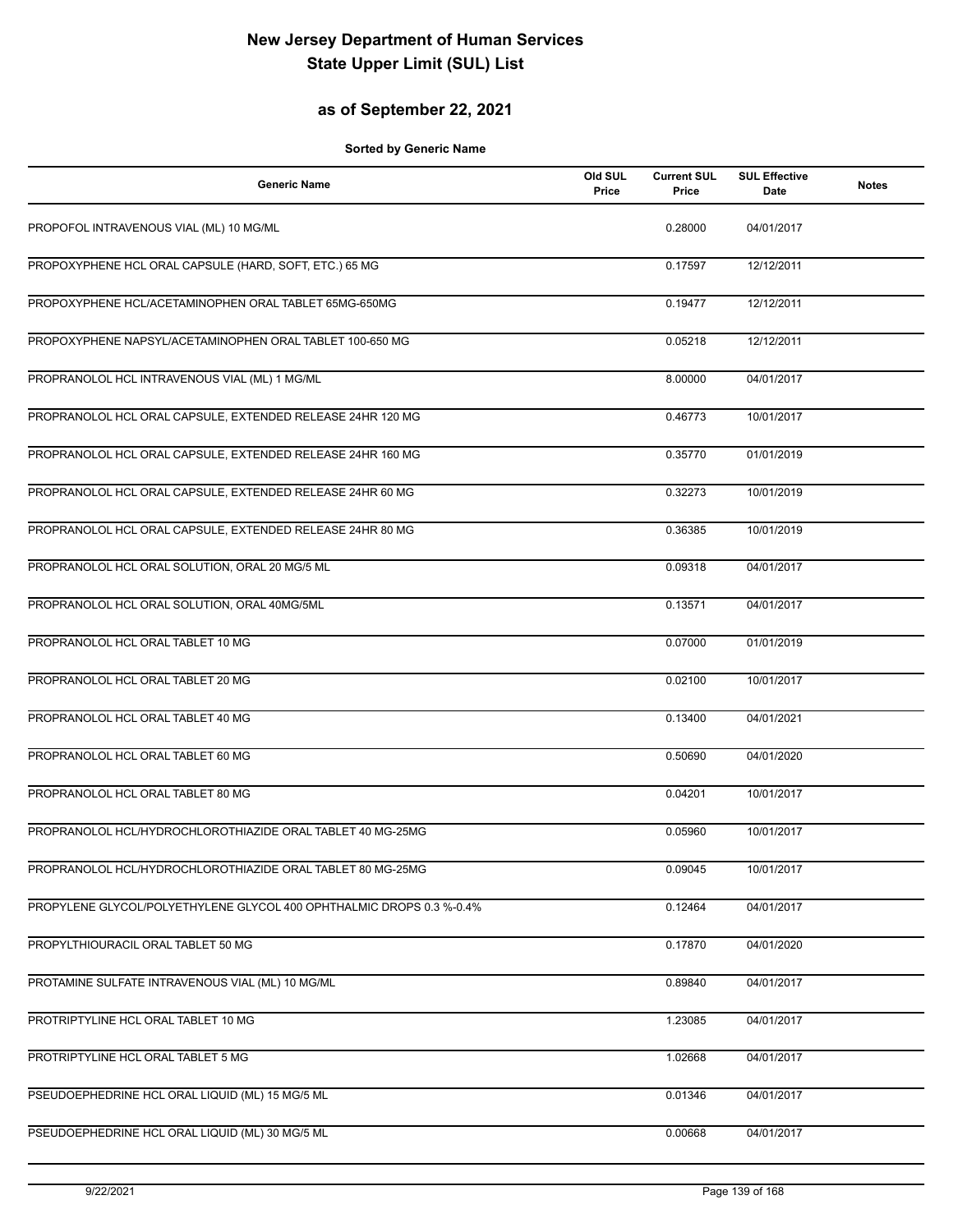### **as of September 22, 2021**

| <b>Generic Name</b>                                                     | Old SUL<br>Price | <b>Current SUL</b><br>Price | <b>SUL Effective</b><br>Date | <b>Notes</b> |
|-------------------------------------------------------------------------|------------------|-----------------------------|------------------------------|--------------|
| PSEUDOEPHEDRINE HCL ORAL SYRUP 30 MG/5 ML                               |                  | 0.02135                     | 12/12/2011                   |              |
| PSEUDOEPHEDRINE HCL ORAL TABLET 30 MG                                   |                  | 0.02604                     | 04/01/2020                   |              |
| PSEUDOEPHEDRINE HCL ORAL TABLET 60 MG                                   |                  | 0.03220                     | 04/01/2017                   |              |
| PSEUDOEPHEDRINE HCL ORAL TABLET, EXTENDED RELEASE 120 MG                |                  | 0.21415                     | 10/01/2017                   |              |
| PSEUDOEPHEDRINE HCL/CODEINE PHOSPHATE/GUAIFENESIN ORAL SYRUP 30-10-100  |                  | 0.19437                     | 04/01/2017                   |              |
| PSEUDOEPHEDRINE HCL/CODEINE/CHLORPHENIRAMINE ORAL LIQUID (ML) 30-10-2/5 |                  | 0.09665                     | 04/01/2017                   |              |
| PSEUDOEPHEDRINE HCL/TRIPROLIDINE HCL ORAL SYRUP 30-1.25/5               |                  | 0.00854                     | 12/12/2011                   |              |
| PSYLLIUM HUSK (WITH SUGAR) ORAL POWDER (GRAM) 3.4 G/12 G                |                  | 0.00888                     | 04/01/2017                   |              |
| PSYLLIUM HUSK (WITH SUGAR) ORAL POWDER (GRAM) 3.4 G/7 G                 |                  | 0.01273                     | 04/01/2017                   |              |
| PSYLLIUM HUSK (WITH SUGAR) ORAL POWDER (GRAM) 3.4G/11G                  |                  | 0.00943                     | 04/01/2017                   |              |
| PSYLLIUM HUSK (WITH SUGAR) ORAL POWDER IN PACKET (EA) 3.4 G             |                  | 0.21620                     | 04/01/2017                   |              |
| PSYLLIUM HUSK ORAL CAPSULE 0.52G                                        |                  | 0.04047                     | 04/01/2017                   |              |
| PSYLLIUM HUSK/ASPARTAME ORAL POWDER (GRAM) 3.4G/5.8G                    |                  | 0.01695                     | 04/01/2017                   |              |
| PSYLLIUM SEED (WITH DEXTROSE) ORAL POWDER (GRAM)                        |                  | 0.01267                     | 04/01/2017                   |              |
| PSYLLIUM SEED (WITH SUGAR) ORAL PACKET (EA)                             |                  | 0.26446                     | 12/12/2011                   |              |
| PSYLLIUM SEED (WITH SUGAR) ORAL POWDER (GRAM)                           |                  | 0.01324                     | 04/01/2017                   |              |
| PSYLLIUM SEED ORAL PACKET (EA)                                          |                  | 0.26406                     | 12/12/2011                   |              |
| PSYLLIUM SEED ORAL POWDER (GRAM)                                        |                  | 0.01959                     | 04/01/2017                   |              |
| PSYLLIUM SEED/ASPARTAME ORAL POWDER (GRAM)                              |                  | 0.01985                     | 12/12/2011                   |              |
| PYRAZINAMIDE ORAL TABLET 500 MG                                         |                  | 0.90008                     | 10/01/2017                   |              |
| PYRIDOSTIGMINE BROMIDE ORAL TABLET 60 MG                                |                  | 0.14670                     | 01/01/2019                   |              |
| PYRIDOSTIGMINE BROMIDE ORAL TABLET, EXTENDED RELEASE 180 MG             | 11.08162         | 5.49133                     | 10/01/2021                   |              |
| PYRIDOXINE HCL (VITAMIN B6) INJECTION VIAL (ML) 100 MG/ML               |                  | 15.20000                    | 04/01/2017                   |              |
| PYRIDOXINE HCL ORAL TABLET 100 MG                                       |                  | 0.03012                     | 12/12/2011                   |              |
| PYRIDOXINE HCL ORAL TABLET 25 MG                                        |                  | 0.02151                     | 12/12/2011                   |              |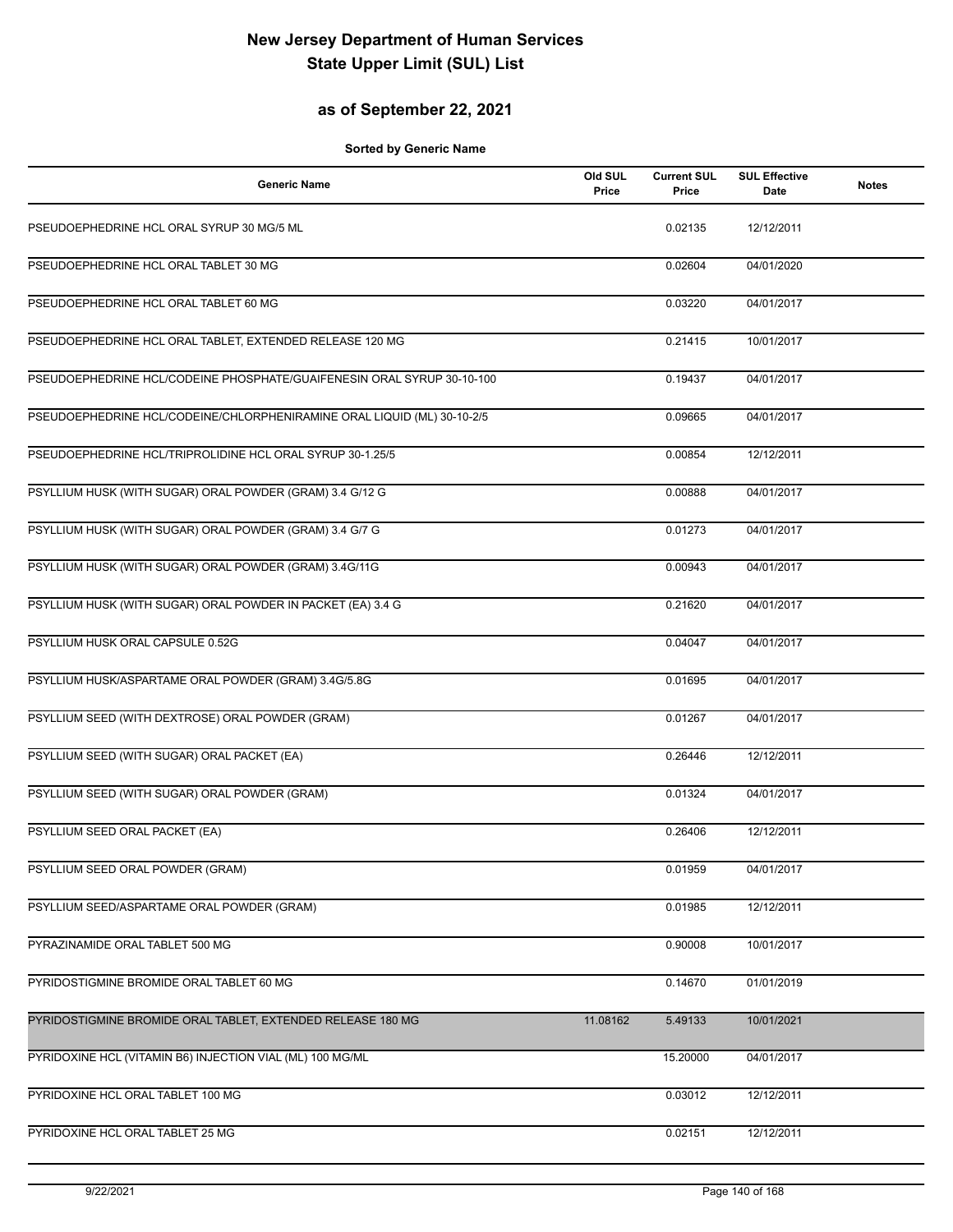### **as of September 22, 2021**

| <b>Generic Name</b>                                            | Old SUL<br>Price | <b>Current SUL</b><br>Price | <b>SUL Effective</b><br>Date | <b>Notes</b> |
|----------------------------------------------------------------|------------------|-----------------------------|------------------------------|--------------|
| PYRIDOXINE HCL ORAL TABLET 50 MG                               |                  | 0.02446                     | 12/12/2011                   |              |
| QUETIAPINE FUMARATE ORAL TABLET 100 MG                         |                  | 0.03100                     | 07/01/2018                   |              |
| QUETIAPINE FUMARATE ORAL TABLET 200 MG                         |                  | 0.06500                     | 01/01/2019                   |              |
| QUETIAPINE FUMARATE ORAL TABLET 25 MG                          |                  | 0.01990                     | 10/01/2017                   |              |
| QUETIAPINE FUMARATE ORAL TABLET 300 MG                         |                  | 0.08867                     | 04/01/2017                   |              |
| QUETIAPINE FUMARATE ORAL TABLET 400 MG                         |                  | 0.04417                     | 04/01/2017                   |              |
| QUETIAPINE FUMARATE ORAL TABLET 50 MG                          |                  | 0.01850                     | 01/01/2019                   |              |
| QUETIAPINE FUMARATE ORAL TABLET, EXTENDED RELEASE 24 HR 150 MG |                  | 0.27467                     | 04/01/2021                   |              |
| QUETIAPINE FUMARATE ORAL TABLET, EXTENDED RELEASE 24 HR 200 MG |                  | 0.25400                     | 01/01/2020                   |              |
| QUETIAPINE FUMARATE ORAL TABLET, EXTENDED RELEASE 24 HR 300 MG |                  | 0.22456                     | 07/01/2019                   |              |
| QUETIAPINE FUMARATE ORAL TABLET, EXTENDED RELEASE 24 HR 400 MG |                  | 0.22500                     | 01/01/2019                   |              |
| QUETIAPINE FUMARATE ORAL TABLET, EXTENDED RELEASE 24 HR 50 MG  |                  | 0.11959                     | 07/01/2019                   |              |
| QUINAPRIL HCL ORAL TABLET 10 MG                                |                  | 0.09217                     | 04/01/2017                   |              |
| QUINAPRIL HCL ORAL TABLET 20 MG                                |                  | 0.05000                     | 01/01/2019                   |              |
| QUINAPRIL HCL ORAL TABLET 40 MG                                |                  | 0.05522                     | 01/01/2019                   |              |
| QUINAPRIL HCL ORAL TABLET 5 MG                                 |                  | 0.09536                     | 04/01/2017                   |              |
| QUINAPRIL HCL/HYDROCHLOROTHIAZIDE ORAL TABLET 10-12.5MG        |                  | 0.31377                     | 10/01/2017                   |              |
| QUINAPRIL HCL/HYDROCHLOROTHIAZIDE ORAL TABLET 20 MG-25MG       |                  | 0.23233                     | 04/01/2017                   |              |
| QUINAPRIL HCL/HYDROCHLOROTHIAZIDE ORAL TABLET 20-12.5 MG       |                  | 0.33362                     | 04/01/2017                   |              |
| QUINIDINE GLUCONATE INJECTION VIAL (ML) 80 MG/ML               |                  | 1.79700                     | 04/01/2017                   |              |
| QUINIDINE GLUCONATE ORAL TABLET, EXTENDED RELEASE 324 MG       |                  | 0.40432                     | 10/01/2017                   |              |
| QUINIDINE SULFATE ORAL TABLET 200 MG                           |                  | 0.24650                     | 04/01/2017                   |              |
| QUINIDINE SULFATE ORAL TABLET 300 MG                           |                  | 0.19752                     | 04/01/2017                   |              |
| QUINIDINE SULFATE ORAL TABLET, EXTENDED RELEASE 300 MG         |                  | 0.77273                     | 12/12/2011                   |              |
| QUININE SULFATE ORAL CAPSULE 324 MG                            |                  | 1.90333                     | 04/01/2020                   |              |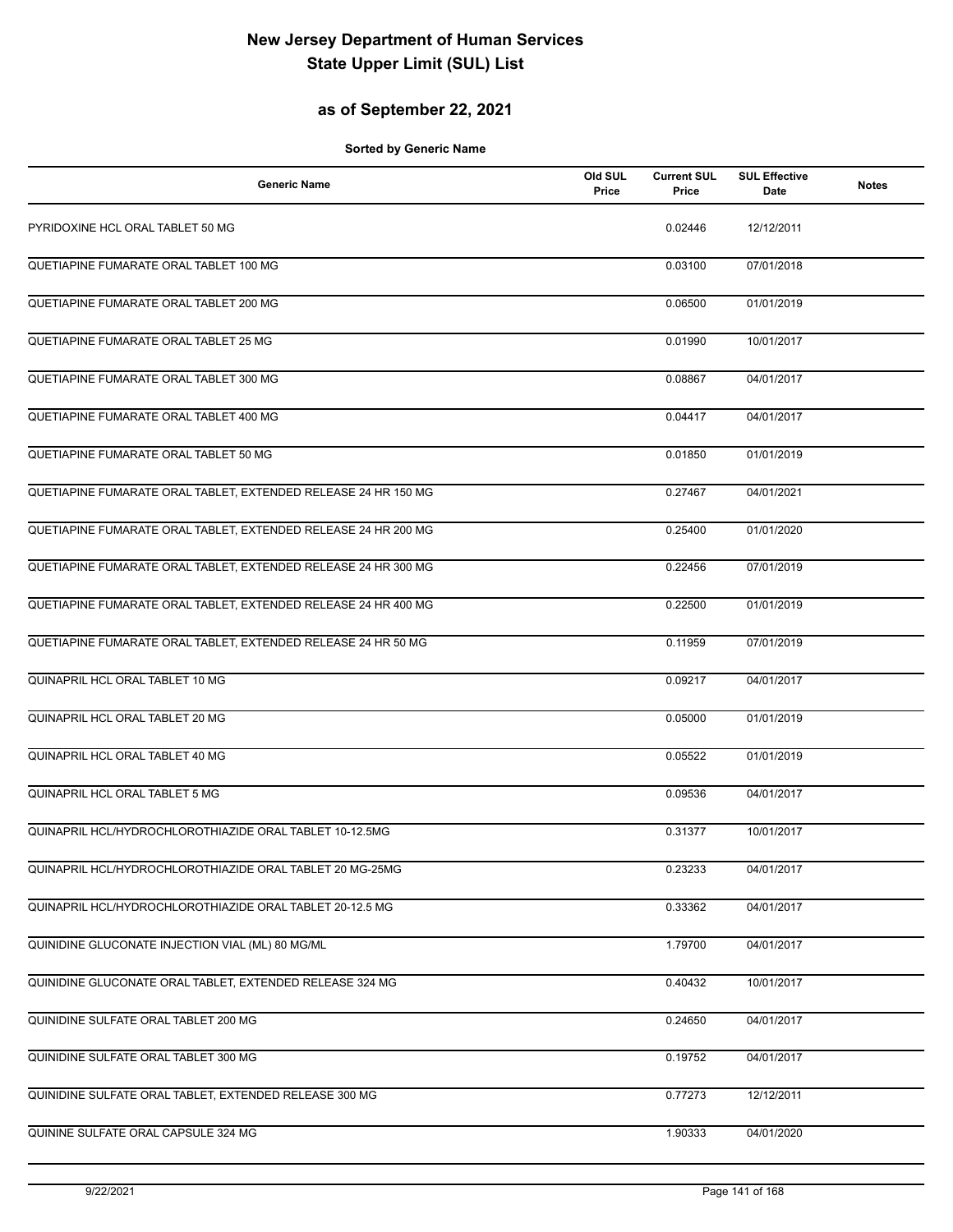### **as of September 22, 2021**

| <b>Generic Name</b>                                                    | Old SUL<br>Price | <b>Current SUL</b><br>Price | <b>SUL Effective</b><br>Date | <b>Notes</b> |
|------------------------------------------------------------------------|------------------|-----------------------------|------------------------------|--------------|
| RABEPRAZOLE SODIUM ORAL TABLET, DELAYED RELEASE (ENTERIC COATED) 20 MG |                  | 0.23333                     | 01/01/2021                   |              |
| RALOXIFENE HCL ORAL TABLET 60 MG                                       |                  | 0.29833                     | 01/01/2021                   |              |
| RAMELTEON ORAL TABLET 8 MG                                             |                  | 1.92700                     | 10/01/2020                   |              |
| RAMIPRIL ORAL CAPSULE 1.25 MG                                          |                  | 0.07507                     | 10/01/2017                   |              |
| RAMIPRIL ORAL CAPSULE 10 MG                                            |                  | 0.05050                     | 04/01/2018                   |              |
| RAMIPRIL ORAL CAPSULE 2.5 MG                                           |                  | 0.03457                     | 10/01/2017                   |              |
| RAMIPRIL ORAL CAPSULE 5 MG                                             |                  | 0.02820                     | 01/01/2019                   |              |
| RANITIDINE HCL INJECTION VIAL (ML) 25 MG/ML                            |                  | 6.18833                     | 04/01/2017                   |              |
| RANITIDINE HCL INJECTION VIAL (ML) 50 MG/2 ML                          |                  | 1.67333                     | 10/01/2017                   |              |
| RANITIDINE HCL ORAL CAPSULE 150 MG                                     |                  | 0.20603                     | 10/01/2017                   |              |
| RANITIDINE HCL ORAL CAPSULE 300 MG                                     |                  | 0.81033                     | 01/01/2019                   |              |
| RANITIDINE HCL ORAL SYRUP 15 MG/ML                                     |                  | 0.01482                     | 07/01/2017                   |              |
| RANITIDINE HCL ORAL TABLET 150 MG                                      |                  | 0.01759                     | 10/01/2017                   |              |
| RANITIDINE HCL ORAL TABLET 300 MG                                      |                  | 0.05680                     | 01/01/2019                   |              |
| RANITIDINE HCL ORAL TABLET 75 MG                                       |                  | 0.05750                     | 01/01/2018                   |              |
| RANOLAZINE ORAL TABLET, EXTENDED RELEASE 12 HR 1000 MG                 |                  | 0.72164                     | 04/01/2020                   |              |
| RANOLAZINE ORAL TABLET, EXTENDED RELEASE 12 HR 500 MG                  |                  | 0.35342                     | 07/01/2021                   |              |
| RASAGILINE MESYLATE ORAL TABLET 0.5 MG                                 |                  | 2.65200                     | 10/01/2019                   |              |
| RASAGILINE MESYLATE ORAL TABLET 1 MG                                   |                  | 4.40000                     | 01/01/2020                   |              |
| REPAGLINIDE ORAL TABLET 0.5 MG                                         |                  | 0.06740                     | 01/01/2019                   |              |
| REPAGLINIDE ORAL TABLET 1 MG                                           |                  | 0.06840                     | 01/01/2019                   |              |
| REPAGLINIDE ORAL TABLET 2 MG                                           |                  | 0.06740                     | 01/01/2019                   |              |
| REPAGLINIDE/METFORMIN HCL ORAL TABLET 1MG-500MG                        |                  | 4.91570                     | 04/01/2017                   |              |
| REPAGLINIDE/METFORMIN HCL ORAL TABLET 2 MG-500MG                       |                  | 4.91570                     | 04/01/2017                   |              |
| RIBAVIRIN INHALATION VIAL, NEBULIZER (EA) 6 G                          |                  | 23000.00000                 | 04/01/2017                   |              |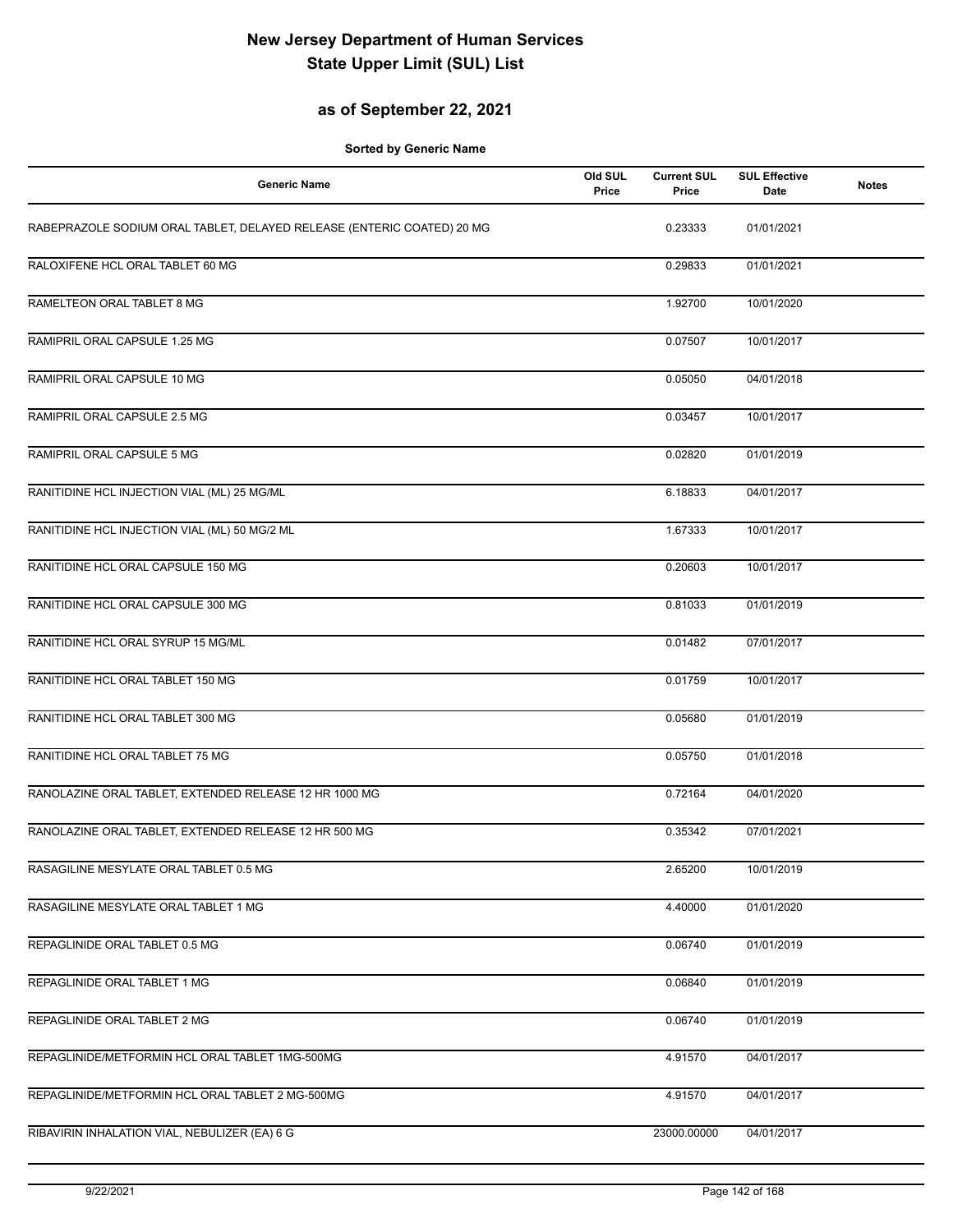### **as of September 22, 2021**

| <b>Generic Name</b>                                                    | Old SUL<br>Price | <b>Current SUL</b><br>Price | <b>SUL Effective</b><br>Date | <b>Notes</b> |
|------------------------------------------------------------------------|------------------|-----------------------------|------------------------------|--------------|
| RIBAVIRIN ORAL CAPSULE 200 MG                                          |                  | 0.38632                     | 10/01/2017                   |              |
| RIBAVIRIN ORAL TABLET 200 MG                                           |                  | 0.57662                     | 04/01/2017                   |              |
| RIBAVIRIN ORAL TABLET, DOSE PACK 200-400(7)                            |                  | 13.04392                    | 04/01/2017                   |              |
| RIBAVIRIN ORAL TABLET, DOSE PACK 400-400(7)                            |                  | 13.73035                    | 04/01/2017                   |              |
| RIBAVIRIN ORAL TABLET, DOSE PACK 600-400(7)                            |                  | 17.16321                    | 04/01/2017                   |              |
| RIBAVIRIN ORAL TABLET, DOSE PACK 600-600(7)                            |                  | 20.59553                    | 04/01/2017                   |              |
| RIFABUTIN ORAL CAPSULE 150 MG                                          |                  | 13.58362                    | 04/01/2017                   |              |
| RIFAMPIN INTRAVENOUS VIAL (EA) 600 MG                                  |                  | 108.00000                   | 04/01/2017                   |              |
| RIFAMPIN ORAL CAPSULE 150 MG                                           |                  | 0.76070                     | 04/01/2017                   |              |
| RIFAMPIN ORAL CAPSULE 300 MG                                           |                  | 0.48100                     | 01/01/2018                   |              |
| RILUZOLE ORAL TABLET 50 MG                                             |                  | 0.55908                     | 10/01/2020                   |              |
| RIMANTADINE HCL ORAL TABLET 100 MG                                     |                  | 0.85502                     | 10/01/2017                   |              |
| RINGERS SOLUTION INTRAVENOUS INTRAVENOUS SOLUTION                      |                  | 0.00200                     | 04/01/2017                   |              |
| RINGERS SOLUTION IRRIGATION SOLUTION, IRRIGATION                       |                  | 0.00284                     | 04/01/2017                   |              |
| RINGERS SOLUTION, LACTATED INTRAVENOUS INTRAVENOUS SOLUTION            |                  | 0.00155                     | 10/01/2017                   |              |
| RINGERS SOLUTION, LACTATED IRRIGATION SOLUTION, IRRIGATION             |                  | 0.00295                     | 04/01/2017                   |              |
| RISEDRONATE SODIUM ORAL TABLET 150 MG                                  |                  | 29.14556                    | 01/01/2020                   |              |
| RISEDRONATE SODIUM ORAL TABLET 30 MG                                   |                  | 27.45000                    | 04/01/2017                   |              |
| RISEDRONATE SODIUM ORAL TABLET 35 MG                                   |                  | 3.44000                     | 07/01/2021                   |              |
| RISEDRONATE SODIUM ORAL TABLET 5 MG                                    |                  | 4.81408                     | 10/01/2017                   |              |
| RISEDRONATE SODIUM ORAL TABLET, DELAYED RELEASE (ENTERIC COATED) 35 MG |                  | 21.54250                    | 07/01/2018                   |              |
| RISPERIDONE ORAL SOLUTION, ORAL 1 MG/ML                                |                  | 0.07167                     | 04/01/2018                   |              |
| RISPERIDONE ORAL TABLET 0.25 MG                                        |                  | 0.01568                     | 10/01/2017                   |              |
| RISPERIDONE ORAL TABLET 0.5 MG                                         |                  | 0.02026                     | 10/01/2020                   |              |
| RISPERIDONE ORAL TABLET 1 MG                                           |                  | 0.02583                     | 10/01/2017                   |              |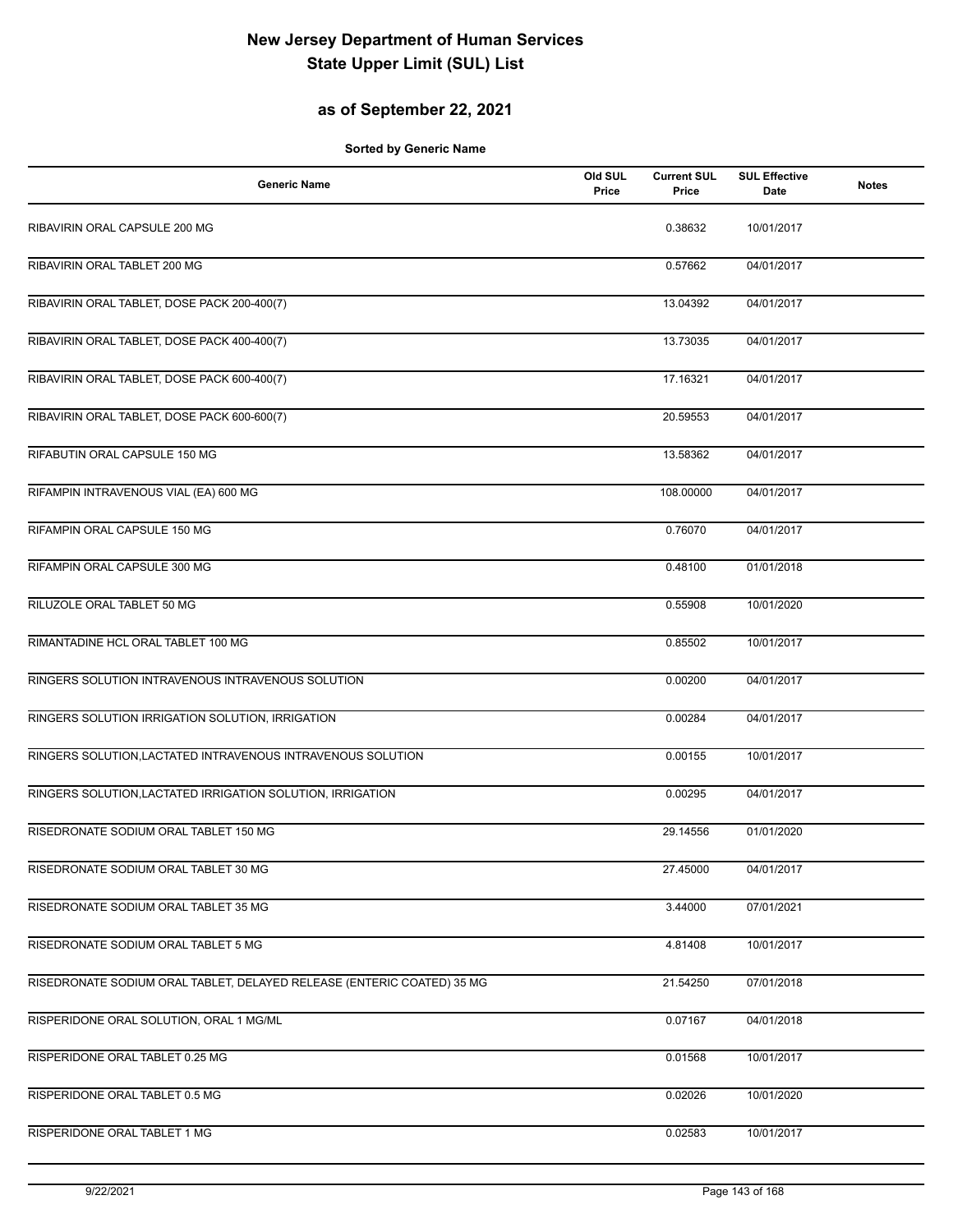### **as of September 22, 2021**

| <b>Generic Name</b>                                             | Old SUL<br>Price | <b>Current SUL</b><br>Price | <b>SUL Effective</b><br>Date | <b>Notes</b> |
|-----------------------------------------------------------------|------------------|-----------------------------|------------------------------|--------------|
| RISPERIDONE ORAL TABLET 2 MG                                    |                  | 0.02018                     | 01/01/2019                   |              |
| RISPERIDONE ORAL TABLET 3 MG                                    |                  | 0.02567                     | 01/01/2019                   |              |
| RISPERIDONE ORAL TABLET 4 MG                                    |                  | 0.03444                     | 07/01/2018                   |              |
| RISPERIDONE ORAL TABLET, DISINTEGRATING 0.25 MG                 |                  | 2.41973                     | 10/01/2017                   |              |
| RISPERIDONE ORAL TABLET, DISINTEGRATING 0.5 MG                  |                  | 0.52367                     | 10/01/2019                   |              |
| RISPERIDONE ORAL TABLET, DISINTEGRATING 1 MG                    |                  | 0.48786                     | 04/01/2018                   |              |
| RISPERIDONE ORAL TABLET, DISINTEGRATING 2 MG                    |                  | 1.44976                     | 01/01/2020                   |              |
| RISPERIDONE ORAL TABLET, DISINTEGRATING 3 MG                    |                  | 1.15500                     | 01/01/2020                   |              |
| RISPERIDONE ORAL TABLET, DISINTEGRATING 4 MG                    |                  | 3.22000                     | 10/01/2020                   |              |
| RITONAVIR ORAL TABLET 100 MG                                    |                  | 1.07617                     | 01/01/2021                   |              |
| RIVASTIGMINE TARTRATE ORAL CAPSULE 1.5 MG                       |                  | 0.09000                     | 01/01/2019                   |              |
| RIVASTIGMINE TARTRATE ORAL CAPSULE 3 MG                         |                  | 0.09000                     | 01/01/2019                   |              |
| RIVASTIGMINE TARTRATE ORAL CAPSULE 4.5 MG                       |                  | 0.11583                     | 07/01/2019                   |              |
| RIVASTIGMINE TARTRATE ORAL CAPSULE 6 MG                         |                  | 0.10250                     | 10/01/2019                   |              |
| RIVASTIGMINE TRANSDERMAL PATCH, TRANSDERMAL 24 HOURS 13.3MG/24H |                  | 2.78575                     | 04/01/2020                   |              |
| RIVASTIGMINE TRANSDERMAL PATCH, TRANSDERMAL 24 HOURS 4.6MG/24HR |                  | 1.79500                     | 04/01/2020                   |              |
| RIVASTIGMINE TRANSDERMAL PATCH, TRANSDERMAL 24 HOURS 9.5MG/24HR |                  | 2.99456                     | 04/01/2020                   |              |
| RIZATRIPTAN BENZOATE ORAL TABLET 10 MG                          | 0.55556          | 0.47700                     | 10/01/2021                   |              |
| RIZATRIPTAN BENZOATE ORAL TABLET 5 MG                           |                  | 0.61611                     | 10/01/2019                   |              |
| RIZATRIPTAN BENZOATE ORAL TABLET, DISINTEGRATING 10 MG          |                  | 0.59194                     | 10/01/2019                   |              |
| RIZATRIPTAN BENZOATE ORAL TABLET, DISINTEGRATING 5 MG           |                  | 0.55500                     | 10/01/2019                   |              |
| ROCURONIUM BROMIDE INTRAVENOUS VIAL (ML) 10 MG/ML               |                  | 0.70000                     | 04/01/2017                   |              |
| ROPINIROLE HCL ORAL TABLET 0.25 MG                              |                  | 0.01211                     | 10/01/2017                   |              |
| ROPINIROLE HCL ORAL TABLET 0.5 MG                               |                  | 0.03105                     | 10/01/2017                   |              |
| ROPINIROLE HCL ORAL TABLET 1 MG                                 |                  | 0.02800                     | 01/01/2019                   |              |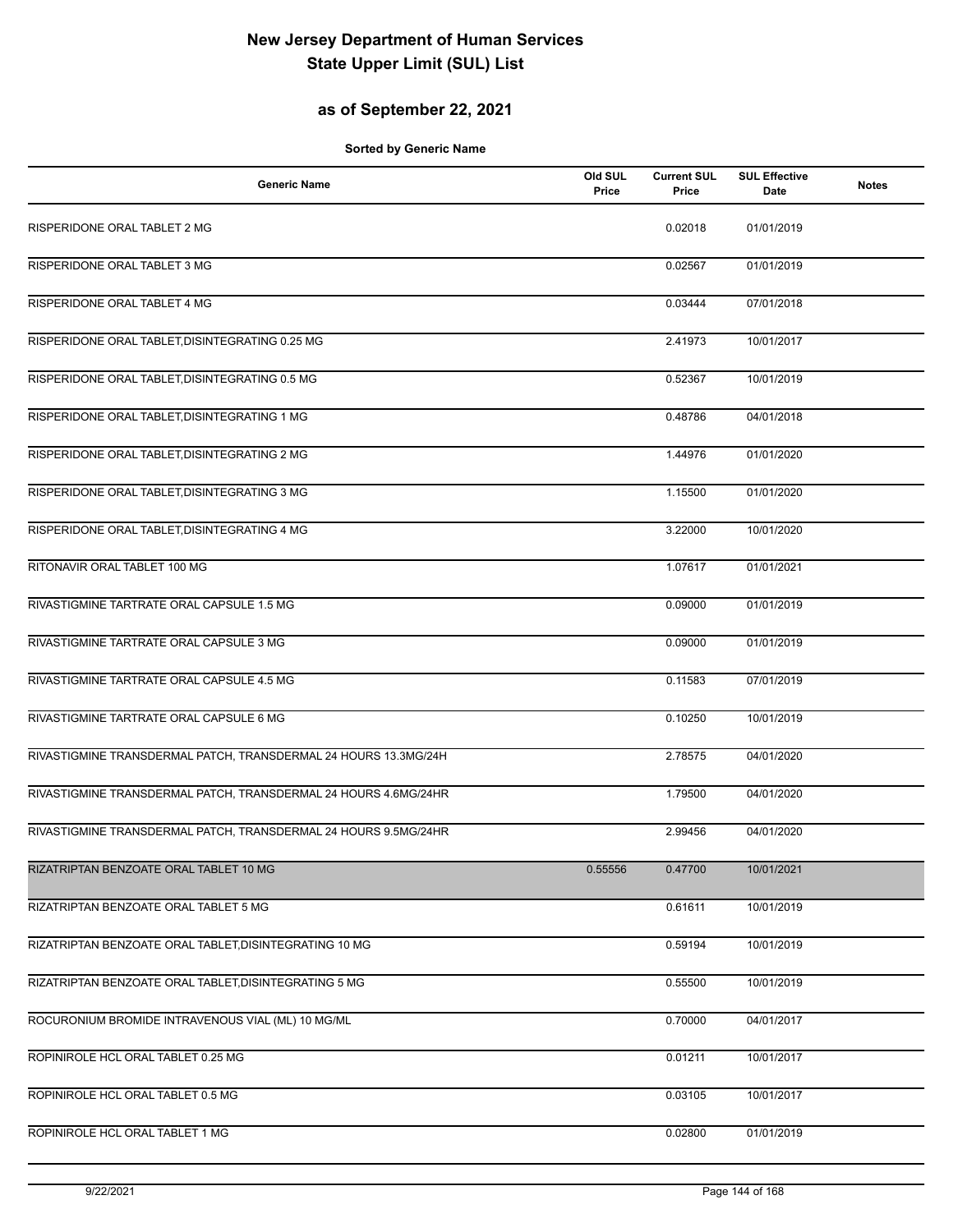#### **as of September 22, 2021**

| <b>Generic Name</b>                                               | Old SUL<br>Price | <b>Current SUL</b><br>Price | <b>SUL Effective</b><br>Date | <b>Notes</b> |
|-------------------------------------------------------------------|------------------|-----------------------------|------------------------------|--------------|
| ROPINIROLE HCL ORAL TABLET 2 MG                                   |                  | 0.06085                     | 07/01/2019                   |              |
| ROPINIROLE HCL ORAL TABLET 3 MG                                   |                  | 0.06500                     | 07/01/2018                   |              |
| ROPINIROLE HCL ORAL TABLET 4 MG                                   |                  | 0.06920                     | 04/01/2019                   |              |
| ROPINIROLE HCL ORAL TABLET 5 MG                                   |                  | 0.08498                     | 04/01/2017                   |              |
| ROPINIROLE HCL ORAL TABLET, EXTENDED RELEASE 24 HR 12 MG          |                  | 6.05880                     | 04/01/2017                   |              |
| ROPINIROLE HCL ORAL TABLET, EXTENDED RELEASE 24 HR 2 MG           |                  | 0.74883                     | 01/01/2020                   |              |
| ROPINIROLE HCL ORAL TABLET, EXTENDED RELEASE 24 HR 4 MG           |                  | 1.18656                     | 10/01/2017                   |              |
| ROPINIROLE HCL ORAL TABLET, EXTENDED RELEASE 24 HR 6 MG           |                  | 1.61926                     | 10/01/2020                   |              |
| ROPINIROLE HCL ORAL TABLET, EXTENDED RELEASE 24 HR 8 MG           |                  | 1.88900                     | 10/01/2019                   |              |
| ROPIVACAINE HCL/PF INJECTION INFUSION BOTTLE (ML) 2 MG/ML         |                  | 0.40000                     | 04/01/2017                   |              |
| ROPIVACAINE HCL/PF INJECTION VIAL (ML) 10 MG/ML                   |                  | 0.34200                     | 04/01/2017                   |              |
| ROPIVACAINE HCL/PF INJECTION VIAL (ML) 2 MG/ML                    |                  | 0.15100                     | 04/01/2017                   |              |
| ROPIVACAINE HCL/PF INJECTION VIAL (ML) 5 MG/ML                    |                  | 0.20000                     | 04/01/2017                   |              |
| ROPIVACAINE HCL/PF INJECTION VIAL (ML) 7.5 MG/ML                  |                  | 0.31200                     | 04/01/2017                   |              |
| ROSUVASTATIN CALCIUM ORAL TABLET 10 MG                            |                  | 0.04022                     | 07/01/2018                   |              |
| ROSUVASTATIN CALCIUM ORAL TABLET 20 MG                            |                  | 0.03411                     | 01/01/2019                   |              |
| ROSUVASTATIN CALCIUM ORAL TABLET 40 MG                            |                  | 0.03767                     | 01/01/2019                   |              |
| ROSUVASTATIN CALCIUM ORAL TABLET 5 MG                             |                  | 0.03333                     | 01/01/2019                   |              |
| SACCHARIN MISCELLANEOUS POWDER (GRAM)                             |                  | 0.11077                     | 12/12/2011                   |              |
| SALICYLIC ACID TOPICAL CREAM (GRAM) 6 %                           |                  | 0.04356                     | 04/01/2017                   |              |
| SALICYLIC ACID TOPICAL CREAM, EXTENDED RELEASE (GRAM) 6 %         |                  | 0.19673                     | 12/12/2011                   |              |
| SALICYLIC ACID TOPICAL FILM-FORMING LIQUID WITH APPLICATOR 27.5 % |                  | 7.02400                     | 04/01/2017                   |              |
| SALICYLIC ACID TOPICAL GEL (GRAM) 17 %                            |                  | 1.23571                     | 04/01/2017                   |              |
| SALICYLIC ACID TOPICAL LIQUID (ML) 17 %                           |                  | 0.13773                     | 04/01/2017                   |              |
| SALICYLIC ACID TOPICAL LIQUID (ML) 26 %                           |                  | 6.00600                     | 04/01/2017                   |              |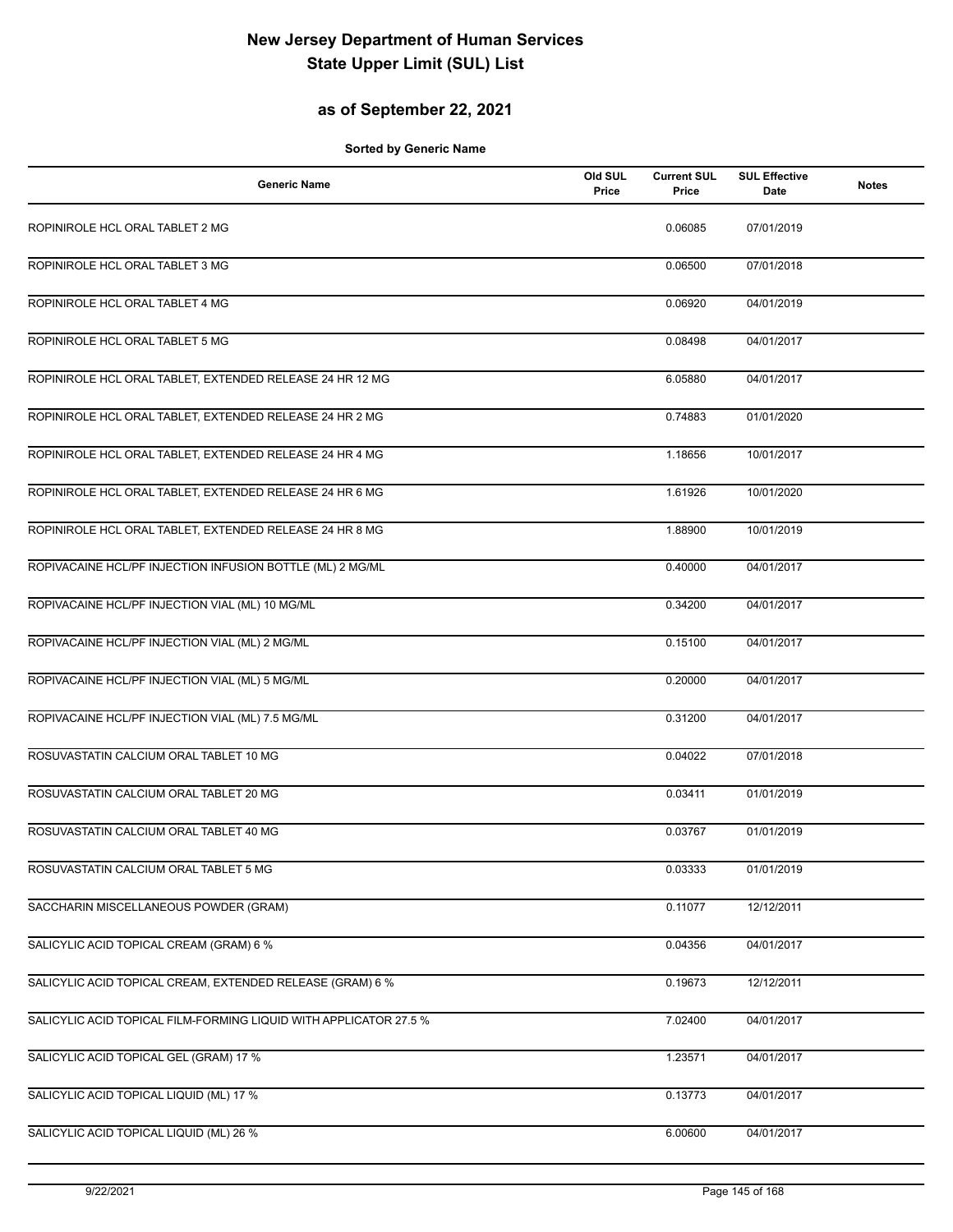#### **as of September 22, 2021**

| <b>Generic Name</b>                                                      | Old SUL<br>Price | <b>Current SUL</b><br>Price | <b>SUL Effective</b><br>Date | <b>Notes</b> |
|--------------------------------------------------------------------------|------------------|-----------------------------|------------------------------|--------------|
| SALICYLIC ACID TOPICAL LIQUID (ML) 3 %                                   |                  | 0.04540                     | 04/01/2017                   |              |
| SALICYLIC ACID TOPICAL LOTION (ML) 6 %                                   |                  | 0.09229                     | 04/01/2017                   |              |
| SALICYLIC ACID TOPICAL LOTION, EXTENDED RELEASE (ML) 6 %                 |                  | 0.10145                     | 12/12/2011                   |              |
| SALICYLIC ACID TOPICAL OINTMENT (GRAM) 3 %                               |                  | 28.86666                    | 04/01/2017                   |              |
| SALICYLIC ACID TOPICAL SHAMPOO 3 %                                       |                  | 0.04475                     | 04/01/2017                   |              |
| SALICYLIC ACID TOPICAL SHAMPOO 6 %                                       |                  | 0.11643                     | 04/01/2017                   |              |
| SALICYLIC ACID/CERAMIDES 1,3,6-11 TOPICAL COMBINATION PACKAGE (ML) 6 %   |                  | 0.12770                     | 04/01/2017                   |              |
| SALICYLIC ACID/CERAMIDES 1,3,6-11 TOPICAL KIT, CLEANSER AND CREAM ER 6 % |                  | 760.38000                   | 04/01/2017                   |              |
| SALICYLIC ACID/COLLODION, FLEXIBLE TOPICAL LIQUID (ML) 17 %              |                  | 1.06466                     | 04/01/2017                   |              |
| SALICYLIC ACID/SULFUR TOPICAL SHAMPOO 2 %-2 %                            |                  | 0.02106                     | 04/01/2017                   |              |
| SALSALATE ORAL TABLET 500 MG                                             |                  | 0.03826                     | 10/01/2017                   |              |
| SALSALATE ORAL TABLET 750 MG                                             |                  | 0.30100                     | 10/01/2017                   |              |
| SCOPOLAMINE HYDROBROMIDE INJECTION VIAL (ML) 0.4 MG/ML                   |                  | 7.95000                     | 04/01/2017                   |              |
| SCOPOLAMINE TRANSDERMAL PATCH, TRANSDERMAL 3 DAY 1 MG/3 DAY              |                  | 9.83800                     | 04/01/2020                   |              |
| SELEGILINE HCL ORAL CAPSULE 5 MG                                         |                  | 0.84167                     | 10/01/2020                   |              |
| SELEGILINE HCL ORAL TABLET 5 MG                                          |                  | 1.38573                     | 04/01/2017                   |              |
| SELENIUM INTRAVENOUS VIAL (ML) 40 MCG/ML                                 |                  | 0.16235                     | 10/01/2017                   |              |
| SELENIUM SULFIDE TOPICAL LOTION (ML) 2.5 %                               |                  | 0.05306                     | 04/01/2017                   |              |
| SELENIUM SULFIDE TOPICAL SHAMPOO 2.25 %                                  |                  | 0.16000                     | 04/01/2020                   |              |
| SELENIUM SULFIDE TOPICAL SUSPENSION, TOPICAL (ML) 1 %                    |                  | 0.02204                     | 12/12/2011                   |              |
| SELENIUM SULFIDE TOPICAL SUSPENSION, TOPICAL (ML) 2.5 %                  |                  | 0.09375                     | 04/01/2012                   |              |
| SENNOSIDES ORAL SYRUP 8.8MG/5ML                                          |                  | 0.03882                     | 04/01/2017                   |              |
| SENNOSIDES ORAL TABLET 25 MG                                             |                  | 0.09875                     | 04/01/2017                   |              |
| SENNOSIDES ORAL TABLET 8.6 MG                                            |                  | 0.01500                     | 04/01/2017                   |              |
| SENNOSIDES/DOCUSATE SODIUM ORAL TABLET 8.6MG-50MG                        |                  | 0.01897                     | 04/01/2018                   |              |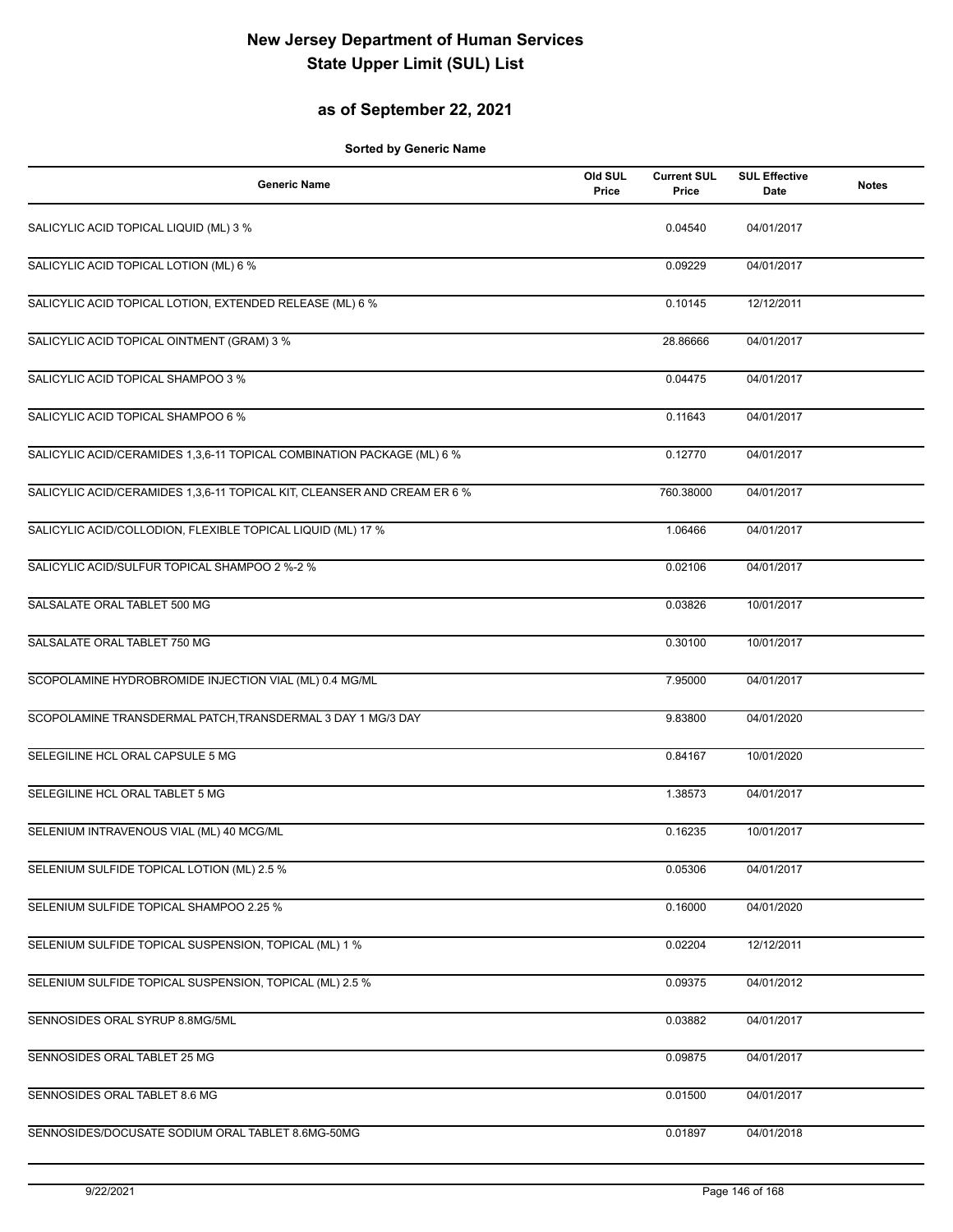#### **as of September 22, 2021**

| <b>Generic Name</b>                                                  | Old SUL<br>Price | <b>Current SUL</b><br>Price | <b>SUL Effective</b><br>Date | <b>Notes</b> |
|----------------------------------------------------------------------|------------------|-----------------------------|------------------------------|--------------|
| SERTRALINE HCL ORAL CONCENTRATE, ORAL 20 MG/ML                       |                  | 0.43535                     | 10/01/2017                   |              |
| SERTRALINE HCL ORAL TABLET 100 MG                                    |                  | 0.03974                     | 04/01/2017                   |              |
| SERTRALINE HCL ORAL TABLET 25 MG                                     |                  | 0.03022                     | 04/01/2017                   |              |
| SERTRALINE HCL ORAL TABLET 50 MG                                     |                  | 0.02666                     | 01/01/2019                   |              |
| SEVELAMER CARBONATE ORAL POWDER IN PACKET (EA) 0.8 G                 |                  | 4.28722                     | 04/01/2020                   |              |
| SEVELAMER CARBONATE ORAL TABLET 800 MG                               |                  | 0.22591                     | 04/01/2021                   |              |
| SEVELAMER HCL ORAL TABLET 800 MG                                     |                  | 3.77928                     | 04/01/2020                   |              |
| SEVOFLURANE INHALATION LIQUID (ML)                                   |                  | 0.54400                     | 04/01/2017                   |              |
| SILDENAFIL CITRATE INTRAVENOUS VIAL (ML) 10 MG/12.5                  |                  | 14.80000                    | 04/01/2017                   |              |
| SILDENAFIL CITRATE MISCELLANEOUS POWDER (GRAM) 100 %                 |                  | 199.15500                   | 04/01/2017                   |              |
| SILDENAFIL CITRATE ORAL TABLET 100 MG                                |                  | 0.43300                     | 01/01/2019                   |              |
| SILDENAFIL CITRATE ORAL TABLET 20 MG                                 |                  | 0.07400                     | 10/01/2020                   |              |
| SILDENAFIL CITRATE ORAL TABLET 25 MG                                 |                  | 0.25033                     | 10/01/2020                   |              |
| SILDENAFIL CITRATE ORAL TABLET 50 MG                                 |                  | 0.16967                     | 01/01/2019                   |              |
| SILODOSIN ORAL CAPSULE 4 MG                                          |                  | 0.99967                     | 04/01/2021                   |              |
| SILODOSIN ORAL CAPSULE 8 MG                                          |                  | 0.58000                     | 10/01/2020                   |              |
| SILVER NITRATE TOPICAL SOLUTION, NON-ORAL 0.5 %                      |                  | 0.06280                     | 04/01/2017                   |              |
| SILVER SULFADIAZINE TOPICAL CREAM (GRAM) 1 %                         |                  | 0.11228                     | 01/01/2020                   |              |
| SIMETHICONE ORAL CAPSULE 125 MG                                      |                  | 0.04200                     | 07/01/2018                   |              |
| SIMETHICONE ORAL CAPSULE 180 MG                                      |                  | 0.03333                     | 04/01/2018                   |              |
| SIMETHICONE ORAL SUSPENSION, DROPS(FINAL DOSAGE FORM)(ML) 40MG/0.6ML |                  | 0.04456                     | 10/01/2017                   |              |
| SIMETHICONE ORAL TABLET, CHEWABLE 125 MG                             |                  | 0.06510                     | 04/01/2017                   |              |
| SIMETHICONE ORAL TABLET, CHEWABLE 80 MG                              |                  | 0.01560                     | 04/01/2019                   |              |
| SIMVASTATIN ORAL TABLET 10 MG                                        |                  | 0.01204                     | 04/01/2017                   |              |
| SIMVASTATIN ORAL TABLET 20 MG                                        |                  | 0.01500                     | 04/01/2017                   |              |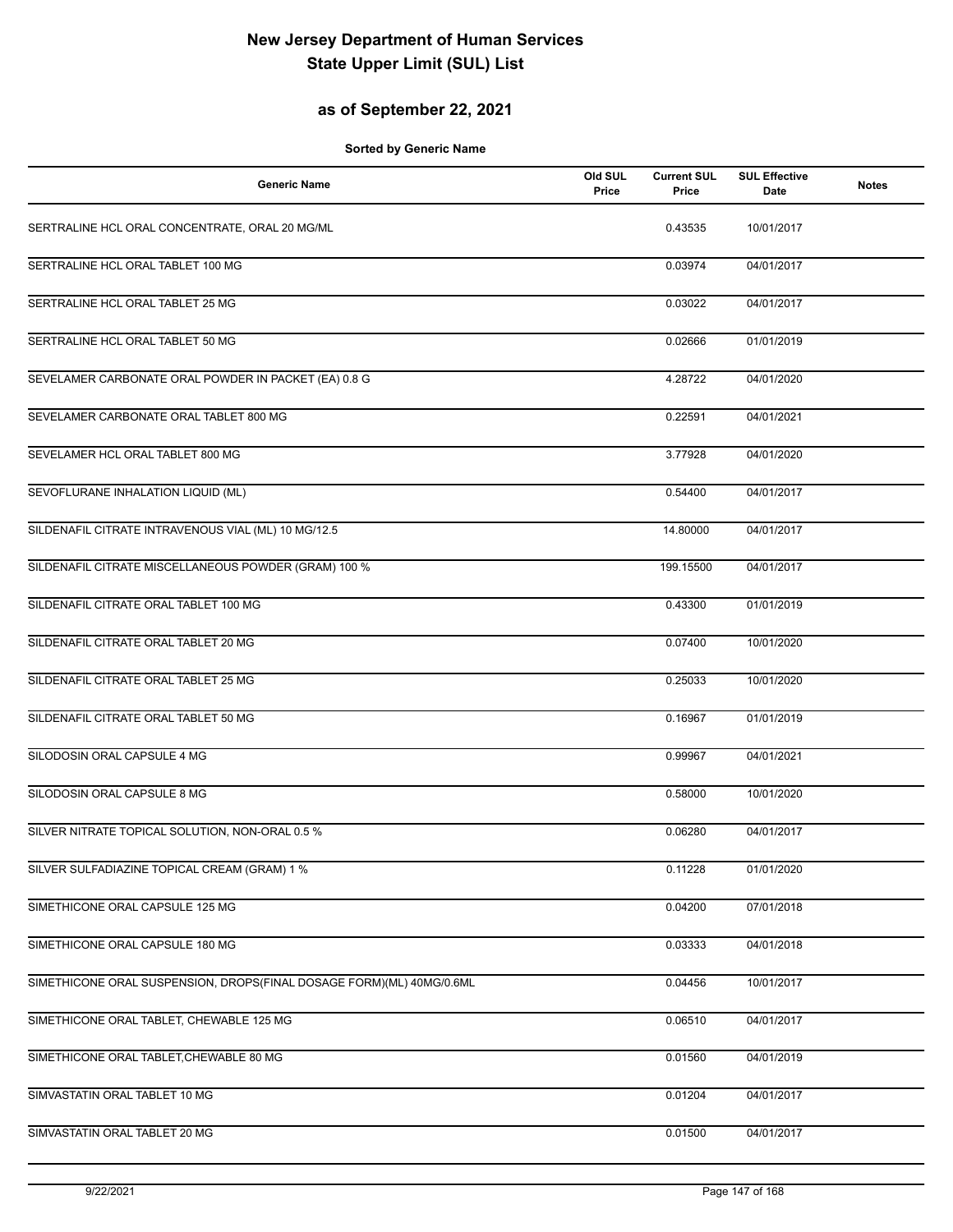#### **as of September 22, 2021**

| <b>Generic Name</b>                                                  | Old SUL<br>Price | <b>Current SUL</b><br>Price | <b>SUL Effective</b><br><b>Date</b> | <b>Notes</b> |
|----------------------------------------------------------------------|------------------|-----------------------------|-------------------------------------|--------------|
| SIMVASTATIN ORAL TABLET 40 MG                                        |                  | 0.01508                     | 10/01/2017                          |              |
| SIMVASTATIN ORAL TABLET 5 MG                                         |                  | 0.02814                     | 10/01/2017                          |              |
| SIMVASTATIN ORAL TABLET 80 MG                                        |                  | 0.04911                     | 04/01/2017                          |              |
| SIROLIMUS ORAL SOLUTION, ORAL 1 MG/ML                                |                  | 17.54367                    | 10/01/2020                          |              |
| SIROLIMUS ORAL TABLET 0.5 MG                                         |                  | 5.50700                     | 10/01/2020                          |              |
| SIROLIMUS ORAL TABLET 1 MG                                           |                  | 7.28433                     | 10/01/2020                          |              |
| SIROLIMUS ORAL TABLET 2 MG                                           |                  | 13.50950                    | 01/01/2019                          |              |
| SODIUM ACETATE INTRAVENOUS VIAL (ML) 2 MEQ/ML                        |                  | 0.03325                     | 10/01/2017                          |              |
| SODIUM ACETATE INTRAVENOUS VIAL (ML) 4 MEQ/ML                        |                  | 0.06030                     | 10/01/2017                          |              |
| SODIUM BENZOATE/SODIUM PHENYLACETATE INTRAVENOUS VIAL (ML) 10 %-10 % |                  | 700.80000                   | 04/01/2017                          |              |
| SODIUM BICARBONATE INTRAVENOUS SYRINGE (ML) 0.5MEQ/ML                |                  | 1.08100                     | 04/01/2017                          |              |
| SODIUM BICARBONATE INTRAVENOUS SYRINGE (ML) 0.9MEQ/ML                |                  | 0.29260                     | 04/01/2017                          |              |
| SODIUM BICARBONATE INTRAVENOUS SYRINGE (ML) 1 MEQ/ML                 |                  | 0.17866                     | 04/01/2017                          |              |
| SODIUM BICARBONATE INTRAVENOUS SYRINGE (ML) 10MEQ/10ML               |                  | 1.40500                     | 04/01/2017                          |              |
| SODIUM BICARBONATE INTRAVENOUS VIAL (ML) 0.5MEQ/ML                   |                  | 0.51000                     | 04/01/2017                          |              |
| SODIUM BICARBONATE INTRAVENOUS VIAL (ML) 1 MEQ/ML                    |                  | 0.16699                     | 04/01/2017                          |              |
| SODIUM BICARBONATE ORAL TABLET 325 MG                                |                  | 0.01716                     | 04/01/2017                          |              |
| SODIUM BICARBONATE ORAL TABLET 650 MG                                |                  | 0.01149                     | 04/01/2017                          |              |
| SODIUM CHLORIDE 0.45 % INTRAVENOUS INTRAVENOUS SOLUTION 0.45 %       |                  | 0.00155                     | 10/01/2017                          |              |
| SODIUM CHLORIDE 0.45 % INTRAVENOUS PIGGYBACK WITH THREADED PORT (ML) |                  | 0.01256                     | 04/01/2017                          |              |
| SODIUM CHLORIDE 3 % INTRAVENOUS INTRAVENOUS SOLUTION 3 %             |                  | 0.00908                     | 10/01/2017                          |              |
| SODIUM CHLORIDE 5 % INTRAVENOUS INTRAVENOUS SOLUTION 5 %             |                  | 0.00376                     | 04/01/2017                          |              |
| SODIUM CHLORIDE FOR INHALATION INHALATION VIAL, NEBULIZER (ML) 0.9 % |                  | 0.03109                     | 10/01/2017                          |              |
| SODIUM CHLORIDE INTRAVENOUS VIAL (ML) 2.5 MEQ/ML                     |                  | 0.03375                     | 04/01/2017                          |              |
| SODIUM CHLORIDE INTRAVENOUS VIAL (ML) 4 MEQ/ML                       |                  | 0.05945                     | 10/01/2017                          |              |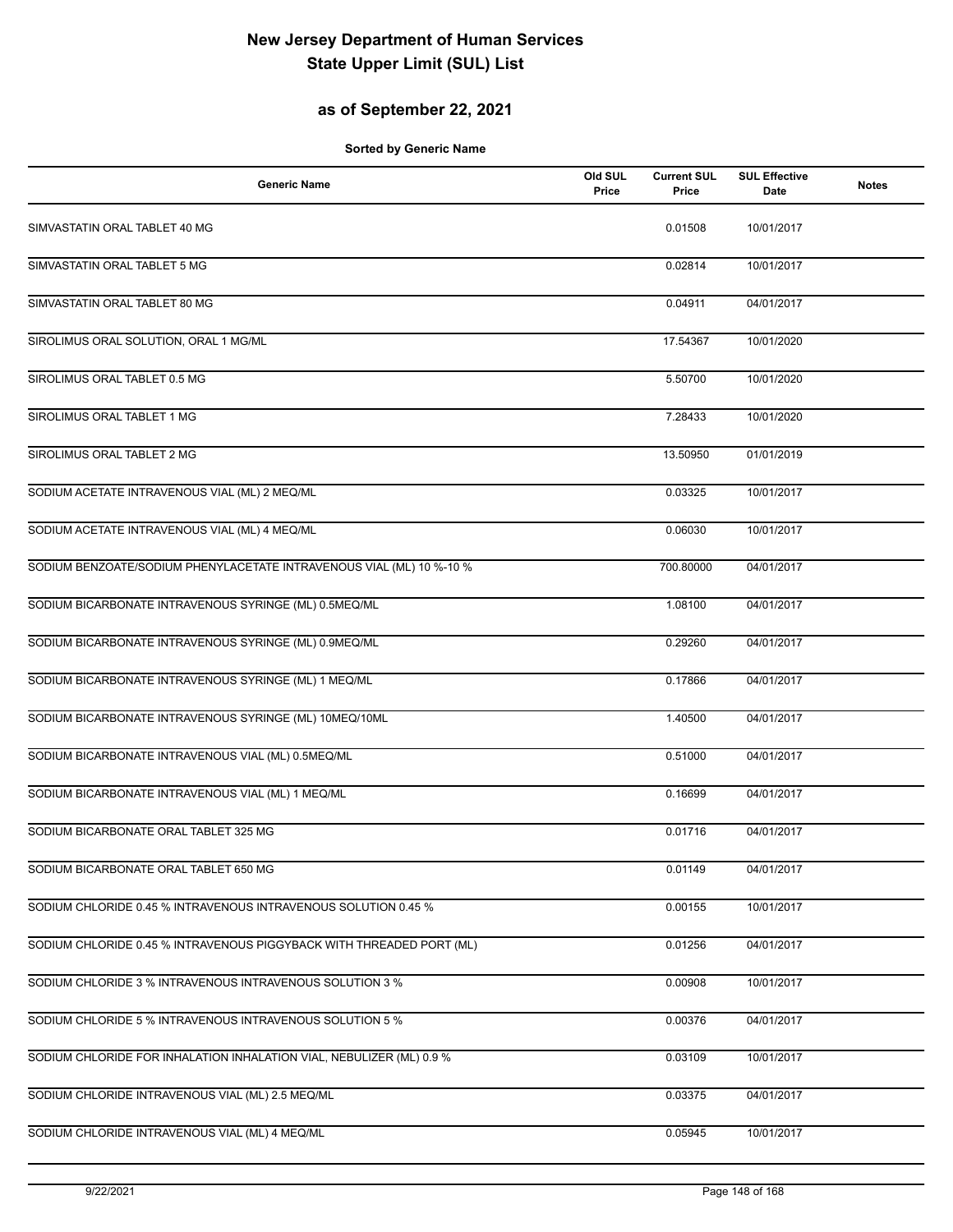#### **as of September 22, 2021**

| <b>Generic Name</b>                                                                                  | Old SUL<br>Price | <b>Current SUL</b><br>Price | <b>SUL Effective</b><br>Date | <b>Notes</b> |
|------------------------------------------------------------------------------------------------------|------------------|-----------------------------|------------------------------|--------------|
| SODIUM CHLORIDE IRRIGATING SOLUTION IRRIGATION SOLUTION, IRRIGATION 0.9 %                            |                  | 0.00341                     | 10/01/2017                   |              |
| SODIUM CHLORIDE MISCELLANEOUS TABLET, SOLUBLE 1000 MG                                                |                  | 0.05265                     | 12/12/2011                   |              |
| SODIUM CHLORIDE NASAL AEROSOL, SPRAY (ML) 0.65 %                                                     |                  | 0.02523                     | 12/12/2011                   |              |
| SODIUM CHLORIDE OPHTHALMIC DROPS 2 %                                                                 |                  | 1.01200                     | 04/01/2017                   |              |
| SODIUM CHLORIDE OPHTHALMIC DROPS 5 %                                                                 |                  | 0.12464                     | 04/01/2017                   |              |
| SODIUM CHLORIDE OPHTHALMIC OINTMENT (GRAM) 5 %                                                       |                  | 1.85007                     | 04/01/2017                   |              |
| SODIUM CHLORIDE/SODIUM BICARBONATE/POTASSIUM CHLORIDE/PEG ORAL SOLUTION,<br>RECONSTITUTED, ORAL 420G |                  | 0.00299                     | 04/01/2017                   |              |
| SODIUM FERRIC GLUCONATE COMPLEX IN SUCROSE INTRAVENOUS VIAL (ML) 62.5MG/5ML                          |                  | 5.98160                     | 10/01/2018                   |              |
| SODIUM FLUORIDE DENTAL CREAM (GRAM) 1.1 %                                                            |                  | 0.03272                     | 10/01/2017                   |              |
| SODIUM FLUORIDE DENTAL GEL (GRAM) 1.1 %                                                              |                  | 0.05570                     | 04/01/2017                   |              |
| SODIUM FLUORIDE DENTAL SOLUTION, NON-ORAL 0.2 %                                                      |                  | 0.01236                     | 04/01/2017                   |              |
| SODIUM FLUORIDE ORAL DROPS 0.25MG/DRP                                                                |                  | 0.38126                     | 10/01/2014                   |              |
| SODIUM FLUORIDE ORAL TABLET, CHEWABLE 0.25(0.55)                                                     |                  | 0.02968                     | 04/01/2017                   |              |
| SODIUM FLUORIDE ORAL TABLET, CHEWABLE 0.5(1.1)MG                                                     |                  | 0.02718                     | 04/01/2017                   |              |
| SODIUM FLUORIDE ORAL TABLET, CHEWABLE 1MG(2.2MG)                                                     |                  | 0.03775                     | 04/01/2017                   |              |
| SODIUM LACTATE INTRAVENOUS VIAL (ML) 5 MEQ/ML                                                        |                  | 0.23600                     | 04/01/2017                   |              |
| SODIUM PHENYLBUTYRATE ORAL POWDER (GRAM) 0.94 G/G                                                    |                  | 17.99848                    | 04/01/2017                   |              |
| SODIUM PHOS, M-BASIC-D-BASIC INTRAVENOUS VIAL (ML) 3MMOL/ML                                          |                  | 0.03633                     | 10/01/2017                   |              |
| SODIUM PHOSPHATE, DIBASIC/POT PHOS, MONOB/SOD PHOSPHATE MONO ORAL TABLET<br>250 MG                   |                  | 0.15994                     | 10/01/2017                   |              |
| SODIUM PHOSPHATE, MONOBASIC/SODIUM PHOSPHATE, DIBASIC ORAL SOLUTION, ORAL                            |                  | 0.07413                     | 12/12/2011                   |              |
| SODIUM PHOSPHATE, MONOBASIC/SODIUM PHOSPHATE, DIBASIC RECTAL ENEMA (ML)<br>19G-7G/118                |                  | 0.00880                     | 10/01/2017                   |              |
| SODIUM POLYSTYRENE SULFONATE ORAL POWDER (GRAM)                                                      |                  | 0.08976                     | 04/01/2019                   |              |
| SODIUM POLYSTYRENE SULFONATE ORAL SUSPENSION, ORAL (FINAL DOSE FORM) 15<br>G/60 ML                   |                  | 0.04536                     | 01/01/2019                   |              |
| SODIUM POLYSTYRENE SULFONATE RECTAL ENEMA (ML) 30 G/120ML                                            |                  | 0.25358                     | 04/01/2017                   |              |
| SODIUM/POTASSIUM/POTASSIUM CITRATE/SODIUM CITRATE/CIT AC ORAL SOLUTION, ORAL<br>500-550/5            |                  | 0.03498                     | 04/01/2017                   |              |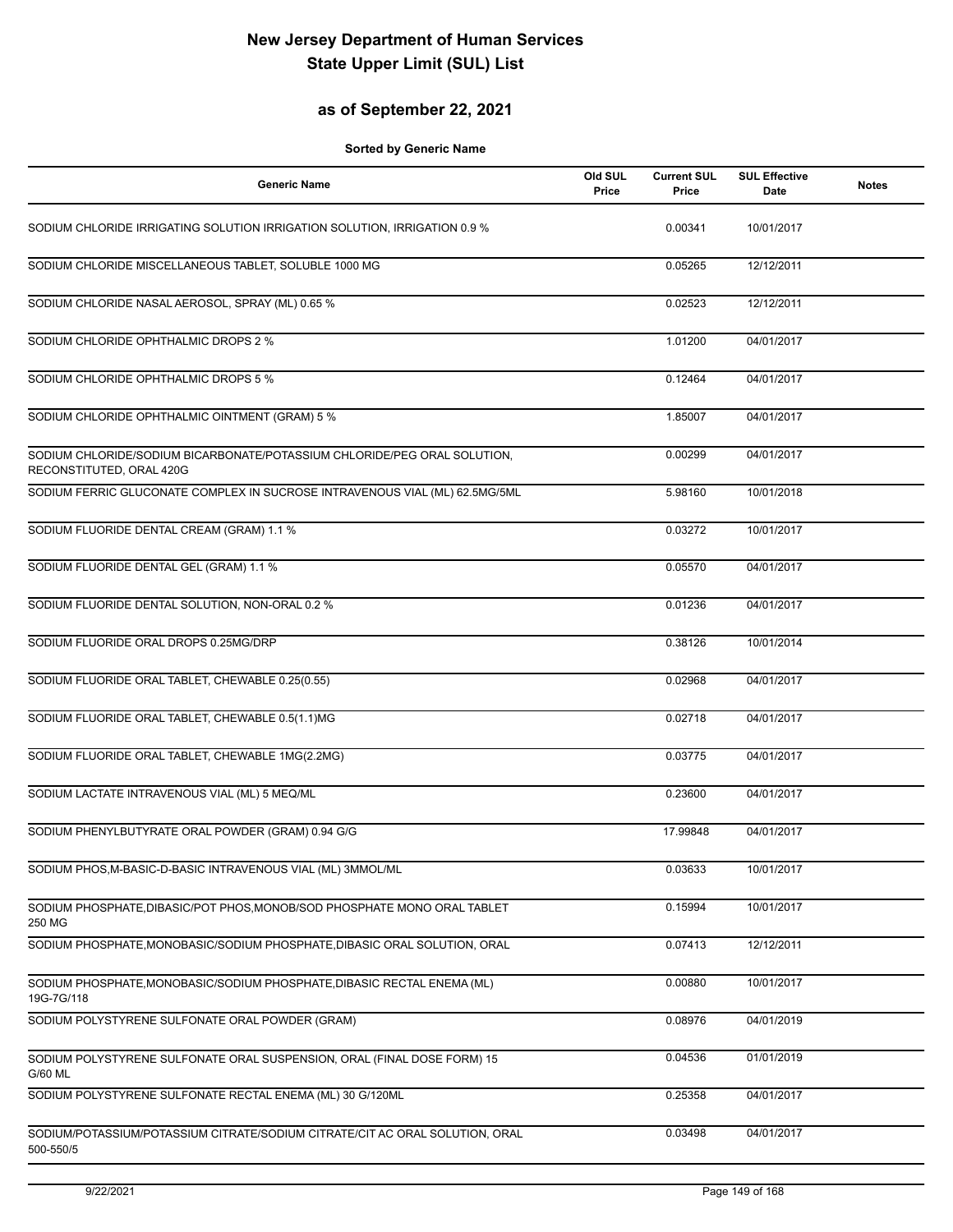#### **as of September 22, 2021**

| <b>Generic Name</b>                                                                             | Old SUL<br>Price | <b>Current SUL</b><br>Price | <b>SUL Effective</b><br>Date | <b>Notes</b> |
|-------------------------------------------------------------------------------------------------|------------------|-----------------------------|------------------------------|--------------|
| SODIUM/POTASSIUM/SODIUM CHLORIDE OPHTHALMIC DROPS                                               |                  | 0.02781                     | 12/12/2011                   |              |
| SOLIFENACIN SUCCINATE ORAL TABLET 10 MG                                                         |                  | 0.16000                     | 01/01/2021                   |              |
| SOLIFENACIN SUCCINATE ORAL TABLET 5 MG                                                          |                  | 0.21444                     | 04/01/2020                   |              |
| SORBITAN SESQUIOLEATE/MINERAL OIL/BENZETHON CL/BASE3 TOPICAL COMBINATION<br>PACKAGE (EA) 0.13 % |                  | 0.76375                     | 04/01/2017                   |              |
| SORBITOL SOLUTION IRRIGATION SOLUTION, IRRIGATION 3 %                                           |                  | 0.00683                     | 04/01/2017                   |              |
| SORBITOL SOLUTION IRRIGATION SOLUTION, IRRIGATION 3.3 %                                         |                  | 0.00278                     | 04/01/2017                   |              |
| SOTALOL HCL ORAL TABLET 120 MG                                                                  |                  | 0.09290                     | 01/01/2020                   |              |
| SOTALOL HCL ORAL TABLET 160 MG                                                                  |                  | 0.12664                     | 04/01/2017                   |              |
| SOTALOL HCL ORAL TABLET 240 MG                                                                  |                  | 0.23888                     | 10/01/2017                   |              |
| SOTALOL HCL ORAL TABLET 80 MG                                                                   |                  | 0.05500                     | 01/01/2019                   |              |
| SPINOSAD TOPICAL SUSPENSION, TOPICAL (ML) 0.9 %                                                 |                  | 1.58525                     | 10/01/2017                   |              |
| SPIRONOLACTONE ORAL TABLET 100 MG                                                               |                  | 0.16980                     | 04/01/2019                   |              |
| SPIRONOLACTONE ORAL TABLET 25 MG                                                                |                  | 0.02310                     | 01/01/2019                   |              |
| SPIRONOLACTONE ORAL TABLET 50 MG                                                                |                  | 0.08500                     | 07/01/2018                   |              |
| SPIRONOLACTONE/HYDROCHLOROTHIAZIDE ORAL TABLET 25 MG-25MG                                       |                  | 0.56726                     | 01/01/2018                   |              |
| STAVUDINE ORAL CAPSULE 15 MG                                                                    |                  | 0.91610                     | 10/01/2017                   |              |
| STAVUDINE ORAL CAPSULE 20 MG                                                                    |                  | 1.16278                     | 04/01/2017                   |              |
| STAVUDINE ORAL CAPSULE 30 MG                                                                    |                  | 0.75350                     | 04/01/2017                   |              |
| STAVUDINE ORAL CAPSULE 40 MG                                                                    |                  | 0.90200                     | 04/01/2017                   |              |
| STAVUDINE ORAL SOLUTION, RECONSTITUTED, ORAL 1 MG/ML                                            |                  | 0.32795                     | 04/01/2017                   |              |
| STREPTOMYCIN SULFATE INTRAMUSCULAR VIAL (EA) 1 G                                                |                  | 18.75000                    | 04/01/2017                   |              |
| SUCRALFATE ORAL SUSPENSION, ORAL (FINAL DOSE FORM) 1 G/10 ML                                    |                  | 0.26664                     | 01/01/2021                   |              |
| SUCRALFATE ORAL TABLET 1 G                                                                      |                  | 0.11350                     | 04/01/2017                   |              |
| SUFENTANIL CITRATE INTRAVENOUS AMPUL (ML) 50 MCG/ML                                             |                  | 2.90000                     | 04/01/2017                   |              |
| SUFENTANIL CITRATE INTRAVENOUS VIAL (ML) 50 MCG/ML                                              |                  | 4.54000                     | 04/01/2017                   |              |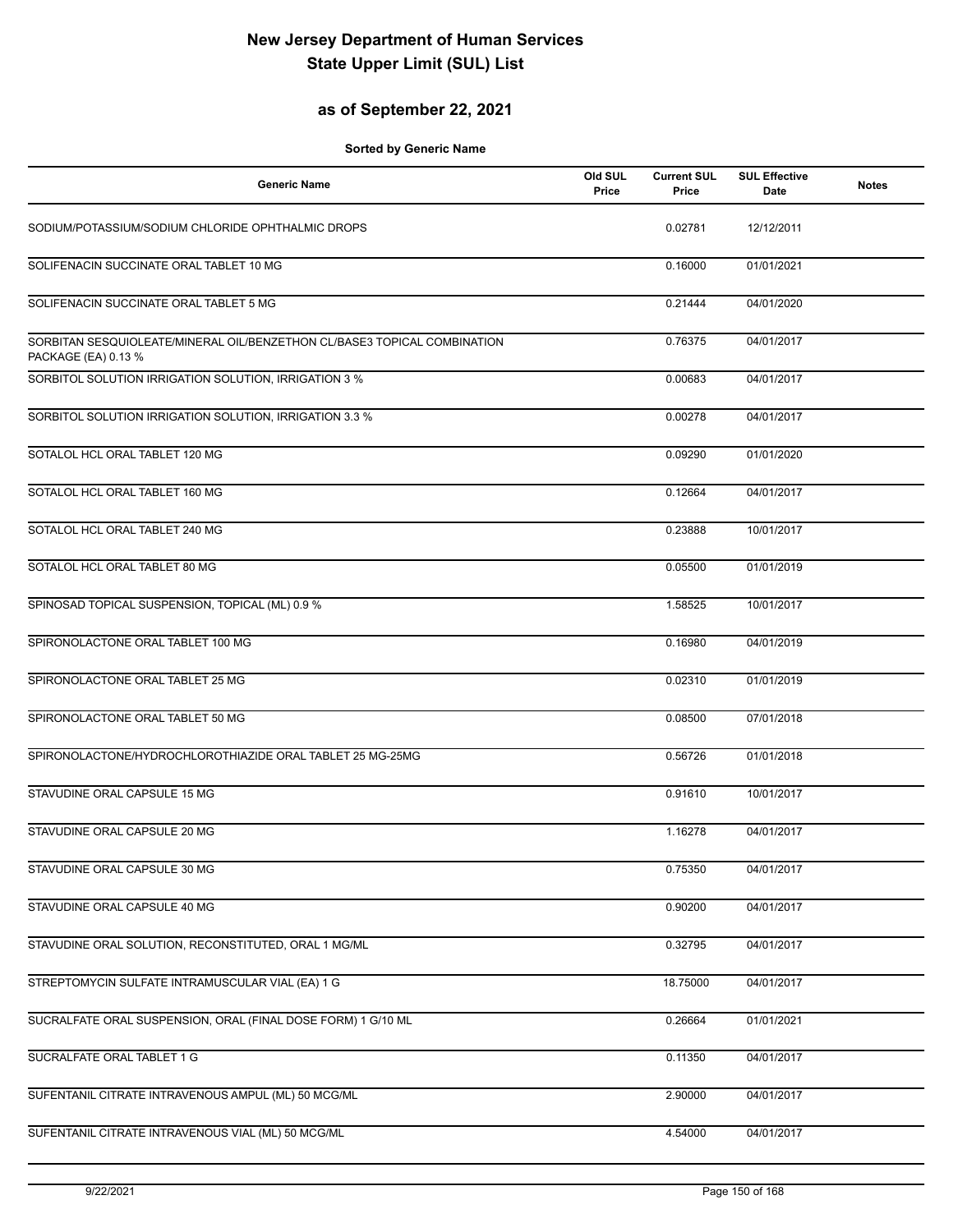#### **as of September 22, 2021**

| <b>Generic Name</b>                                                                  | Old SUL<br>Price | <b>Current SUL</b><br>Price | <b>SUL Effective</b><br>Date | <b>Notes</b> |
|--------------------------------------------------------------------------------------|------------------|-----------------------------|------------------------------|--------------|
| SULFACETAMIDE SODIUM OPHTHALMIC DROPS 10 %                                           |                  | 2.16100                     | 04/01/2020                   |              |
| SULFACETAMIDE SODIUM OPHTHALMIC OINTMENT (GRAM) 10 %                                 |                  | 15.68000                    | 04/01/2017                   |              |
| SULFACETAMIDE SODIUM TOPICAL CLEANSER (ML) 10 %                                      |                  | 0.20625                     | 07/01/2019                   |              |
| SULFACETAMIDE SODIUM TOPICAL CLEANSER, GEL (ML) 10 %                                 |                  | 1.17400                     | 04/01/2017                   |              |
| SULFACETAMIDE SODIUM TOPICAL SUSPENSION, TOPICAL (ML) 10 %                           |                  | 0.44645                     | 10/01/2017                   |              |
| SULFACETAMIDE SODIUM/AVOBENZONE/SULFUR TOPICAL CREAM (GRAM) 10 %-5 %                 |                  | 2.16366                     | 12/12/2011                   |              |
| SULFACETAMIDE SODIUM/PREDNISOLONE SODIUM PHOSPHATE OPHTHALMIC DROPS 10<br>$% -0.23%$ |                  | 2.28322                     | 04/01/2017                   |              |
| SULFACETAMIDE SODIUM/SULFUR TOPICAL CLEANSER (GRAM) 10 %-2 %                         |                  | 1.58682                     | 04/01/2017                   |              |
| SULFACETAMIDE SODIUM/SULFUR TOPICAL CLEANSER (GRAM) 10-5%(W/W)                       |                  | 0.09183                     | 10/01/2017                   |              |
| SULFACETAMIDE SODIUM/SULFUR TOPICAL CLEANSER (GRAM) 9 %-4.5 %                        |                  | 0.07082                     | 07/01/2019                   |              |
| SULFACETAMIDE SODIUM/SULFUR TOPICAL CLEANSER (GRAM) 9.8%-4.8%                        |                  | 1.43449                     | 04/01/2017                   |              |
| SULFACETAMIDE SODIUM/SULFUR TOPICAL CREAM (GRAM) 10 %-2 %                            |                  | 4.90386                     | 01/01/2018                   |              |
| SULFACETAMIDE SODIUM/SULFUR TOPICAL CREAM (GRAM) 10-5%(W/W)                          |                  | 1.90292                     | 04/01/2017                   |              |
| SULFACETAMIDE SODIUM/SULFUR TOPICAL FOAM (GRAM) 10 %-5 %                             |                  | 1.50930                     | 04/01/2017                   |              |
| SULFACETAMIDE SODIUM/SULFUR TOPICAL LOTION (GRAM) 10-5%(W/V)                         |                  | 0.81243                     | 09/01/2011                   |              |
| SULFACETAMIDE SODIUM/SULFUR TOPICAL LOTION (GRAM) 10-5%(W/W)                         |                  | 0.81242                     | 12/12/2011                   |              |
| SULFACETAMIDE SODIUM/SULFUR TOPICAL PADS, MEDICATED (EA) 10 %-4 %                    |                  | 4.23217                     | 01/01/2020                   |              |
| SULFACETAMIDE SODIUM/SULFUR TOPICAL PADS, MEDICATED (EA) 10 %-5 %                    |                  | 2.74566                     | 10/01/2017                   |              |
| SULFACETAMIDE SODIUM/SULFUR TOPICAL SUSPENSION, TOPICAL (ML) 8 %-4 %                 |                  | 0.12000                     | 07/01/2019                   |              |
| SULFACETAMIDE SODIUM/SULFUR/SKIN CLEANSER COMB NO.23 TOPICAL KIT 9 %-4.5 %           |                  | 440.25000                   | 04/01/2017                   |              |
| SULFACETAMIDE SODIUM/SULFUR/UREA TOPICAL CLEANSER (ML) 10%-5%-10%                    |                  | 0.56197                     | 04/01/2017                   |              |
| SULFADIAZINE ORAL TABLET 500 MG                                                      |                  | 3.14840                     | 04/01/2019                   |              |
| SULFAMETHOXAZOLE/TRIMETHOPRIM INTRAVENOUS VIAL (ML) 80-16MG/ML                       |                  | 0.44600                     | 04/01/2017                   |              |
| SULFAMETHOXAZOLE/TRIMETHOPRIM ORAL SUSPENSION, ORAL (FINAL DOSE FORM)<br>200-40MG/5  |                  | 0.08977                     | 10/01/2017                   |              |
| SULFAMETHOXAZOLE/TRIMETHOPRIM ORAL SUSPENSION, ORAL (FINAL DOSE FORM)<br>800-160/20  |                  | 0.19750                     | 04/01/2017                   |              |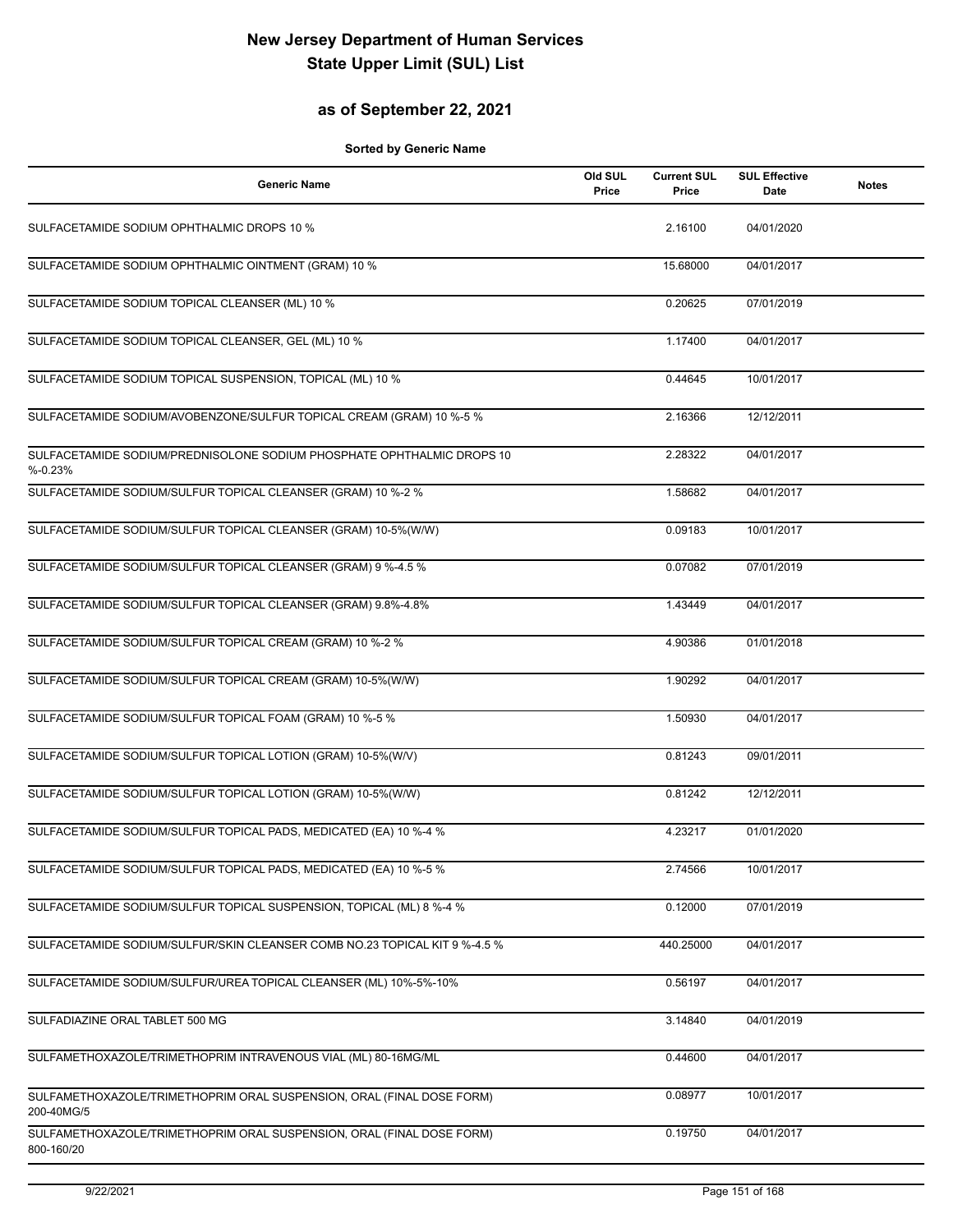#### **as of September 22, 2021**

| <b>Generic Name</b>                                                | Old SUL<br>Price | <b>Current SUL</b><br>Price | <b>SUL Effective</b><br>Date | <b>Notes</b> |
|--------------------------------------------------------------------|------------------|-----------------------------|------------------------------|--------------|
| SULFAMETHOXAZOLE/TRIMETHOPRIM ORAL TABLET 400MG-80MG               |                  | 0.05122                     | 01/01/2019                   |              |
| SULFAMETHOXAZOLE/TRIMETHOPRIM ORAL TABLET 800-160 MG               |                  | 0.02990                     | 07/01/2018                   |              |
| SULFASALAZINE ORAL TABLET 500 MG                                   |                  | 0.05025                     | 10/01/2017                   |              |
| SULFASALAZINE ORAL TABLET, DELAYED RELEASE (ENTERIC COATED) 500 MG |                  | 0.12670                     | 10/01/2017                   |              |
| SULINDAC ORAL TABLET 150 MG                                        |                  | 0.10000                     | 07/01/2018                   |              |
| SULINDAC ORAL TABLET 200 MG                                        |                  | 0.15726                     | 04/01/2017                   |              |
| SUMATRIPTAN NASAL SPRAY, NON-AEROSOL (EA) 20 MG                    | 45.17086         | 38.25667                    | 10/01/2021                   |              |
| SUMATRIPTAN NASAL SPRAY, NON-AEROSOL (EA) 5 MG                     |                  | 38.32500                    | 10/01/2020                   |              |
| SUMATRIPTAN SUCCINATE ORAL TABLET 100 MG                           |                  | 0.36778                     | 04/01/2018                   |              |
| SUMATRIPTAN SUCCINATE ORAL TABLET 25 MG                            |                  | 0.34111                     | 10/01/2020                   |              |
| SUMATRIPTAN SUCCINATE ORAL TABLET 50 MG                            |                  | 0.27222                     | 01/01/2019                   |              |
| SUMATRIPTAN SUCCINATE SUBCUTANEOUS CARTRIDGE (ML) 4 MG/0.5ML       |                  | 106.68462                   | 10/01/2017                   |              |
| SUMATRIPTAN SUCCINATE SUBCUTANEOUS CARTRIDGE (ML) 6 MG/0.5ML       |                  | 114.01226                   | 04/01/2017                   |              |
| SUMATRIPTAN SUCCINATE SUBCUTANEOUS PEN INJECTOR (ML) 4 MG/0.5ML    |                  | 112.69915                   | 10/01/2017                   |              |
| SUMATRIPTAN SUCCINATE SUBCUTANEOUS PEN INJECTOR (ML) 6 MG/0.5ML    |                  | 69.87308                    | 04/01/2021                   |              |
| SUMATRIPTAN SUCCINATE SUBCUTANEOUS SYRINGE (ML) 6 MG/0.5ML         |                  | 36.18000                    | 10/01/2017                   |              |
| SUMATRIPTAN SUCCINATE SUBCUTANEOUS VIAL (ML) 6 MG/0.5ML            |                  | 26.27050                    | 10/01/2020                   |              |
| TACROLIMUS ORAL CAPSULE 0.5 MG                                     |                  | 0.08770                     | 04/01/2017                   |              |
| TACROLIMUS ORAL CAPSULE 1 MG                                       |                  | 0.10130                     | 01/01/2019                   |              |
| TACROLIMUS ORAL CAPSULE 5 MG                                       |                  | 0.39610                     | 10/01/2018                   |              |
| TACROLIMUS TOPICAL OINTMENT (GRAM) 0.03 %                          |                  | 2.83333                     | 01/01/2020                   |              |
| TACROLIMUS TOPICAL OINTMENT (GRAM) 0.1 %                           |                  | 2.24164                     | 01/01/2020                   |              |
| TADALAFIL ORAL TABLET 10 MG                                        |                  | 0.72000                     | 04/01/2020                   |              |
| TADALAFIL ORAL TABLET 20 MG                                        |                  | 0.63300                     | 10/01/2020                   |              |
| TADALAFIL ORAL TABLET 20 MG                                        |                  | 0.46283                     | 04/01/2020                   |              |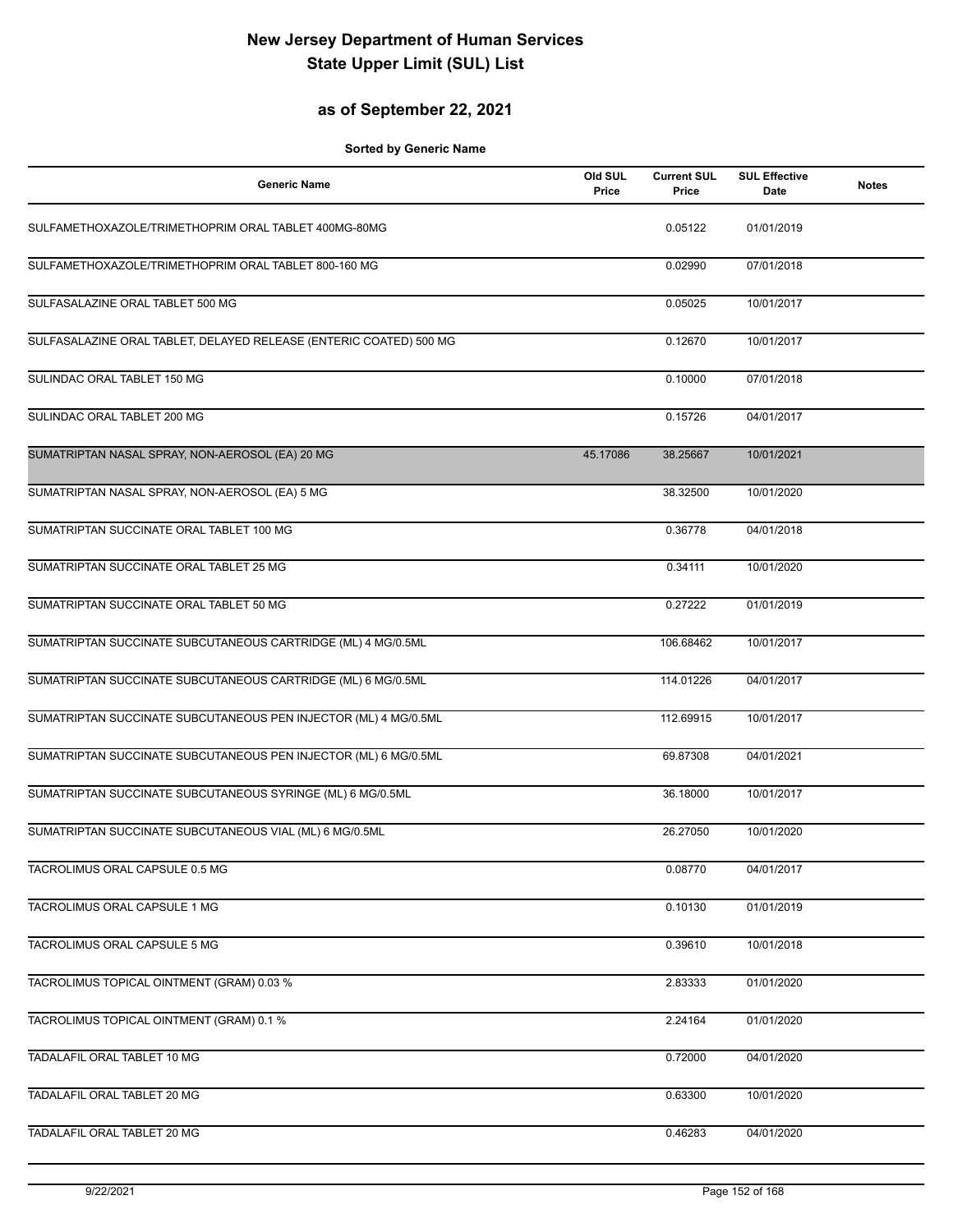#### **as of September 22, 2021**

| <b>Generic Name</b>                                    | Old SUL<br>Price | <b>Current SUL</b><br>Price | <b>SUL Effective</b><br>Date | <b>Notes</b> |
|--------------------------------------------------------|------------------|-----------------------------|------------------------------|--------------|
| TADALAFIL ORAL TABLET 5 MG                             |                  | 0.24689                     | 10/01/2020                   |              |
| TAMOXIFEN CITRATE ORAL TABLET 10 MG                    |                  | 0.15000                     | 01/01/2018                   |              |
| TAMOXIFEN CITRATE ORAL TABLET 20 MG                    |                  | 0.18392                     | 10/01/2017                   |              |
| TAMSULOSIN HCL ORAL CAPSULE 0.4 MG                     |                  | 0.03960                     | 01/01/2019                   |              |
| TELMISARTAN ORAL TABLET 20 MG                          |                  | 0.13809                     | 04/01/2017                   |              |
| TELMISARTAN ORAL TABLET 40 MG                          |                  | 0.06667                     | 01/01/2019                   |              |
| TELMISARTAN ORAL TABLET 80 MG                          |                  | 0.07133                     | 01/01/2019                   |              |
| TELMISARTAN/AMLODIPINE BESYLATE ORAL TABLET 40 MG-10MG |                  | 4.14666                     | 04/01/2017                   |              |
| TELMISARTAN/AMLODIPINE BESYLATE ORAL TABLET 40 MG-5 MG |                  | 4.14666                     | 04/01/2017                   |              |
| TELMISARTAN/AMLODIPINE BESYLATE ORAL TABLET 80 MG-10MG |                  | 4.14666                     | 04/01/2017                   |              |
| TELMISARTAN/AMLODIPINE BESYLATE ORAL TABLET 80 MG-5 MG |                  | 3.79100                     | 04/01/2017                   |              |
| TELMISARTAN/HYDROCHLOROTHIAZIDE ORAL TABLET 40-12.5 MG |                  | 0.73467                     | 07/01/2018                   |              |
| TELMISARTAN/HYDROCHLOROTHIAZIDE ORAL TABLET 80 MG-25MG |                  | 0.56667                     | 01/01/2020                   |              |
| TELMISARTAN/HYDROCHLOROTHIAZIDE ORAL TABLET 80-12.5MG  |                  | 1.17000                     | 04/01/2019                   |              |
| TEMAZEPAM ORAL CAPSULE 15 MG                           |                  | 0.04590                     | 04/01/2018                   |              |
| TEMAZEPAM ORAL CAPSULE 22.5 MG                         |                  | 4.17825                     | 04/01/2017                   |              |
| TEMAZEPAM ORAL CAPSULE 30 MG                           |                  | 0.07842                     | 04/01/2017                   |              |
| TEMAZEPAM ORAL CAPSULE 7.5 MG                          |                  | 0.16000                     | 04/01/2021                   |              |
| TEMOZOLOMIDE ORAL CAPSULE 100 MG                       | 22.14286         | 19.52800                    | 10/01/2021                   |              |
| TEMOZOLOMIDE ORAL CAPSULE 140 MG                       |                  | 32.50000                    | 10/01/2019                   |              |
| TEMOZOLOMIDE ORAL CAPSULE 180 MG                       |                  | 42.50000                    | 04/01/2019                   |              |
| TEMOZOLOMIDE ORAL CAPSULE 20 MG                        |                  | 4.07143                     | 04/01/2019                   |              |
| TEMOZOLOMIDE ORAL CAPSULE 250 MG                       |                  | 69.13100                    | 10/01/2019                   |              |
| TEMOZOLOMIDE ORAL CAPSULE 5 MG                         |                  | 1.35714                     | 04/01/2019                   |              |
| TENIPOSIDE INTRAVENOUS AMPUL (ML) 50 MG/5 ML           |                  | 499.19000                   | 04/01/2017                   |              |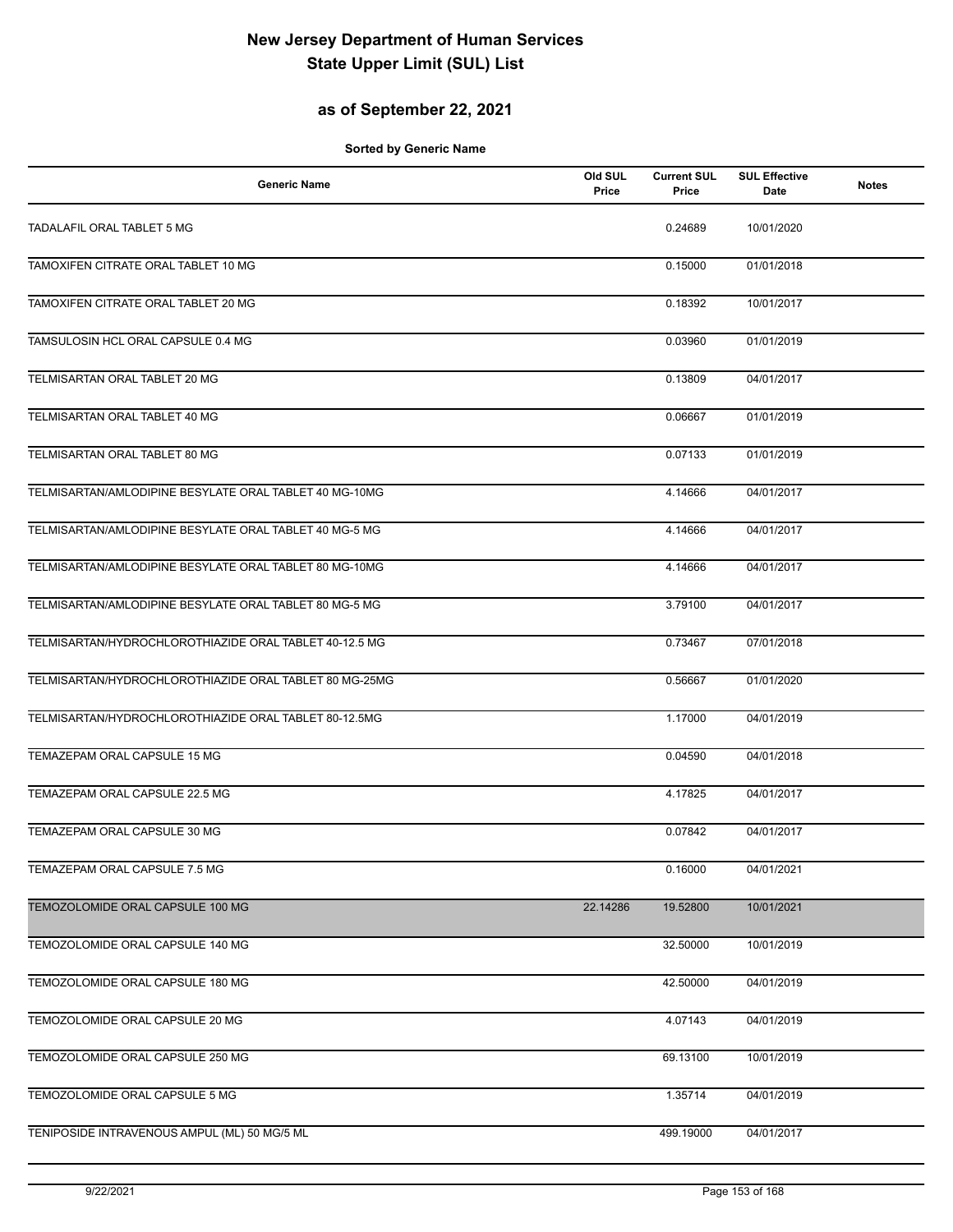#### **as of September 22, 2021**

| <b>Generic Name</b>                                          | Old SUL<br>Price | <b>Current SUL</b><br>Price | <b>SUL Effective</b><br>Date | <b>Notes</b> |
|--------------------------------------------------------------|------------------|-----------------------------|------------------------------|--------------|
| TENOFOVIR DISOPROXIL FUMARATE ORAL TABLET 300 MG             |                  | 0.32174                     | 07/01/2021                   |              |
| TERAZOSIN HCL ORAL CAPSULE 1 MG                              |                  | 0.04960                     | 04/01/2017                   |              |
| TERAZOSIN HCL ORAL CAPSULE 10 MG                             |                  | 0.04130                     | 10/01/2017                   |              |
| TERAZOSIN HCL ORAL CAPSULE 2 MG                              |                  | 0.04330                     | 04/01/2017                   |              |
| TERAZOSIN HCL ORAL CAPSULE 5 MG                              |                  | 0.06080                     | 04/01/2017                   |              |
| TERBINAFINE HCL ORAL TABLET 250 MG                           |                  | 0.10133                     | 07/01/2017                   |              |
| TERBINAFINE HCL TOPICAL CREAM (GRAM) 1 %                     |                  | 0.21646                     | 10/01/2017                   |              |
| TERBUTALINE SULFATE ORAL TABLET 2.5 MG                       |                  | 0.95222                     | 10/01/2017                   |              |
| TERBUTALINE SULFATE ORAL TABLET 5 MG                         |                  | 0.34120                     | 10/01/2017                   |              |
| TERBUTALINE SULFATE SUBCUTANEOUS VIAL (ML) 1 MG/ML           |                  | 4.00000                     | 04/01/2017                   |              |
| TERCONAZOLE VAGINAL CREAM WITH APPLICATOR 0.4 %              |                  | 0.19765                     | 10/01/2017                   |              |
| TERCONAZOLE VAGINAL CREAM WITH APPLICATOR 0.8 %              |                  | 1.00000                     | 04/01/2017                   |              |
| TERCONAZOLE VAGINAL SUPPOSITORY, VAGINAL 80 MG               |                  | 9.35617                     | 10/01/2017                   |              |
| TESTOSTERONE CYPIONATE INTRAMUSCULAR VIAL (ML) 100 MG/ML     |                  | 3.86188                     | 04/01/2017                   |              |
| TESTOSTERONE CYPIONATE INTRAMUSCULAR VIAL (ML) 200 MG/ML     |                  | 3.00800                     | 04/01/2017                   |              |
| TESTOSTERONE ENANTHATE INTRAMUSCULAR VIAL (ML) 200 MG/ML     |                  | 9.90924                     | 04/01/2017                   |              |
| TESTOSTERONE MISCELLANEOUS POWDER (GRAM)                     |                  | 0.22085                     | 12/12/2011                   |              |
| TESTOSTERONE TRANSDERMAL GEL (GRAM) 50 MG (1%)               |                  | 1.28256                     | 04/01/2017                   |              |
| TESTOSTERONE TRANSDERMAL GEL IN METERED-DOSE PUMP 10 MG (2%) |                  | 4.45105                     | 04/01/2017                   |              |
| TESTOSTERONE TRANSDERMAL GEL IN METERED-DOSE PUMP 12.5/1.25G |                  | 1.04000                     | 07/01/2019                   |              |
| TESTOSTERONE TRANSDERMAL GEL IN PACKET (GRAM) 25MG(1%)       |                  | 2.53307                     | 10/01/2017                   |              |
| TESTOSTERONE TRANSDERMAL GEL IN PACKET (GRAM) 50 MG (1%)     |                  | 0.48173                     | 04/01/2020                   |              |
| TETRABENAZINE ORAL TABLET 12.5 MG                            |                  | 13.06000                    | 10/01/2020                   |              |
| TETRABENAZINE ORAL TABLET 25 MG                              |                  | 26.16000                    | 10/01/2020                   |              |
| TETRACAINE HCL OPHTHALMIC DROPS 0.5 %                        |                  | 0.56314                     | 04/01/2017                   |              |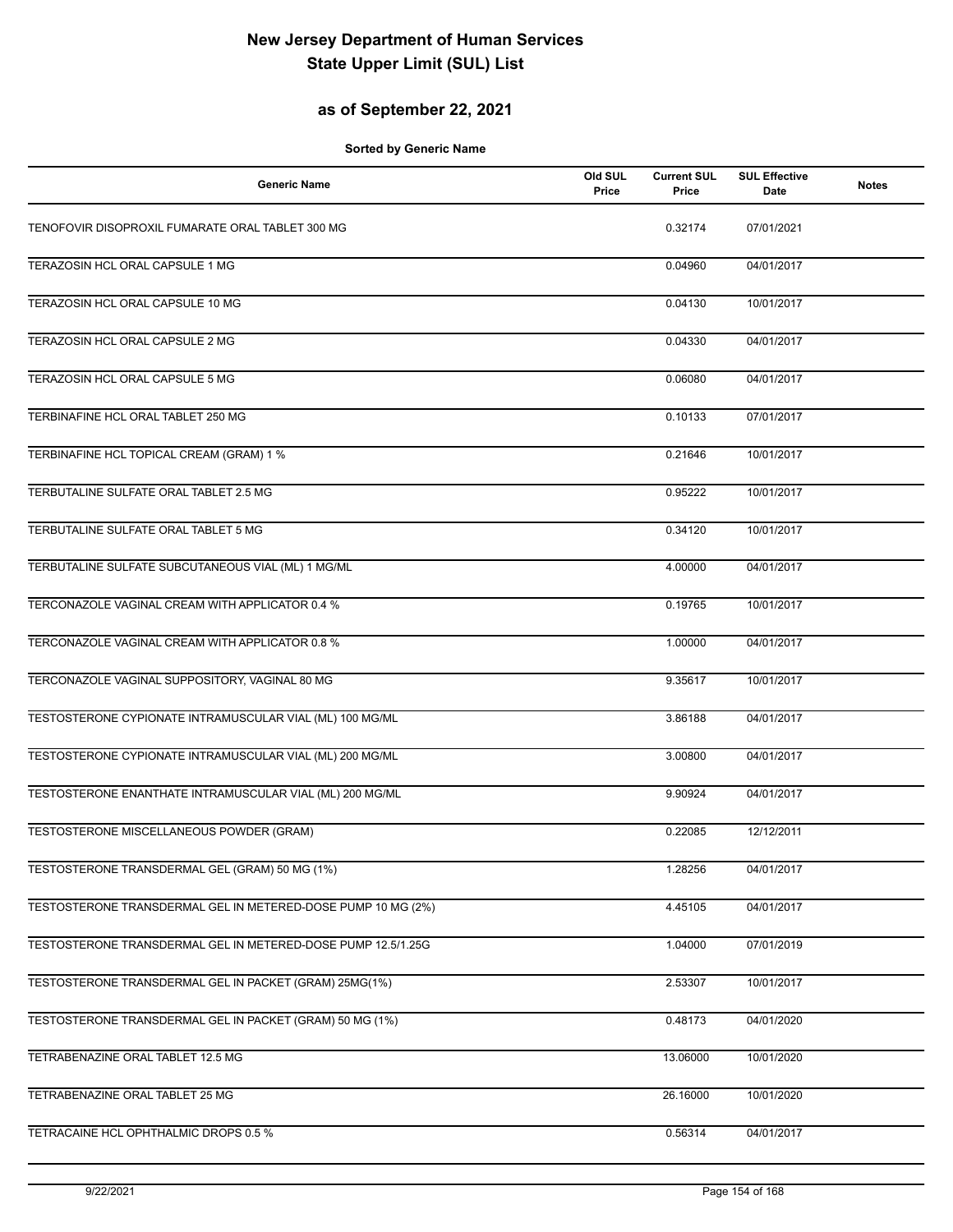#### **as of September 22, 2021**

| <b>Generic Name</b>                                                                           | Old SUL<br>Price | <b>Current SUL</b><br>Price | <b>SUL Effective</b><br>Date | <b>Notes</b> |
|-----------------------------------------------------------------------------------------------|------------------|-----------------------------|------------------------------|--------------|
| TETRACAINE HCL/PF OPHTHALMIC DROPS 0.5 %                                                      |                  | 0.56548                     | 10/01/2017                   |              |
| TETRACYCLINE HCL ORAL CAPSULE 250 MG                                                          |                  | 2.86425                     | 10/01/2017                   |              |
| TETRACYCLINE HCL ORAL CAPSULE 500 MG                                                          |                  | 0.04523                     | 10/01/2017                   |              |
| TETRAHYDROZOLINE HCL OPHTHALMIC DROPS 0.05 %                                                  |                  | 0.09490                     | 04/01/2017                   |              |
| TETRAHYDROZOLINE HCL/DEXTRAN 70/POLYETHYLENE GL 400/POVIDONE OPHTHALMIC<br>DROPS 0.05-.1-1%   |                  | 0.09600                     | 07/01/2019                   |              |
| TETRAHYDROZOLINE HCL/POLYETHYLENE GLYCOLS OPHTHALMIC DROPS 0.05 %-1 %                         |                  | 0.19548                     | 12/12/2011                   |              |
| TETRAHYDROZOLINE HCL/ZINC SULFATE OPHTHALMIC DROPS 0.05-0.25%                                 |                  | 0.19548                     | 12/12/2011                   |              |
| THEOPHYLLINE ANHYDROUS ORAL ELIXIR 80 MG/15ML                                                 |                  | 0.66666                     | 04/01/2017                   |              |
| THEOPHYLLINE ANHYDROUS ORAL SOLUTION, ORAL 80 MG/15ML                                         |                  | 0.13094                     | 04/01/2017                   |              |
| THEOPHYLLINE ANHYDROUS ORAL TABLET, EXTENDED RELEASE 12 HR 100 MG                             |                  | 0.10804                     | 10/01/2017                   |              |
| THEOPHYLLINE ANHYDROUS ORAL TABLET, EXTENDED RELEASE 12 HR 200 MG                             |                  | 0.13869                     | 10/01/2017                   |              |
| THEOPHYLLINE ANHYDROUS ORAL TABLET, EXTENDED RELEASE 12 HR 300 MG                             |                  | 1.40000                     | 01/01/2019                   |              |
| THEOPHYLLINE ANHYDROUS ORAL TABLET, EXTENDED RELEASE 12 HR 450 MG                             |                  | 0.34827                     | 10/01/2017                   |              |
| THEOPHYLLINE ANHYDROUS ORAL TABLET, EXTENDED RELEASE 24 HR 400 MG                             |                  | 0.52770                     | 01/01/2020                   |              |
| THEOPHYLLINE ANHYDROUS ORAL TABLET, EXTENDED RELEASE 24 HR 600 MG                             |                  | 1.12840                     | 04/01/2020                   |              |
| THEOPHYLLINE ANHYDROUS ORAL TABLET, EXTENDED RELEASE 400 MG                                   |                  | 1.25093                     | 12/12/2011                   |              |
| THEOPHYLLINE ANHYDROUS ORAL TABLET, EXTENDED RELEASE 600 MG                                   |                  | 1.31330                     | 04/01/2016                   |              |
| THEOPHYLLINE IN DEXTROSE 5 % IN WATER INTRAVENOUS INTRAVENOUS SOLUTION<br>400MG/0.5L          |                  | 0.00696                     | 04/01/2017                   |              |
| THIAMINE HCL INJECTION VIAL (ML) 100 MG/ML                                                    |                  | 3.46000                     | 04/01/2017                   |              |
| THIAMINE HCL ORAL TABLET 100 MG                                                               |                  | 0.02573                     | 12/12/2011                   |              |
| THIAMINE HCL ORAL TABLET 50 MG                                                                |                  | 0.01581                     | 12/12/2011                   |              |
| THIAMINE HCL/RIBOFLAVIN/NIACINAMIDE/DEXPANTHENOL/PYRIDOXINE INJECTION VIAL<br>(ML) 100-2MG/ML |                  | 6.15633                     | 04/01/2017                   |              |
| THIORIDAZINE HCL ORAL TABLET 10 MG                                                            |                  | 0.41750                     | 04/01/2018                   |              |
| THIORIDAZINE HCL ORAL TABLET 100 MG                                                           |                  | 0.21015                     | 10/01/2017                   |              |
| THIORIDAZINE HCL ORAL TABLET 25 MG                                                            |                  | 0.10754                     | 10/01/2017                   |              |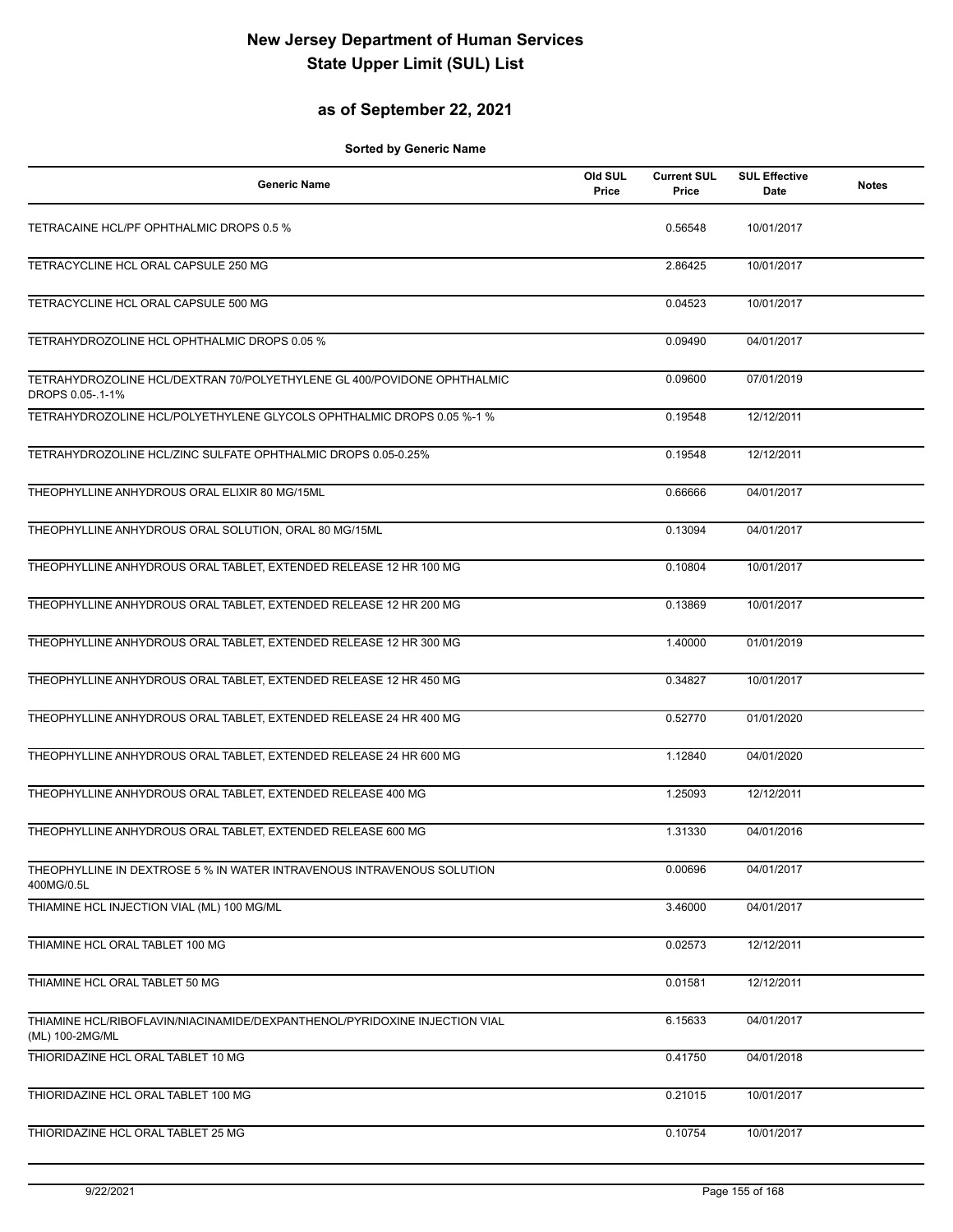#### **as of September 22, 2021**

| <b>Generic Name</b>                                    | Old SUL<br>Price | <b>Current SUL</b><br>Price | <b>SUL Effective</b><br>Date | <b>Notes</b> |
|--------------------------------------------------------|------------------|-----------------------------|------------------------------|--------------|
| THIORIDAZINE HCL ORAL TABLET 50 MG                     |                  | 0.12563                     | 10/01/2017                   |              |
| THIOTEPA INJECTION VIAL (EA) 15 MG                     |                  | 1400.00000                  | 04/01/2017                   |              |
| THIOTHIXENE ORAL CAPSULE 1 MG                          |                  | 0.06281                     | 10/01/2017                   |              |
| THIOTHIXENE ORAL CAPSULE 10 MG                         |                  | 1.84450                     | 10/01/2017                   |              |
| THIOTHIXENE ORAL CAPSULE 2 MG                          |                  | 0.97090                     | 04/01/2017                   |              |
| THIOTHIXENE ORAL CAPSULE 5 MG                          |                  | 1.35560                     | 10/01/2017                   |              |
| THYROID, PORK ORAL TABLET 120 MG                       |                  | 0.96070                     | 01/01/2019                   |              |
| THYROID, PORK ORAL TABLET 15 MG                        |                  | 0.34890                     | 04/01/2017                   |              |
| THYROID, PORK ORAL TABLET 30 MG                        |                  | 0.48580                     | 01/01/2019                   |              |
| THYROID, PORK ORAL TABLET 60 MG                        |                  | 0.42000                     | 07/01/2018                   |              |
| THYROID, PORK ORAL TABLET 90 MG                        |                  | 0.82090                     | 01/01/2019                   |              |
| TIAGABINE HCL ORAL TABLET 2 MG                         |                  | 4.77440                     | 04/01/2017                   |              |
| TIAGABINE HCL ORAL TABLET 4 MG                         |                  | 5.30293                     | 04/01/2017                   |              |
| TICLOPIDINE HCL ORAL TABLET 250 MG                     |                  | 1.40857                     | 04/01/2017                   |              |
| TIGECYCLINE INTRAVENOUS VIAL (EA) 50 MG                |                  | 156.00000                   | 04/01/2017                   |              |
| TIMOLOL MALEATE OPHTHALMIC DROPS 0.25 %                |                  | 0.26063                     | 10/01/2017                   |              |
| TIMOLOL MALEATE OPHTHALMIC DROPS 0.5 %                 |                  | 0.27800                     | 04/01/2017                   |              |
| TIMOLOL MALEATE OPHTHALMIC DROPS, ONCE DAILY 0.5 %     |                  | 25.79800                    | 07/01/2021                   |              |
| TIMOLOL MALEATE OPHTHALMIC GEL-FORMING SOLUTION 0.25 % |                  | 20.38200                    | 04/01/2017                   |              |
| TIMOLOL MALEATE OPHTHALMIC GEL-FORMING SOLUTION 0.5 %  |                  | 13.45000                    | 07/01/2017                   |              |
| TIMOLOL MALEATE ORAL TABLET 10 MG                      |                  | 0.25759                     | 10/01/2017                   |              |
| TIMOLOL MALEATE ORAL TABLET 20 MG                      |                  | 0.30150                     | 10/01/2017                   |              |
| TIMOLOL MALEATE ORAL TABLET 5 MG                       |                  | 0.20641                     | 10/01/2017                   |              |
| TINIDAZOLE ORAL TABLET 250 MG                          |                  | 3.30394                     | 10/01/2017                   |              |
| TINIDAZOLE ORAL TABLET 500 MG                          |                  | 2.19850                     | 01/01/2020                   |              |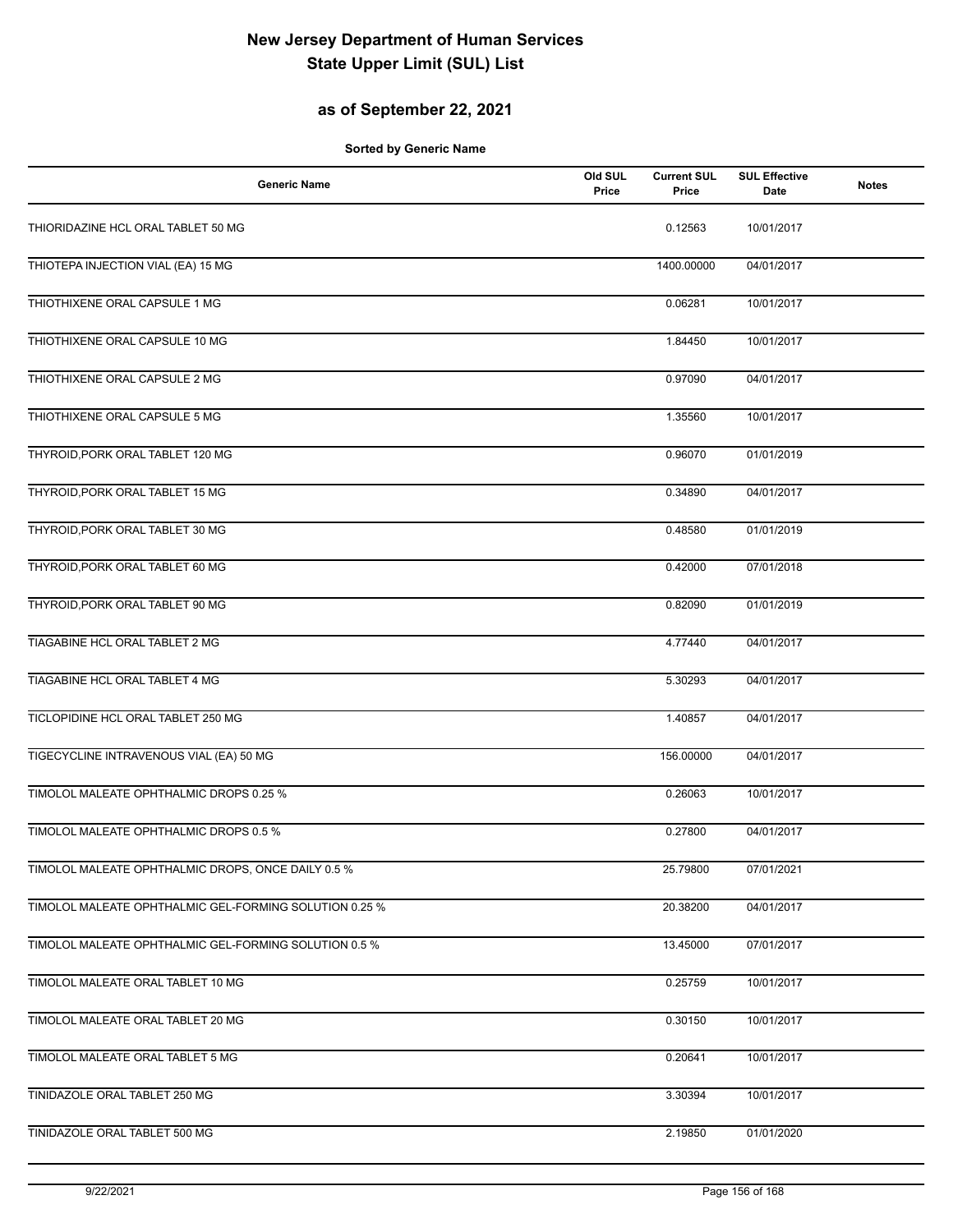#### **as of September 22, 2021**

| <b>Generic Name</b>                                                                        | Old SUL<br>Price | <b>Current SUL</b><br>Price | <b>SUL Effective</b><br>Date | <b>Notes</b> |
|--------------------------------------------------------------------------------------------|------------------|-----------------------------|------------------------------|--------------|
| TIOCONAZOLE VAGINAL OINTMENT WITH PREFILLED APPLICATOR 6.5 %                               |                  | 2.12521                     | 04/01/2017                   |              |
| TIZANIDINE HCL ORAL CAPSULE 2 MG                                                           |                  | 0.29733                     | 04/01/2020                   |              |
| TIZANIDINE HCL ORAL CAPSULE 4 MG                                                           |                  | 0.40807                     | 04/01/2020                   |              |
| TIZANIDINE HCL ORAL CAPSULE 6 MG                                                           |                  | 1.86993                     | 01/01/2019                   |              |
| TIZANIDINE HCL ORAL TABLET 2 MG                                                            |                  | 0.02233                     | 01/01/2019                   |              |
| TIZANIDINE HCL ORAL TABLET 4 MG                                                            |                  | 0.03812                     | 01/01/2019                   |              |
| TOBRAMYCIN IN 0.225 % SODIUM CHLORIDE INHALATION AMPUL FOR NEBULIZATION (ML)<br>300 MG/5ML |                  | 3.75611                     | 04/01/2021                   |              |
| <b>TOBRAMYCIN OPHTHALMIC DROPS 0.3 %</b>                                                   |                  | 0.59697                     | 10/01/2017                   |              |
| TOBRAMYCIN SULFATE INJECTION VIAL (EA) 1.2 G                                               |                  | 77.70000                    | 04/01/2017                   |              |
| TOBRAMYCIN SULFATE INJECTION VIAL (ML) 10 MG/ML                                            |                  | 1.91000                     | 04/01/2017                   |              |
| TOBRAMYCIN SULFATE INJECTION VIAL (ML) 40 MG/ML                                            |                  | 0.43880                     | 01/01/2019                   |              |
| TOBRAMYCIN SULFATE OPHTHALMIC DROPS 0.3 %                                                  |                  | 0.99900                     | 07/01/2012                   |              |
| TOBRAMYCIN/DEXAMETHASONE OPHTHALMIC SUSPENSION, DROPS(FINAL DOSAGE<br>FORM)(ML) 0.3 %-0.1% |                  | 11.90750                    | 01/01/2018                   |              |
| TOLAZAMIDE ORAL TABLET 250 MG                                                              |                  | 0.14410                     | 10/01/2017                   |              |
| TOLAZAMIDE ORAL TABLET 500 MG                                                              |                  | 0.56156                     | 10/01/2017                   |              |
| TOLBUTAMIDE ORAL TABLET 500 MG                                                             |                  | 0.05412                     | 10/01/2017                   |              |
| TOLCAPONE ORAL TABLET 100 MG                                                               |                  | 87.00077                    | 04/01/2017                   |              |
| TOLMETIN SODIUM ORAL CAPSULE 400 MG                                                        |                  | 0.54347                     | 10/01/2017                   |              |
| TOLMETIN SODIUM ORAL TABLET 200 MG                                                         |                  | 0.51178                     | 10/01/2017                   |              |
| TOLMETIN SODIUM ORAL TABLET 600 MG                                                         |                  | 0.87195                     | 10/01/2017                   |              |
| TOLNAFTATE TOPICAL AEROSOL, POWDER (GRAM) 1 %                                              |                  | 0.02522                     | 04/01/2017                   |              |
| TOLNAFTATE TOPICAL AEROSOL, SPRAY (GRAM) 1 %                                               |                  | 0.02737                     | 10/01/2017                   |              |
| TOLNAFTATE TOPICAL CREAM (GRAM) 1 %                                                        |                  | 0.10569                     | 04/01/2017                   |              |
| TOLNAFTATE TOPICAL POWDER (GRAM) 1 %                                                       |                  | 0.04698                     | 04/01/2017                   |              |
| TOLNAFTATE TOPICAL SOLUTION, NON-ORAL 1 %                                                  |                  | 0.19000                     | 04/01/2017                   |              |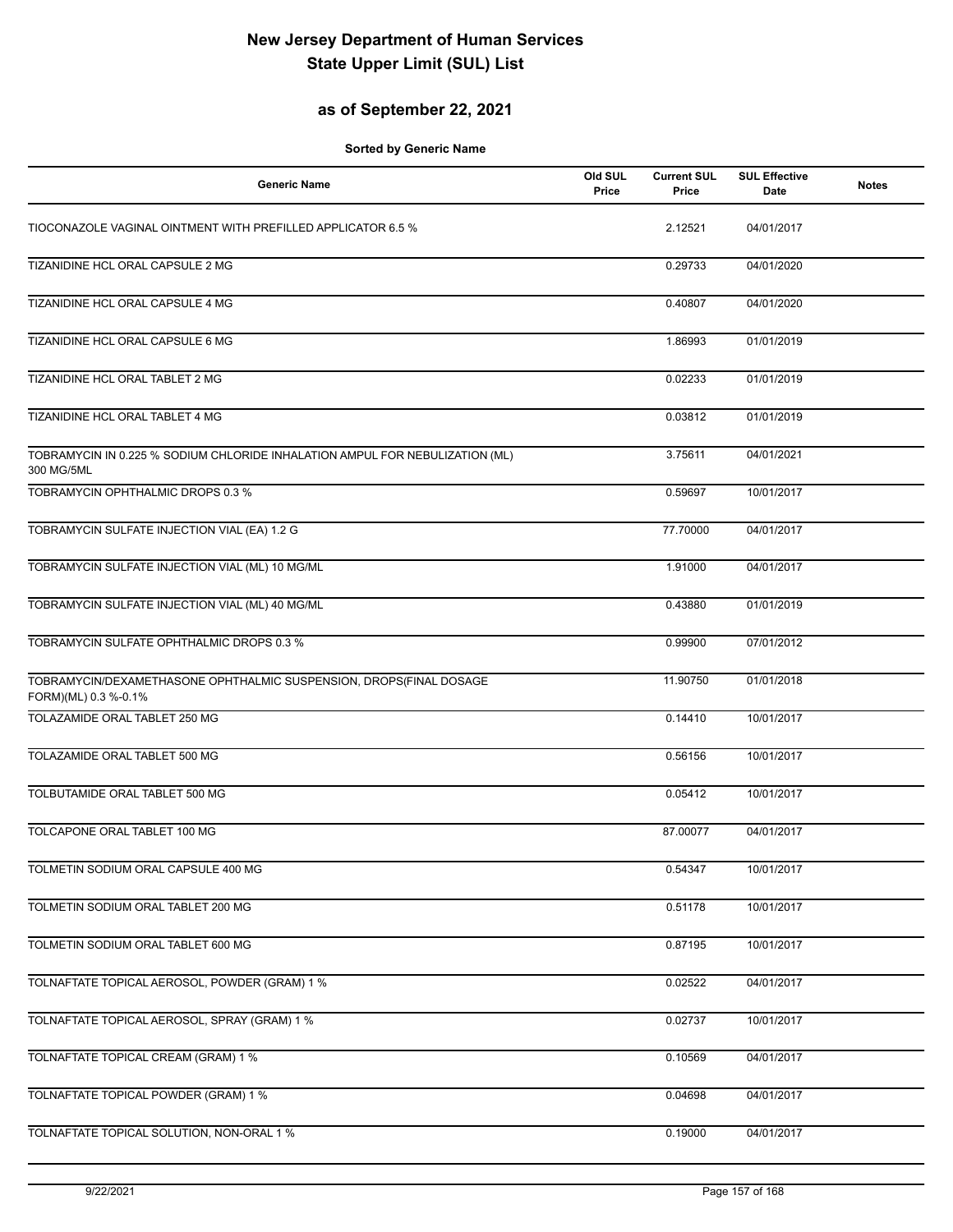#### **as of September 22, 2021**

| <b>Generic Name</b>                                                 | Old SUL<br>Price | <b>Current SUL</b><br>Price | <b>SUL Effective</b><br>Date | <b>Notes</b> |
|---------------------------------------------------------------------|------------------|-----------------------------|------------------------------|--------------|
| TOLTERODINE TARTRATE ORAL CAPSULE, EXT RELEASE 24 HR 2 MG           |                  | 1.23033                     | 10/01/2020                   |              |
| TOLTERODINE TARTRATE ORAL CAPSULE, EXT RELEASE 24 HR 4 MG           | 0.97345          | 0.90000                     | 10/01/2021                   |              |
| TOLTERODINE TARTRATE ORAL TABLET 1 MG                               |                  | 0.43100                     | 01/01/2020                   |              |
| TOLTERODINE TARTRATE ORAL TABLET 2 MG                               |                  | 0.16500                     | 01/01/2019                   |              |
| TOPIRAMATE ORAL CAPSULE SPRINKLE, EXTENDED RELEASE 24 HR 100 MG     |                  | 10.06822                    | 04/01/2017                   |              |
| TOPIRAMATE ORAL CAPSULE SPRINKLE, EXTENDED RELEASE 24 HR 150 MG     |                  | 13.54066                    | 04/01/2017                   |              |
| TOPIRAMATE ORAL CAPSULE SPRINKLE, EXTENDED RELEASE 24 HR 200 MG     |                  | 13.32420                    | 04/01/2017                   |              |
| TOPIRAMATE ORAL CAPSULE SPRINKLE, EXTENDED RELEASE 24 HR 25 MG      |                  | 4.26566                     | 04/01/2017                   |              |
| TOPIRAMATE ORAL CAPSULE SPRINKLE, EXTENDED RELEASE 24 HR 50 MG      |                  | 5.18560                     | 04/01/2017                   |              |
| TOPIRAMATE ORAL CAPSULE, SPRINKLE 15 MG                             |                  | 0.26700                     | 04/01/2018                   |              |
| TOPIRAMATE ORAL CAPSULE, SPRINKLE 25 MG                             |                  | 0.26867                     | 04/01/2017                   |              |
| TOPIRAMATE ORAL TABLET 100 MG                                       |                  | 0.03100                     | 01/01/2019                   |              |
| TOPIRAMATE ORAL TABLET 200 MG                                       |                  | 0.06417                     | 04/01/2017                   |              |
| TOPIRAMATE ORAL TABLET 25 MG                                        |                  | 0.01545                     | 04/01/2017                   |              |
| <b>TOPIRAMATE ORAL TABLET 50 MG</b>                                 |                  | 0.03024                     | 04/01/2017                   |              |
| TOPOTECAN HCL INTRAVENOUS VIAL (EA) 4 MG                            |                  | 140.00000                   | 04/01/2017                   |              |
| TOPOTECAN HCL INTRAVENOUS VIAL (ML) 4 MG/4 ML                       |                  | 26.72000                    | 04/01/2017                   |              |
| TORSEMIDE ORAL TABLET 10 MG                                         |                  | 0.04500                     | 07/01/2018                   |              |
| TORSEMIDE ORAL TABLET 100 MG                                        |                  | 0.10820                     | 01/01/2019                   |              |
| TORSEMIDE ORAL TABLET 20 MG                                         |                  | 0.05990                     | 01/01/2019                   |              |
| TORSEMIDE ORAL TABLET 5 MG                                          |                  | 0.05390                     | 01/01/2019                   |              |
| TRAMADOL HCL ORAL CAPSULE, EXT. RELEASE 24 HR BIPHASIC 17-83 300 MG |                  | 13.87266                    | 04/01/2017                   |              |
| TRAMADOL HCL ORAL CAPSULE, EXT. RELEASE 24 HR BIPHASIC 25-75 100 MG |                  | 7.65333                     | 04/01/2017                   |              |
| TRAMADOL HCL ORAL CAPSULE, EXT. RELEASE 24 HR BIPHASIC 25-75 200 MG |                  | 10.02933                    | 04/01/2017                   |              |
| TRAMADOL HCL ORAL TABLET 50 MG                                      |                  | 0.01473                     | 04/01/2017                   |              |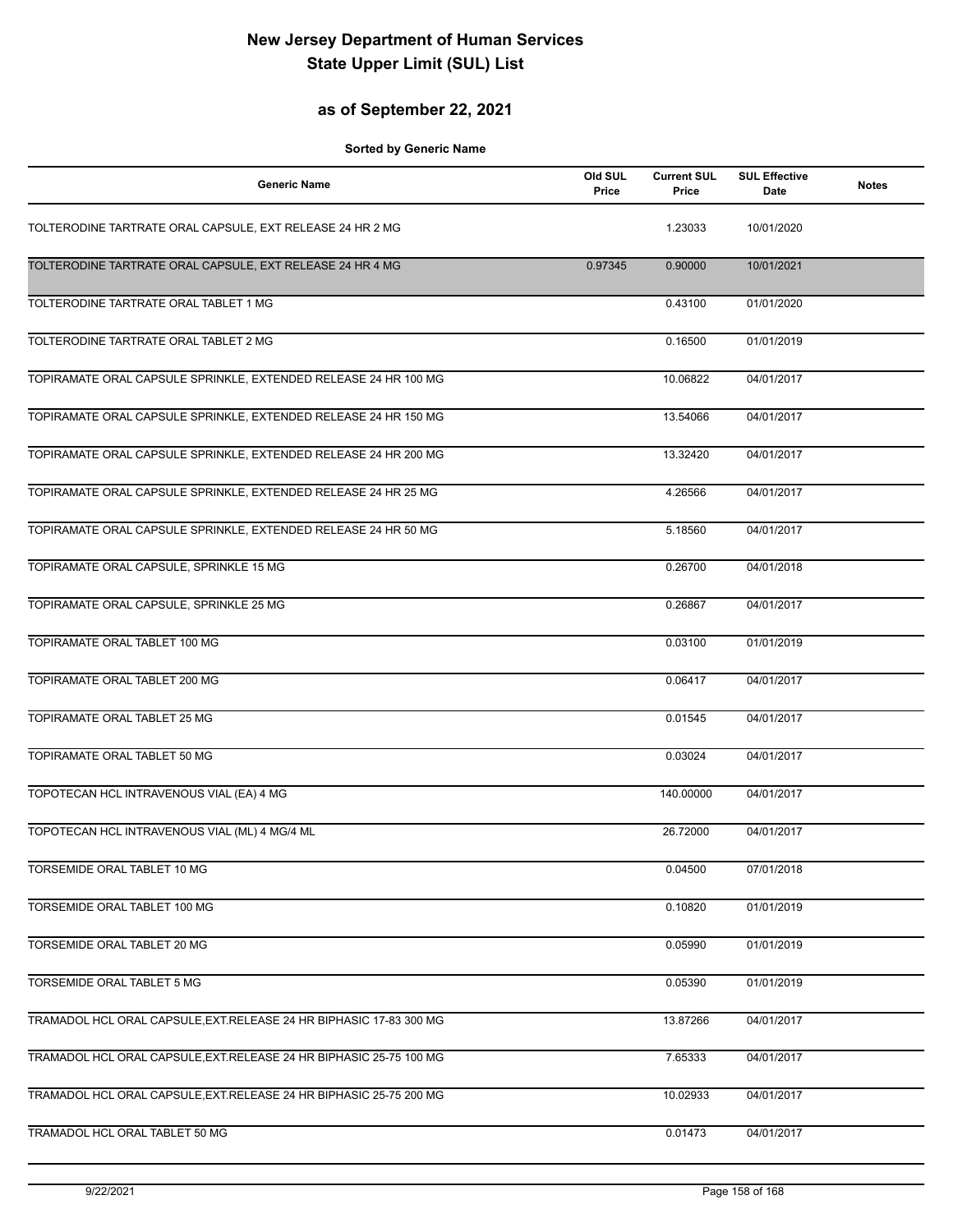#### **as of September 22, 2021**

| <b>Generic Name</b>                                                                            | Old SUL<br>Price | <b>Current SUL</b><br>Price | <b>SUL Effective</b><br><b>Date</b> | <b>Notes</b> |
|------------------------------------------------------------------------------------------------|------------------|-----------------------------|-------------------------------------|--------------|
| TRAMADOL HCL ORAL TABLET, EXTENDED RELEASE 24 HR 100 MG                                        |                  | 1.24734                     | 04/01/2021                          |              |
| TRAMADOL HCL ORAL TABLET, EXTENDED RELEASE 24 HR 200 MG                                        |                  | 1.30933                     | 10/01/2020                          |              |
| TRAMADOL HCL ORAL TABLET, EXTENDED RELEASE 24 HR 300 MG                                        |                  | 3.23534                     | 04/01/2017                          |              |
| TRAMADOL HCL ORAL TABLET, EXTENDED RELEASE MULTIPHASE 24 HR 100 MG                             |                  | 2.22726                     | 04/01/2017                          |              |
| TRAMADOL HCL ORAL TABLET, EXTENDED RELEASE MULTIPHASE 24 HR 200 MG                             |                  | 3.51095                     | 04/01/2017                          |              |
| TRAMADOL HCL ORAL TABLET, EXTENDED RELEASE MULTIPHASE 24 HR 300 MG                             |                  | 3.56651                     | 04/01/2017                          |              |
| TRAMADOL HCL/ACETAMINOPHEN ORAL TABLET 37.5-325MG                                              | 0.11890          | 0.08010                     | 10/01/2021                          |              |
| TRANDOLAPRIL ORAL TABLET 1 MG                                                                  |                  | 0.21120                     | 10/01/2017                          |              |
| TRANDOLAPRIL ORAL TABLET 2 MG                                                                  |                  | 0.17991                     | 04/01/2017                          |              |
| TRANDOLAPRIL ORAL TABLET 4 MG                                                                  |                  | 0.14284                     | 04/01/2017                          |              |
| TRANDOLAPRIL/VERAPAMIL HCL ORAL TABLET, IMMED AND EXTEND REL BIPHASE 24HR<br>1MG-240 MG        |                  | 4.23220                     | 04/01/2017                          |              |
| TRANDOLAPRIL/VERAPAMIL HCL ORAL TABLET, IMMED AND EXTEND REL BIPHASE 24HR 2<br><b>MG-180MG</b> |                  | 4.23220                     | 04/01/2017                          |              |
| TRANDOLAPRIL/VERAPAMIL HCL ORAL TABLET, IMMED AND EXTEND REL BIPHASE 24HR<br>2MG-240 MG        |                  | 4.23220                     | 04/01/2017                          |              |
| TRANDOLAPRIL/VERAPAMIL HCL ORAL TABLET, IMMED AND EXTEND REL BIPHASE 24HR<br>4MG-240 MG        |                  | 3.25000                     | 10/01/2020                          |              |
| TRANEXAMIC ACID INTRAVENOUS AMPUL (ML) 1000 MG/10                                              |                  | 1.40000                     | 04/01/2017                          |              |
| TRANEXAMIC ACID INTRAVENOUS VIAL (ML) 1000 MG/10                                               |                  | 2.30000                     | 04/01/2017                          |              |
| TRANEXAMIC ACID ORAL TABLET 650 MG                                                             |                  | 1.07400                     | 07/01/2019                          |              |
| TRANYLCYPROMINE SULFATE ORAL TABLET 10 MG                                                      |                  | 0.37108                     | 10/01/2017                          |              |
| TRAVOPROST OPHTHALMIC DROPS 0.004 %                                                            |                  | 39.69800                    | 07/01/2021                          |              |
| TRAZODONE HCL ORAL TABLET 100 MG                                                               |                  | 0.05000                     | 07/01/2018                          |              |
| TRAZODONE HCL ORAL TABLET 150 MG                                                               |                  | 0.05494                     | 10/01/2017                          |              |
| TRAZODONE HCL ORAL TABLET 300 MG                                                               |                  | 1.52750                     | 04/01/2021                          |              |
| TRAZODONE HCL ORAL TABLET 50 MG                                                                |                  | 0.01804                     | 10/01/2017                          |              |
| TRETINOIN MICROSPHERES TOPICAL GEL (GRAM) 0.04 %                                               |                  | 6.14978                     | 01/01/2020                          |              |
| TRETINOIN MICROSPHERES TOPICAL GEL (GRAM) 0.1 %                                                |                  | 9.22556                     | 04/01/2017                          |              |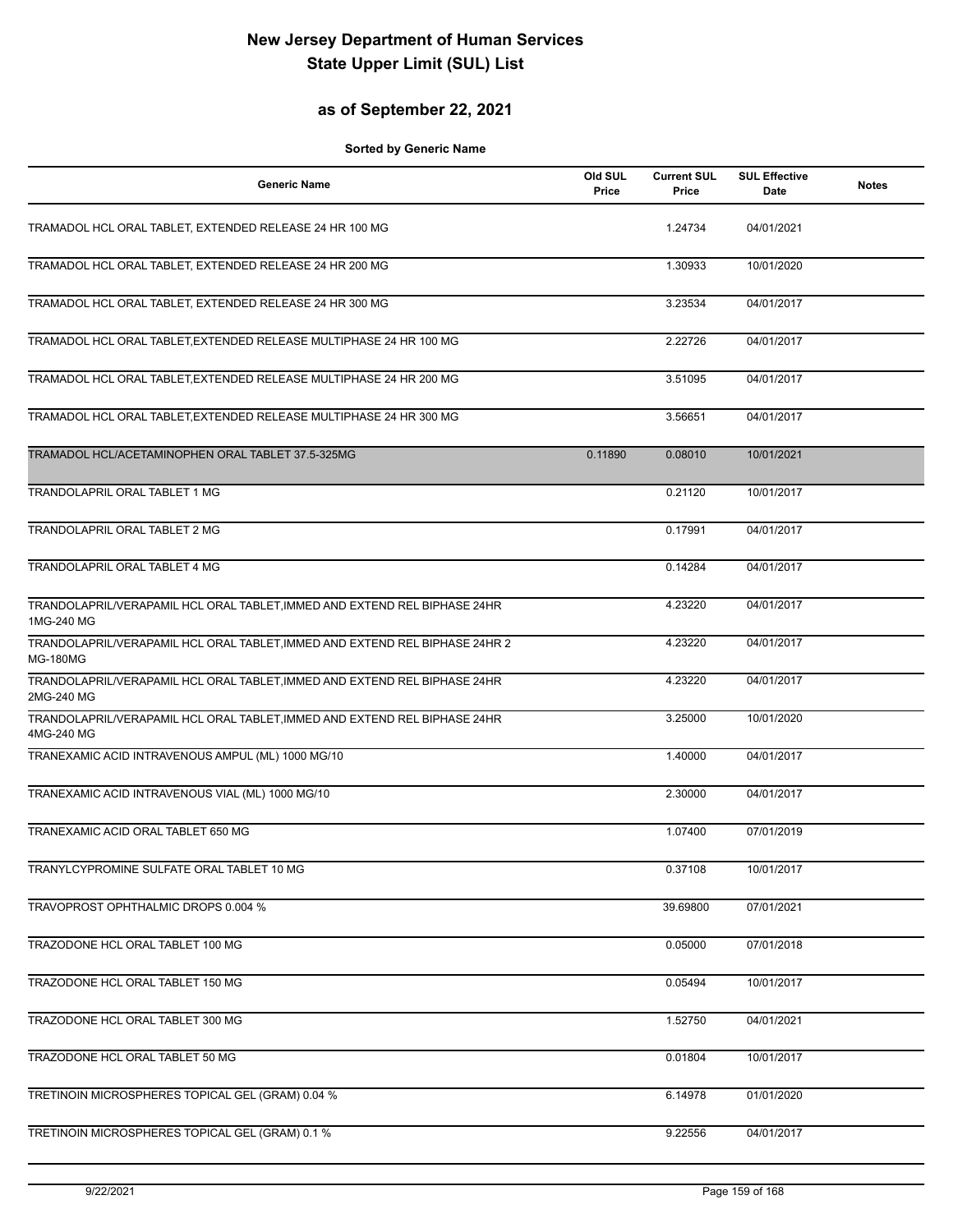#### **as of September 22, 2021**

| <b>Generic Name</b>                                        | Old SUL<br>Price | <b>Current SUL</b><br>Price | <b>SUL Effective</b><br>Date | <b>Notes</b> |
|------------------------------------------------------------|------------------|-----------------------------|------------------------------|--------------|
| TRETINOIN MICROSPHERES TOPICAL GEL WITH PUMP (GRAM) 0.04 % |                  | 9.59636                     | 04/01/2017                   |              |
| TRETINOIN MICROSPHERES TOPICAL GEL WITH PUMP (GRAM) 0.1 %  |                  | 8.12032                     | 04/01/2017                   |              |
| <b>TRETINOIN ORAL CAPSULE 10 MG</b>                        |                  | 10.73980                    | 07/01/2019                   |              |
| TRETINOIN TOPICAL CREAM (GRAM) 0.025 %                     |                  | 0.50306                     | 10/01/2017                   |              |
| TRETINOIN TOPICAL CREAM (GRAM) 0.05 %                      |                  | 2.88125                     | 07/01/2021                   |              |
| TRETINOIN TOPICAL CREAM (GRAM) 0.1 %                       |                  | 0.79284                     | 10/01/2017                   |              |
| TRETINOIN TOPICAL GEL (GRAM) 0.01 %                        |                  | 3.18981                     | 07/01/2017                   |              |
| TRETINOIN TOPICAL GEL (GRAM) 0.025 %                       |                  | 0.70774                     | 10/01/2017                   |              |
| TRETINOIN TOPICAL GEL (GRAM) 0.05 %                        |                  | 4.50226                     | 04/01/2017                   |              |
| TRETINOIN/EMOLLIENT TOPICAL CREAM (GRAM) 0.05 %            |                  | 2.01923                     | 12/12/2011                   |              |
| TRIAMCINOLONE ACETONIDE DENTAL PASTE (GRAM) 0.1 %          |                  | 5.19600                     | 01/01/2021                   |              |
| TRIAMCINOLONE ACETONIDE INJECTION VIAL (ML) 40 MG/ML       |                  | 6.57200                     | 04/01/2019                   |              |
| TRIAMCINOLONE ACETONIDE NASAL AEROSOL, SPRAY (GRAM) 55 MCG |                  | 0.88250                     | 10/01/2015                   |              |
| TRIAMCINOLONE ACETONIDE NASAL AEROSOL, SPRAY (ML) 55 MCG   |                  | 0.65089                     | 10/01/2018                   |              |
| TRIAMCINOLONE ACETONIDE TOPICAL AEROSOL (GRAM) 0.147MG/G   |                  | 3.02730                     | 04/01/2017                   |              |
| TRIAMCINOLONE ACETONIDE TOPICAL CREAM (GRAM) 0.025 %       |                  | 0.07520                     | 04/01/2017                   |              |
| TRIAMCINOLONE ACETONIDE TOPICAL CREAM (GRAM) 0.1 %         |                  | 0.03401                     | 04/01/2017                   |              |
| TRIAMCINOLONE ACETONIDE TOPICAL CREAM (GRAM) 0.5 %         |                  | 0.30600                     | 01/01/2020                   |              |
| TRIAMCINOLONE ACETONIDE TOPICAL LOTION (ML) 0.025 %        |                  | 0.29745                     | 10/01/2017                   |              |
| TRIAMCINOLONE ACETONIDE TOPICAL LOTION (ML) 0.1 %          |                  | 0.35998                     | 04/01/2017                   |              |
| TRIAMCINOLONE ACETONIDE TOPICAL OINTMENT (GRAM) 0.025 %    |                  | 0.06875                     | 04/01/2017                   |              |
| TRIAMCINOLONE ACETONIDE TOPICAL OINTMENT (GRAM) 0.05 %     |                  | 2.00000                     | 04/01/2017                   |              |
| TRIAMCINOLONE ACETONIDE TOPICAL OINTMENT (GRAM) 0.1 %      |                  | 0.04040                     | 04/01/2017                   |              |
| TRIAMCINOLONE ACETONIDE TOPICAL OINTMENT (GRAM) 0.5 %      |                  | 0.11860                     | 10/01/2017                   |              |
| TRIAMTERENE/HYDROCHLOROTHIAZIDE ORAL CAPSULE 37.5-25 MG    |                  | 0.04750                     | 04/01/2017                   |              |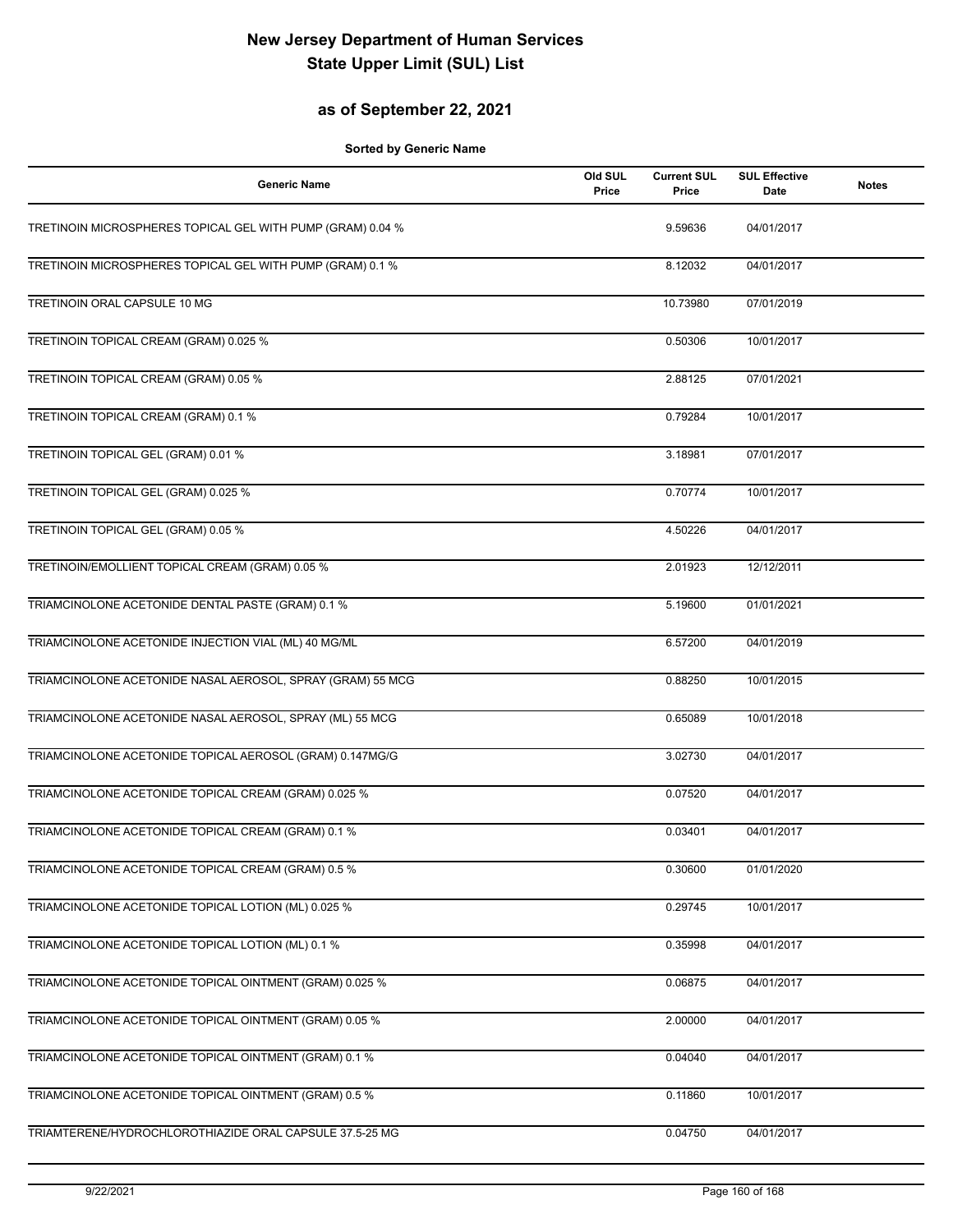#### **as of September 22, 2021**

| <b>Generic Name</b>                                         | Old SUL<br>Price | <b>Current SUL</b><br>Price | <b>SUL Effective</b><br>Date | <b>Notes</b> |
|-------------------------------------------------------------|------------------|-----------------------------|------------------------------|--------------|
| TRIAMTERENE/HYDROCHLOROTHIAZIDE ORAL CAPSULE 50 MG-25MG     |                  | 1.26607                     | 04/01/2017                   |              |
| TRIAMTERENE/HYDROCHLOROTHIAZIDE ORAL TABLET 37.5-25 MG      |                  | 0.02281                     | 10/01/2017                   |              |
| TRIAMTERENE/HYDROCHLOROTHIAZIDE ORAL TABLET 75 MG-50MG      |                  | 0.02726                     | 10/01/2017                   |              |
| TRIAZOLAM ORAL TABLET 0.125 MG                              |                  | 1.33621                     | 04/01/2017                   |              |
| TRIAZOLAM ORAL TABLET 0.25 MG                               |                  | 1.22522                     | 04/01/2017                   |              |
| TRIFLUOPERAZINE HCL ORAL TABLET 1 MG                        |                  | 0.18809                     | 10/01/2017                   |              |
| TRIFLUOPERAZINE HCL ORAL TABLET 10 MG                       |                  | 0.55134                     | 10/01/2017                   |              |
| TRIFLUOPERAZINE HCL ORAL TABLET 2 MG                        |                  | 0.69000                     | 07/01/2018                   |              |
| TRIFLUOPERAZINE HCL ORAL TABLET 5 MG                        |                  | 0.35165                     | 10/01/2017                   |              |
| TRIFLURIDINE OPHTHALMIC DROPS 1 %                           |                  | 14.31756                    | 04/01/2017                   |              |
| TRIHEXYPHENIDYL HCL ORAL ELIXIR 2 MG/5 ML                   |                  | 0.03584                     | 01/01/2019                   |              |
| TRIHEXYPHENIDYL HCL ORAL TABLET 2 MG                        |                  | 0.03270                     | 04/01/2017                   |              |
| TRIHEXYPHENIDYL HCL ORAL TABLET 5 MG                        |                  | 0.09007                     | 04/01/2018                   |              |
| TRIMETHOBENZAMIDE HCL ORAL CAPSULE 300 MG                   |                  | 0.87596                     | 04/01/2017                   |              |
| TRIMETHOPRIM ORAL TABLET 100 MG                             |                  | 0.16650                     | 01/01/2018                   |              |
| TRIMIPRAMINE MALEATE ORAL CAPSULE 100 MG                    |                  | 7.55033                     | 04/01/2017                   |              |
| TRIMIPRAMINE MALEATE ORAL CAPSULE 25 MG                     |                  | 3.27533                     | 04/01/2017                   |              |
| TRIMIPRAMINE MALEATE ORAL CAPSULE 50 MG                     |                  | 5.35733                     | 04/01/2017                   |              |
| TRIPROLIDINE HCL ORAL DROPS 0.625MG/ML                      |                  | 1.60480                     | 04/01/2017                   |              |
| TRIPROLIDINE HCL/PSEUDOEPHEDRINE HCL ORAL TABLET 2.5MG-60MG |                  | 0.02598                     | 10/01/2017                   |              |
| TROLAMINE SALICYLATE TOPICAL CREAM (GRAM) 10 %              |                  | 0.02507                     | 04/01/2017                   |              |
| TROPICAMIDE OPHTHALMIC DROPS 0.5 %                          |                  | 0.50637                     | 10/01/2017                   |              |
| TROPICAMIDE OPHTHALMIC DROPS 1 %                            |                  | 0.34733                     | 01/01/2018                   |              |
| TROSPIUM CHLORIDE ORAL CAPSULE, EXT RELEASE 24 HR 60 MG     |                  | 3.77843                     | 04/01/2017                   |              |
| TROSPIUM CHLORIDE ORAL TABLET 20 MG                         |                  | 0.25217                     | 07/01/2019                   |              |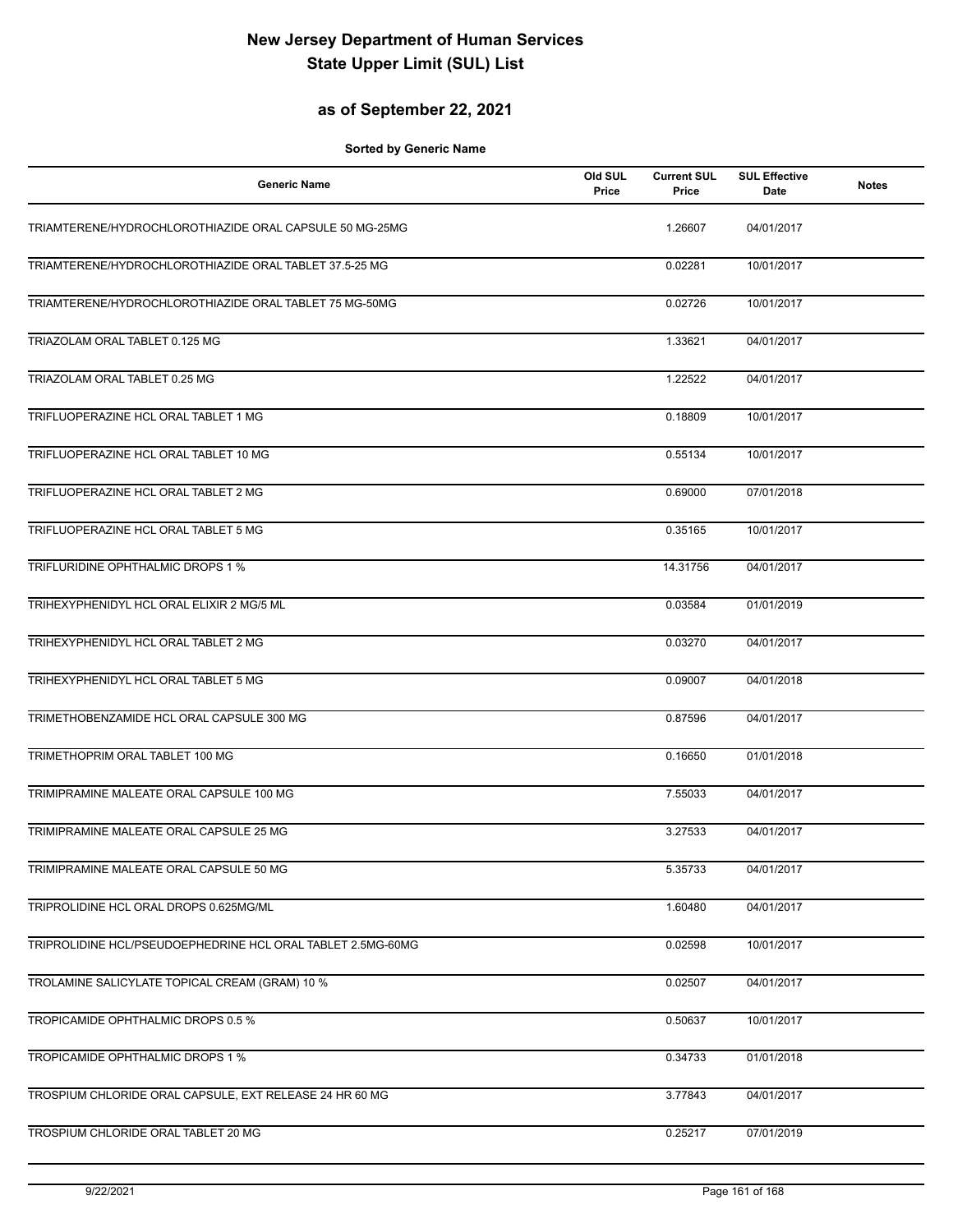#### **as of September 22, 2021**

| <b>Generic Name</b>                                                                   | Old SUL<br>Price | <b>Current SUL</b><br>Price | <b>SUL Effective</b><br>Date | <b>Notes</b> |
|---------------------------------------------------------------------------------------|------------------|-----------------------------|------------------------------|--------------|
| UBIDECARENONE ORAL CAPSULE (HARD, SOFT, ETC.) 100 MG                                  |                  | 0.48548                     | 12/12/2011                   |              |
| UREA TOPICAL CREAM (GRAM) 20 %                                                        |                  | 0.09750                     | 12/12/2011                   |              |
| <b>UREA TOPICAL CREAM (GRAM) 39 %</b>                                                 |                  | 1.07473                     | 04/01/2017                   |              |
| UREA TOPICAL CREAM (GRAM) 40 %                                                        |                  | 0.08941                     | 10/01/2017                   |              |
| UREA TOPICAL CREAM (GRAM) 50 %                                                        |                  | 0.80769                     | 12/12/2011                   |              |
| UREA TOPICAL FOAM (GRAM) 40 %                                                         |                  | 2.10070                     | 04/01/2017                   |              |
| UREA TOPICAL GEL (ML) 40 %                                                            |                  | 2.64650                     | 10/01/2017                   |              |
| UREA TOPICAL GEL (ML) 50 %                                                            |                  | 4.50000                     | 12/12/2011                   |              |
| UREA TOPICAL GEL WITH PREFILLED APPLICATOR (ML) 45 %                                  |                  | 10.46800                    | 04/01/2017                   |              |
| UREA TOPICAL LOTION (GRAM) 40 %                                                       |                  | 0.38779                     | 01/01/2018                   |              |
| UREA TOPICAL LOTION (ML) 35 %                                                         |                  | 0.13283                     | 12/12/2011                   |              |
| <b>UREA TOPICAL LOTION (ML) 40 %</b>                                                  |                  | 0.06596                     | 04/01/2017                   |              |
| <b>UREA TOPICAL OINTMENT (GRAM) 50 %</b>                                              |                  | 0.54267                     | 12/12/2011                   |              |
| UREA TOPICAL SOLUTION WITH PREFILLED APPLICATOR (ML) 50 %                             |                  | 4.78022                     | 12/12/2011                   |              |
| URSODIOL ORAL CAPSULE 300 MG                                                          |                  | 0.51356                     | 04/01/2021                   |              |
| URSODIOL ORAL TABLET 250 MG                                                           |                  | 0.56460                     | 10/01/2018                   |              |
| URSODIOL ORAL TABLET 500 MG                                                           |                  | 0.63240                     | 07/01/2019                   |              |
| VALACYCLOVIR HCL ORAL TABLET 1000 MG                                                  |                  | 0.32133                     | 01/01/2019                   |              |
| VALACYCLOVIR HCL ORAL TABLET 500 MG                                                   |                  | 0.20000                     | 01/01/2019                   |              |
| VALGANCICLOVIR HCL ORAL SOLUTION, RECONSTITUTED, ORAL 50 MG/ML                        |                  | 9.09386                     | 04/01/2017                   |              |
| VALGANCICLOVIR HCL ORAL TABLET 450 MG                                                 |                  | 4.48050                     | 04/01/2020                   |              |
| VALPROIC ACID (AS SODIUM SALT) (VALPROATE SODIUM) INTRAVENOUS VIAL (ML) 500<br>MG/5ML |                  | 0.41200                     | 04/01/2017                   |              |
| VALPROIC ACID (AS SODIUM SALT) (VALPROATE SODIUM) ORAL SOLUTION, ORAL 250<br>MG/5ML   |                  | 0.12400                     | 04/01/2017                   |              |
| VALPROIC ACID (AS SODIUM SALT) (VALPROATE SODIUM) ORAL SOLUTION, ORAL 250<br>MG/5ML   |                  | 0.01522                     | 04/01/2017                   |              |
| VALPROIC ACID (AS SODIUM SALT) (VALPROATE SODIUM) ORAL SOLUTION, ORAL<br>500MG/10ML   |                  | 0.08439                     | 04/01/2017                   |              |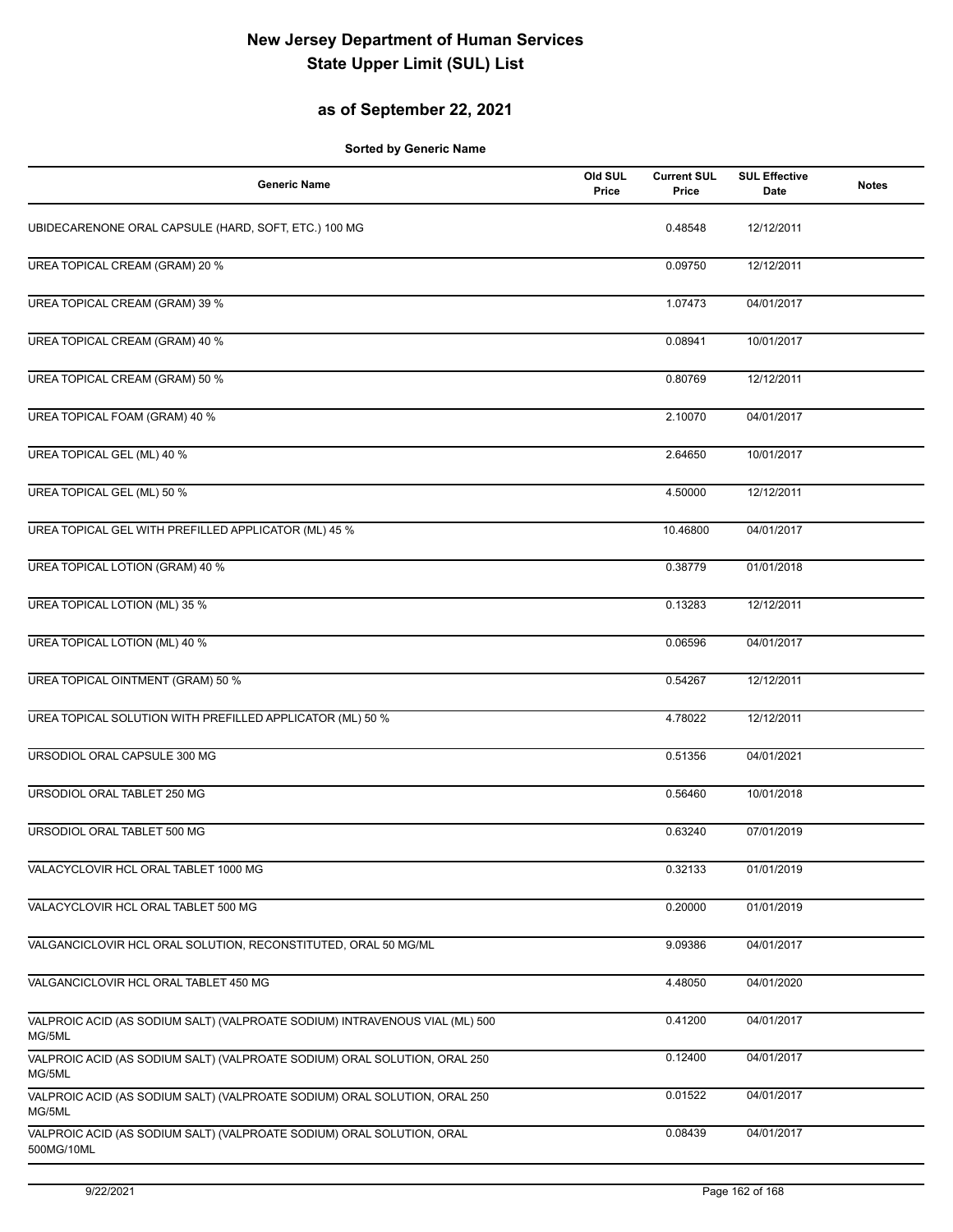#### **as of September 22, 2021**

| <b>Generic Name</b>                                                                                     | Old SUL<br>Price | <b>Current SUL</b><br>Price | <b>SUL Effective</b><br>Date | <b>Notes</b> |
|---------------------------------------------------------------------------------------------------------|------------------|-----------------------------|------------------------------|--------------|
| VALPROIC ACID (AS SODIUM SALT) (VALPROATE SODIUM) ORAL SYRINGE (ML) 250 MG/5ML                          |                  | 0.22948                     | 04/01/2017                   |              |
| VALPROIC ACID ORAL CAPSULE 250 MG                                                                       |                  | 0.12720                     | 10/01/2017                   |              |
| VALSARTAN ORAL TABLET 160 MG                                                                            |                  | 0.06556                     | 07/01/2018                   |              |
| VALSARTAN ORAL TABLET 320 MG                                                                            |                  | 0.08789                     | 07/01/2018                   |              |
| VALSARTAN ORAL TABLET 40 MG                                                                             |                  | 0.06233                     | 04/01/2017                   |              |
| VALSARTAN ORAL TABLET 80 MG                                                                             |                  | 0.03744                     | 07/01/2018                   |              |
| VALSARTAN/HYDROCHLOROTHIAZIDE ORAL TABLET 160-12.5MG                                                    |                  | 0.10156                     | 04/01/2017                   |              |
| VALSARTAN/HYDROCHLOROTHIAZIDE ORAL TABLET 160-25MG                                                      |                  | 0.13333                     | 04/01/2017                   |              |
| VALSARTAN/HYDROCHLOROTHIAZIDE ORAL TABLET 320-12.5MG                                                    |                  | 0.16444                     | 07/01/2018                   |              |
| VALSARTAN/HYDROCHLOROTHIAZIDE ORAL TABLET 320MG-25MG                                                    |                  | 0.11111                     | 07/01/2018                   |              |
| VALSARTAN/HYDROCHLOROTHIAZIDE ORAL TABLET 80-12.5MG                                                     |                  | 0.12778                     | 01/01/2019                   |              |
| VANCOMYCIN HCL INTRAVENOUS VIAL (EA) 1 G                                                                |                  | 3.43040                     | 10/01/2017                   |              |
| VANCOMYCIN HCL INTRAVENOUS VIAL (EA) 10 G                                                               |                  | 4.06300                     | 07/01/2019                   |              |
| VANCOMYCIN HCL INTRAVENOUS VIAL (EA) 5 G                                                                |                  | 16.34130                    | 10/01/2017                   |              |
| VANCOMYCIN HCL INTRAVENOUS VIAL (EA) 500 MG                                                             |                  | 3.05319                     | 10/01/2017                   |              |
| VANCOMYCIN HCL INTRAVENOUS VIAL (EA) 750 MG                                                             |                  | 9.50000                     | 04/01/2017                   |              |
| VANCOMYCIN HCL INTRAVENOUS VIAL WITH THREADED PORT (EA) 1 G                                             |                  | 11.68767                    | 04/01/2017                   |              |
| VANCOMYCIN HCL INTRAVENOUS VIAL WITH THREADED PORT (EA) 500 MG                                          |                  | 10.69000                    | 04/01/2017                   |              |
| VANCOMYCIN HCL INTRAVENOUS VIAL WITH THREADED PORT (EA) 750 MG                                          |                  | 10.97000                    | 04/01/2017                   |              |
| VANCOMYCIN HCL ORAL CAPSULE 125 MG                                                                      |                  | 2.10033                     | 04/01/2020                   |              |
| VANCOMYCIN HCL ORAL CAPSULE 250 MG                                                                      | 4.40000          | 3.73646                     | 10/01/2021                   |              |
| VANCOMYCIN HCL/DEXTROSE 5 % IN WATER INTRAVENOUS IV SOLUTION, PIGGYBACK<br>PREMIX FROZEN(ML) 1G/200ML   |                  | 0.11348                     | 10/01/2017                   |              |
| VANCOMYCIN HCL/DEXTROSE 5 % IN WATER INTRAVENOUS IV SOLUTION, PIGGYBACK<br>PREMIX FROZEN(ML) 500MG/0.1L |                  | 0.06600                     | 04/01/2017                   |              |
| VANCOMYCIN HCL/DEXTROSE 5 % IN WATER INTRAVENOUS IV SOLUTION, PIGGYBACK<br>PREMIX FROZEN(ML) 750MG/.15L |                  | 0.08053                     | 04/01/2017                   |              |
| VANCOMYCIN IN 0.9 % SODIUM CHLORIDE INTRAVENOUS IV SOLUTION, PIGGYBACK<br>PREMIX FROZEN(ML) 1G/200ML    |                  | 0.11895                     | 04/01/2017                   |              |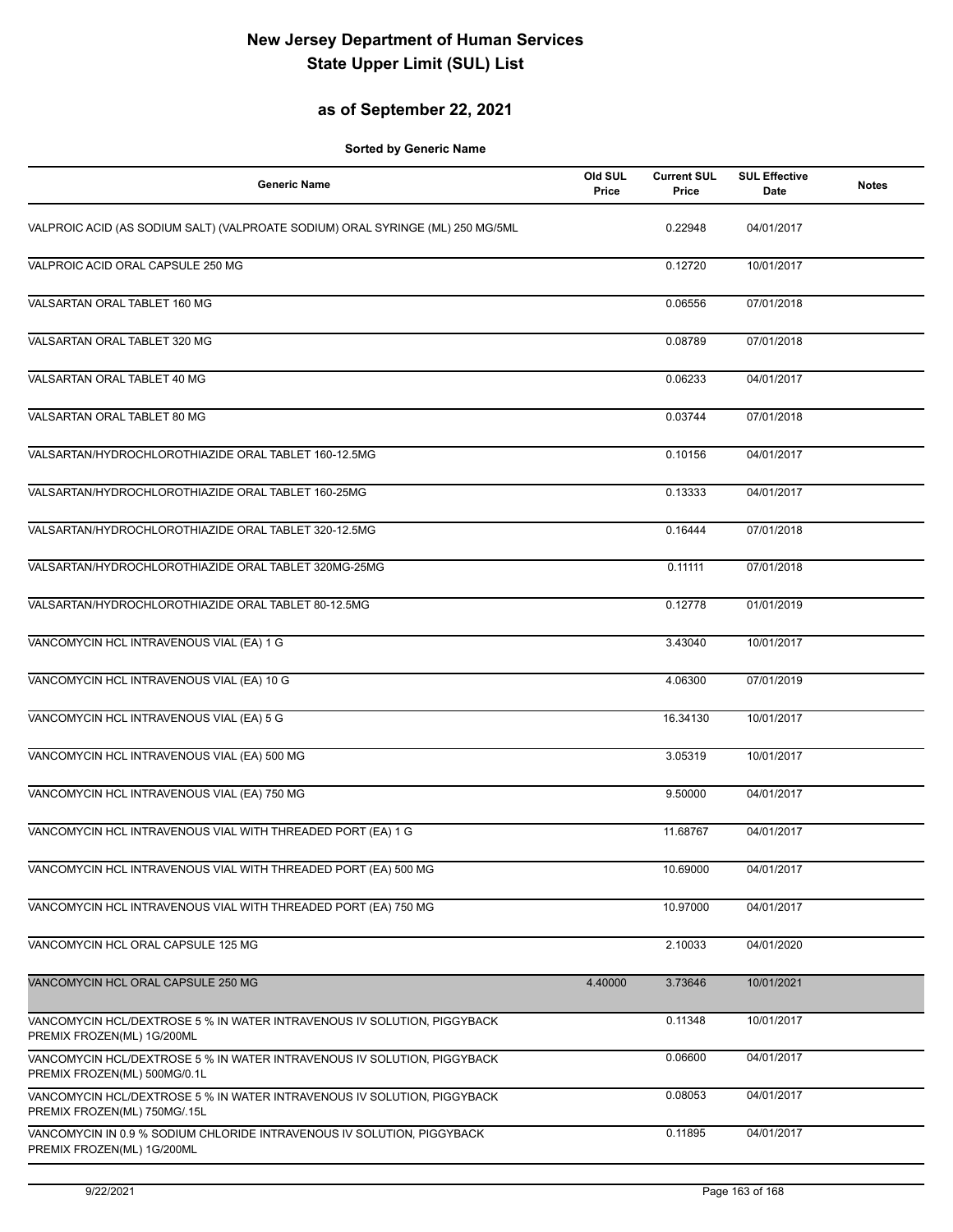#### **as of September 22, 2021**

| <b>Generic Name</b>                                                                                    | Old SUL<br>Price | <b>Current SUL</b><br>Price | <b>SUL Effective</b><br>Date | <b>Notes</b> |
|--------------------------------------------------------------------------------------------------------|------------------|-----------------------------|------------------------------|--------------|
| VANCOMYCIN IN 0.9 % SODIUM CHLORIDE INTRAVENOUS IV SOLUTION, PIGGYBACK<br>PREMIX FROZEN(ML) 500MG/0.1L |                  | 0.07350                     | 04/01/2017                   |              |
| VANCOMYCIN IN 0.9 % SODIUM CHLORIDE INTRAVENOUS IV SOLUTION, PIGGYBACK<br>PREMIX FROZEN(ML) 750MG/.15L |                  | 0.08553                     | 04/01/2017                   |              |
| VARDENAFIL HCL ORAL TABLET 20 MG                                                                       |                  | 48.41500                    | 01/01/2019                   |              |
| VASOPRESSIN INJECTION VIAL (ML) 20 UNIT/ML                                                             |                  | 2.41000                     | 04/01/2017                   |              |
| VECURONIUM BROMIDE INTRAVENOUS VIAL (EA) 10 MG                                                         |                  | 2.90000                     | 04/01/2017                   |              |
| VECURONIUM BROMIDE INTRAVENOUS VIAL (EA) 20 MG                                                         |                  | 9.00000                     | 04/01/2017                   |              |
| VENLAFAXINE HCL ORAL CAPSULE, EXT RELEASE 24 HR 150 MG                                                 |                  | 0.10167                     | 04/01/2017                   |              |
| VENLAFAXINE HCL ORAL CAPSULE, EXT RELEASE 24 HR 37.5 MG                                                |                  | 0.05511                     | 01/01/2019                   |              |
| VENLAFAXINE HCL ORAL CAPSULE, EXT RELEASE 24 HR 75 MG                                                  |                  | 0.07889                     | 01/01/2019                   |              |
| VENLAFAXINE HCL ORAL TABLET 100 MG                                                                     |                  | 0.09980                     | 10/01/2019                   |              |
| VENLAFAXINE HCL ORAL TABLET 25 MG                                                                      |                  | 0.11520                     | 01/01/2019                   |              |
| VENLAFAXINE HCL ORAL TABLET 37.5 MG                                                                    |                  | 0.11788                     | 04/01/2021                   |              |
| VENLAFAXINE HCL ORAL TABLET 50 MG                                                                      |                  | 0.03520                     | 10/01/2019                   |              |
| VENLAFAXINE HCL ORAL TABLET 75 MG                                                                      |                  | 0.05919                     | 10/01/2017                   |              |
| VENLAFAXINE HCL ORAL TABLET, EXTENDED RELEASE 24 HR 150 MG                                             |                  | 2.48400                     | 04/01/2017                   |              |
| VENLAFAXINE HCL ORAL TABLET, EXTENDED RELEASE 24 HR 225 MG                                             |                  | 3.59542                     | 07/01/2021                   |              |
| VENLAFAXINE HCL ORAL TABLET, EXTENDED RELEASE 24 HR 37.5 MG                                            |                  | 1.51785                     | 10/01/2017                   |              |
| VENLAFAXINE HCL ORAL TABLET, EXTENDED RELEASE 24 HR 75 MG                                              |                  | 2.95194                     | 10/01/2017                   |              |
| VERAPAMIL HCL INTRAVENOUS AMPUL (ML) 2.5 MG/ML                                                         |                  | 8.24000                     | 04/01/2017                   |              |
| VERAPAMIL HCL INTRAVENOUS SYRINGE (ML) 2.5 MG/ML                                                       |                  | 12.01250                    | 04/01/2017                   |              |
| VERAPAMIL HCL INTRAVENOUS VIAL (ML) 2.5 MG/ML                                                          |                  | 7.27750                     | 04/01/2017                   |              |
| VERAPAMIL HCL ORAL CAPSULE, EXTENDED RELEASE PELLETS 24 HR 120 MG                                      |                  | 0.53862                     | 10/01/2017                   |              |
| VERAPAMIL HCL ORAL CAPSULE, EXTENDED RELEASE PELLETS 24 HR 180 MG                                      |                  | 0.25668                     | 10/01/2017                   |              |
| VERAPAMIL HCL ORAL CAPSULE, EXTENDED RELEASE PELLETS 24 HR 240 MG                                      |                  | 0.40190                     | 10/01/2017                   |              |
| VERAPAMIL HCL ORAL CAPSULE, EXTENDED RELEASE PELLETS 24 HR 360 MG                                      |                  | 1.67785                     | 10/01/2017                   |              |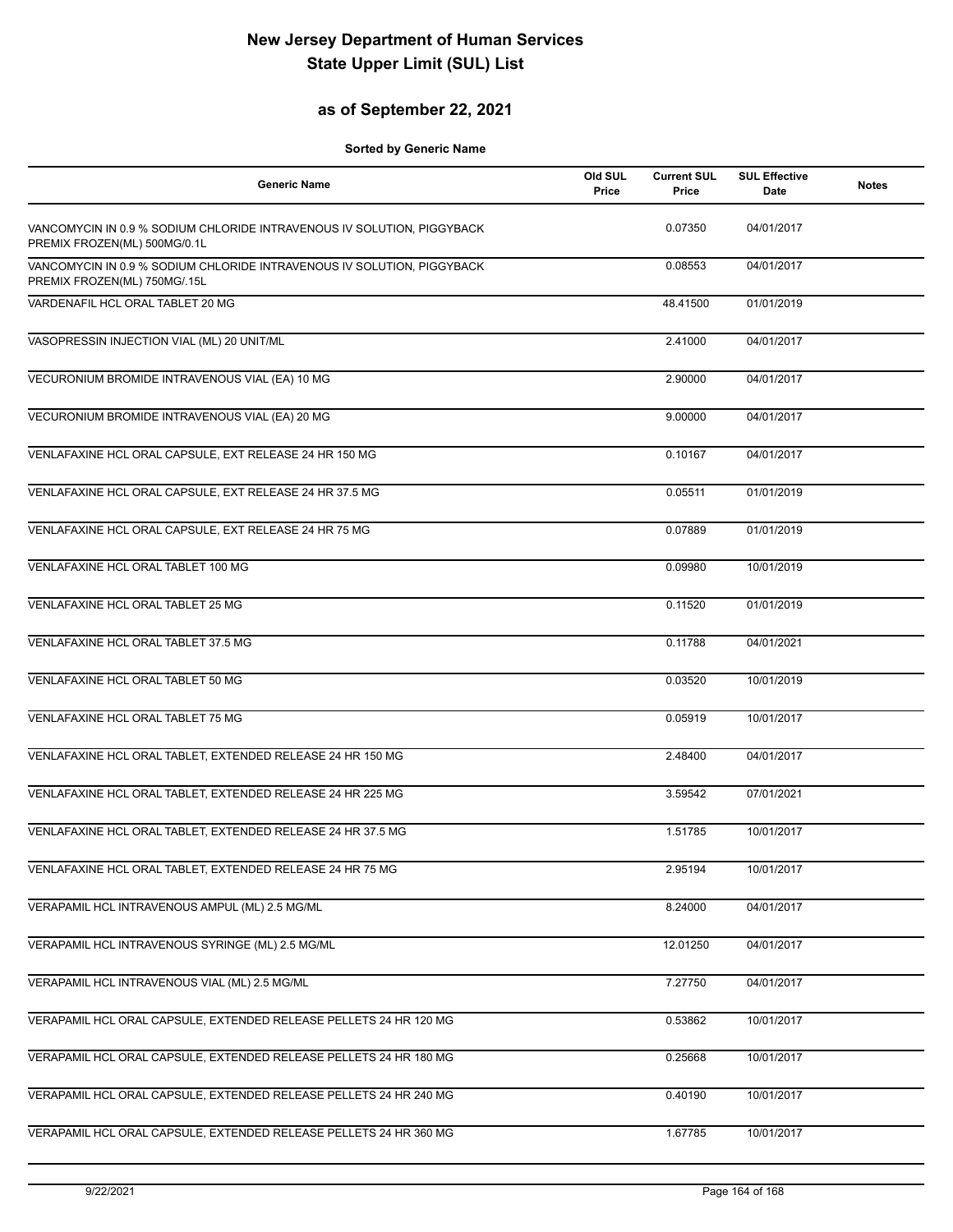#### **as of September 22, 2021**

| <b>Generic Name</b>                                                        | Old SUL<br>Price | <b>Current SUL</b><br>Price | <b>SUL Effective</b><br>Date | <b>Notes</b> |
|----------------------------------------------------------------------------|------------------|-----------------------------|------------------------------|--------------|
| VERAPAMIL HCL ORAL CAPSULE, 24HR EXTENDED RELEASE PELLET CT 100 MG         |                  | 0.74820                     | 04/01/2017                   |              |
| VERAPAMIL HCL ORAL CAPSULE, 24HR EXTENDED RELEASE PELLET CT 200 MG         |                  | 0.79429                     | 10/01/2017                   |              |
| VERAPAMIL HCL ORAL CAPSULE, 24HR EXTENDED RELEASE PELLET CT 300 MG         |                  | 1.05737                     | 04/01/2017                   |              |
| VERAPAMIL HCL ORAL TABLET 120 MG                                           |                  | 0.05666                     | 04/01/2018                   |              |
| VERAPAMIL HCL ORAL TABLET 40 MG                                            |                  | 0.09230                     | 04/01/2021                   |              |
| VERAPAMIL HCL ORAL TABLET 80 MG                                            |                  | 0.05000                     | 04/01/2017                   |              |
| VERAPAMIL HCL ORAL TABLET, EXTENDED RELEASE 120 MG                         |                  | 0.06693                     | 10/01/2017                   |              |
| VERAPAMIL HCL ORAL TABLET, EXTENDED RELEASE 180 MG                         |                  | 0.09870                     | 04/01/2019                   |              |
| VERAPAMIL HCL ORAL TABLET, EXTENDED RELEASE 240 MG                         |                  | 0.04910                     | 01/01/2019                   |              |
| VINBLASTINE SULFATE INTRAVENOUS VIAL (ML) 1 MG/ML                          |                  | 4.30700                     | 04/01/2017                   |              |
| VINCRISTINE SULFATE INTRAVENOUS VIAL (ML) 1 MG/ML                          |                  | 5.66000                     | 04/01/2017                   |              |
| VINCRISTINE SULFATE INTRAVENOUS VIAL (ML) 2 MG/2 ML                        |                  | 5.26500                     | 04/01/2017                   |              |
| VINORELBINE TARTRATE INTRAVENOUS VIAL (ML) 10 MG/ML                        |                  | 18.00000                    | 04/01/2017                   |              |
| VINORELBINE TARTRATE INTRAVENOUS VIAL (ML) 50 MG/5 ML                      |                  | 8.76800                     | 04/01/2017                   |              |
| VITAMIN B COMPLEX & VITAMIN C NO.20/FOLIC ACID ORAL CAPSULE 1 MG           |                  | 0.00000                     | 04/01/2015                   |              |
| VITAMIN B COMPLEX ORAL CAPSULE (HARD, SOFT, ETC.)                          |                  | 0.04488                     | 12/12/2011                   |              |
| VITAMIN B COMPLX NO.3/FOLIC ACID/ASCORBIC ACID/BIOTIN ORAL TABLET 1MG-60MG |                  | 0.09967                     | 04/01/2017                   |              |
| VITAMIN E ACETATE ORAL CAPSULE (HARD, SOFT, ETC.) 400 UNIT                 |                  | 0.05758                     | 12/12/2011                   |              |
| VITAMIN E ACETATE/WHEAT GERM OIL/ALOE VERA TOPICAL OINTMENT (GRAM)         |                  | 0.05288                     | 12/12/2011                   |              |
| VITAMIN E ORAL CAPSULE (HARD, SOFT, ETC.) 100 UNIT                         |                  | 0.03450                     | 12/12/2011                   |              |
| VITAMIN E ORAL CAPSULE (HARD, SOFT, ETC.) 1000 UNIT                        |                  | 0.11540                     | 12/12/2011                   |              |
| VITAMIN E ORAL CAPSULE (HARD, SOFT, ETC.) 200 UNIT                         |                  | 0.03508                     | 12/12/2011                   |              |
| VITAMIN E ORAL CAPSULE (HARD, SOFT, ETC.) 400 UNIT                         |                  | 0.05758                     | 12/12/2011                   |              |
| VITAMIN E ORAL DROPS 50 UNIT/ML                                            |                  | 1.23081                     | 12/12/2011                   |              |
| VITAMINS A AND D TOPICAL OINTMENT (GRAM)                                   |                  | 0.02712                     | 12/12/2011                   |              |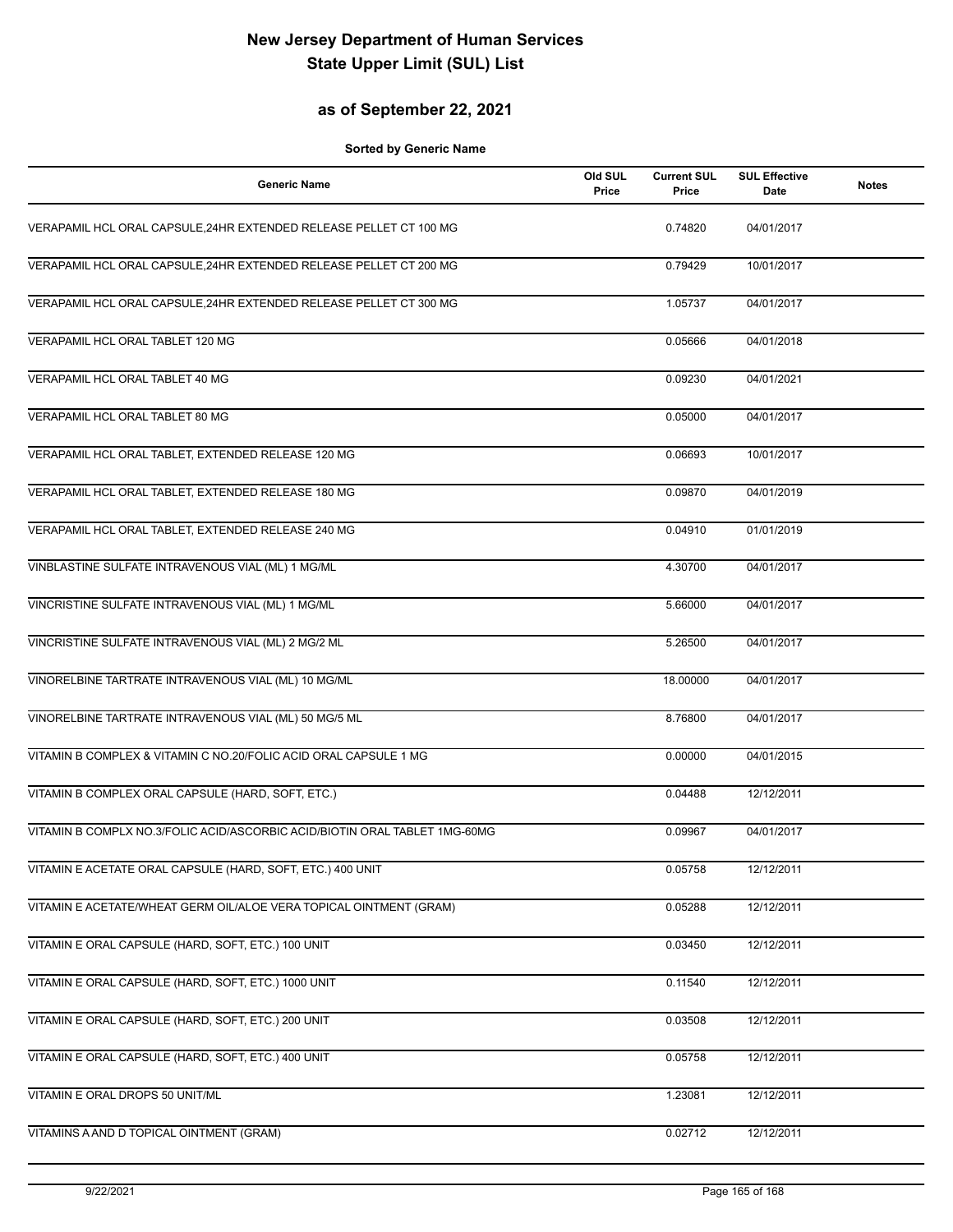#### **as of September 22, 2021**

| <b>Generic Name</b>                                                               | Old SUL<br>Price | <b>Current SUL</b><br>Price | <b>SUL Effective</b><br>Date | <b>Notes</b> |
|-----------------------------------------------------------------------------------|------------------|-----------------------------|------------------------------|--------------|
| VITAMINS A AND D/WHITE PETROLATUM/LANOLIN TOPICAL OINTMENT (GRAM)                 |                  | 0.04237                     | 04/01/2017                   |              |
| VITAMINS A AND D/WHITE PETROLATUM/LANOLIN TOPICAL OINTMENT IN PACKET (GRAM)       |                  | 0.04391                     | 04/01/2017                   |              |
| VITAMINS A, C, AND D ORAL DROPS 1500-35                                           |                  | 0.08961                     | 12/12/2011                   |              |
| VORICONAZOLE INTRAVENOUS VIAL (EA) 200 MG                                         |                  | 122.07000                   | 04/01/2017                   |              |
| VORICONAZOLE ORAL SUSPENSION, RECONSTITUTED, ORAL (ML) 200 MG/5ML                 |                  | 10.69373                    | 04/01/2017                   |              |
| VORICONAZOLE ORAL TABLET 200 MG                                                   |                  | 3.00000                     | 07/01/2019                   |              |
| VORICONAZOLE ORAL TABLET 50 MG                                                    |                  | 0.89967                     | 10/01/2017                   |              |
| WARFARIN SODIUM ORAL TABLET 1 MG                                                  |                  | 0.02470                     | 01/01/2019                   |              |
| WARFARIN SODIUM ORAL TABLET 10 MG                                                 |                  | 0.03920                     | 10/01/2017                   |              |
| WARFARIN SODIUM ORAL TABLET 2 MG                                                  |                  | 0.05176                     | 10/01/2017                   |              |
| WARFARIN SODIUM ORAL TABLET 2.5 MG                                                |                  | 0.03000                     | 07/01/2018                   |              |
| WARFARIN SODIUM ORAL TABLET 3 MG                                                  |                  | 0.05360                     | 07/01/2019                   |              |
| WARFARIN SODIUM ORAL TABLET 4 MG                                                  |                  | 0.06365                     | 04/01/2021                   |              |
| WARFARIN SODIUM ORAL TABLET 5 MG                                                  |                  | 0.02633                     | 10/01/2017                   |              |
| WARFARIN SODIUM ORAL TABLET 6 MG                                                  |                  | 0.06573                     | 10/01/2017                   |              |
| WARFARIN SODIUM ORAL TABLET 7.5 MG                                                |                  | 0.08420                     | 07/01/2018                   |              |
| WATER FOR INJ., BACTERIOSTATIC INJECTION VIAL (ML)                                |                  | 0.01933                     | 10/01/2017                   |              |
| WATER FOR INJ., BACTERIOSTATIC/METHYLPARABEN/PROPYLPARABEN INJECTION VIAL<br>(ML) |                  | 0.03015                     | 10/01/2017                   |              |
| WATER FOR INJECTION, STERILE INJECTION AMPUL (ML)                                 |                  | 0.00231                     | 12/12/2011                   |              |
| WATER FOR INJECTION, STERILE INJECTION VIAL (ML)                                  |                  | 0.05031                     | 10/01/2017                   |              |
| WATER FOR INJECTION, STERILE INTRAVENOUS INTRAVENOUS SOLUTION                     |                  | 0.00155                     | 10/01/2017                   |              |
| WATER FOR IRRIGATION, STERILE IRRIGATION SOLUTION, IRRIGATION                     |                  | 0.00439                     | 04/01/2017                   |              |
| WITCH HAZEL LEAF TOPICAL LIQUID (ML)                                              |                  | 0.00412                     | 04/01/2017                   |              |
| YOHIMBINE HCL ORAL TABLET 5.4 MG                                                  |                  | 0.28304                     | 12/12/2011                   |              |
| ZAFIRLUKAST ORAL TABLET 10 MG                                                     |                  | 1.39236                     | 04/01/2017                   |              |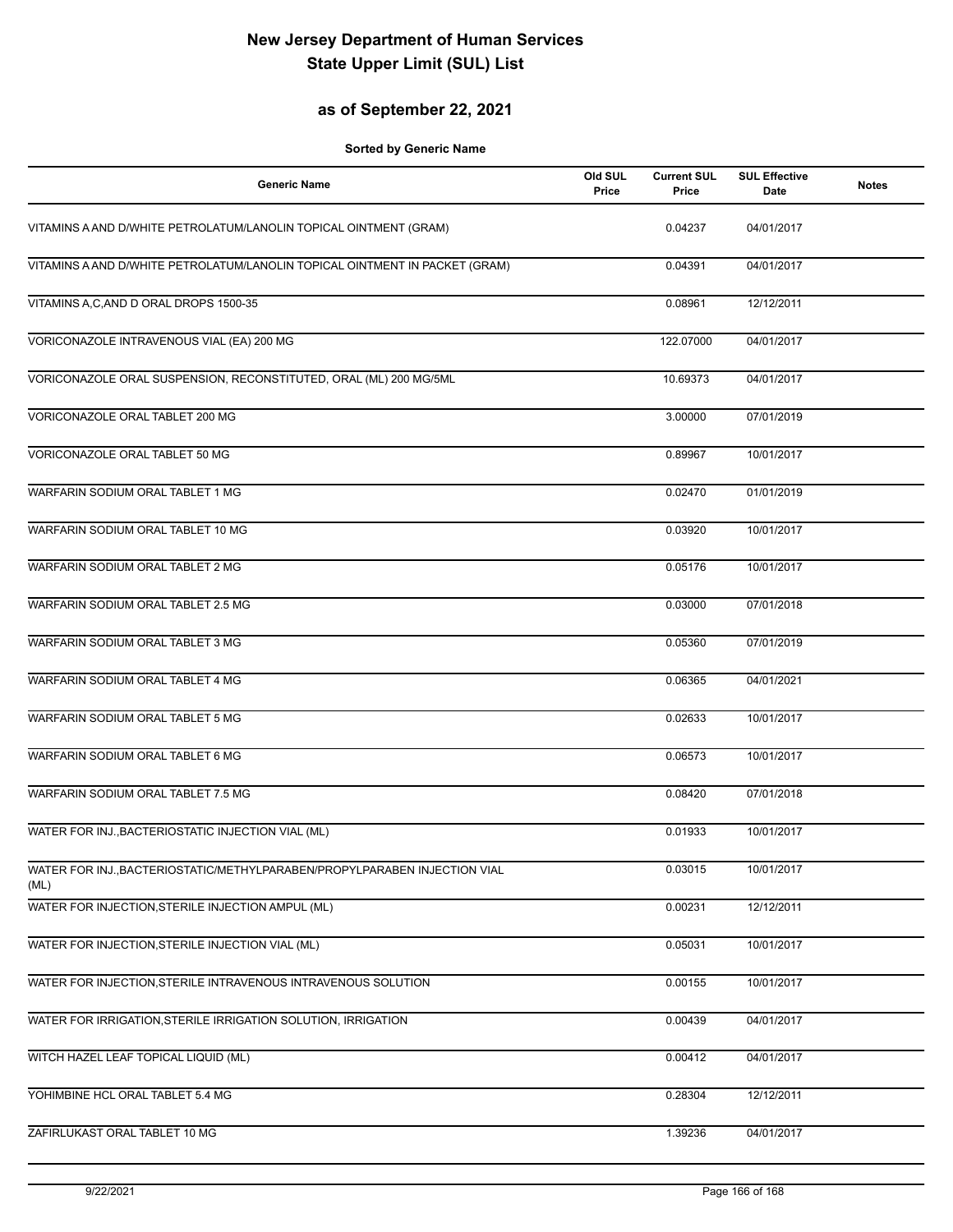#### **as of September 22, 2021**

| <b>Generic Name</b>                                                                                                | Old SUL<br>Price | <b>Current SUL</b><br>Price | <b>SUL Effective</b><br><b>Date</b> | <b>Notes</b> |
|--------------------------------------------------------------------------------------------------------------------|------------------|-----------------------------|-------------------------------------|--------------|
| ZAFIRLUKAST ORAL TABLET 20 MG                                                                                      |                  | 0.77624                     | 10/01/2017                          |              |
| ZALEPLON ORAL CAPSULE 10 MG                                                                                        |                  | 0.24611                     | 04/01/2017                          |              |
| ZALEPLON ORAL CAPSULE 5 MG                                                                                         |                  | 0.17120                     | 10/01/2018                          |              |
| ZIDOVUDINE ORAL CAPSULE 100 MG                                                                                     |                  | 1.22587                     | 10/01/2017                          |              |
| ZIDOVUDINE ORAL SYRUP 10 MG/ML                                                                                     |                  | 0.09521                     | 01/01/2018                          |              |
| ZIDOVUDINE ORAL TABLET 300 MG                                                                                      |                  | 0.14500                     | 10/01/2018                          |              |
| ZINC CHLORIDE INTRAVENOUS VIAL (ML) 1 MG/ML                                                                        |                  | 0.05335                     | 10/01/2017                          |              |
| ZINC OXIDE TOPICAL CREAM (GRAM) 10 %                                                                               |                  | 0.14205                     | 04/01/2017                          |              |
| ZINC OXIDE TOPICAL CREAM (GRAM) 30.6 %                                                                             |                  | 0.10423                     | 04/01/2017                          |              |
| ZINC OXIDE TOPICAL OINTMENT (GRAM) 20 %                                                                            |                  | 0.00945                     | 10/01/2017                          |              |
| ZINC OXIDE/BENZETHONIUM CHLORIDE TOPICAL COMBINATION PACKAGE (EA) 10%-0.13%                                        |                  | 17.94000                    | 04/01/2017                          |              |
| ZINC SULFATE HEPTAHYDRATE/CUSO4 P-HYD/MANGANESE/CHROMIUM/SEL<br>INTRAVENOUS VIAL (ML) 20-1000                      |                  | 0.70149                     | 10/01/2017                          |              |
| ZINC SULFATE HEPTAHYDRATE/CUSO4 P-HYD/MANGANESE/CHROMIUM/SEL<br>INTRAVENOUS VIAL (ML) 5-1-500/ML                   |                  | 0.29377                     | 10/01/2017                          |              |
| ZINC SULFATE INTRAVENOUS VIAL (ML) 1 MG/ML                                                                         |                  | 0.13460                     | 10/01/2017                          |              |
| ZINC SULFATE INTRAVENOUS VIAL (ML) 5 MG/ML                                                                         |                  | 0.53984                     | 10/01/2017                          |              |
| ZINC SULFATE/CUPRIC SULFATE/MANGANESE SULF/CHROMIC CHLORIDE INTRAVENOUS<br>VIAL (ML) 1-0.4-0.1                     |                  | 0.70000                     | 04/01/2017                          |              |
| ZINC SULFATE/CUPRIC SULFATE/MANGANESE SULF/CHROMIC CHLORIDE INTRAVENOUS<br>VIAL (ML) 1.5-0.1-25                    |                  | 3.00000                     | 04/01/2017                          |              |
| ZINC SULFATE/CUPRIC SULFATE/MANGANESE SULF/CHROMIC CHLORIDE INTRAVENOUS<br>VIAL (ML) 5-1-0.5-10                    |                  | 1.00000                     | 04/01/2017                          |              |
| ZIPRASIDONE HCL ORAL CAPSULE 20 MG                                                                                 |                  | 0.19050                     | 07/01/2018                          |              |
| ZIPRASIDONE HCL ORAL CAPSULE 40 MG                                                                                 |                  | 0.13750                     | 01/01/2019                          |              |
| ZIPRASIDONE HCL ORAL CAPSULE 60 MG                                                                                 |                  | 0.24917                     | 07/01/2019                          |              |
| ZIPRASIDONE HCL ORAL CAPSULE 80 MG                                                                                 |                  | 0.17367                     | 01/01/2019                          |              |
| ZOLEDRONIC ACID IN MANNITOL AND WATER FOR INJECTION INTRAVENOUS INFUSION<br>BOTTLE (ML) 5 MG/100ML                 |                  | 2.75000                     | 04/01/2017                          |              |
| ZOLEDRONIC ACID IN MANNITOL AND WATER FOR INJECTION INTRAVENOUS INTRAVENOUS<br>SOLUTION, PIGGYBACK (ML) 4 MG/100ML |                  | 0.60000                     | 04/01/2017                          |              |
| ZOLEDRONIC ACID IN MANNITOL AND WATER FOR INJECTION INTRAVENOUS INTRAVENOUS<br>SOLUTION, PIGGYBACK (ML) 5 MG/100ML |                  | 3.50000                     | 04/01/2017                          |              |